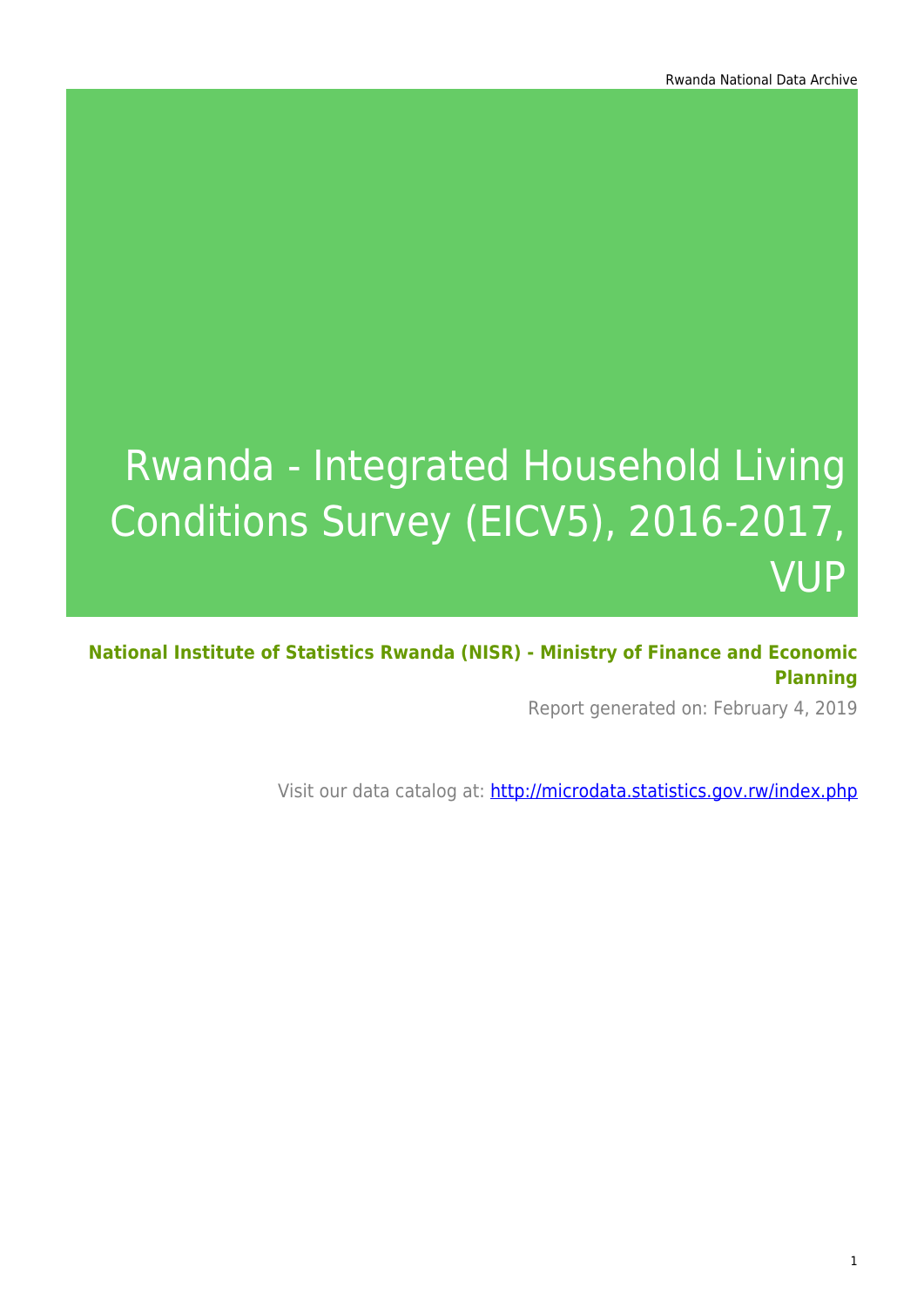### **Overview**

### **Identification**

ID NUMBER RWA-NISR-EICV5-VUP-2016-2017-V01

#### **Version**

VERSION DESCRIPTION v0.1: Edited and anonymized data for public distribution

PRODUCTION DATE 2019-02-04

#### **Overview**

#### ABSTRACT

The EICV5 survey (Enquête Intégrale sur les Conditions de Vie des ménages) was conducted over a 12-month cycle from October 2016 to October 2017. Data collection was divided into 10 cycles in order to represent seasonality in the income and consumption data. A main cross-sectional sample survey, a panel survey and a VUP panel survey were conducted simultaneously.

The main objective of the EICV5 VUP Panel Survey is to provide longitudinal data for a nationally-representative panel of households that received VUP benefits at the time of the EICV4, in order to obtain reliable estimates of trends in the socioeconomic indicators for these households.

KIND OF DATA Sample survey data [ssd]

UNITS OF ANALYSIS Individuals, households

#### **Scope**

**NOTES** The scope of the EICV5 includes:

-Household listing

-Migration: internal and international, reasons for migration

-Health: disability and health problems, health insurance, consultations

-Education: general education, literacy/learning/training, education expenses

-Housing: backgroud and status of the housing occupancy, expenses, services and installations, physical characteristics of the dwelling, access and satisfaction towards basic services

-Employment: usual activity, employment status, salaried workers, business activities, underemployment and unemployment, domestic and ancillary work

-Agriculture: livestock, land and agricultural equipment, details of holding parcels/blocs and agricultural policy changes, crop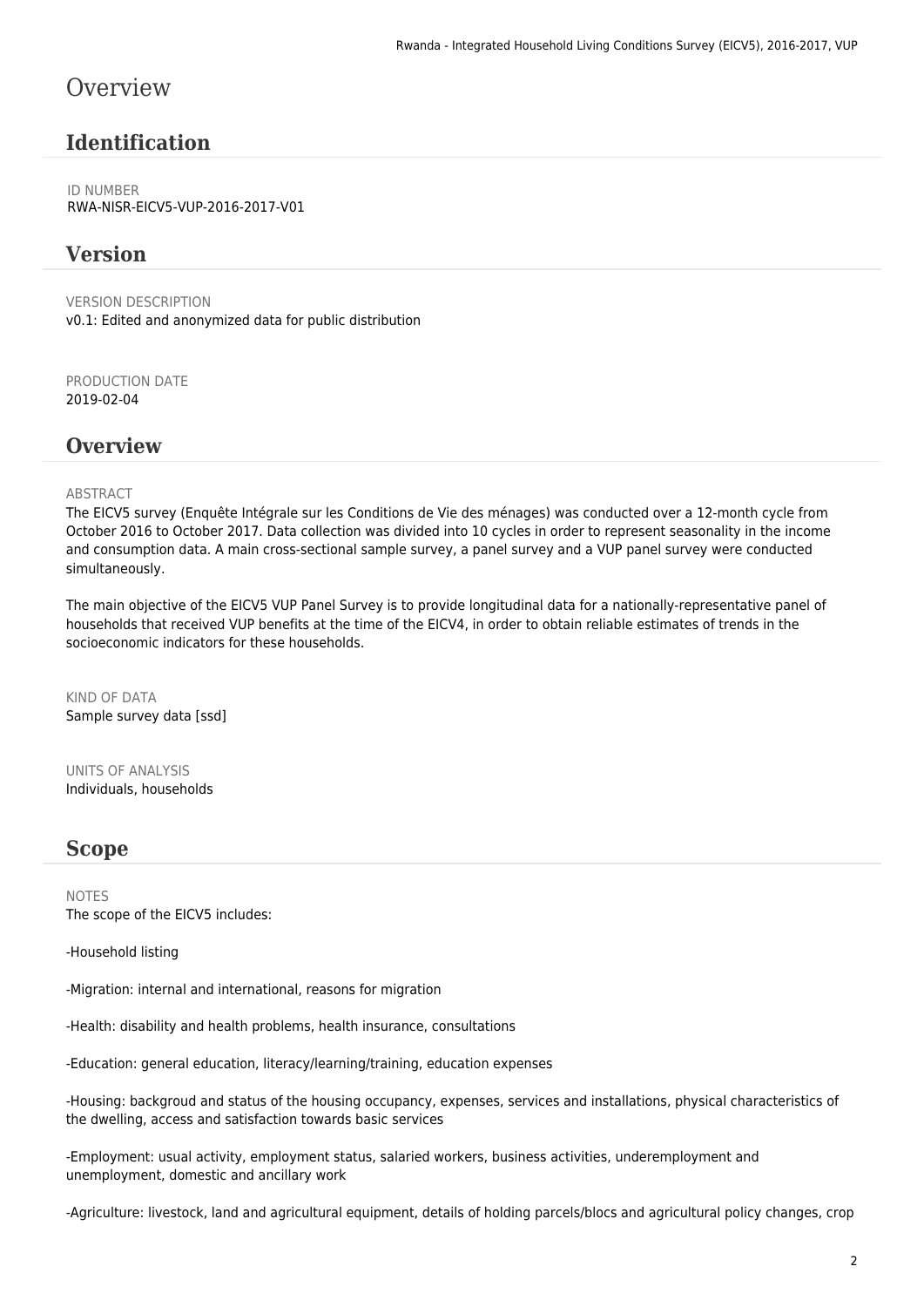harvests and use on a large scale, small scale crops, other income from agriculture, cost and expenditure on agricultural activities, transformation of agricultural products

-Household expenditure and subsistence farming: expenditure on non food items, food expenditure, subsistence farming and consumption of own production

-Transfers of incomes, other revenues and expenditures: transfers made by household (transfer-out), transfers received by the household (transfer-in), VUP, UBUDEHE and RSSP schemes, income support programmes and other revenues, other expenditure

-Credit, durables and savings: credit, durable household goods, deposit and savings

#### TOPICS

| <b>Topic</b>                    | <b>Vocabulary</b> | <b>URI</b> |
|---------------------------------|-------------------|------------|
| Poverty                         | World Bank        |            |
| Education                       | World Bank        |            |
| Agriculture & Rural Development | World Bank        |            |
| Health                          | World Bank        |            |
| Labor & Social Protection       | World Bank        |            |
| Environment                     | World Bank        |            |
| Social Development              | World Bank        |            |

#### **Coverage**

#### GEOGRAPHIC COVERAGE

National coverage, including rural and urban households and allowing province- and district-level estimation of key indicators

#### GEOGRAPHIC UNIT

Data are disaggregated up to the district level

UNIVERSE All household members

#### **Producers and Sponsors**

#### PRIMARY INVESTIGATOR(S)

| <b>Name</b>                                    | <b>Affiliation</b>                        |
|------------------------------------------------|-------------------------------------------|
| National Institute of Statistics Rwanda (NISR) | Ministry of Finance and Economic Planning |

#### FUNDING

| <b>Name</b>          | <b>Abbreviation</b> | Role                     |
|----------------------|---------------------|--------------------------|
| Government of Rwanda | GoR                 | <b>Financial Partner</b> |
| World Bank           | <b>WB</b>           | <b>Financial Partner</b> |
| <b>UKaid</b>         | Ukaid               | <b>Financial Partner</b> |
| European Union       | EU                  | <b>Financial Partner</b> |
| One UN               | One UN              | <b>Financial Partner</b> |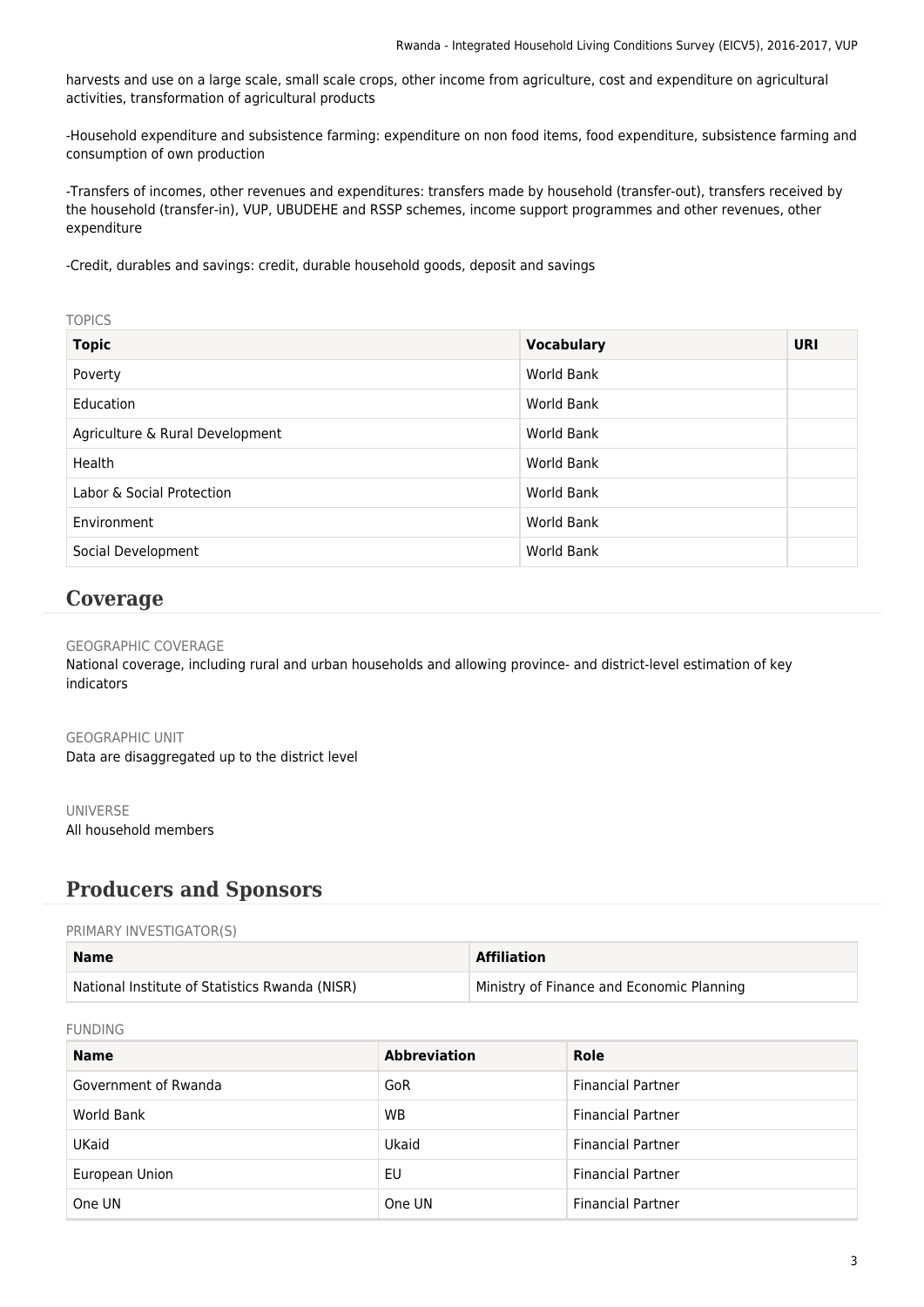### **Metadata Production**

#### METADATA PRODUCED BY

| <b>Name</b>      | Abbreviation Affiliation |                                            | Role                       |
|------------------|--------------------------|--------------------------------------------|----------------------------|
| Ruben MUHAYITETO |                          | National Institute of Statistics of Rwanda | Documentation of the study |

DATE OF METADATA PRODUCTION 2018-12-20

DDI DOCUMENT VERSION Version 0.1

DDI DOCUMENT ID RWA-NISR-DDI-EICV4-VUP-01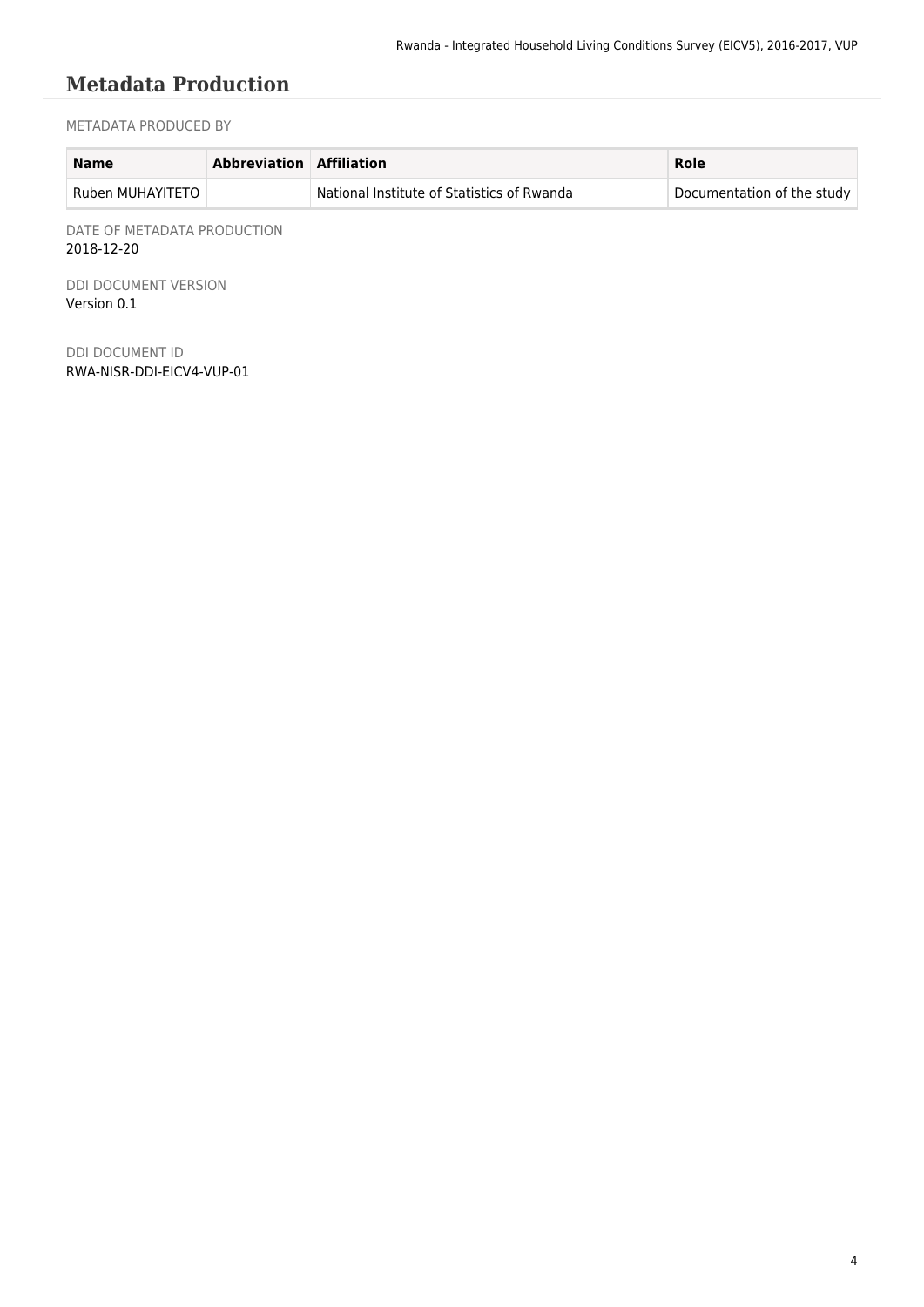# Sampling

### **Sampling Procedure**

Sampling frame and sample size of EICV5 VUP panel survey:

The VUP Survey conducted with EICV4 was based on a sample of 2,460 households selected from the VUP administrative frame using a stratified two-stage sample design. The VUP sampling frame was stratified by province and predominant type of VUP beneficiaries (Direct Support, Financial Services and Public Works). In the EICV4 VUP Survey it was found that of the original sample of 2,460 VUP households, only 1,520 households indicated that they were receiving VUP benefits at the time of the survey. These 1,520 households are considered the initial baseline panel of VUP households that are being enumerated in the EICV5 VUP Panel Survey. Following a further review of the EICV4 VUP data it was found that 27 of these households did not actually receive any VUP benefits during the reference period, so they were dropped from the EICV5 VUP Panel data set for the analysis, and they will not be assigned any weights. Therefore the final number of eligible EICV4 sample VUP households that was matched to the EICV5 panel households was 1,493.

#### **Response Rate**

Following the EICV5 data collection it was found that 175 of these households could not be interviewed because of a death or move outside the country. Therefore the final number of eligible EICV5 VUP panel sample households was 1,642, including 324 households from split.

### **Weighting**

Since the baseline for the EICV5 VUP Panel Survey is the EICV4 VUP Survey, the weights are based on the corresponding frame. Therefore the basic weights for the EICV5 VUP panel households are the same as the corresponding weights for these households calculated for the EICV4 Panel Survey, adjusted to take into account any nonresponse and splitting.

Although the weights for the EICV4 VUP Survey were calculated based on all the EICV4 sample households in each sample cluster, these weights would still be applied to the subset of eligible sample households that received VUP benefits during the EICV4 reference period. The weighted survey estimates only represent this subset of original VUP frame corresponding to households receiving VUP benefits.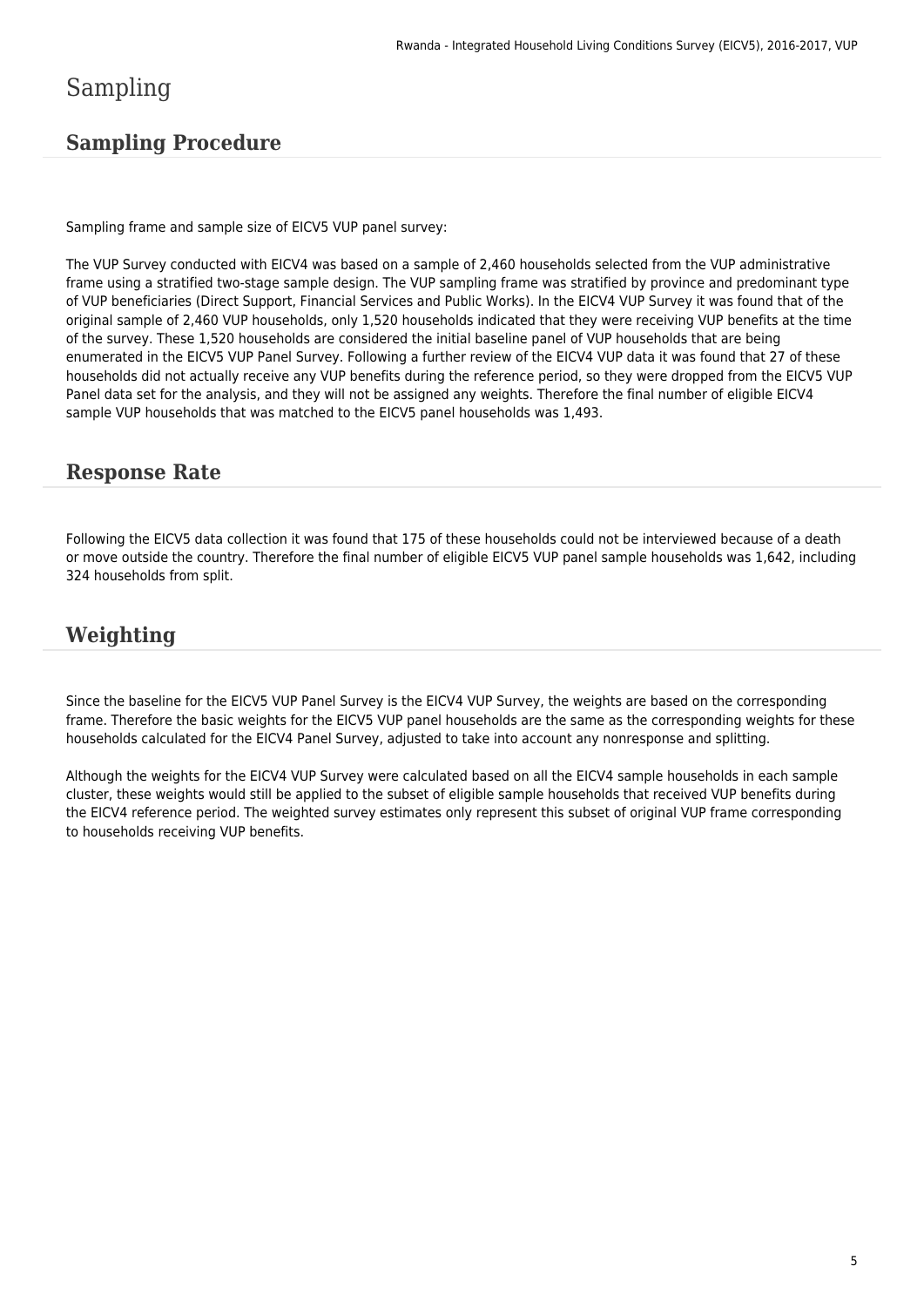# Questionnaires

### **Overview**

The same questionnaire was used for cross-sectional, panel and VUP samples. Part A of the questionnaire contains modules on household and individual information. Part B is on agriculture and consumption. The questionnaire was developed in English, and translated into Kinyarwanda.

Questionnaire design took into account the requests raised by major data users and stakeholders, as well as consistency with the previous EICV questionnaires. In addition to methodological improvements, some simplifications were made:

-The major changes introduced in this survey were changes to Section 6, the Economic Activity. Further questioning was added on unemployment and underemployment in response to questions from users, and also to comply with international standards. The section was simplified to enable the analysis to be undertaken by local analysts.

-The Section on the VUP participation was expanded to provide more information, better classification of beneficiaries and to provide greater consistency within the questionnaire. The same questionnaire is to be used on the separate VUP sample which runs in parallel with the EICV5

Questionnaire was tested in pilot surveys and amended in time prior to the fieldwork starting in October 2016.

The complete questionnaire is provided as external resources.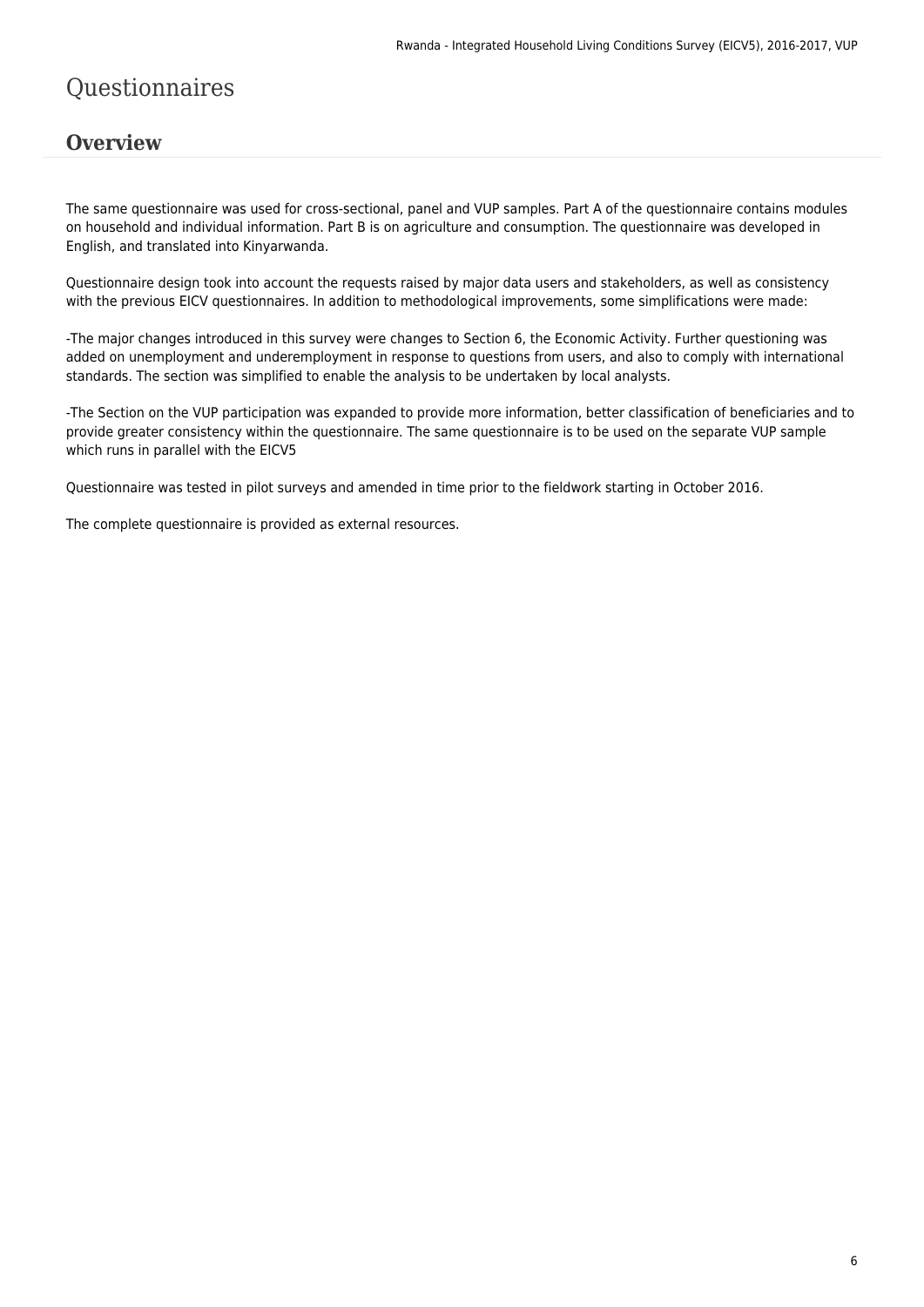# Data Collection

### **Data Collection Dates**

| End        | Cycle         |
|------------|---------------|
| 2016-11-14 | 1             |
| 2016-12-22 | $\mathcal{P}$ |
| 2017-01-29 | 3             |
| 2017-03-08 | 4             |
| 2017-04-15 | 5             |
| 2017-05-23 | 6             |
| 2017-06-30 | 7             |
| 2017-08-07 | 8             |
| 2017-09-14 | 9             |
| 2017-10-22 | 10            |
|            |               |

# **Data Collection Mode**

#### Face-to-face [f2f]

#### **Data Collection Notes**

A pilot survey was conducted throughout in july and August 2016. A one-month enumerator training was conducted from end of August to September before enumeration.

For the 27 predominantly rural districts, the survey calendar for 12 months is divided into 10 cycles, and each cycle is divided into two sub-cycles, for a total of 20 enumeration periods of 16 days each. Each enumerator visited a group of 3 sample households every other day. A team of enumerators covers two sample EAs in each sub-cycle, or four EAs during a full cycle. In other words, each sample household in rural districts was visited 8 times over a period of 16 days. Questionnaire section 8Aiii, 8B and 8C were asked on every visit, while the other sections were spread out over the 8 visits (e.g. section 0-3 during 1st visit; section 4, 5a-5d, 8Ai, 8Aii during 2nd visit; section 5e, 6a-6c on 3rd visit; section 6d-6f on 4th visit; section 7a-7c on 5th visit; section 7d-7h on 6th visit; section 9 on 7th visit; section 10 on 8th visit)

In the case of the three predominantly urban districts in Kigali Province, the data collection in each sample EA was conducted over a period of 33 days (one cycle). The 9 households in each sample EA were divided into 3 groups of 3 households each. Each enumerator visited one group of 3 sample households each day, so each sample household was visited every three days. Five EAs are covered in each cycle. In other words, each sample household in Kigali was visited 11 times over a period of 33 days. Questionnaire section 8Aiii, 8B and 8C were asked on every visit, while the other sections were spread out over the 11 visits (e.g. section 0 and 1 on 1st visit; section 2 and 3 on 2nd visit; section 4 on 3rd visit; section 5 on 4th visit; section 6a-6c on 5th visit; section 6d-6f on 6th visit; section 7a-7c on 7th visit; section 7d-7h on 8th visit; section 9 on 9th visit; section 10 on the 10th visit).

Each enumeration is preceded by household listing.

-Quality assurance during the fieldwork

A day before the interview started, the enumerator, accompanied by a controller, did an introduction to household, explaining how often they will come in that household and delivering a letter indicating that the HH has been selected.

During the field work, after each cycle, the data processing team produced tables and reports of inconsistencies, which were checked by the field supervisor. The data entry system also contained consistency checks that alerted the data entry operators. In case of an alert, the questionnaire was sent back to the supervisor of data entry for correction.

### **Questionnaires**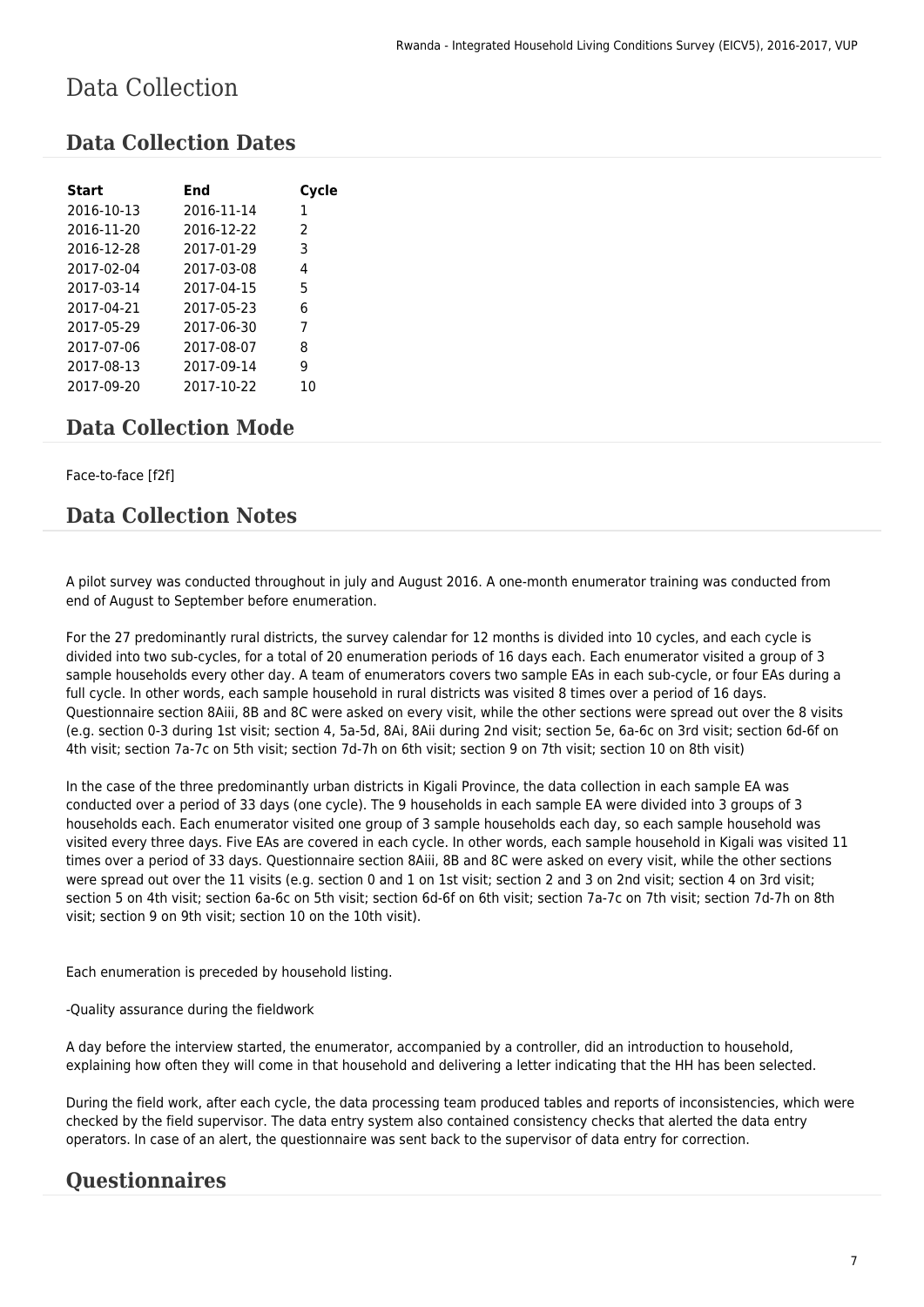The same questionnaire was used for cross-sectional, panel and VUP samples. Part A of the questionnaire contains modules on household and individual information. Part B is on agriculture and consumption. The questionnaire was developed in English, and translated into Kinyarwanda.

Questionnaire design took into account the requests raised by major data users and stakeholders, as well as consistency with the previous EICV questionnaires. In addition to methodological improvements, some simplifications were made:

-The major changes introduced in this survey were changes to Section 6, the Economic Activity. Further questioning was added on unemployment and underemployment in response to questions from users, and also to comply with international standards. The section was simplified to enable the analysis to be undertaken by local analysts.

-The Section on the VUP participation was expanded to provide more information, better classification of beneficiaries and to provide greater consistency within the questionnaire. The same questionnaire is to be used on the separate VUP sample which runs in parallel with the EICV5

Questionnaire was tested in pilot surveys and amended in time prior to the fieldwork starting in October 2016.

The complete questionnaire is provided as external resources.

#### **Data Collectors**

| <b>Name</b>                                | Abbreviation | <b>Affiliation</b>                        |
|--------------------------------------------|--------------|-------------------------------------------|
| National Institute of Statistics of Rwanda | <b>NISR</b>  | Ministry of Finance and Economic Planning |

### **Supervision**

The fieldwork is coordinated by 2 national coordinators and 1 supervisor in each of the five zones.

For the cross-sectional study, 6 enumerators were assigned to each district in Kigali (5 to each district in other provinces), accompanied by a controller for each district.

Each team within the district met every morning before the fieldwork and the evening after data collection. 2 enumerators exchanged their completed questoinnaires to check the quality and make any necessary correction. They then handed the questionnaires to the controller assigned to each team for further checks. The controller conducted regular checks of data collection including visiting households post-interview to ensure that the enumerator has visited that household. The controller might send the enumerator back to the household if there was any issue with the completion of the questionnaire.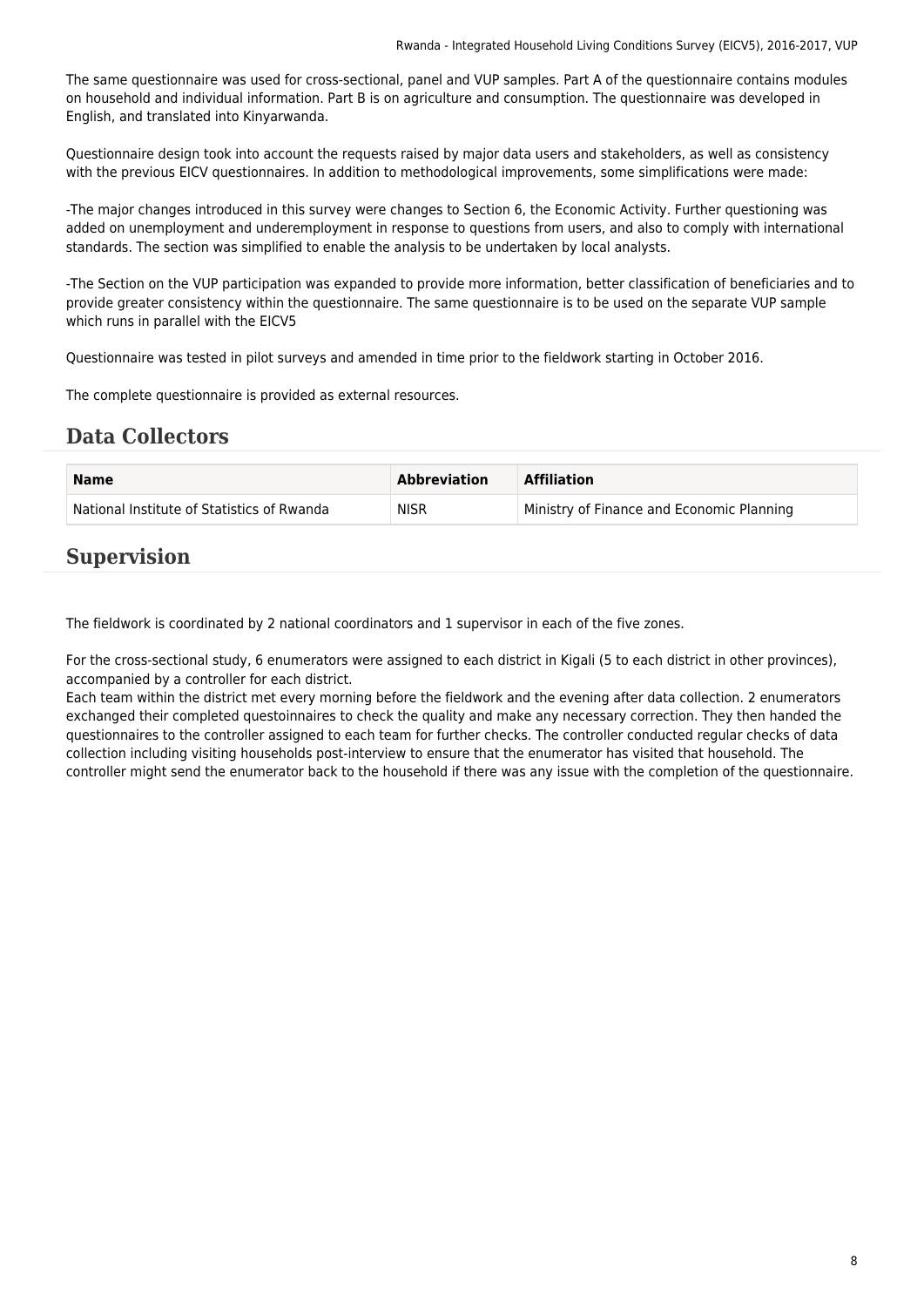# Data Processing

No content available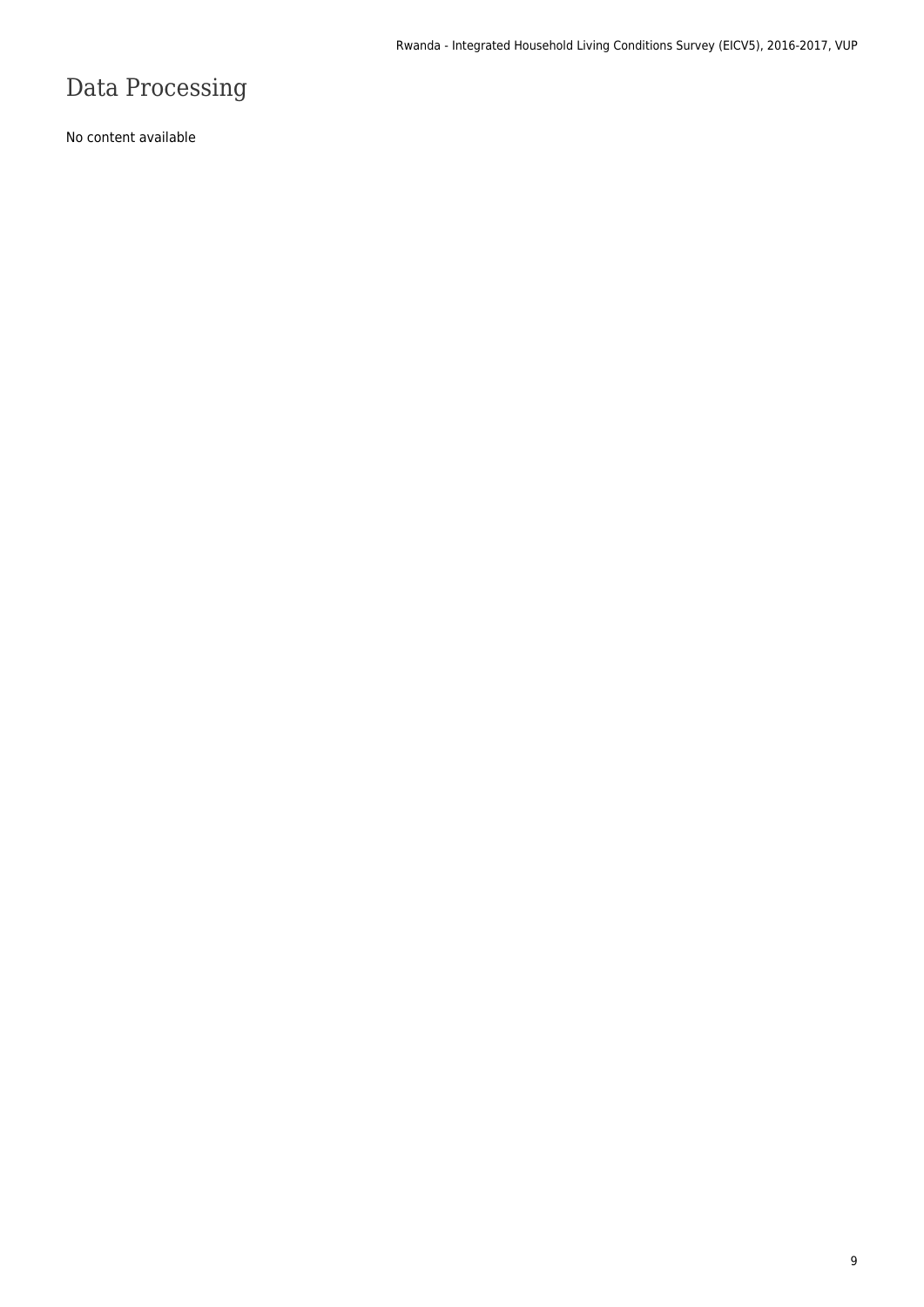# Data Appraisal

No content available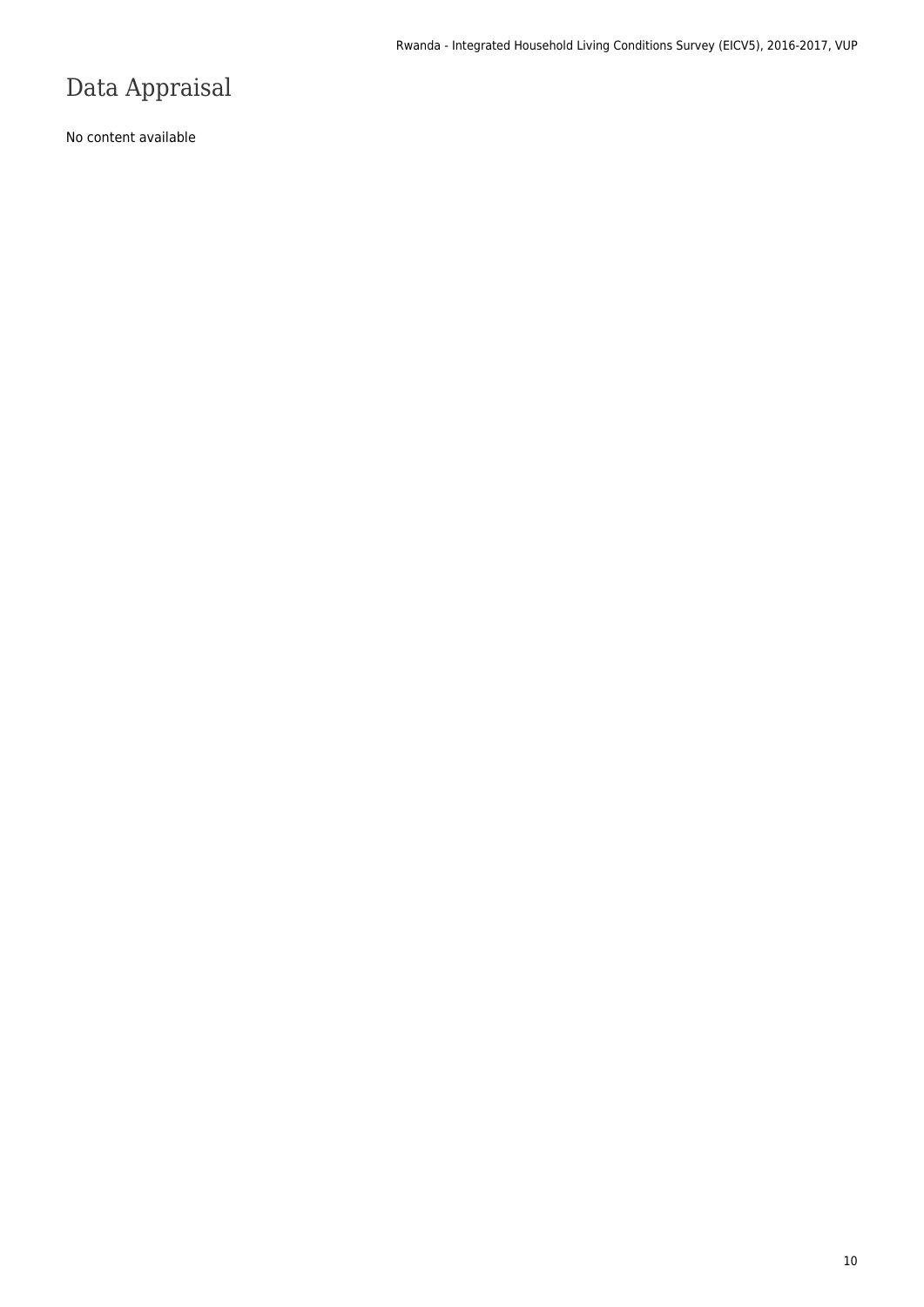# **File Description**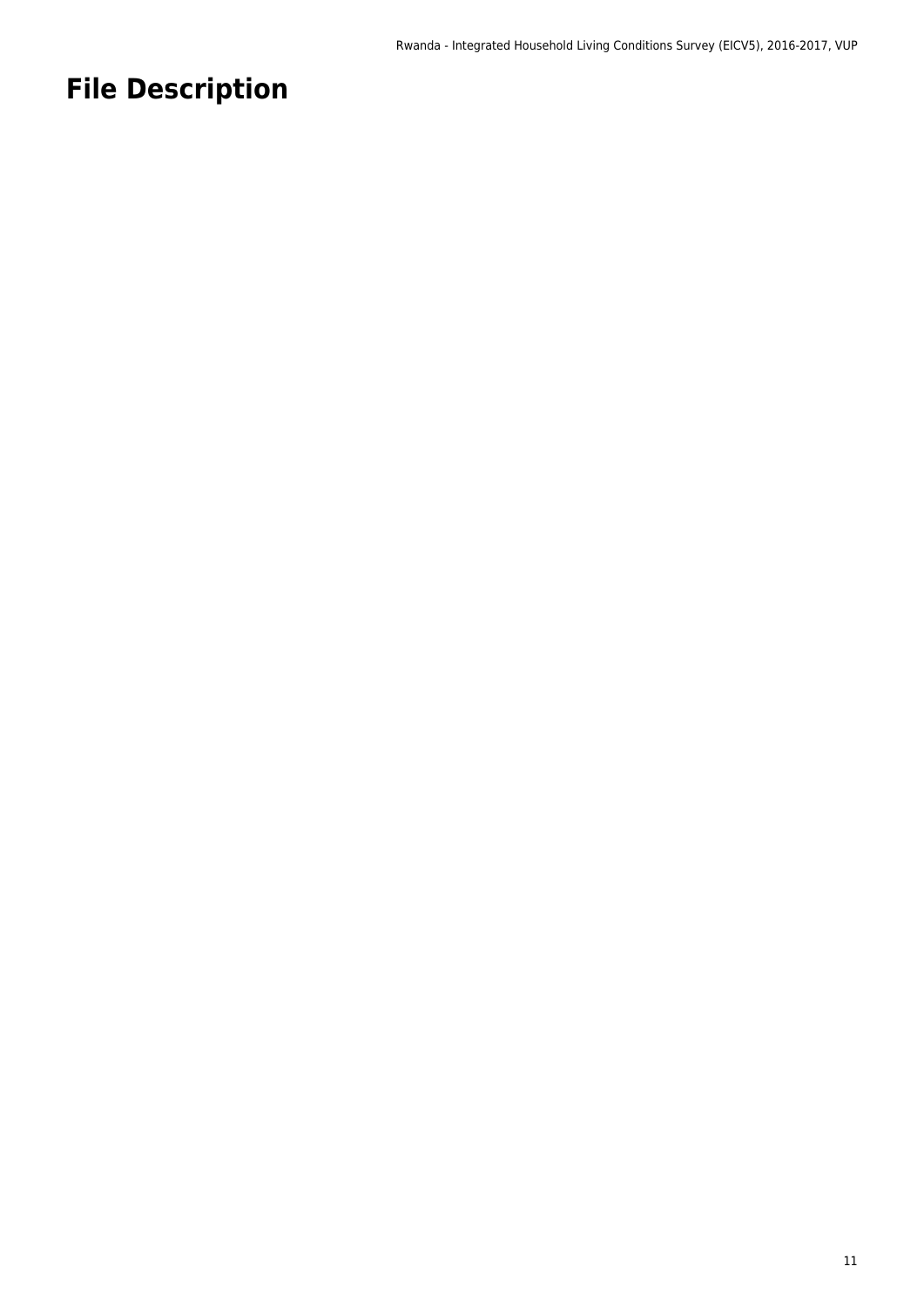# **Variable List**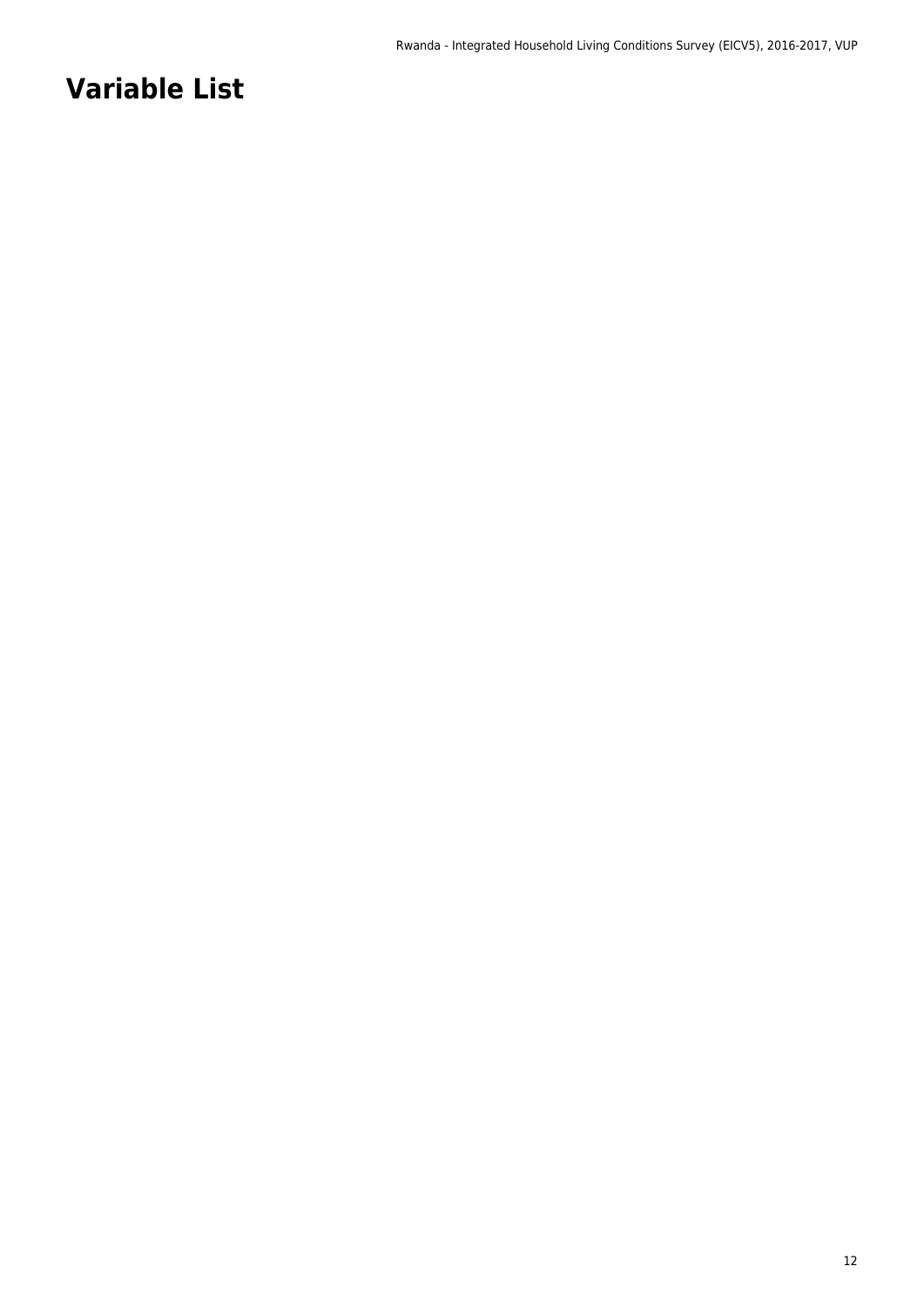# **VUP\_Panel\_for\_merge**

| Content             |                   |
|---------------------|-------------------|
| Cases               | 5171              |
| Variable(s)         | 32                |
| Structure           | Type:<br>Keys: () |
| Version             |                   |
| Producer            |                   |
| <b>Missing Data</b> |                   |

| ID              | <b>Name</b>     | Label                                             | <b>Type</b> |         | <b>Format Question</b> |
|-----------------|-----------------|---------------------------------------------------|-------------|---------|------------------------|
| V1              | hhid            | EICV4 Household ID                                | contin      | numeric |                        |
| V <sub>2</sub>  | pid             | EICV4 Personal ID                                 | contin      | numeric |                        |
| V3              | clust           | Cluster                                           | contin      | numeric |                        |
| V <sub>4</sub>  | province_14     | EICV4 Province name                               | discrete    | numeric |                        |
| V <sub>5</sub>  | district_14     | EICV4 District name                               | discrete    | numeric |                        |
| V <sub>6</sub>  | urbrur_14       | EICV4 Urban/Rural                                 | discrete    | numeric |                        |
| V7              | weight 14       | EICV4 Household weight                            | contin      | numeric |                        |
| V8              | dweight 14      | EICV4 Population weight (all individual included) | contin      | numeric |                        |
| V <sub>9</sub>  | sol_jan_14      | EICV4 Aggregate consumption/ae                    | contin      | numeric |                        |
| V10             | epov_jan_14     | EICV4 Extreme poverty Headcount Ratio             | contin      | numeric |                        |
| V11             | pov_jan_14      | EICV4 Total Poverty Headcount Ratio               | contin      | numeric |                        |
| V12             | quintile_14     | EICV4 Quintile                                    | discrete    | numeric |                        |
| V13             | $slq1_1$ 14     | EICV4 Sex                                         | discrete    | numeric |                        |
| V14             | s1q2_14         | EICV4 Relation with the head of household         | discrete    | numeric |                        |
| V15             | $slq3y_14$      | EICV4 Age(Years)                                  | discrete    | numeric |                        |
| V16             | s1q3m_14        | EICV4 Age(Months)                                 | discrete    | numeric |                        |
| V17             | key_17          | EICV5 Household ID                                | contin      | numeric |                        |
| V18             | pid_17          | EICV5 Person ID Number                            | discrete    | numeric |                        |
| V19             | province_17     | EICV5 Province name                               | discrete    | numeric |                        |
| V20             | district_17     | EICV5 District name                               | discrete    | numeric |                        |
| V <sub>21</sub> | urbrur_17       | EICV5 Urban/Rural                                 | discrete    | numeric |                        |
| V <sub>22</sub> | weight 17       | EICV5 Household weight                            | contin      | numeric |                        |
|                 | V23   pop_wt_17 | EICV5 Population weight (excluding servants)      | contin      | numeric |                        |
| V24             | dweight 17      | EICV5 Population weight (all individual included) | contin      | numeric |                        |
| V <sub>25</sub> | sol jan 17      | EICV5 Aggregate consumption/ae                    | contin      | numeric |                        |
| V26             | epov jan_17     | EICV5 Extreme poverty Headcount Ratio             | discrete    | numeric |                        |
| V <sub>27</sub> | pov_jan_17      | EICV5 Total Poverty Headcount Ratio               | discrete    | numeric |                        |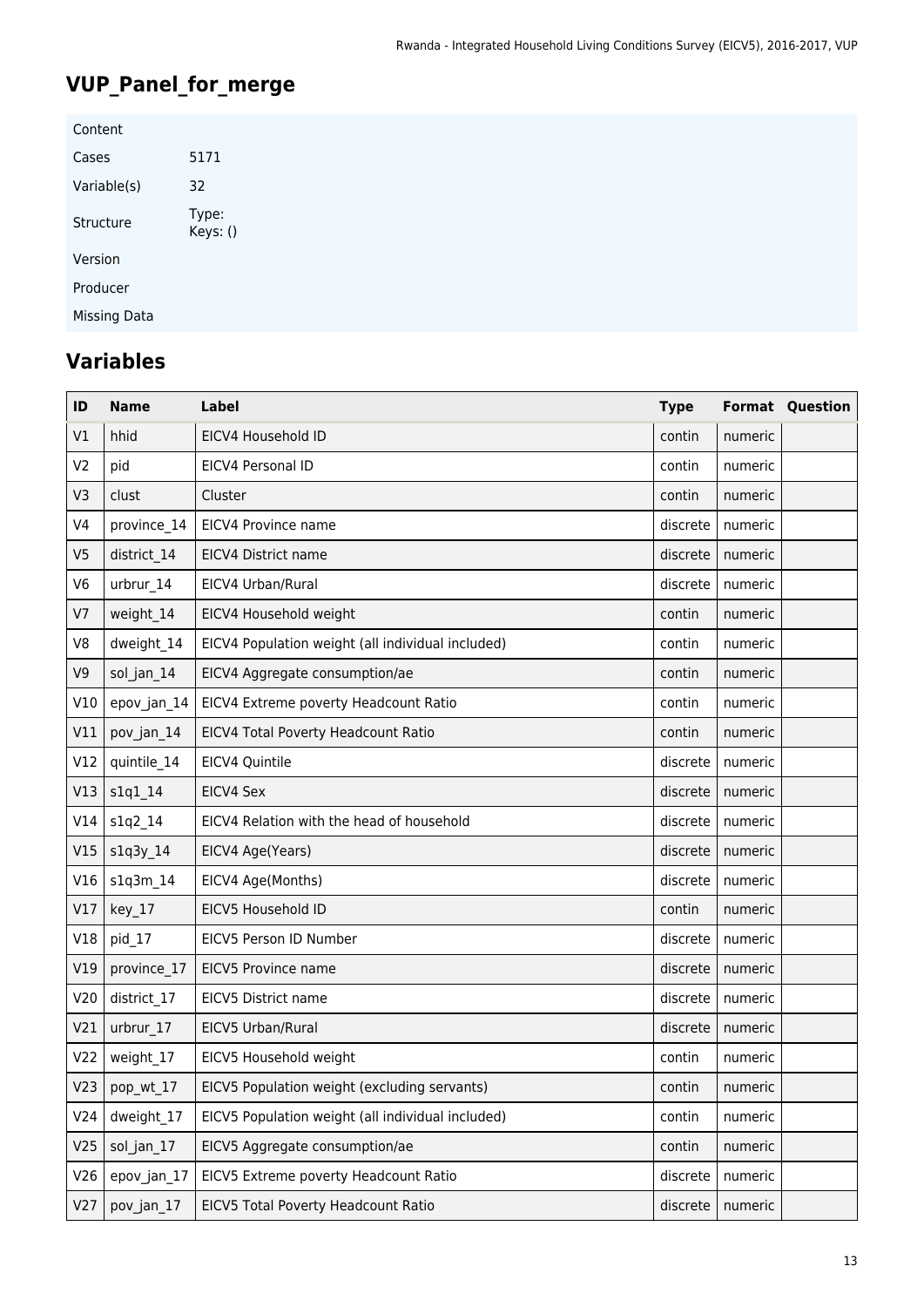| ID              | <b>Name</b> | Label                                     | <b>Type</b> | Format  | <b>Question</b> |
|-----------------|-------------|-------------------------------------------|-------------|---------|-----------------|
| V <sub>28</sub> | quintile 17 | EICV5 Quintile                            | discrete    | numeric |                 |
| V <sub>29</sub> | s1q1 17     | EICV5 Sex                                 | discrete    | numeric |                 |
| V30             | s1q2 17     | EICV5 Relation with the head of household | discrete    | numeric |                 |
| V31             | s1q3y 17    | EICV5 Age(Years                           | discrete    | numeric |                 |
| V32             | s1q3m 17    | EICV5 Age(Months)                         | discrete    | numeric |                 |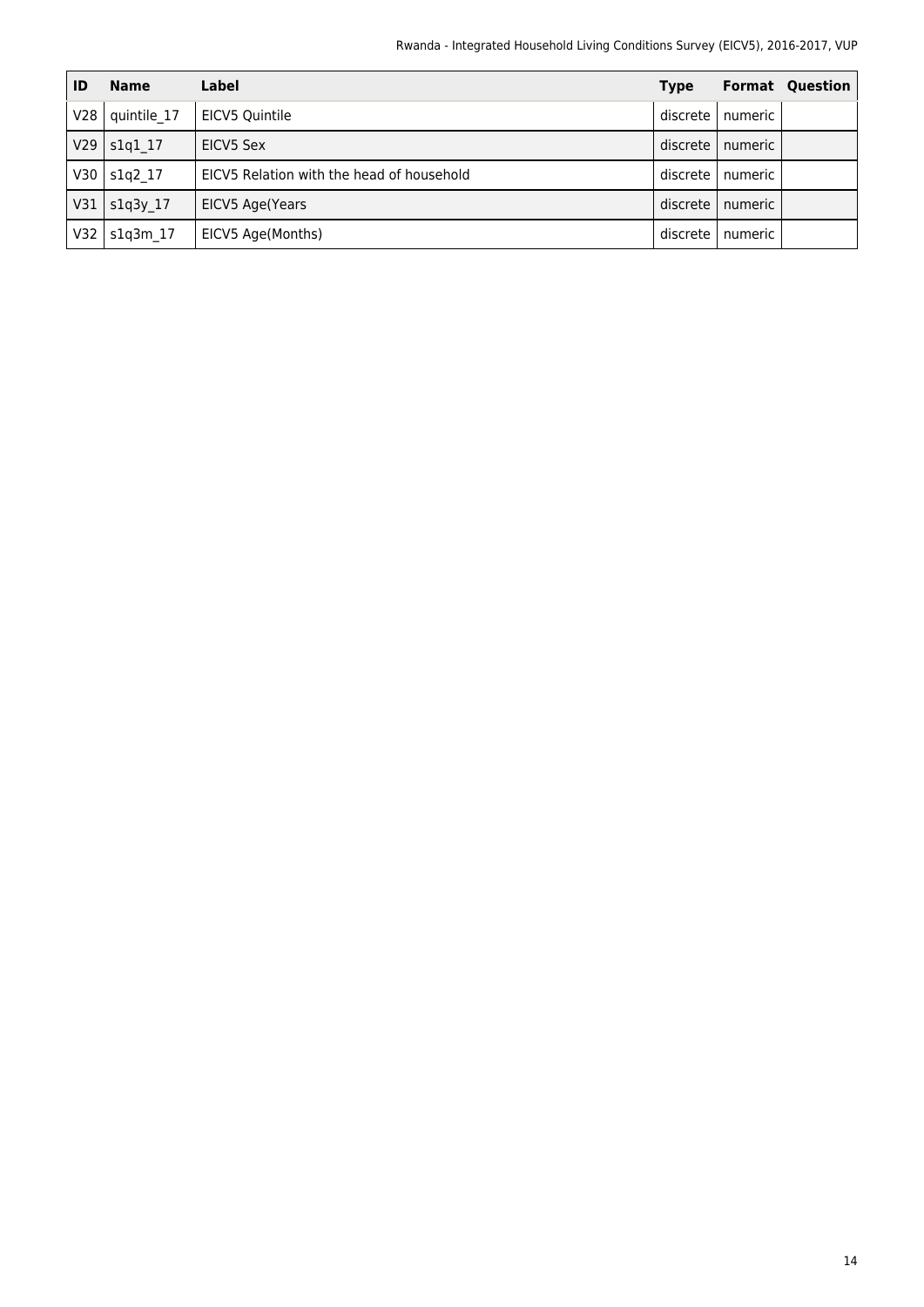# **vup\_S0\_S5\_Household**

| Content             |                   |
|---------------------|-------------------|
| Cases               | 1644              |
| Variable(s)         | 96                |
| Structure           | Type:<br>Keys: () |
| Version             |                   |
| Producer            |                   |
| <b>Missing Data</b> |                   |

| ID              | <b>Name</b> | Label                                                                     | <b>Type</b> |         | <b>Format Question</b> |
|-----------------|-------------|---------------------------------------------------------------------------|-------------|---------|------------------------|
| V33             | key 17      | EICV5 Household unique ID                                                 | contin      | numeric |                        |
| V34             | hhid        | Household ID in EICV4                                                     | contin      | numeric |                        |
| V35             | clust       | Cluster                                                                   | contin      | numeric |                        |
| V36             | province    | Province                                                                  | discrete    | numeric |                        |
| V37             | district    | <b>District Name</b>                                                      | discrete    | numeric |                        |
| V38             | ur          | Urban/Rural                                                               | discrete    | numeric |                        |
| V39             | weight      | Household weight                                                          | contin      | numeric |                        |
| V40             | s0qb        | <b>UBEDEHE</b> category                                                   | discrete    | numeric |                        |
| V41             | s5aq1       | Type of habitat                                                           | discrete    | numeric |                        |
| V42             | s5aq2       | Type of dwelling                                                          | discrete    | numeric |                        |
| V43             | s5aq3       | Many other households share the dwelling                                  | discrete    | numeric |                        |
| V44             | s5aq4       | Any rooms shared with other households                                    | discrete    | numeric |                        |
| V45             | s5aq5       | Number of rooms occupied by household                                     | discrete    | numeric |                        |
| V46             | s5aq6       | Many rooms does your household have for sleeping                          | discrete    | numeric |                        |
| V47             | s5aq7y      | Duration household inhabited dwelling _years_                             | contin      | numeric |                        |
| V48             | s5aq7m      | Duration household inhabited dwelling _months_                            | discrete    | numeric |                        |
| V49             | s5aq8       | Household lived in other dwellings before occupying your current<br>house | discrete    | numeric |                        |
| V50             | s5aq9       | Main reason for moving to current dwelling                                | discrete    | numeric |                        |
| V51             | s5aq10      | Owner of the dwelling                                                     | discrete    | numeric |                        |
| V <sub>52</sub> | s5aq11      | Current occupancy status                                                  | discrete    | numeric |                        |
| V <sub>53</sub> | s5bq1       | Year built or purchased                                                   | contin      | numeric |                        |
| V <sub>54</sub> | s5bq2       | The current value of your dwelling if you were to sell it                 | contin      | numeric |                        |
| V <sub>55</sub> | s5bq3a      | Estimated rent for dwelling                                               | contin      | numeric |                        |
| V56             | s5bq3b      | Time unit                                                                 | discrete    | numeric |                        |
| V57             | s5bq4a      | Actual amount of rent paid in cash                                        | contin      | numeric |                        |
| V58             | s5bq4b      | Time unit                                                                 | discrete    | numeric |                        |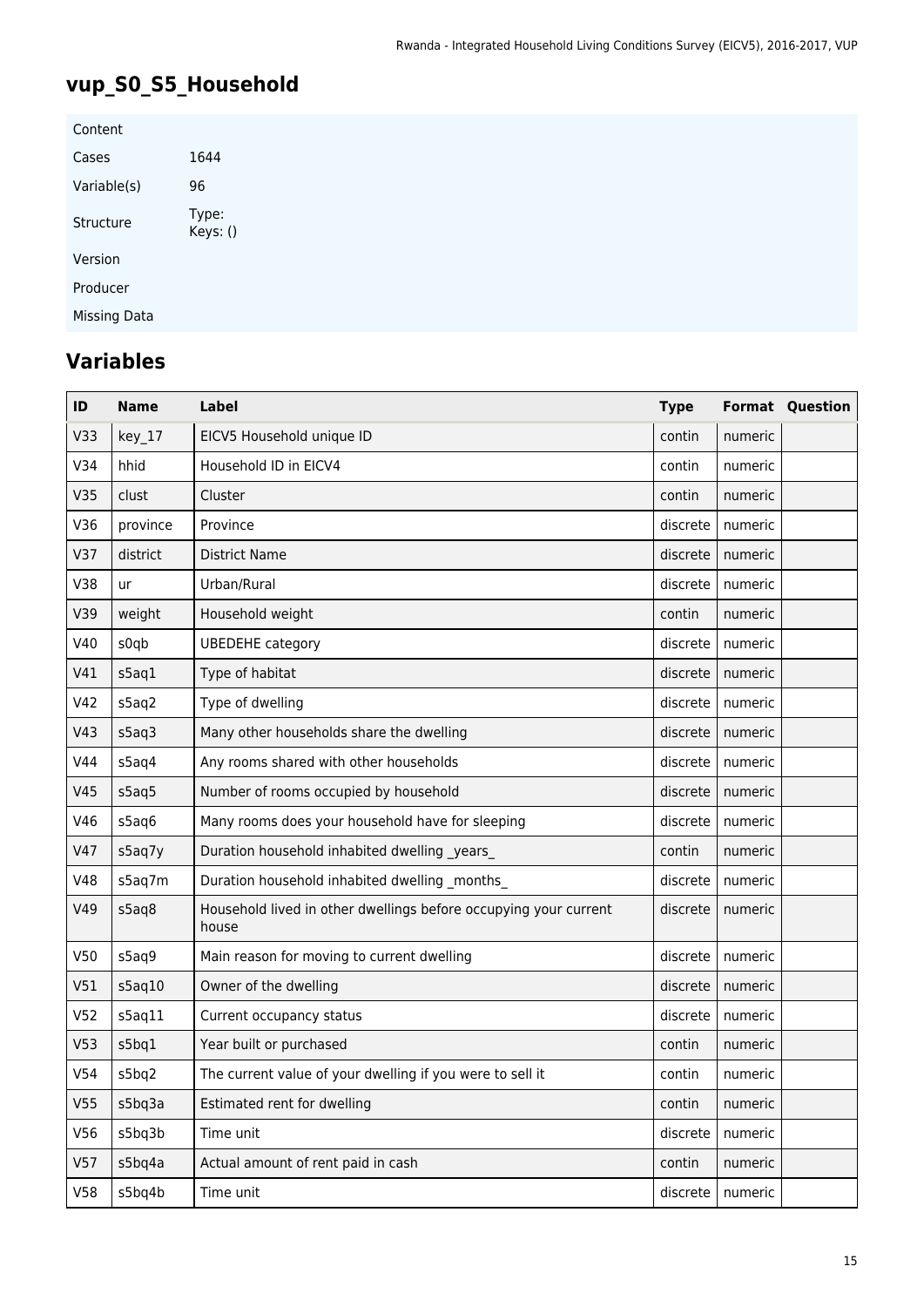| ID              | <b>Name</b> | <b>Label</b>                                                                       | <b>Type</b> |                    | <b>Format Question</b> |
|-----------------|-------------|------------------------------------------------------------------------------------|-------------|--------------------|------------------------|
| V <sub>59</sub> | s5bq5       | Household provide servie/payments in kind                                          | discrete    | numeric            |                        |
| V60             | s5bq6a      | Amount of services/payment in kind                                                 | contin      | numeric            |                        |
| V61             | s5bq6b      | Time unit                                                                          | discrete    | numeric            |                        |
| V62             | s5bq7       | Anybody outside household paying rent                                              | discrete    | numeric            |                        |
| V63             | s5bq8       | Who is paying rent                                                                 | discrete    | numeric            |                        |
| V64             | s5bq9a      | Amount of rent paid for you                                                        | contin      | numeric            |                        |
| V65             | s5bq9b      | Time unit                                                                          | discrete    | numeric            |                        |
| V66             | s5cq1       | Main source of drinking water                                                      | discrete    | numeric            |                        |
| V67             | s5cq2       | Distance in meters between your dwelling and this source                           | contin      | numeric            |                        |
| <b>V68</b>      | s5cq3       | Type of nearest drinking water source code                                         | discrete    | numeric            |                        |
| V69             | s5cq4       | Distance to the nearest drinking water source _meters                              | contin      | numeric            |                        |
| V70             | s5cq5       | Household use the nearest drinking water source                                    | discrete    | numeric            |                        |
| V71             | s5cq6       | Main reason preventing                                                             | discrete    | numeric            |                        |
| V72             | s5cq7       | Type of source drinking water used by HH                                           | discrete    | numeric            |                        |
| V <sub>73</sub> | s5cq8       | Distance in meters to the source used                                              | contin      | numeric            |                        |
| V74             | s5cq9a      | Amount of last water bill from WASAC or other distributors month                   | discrete    | numeric            |                        |
| V75             | s5cq9b      | Amount of last water bill from WASAC or other distributors-amount                  | contin      | numeric            |                        |
| V76             | s5cq10      | Buy water from a private vendor/neighbour during the last 7 days                   | discrete    | numeric            |                        |
| <b>V77</b>      | s5cq11      | Amount paid to private water vendor last 7 days                                    | contin      | numeric            |                        |
| V78             | s5cq12      | Sell water in the last 7 days                                                      | discrete    | numeric            |                        |
| V79             | s5cq13      | Household earn from the water sold during the last 7 days                          | contin      | numeric            |                        |
| V80             | s5cq14      | Amount contribute to maintain the water source during the last month               | contin      | numeric            |                        |
| V81             | s5cq15      | Household manage the rainwater                                                     |             | discrete   numeric |                        |
| <b>V82</b>      | s5cq16      | Main source of home lighting                                                       | discrete    | numeric            |                        |
| V83             | s5cq16a1    | Source of electricity that you mostly used in your household                       | discrete    | numeric            |                        |
| <b>V84</b>      | s5cq16a21   | The supplier of this solar Home system/solar lantern                               | discrete    | numeric            |                        |
| <b>V85</b>      | s5cq16a22   | Model of this solar Home system/solar lantern                                      | discrete    | numeric            |                        |
| V86             | s5cq16a3    | charge mobile phones everyday with electricity                                     | discrete    | numeric            |                        |
| <b>V87</b>      | s5cq16a4    | Pay electricity for system said                                                    | discrete    | numeric            |                        |
| <b>V88</b>      | s5cq16a5    | Electricity availability each day and night during last 7 days                     | discrete    | numeric            |                        |
| V89             | s5cq16a6    | Electricity availability each evening during last 7 days                           | discrete    | numeric            |                        |
| V90             | s5cq16a7    | Are the hours of supply in 16.A5 more than 16 hours and are the<br>hours of supply | discrete    | numeric            |                        |
| V91             | s5cq16a8    | many outages/ blackouts of National Grid Connection / Local Mini Grid<br>happen    | discrete    | numeric            |                        |
| V92             | s5cq16a9    | Total duration of all the outages/ blackouts                                       | discrete    | numeric            |                        |
| V93             | s5cq16a10   | Are any appliances get damaded during last 12 months ?                             | discrete    | numeric            |                        |
| V94             | s5cq16a11   | did any household members died because of electricity?                             | discrete    | numeric            |                        |
| V95             | s5cq17      | Amount paid on electricity in last 4 weeks                                         | contin      | numeric            |                        |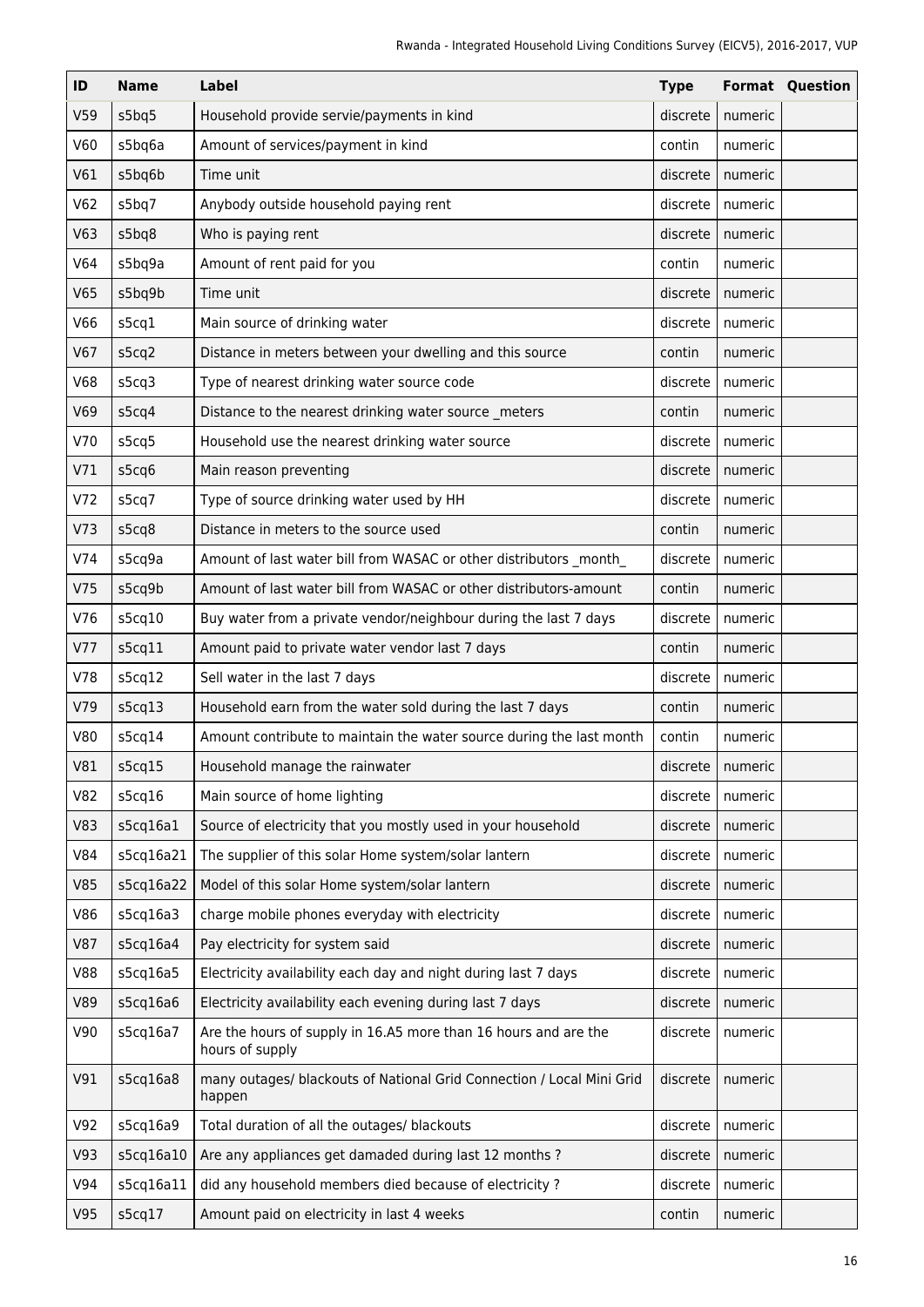| ID   | <b>Name</b> | Label                                                                               | <b>Type</b> |         | <b>Format Question</b> |
|------|-------------|-------------------------------------------------------------------------------------|-------------|---------|------------------------|
| V96  | s5cq18b1    | Respondent ID                                                                       | contin      | numeric |                        |
| V97  | s5cq18      | Primary source of cooking fuel                                                      | discrete    | numeric |                        |
| V98  | s5cq18b2    | Type of cooking stove                                                               | discrete    | numeric |                        |
| V99  | s5cq18b32   | Model of cooking stove                                                              | discrete    | numeric |                        |
| V100 | s5cq18b4    | Value of cooking stove                                                              | discrete    | numeric |                        |
| V101 | s5cq18b5    | Cooking stove installed area                                                        | discrete    | numeric |                        |
| V102 | s5cq18b6    | Use a chimney, hood or other exhaust system while using stove                       | discrete    | numeric |                        |
| V103 | s5cq18b71   | Two main fuels you used on this cook stove during last 12<br>months_most used       | discrete    | numeric |                        |
| V104 | s5cq18b72   | Two main fuels you used on this cook stove during last 12<br>months second most use | discrete    | numeric |                        |
| V105 | s5cq18b8a   | Amount spend for cooking fuel during last month                                     | discrete    | numeric |                        |
| V106 | s5cq18b8b   | Amount spend for cooking fuel during last month                                     | discrete    | numeric |                        |
| V107 | s5cq18b91   | Two main harm / injury happened from cooking stove_Most_                            | discrete    | numeric |                        |
| V108 | s5cq18b92   | Two main harm / injury happened from cooking stove second most                      | discrete    | numeric |                        |
| V109 | s5cq19      | Mode of rubbish/garbage disposal                                                    | discrete    | numeric |                        |
| V110 | s5cq20      | Type of toilet household use                                                        | discrete    | numeric |                        |
| V111 | s5cq21      | The toilet facility shared with another household                                   | discrete    | numeric |                        |
| V112 | s5cq22      | Problems of environmental destruction in the previous 12 months                     | discrete    | numeric |                        |
| V113 | s5cq23      | Major environmental destruction related problems faced                              | discrete    | numeric |                        |
| V114 | s5cq24      | Received any environmental information in the last 12 months                        | discrete    | numeric |                        |
| V115 | s5cq25      | Main source of information on environmental issues                                  | discrete    | numeric |                        |
| V116 | s5cq26      | Internet connection _including on a mobile phone/or mobile modem_                   | discrete    | numeric |                        |
| V117 | s5cq27      | Main kind of internet connection used by household members                          | discrete    | numeric |                        |
| V118 | s5dq1       | Main construction material of exterior wall                                         | discrete    | numeric |                        |
| V119 | s5dq2       | Main roofing material for dwelling                                                  | discrete    | numeric |                        |
| V120 | s5dq3       | Main floor material for dwelling                                                    | discrete    | numeric |                        |
| V121 | s5dq4       | Area of the floor for dwelling-outside                                              | discrete    | numeric |                        |
| V122 | s5eq1       | Unsual situation affected household                                                 | discrete    | numeric |                        |
| V123 | s5eq21      | Main problems affecting your household during the last 12 months 1st<br>severe sho  | discrete    | numeric |                        |
| V124 | s5eq22      | Main problems affecting your household during the last 12<br>months 2nd severe sho  | discrete    | numeric |                        |
| V125 | s5eq3a      | Compensate for the consequences of the chock in the last 12<br>months 1st severe s  | discrete    | numeric |                        |
| V126 | s5eq3b      | Compensate for the consequences of the chock in the last 12<br>months 1st severe s  | discrete    | numeric |                        |
| V127 | s0q18m      | Month of interview                                                                  | discrete    | numeric |                        |
| V128 | s0q18y      | Year of interview                                                                   | discrete    | numeric |                        |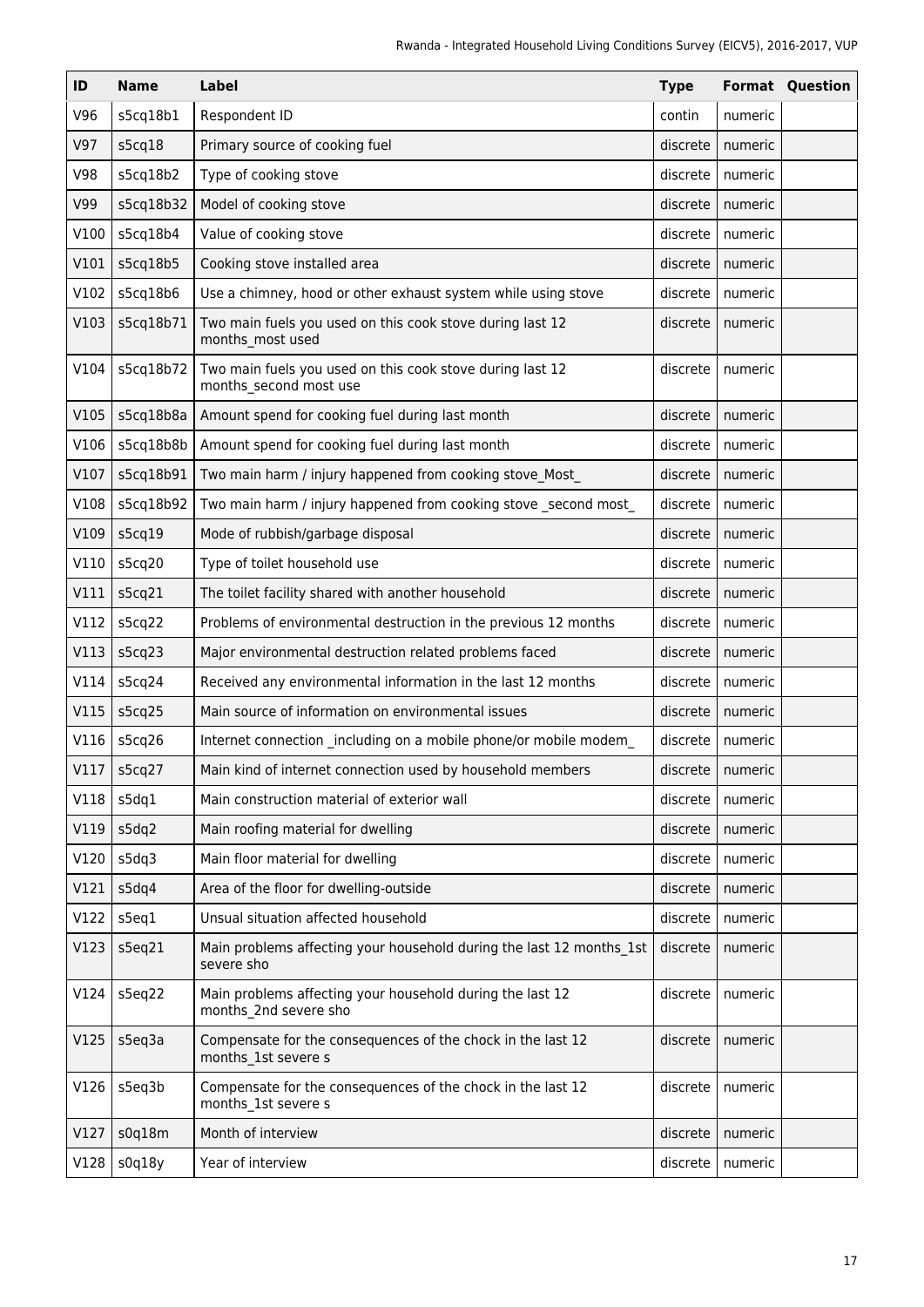# **vup\_S1\_S2\_S3\_S4\_S6A\_S6E\_Person**

| Content      |                   |
|--------------|-------------------|
| Cases        | 6596              |
| Variable(s)  | 115               |
| Structure    | Type:<br>Keys: () |
| Version      |                   |
| Producer     |                   |
| Missing Data |                   |

| ID   | <b>Name</b>  | Label                                                       | <b>Type</b> |                    | <b>Format Question</b> |
|------|--------------|-------------------------------------------------------------|-------------|--------------------|------------------------|
| V129 | key_17       | EICV5 Household unique ID                                   | contin      | numeric            |                        |
| V130 | pid 17       | EICV5 Personal ID                                           | discrete    | numeric            |                        |
| V131 | hhid         | Household ID in EICV4                                       | contin      | numeric            |                        |
| V132 | pid          | PID in EICV4                                                | contin      | numeric            |                        |
| V133 | clust        | Cluster                                                     | contin      | numeric            |                        |
| V134 | province     | Province                                                    | discrete    | numeric            |                        |
| V135 | district     | <b>District Name</b>                                        | discrete    | numeric            |                        |
| V136 | ur           | Urban/Rural                                                 | discrete    | numeric            |                        |
| V137 | weight       | Household weight                                            | contin      | numeric            |                        |
| V138 | s1q1         | Sex                                                         | discrete    | numeric            |                        |
| V139 | slq2         | Relation with the head of household                         | discrete    | numeric            |                        |
| V140 | s1q3y        | Age_Years_                                                  | discrete    | numeric            |                        |
| V141 | s1q3m        | Age_Months_                                                 | discrete    | numeric            |                        |
| V142 | s1q4         | Marital status                                              | discrete    | numeric            |                        |
| V143 | s1q5         | Place of birth                                              | discrete    | numeric            |                        |
| V144 | s1q6         | Nationality                                                 | discrete    | numeric            |                        |
| V145 | s1q7         | Absent from household in the last 12 months                 | discrete    | numeric            |                        |
| V146 | s1q8         | Length of absence in the last 12 months                     | discrete    | numeric            |                        |
| V147 | s1q9         | Main reason of absence from household in the last 12 months | discrete    | numeric            |                        |
| V148 | slq10        | Resident of another household in the last 12 months         | discrete    | numeric            |                        |
| V149 | slq11        | Resident during enumeration period                          | discrete    | numeric            |                        |
| V150 | slq12        | Main reason for absence during enumeration                  | discrete    | numeric            |                        |
|      | $V151$ s1q13 | Major disability                                            |             | discrete   numeric |                        |
| V152 | slq14        | Father still alive                                          | discrete    | numeric            |                        |
| V153 | slq15        | Mother still alive                                          | discrete    | numeric            |                        |
| V154 | slq16        | Household membership                                        | discrete    | numeric            |                        |
| V155 | s2q1         | ID number of respondent                                     | discrete    | numeric            |                        |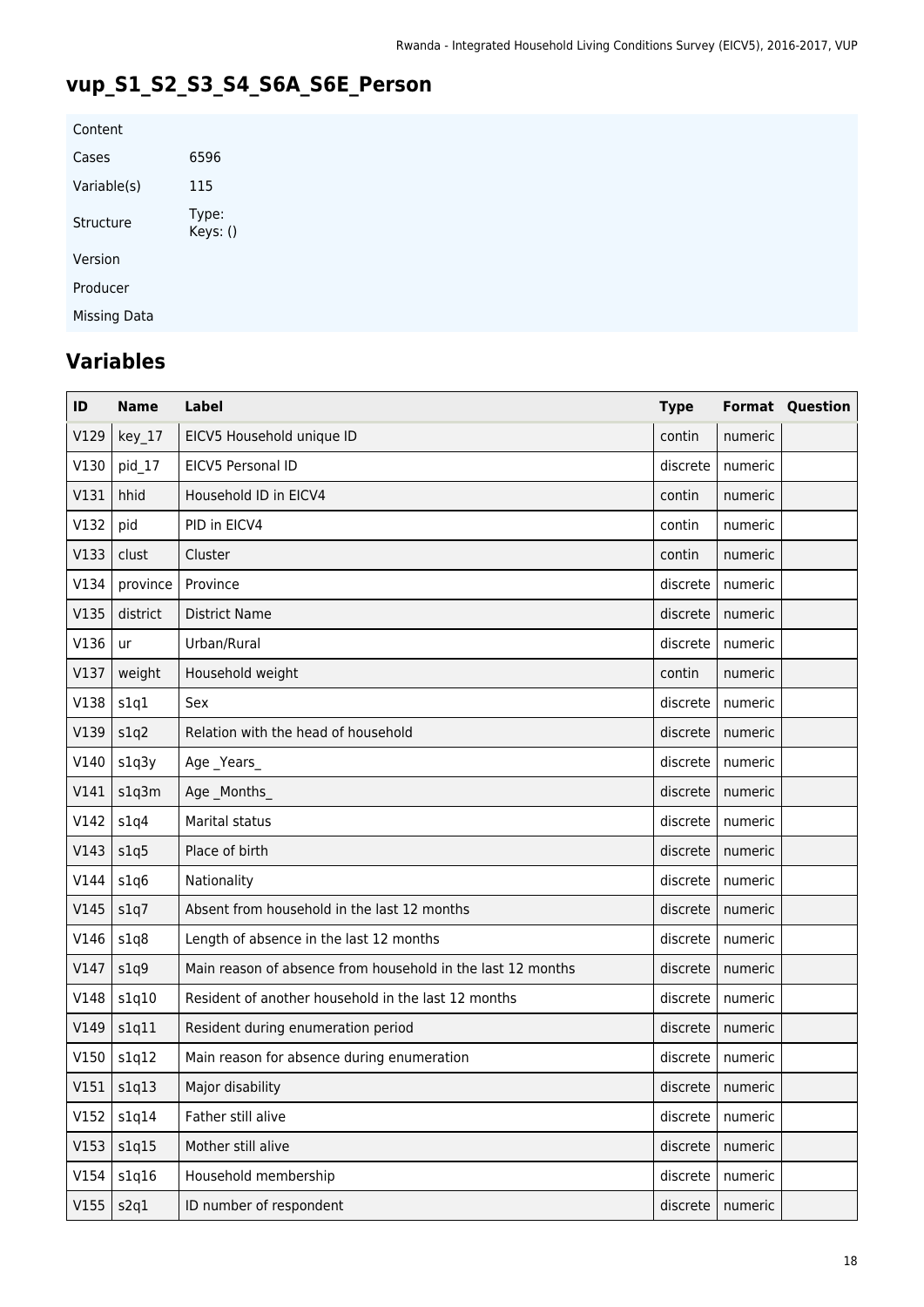| ID   | <b>Name</b> | Label                                                                          | <b>Type</b> |         | <b>Format Question</b> |
|------|-------------|--------------------------------------------------------------------------------|-------------|---------|------------------------|
| V156 | s2q2        | Always lived in the district                                                   | discrete    | numeric |                        |
| V157 | s2q3y       | Duration since last move_years_                                                | discrete    | numeric |                        |
| V158 | s2q3m       | Duration since last move months                                                | discrete    | numeric |                        |
| V159 | s2q4        | District or foreign country lived prior to current place                       | discrete    | numeric |                        |
| V160 | s2q5        | Kind of place lived prior to current place                                     | discrete    | numeric |                        |
| V161 | s2q6        | Duration lived in the previuos location years                                  | discrete    | numeric |                        |
| V162 | s2q7        | Primary reason for moving                                                      | discrete    | numeric |                        |
| V163 | s2q8        | Move alone or with other members of your household                             | discrete    | numeric |                        |
| V164 | s3q1        | ID number of respondent                                                        | discrete    | numeric |                        |
| V165 | s3q2        | Main health insurance carry                                                    | discrete    | numeric |                        |
| V166 | s3q3        | Suffer from any health problem in the last 4 weeks                             | discrete    | numeric |                        |
| V167 | s3q4        | Medical consultation in the over last 4 weeks                                  | discrete    | numeric |                        |
| V168 | s3q5        | Main reason for medical consultation                                           | discrete    | numeric |                        |
| V169 | s3q6        | Difficulty in seeing                                                           | discrete    | numeric |                        |
| V170 | s3q7        | Difficulty hearing                                                             | discrete    | numeric |                        |
| V171 | s3q8        | Difficulty in moving                                                           | discrete    | numeric |                        |
| V172 | s3q9        | Difficulty in remembering or concentrating                                     | discrete    | numeric |                        |
| V173 | s3q10       | Difficulty in speaking/ talking understanding and communicating with<br>others | discrete    | numeric |                        |
| V174 | s3q11       | Difficulty in self-care such as: washing all over or dressing                  | discrete    | numeric |                        |
| V175 | s4aq1       | Ever been to school                                                            | discrete    | numeric |                        |
| V176 | s4aq2       | Highest class succesfully attained in school                                   | discrete    | numeric |                        |
| V177 | s4aq3       | Highest diploma/certificate/ degree you have ever obtained                     | discrete    | numeric |                        |
| V178 | s4aq4b      | <b>ISCED</b>                                                                   | contin      | numeric |                        |
| V179 | s4aq5       | Last institution of higher learning you attended                               | discrete    | numeric |                        |
| V180 | s4aq6a      | Class attended in 2015                                                         | discrete    | numeric |                        |
| V181 | s4aq6b      | Class attended in 2016                                                         | discrete    | numeric |                        |
| V182 | s4aq6c      | Cause of repeat the 2015 class in 2016                                         | discrete    | numeric |                        |
| V183 | s4aq7       | Attended school in the last 12 months                                          | discrete    | numeric |                        |
| V184 | s4aq8       | Type of school                                                                 | discrete    | numeric |                        |
| V185 | s4aq9       | Problems with school                                                           | discrete    | numeric |                        |
| V186 | s4aq10      | Separate toilet facilities at school                                           | discrete    | numeric |                        |
| V187 | s4aq11a     | Registration and school fees                                                   | discrete    | numeric |                        |
| V188 | s4aq11b     | Parent contributions                                                           | discrete    | numeric |                        |
| V189 | s4aq11c     | School uniforms                                                                | discrete    | numeric |                        |
| V190 | s4aq11d     | Books and school supplies                                                      | discrete    | numeric |                        |
| V191 | s4aq11e     | Transport to and from school                                                   | discrete    | numeric |                        |
| V192 | s4aq11f     | Room and board _or board only_                                                 | discrete    | numeric |                        |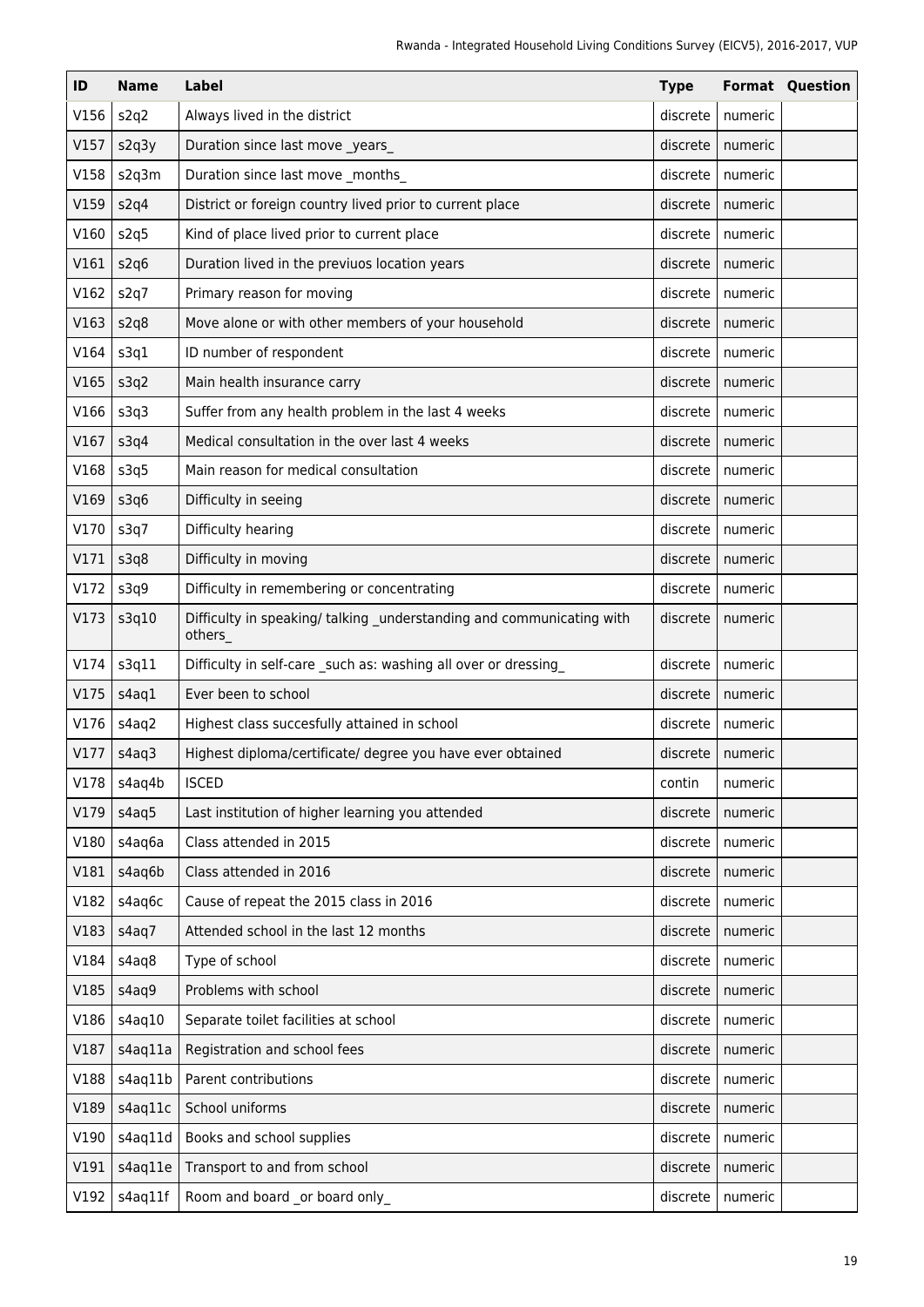| ID   | <b>Name</b> | Label                                                                               | <b>Type</b> |                    | <b>Format Question</b> |
|------|-------------|-------------------------------------------------------------------------------------|-------------|--------------------|------------------------|
| V193 | s4aq11g     | Other schooling expenditures                                                        | discrete    | numeric            |                        |
| V194 | s4aq11h     | Total education expenses _non-distributed option_                                   | discrete    | numeric            |                        |
| V195 | s4aq12      | Responsible for payment of majority of school related expenditures                  | discrete    | numeric            |                        |
| V196 | s4aq13      | Miss any day at school last 7 days?                                                 | discrete    | numeric            |                        |
| V197 | s4aq14      | Many school days not attend last week                                               | discrete    | numeric            |                        |
| V198 | s4aq15      | Primary cause of not attending school                                               | discrete    | numeric            |                        |
| V199 | s4aq16      | Year did leave school                                                               | contin      | numeric            |                        |
| V200 | s4aq17      | Reason for leaving school                                                           | discrete    | numeric            |                        |
| V201 | s4bq1       | Did you attended any vocational training                                            | discrete    | numeric            |                        |
| V202 | s4bq2       | Expense of this training including fees, expenses and accommodation                 | discrete    | numeric            |                        |
| V203 | s4bq3       | Have you attended a literacy course?                                                | discrete    | numeric            |                        |
| V204 | s4bq4       | Able to read a simple note                                                          | discrete    | numeric            |                        |
| V205 | s4bq5       | Able to write a simple note                                                         | discrete    | numeric            |                        |
| V206 | s4bq6       | Able to do a written calculation                                                    | discrete    | numeric            |                        |
| V207 | s4bq7       | Have a mobile telephone                                                             | discrete    | numeric            |                        |
| V208 | s4bq7a      | Phone has radio and/or internet function?                                           | discrete    | numeric            |                        |
| V209 | s4bq8a      | Own a computer                                                                      | discrete    | numeric            |                        |
| V210 | s4bq8b      | Computer literacy                                                                   | discrete    | numeric            |                        |
| V211 | s4bq9a      | Copying or moving a file or a folder                                                | discrete    | numeric            |                        |
| V212 | s4bq9b      | Using copy and paste tools to duplicate or move information                         | discrete    | numeric            |                        |
| V213 | s4bq9c      | Sending e-mails with attached files                                                 | discrete    | numeric            |                        |
| V214 | s4bq9d      | Using basic arithmetic formulae in a spreadsheet                                    | discrete    | numeric            |                        |
| V215 | s4bq9e      | Connecting and installing new devices                                               |             | discrete   numeric |                        |
| V216 | s4bq9f      | Finding, downloading, installing and configuring software                           | discrete    | numeric            |                        |
| V217 | s4bq9g      | Creating electronic presentations with presentation software                        | discrete    | numeric            |                        |
| V218 | s4bq9h      | Transferring files between a computer and other devices                             | discrete    | numeric            |                        |
| V219 | s4bq9i      | Writing a computer program using a specialized programming language                 | discrete    | numeric            |                        |
| V220 | s4bq9j      | Using computers, Smart Phones, Tablets to retrieve, access, store,<br>produce, pr   | discrete    | numeric            |                        |
| V221 | s4bq9k      | Use of the internet in the last three months for finding information about<br>goods | discrete    | numeric            |                        |
| V222 | s4bq9l      | Use of internet in the last three months for reading or downloading<br>online news/ | discrete    | numeric            |                        |
| V223 | s4bq9m      | Use of the internet in the last three months for obtaining information<br>from webs | discrete    | numeric            |                        |
| V224 | s4bq9n      | Use of the internet in the last three months for seeking health<br>information      | discrete    | numeric            |                        |
| V225 | s6aq1       | ID number of respondent                                                             | contin      | numeric            |                        |
| V226 | s6aq2       | Worked on own farm no payment                                                       | discrete    | numeric            |                        |
| V227 | s6aq3       | Carry out any agricultural activity                                                 | discrete    | numeric            |                        |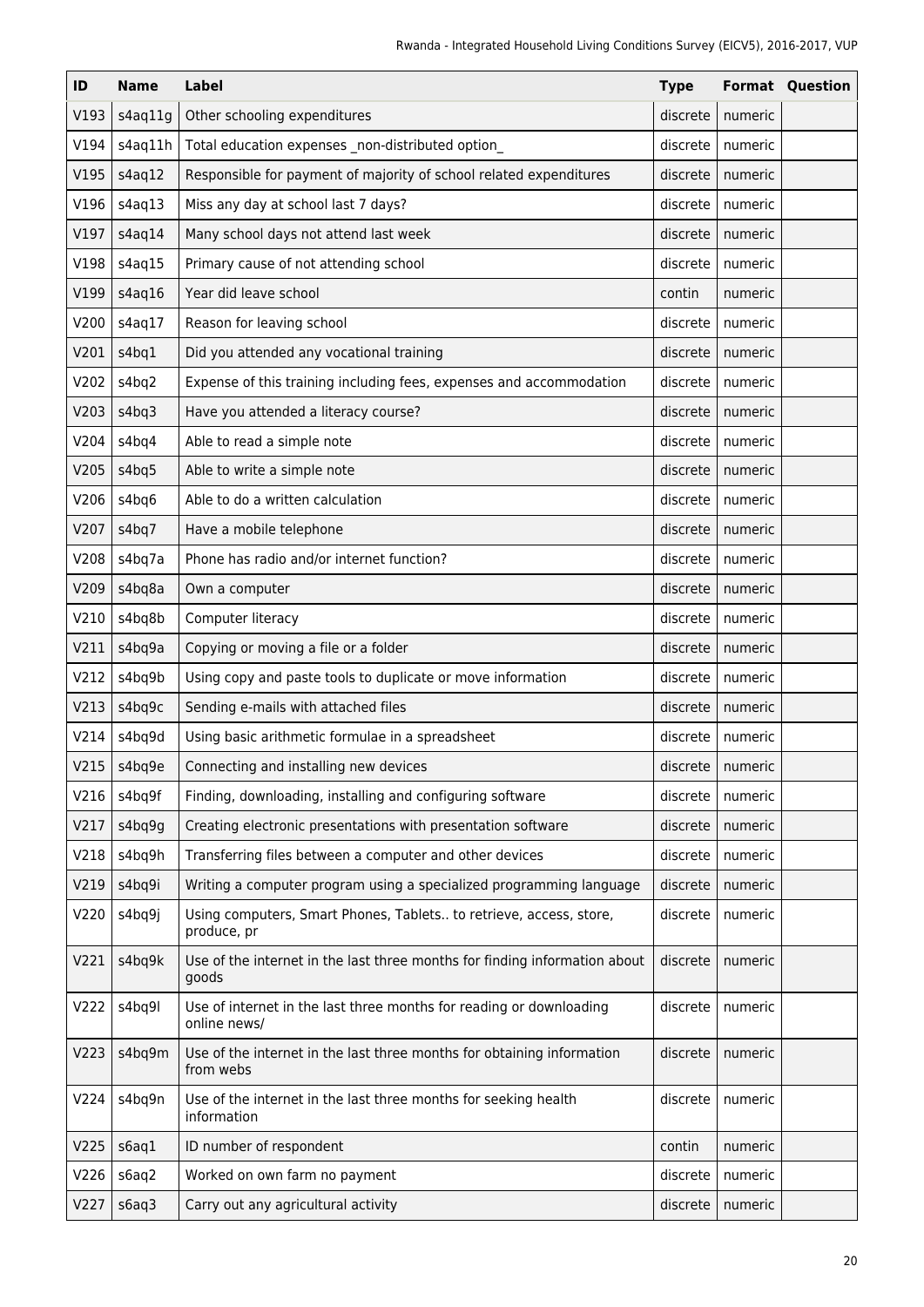| ID               | <b>Name</b> | <b>Label</b>                                                        | <b>Type</b> | Format  | Question |
|------------------|-------------|---------------------------------------------------------------------|-------------|---------|----------|
| V228             | s6aq4       | Worked for salary or wages in non-farm sector in the last 12 months | discrete    | numeric |          |
| V229             | s6aq5       | Run a non-farm business for cash or profit in the last 12 months    | discrete    | numeric |          |
| V230             | s6aq6       | Worked in a non-fam business in the last 12 months                  | discrete    | numeric |          |
| V231             | s6aq7a      | Many jobs over past 12 months                                       | discrete    | numeric |          |
| V232             | s6aq7b      | Many jobs over past 7 days                                          | discrete    | numeric |          |
| V233             | s6aq8       | Many months has been occupied during the last 12 months             | discrete    | numeric |          |
| V234             | s6aq9       | Main reason not working over the last                               | discrete    | numeric |          |
| V <sub>235</sub> | s6eq1       | Over last 7 days gather, collect or purchase main fuel for cooking  | discrete    | numeric |          |
| V236             | s6eq2       | Total minutes for Gathering, collecting or purchasing the main fuel | contin      | numeric |          |
| V237             | s6eq3       | Main fuel and the main cook stove over the last 7 days              | discrete    | numeric |          |
| V238             | s6eq4       | Total minutes for main fuel and main cooking stove 7 days period    | contin      | numeric |          |
| V239             | s6eq5       | Cooking on the main cook stove over the last 7 days                 | discrete    | numeric |          |
| V240             | s6eq6       | Total minutes spent Cooking on the main cook stove                  | contin      | numeric |          |
| V241             | eid         | ID number of employment                                             | discrete    | numeric |          |
| V242             | s0q18m      | Month of interview                                                  | discrete    | numeric |          |
| V243             | s0q18y      | Year of interview                                                   | discrete    | numeric |          |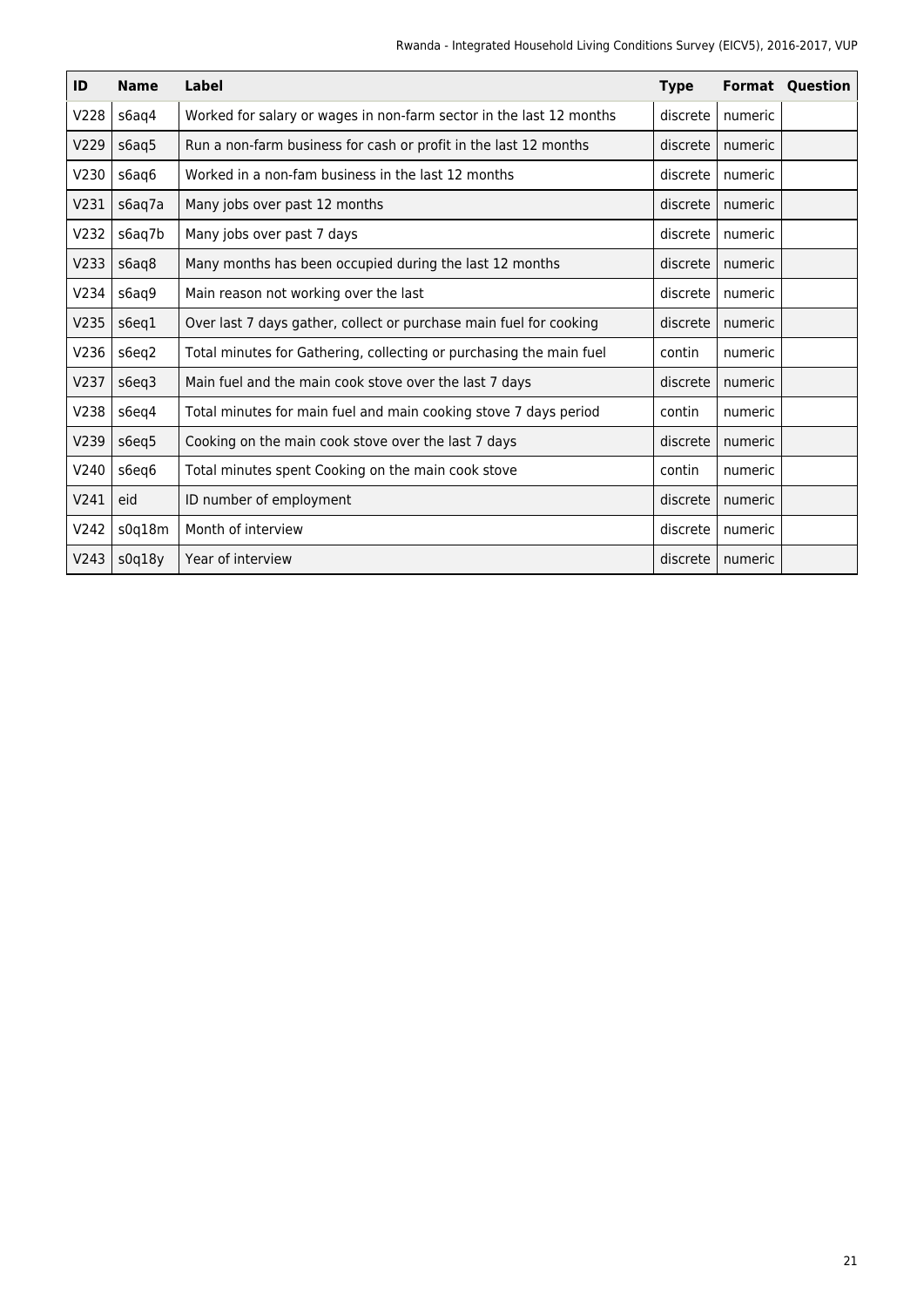# **vup\_S5F\_Access\_to\_services**

| Content      |                   |
|--------------|-------------------|
| Cases        | 24660             |
| Variable(s)  | 20                |
| Structure    | Type:<br>Keys: () |
| Version      |                   |
| Producer     |                   |
| Missing Data |                   |

| ID   | <b>Name</b> | Label                                   | <b>Type</b> | Format    | Question |
|------|-------------|-----------------------------------------|-------------|-----------|----------|
| V244 | key 17      | EICV5 Household unique ID               | contin      | numeric   |          |
| V245 | hhid        | Household ID in EICV4                   | contin      | numeric   |          |
| V246 | clust       | Cluster                                 | contin      | numeric   |          |
| V247 | province    | Province                                | discrete    | numeric   |          |
| V248 | district    | <b>District Name</b>                    | discrete    | numeric   |          |
| V249 | ur          | Urban/Rural                             | discrete    | numeric   |          |
| V250 | weight      | Household weight                        | contin      | numeric   |          |
| V251 | s5fq0       | Id Basic service                        | discrete    | numeric   |          |
| V252 | s5fq0d      | Basic service description               | discrete    | character |          |
| V253 | s5fq1       | Frequency of use of service             | discrete    | numeric   |          |
| V254 | s5fq2       | Main reason of litle or not used        | discrete    | numeric   |          |
| V255 | s5fq3h      | Time to arrive to the service _hours    | discrete    | numeric   |          |
| V256 | s5fq3m      | Time to arrive to the service _minutes_ | contin      | numeric   |          |
| V257 | s5fq4       | Distance from here to the nearest       | discrete    | numeric   |          |
| V258 | s5fq5       | Mode of transport to access service     | discrete    | numeric   |          |
| V259 | s5fq6       | Service quality satisfaction            | discrete    | numeric   |          |
| V260 | s5fq7       | Service quality in last 12 months       | discrete    | numeric   |          |
| V261 | s5fq8       | Improved result of VUP PW activities    | discrete    | numeric   |          |
| V262 | s0q18m      | Month of interview                      | discrete    | numeric   |          |
| V263 | s0q18y      | Year of interview                       | discrete    | numeric   |          |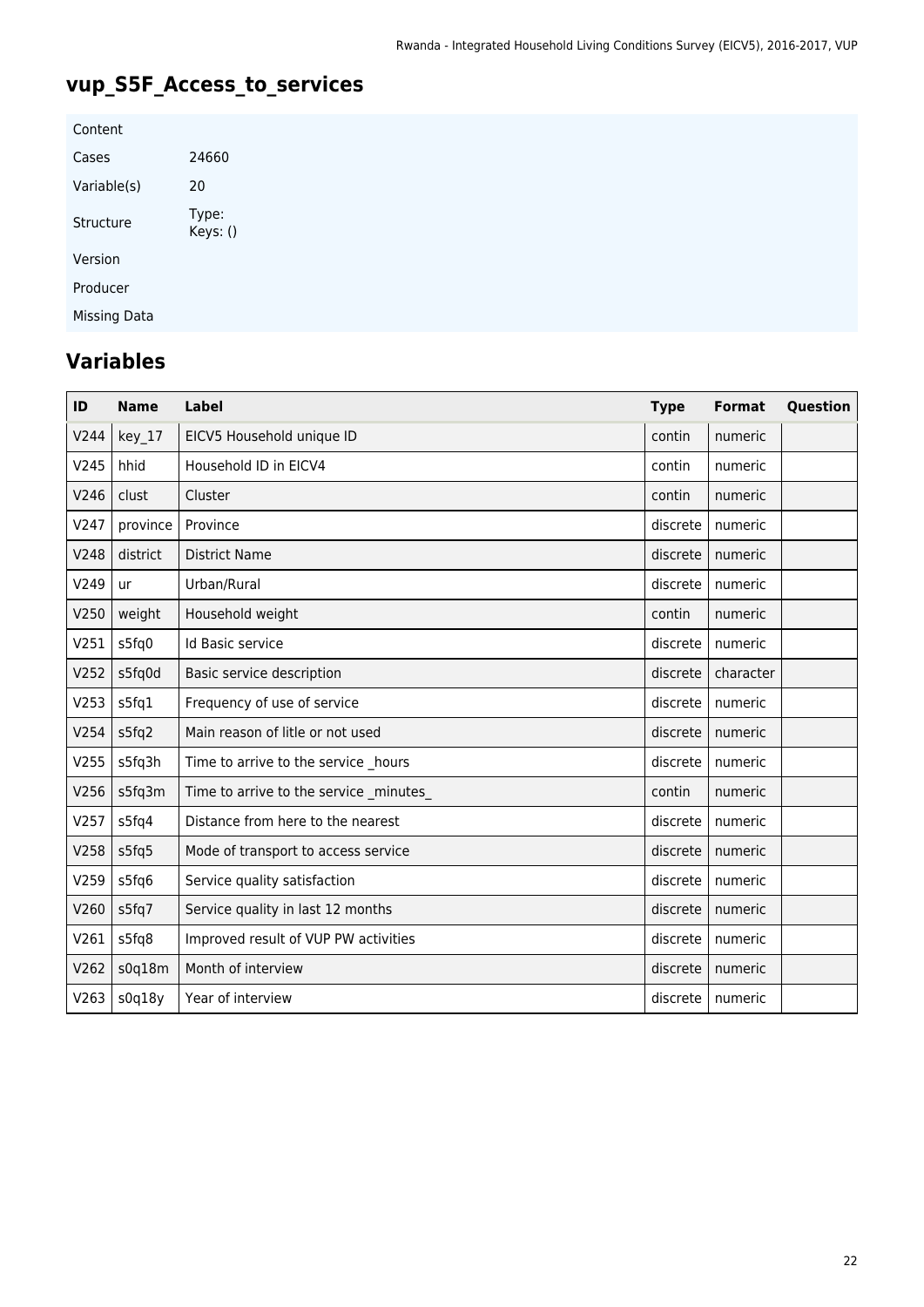# **vup\_S6B\_Employement\_6C\_Salaried\_S6D\_Business**

| Content      |                   |
|--------------|-------------------|
| Cases        | 9180              |
| Variable(s)  | 52                |
| Structure    | Type:<br>Keys: () |
| Version      |                   |
| Producer     |                   |
| Missing Data |                   |

| ID   | <b>Name</b>   | Label                                                              | <b>Type</b> |                    | <b>Format Question</b> |
|------|---------------|--------------------------------------------------------------------|-------------|--------------------|------------------------|
| V264 | key 17        | EICV5 Household unique ID                                          | contin      | numeric            |                        |
| V265 | hhid          | Household ID in EICV4                                              | contin      | numeric            |                        |
| V266 | clust         | Cluster                                                            | contin      | numeric            |                        |
| V267 | province      | Province                                                           | discrete    | numeric            |                        |
| V268 | district      | District Name                                                      | discrete    | numeric            |                        |
| V269 | ur            | Urban/Rural                                                        | discrete    | numeric            |                        |
| V270 | weight        | Household weight                                                   | contin      | numeric            |                        |
| V271 | pid 17        | EICV5 Personal ID                                                  | discrete    | numeric            |                        |
| V272 | eid           | ID number of employment                                            | discrete    | numeric            |                        |
| V273 | s6bq3b        | <b>ISCO</b> code                                                   | discrete    | numeric            |                        |
| V274 | s6bq4b        | <b>ISIC CODE</b>                                                   | discrete    | numeric            |                        |
| V275 | s6bq5         | Many months in the last year work in this job                      | discrete    | numeric            |                        |
| V276 | s6bq6         | Worked most of time in the last 12 months                          | discrete    | numeric            |                        |
| V277 | s6bq7         | Worked for at least 1 hour in this job during the last 7 days      | discrete    | numeric            |                        |
| V278 | s6bq8         | Most working time in the last 7 days                               | discrete    | numeric            |                        |
| V279 | s6bq09        | How many days worked in the job in the last 7 days                 | discrete    | numeric            |                        |
| V280 | s6bq10        | Many hours worked during the last 7 days                           | contin      | numeric            |                        |
| V281 | s6bq11        | How many days did work during the last 7 days of his/her last job? | discrete    | numeric            |                        |
| V282 | s6bq12        | Still working                                                      | discrete    | numeric            |                        |
| V283 | s6bq13a       | Years of long period working in this job                           | discrete    | numeric            |                        |
| V284 | s6bq13b       | Months of long period working in this job                          | discrete    | numeric            |                        |
| V285 | s6bq14        | Sector for this job                                                | discrete    | numeric            |                        |
|      | $V286$ s6bq15 | Occupational status in each activity                               |             | discrete   numeric |                        |
| V287 | s6cq16        | Type of nature contract                                            | discrete    | numeric            |                        |
| V288 | s6cq17a       | Net salary/Wage Amoun                                              | contin      | numeric            |                        |
| V289 | s6cq17b       | Net salary/Wage_Unit_                                              | discrete    | numeric            |                        |
| V290 | s6cq18        | Receive in-kind payments                                           | discrete    | numeric            |                        |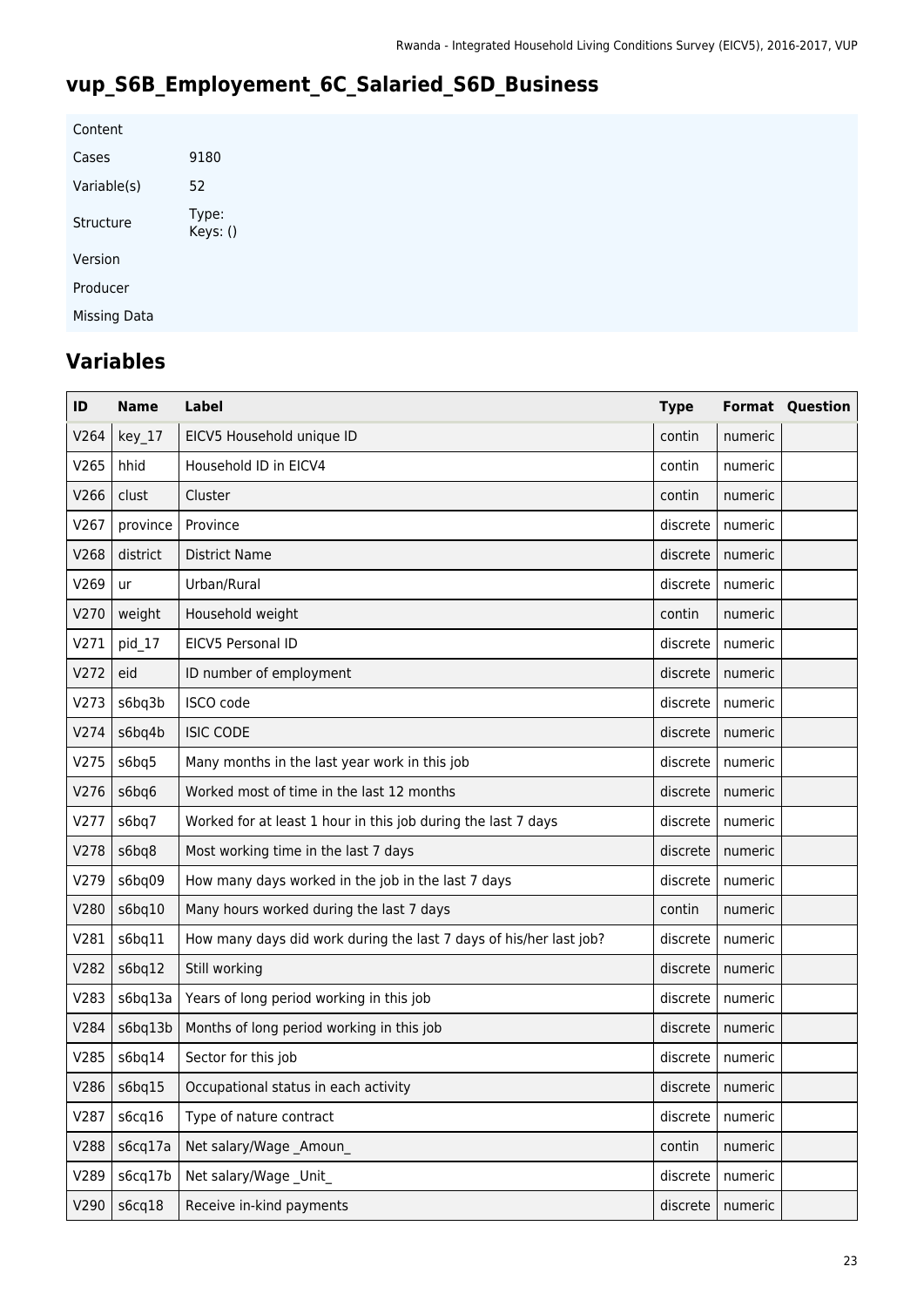| ID   | <b>Name</b> | Label                                                                    | <b>Type</b> |         | <b>Format Question</b> |
|------|-------------|--------------------------------------------------------------------------|-------------|---------|------------------------|
| V291 | s6cq19a     | Value of the last in-kind payments                                       | contin      | numeric |                        |
| V292 | s6cq19b     | What is the value of the last in-kind payments_Unit of time_?            | discrete    | numeric |                        |
| V293 | s6cq20      | Employer provide or subsidize housing                                    | discrete    | numeric |                        |
| V294 | s6cq21a     | Subsidize Amount- benefits                                               | contin      | numeric |                        |
| V295 | s6cq21b     | Subsidize Unit of time - benefits                                        | discrete    | numeric |                        |
| V296 | s6cq22      | Receive any other benefits                                               | discrete    | numeric |                        |
| V297 | s6cq23a     | <b>Benefit Amount</b>                                                    | contin      | numeric |                        |
| V298 | s6cq23b     | Benefit Unit of time                                                     | discrete    | numeric |                        |
| V299 | s6bq99      | More job                                                                 | discrete    | numeric |                        |
| V300 | s6dq24      | Registered with the RRA/RDB or the district, Sector authorities          | discrete    | numeric |                        |
| V301 | s6dq25      | Over the last 12 months, has sought a loan at a bank or other insitution | discrete    | numeric |                        |
| V302 | s6dq26      | <b>VUP Financial Service loan</b>                                        | discrete    | numeric |                        |
| V303 | s6dq27      | Average employees over the last 3 monts                                  | discrete    | numeric |                        |
| V304 | s6dq28      | Owners/members work in this business                                     | discrete    | numeric |                        |
| V305 | s6dq29      | Maintain accounts egularly                                               | discrete    | numeric |                        |
| V306 | s6dq30      | Greatest obstacles encountered when creqting business                    | discrete    | numeric |                        |
| V307 | s6dq31      | Primary source of money used to create business                          | discrete    | numeric |                        |
| V308 | s6dq32a     | Labour expediture Amount                                                 | contin      | numeric |                        |
| V309 | s6dq32b     | Labour expediture Time of unit                                           | discrete    | numeric |                        |
| V310 | s6dq33a     | Non labour expediture Amount                                             | contin      | numeric |                        |
| V311 | s6dq33b     | Non labour expediture Time of unit                                       | discrete    | numeric |                        |
| V312 | s6dq34a     | <b>Turnover Amount</b>                                                   | contin      | numeric |                        |
| V313 | s6dq34b     | Turnover Time unit                                                       | discrete    | numeric |                        |
| V314 | s0q18m      | Month of interview                                                       | discrete    | numeric |                        |
| V315 | s0q18y      | Year of interview                                                        | discrete    | numeric |                        |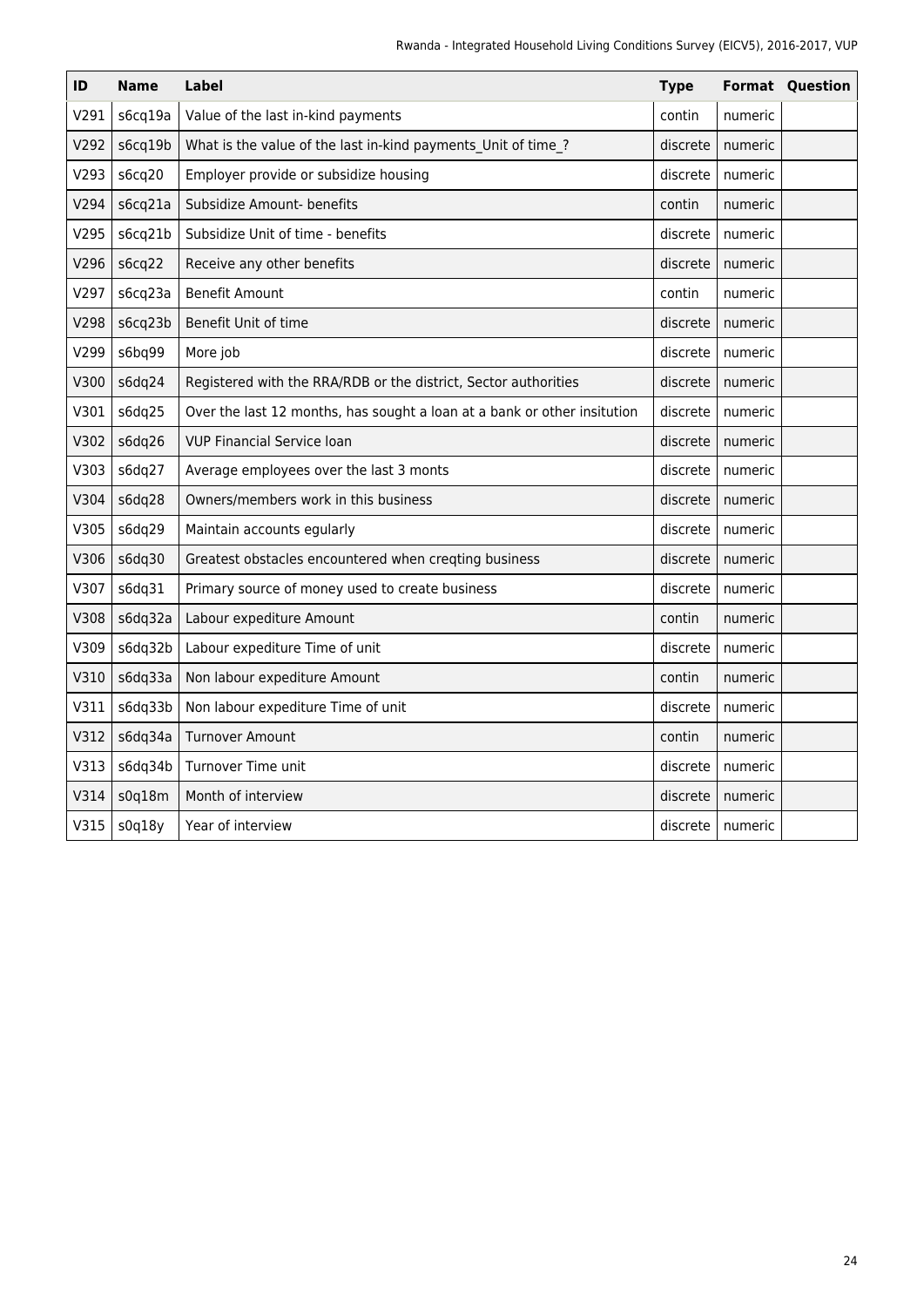# **vup\_S7A1\_livestock**

| Content      |                   |
|--------------|-------------------|
| Cases        | 11867             |
| Variable(s)  | 24                |
| Structure    | Type:<br>Keys: () |
| Version      |                   |
| Producer     |                   |
| Missing Data |                   |

| ID   | <b>Name</b> | <b>Label</b>                                                            | <b>Type</b> |         | <b>Format Question</b> |
|------|-------------|-------------------------------------------------------------------------|-------------|---------|------------------------|
| V316 | key_17      | EICV5 Household unique ID                                               | contin      | numeric |                        |
| V317 | hhid        | Household ID in EICV4                                                   | contin      | numeric |                        |
| V318 | clust       | Cluster                                                                 | contin      | numeric |                        |
| V319 | province    | Province                                                                | discrete    | numeric |                        |
| V320 | district    | <b>District Name</b>                                                    | discrete    | numeric |                        |
| V321 | ur          | Urban/Rural                                                             | discrete    | numeric |                        |
| V322 | weight      | Household weight                                                        | contin      | numeric |                        |
| V323 | s7a1q1      | Grown food or other agricultural produce to eat over the last 12 months | discrete    | numeric |                        |
| V324 | s7a1q2      | Animals, poultry, or bees raised Over the last 12 months                | discrete    | numeric |                        |
| V325 | s7a1q3      | Code of livestock                                                       | discrete    | numeric |                        |
| V326 | s7a1q4      | Household raised any livestock in last 12 months                        | discrete    | numeric |                        |
| V327 | s7a1q5      | Number of livestock actually own                                        | contin      | numeric |                        |
| V328 | s7a1q5a1    | Number of bees hive actually own Modern bee hive                        | discrete    | numeric |                        |
| V329 | s7a1q5a2    | Number of bees hive actually own_Traditional bee hive_                  | contin      | numeric |                        |
| V330 | s7a1q5b1    | Kilo of honey harvested over the last 12 months modern bee hive         | discrete    | numeric |                        |
| V331 | s7a1q5b2    | Kilo of honey harvested over the last 12 months traditional bee hive    | contin      | numeric |                        |
| V332 | s7a1q6      | Current unit value of the livestock                                     | contin      | numeric |                        |
| V333 | s7a1q7      | Sold or killed any livestock in the past 12 months                      | discrete    | numeric |                        |
| V334 | s7a1q8      | Number of Livestock sold or slaughtered                                 | contin      | numeric |                        |
| V335 | s7a1q9      | Total amount received from the sale                                     | contin      | numeric |                        |
| V336 | s7a1q10     | Rented any animals in the last 12 months                                | discrete    | numeric |                        |
| V337 | s7a1q11     | Total amount received from the rental                                   | discrete    | numeric |                        |
| V338 | s0q18m      | Month of interview                                                      | discrete    | numeric |                        |
| V339 | s0q18y      | Year of interview                                                       | discrete    | numeric |                        |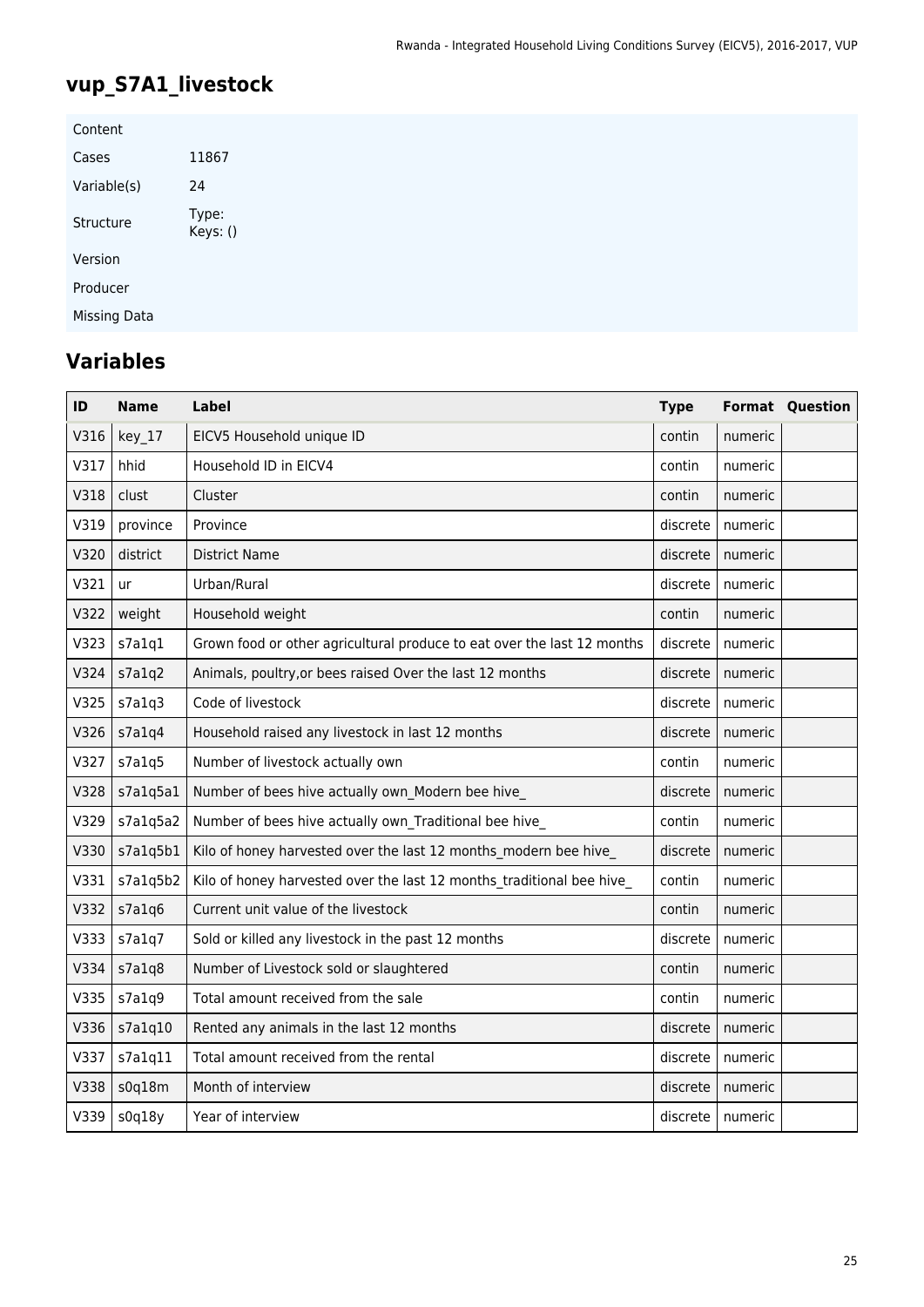# **vup\_S7A2\_livestock**

| Content             |                   |
|---------------------|-------------------|
| Cases               | 1136              |
| Variable(s)         | 19                |
| Structure           | Type:<br>Keys: () |
| Version             |                   |
| Producer            |                   |
| <b>Missing Data</b> |                   |

| ID   | <b>Name</b> | Label                                                         | <b>Type</b> |         | <b>Format Question</b> |
|------|-------------|---------------------------------------------------------------|-------------|---------|------------------------|
| V340 | key_17      | EICV5 Household unique ID                                     | contin      | numeric |                        |
| V341 | hhid        | Household ID in EICV4                                         | contin      | numeric |                        |
| V342 | clust       | Cluster                                                       | contin      | numeric |                        |
| V343 | province    | Province                                                      | discrete    | numeric |                        |
| V344 | district    | District Name                                                 | discrete    | numeric |                        |
| V345 | ur          | Urban/Rural                                                   | discrete    | numeric |                        |
| V346 | weight      | Household weight                                              | contin      | numeric |                        |
| V347 | s7a2q1      | Household ever received animal from Govt one-cow policy       | discrete    | numeric |                        |
| V348 | s7a2q2      | Animal still with household                                   | discrete    | numeric |                        |
| V349 | s7a2q3      | Household ever receiced animal from NGO or social protection  | discrete    | numeric |                        |
| V350 | s7a2q4a     | Kind of animal 1st                                            | discrete    | numeric |                        |
| V351 | s7a2q4b     | Kind of animal 2nd                                            | discrete    | numeric |                        |
| V352 | s7a2q5      | Has the number of animals changed                             | discrete    | numeric |                        |
| V353 | s7a2q6      | Household uses a maintained pasture                           | discrete    | numeric |                        |
| V354 | s7a2q7      | Owner of pasture                                              | discrete    | numeric |                        |
| V355 | s7a2q8      | Cost of using the pasture                                     | discrete    | numeric |                        |
| V356 | s7a2q9      | Number of months in the past 12 in which pasture was utilized | discrete    | numeric |                        |
| V357 | s0q18m      | Month of interview                                            | discrete    | numeric |                        |
| V358 | s0q18y      | Year of interview                                             | discrete    | numeric |                        |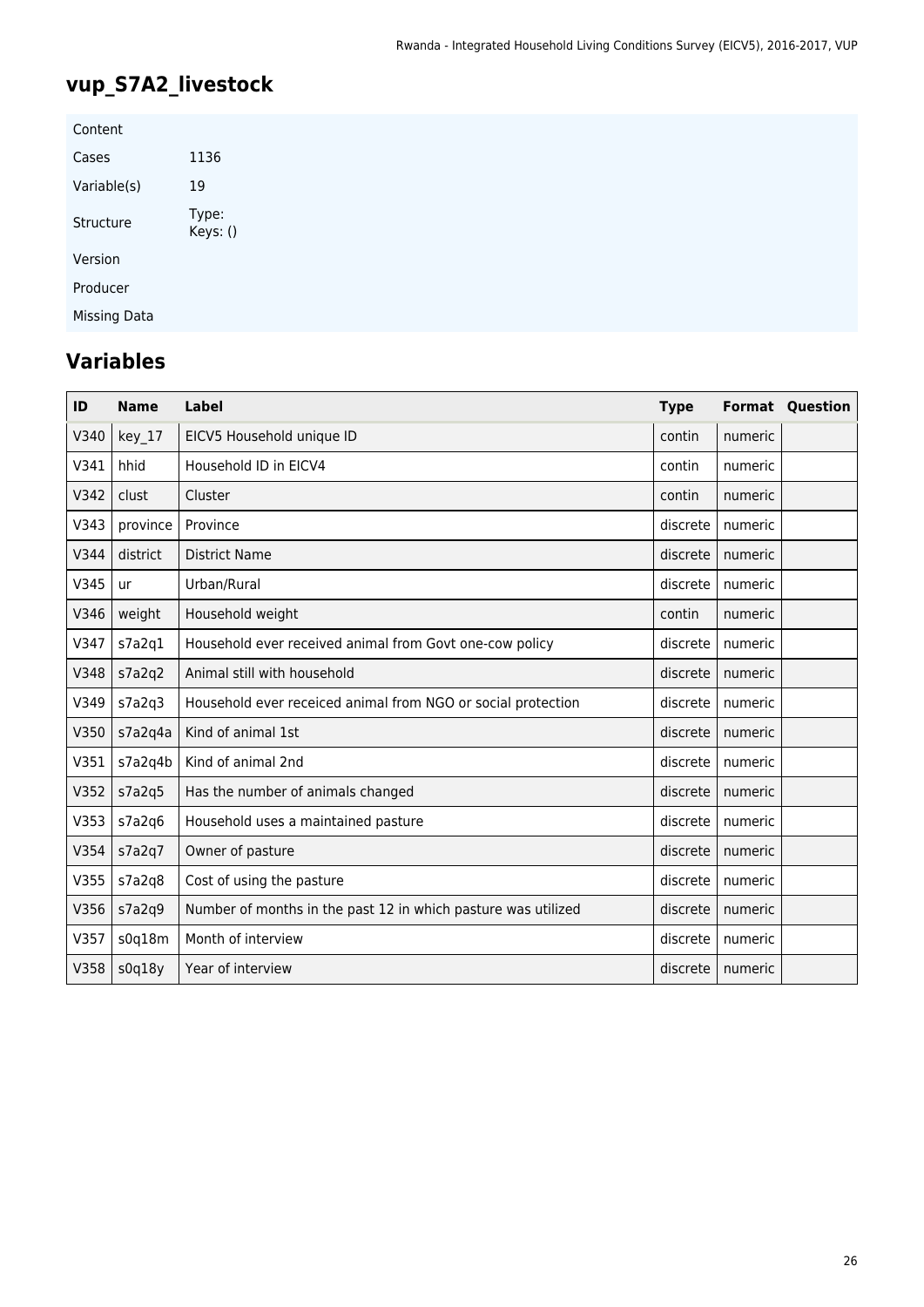# **vup\_S7A3\_livestock**

| Content             |                   |
|---------------------|-------------------|
| Cases               | 10224             |
| Variable(s)         | 17                |
| Structure           | Type:<br>Keys: () |
| Version             |                   |
| Producer            |                   |
| <b>Missing Data</b> |                   |

| ID   | <b>Name</b> | Label                                                   | <b>Type</b> |         | <b>Format Question</b> |
|------|-------------|---------------------------------------------------------|-------------|---------|------------------------|
| V359 | key 17      | EICV5 Household unique ID                               | contin      | numeric |                        |
| V360 | hhid        | Household ID in EICV4                                   | contin      | numeric |                        |
| V361 | clust       | Cluster                                                 | contin      | numeric |                        |
| V362 | province    | Province                                                | discrete    | numeric |                        |
| V363 | district    | <b>District Name</b>                                    | discrete    | numeric |                        |
| V364 | ur          | Urban/Rural                                             | discrete    | numeric |                        |
| V365 | weight      | Household weight                                        | contin      | numeric |                        |
| V366 | s7a3q1      | Product codes                                           | discrete    | numeric |                        |
| V367 | s7a3q2      | Sold in the last 12 months                              | discrete    | numeric |                        |
| V368 | s7a3q3      | Number of months sold in last 12 months                 | discrete    | numeric |                        |
| V369 | s7a3q4      | Sold in the last four weeks                             | discrete    | numeric |                        |
| V370 | s7a3q5a     | Quantity sold in the last four weeks                    | discrete    | numeric |                        |
| V371 | s7a3q5b     | Unit of measure                                         | discrete    | numeric |                        |
| V372 | s7a3q6      | Total amount received from the sale in the last 4 weeks | contin      | numeric |                        |
| V373 | s7a3q7      | How much on average sold per month                      | contin      | numeric |                        |
| V374 | s0q18m      | Month of interview                                      | discrete    | numeric |                        |
| V375 | s0q18y      | Year of interview                                       | discrete    | numeric |                        |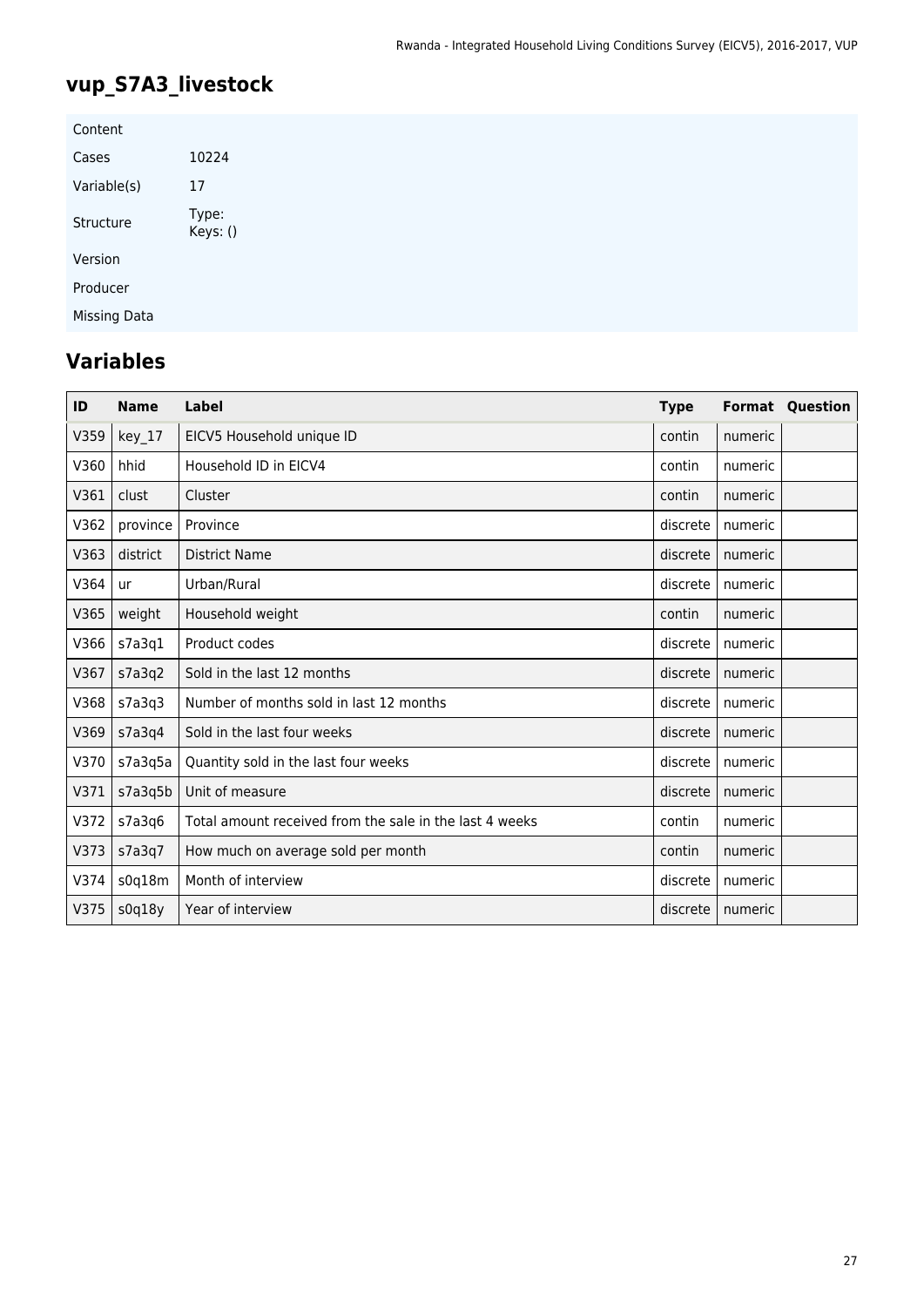# **vup\_S7A4\_livestock**

| Content      |                   |
|--------------|-------------------|
| Cases        | 12495             |
| Variable(s)  | 15                |
| Structure    | Type:<br>Keys: () |
| Version      |                   |
| Producer     |                   |
| Missing Data |                   |

| ID   | <b>Name</b> | Label                                                  | <b>Type</b> | Format  | Question |
|------|-------------|--------------------------------------------------------|-------------|---------|----------|
| V376 | key_17      | EICV5 Household unique ID                              | contin      | numeric |          |
| V377 | hhid        | Household ID in EICV4                                  | contin      | numeric |          |
| V378 | clust       | Cluster                                                | contin      | numeric |          |
| V379 | province    | Province                                               | discrete    | numeric |          |
| V380 | district    | District Name                                          | discrete    | numeric |          |
| V381 | ur          | Urban/Rural                                            | discrete    | numeric |          |
| V382 | weight      | Household weight                                       | contin      | numeric |          |
| V383 | s7a4q1      | Code of expense                                        | discrete    | numeric |          |
| V384 | s7a4q2      | Incurred expense in the last 12 months                 | discrete    | numeric |          |
| V385 | s7a4q3      | Number of months in the last 12 expenses were incurred | discrete    | numeric |          |
| V386 | s7a4q4      | Expenditure in the last 4 weeks                        | discrete    | numeric |          |
| V387 | s7a4q5      | Amount spent for the livestock in last 4 weeks         | contin      | numeric |          |
| V388 | s7a4q6      | Average expenditure per month                          | contin      | numeric |          |
| V389 | s0q18m      | Month of interview                                     | discrete    | numeric |          |
| V390 | s0q18y      | Year of interview                                      | discrete    | numeric |          |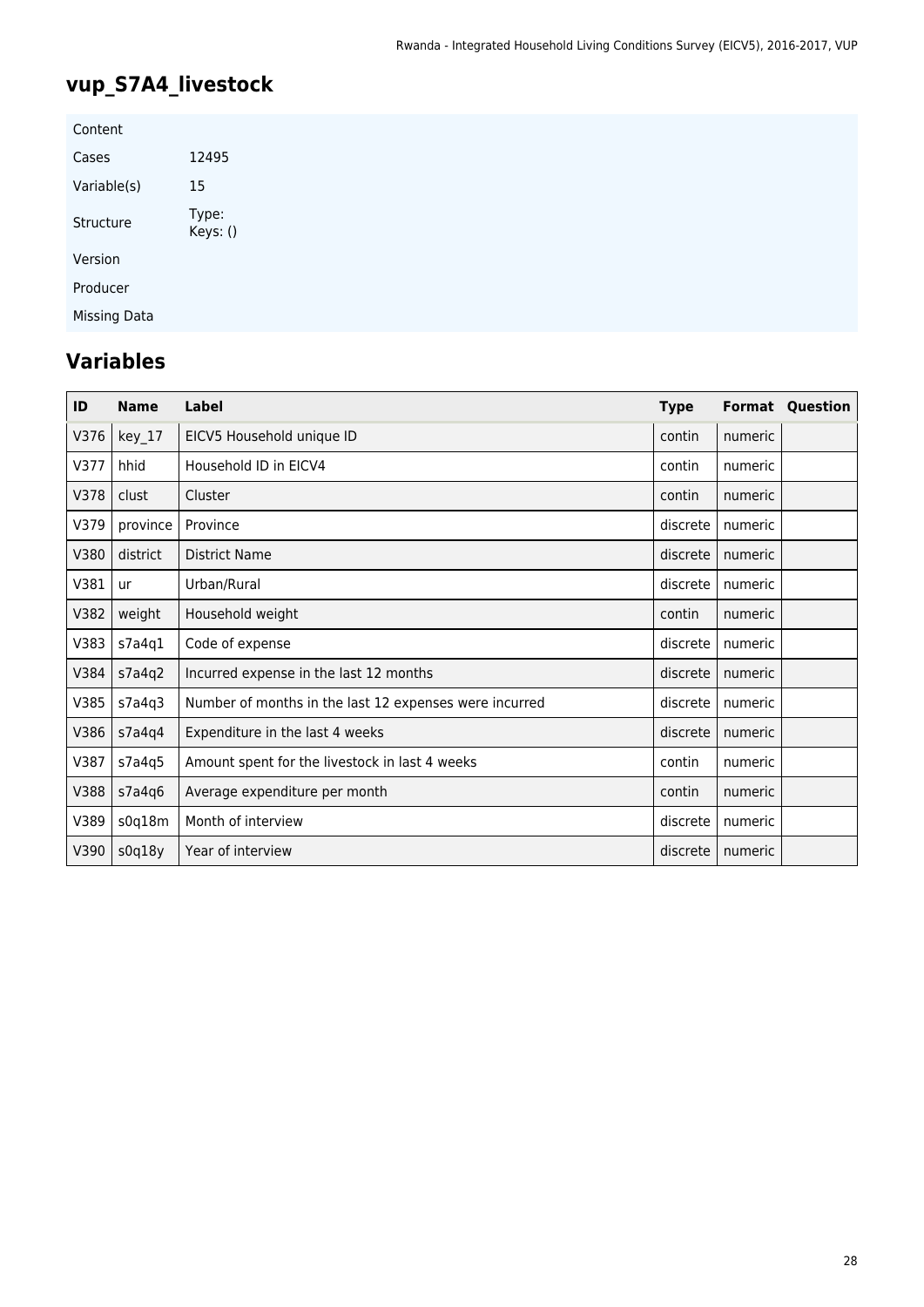# **vup\_S7B1\_land\_Agriculture**

| Content      |                   |
|--------------|-------------------|
| Cases        | 1644              |
| Variable(s)  | 21                |
| Structure    | Type:<br>Keys: () |
| Version      |                   |
| Producer     |                   |
| Missing Data |                   |

| ID   | <b>Name</b> | <b>Label</b>                                                                         | <b>Type</b> |                    | <b>Format Question</b> |
|------|-------------|--------------------------------------------------------------------------------------|-------------|--------------------|------------------------|
| V391 | key 17      | EICV5 Household unique ID                                                            | contin      | numeric            |                        |
| V392 | hhid        | Household ID in EICV4                                                                | contin      | numeric            |                        |
| V393 | clust       | Cluster                                                                              | contin      | numeric            |                        |
| V394 | province    | Province                                                                             | discrete    | numeric            |                        |
| V395 | district    | <b>District Name</b>                                                                 | discrete    | numeric            |                        |
| V396 | ur          | Urban/Rural                                                                          | discrete    | numeric            |                        |
| V397 | weight      | Household weight                                                                     | contin      | numeric            |                        |
| V398 | s7b1q1      | Household member currently own any agricultural land                                 | discrete    | numeric            |                        |
| V399 | s7b1q2      | Any member of the household owned land over the last 12 months                       | discrete    | numeric            |                        |
| V400 | s7b1q3      | Household bought land over the last 12 months                                        | discrete    | numeric            |                        |
| V401 | s7b1q4      | Amount paid to acquire land                                                          | contin      | numeric            |                        |
| V402 | s7b1q5      | Household sold land in the last 12 months                                            | discrete    | numeric            |                        |
| V403 | s7b1q6      | Amount received from the sale in the last 12 months                                  | contin      | numeric            |                        |
| V404 | s7b1q7      | Household rented out any land over the last 12 months                                | discrete    | numeric            |                        |
| V405 | s7b1q8      | Amount reiceveid from the rent of land                                               | contin      | numeric            |                        |
| V406 | s7b1q9      | Household sharecropped land in the last 12 months                                    | discrete    | numeric            |                        |
| V407 | s7b1q10     | Amount received from the sharecropping in the last 12 months                         | contin      | numeric            |                        |
| V408 | s7b1q11     | Household received land gift, inheritance, dowry or otherwise over the<br>last 12 mo | discrete    | numeric            |                        |
| V409 | s7b1q12     | Given land outside household gift, inheritance, dowry or otherwise over<br>the last  | discrete    | numeric            |                        |
| V410 | s0q18m      | Month of interview                                                                   | discrete    | numeric            |                        |
| V411 | s0q18y      | Year of interview                                                                    |             | discrete   numeric |                        |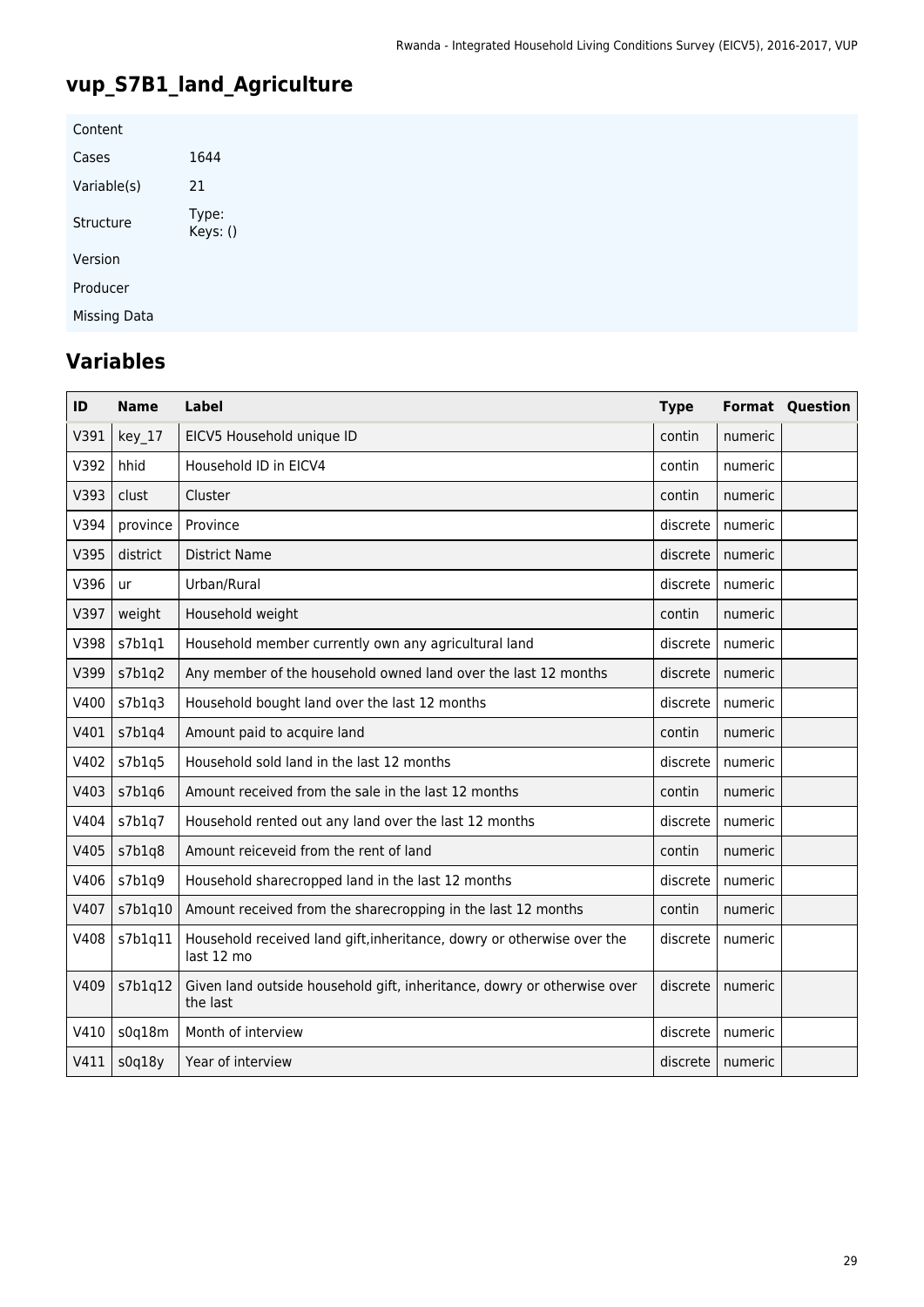# **vup\_S7B2\_land\_Agriculture**

| Content      |                   |
|--------------|-------------------|
| Cases        | 27198             |
| Variable(s)  | 18                |
| Structure    | Type:<br>Keys: () |
| Version      |                   |
| Producer     |                   |
| Missing Data |                   |

| ID   | <b>Name</b> | Label                                          | <b>Type</b> |         | <b>Format Question</b> |
|------|-------------|------------------------------------------------|-------------|---------|------------------------|
| V412 | key 17      | EICV5 Household unique ID                      | contin      | numeric |                        |
| V413 | hhid        | Household ID in EICV4                          | contin      | numeric |                        |
| V414 | clust       | Cluster                                        | contin      | numeric |                        |
| V415 | province    | Province                                       | discrete    | numeric |                        |
| V416 | district    | District Name                                  | discrete    | numeric |                        |
| V417 | ur          | Urban/Rural                                    | discrete    | numeric |                        |
| V418 | weight      | Household weight                               | contin      | numeric |                        |
| V419 | s7b2q2      | Equipment code                                 | discrete    | numeric |                        |
| V420 | s7b2q3      | Household owns that equipment                  | discrete    | numeric |                        |
| V421 | s7b2q4      | Number of equipment owned                      | discrete    | numeric |                        |
| V422 | s7b2q5      | How old is equipment bought                    | discrete    | numeric |                        |
| V423 | s7b2q6      | Unit Price of equipment                        | contin      | numeric |                        |
| V424 | s7b2q7      | Current value of equipment                     | contin      | numeric |                        |
| V425 | s7b2q8      | Rented out the equipment in the last 12 months | discrete    | numeric |                        |
| V426 | s7b2q9      | Amount received from the rental                | contin      | numeric |                        |
| V427 | s7b2q10     | Sold any equipment in hte last 12 months       | discrete    | numeric |                        |
| V428 | s0q18m      | Month of interview                             | discrete    | numeric |                        |
| V429 | s0q18y      | Year of interview                              | discrete    | numeric |                        |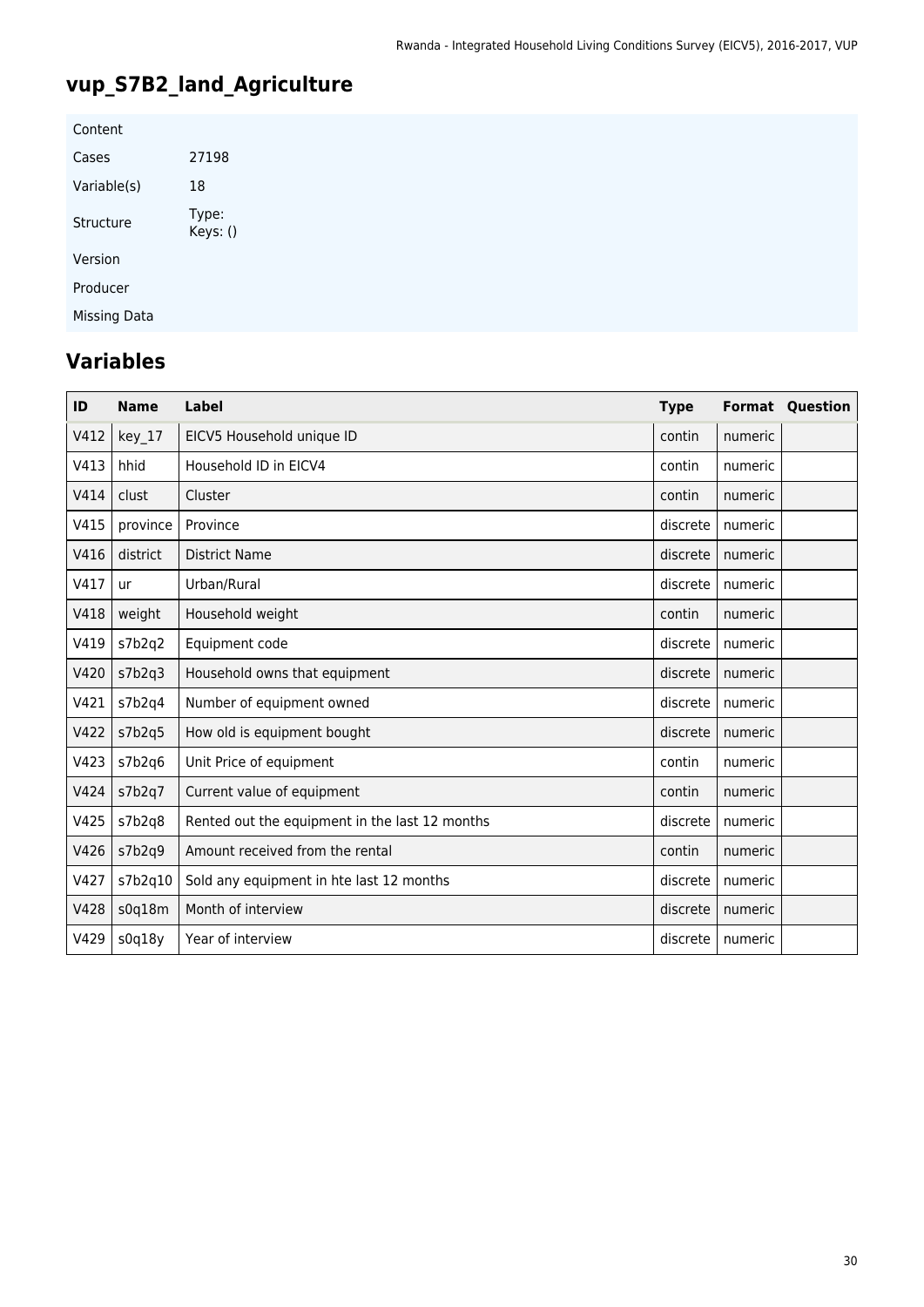# **vup\_S7C\_parcels**

| Content             |                   |
|---------------------|-------------------|
| Cases               | 4629              |
| Variable(s)         | 31                |
| Structure           | Type:<br>Keys: () |
| Version             |                   |
| Producer            |                   |
| <b>Missing Data</b> |                   |

| ID   | <b>Name</b>   | Label                                                   | <b>Type</b> | <b>Format</b>      | Question |
|------|---------------|---------------------------------------------------------|-------------|--------------------|----------|
| V430 | key_17        | EICV5 Household unique ID                               | contin      | numeric            |          |
| V431 | hhid          | Household ID in EICV4                                   | contin      | numeric            |          |
| V432 | clust         | Cluster                                                 | contin      | numeric            |          |
| V433 | province      | Province                                                | discrete    | numeric            |          |
| V434 | district      | <b>District Name</b>                                    | discrete    | numeric            |          |
| V435 | ur            | Urban/Rural                                             | discrete    | numeric            |          |
| V436 | weight        | Household weight                                        | contin      | numeric            |          |
| V437 | s7cq0         | Anyonse in household owned or cultivated a plot of land | discrete    | numeric            |          |
| V438 | s7cq1         | Code of operators                                       | discrete    | numeric            |          |
| V439 | s7cq2         | Sex of owners                                           | discrete    | numeric            |          |
| V440 | s7cq3         | Field /bloc No                                          | discrete    | numeric            |          |
| V441 | s7cqn         | Plot reference- name                                    | discrete    | character          |          |
| V442 | s7cq4         | Surface area                                            | contin      | numeric            |          |
| V443 | s7cq5         | How the land was acquired                               | discrete    | numeric            |          |
| V444 | s7cq6         | land title for this plot from national land center      | discrete    | numeric            |          |
| V445 | s7cq7         | current value of this plot                              | contin      | numeric            |          |
| V446 | s7cq8         | Right to sell or use land as collateral                 | discrete    | numeric            |          |
| V447 | s7cq9         | Cost of renting                                         | discrete    | numeric            |          |
| V448 | s7cq10        | Field has been cultivated in the over last 12 months    | discrete    | numeric            |          |
| V449 | s7cq11        | Irrigated at any time in the last 12 growing season     | discrete    | numeric            |          |
| V450 | s7cq12        | Erosion protection                                      | discrete    | numeric            |          |
| V451 | s7cq13        | Main kind of erosion protection                         | discrete    | numeric            |          |
|      | V452   s7cq14 | Any faced problems                                      |             | discrete   numeric |          |
| V453 | s7cq15        | Major problem                                           | discrete    | numeric            |          |
| V454 | s7cq16        | Land consolidation activity                             | discrete    | numeric            |          |
| V455 | s7cq17        | New crops plantend in this parcel                       | discrete    | numeric            |          |
| V456 | s7cq18        | Code crop planted                                       | discrete    | numeric            |          |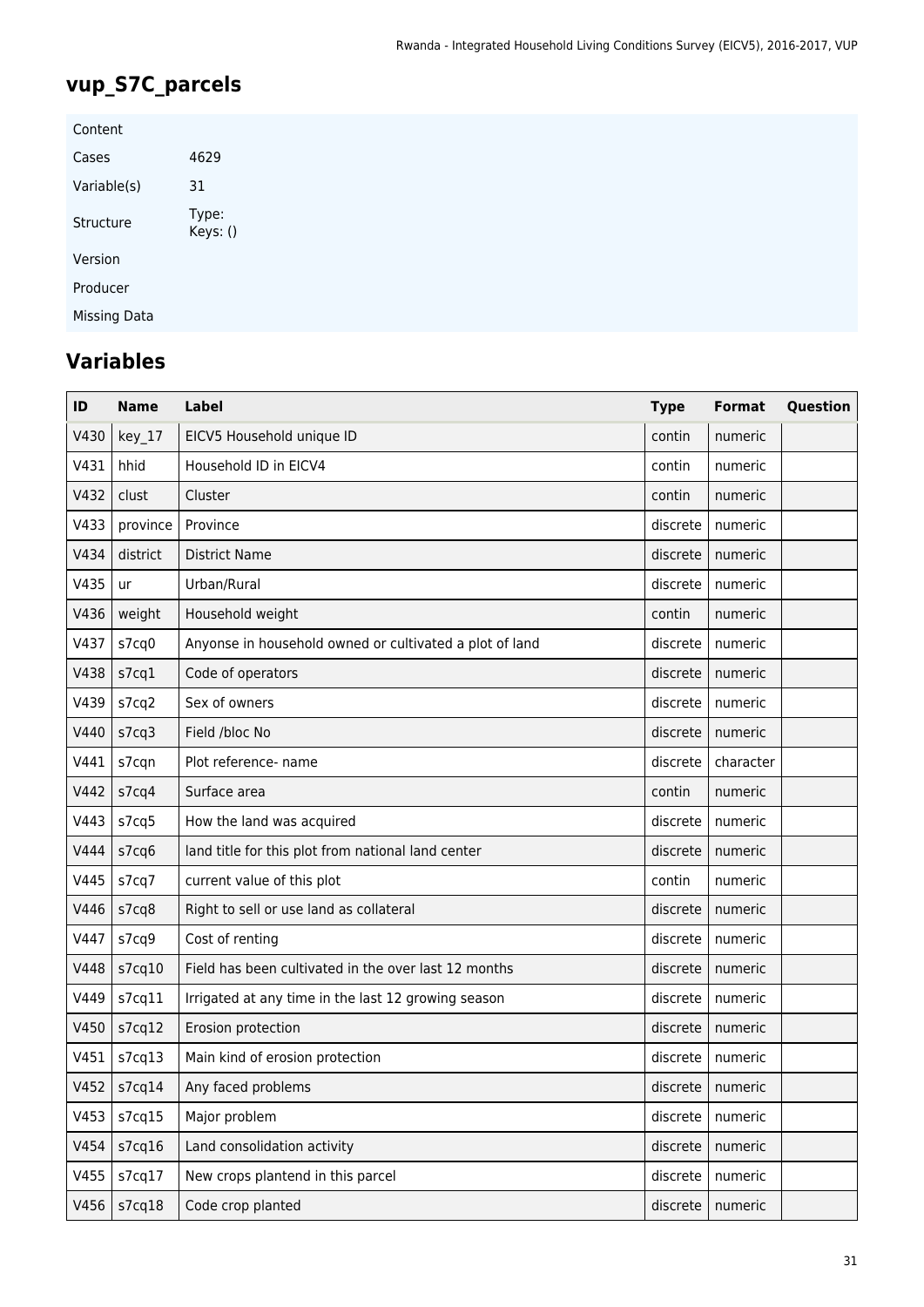| ID   | <b>Name</b>   | Label                       | <b>Type</b> | Format             | Question |
|------|---------------|-----------------------------|-------------|--------------------|----------|
| V457 | s7cq19        | Crop removed                |             | discrete   numeric |          |
|      | V458   s7cq20 | Code crop removed           |             | discrete   numeric |          |
| V459 |               | s0q18m   Month of interview |             | discrete   numeric |          |
| V460 | s0q18y        | Year of interview           |             | discrete   numeric |          |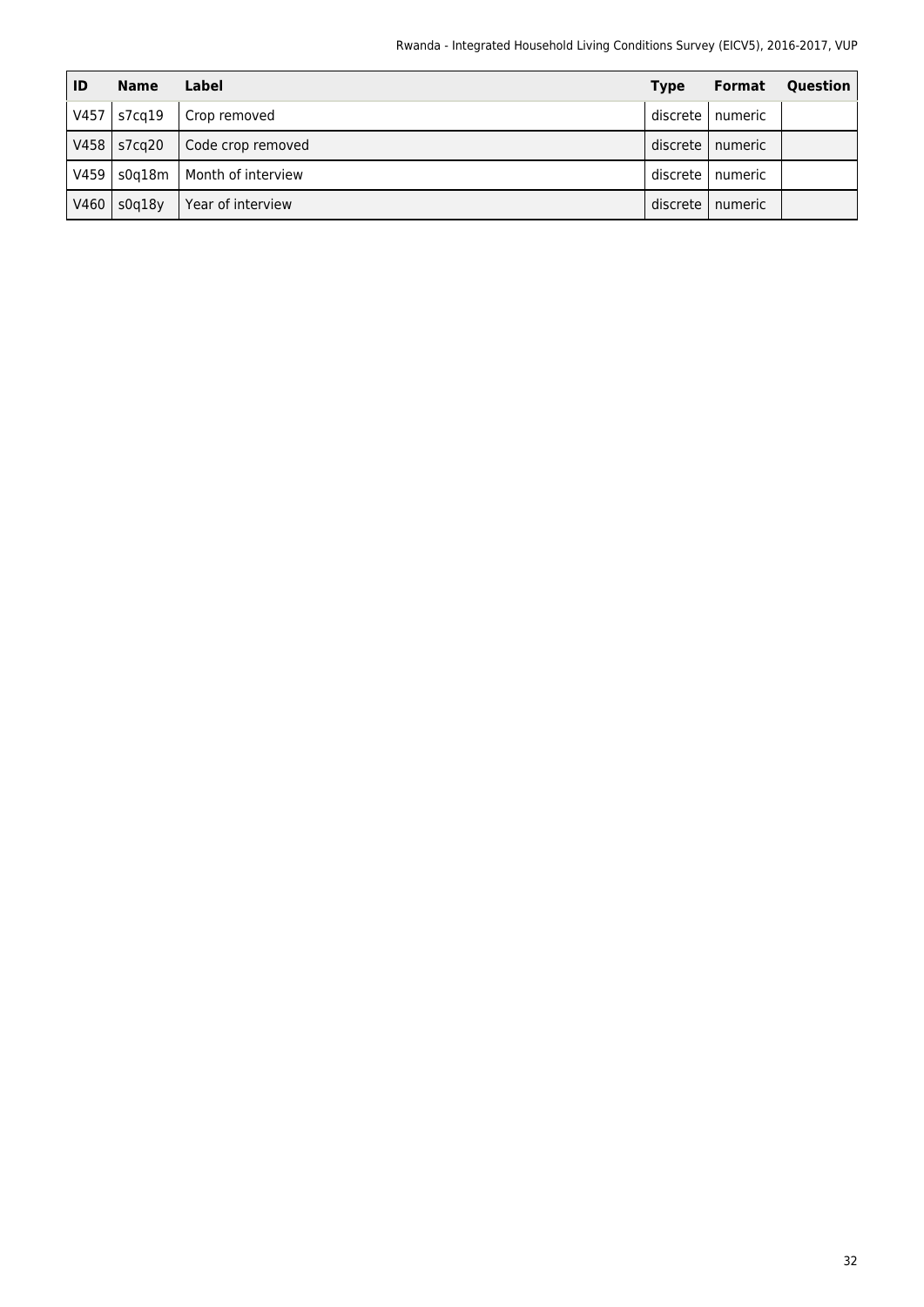# **vup\_S7D\_large\_crop**

| Content      |                   |  |  |
|--------------|-------------------|--|--|
| Cases        | 4613              |  |  |
| Variable(s)  | 17                |  |  |
| Structure    | Type:<br>Keys: () |  |  |
| Version      |                   |  |  |
| Producer     |                   |  |  |
| Missing Data |                   |  |  |

| ID   | <b>Name</b> | Label                                                                          | <b>Type</b> |         | <b>Format Question</b> |
|------|-------------|--------------------------------------------------------------------------------|-------------|---------|------------------------|
| V461 | key 17      | EICV5 Household unique ID                                                      | contin      | numeric |                        |
| V462 | hhid        | Household ID in EICV4                                                          | contin      | numeric |                        |
| V463 | clust       | Cluster                                                                        | contin      | numeric |                        |
| V464 | province    | Province                                                                       | discrete    | numeric |                        |
| V465 | district    | <b>District Name</b>                                                           | discrete    | numeric |                        |
| V466 | ur          | Urban/Rural                                                                    | discrete    | numeric |                        |
| V467 | weight      | Household weight                                                               | contin      | numeric |                        |
| V468 | s7dq1       | Engaged in any larger scale agricultural production over the last 12<br>months | discrete    | numeric |                        |
| V469 | s7d crops   | Number of Crops lines S7 Part D                                                | discrete    | numeric |                        |
| V470 | s7dq2       | Name of the crops                                                              | discrete    | numeric |                        |
| V471 | s7dq3       | harvested in the last 12 months                                                | contin      | numeric |                        |
| V472 | s7dq4       | Sold crops over the course of the last 12 months                               | discrete    | numeric |                        |
| V473 | s7dq5       | Sold havest in kg over the last 12 months                                      | contin      | numeric |                        |
| V474 | s7dq6       | average price per kg sold                                                      | contin      | numeric |                        |
| V475 | s7dq7       | Amount received                                                                | contin      | numeric |                        |
| V476 | s0q18m      | Month of interview                                                             | discrete    | numeric |                        |
| V477 | s0q18y      | Year of interview                                                              | discrete    | numeric |                        |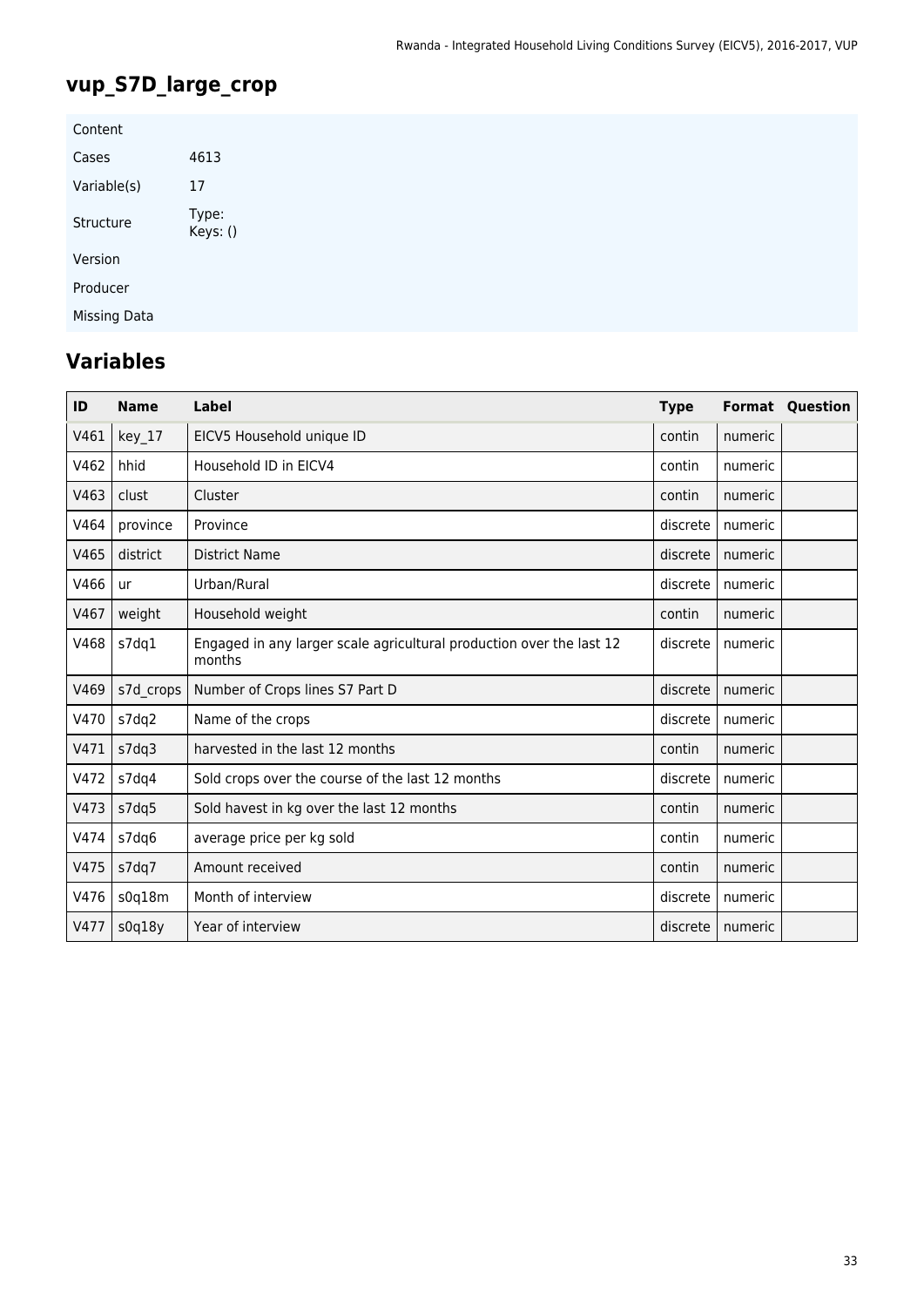# **vup\_S7E\_small\_crop**

| Content      |                   |
|--------------|-------------------|
| Cases        | 14136             |
| Variable(s)  | 22                |
| Structure    | Type:<br>Keys: () |
| Version      |                   |
| Producer     |                   |
| Missing Data |                   |

| ID   | <b>Name</b> | <b>Label</b>                                                                | <b>Type</b> |         | <b>Format Question</b> |
|------|-------------|-----------------------------------------------------------------------------|-------------|---------|------------------------|
| V478 | key 17      | EICV5 Household unique ID                                                   | contin      | numeric |                        |
| V479 | hhid        | Household ID in EICV4                                                       | contin      | numeric |                        |
| V480 | clust       | Cluster                                                                     | contin      | numeric |                        |
| V481 | province    | Province                                                                    | discrete    | numeric |                        |
| V482 | district    | <b>District Name</b>                                                        | discrete    | numeric |                        |
| V483 | ur          | Urban/Rural                                                                 | discrete    | numeric |                        |
| V484 | weight      | Household weight                                                            | contin      | numeric |                        |
| V485 | s7eq1       | Engaded in any piecemeal agricultural production over the last 12<br>months | discrete    | numeric |                        |
| V486 | s7eq2       | Codes for small scale crops                                                 | discrete    | numeric |                        |
| V487 | s7eq3a      | Quantity harvested in the last 12 months Kg                                 | discrete    | numeric |                        |
| V488 | s7eq3b      | Time unit                                                                   | discrete    | numeric |                        |
| V489 | s7eq4       | Months of the year harvested                                                | discrete    | numeric |                        |
| V490 | s7eq5       | Portion of the harvest sold                                                 | discrete    | numeric |                        |
| V491 | s7eq6a      | Quantity of smal scale crops sold                                           | contin      | numeric |                        |
| V492 | s7eq6b      | Time unit for the sale                                                      | discrete    | numeric |                        |
| V493 | s7eq7       | Amount you received from the sale                                           | contin      | numeric |                        |
| V494 | s7eq8       | Amount received for entire havest sold over last 12 months                  | contin      | numeric |                        |
| V495 | s7eq9       | Havest consumed over last 12 months                                         | discrete    | numeric |                        |
| V496 | s7eq10a     | Quantity of small scale crop consumed over last 7 days                      | contin      | numeric |                        |
| V497 | s7eq10b     | Unit of time                                                                | discrete    | numeric |                        |
| V498 | s0q18m      | Month of interview                                                          | discrete    | numeric |                        |
| V499 | s0q18y      | Year of interview                                                           | discrete    | numeric |                        |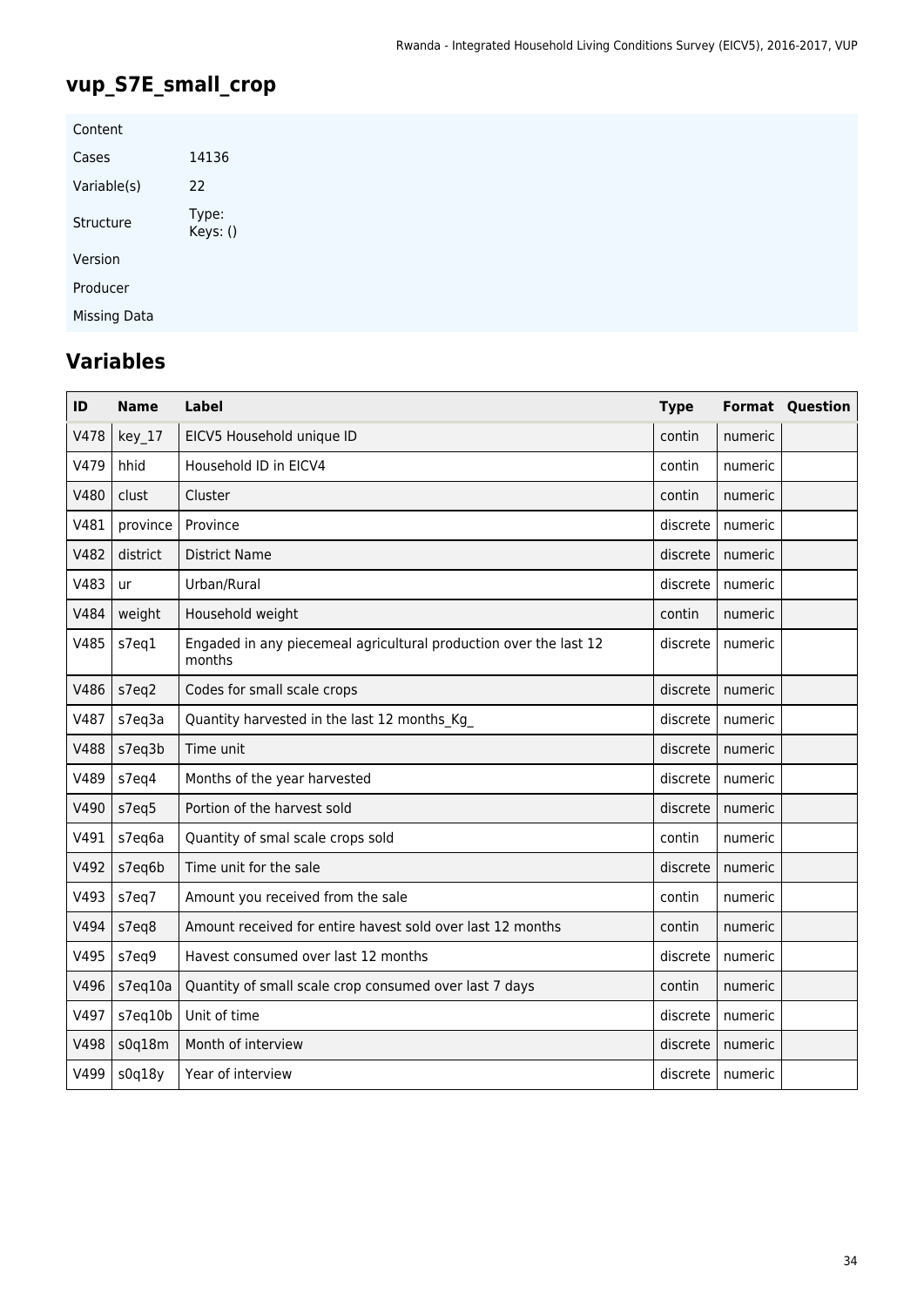# **vup\_S7F\_income\_agriculture**

| Content      |                   |
|--------------|-------------------|
| Cases        | 19728             |
| Variable(s)  | 13                |
| Structure    | Type:<br>Keys: () |
| Version      |                   |
| Producer     |                   |
| Missing Data |                   |

| ID   | <b>Name</b> | Label                                                 | <b>Type</b> | Format  | Question |
|------|-------------|-------------------------------------------------------|-------------|---------|----------|
| V500 | key 17      | EICV5 Household unique ID                             | contin      | numeric |          |
| V501 | hhid        | Household ID in EICV4                                 | contin      | numeric |          |
| V502 | clust       | Cluster                                               | contin      | numeric |          |
| V503 | province    | Province                                              | discrete    | numeric |          |
| V504 | district    | District Name                                         | discrete    | numeric |          |
| V505 | ur          | Urban/Rural                                           | discrete    | numeric |          |
| V506 | weight      | Household weight                                      | contin      | numeric |          |
| V507 | s7fqcode    | Product codes                                         | discrete    | numeric |          |
| V508 | s7fq1       | Over the last 12 months, have you obtained any income | discrete    | numeric |          |
| V509 | s7fq2       | Amount receive from the sale during last 4 weeks      | contin      | numeric |          |
| V510 | s7fq3       | Amount receive from the sale during last 12 months    | contin      | numeric |          |
| V511 | s0q18m      | Month of interview                                    | discrete    | numeric |          |
| V512 | s0q18y      | Year of interview                                     | discrete    | numeric |          |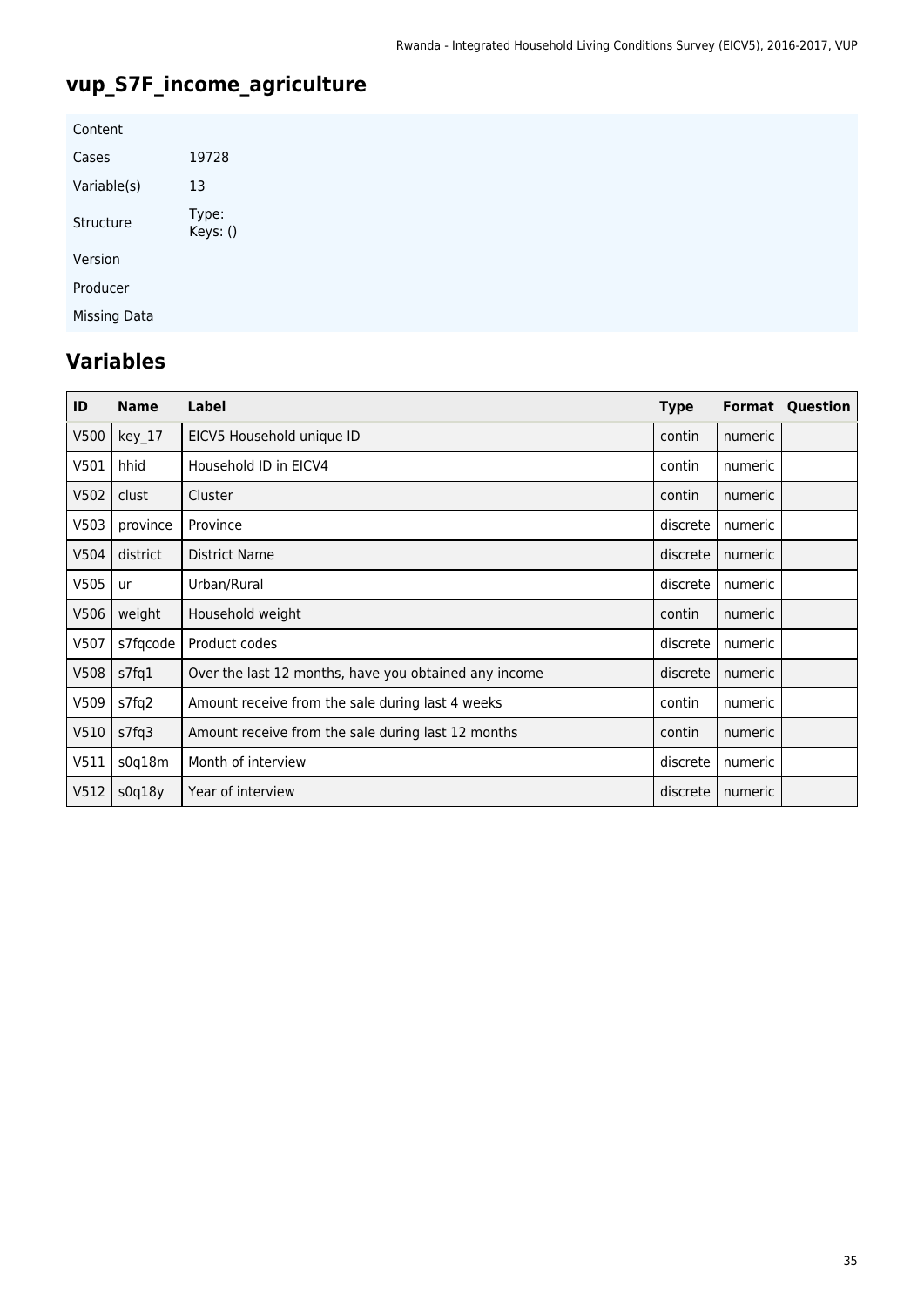# **vup\_S7G\_expenditure\_agriculture**

| Content      |                   |  |
|--------------|-------------------|--|
| Cases        | 26288             |  |
| Variable(s)  | 12                |  |
| Structure    | Type:<br>Keys: () |  |
| Version      |                   |  |
| Producer     |                   |  |
| Missing Data |                   |  |

| ID               | <b>Name</b> | Label                                        | <b>Type</b> | Format  | Question |
|------------------|-------------|----------------------------------------------|-------------|---------|----------|
| V513             | key 17      | EICV5 Household unique ID                    | contin      | numeric |          |
| V514             | hhid        | Household ID in EICV4                        | contin      | numeric |          |
| V <sub>515</sub> | clust       | Cluster                                      | contin      | numeric |          |
| V516             | province    | Province                                     | discrete    | numeric |          |
| V517             | district    | District Name                                | discrete    | numeric |          |
| V518             | ur          | Urban/Rural                                  | discrete    | numeric |          |
| V519             | weight      | Household weight                             | contin      | numeric |          |
| V520             | s7gqcode    | Expenditure codes                            | discrete    | numeric |          |
| V <sub>521</sub> | s7gq1       | Expense incurred over the last 12 months     | discrete    | numeric |          |
| V522             | s7gq2       | Amount spent on expediture in last 12 months | contin      | numeric |          |
| V523             | s0q18m      | Month of interview                           | discrete    | numeric |          |
| V524             | s0q18y      | Year of interview                            | discrete    | numeric |          |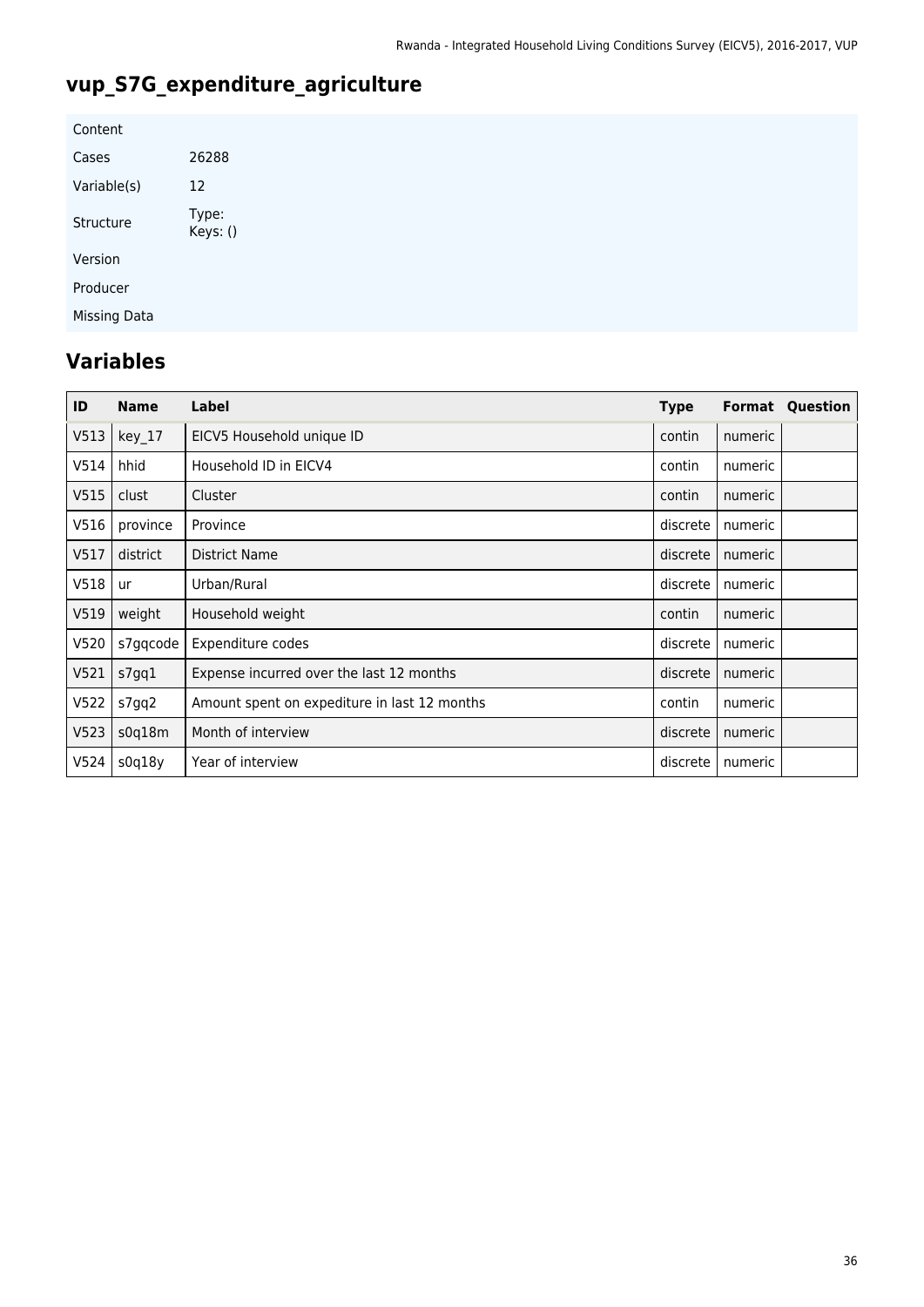# **vup\_S7H\_transformation\_agriculture**

| Content      |                   |
|--------------|-------------------|
| Cases        | 5300              |
| Variable(s)  | 24                |
| Structure    | Type:<br>Keys: () |
| Version      |                   |
| Producer     |                   |
| Missing Data |                   |

| ID   | <b>Name</b> | <b>Label</b>                                                | <b>Type</b> |         | <b>Format Question</b> |
|------|-------------|-------------------------------------------------------------|-------------|---------|------------------------|
| V525 | key 17      | EICV5 Household unique ID                                   | contin      | numeric |                        |
| V526 | hhid        | Household ID in EICV4                                       | contin      | numeric |                        |
| V527 | clust       | Cluster                                                     | contin      | numeric |                        |
| V528 | province    | Province                                                    | discrete    | numeric |                        |
| V529 | district    | <b>District Name</b>                                        | discrete    | numeric |                        |
| V530 | ur          | Urban/Rural                                                 | discrete    | numeric |                        |
| V531 | weight      | Household weight                                            | contin      | numeric |                        |
| V532 | s7hq1       | Any agricultural product processed                          | discrete    | numeric |                        |
| V533 | s7hq2       | Codes of products transformed                               | discrete    | numeric |                        |
| V534 | s7hq3a      | Unit of time for the transformation                         | discrete    | numeric |                        |
| V535 | s7hq3b      | Quantity transformed                                        | contin      | numeric |                        |
| V536 | s7hq4       | Labour cost in cash or kind                                 | contin      | numeric |                        |
| V537 | s7hq5a      | Source of supply of goods for transformation Own production | discrete    | numeric |                        |
| V538 | s7hq5b      | Source of supply of goods for transformation_Purchases_     | discrete    | numeric |                        |
| V539 | s7hq5c      | Source of supply of goods for transformation_Gifts_         | discrete    | numeric |                        |
| V540 | s7hq5d      | Source of supply of goods for transformation Other          | discrete    | numeric |                        |
| V541 | s7hq6       | Other production costs                                      | contin      | numeric |                        |
| V542 | s7hq7       | Any sold                                                    | discrete    | numeric |                        |
| V543 | s7hq8a      | Unit of time for quantity sold                              | discrete    | numeric |                        |
| V544 | s7hq8b      | Quantity Sold                                               | contin      | numeric |                        |
| V545 | s7hq9a      | Unit of time for quantity sold                              | discrete    | numeric |                        |
| V546 | s7hq9b      | Amount Sold                                                 | contin      | numeric |                        |
| V547 | s0q18m      | Month of interview                                          | discrete    | numeric |                        |
| V548 | s0q18y      | Year of interview                                           | discrete    | numeric |                        |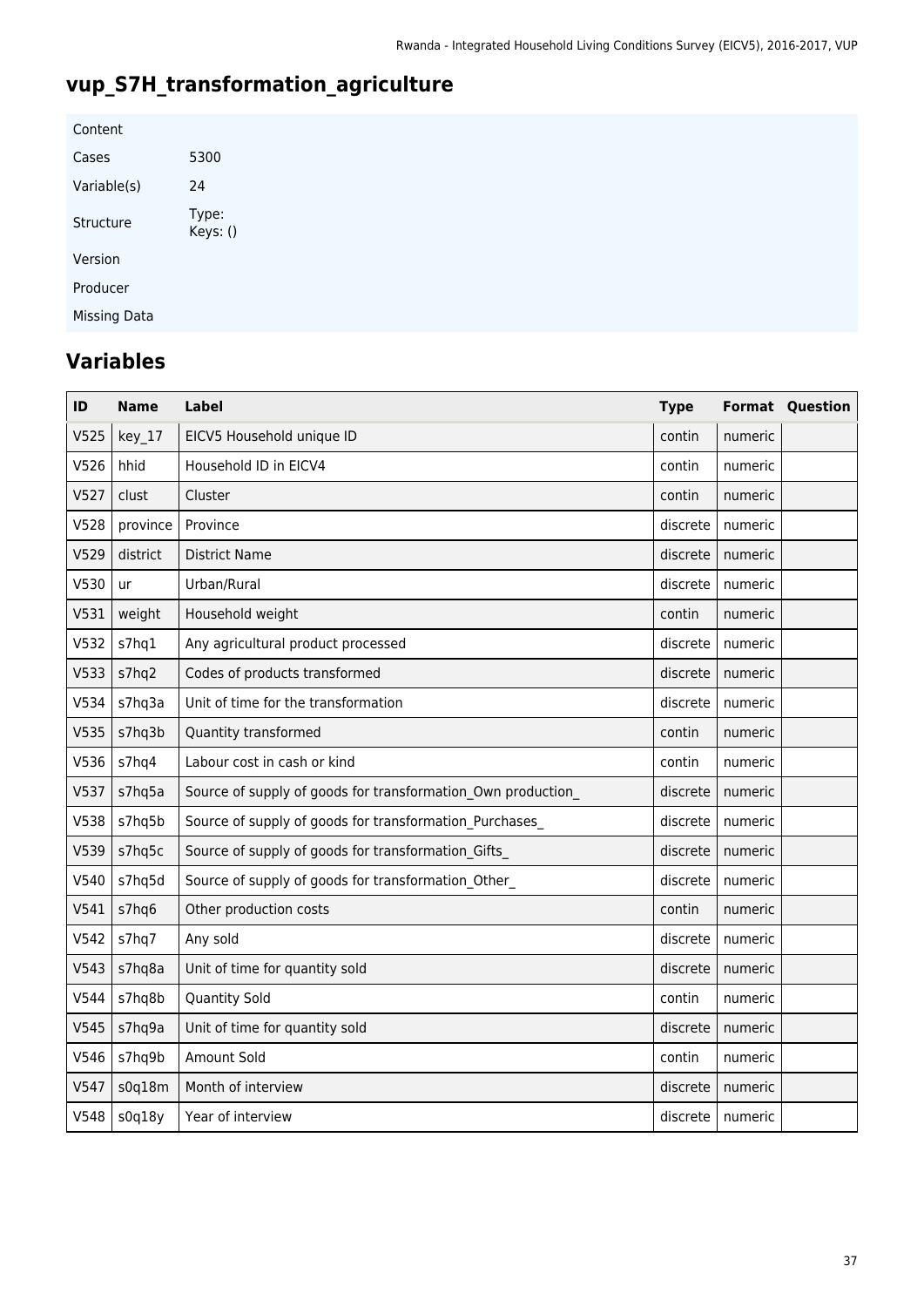# **vup\_S8A1\_expenditure**

| Content      |                   |
|--------------|-------------------|
| Cases        | 113436            |
| Variable(s)  | 15                |
| Structure    | Type:<br>Keys: () |
| Version      |                   |
| Producer     |                   |
| Missing Data |                   |

| ID               | <b>Name</b> | <b>Label</b>                                  | <b>Type</b> | <b>Format</b> | Question |
|------------------|-------------|-----------------------------------------------|-------------|---------------|----------|
| V549             | key_17      | EICV5 Household unique ID                     | contin      | numeric       |          |
| V550             | hhid        | Household ID in EICV4                         | contin      | numeric       |          |
| V551             | clust       | Cluster                                       | contin      | numeric       |          |
| V552             | province    | Province                                      | discrete    | numeric       |          |
| V <sub>553</sub> | district    | <b>District Name</b>                          | discrete    | numeric       |          |
| V554             | ur          | Urban/Rural                                   | discrete    | numeric       |          |
| V555             | weight      | Household weight                              | contin      | numeric       |          |
| V556             | s8a1q0      | Article                                       | discrete    | numeric       |          |
| V557             | s8a1q1      | Coicop code                                   | discrete    | numeric       |          |
| V558             | s8a1q1d     | <b>COICOP Value</b>                           | discrete    | character     |          |
| V559             | s8a1q2      | Household purchased article in last 12 months | discrete    | numeric       |          |
| V560             | s8a1q3      | Amount spent to purchase article              | contin      | numeric       |          |
| V561             | s8a1q4      | Where article was bought                      | discrete    | numeric       |          |
| V562             | s0q18m      | Month of interview                            | discrete    | numeric       |          |
| V563             | s0q18y      | Year of interview                             | discrete    | numeric       |          |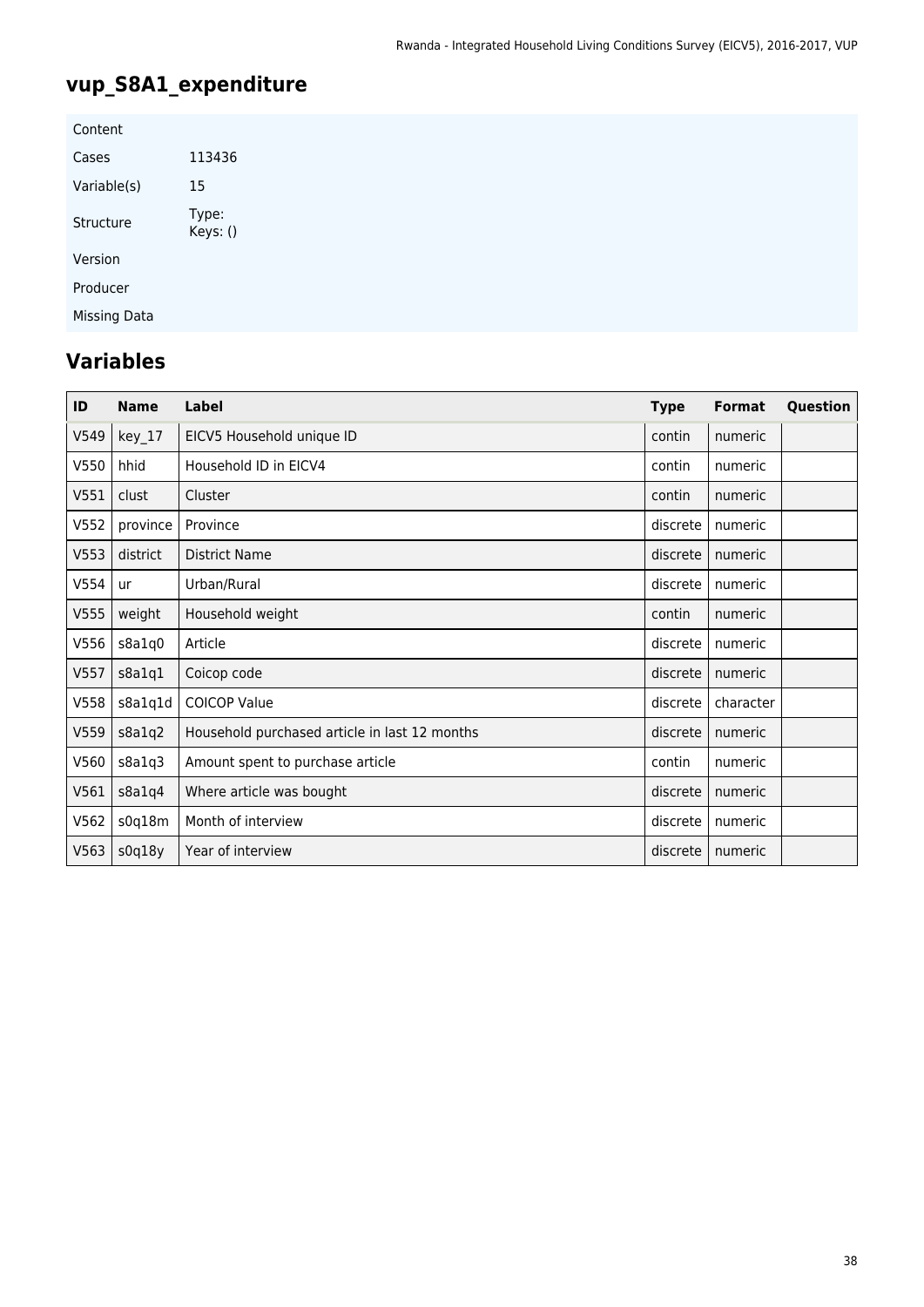# **vup\_S8A2\_expenditure**

| Content             |                   |
|---------------------|-------------------|
| Cases               | 90366             |
| Variable(s)         | 15                |
| Structure           | Type:<br>Keys: () |
| Version             |                   |
| Producer            |                   |
| <b>Missing Data</b> |                   |

| ID   | <b>Name</b> | Label                                  | <b>Type</b> | <b>Format</b> | Question |
|------|-------------|----------------------------------------|-------------|---------------|----------|
| V564 | key_17      | EICV5 Household unique ID              | contin      | numeric       |          |
| V565 | hhid        | Household ID in EICV4                  | contin      | numeric       |          |
| V566 | clust       | Cluster                                | contin      | numeric       |          |
| V567 | province    | Province                               | discrete    | numeric       |          |
| V568 | district    | <b>District Name</b>                   | discrete    | numeric       |          |
| V569 | ur          | Urban/Rural                            | discrete    | numeric       |          |
| V570 | weight      | Household weight                       | contin      | numeric       |          |
| V571 | s8a2q0      | Article                                | discrete    | numeric       |          |
| V572 | s8a2q1      | Coicop code                            | discrete    | numeric       |          |
| V573 | s8a2q1d     | <b>COICOP Value</b>                    | discrete    | character     |          |
| V574 | s8a2q2      | Household purchased article in 4 weeks | discrete    | numeric       |          |
| V575 | s8a2q3      | Amount spent to purchase article       | contin      | numeric       |          |
| V576 | s8a2q4      | Place of purchase                      | discrete    | numeric       |          |
| V577 | s0q18m      | Month of interview                     | discrete    | numeric       |          |
| V578 | s0q18y      | Year of interview                      | discrete    | numeric       |          |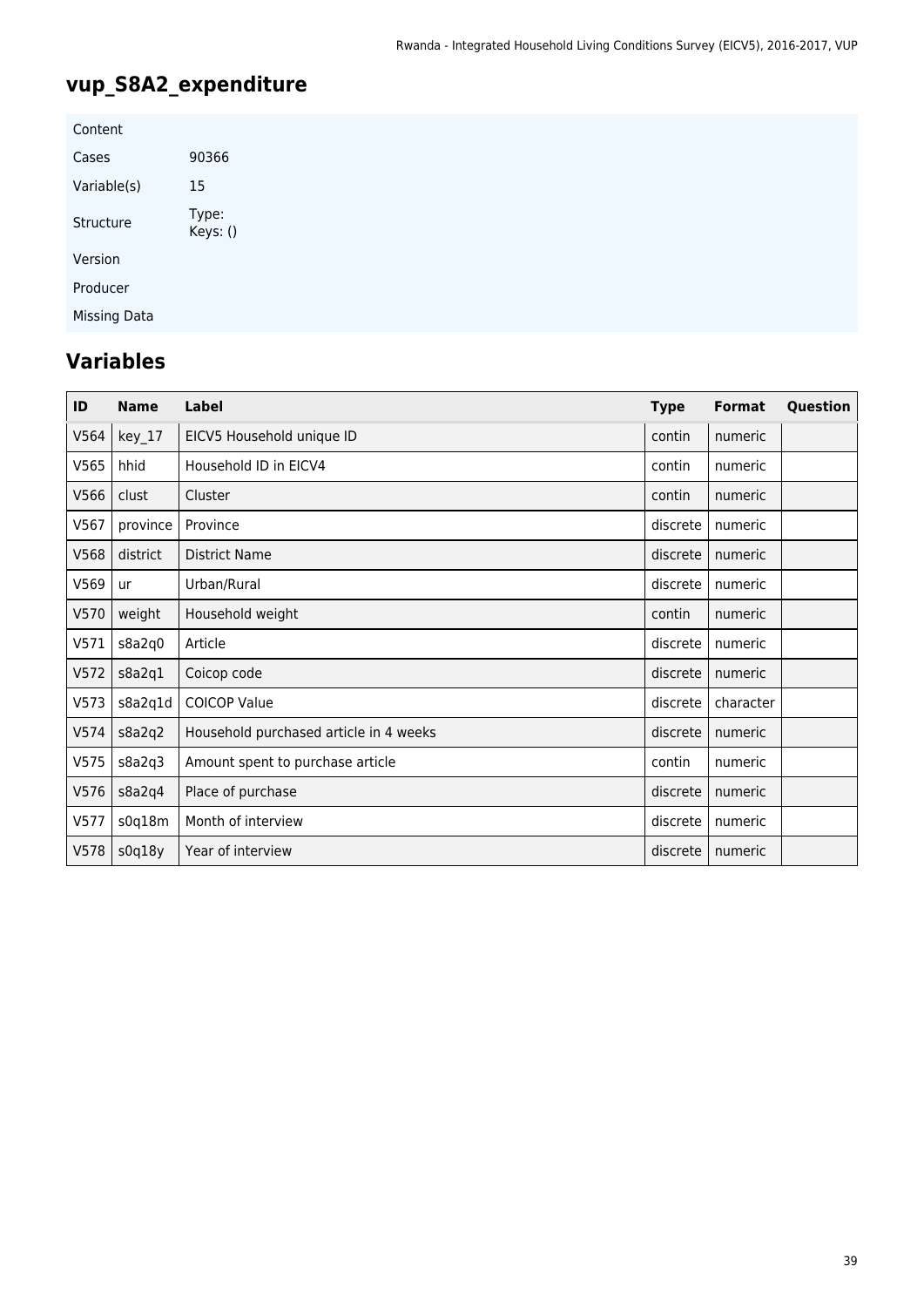# **vup\_S8A3\_expenditure**

| Content             |                   |
|---------------------|-------------------|
| Cases               | 60828             |
| Variable(s)         | 25                |
| Structure           | Type:<br>Keys: () |
| Version             |                   |
| Producer            |                   |
| <b>Missing Data</b> |                   |

| ID   | <b>Name</b> | <b>Label</b>                      | <b>Type</b> | <b>Format</b> | Question |
|------|-------------|-----------------------------------|-------------|---------------|----------|
| V579 | key_17      | EICV5 Household unique ID         | contin      | numeric       |          |
| V580 | hhid        | Household ID in EICV4             | contin      | numeric       |          |
| V581 | clust       | Cluster                           | contin      | numeric       |          |
| V582 | province    | Province                          | discrete    | numeric       |          |
| V583 | district    | <b>District Name</b>              | discrete    | numeric       |          |
| V584 | ur          | Urban/Rural                       | discrete    | numeric       |          |
| V585 | weight      | Household weight                  | contin      | numeric       |          |
| V586 | s8a3q0      | Article                           | discrete    | numeric       |          |
| V587 | s8a3q0d     | description                       | discrete    | character     |          |
| V588 | s8a3q1      | COICOP code                       | discrete    | character     |          |
| V589 | s8a3q2      | Months purchased                  | discrete    | numeric       |          |
| V590 | s8a3q3      | Amount spent over the last 7 days | contin      | numeric       |          |
| V591 | s8a3q4      | Visit 2                           | discrete    | numeric       |          |
| V592 | s8a3q5      | Visit 3                           | discrete    | numeric       |          |
| V593 | s8a3q6      | Visit 4                           | discrete    | numeric       |          |
| V594 | s8a3q7      | Visit 5                           | discrete    | numeric       |          |
| V595 | s8a3q8      | Visit 6                           | discrete    | numeric       |          |
| V596 | s8a3q9      | Visit 7                           | discrete    | numeric       |          |
| V597 | s8a3q10     | Visit 8                           | discrete    | numeric       |          |
| V598 | s8a3q11     | Visit 9                           | discrete    | numeric       |          |
| V599 | s8a3q12     | Visit 10                          | discrete    | numeric       |          |
| V600 | s8a3q13     | Visit 11                          | discrete    | numeric       |          |
| V601 | s8a3q14     | Place of purchase                 | discrete    | numeric       |          |
| V602 | s0q18m      | Month of interview                | discrete    | numeric       |          |
| V603 | s0q18y      | Year of interview                 | discrete    | numeric       |          |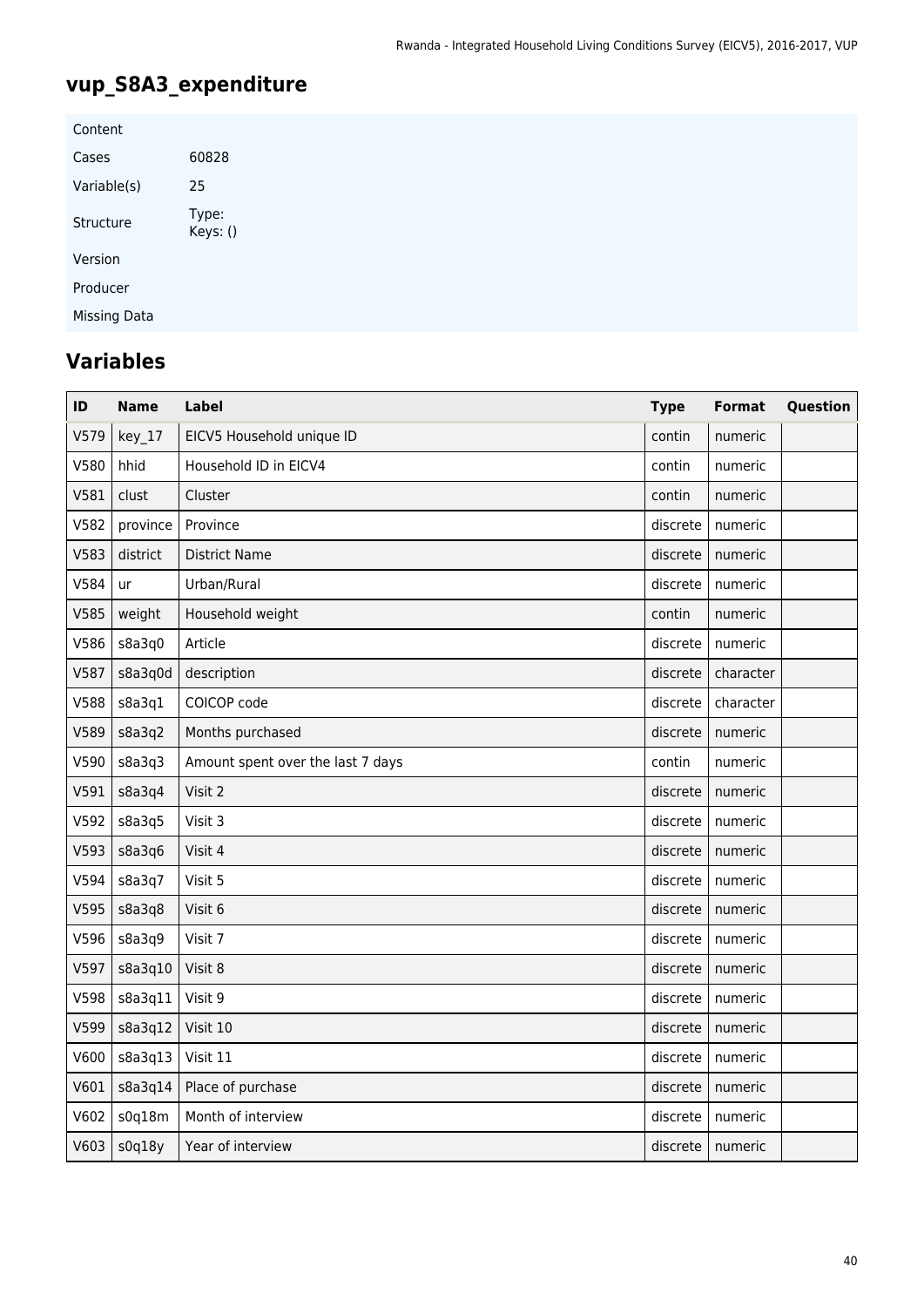# **vup\_S8B\_expenditure**

| Content             |                   |
|---------------------|-------------------|
| Cases               | 246600            |
| Variable(s)         | 25                |
| Structure           | Type:<br>Keys: () |
| Version             |                   |
| Producer            |                   |
| <b>Missing Data</b> |                   |

| ID   | <b>Name</b> | Label                                                          | <b>Type</b> | <b>Format</b> | Question |
|------|-------------|----------------------------------------------------------------|-------------|---------------|----------|
| V604 | key_17      | EICV5 Household unique ID                                      | contin      | numeric       |          |
| V605 | hhid        | Household ID in EICV4                                          | contin      | numeric       |          |
| V606 | clust       | Cluster                                                        | contin      | numeric       |          |
| V607 | province    | Province                                                       | discrete    | numeric       |          |
| V608 | district    | <b>District Name</b>                                           | discrete    | numeric       |          |
| V609 | ur          | Urban/Rural                                                    | discrete    | numeric       |          |
| V610 | weight      | Household weight                                               | contin      | numeric       |          |
| V611 | s8bq0       | Article                                                        | discrete    | numeric       |          |
| V612 | s8bq0d      | Description                                                    | discrete    | character     |          |
| V613 | s8bq1       | <b>COICOP Description</b>                                      | discrete    | character     |          |
| V614 | s8bq2       | Number of months int he last 12 in which article was purchased | discrete    | numeric       |          |
| V615 | s8bq3       | How much did you spend over the last 7 days?                   | contin      | numeric       |          |
| V616 | s8bq4       | Visit 2                                                        | discrete    | numeric       |          |
| V617 | s8bq5       | Visit 3                                                        | discrete    | numeric       |          |
| V618 | s8bq6       | Visit 4                                                        | discrete    | numeric       |          |
| V619 | s8bq7       | Visit 5                                                        | discrete    | numeric       |          |
| V620 | s8bq8       | Visit 6                                                        | discrete    | numeric       |          |
| V621 | s8bq9       | Visit 7                                                        | discrete    | numeric       |          |
| V622 | s8bq10      | Visit 8                                                        | discrete    | numeric       |          |
| V623 | s8bq11      | Visit 9                                                        | discrete    | numeric       |          |
| V624 | s8bq12      | Visit 10                                                       | discrete    | numeric       |          |
| V625 | s8bq13      | Visit 11                                                       | discrete    | numeric       |          |
| V626 | s8bq14      | Place of purchase                                              | discrete    | numeric       |          |
| V627 | s0q18m      | Month of interview                                             | discrete    | numeric       |          |
| V628 | s0q18y      | Year of interview                                              | discrete    | numeric       |          |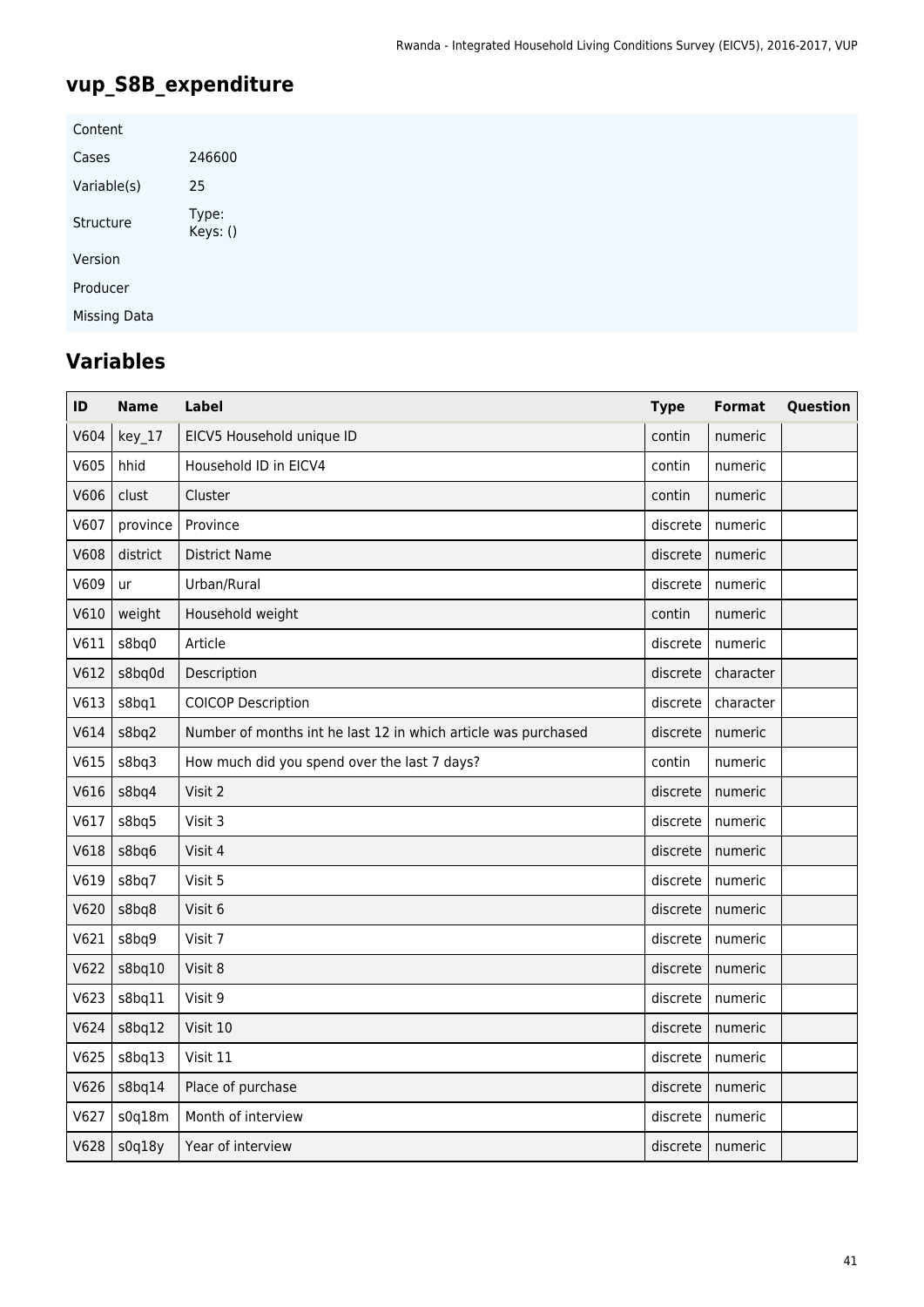# **vup\_S8C\_farming**

| Content             |                   |  |  |
|---------------------|-------------------|--|--|
| Cases               | 166044            |  |  |
| Variable(s)         | 26                |  |  |
| Structure           | Type:<br>Keys: () |  |  |
| Version             |                   |  |  |
| Producer            |                   |  |  |
| <b>Missing Data</b> |                   |  |  |

| ID   | <b>Name</b> | Label                                          | <b>Type</b> | <b>Format</b>      | Question |
|------|-------------|------------------------------------------------|-------------|--------------------|----------|
| V629 | key 17      | EICV5 Household unique ID                      | contin      | numeric            |          |
| V630 | hhid        | Household ID in EICV4                          | contin      | numeric            |          |
| V631 | clust       | Cluster                                        | contin      | numeric            |          |
| V632 | province    | Province                                       | discrete    | numeric            |          |
| V633 | district    | <b>District Name</b>                           | discrete    | numeric            |          |
| V634 | ur          | Urban/Rural                                    | discrete    | numeric            |          |
| V635 | weight      | Household weight                               | contin      | numeric            |          |
| V636 | s8cq0       | Product                                        | discrete    | numeric            |          |
| V637 | s8cq0d      | Description                                    | discrete    | character          |          |
| V638 | s8cq1       | COICOP code details                            | discrete    | character          |          |
| V639 | s8cq2       | Number of months article was consumed          | discrete    | numeric            |          |
| V640 | s8cq3       | How much did you consume since the last 7 days | contin      | numeric            |          |
| V641 | s8cq4       | Visit 2                                        | contin      | numeric            |          |
| V642 | s8cq5       | Visit 3                                        | discrete    | numeric            |          |
| V643 | s8cq6       | Visit 4                                        | discrete    | numeric            |          |
| V644 | s8cq7       | Visit 5                                        | discrete    | numeric            |          |
| V645 | s8cq8       | Visit 6                                        | discrete    | numeric            |          |
| V646 | s8cq9       | Visit 7                                        | discrete    | numeric            |          |
| V647 | s8cq10      | Visit 8                                        | discrete    | numeric            |          |
| V648 | s8cq11      | Visit 9                                        | discrete    | numeric            |          |
| V649 | s8cq12      | Visit 10                                       | discrete    | numeric            |          |
| V650 | s8cq13      | Visit 11                                       | discrete    | numeric            |          |
| V651 | s8cq14      | Unit of measure declared                       | discrete    | character          |          |
| V652 | s8cq15      | Current unit price of the product              | discrete    | numeric            |          |
| V653 | s0q18m      | Month of interview                             | discrete    | numeric            |          |
| V654 | s0q18y      | Year of interview                              |             | discrete   numeric |          |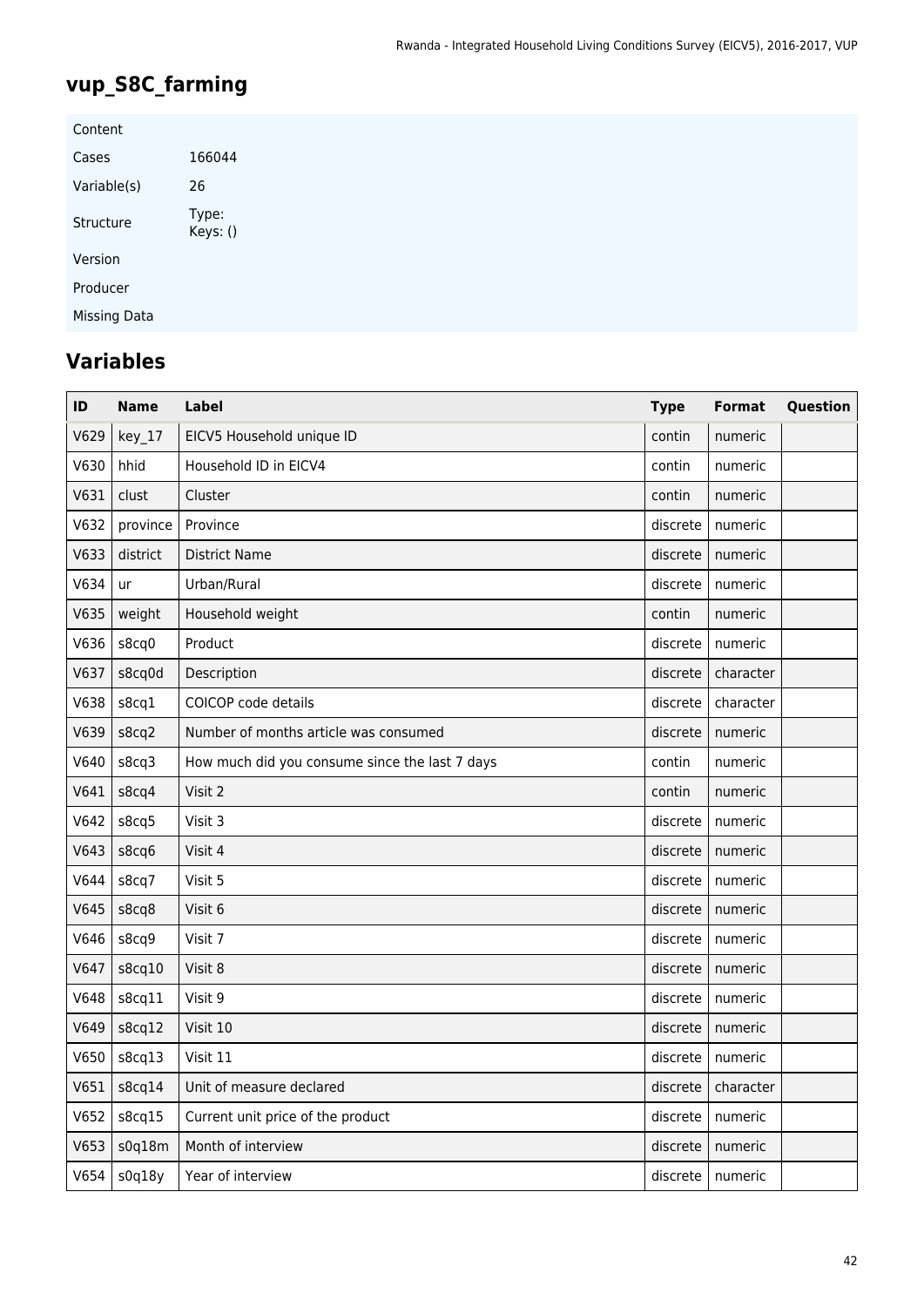# **vup\_S9A\_transfers\_out**

| Content             |                   |  |
|---------------------|-------------------|--|
| Cases               | 8592              |  |
| Variable(s)         | 23                |  |
| Structure           | Type:<br>Keys: () |  |
| Version             |                   |  |
| Producer            |                   |  |
| <b>Missing Data</b> |                   |  |

| ID   | <b>Name</b> | <b>Label</b>                                                                        | <b>Type</b> | <b>Format</b> | Question |
|------|-------------|-------------------------------------------------------------------------------------|-------------|---------------|----------|
| V655 | key 17      | EICV5 Household unique ID                                                           | contin      | numeric       |          |
| V656 | hhid        | Household ID in EICV4                                                               | contin      | numeric       |          |
| V657 | clust       | Cluster                                                                             | contin      | numeric       |          |
| V658 | province    | Province                                                                            | discrete    | numeric       |          |
| V659 | district    | <b>District Name</b>                                                                | discrete    | numeric       |          |
| V660 | ur          | Urban/Rural                                                                         | discrete    | numeric       |          |
| V661 | weight      | Household weight                                                                    | contin      | numeric       |          |
| V662 | s9aq0       | Household sent money or goods in king to a member of the household<br>or other peop | discrete    | numeric       |          |
| V663 | s9aq1       | Name of beneficiary of this transfer                                                | discrete    | character     |          |
| V664 | s9aq2       | ID of recipient                                                                     | discrete    | numeric       |          |
| V665 | s9aq3       | Relation with head of household                                                     | discrete    | numeric       |          |
| V666 | s9aq4       | Sex                                                                                 | discrete    | numeric       |          |
| V667 | s9aq5       | Location of the beneficiary                                                         | discrete    | numeric       |          |
| V668 | s9aq6       | Sent any cash                                                                       | discrete    | numeric       |          |
| V669 | s9aq7       | Total cash transfered in last 12 months                                             | discrete    | numeric       |          |
| V670 | s9aq8       | Main method for sending money                                                       | discrete    | numeric       |          |
| V671 | s9aq9       | Sent food products                                                                  | discrete    | numeric       |          |
| V672 | s9aq10      | Total value of food sent over the course of the last 12 months                      | discrete    | numeric       |          |
| V673 | s9aq11      | Sent other in-kind transfers                                                        | discrete    | numeric       |          |
| V674 | s9aq12      | Total value in-kind transfer in the last 12 months                                  | discrete    | numeric       |          |
| V675 | s9aq13      | Value payments require reimbursement                                                | discrete    | numeric       |          |
| V676 | s0q18m      | Month of interview                                                                  | discrete    | numeric       |          |
| V677 | s0q18y      | Year of interview                                                                   | discrete l  | numeric       |          |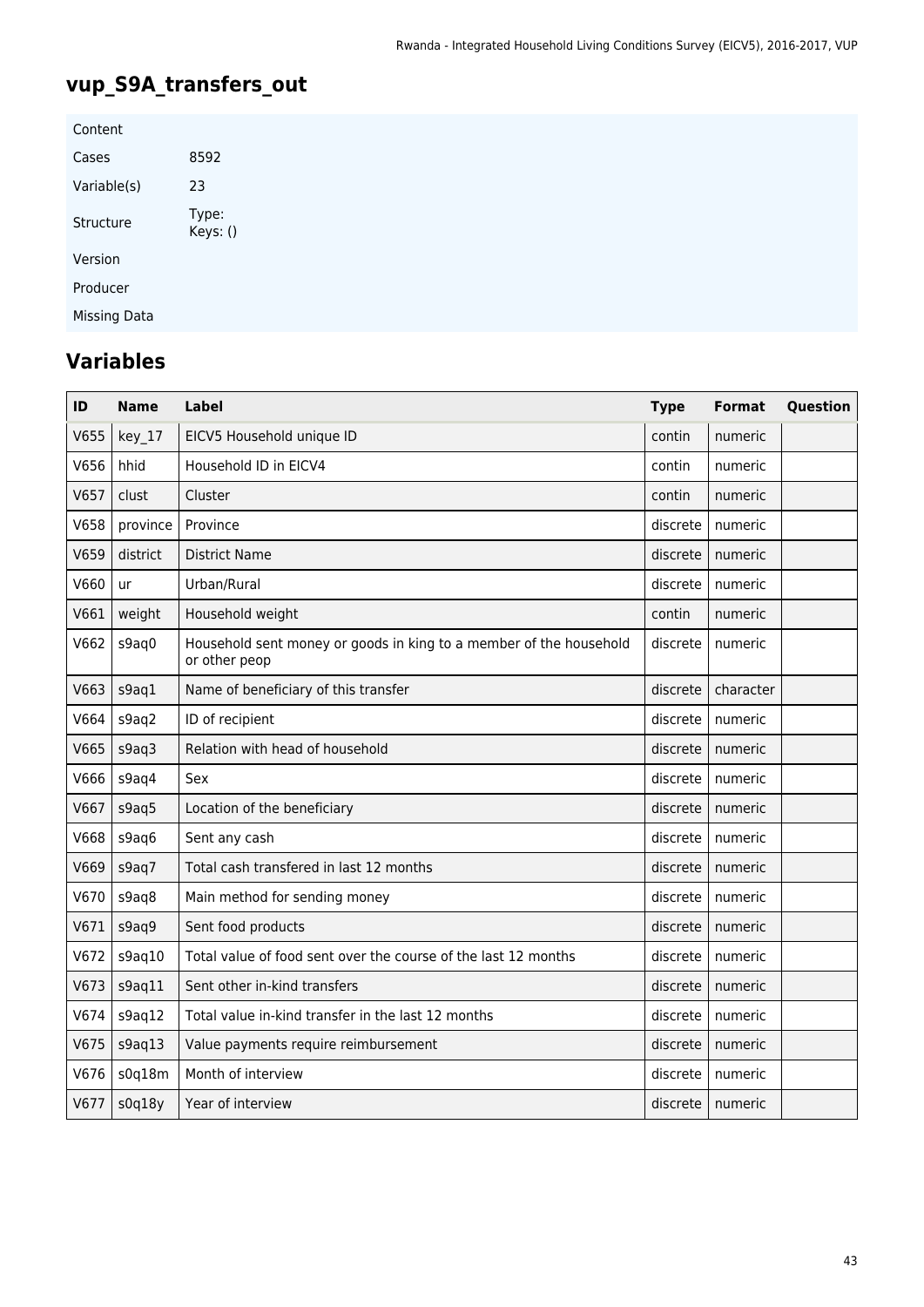# **vup\_S9B\_transfers\_in**

| Content             |                   |
|---------------------|-------------------|
| Cases               | 10844             |
| Variable(s)         | 23                |
| Structure           | Type:<br>Keys: () |
| Version             |                   |
| Producer            |                   |
| <b>Missing Data</b> |                   |

| ID   | <b>Name</b> | Label                                                                               | <b>Type</b> | <b>Format</b> | Question |
|------|-------------|-------------------------------------------------------------------------------------|-------------|---------------|----------|
| V678 | key 17      | EICV5 Household unique ID                                                           | contin      | numeric       |          |
| V679 | hhid        | Household ID in EICV4                                                               | contin      | numeric       |          |
| V680 | clust       | Cluster                                                                             | contin      | numeric       |          |
| V681 | province    | Province                                                                            | discrete    | numeric       |          |
| V682 | district    | <b>District Name</b>                                                                | discrete    | numeric       |          |
| V683 | ur          | Urban/Rural                                                                         | discrete    | numeric       |          |
| V684 | weight      | Household weight                                                                    | contin      | numeric       |          |
| V685 | s9bq0       | Household received money or goods in kind from a member of the<br>household or form | discrete    | numeric       |          |
| V686 | s9bq1       | Name of people who made the transfer to the hh                                      | discrete    | character     |          |
| V687 | s9bq2       | ID number of sender                                                                 | discrete    | numeric       |          |
| V688 | s9bq3       | Relation with head of household                                                     | discrete    | numeric       |          |
| V689 | s9bq4       | Sex                                                                                 | discrete    | numeric       |          |
| V690 | s9bq5       | Location of sender                                                                  | discrete    | numeric       |          |
| V691 | s9bq6       | Sent any cash to the HH                                                             | discrete    | numeric       |          |
| V692 | s9bq7       | Total amount of cash received in the last 12 months                                 | discrete    | numeric       |          |
| V693 | s9bq8       | Main method for receiving money                                                     | discrete    | numeric       |          |
| V694 | s9bq9       | Sent food products to the HH                                                        | discrete    | numeric       |          |
| V695 | s9bq10      | Total value of food products received from person in last 12 months                 | contin      | numeric       |          |
| V696 | s9bq11      | Sent other in-kind transfer                                                         | discrete    | numeric       |          |
| V697 | s9bq12      | Total value of other in-kind transfers received from person in last 12<br>months    | contin      | numeric       |          |
| V698 | s9bq13      | Payments require remboursment                                                       | discrete    | numeric       |          |
| V699 | s0q18m      | Month of interview                                                                  | discrete    | numeric       |          |
| V700 | s0q18y      | Year of interview                                                                   | discrete    | numeric       |          |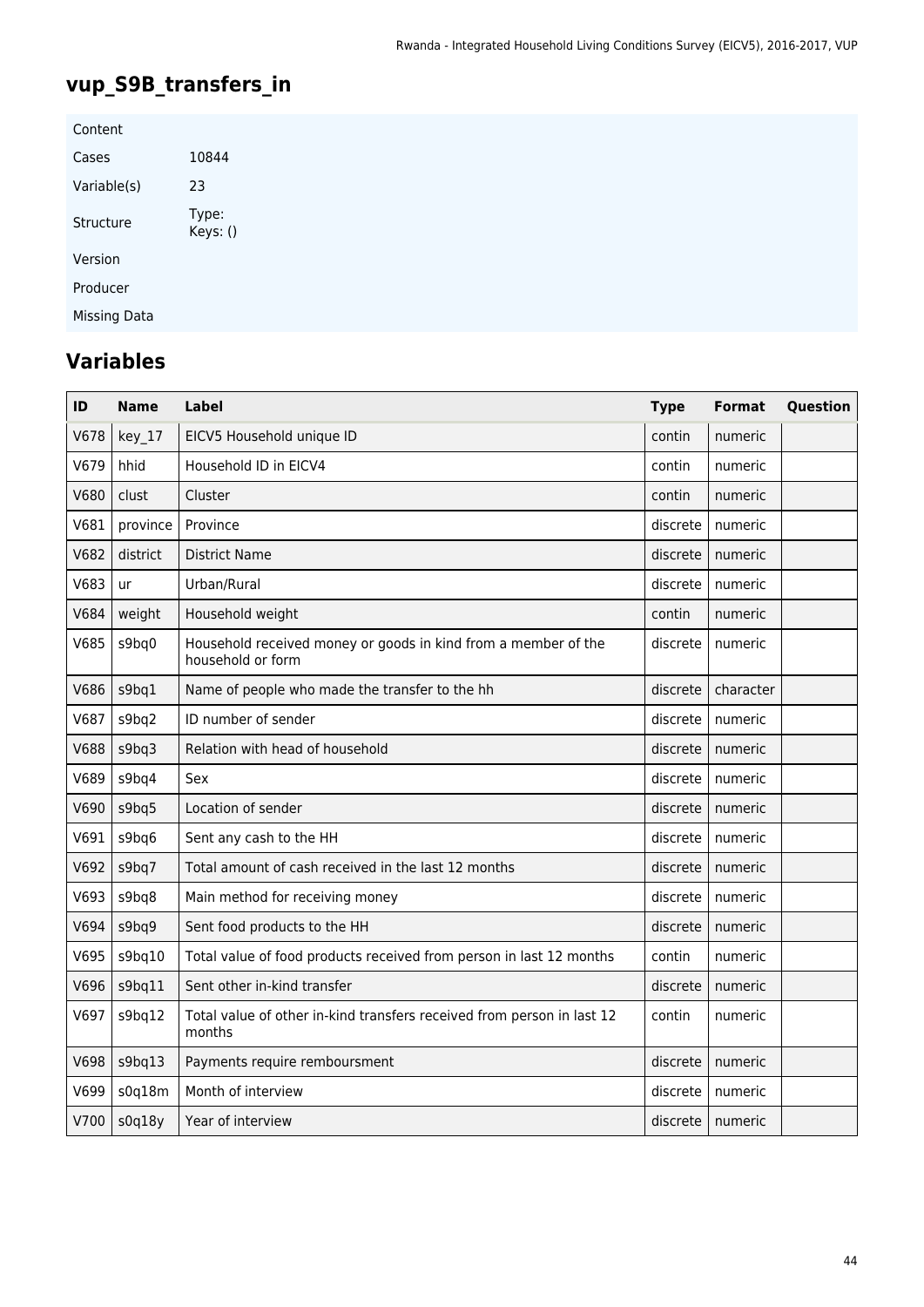## **vup\_S9C\_Vup\_ubudehe\_and\_Rssp\_schemes**

| Content      |                   |
|--------------|-------------------|
| Cases        | 1642              |
| Variable(s)  | 50                |
| Structure    | Type:<br>Keys: () |
| Version      |                   |
| Producer     |                   |
| Missing Data |                   |

| ID   | <b>Name</b> | <b>Label</b>                                                                        | <b>Type</b> |         | <b>Format Question</b> |
|------|-------------|-------------------------------------------------------------------------------------|-------------|---------|------------------------|
| V701 | key_17      | EICV5 Household unique ID                                                           | contin      | numeric |                        |
| V702 | hhid        | Household ID in EICV4                                                               | contin      | numeric |                        |
| V703 | clust       | Cluster                                                                             | contin      | numeric |                        |
| V704 | province    | Province                                                                            | discrete    | numeric |                        |
| V705 | district    | <b>District Name</b>                                                                | discrete    | numeric |                        |
| V706 | ur          | Urban/Rural                                                                         | discrete    | numeric |                        |
| V707 | weight      | Household weight                                                                    | contin      | numeric |                        |
| V708 | s0qb        | <b>UBEDEHE</b> category                                                             | discrete    | numeric |                        |
| V709 | s9cq1       | Household category in Ubudehe VUP                                                   | discrete    | numeric |                        |
| V710 | s9cq2       | Household ever received any income /Loan from VUP                                   | discrete    | numeric |                        |
| V711 | s9cq3       | Many months have you been on the eligibility list and waiting to benefit<br>from VU | discrete    | numeric |                        |
| V712 | s9cq4a      | Specify the VUP programmes that your HH benefitted in year 2008                     | discrete    | numeric |                        |
| V713 | s9cq4b      | Specify the VUP programmes that your HH benefitted in year 2009                     | discrete    | numeric |                        |
| V714 | s9cq4c      | Specify the VUP programmes that your HH benefitted in year 2010                     | discrete    | numeric |                        |
| V715 | s9cq4d      | Specify the VUP programmes that your HH benefitted in year 2011                     | discrete    | numeric |                        |
| V716 | s9cq4e      | Specify the VUP programmes that your HH benefitted in year 2012                     | discrete    | numeric |                        |
| V717 | s9cq4f      | Specify the VUP programmes that your HH benefitted in year 2013                     | discrete    | numeric |                        |
| V718 | s9cq4g      | Specify the VUP programmes that your HH benefitted in year 2014                     | discrete    | numeric |                        |
| V719 | s9cq4h      | Specify the VUP programmes that your HH benefitted in year 2015                     | discrete    | numeric |                        |
| V720 | s9cq4i      | Specify the VUP programmes that your HH benefitted in year 2016                     | discrete    | numeric |                        |
| V721 | s9cq4j      | Specify the VUP programmes that your HH benefitted in year 2017                     | discrete    | numeric |                        |
| V722 | s9cq5       | Why is your household no longer benefit from the VUP program?                       | discrete    | numeric |                        |
| V723 | s9cq6       | How do you usually receive your Direct Support payment?                             | discrete    | numeric |                        |
| V724 | s9cq7       | Period when received your direct support payments                                   | discrete    | numeric |                        |
| V725 | s9cq8       | Average amount household received at the last Direct Support<br>payment             | contin      | numeric |                        |
| V726 | s9cq9       | What you usually receive?                                                           | discrete    | numeric |                        |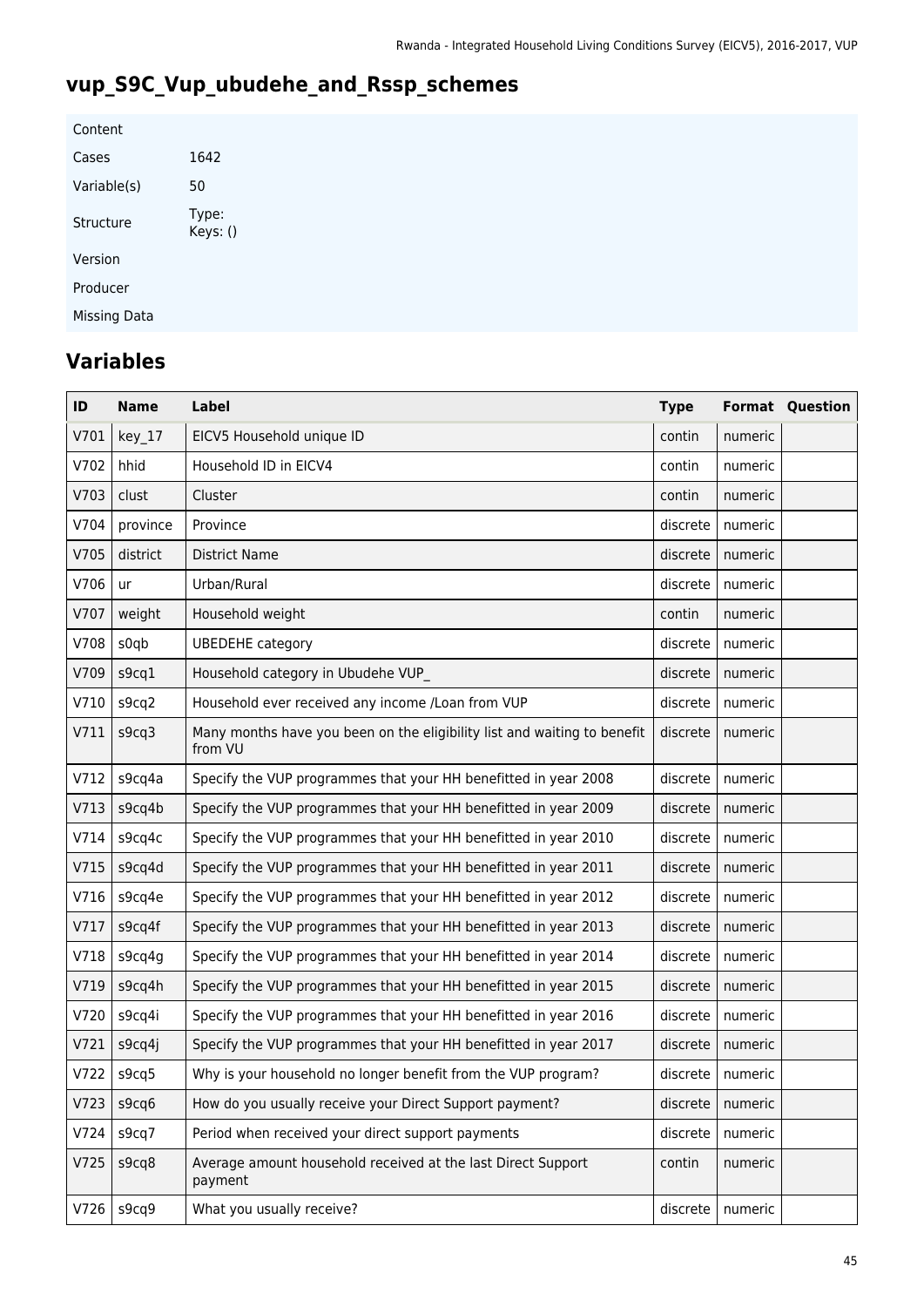| ID   | <b>Name</b> | <b>Label</b>                                                                        | <b>Type</b> |         | <b>Format Question</b> |
|------|-------------|-------------------------------------------------------------------------------------|-------------|---------|------------------------|
| V727 | s9cq10      | Average amount informed to get in every month from VUP Ds?                          | discrete    | numeric |                        |
| V728 | s9cq11      | Direct Support payments received over the past 12 months                            | discrete    | numeric |                        |
| V729 | s9cq12      | Why have you not received 12 payments?                                              | discrete    | numeric |                        |
| V730 | s9cq13a     | Invest your direct support benefits in some assets:- to buy food                    | discrete    | numeric |                        |
| V731 | s9cq13b     | Invest your direct support benefits in some assets:- Clothes                        | discrete    | numeric |                        |
| V732 | s9cq13c     | Invest your direct support benefits in some assets:- to buy home<br>utensils        | discrete    | numeric |                        |
| V733 | s9cq13d     | Invest your direct support benefits in some assets:- Durable asset                  | discrete    | numeric |                        |
| V734 | s9cq13e     | Invest your direct support benefits in some assets:- Education                      | discrete    | numeric |                        |
| V735 | s9cq13f     | Invest your direct support benefits in some assets:- Health/medical                 | discrete    | numeric |                        |
| V736 | s9cq13g     | Invest your direct support benefits in some assets:- to buy animals                 | discrete    | numeric |                        |
| V737 | s9cq13h     | Invest your direct support benefits in some assets:- Farm                           | discrete    | numeric |                        |
| V738 | s9cq13i     | Invest your direct support benefits in some assets:- Business or income<br>generati | discrete    | numeric |                        |
| V739 | s9cq13j     | Invest your direct support benefits in some assets:- Improve house                  | discrete    | numeric |                        |
| V740 | s9cq13k     | Invest your direct support benefits in some assets:- Saving                         | discrete    | numeric |                        |
| V741 | s9cq13l     | Invest your direct support benefits in some assets:- Other specify                  | discrete    | numeric |                        |
| V742 | s9c5q45     | Rural sector support project_RSSP_                                                  | discrete    | numeric |                        |
| V743 | s9c5q46a    | Forming cooperatives to carry out profit earning projects                           | discrete    | numeric |                        |
| V744 | s9c5q46b    | Access to credit subsidized by RIF                                                  | discrete    | numeric |                        |
| V745 | s9c5q46c    | Training                                                                            | discrete    | numeric |                        |
| V746 | s9c5q46d    | Swamp or marshland rehabilitation                                                   | discrete    | numeric |                        |
| V747 | s9c5q46e    | Construction of markets, crop drying structures and crop barns                      | discrete    | numeric |                        |
| V748 | s9c5q46f    | Others Specify                                                                      | discrete    | numeric |                        |
| V749 | s0q18m      | Month of interview                                                                  | discrete    | numeric |                        |
| V750 | s0q18y      | Year of interview                                                                   | discrete    | numeric |                        |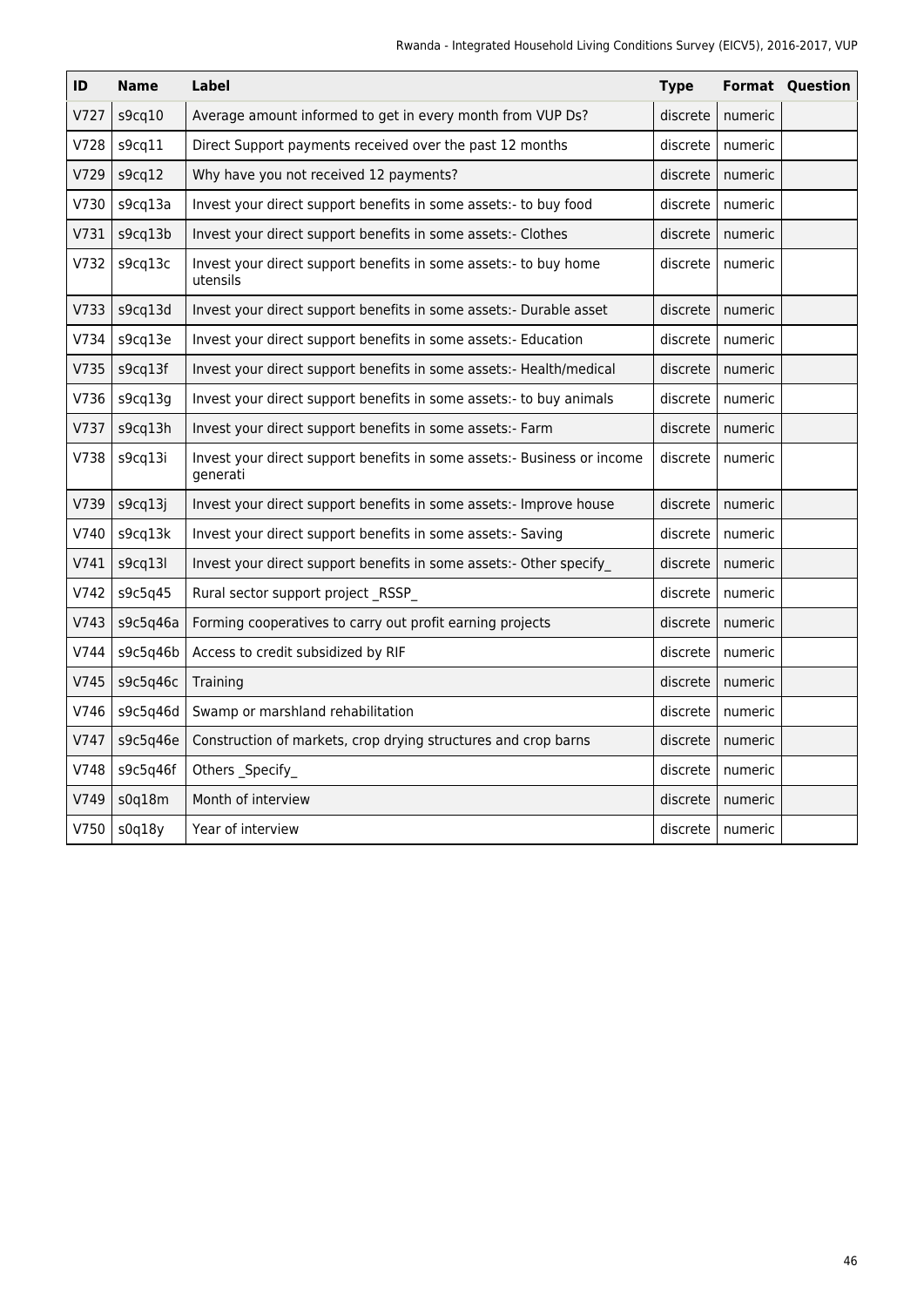# **vup\_S9C3\_Vup\_ubudehe\_and\_Rssp\_schemes**

| Content      |                   |
|--------------|-------------------|
| Cases        | 128               |
| Variable(s)  | 53                |
| Structure    | Type:<br>Keys: () |
| Version      |                   |
| Producer     |                   |
| Missing Data |                   |

| ID   | <b>Name</b> | <b>Label</b>                                                                        | <b>Type</b> |         | <b>Format Question</b> |
|------|-------------|-------------------------------------------------------------------------------------|-------------|---------|------------------------|
| V751 | key 17      | EICV5 Household unique ID                                                           | contin      | numeric |                        |
| V752 | hhid        | Household ID in EICV4                                                               | contin      | numeric |                        |
| V753 | clust       | Cluster                                                                             | contin      | numeric |                        |
| V754 | province    | Province                                                                            | discrete    | numeric |                        |
| V755 | district    | <b>District Name</b>                                                                | discrete    | numeric |                        |
| V756 | ur          | Urban/Rural                                                                         | discrete    | numeric |                        |
| V757 | weight      | Household weight                                                                    | contin      | numeric |                        |
| V758 | s0qb        | <b>UBEDEHE</b> category                                                             | discrete    | numeric |                        |
| V759 | s9cq1       | Household category in Ubudehe VUP                                                   | discrete    | numeric |                        |
| V760 | s9cq2       | Household ever received any income /Loan from VUP                                   | discrete    | numeric |                        |
| V761 | s9cq4a      | Specify the VUP programmes that your HH benefitted in year 2008                     | discrete    | numeric |                        |
| V762 | s9cq4b      | Specify the VUP programmes that your HH benefitted in year 2009                     | discrete    | numeric |                        |
| V763 | s9cq4c      | Specify the VUP programmes that your HH benefitted in year 2010                     | discrete    | numeric |                        |
| V764 | s9cq4d      | Specify the VUP programmes that your HH benefitted in year 2011                     | discrete    | numeric |                        |
| V765 | s9cq4e      | Specify the VUP programmes that your HH benefitted in year 2012                     | discrete    | numeric |                        |
| V766 | s9cq4f      | Specify the VUP programmes that your HH benefitted in year 2013                     | discrete    | numeric |                        |
| V767 | s9cq4g      | Specify the VUP programmes that your HH benefitted in year 2014                     | discrete    | numeric |                        |
| V768 | s9cq4h      | Specify the VUP programmes that your HH benefitted in year 2015                     | discrete    | numeric |                        |
| V769 | s9cq4i      | Specify the VUP programmes that your HH benefitted in year 2016                     | discrete    | numeric |                        |
| V770 | s9cq4j      | Specify the VUP programmes that your HH benefitted in year 2017                     | discrete    | numeric |                        |
| V771 | s9cq00      | ID No. of HH members that participated in PW activities during the last<br>12 month | discrete    | numeric |                        |
| V772 | s9cq14a     | Period household involved in public worksMonth                                      | discrete    | numeric |                        |
| V773 | s9cq14b     | Period household involved in public worksYear                                       | discrete    | numeric |                        |
| V774 | s9cq15      | Average hours per day worked for last participation in Public Works?                | discrete    | numeric |                        |
| V775 | s9cq16      | Daily wage last participation in Public Works                                       | contin      | numeric |                        |
| V776 | s9cq17      | Days worked during the last 3 months                                                | contin      | numeric |                        |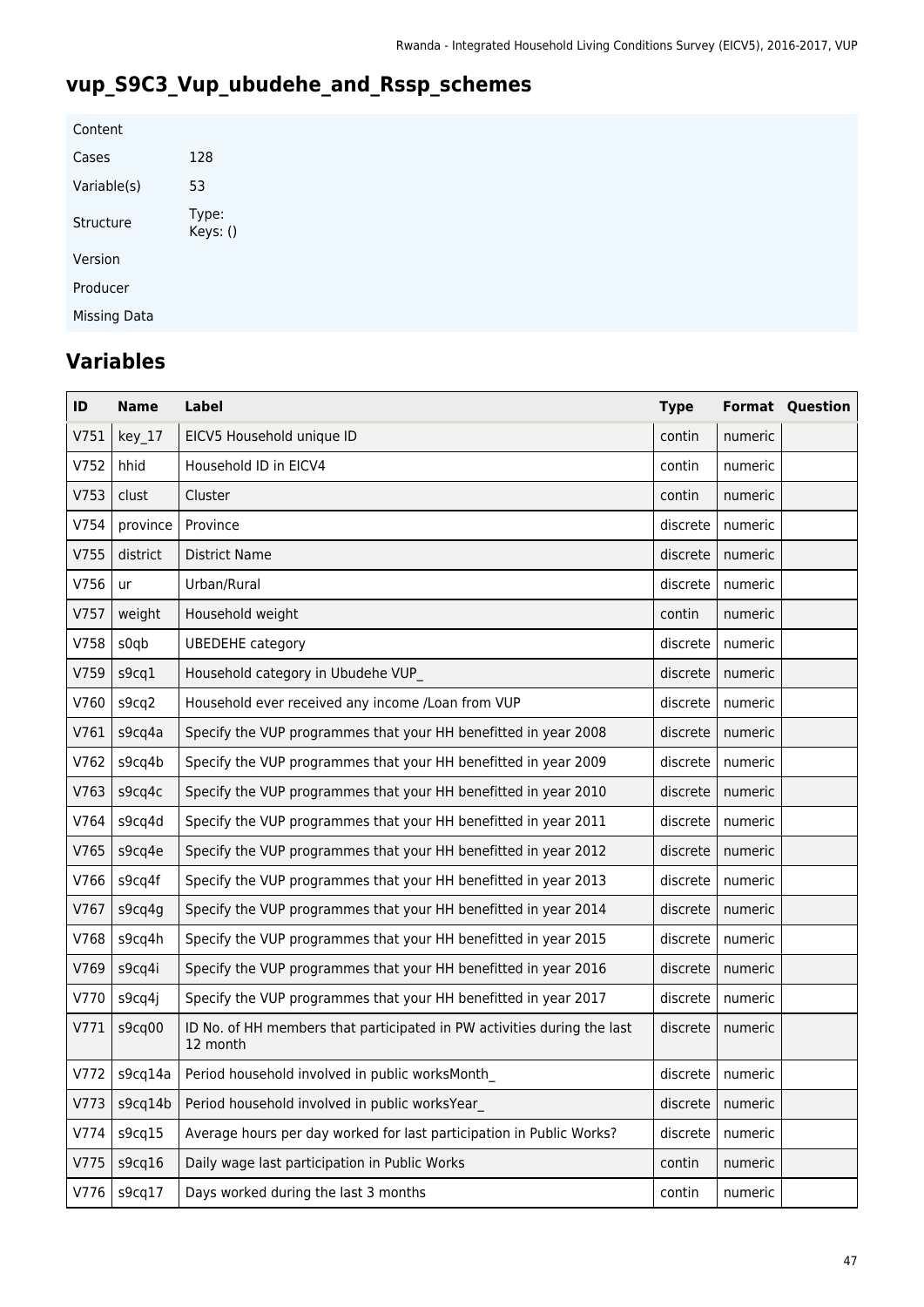| ID   | <b>Name</b> | Label                                                                  | <b>Type</b> |                      | <b>Format Question</b> |
|------|-------------|------------------------------------------------------------------------|-------------|----------------------|------------------------|
| V777 | s9cq18      | Type of work during last participation in Public Works                 | discrete    | numeric              |                        |
| V778 | s9cq19      | Time spend for commuting to and from the worksite each day             | contin      | numeric              |                        |
| V779 | s9cq20      | Amount of money normally spend related to VUP PW per day               | contin      | numeric              |                        |
| V780 | s9cq21      | Months household participateed in Public Works over the last 12 months | discrete    | numeric              |                        |
| V781 | s9cq22      | Payment received for all the work performed during the last 12 months  | discrete    | numeric              |                        |
| V782 | s9cq23      | Public Works payments usually delayed or paid on time?                 | discrete    | numeric              |                        |
| V783 | s9cq24      | How do you usually receive your Public Works payment                   | discrete    | numeric              |                        |
| V784 | s9cq25a     | Last Public Works payment received_Month                               | discrete    | numeric              |                        |
| V785 | s9cq25b     | Last Public Works payment received year                                | discrete    | numeric              |                        |
| V786 | s9cq26      | Amount household received in the last Public Works payment             | contin      | numeric              |                        |
| V787 | s9cq27      | The total Public Works payment over the last 12 months                 | contin      | numeric              |                        |
| V788 | s9c3q99     | More PW for other HH member                                            | discrete    | numeric              |                        |
| V789 | s9cq28      | Has your HH ever benefited from VUP asset grant?                       | discrete    | numeric              |                        |
| V790 | s9cq29a     | Use your public works payment:- to buy food                            | discrete    | numeric              |                        |
| V791 | s9cq29b     | Use your public works payment:- Clothes                                | discrete    | numeric              |                        |
| V792 | s9cq29c     | Use your public works payment:- to buy home utensils                   | discrete    | numeric              |                        |
| V793 | s9cq29d     | Use your public works payment:- Durable asset                          | discrete    | numeric              |                        |
| V794 | s9cq29e     | Use your public works payment:- Education                              | discrete    | numeric              |                        |
| V795 | s9cq29f     | Use your public works payment:- Health/medical                         | discrete    | numeric              |                        |
| V796 | s9cq29g     | Use your public works payment:- to buy animals                         | discrete    | numeric              |                        |
| V797 | s9cq29h     | Use your public works payment:- Farm                                   | discrete    | numeric              |                        |
| V798 | s9cq29i     | Use your public works payment:- Business or income generating activity | discrete    | numeric              |                        |
| V799 | s9cq29j     | Use your public works payment:- Improve house                          |             | $discrete$   numeric |                        |
| V800 | s9cq29k     | Use your public works payment:- Saving                                 | discrete    | numeric              |                        |
| V801 | s9cq29l     | Use your public works payment:- Other specify                          | discrete    | numeric              |                        |
| V802 | s0q18m      | Month of interview                                                     | discrete    | numeric              |                        |
| V803 | s0q18y      | Year of interview                                                      | discrete    | numeric              |                        |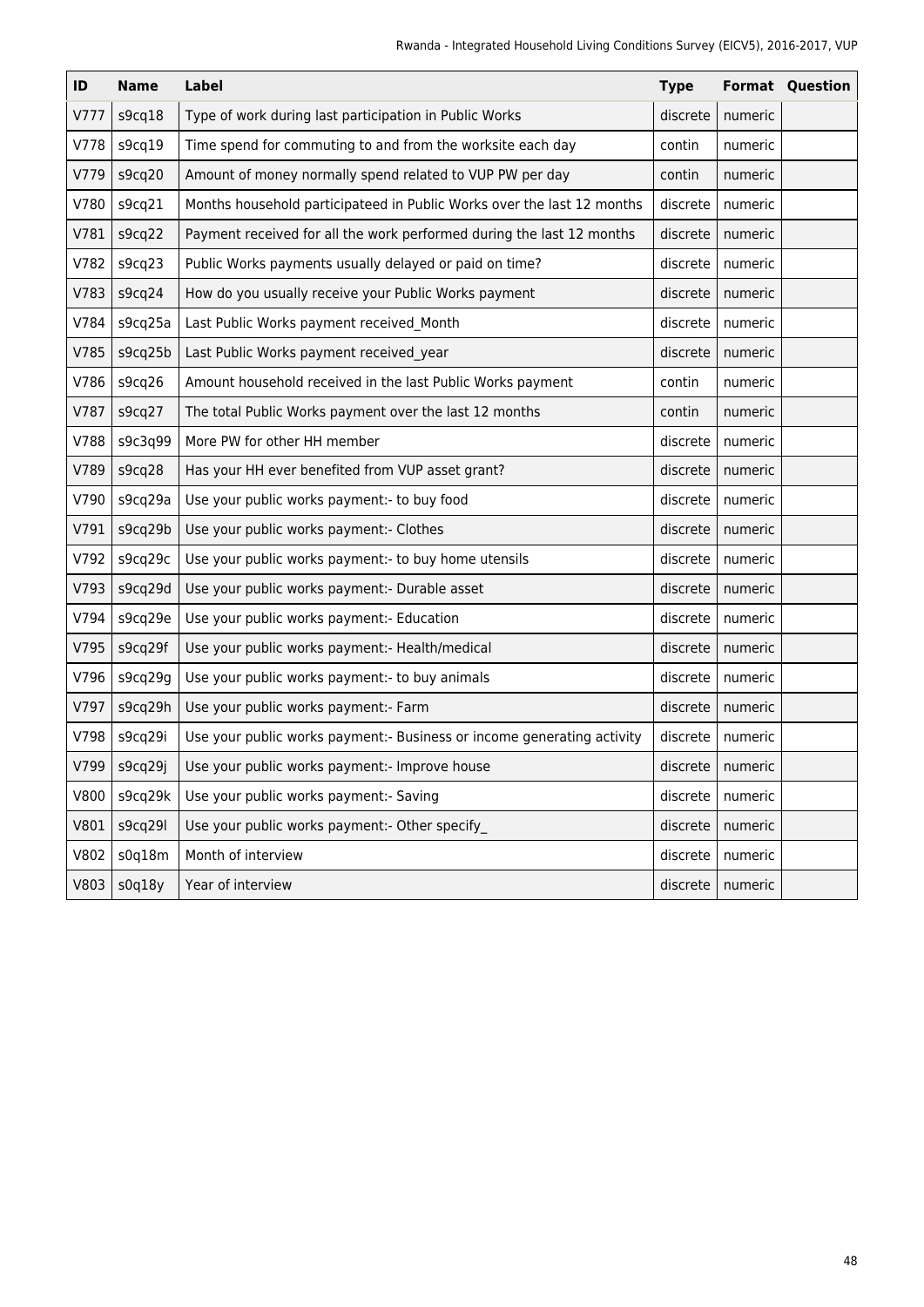## **vup\_S9C4\_Vup\_ubudehe\_and\_Rssp\_schemes**

| Content      |                   |  |
|--------------|-------------------|--|
| Cases        | 154               |  |
| Variable(s)  | 42                |  |
| Structure    | Type:<br>Keys: () |  |
| Version      |                   |  |
| Producer     |                   |  |
| Missing Data |                   |  |

| ID          | <b>Name</b> | Label                                                                | <b>Type</b> |                    | <b>Format Question</b> |
|-------------|-------------|----------------------------------------------------------------------|-------------|--------------------|------------------------|
| V804        | key_17      | EICV5 Household unique ID                                            | contin      | numeric            |                        |
| V805        | hhid        | Household ID in EICV4                                                | contin      | numeric            |                        |
| V806        | clust       | Cluster                                                              | contin      | numeric            |                        |
| V807        | province    | Province                                                             | discrete    | numeric            |                        |
| V808        | district    | <b>District Name</b>                                                 | discrete    | numeric            |                        |
| V809        | ur          | Urban/Rural                                                          | discrete    | numeric            |                        |
| V810        | weight      | Household weight                                                     | contin      | numeric            |                        |
| V811        | s9c4q00     | ID of the person receiving FS loan                                   | discrete    | numeric            |                        |
| V812        | s0qb        | <b>UBEDEHE</b> category                                              | discrete    | numeric            |                        |
| V813        | s9cq1       | Household category in Ubudehe VUP                                    | discrete    | numeric            |                        |
| V814        | s9cq2       | Household ever received any income /Loan from VUP                    | discrete    | numeric            |                        |
| V815        | s9cq4a      | Specify the VUP programmes that your HH benefitted in year 2008      | discrete    | numeric            |                        |
| V816        | s9cq4b      | Specify the VUP programmes that your HH benefitted in year 2009      | discrete    | numeric            |                        |
| V817        | s9cq4c      | Specify the VUP programmes that your HH benefitted in year 2010      | discrete    | numeric            |                        |
| <b>V818</b> | s9cq4d      | Specify the VUP programmes that your HH benefitted in year 2011      | discrete    | numeric            |                        |
| V819        | s9cq4e      | Specify the VUP programmes that your HH benefitted in year 2012      | discrete    | numeric            |                        |
| V820        | s9cq4f      | Specify the VUP programmes that your HH benefitted in year 2013      | discrete    | numeric            |                        |
| V821        | s9cq4g      | Specify the VUP programmes that your HH benefitted in year 2014      | discrete    | numeric            |                        |
| V822        | s9cq4h      | Specify the VUP programmes that your HH benefitted in year 2015      | discrete    | numeric            |                        |
| V823        | s9cq4i      | Specify the VUP programmes that your HH benefitted in year 2016      | discrete    | numeric            |                        |
| V824        | s9cq4j      | Specify the VUP programmes that your HH benefitted in year 2017      | discrete    | numeric            |                        |
| V825        | s9c4q01     | Loan Id                                                              | discrete    | numeric            |                        |
|             |             | V826   s9c4q30a   Loan received_Month                                |             | discrete   numeric |                        |
| V827        | s9c4q30b    | Loan received year                                                   | discrete    | numeric            |                        |
| V828        | s9c4q31     | Type of loan financial services                                      | discrete    | numeric            |                        |
| V829        | s9c4q32     | Number of people included in the Financial Services Ioan application | contin      | numeric            |                        |
| V830        | s9c4q33     | people involved in the group /cooperative                            | contin      | numeric            |                        |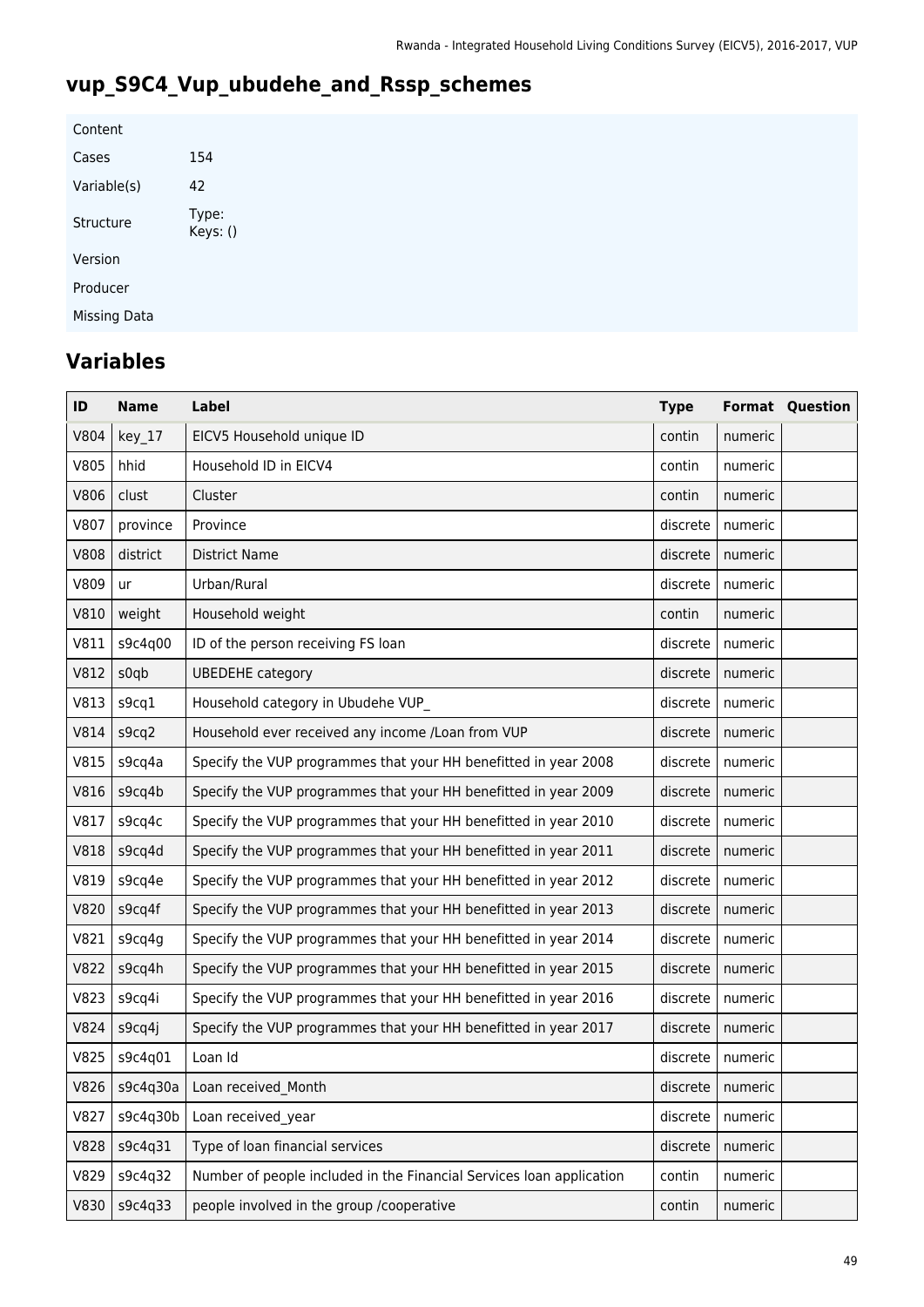| ID   | <b>Name</b> | Label                                                              | <b>Type</b> | Format  | Question |
|------|-------------|--------------------------------------------------------------------|-------------|---------|----------|
| V831 | s9c4q34     | The total amount of the loan received                              | contin      | numeric |          |
| V832 | s9c4q35     | Mount already been repaided by you to the SACCO/ account           | contin      | numeric |          |
| V833 | s9c4q36a    | Last payment month                                                 | discrete    | numeric |          |
| V834 | s9c4q36b    | Last payment year                                                  | discrete    | numeric |          |
| V835 | s9c4q37     | Amount of loan used independently of the group/ cooperative        | contin      | numeric |          |
| V836 | s9c4q38a    | Use of FS loan for household?s basic expenses first                | discrete    | numeric |          |
| V837 | s9c4q38b    | Use of Fs loan for household's basic espenses second               | discrete    | numeric |          |
| V838 | s9c4q39     | Main project activity that originally planned to do using the loan | discrete    | numeric |          |
| V839 | s9c4q40     | Loan amount used to cover other expenses                           | contin      | numeric |          |
| V840 | s9c4q41     | Are you implementing the same project applied for or you changed?  | discrete    | numeric |          |
| V841 | s9c4q42     | Main current project activity                                      | discrete    | numeric |          |
| V842 | s9c4q43     | People involved in the project other than group members            | contin      | numeric |          |
| V843 | s9c4q44     | Is the project profitable?                                         | discrete    | numeric |          |
| V844 | s0q18m      | Month of interview                                                 | discrete    | numeric |          |
| V845 | s0q18y      | Year of interview                                                  | discrete    | numeric |          |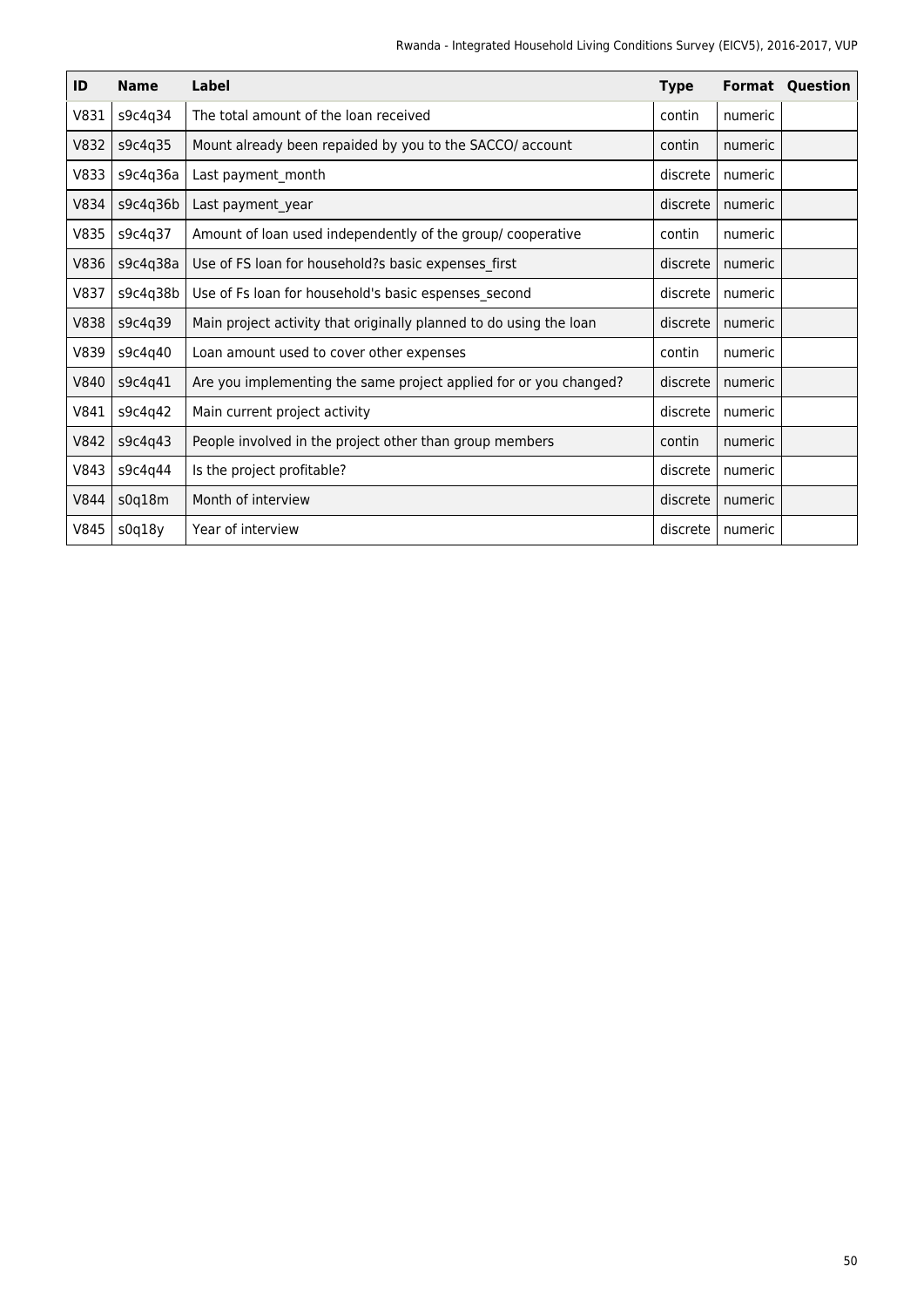# **vup\_S9D\_other\_income**

| Content             |                   |
|---------------------|-------------------|
| Cases               | 34463             |
| Variable(s)         | 13                |
| Structure           | Type:<br>Keys: () |
| Version             |                   |
| Producer            |                   |
| <b>Missing Data</b> |                   |

| ID   | <b>Name</b> | Label                                                         | <b>Type</b> | Format  | Question |
|------|-------------|---------------------------------------------------------------|-------------|---------|----------|
| V846 | key 17      | EICV5 Household unique ID                                     | contin      | numeric |          |
| V847 | hhid        | Household ID in EICV4                                         | contin      | numeric |          |
| V848 | clust       | Cluster                                                       | contin      | numeric |          |
| V849 | province    | Province                                                      | discrete    | numeric |          |
| V850 | district    | District Name                                                 | discrete    | numeric |          |
| V851 | ur          | Urban/Rural                                                   | discrete    | numeric |          |
| V852 | weight      | Household weight                                              | contin      | numeric |          |
| V853 | s9dq0       | Income support source                                         | discrete    | numeric |          |
| V854 | s9dq1       | Household received any of the following in the last 12 months | discrete    | numeric |          |
| V855 | s9dq2       | Amount received during the last 4 weeks                       | contin      | numeric |          |
| V856 | s9dq3       | Amount reived during the last 12 months                       | contin      | numeric |          |
| V857 | s0q18m      | Month of interview                                            | discrete    | numeric |          |
| V858 | s0q18y      | Year of interview                                             | discrete    | numeric |          |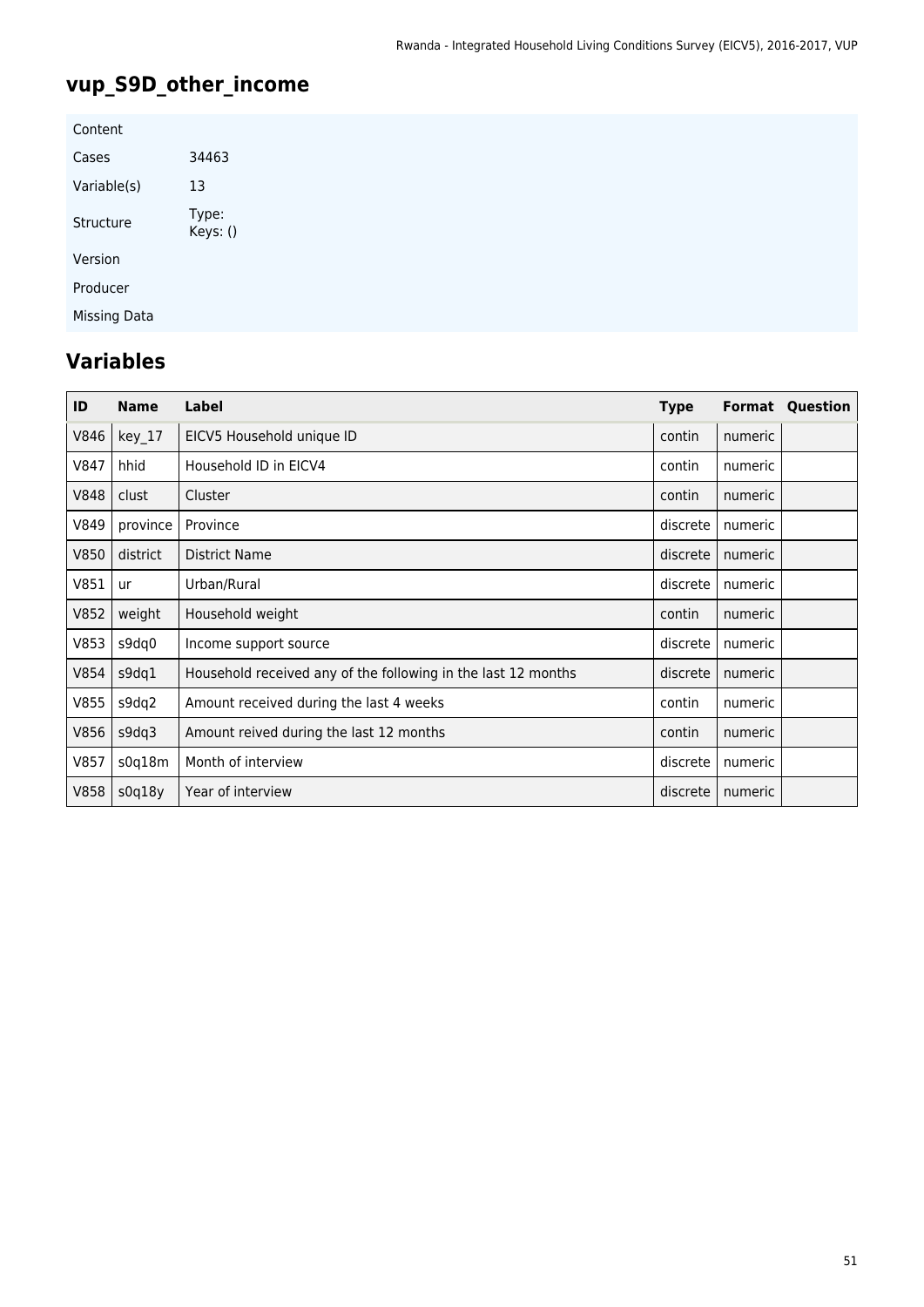# **vup\_S9E\_Other\_expenditure**

| Content      |                   |
|--------------|-------------------|
| Cases        | 21333             |
| Variable(s)  | 11                |
| Structure    | Type:<br>Keys: () |
| Version      |                   |
| Producer     |                   |
| Missing Data |                   |

| ID   | <b>Name</b> | Label                     | <b>Type</b> | <b>Format</b> | Question |
|------|-------------|---------------------------|-------------|---------------|----------|
| V859 | key 17      | EICV5 Household unique ID | contin      | numeric       |          |
| V860 | hhid        | Household ID in EICV4     | contin      | numeric       |          |
| V861 | clust       | Cluster                   | contin      | numeric       |          |
| V862 | province    | Province                  | discrete    | numeric       |          |
| V863 | district    | <b>District Name</b>      | discrete    | numeric       |          |
| V864 | ur          | Urban/Rural               | discrete    | numeric       |          |
| V865 | weight      | Household weight          | contin      | numeric       |          |
| V866 | s9eq1       | Expenditure code          | discrete    | numeric       |          |
| V867 | s9eq2       | Amount spent              | contin      | numeric       |          |
| V868 | s0q18m      | Month of interview        | discrete    | numeric       |          |
| V869 | s0q18y      | Year of interview         | discrete    | numeric       |          |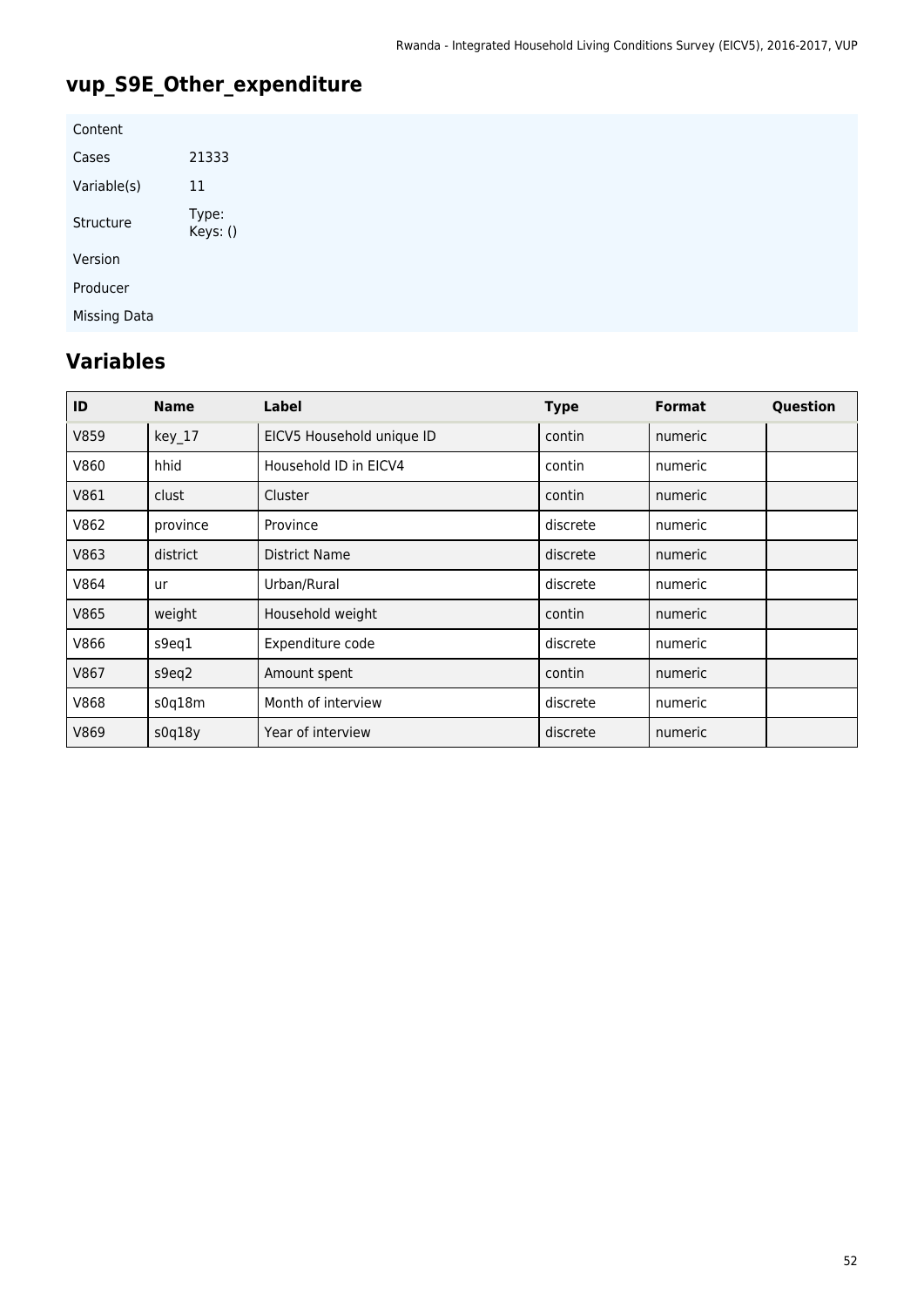# **vup\_S10A1\_Credits**

| Content             |                   |  |  |
|---------------------|-------------------|--|--|
| Cases               | 1643              |  |  |
| Variable(s)         | 12                |  |  |
| Structure           | Type:<br>Keys: () |  |  |
| Version             |                   |  |  |
| Producer            |                   |  |  |
| <b>Missing Data</b> |                   |  |  |

| ID   | <b>Name</b> | Label                                   | <b>Type</b> | Format  | Question |
|------|-------------|-----------------------------------------|-------------|---------|----------|
| V870 | key 17      | EICV5 Household unique ID               | contin      | numeric |          |
| V871 | hhid        | Household ID in EICV4                   | contin      | numeric |          |
| V872 | clust       | Cluster                                 | contin      | numeric |          |
| V873 | province    | Province                                | discrete    | numeric |          |
| V874 | district    | <b>District Name</b>                    | discrete    | numeric |          |
| V875 | ur          | Urban/Rural                             | discrete    | numeric |          |
| V876 | weight      | Household weight                        | contin      | numeric |          |
| V877 | s10aq1      | Household member tried to obtain a loan | discrete    | numeric |          |
| V878 | s10aq2      | Reason why loan was denied              | discrete    | numeric |          |
| V879 | s10aq3      | Household members owe money             | discrete    | numeric |          |
| V880 | s0q18m      | Month of interview                      | discrete    | numeric |          |
| V881 | s0q18y      | Year of interview                       | discrete    | numeric |          |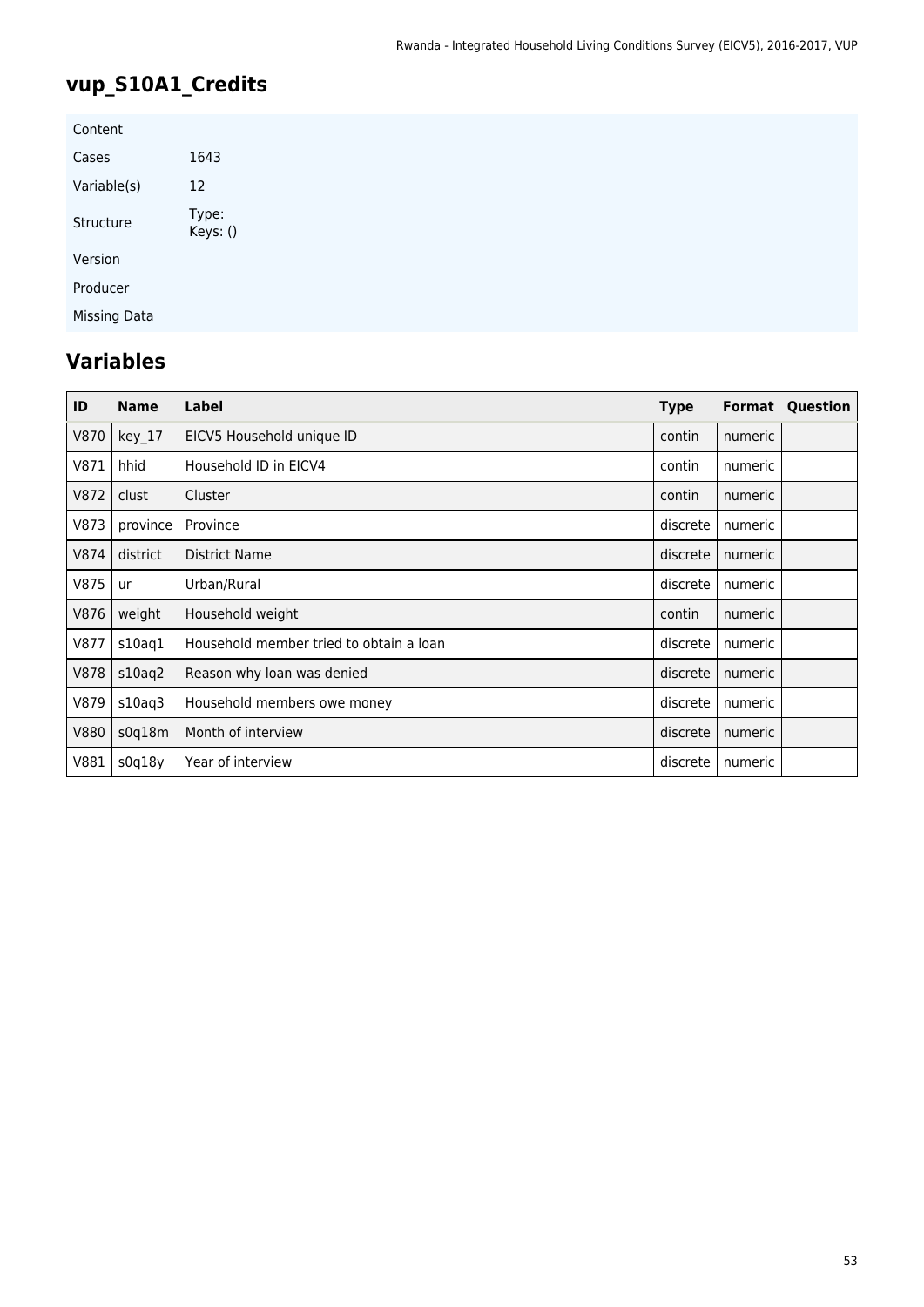# **vup\_S10A2\_Listing\_of\_credits**

| Content      |                   |
|--------------|-------------------|
| Cases        | 1968              |
| Variable(s)  | 18                |
| Structure    | Type:<br>Keys: () |
| Version      |                   |
| Producer     |                   |
| Missing Data |                   |

| ID          | <b>Name</b> | Label                        | <b>Type</b> | <b>Format</b> | Question |
|-------------|-------------|------------------------------|-------------|---------------|----------|
| V882        | key_17      | EICV5 Household unique ID    | contin      | numeric       |          |
| V883        | hhid        | Household ID in EICV4        | contin      | numeric       |          |
| V884        | clust       | Cluster                      | contin      | numeric       |          |
| V885        | province    | Province                     | discrete    | numeric       |          |
| <b>V886</b> | district    | <b>District Name</b>         | discrete    | numeric       |          |
| V887        | ur          | Urban/Rural                  | discrete    | numeric       |          |
| <b>V888</b> | weight      | Household weight             | contin      | numeric       |          |
| V889        | s10aq4      | Loan Id Number               | discrete    | numeric       |          |
| V890        | s10aq5      | Loan source                  | discrete    | numeric       |          |
| V891        | s10aq6      | Loan recipient Id Number     | discrete    | numeric       |          |
| V892        | s10aq7      | Loan amount                  | contin      | numeric       |          |
| V893        | s10aq8      | Total interest payment       | contin      | numeric       |          |
| V894        | s10aq9      | Purpose of loan              | discrete    | numeric       |          |
| V895        | s10aq10     | Collateral of loan           | discrete    | numeric       |          |
| V896        | s10aq11     | Has loan been cleared        | discrete    | numeric       |          |
| V897        | s10aq12     | How much of loan was cleared | discrete    | numeric       |          |
| V898        | s0q18m      | Month of interview           | discrete    | numeric       |          |
| V899        | s0q18y      | Year of interview            | discrete    | numeric       |          |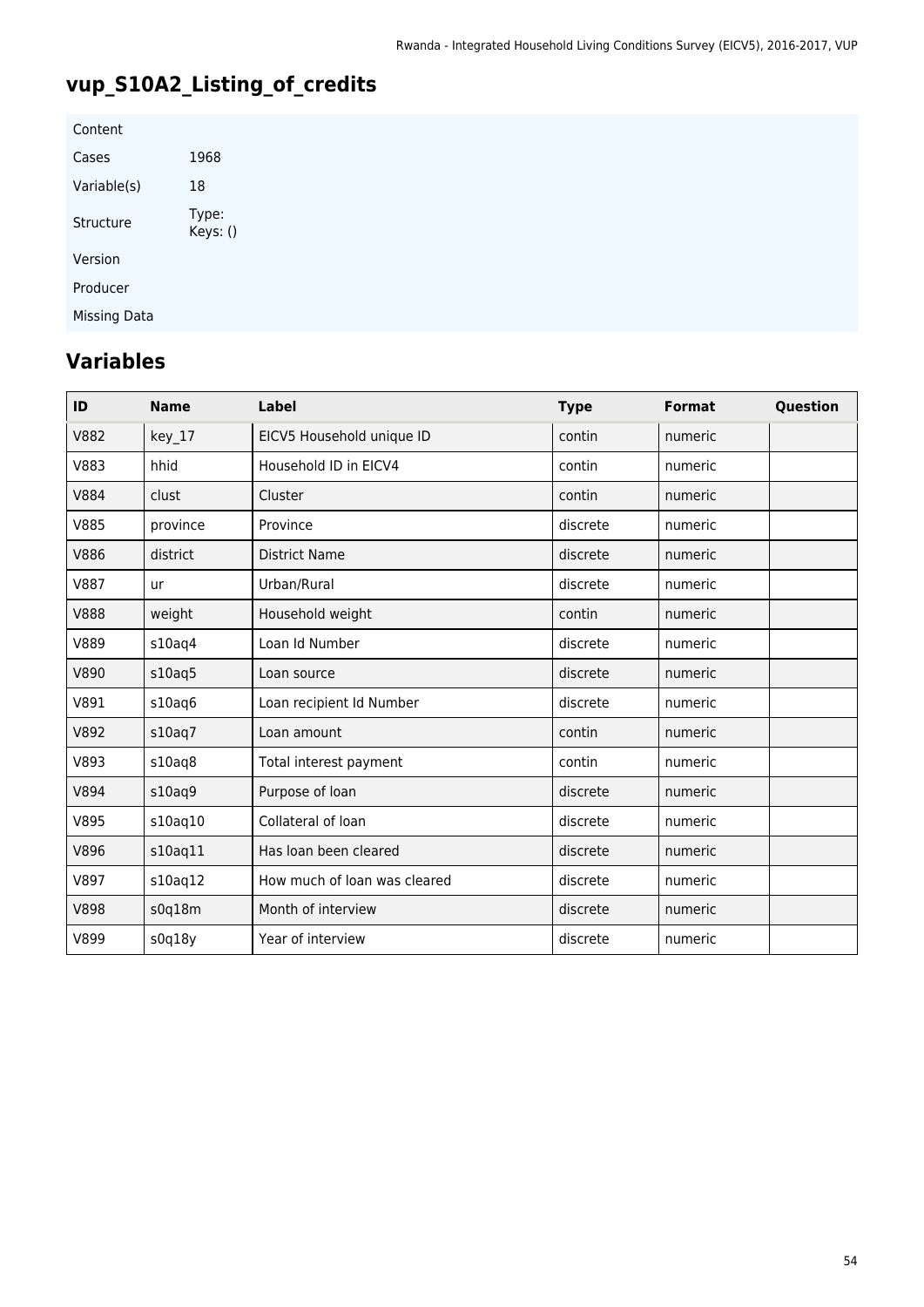# **vup\_S10B1\_Durable\_household\_goods**

| Content      |                   |  |
|--------------|-------------------|--|
| Cases        | 6576              |  |
| Variable(s)  | 13                |  |
| Structure    | Type:<br>Keys: () |  |
| Version      |                   |  |
| Producer     |                   |  |
| Missing Data |                   |  |

| ID   | <b>Name</b> | Label                                 | <b>Type</b> | Format  | Question |
|------|-------------|---------------------------------------|-------------|---------|----------|
| V900 | key 17      | EICV5 Household unique ID             | contin      | numeric |          |
| V901 | hhid        | Household ID in EICV4                 | contin      | numeric |          |
| V902 | clust       | Cluster                               | contin      | numeric |          |
| V903 | province    | Province                              | discrete    | numeric |          |
| V904 | district    | District Name                         | discrete    | numeric |          |
| V905 | ur          | Urban/Rural                           | discrete    | numeric |          |
| V906 | weight      | Household weight                      | contin      | numeric |          |
| V907 | s10b1q1     | Item code                             | discrete    | numeric |          |
| V908 | s10bq2      | Number of articles in the household   | discrete    | numeric |          |
| V909 | s10bq3      | Did your HH sell                      | discrete    | numeric |          |
| V910 | s10bq4      | Amount of sold item in last 12 months | contin      | numeric |          |
| V911 | s0q18m      | Month of interview                    | discrete    | numeric |          |
| V912 | s0q18y      | Year of interview                     | discrete    | numeric |          |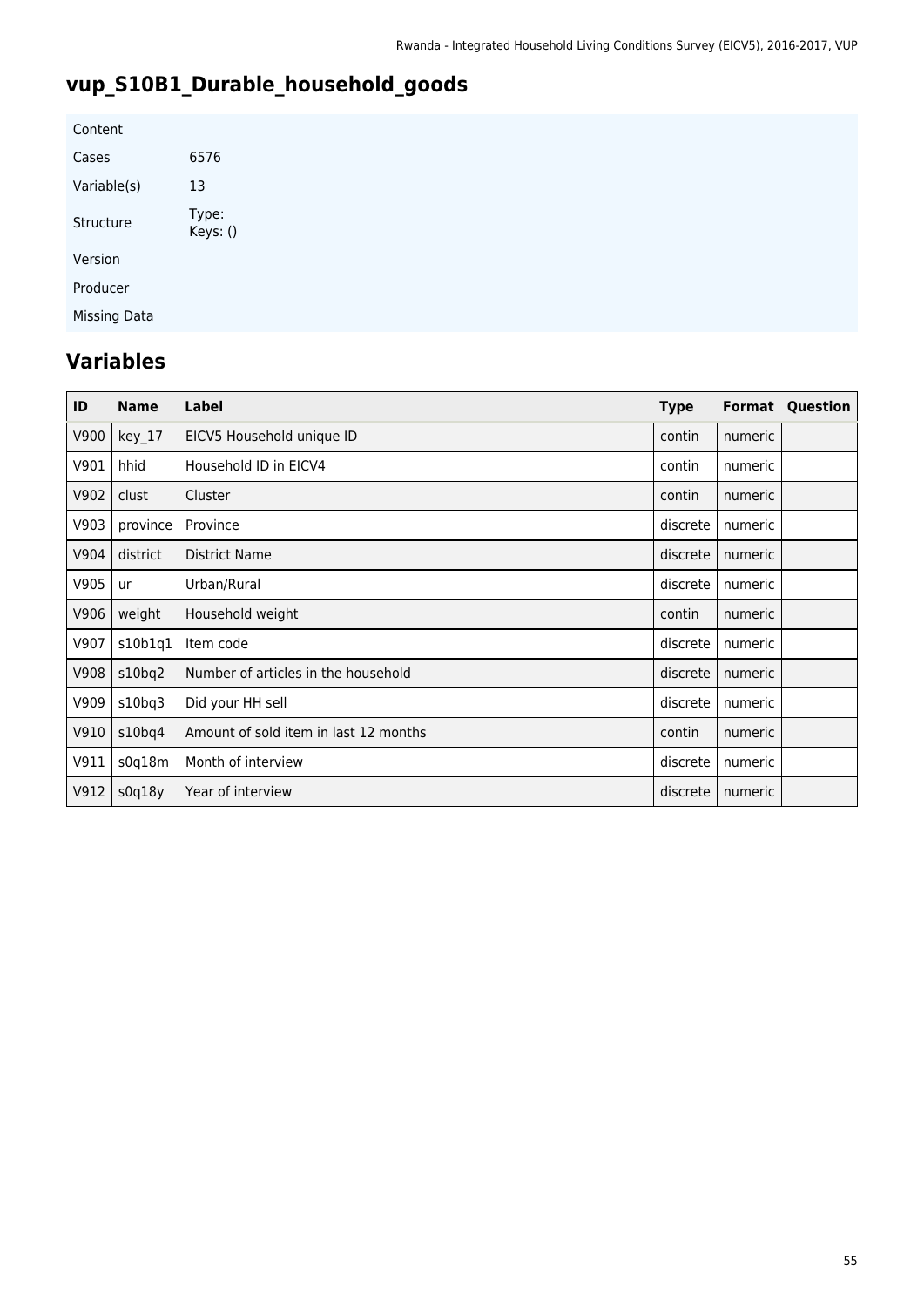# **vup\_S10B2\_Durable\_household\_goods**

| Content      |                   |
|--------------|-------------------|
| Cases        | 41100             |
| Variable(s)  | 23                |
| Structure    | Type:<br>Keys: () |
| Version      |                   |
| Producer     |                   |
| Missing Data |                   |

| ID   | <b>Name</b> | <b>Label</b>                        | <b>Type</b> |         | <b>Format Question</b> |
|------|-------------|-------------------------------------|-------------|---------|------------------------|
| V913 | key 17      | EICV5 Household unique ID           | contin      | numeric |                        |
| V914 | hhid        | Household ID in EICV4               | contin      | numeric |                        |
| V915 | clust       | Cluster                             | contin      | numeric |                        |
| V916 | province    | Province                            | discrete    | numeric |                        |
| V917 | district    | <b>District Name</b>                | discrete    | numeric |                        |
| V918 | ur          | Urban/Rural                         | discrete    | numeric |                        |
| V919 | weight      | Household weight                    | contin      | numeric |                        |
| V920 | s10b2q1     | Item code                           | discrete    | numeric |                        |
| V921 | s10b2q2     | Number of articles in the household | discrete    | numeric |                        |
| V922 | s10bq5ay    | Article 1 purchase year             | contin      | numeric |                        |
| V923 | s10bq5am    | Article 1 purchase month            | discrete    | numeric |                        |
| V924 | s10bq5by    | Article 2 purchase year             | discrete    | numeric |                        |
| V925 | s10bq5bm    | Article 2 purchase month            | discrete    | numeric |                        |
| V926 | s10bq5cy    | Article 3 purchase year             | discrete    | numeric |                        |
| V927 | s10bq5cm    | Article 3 purchase month            | discrete    | numeric |                        |
| V928 | s10bq6a     | Article 1 purchase price            | contin      | numeric |                        |
| V929 | s10bq6b     | Article 2 purchase price            | contin      | numeric |                        |
| V930 | s10bq6c     | Article 3 purchase price            | contin      | numeric |                        |
| V931 | s10bq7a     | Article 1 current value             | contin      | numeric |                        |
| V932 | s10bq7b     | Article 2 current value             | contin      | numeric |                        |
| V933 | s10bq7c     | Article 3 current value             | contin      | numeric |                        |
| V934 | s0q18m      | Month of interview                  | discrete    | numeric |                        |
| V935 | s0q18y      | Year of interview                   | discrete    | numeric |                        |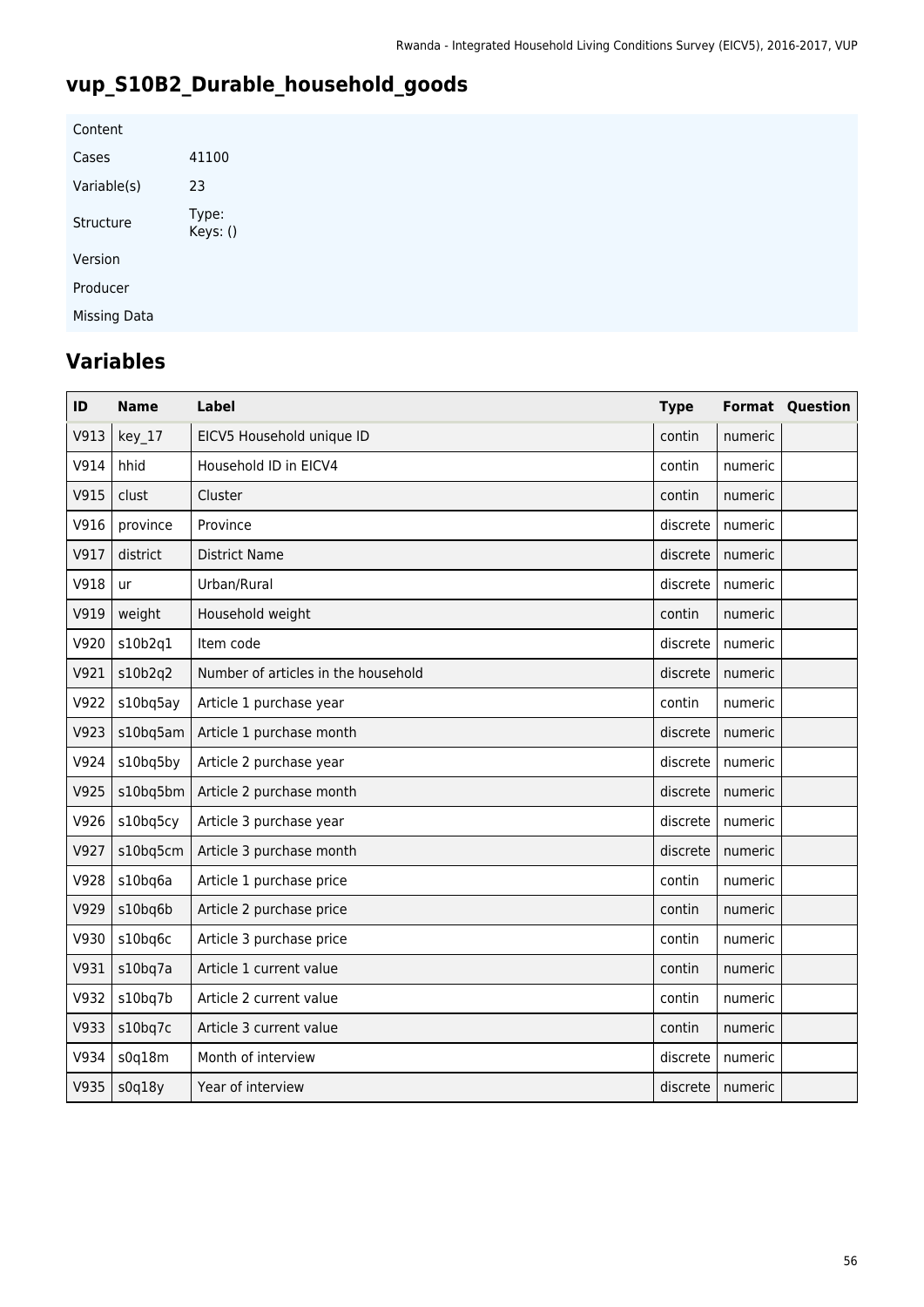# **vup\_S10C1\_Savings**

| Content             |                   |  |  |
|---------------------|-------------------|--|--|
| Cases               | 6099              |  |  |
| Variable(s)         | 16                |  |  |
| Structure           | Type:<br>Keys: () |  |  |
| Version             |                   |  |  |
| Producer            |                   |  |  |
| <b>Missing Data</b> |                   |  |  |

| ID   | <b>Name</b> | Label                                              | <b>Type</b> | <b>Format</b> | Question |
|------|-------------|----------------------------------------------------|-------------|---------------|----------|
| V936 | key_17      | EICV5 Household unique ID                          | contin      | numeric       |          |
| V937 | hhid        | Household ID in EICV4                              | contin      | numeric       |          |
| V938 | clust       | Cluster                                            | contin      | numeric       |          |
| V939 | province    | Province                                           | discrete    | numeric       |          |
| V940 | district    | <b>District Name</b>                               | discrete    | numeric       |          |
| V941 | ur          | Urban/Rural                                        | discrete    | numeric       |          |
| V942 | weight      | Household weight                                   | contin      | numeric       |          |
| V943 | s10c1q1     | Members of the HH save with any saving institution | discrete    | numeric       |          |
| V944 | pid 17      | <b>EICV5 Personal ID</b>                           | discrete    | numeric       |          |
| V945 | s10c1q3     | <b>Id Number of Account</b>                        | discrete    | numeric       |          |
| V946 | s10c1q4     | Have saving account                                | discrete    | numeric       |          |
| V947 | s10c1q5     | Institution saved with                             | discrete    | numeric       |          |
| V948 | s10c1q6     | Amount currently on the savings account            | contin      | numeric       |          |
| V949 | s10c1q7     | Amount deposited in last 12 months                 | contin      | numeric       |          |
| V950 | s0q18m      | Month of interview                                 | discrete    | numeric       |          |
| V951 | s0q18y      | Year of interview                                  | discrete    | numeric       |          |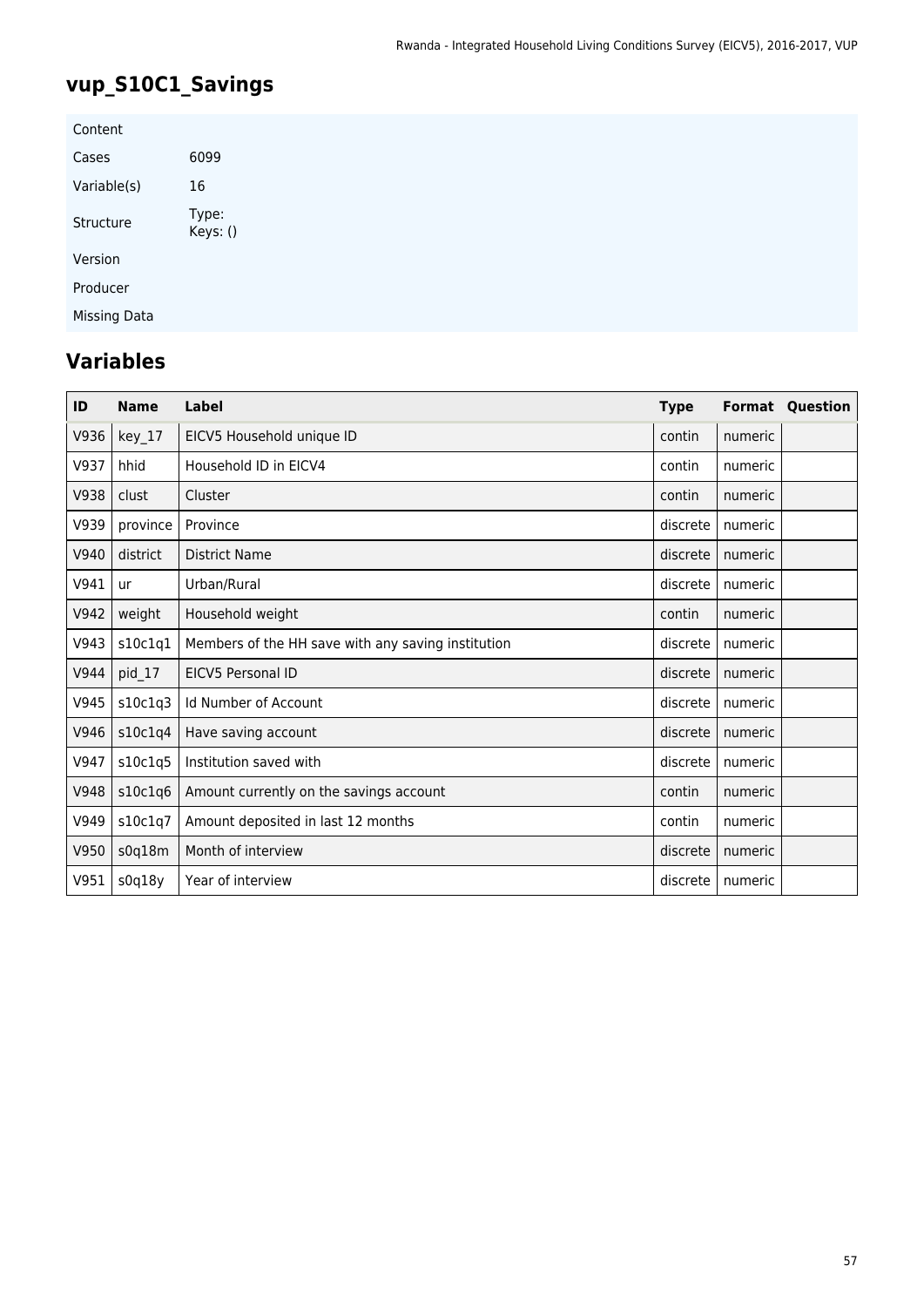# **vup\_S10C2\_Tontine**

| Content             |                   |
|---------------------|-------------------|
| Cases               | 4577              |
| Variable(s)         | 14                |
| Structure           | Type:<br>Keys: () |
| Version             |                   |
| Producer            |                   |
| <b>Missing Data</b> |                   |

| ID   | <b>Name</b> | Label                               | <b>Type</b> |         | <b>Format Question</b> |
|------|-------------|-------------------------------------|-------------|---------|------------------------|
| V952 | key 17      | EICV5 Household unique ID           | contin      | numeric |                        |
| V953 | hhid        | Household ID in EICV4               | contin      | numeric |                        |
| V954 | clust       | Cluster                             | contin      | numeric |                        |
| V955 | province    | Province                            | discrete    | numeric |                        |
| V956 | district    | District Name                       | discrete    | numeric |                        |
| V957 | ur          | Urban/Rural                         | discrete    | numeric |                        |
| V958 | weight      | Household weight                    | contin      | numeric |                        |
| V959 | pid 17      | EICV5 Personal ID                   | discrete    | numeric |                        |
| V960 | s10c2q3     | <b>Id Number of Tontine</b>         | discrete    | numeric |                        |
| V961 | s10c2q8     | participate in a tontine            | discrete    | numeric |                        |
| V962 | s10c2q9     | Total recieved in last 12 months    | contin      | numeric |                        |
| V963 | s10c2q10    | Total contributed in last 12 months | discrete    | numeric |                        |
| V964 | s0q18m      | Month of interview                  | discrete    | numeric |                        |
| V965 | s0q18y      | Year of interview                   | discrete    | numeric |                        |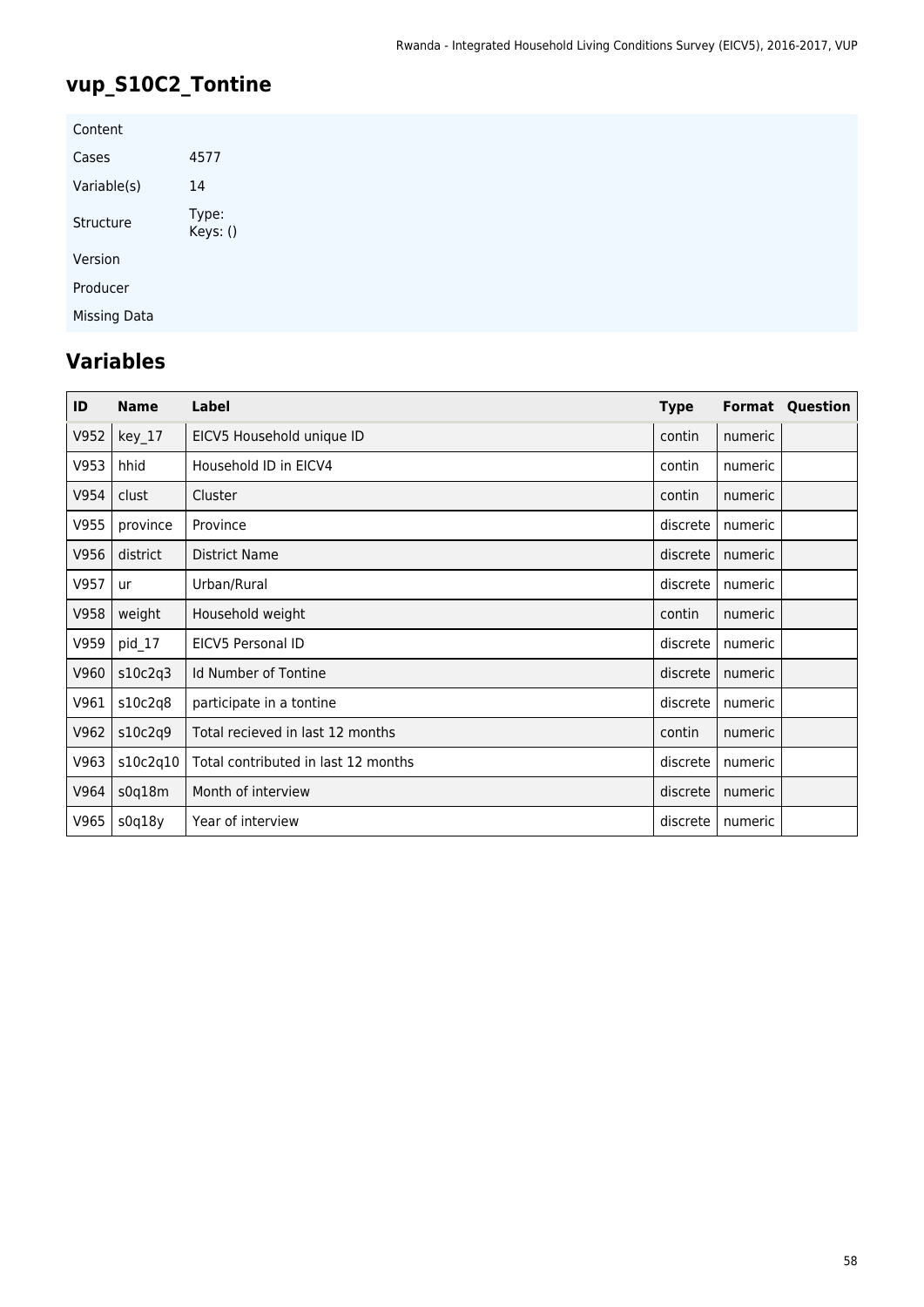Rwanda - Integrated Household Living Conditions Survey (EICV5), 2016-2017, VUP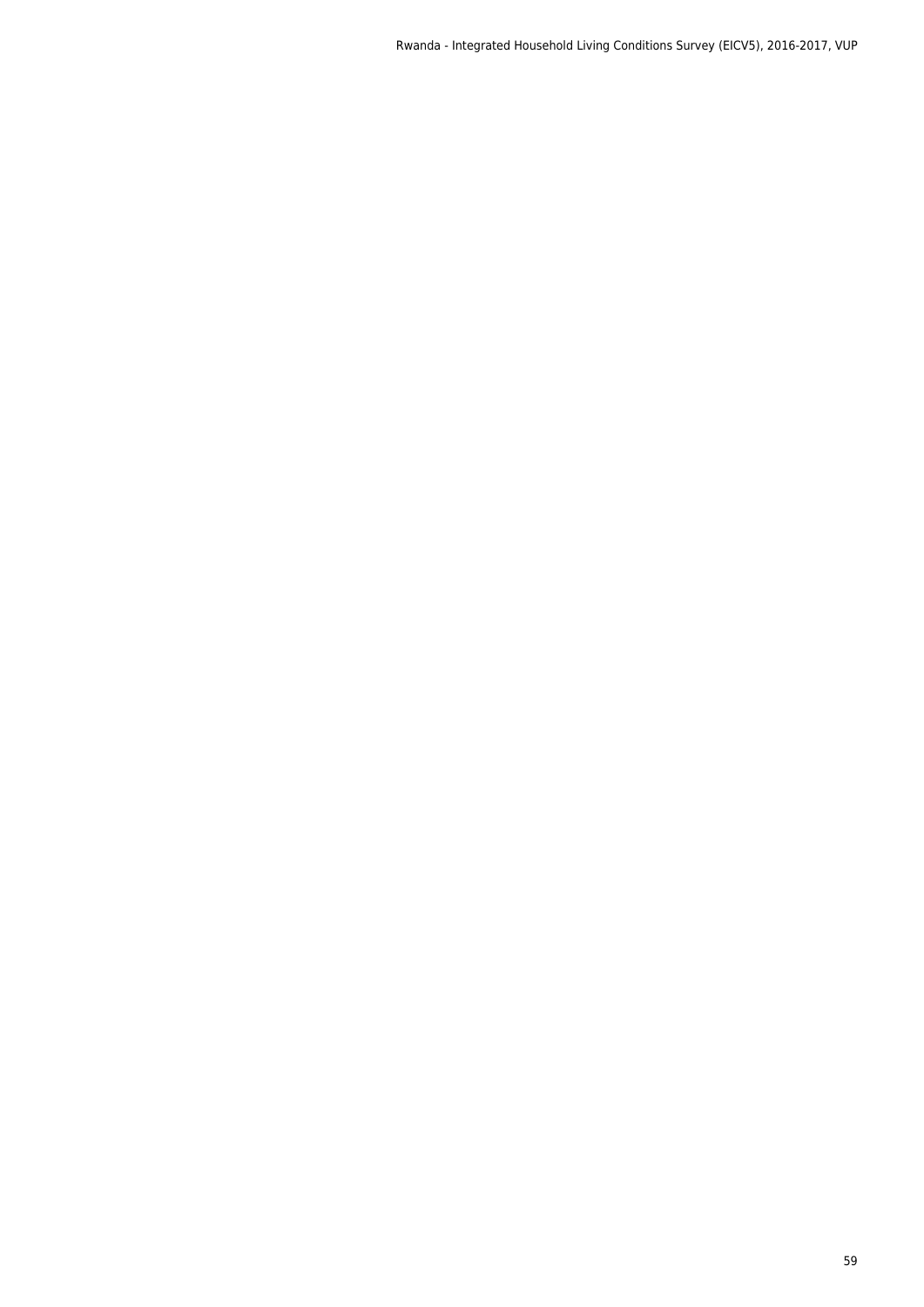### EICV4 Household ID (hhid) File: VUP\_Panel\_for\_merge

#### **Overview**

Type: Continuous Format: numeric Width: 10 Decimals: 0 Range: 110001-112460

Valid cases: 5171 Invalid: 0 Minimum: 110001 Maximum: 112460 Mean: 111210.6 Standard deviation: 708.5

# EICV4 Personal ID (pid) File: VUP\_Panel\_for\_merge

#### **Overview**

Type: Continuous Format: numeric Width: 10 Decimals: 0 Range: 11000101-11246005 Valid cases: 5171 Invalid: 0 Minimum: 11000101 Maximum: 11246005 Mean: 11121061.4 Standard deviation: 70848.3

### Cluster (clust) File: VUP\_Panel\_for\_merge

#### **Overview**

Type: Continuous Format: numeric Width: 10 Decimals: 0 Range: 11231-11450 Valid cases: 5171 Invalid: 0 Minimum: 11231 Maximum: 11450 Mean: 11344.6 Standard deviation: 61.6

### EICV4 Province name (province\_14) File: VUP\_Panel\_for\_merge

#### **Overview**

Type: Discrete Format: numeric Width: 17 Decimals: 0 Range: 1-5

Valid cases: 5171 Invalid: 0

### EICV4 District name (district\_14) File: VUP\_Panel\_for\_merge

#### **Overview**

Type: Discrete Format: numeric Width: 10 Decimals: 0 Range: 11-57

Valid cases: 5171 Invalid: 0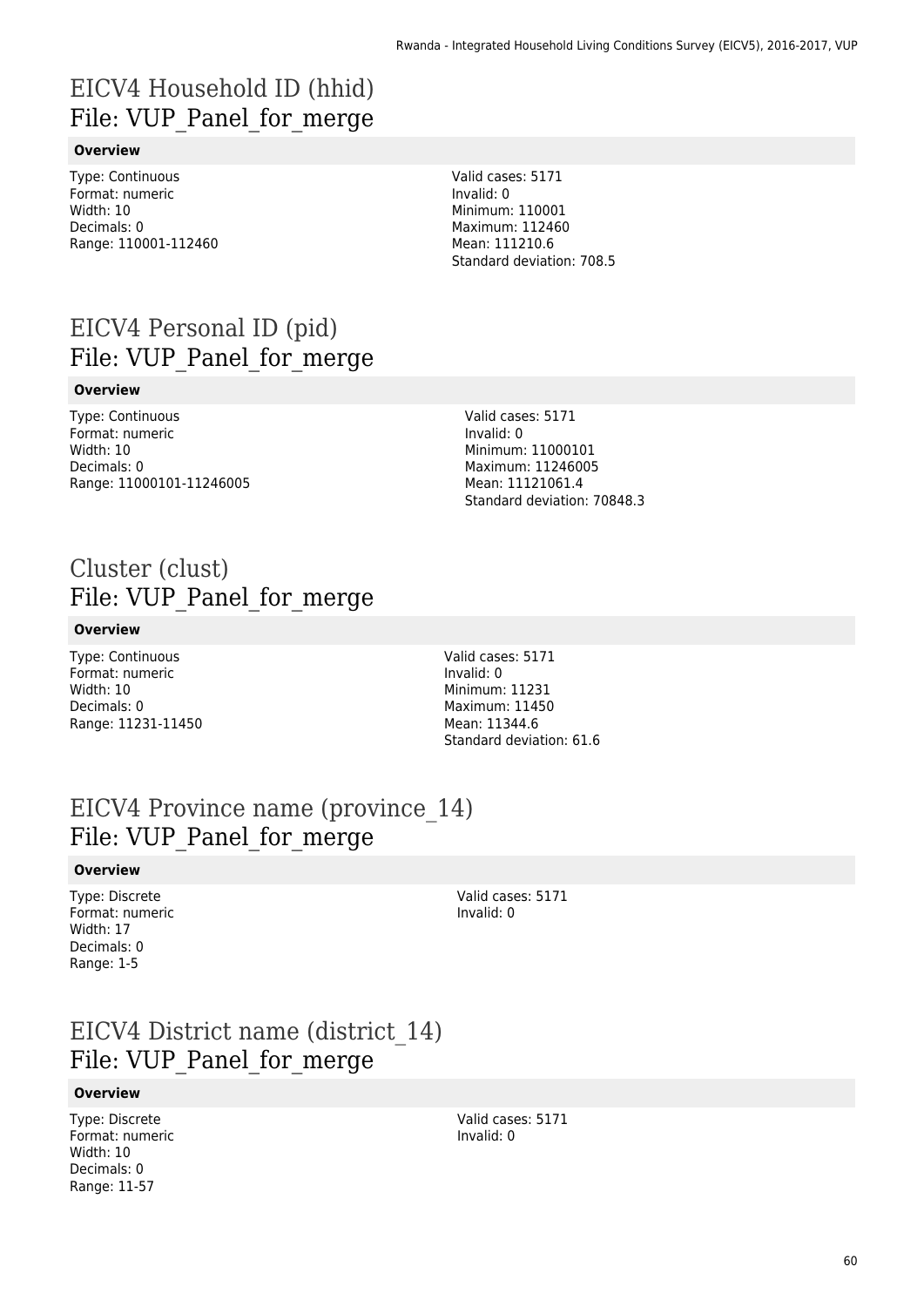## EICV4 Urban/Rural (urbrur\_14) File: VUP\_Panel\_for\_merge

### **Overview**

Type: Discrete Format: numeric Width: 9 Decimals: 0 Range: 1-2

Valid cases: 5171 Invalid: 0

### EICV4 Household weight (weight\_14) File: VUP\_Panel\_for\_merge

#### **Overview**

Type: Continuous Format: numeric Width: 10 Decimals: 0 Range: 3.459877-204.766532 Valid cases: 5171 Invalid: 0 Minimum: 3.5 Maximum: 204.8 Mean: 69.6 Standard deviation: 49.1

## EICV4 Population weight (all individual included) (dweight\_14) File: VUP\_Panel\_for\_merge

#### **Overview**

Type: Continuous Format: numeric Width: 9 Decimals: 0 Range: 3.45987701416016-2432.55419921875

Valid cases: 5171 Invalid: 0 Minimum: 3.5 Maximum: 2432.6 Mean: 381.9 Standard deviation: 352.3

### EICV4 Aggregate consumption/ae (sol\_jan\_14) File: VUP\_Panel\_for\_merge

### **Overview**

Type: Continuous Format: numeric Width: 9 Decimals: 0 Range: 21351.396484375-2894942.75 Valid cases: 5171 Invalid: 0 Minimum: 21351.4 Maximum: 2894942.8 Mean: 186028.8 Standard deviation: 160186.5

### EICV4 Extreme poverty Headcount Ratio (epov\_jan\_14) File: VUP\_Panel\_for\_merge

### **Overview**

Type: Continuous Format: numeric Width: 9 Decimals: 0 Range: 0-100

Valid cases: 5171 Invalid: 0 Minimum: 0 Maximum: 100 Mean: 28.6 Standard deviation: 45.2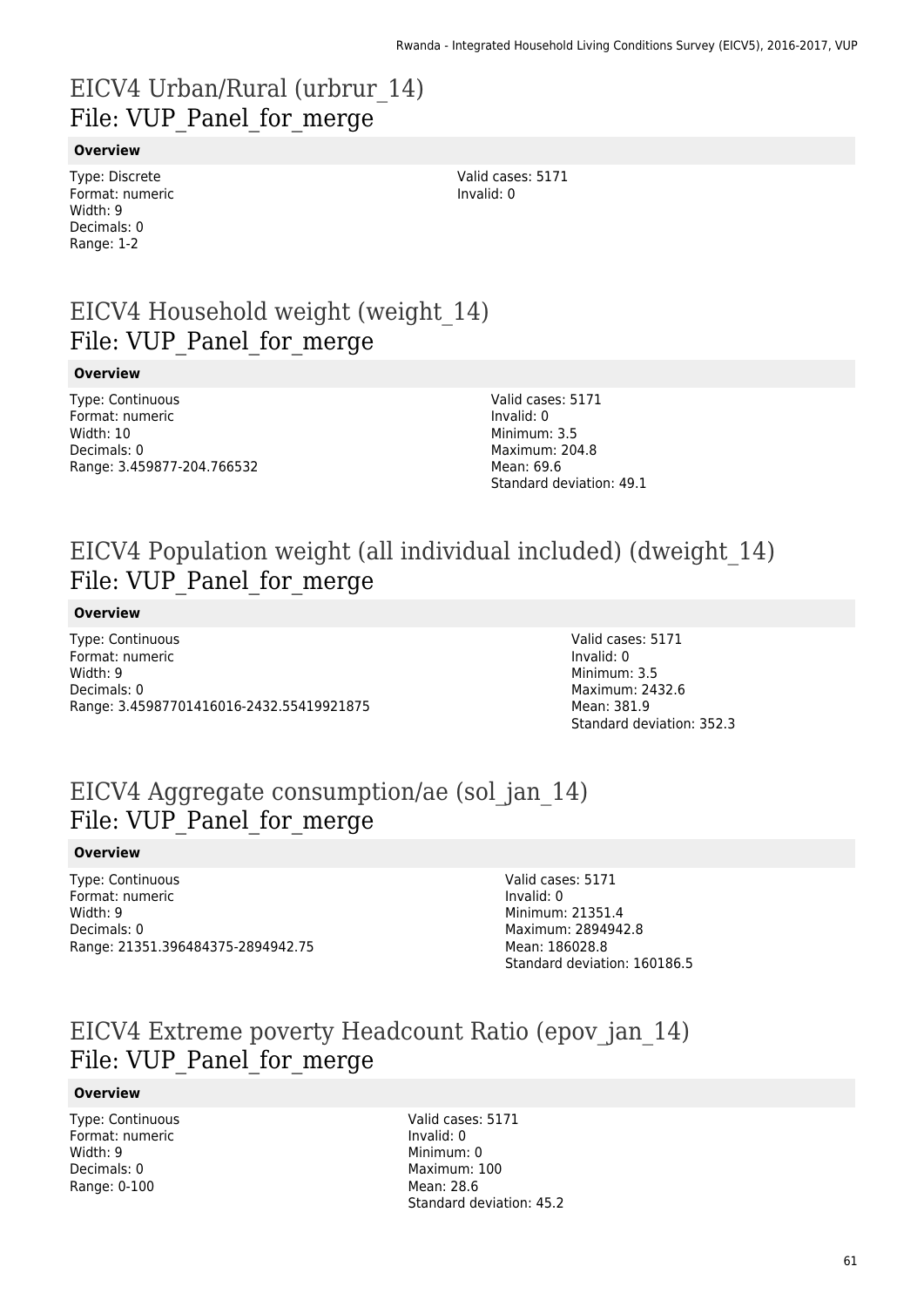## EICV4 Total Poverty Headcount Ratio (pov\_jan\_14) File: VUP\_Panel\_for\_merge

### **Overview**

Type: Continuous Format: numeric Width: 9 Decimals: 0 Range: 0-100

Valid cases: 5171 Invalid: 0 Minimum: 0 Maximum: 100 Mean: 54.2 Standard deviation: 49.8

## EICV4 Quintile (quintile\_14) File: VUP\_Panel\_for\_merge

### **Overview**

Type: Discrete Format: numeric Width: 9 Decimals: 0 Range: 1-5

Valid cases: 5171 Invalid: 0

### EICV4 Sex (s1q1\_14) File: VUP\_Panel\_for\_merge

### **Overview**

Type: Discrete Format: numeric Width: 8 Decimals: 0 Range: 1-9

Valid cases: 5171 Invalid: 0

## EICV4 Relation with the head of household (s1q2\_14) File: VUP\_Panel\_for\_merge

### **Overview**

Type: Discrete Format: numeric Width: 37 Decimals: 0 Range: 1-99

Valid cases: 5171 Invalid: 0

## EICV4 Age(Years) (s1q3y\_14) File: VUP\_Panel\_for\_merge

### **Overview**

Type: Discrete Format: numeric Width: 10 Decimals: 0 Range: 0-999

Valid cases: 5171 Invalid: 0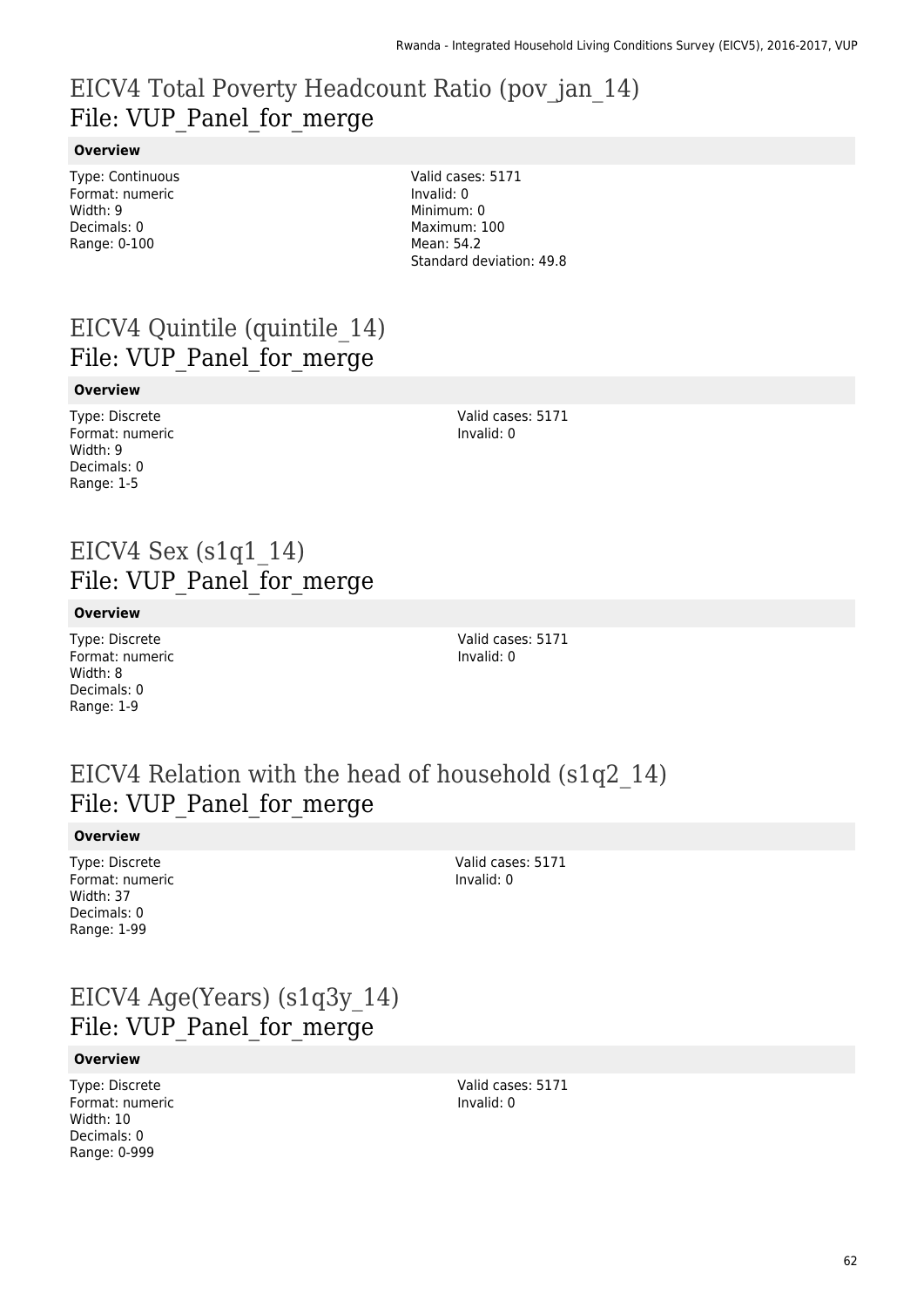## EICV4 Age(Months) (s1q3m\_14) File: VUP\_Panel\_for\_merge

#### **Overview**

Type: Discrete Format: numeric Width: 8 Decimals: 0 Range: 0-11

Valid cases: 666 Invalid: 4505

## EICV5 Household ID (key\_17) File: VUP\_Panel\_for\_merge

#### **Overview**

Type: Continuous Format: numeric Width: 10 Decimals: 0 Range: 11000100-11246000 Valid cases: 5171 Invalid: 0 Minimum: 11000100 Maximum: 11246000 Mean: 11121058.5 Standard deviation: 70848.3

## EICV5 Person ID Number (pid\_17) File: VUP\_Panel\_for\_merge

#### **Overview**

Type: Discrete Format: numeric Width: 2 Decimals: 0 Range: 1-12

Valid cases: 5171 Invalid: 0

### EICV5 Province name (province\_17) File: VUP\_Panel\_for\_merge

#### **Overview**

Type: Discrete Format: numeric Width: 17 Decimals: 0 Range: 1-5

Valid cases: 5171 Invalid: 0

### EICV5 District name (district\_17) File: VUP\_Panel\_for\_merge

### **Overview**

Type: Discrete Format: numeric Width: 10 Decimals: 0 Range: 11-57

Valid cases: 5171 Invalid: 0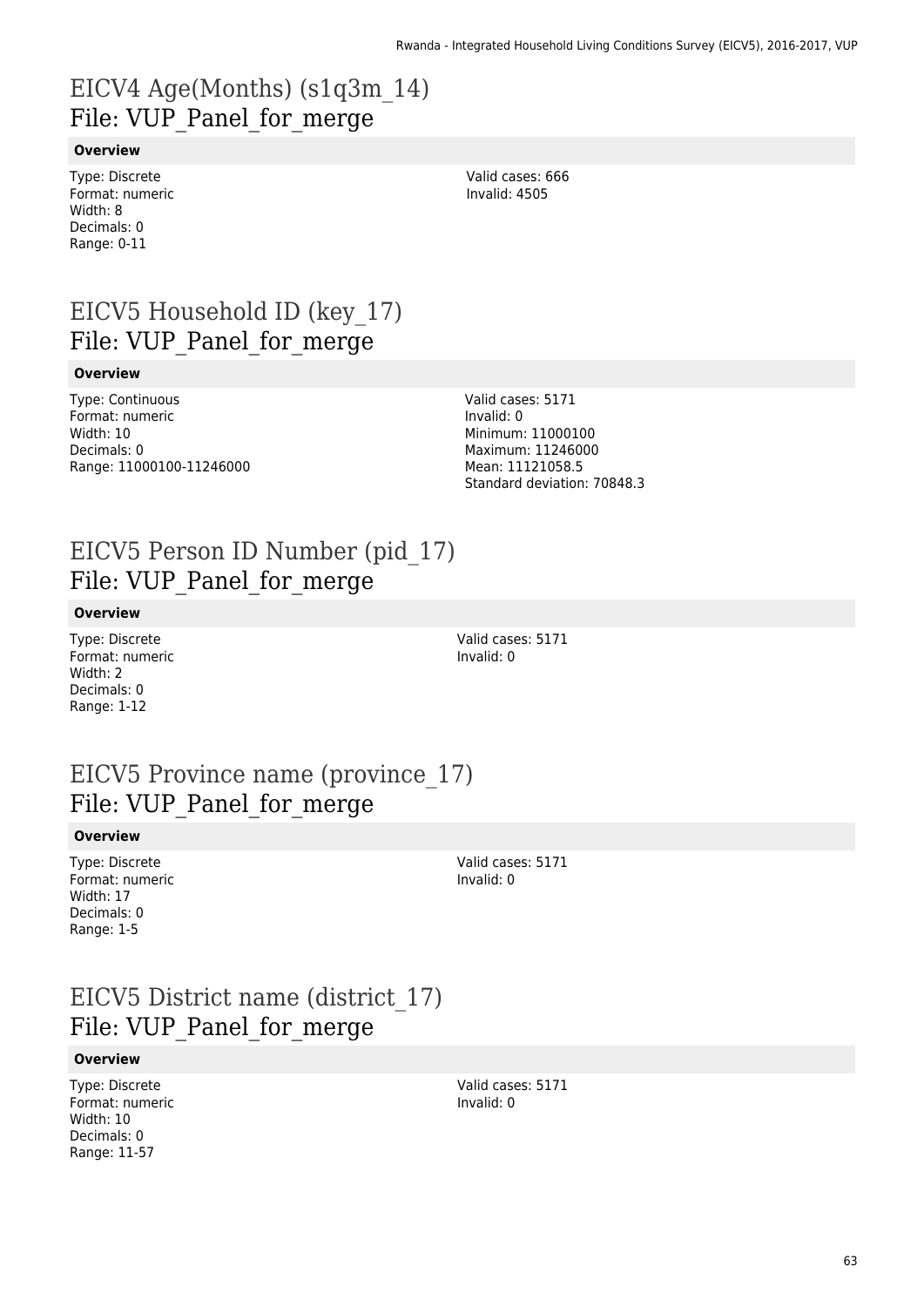## EICV5 Urban/Rural (urbrur\_17) File: VUP\_Panel\_for\_merge

### **Overview**

Type: Discrete Format: numeric Width: 10 Decimals: 0 Range: 1-4

Valid cases: 5171 Invalid: 0

### EICV5 Household weight (weight\_17) File: VUP\_Panel\_for\_merge

#### **Overview**

Type: Continuous Format: numeric Width: 9 Decimals: 0 Range: 0.281959384679794-206.438110351562

Valid cases: 5171 Invalid: 0 Minimum: 0.3 Maximum: 206.4 Mean: 61.9 Standard deviation: 48.7

## EICV5 Population weight (excluding servants) (pop\_wt\_17) File: VUP\_Panel\_for\_merge

### **Overview**

Type: Continuous Format: numeric Width: 9 Decimals: 0 Range: 0.563918769359589-2018.505859375

Valid cases: 5171 Invalid: 0 Minimum: 0.6 Maximum: 2018.5 Mean: 333.5 Standard deviation: 325.3

## EICV5 Population weight (all individual included) (dweight\_17) File: VUP\_Panel\_for\_merge

### **Overview**

Type: Continuous Format: numeric Width: 9 Decimals: 0 Range: 0.563918769359589-2018.505859375 Valid cases: 5171 Invalid: 0 Minimum: 0.6 Maximum: 2018.5 Mean: 334.5 Standard deviation: 325.9

## EICV5 Aggregate consumption/ae (sol\_jan\_17) File: VUP\_Panel\_for\_merge

### **Overview**

Type: Continuous Format: numeric Width: 9 Decimals: 0 Range: 18227.58984375-2931920 Valid cases: 5171 Invalid: 0 Minimum: 18227.6 Maximum: 2931920 Mean: 199541.7 Standard deviation: 148533.6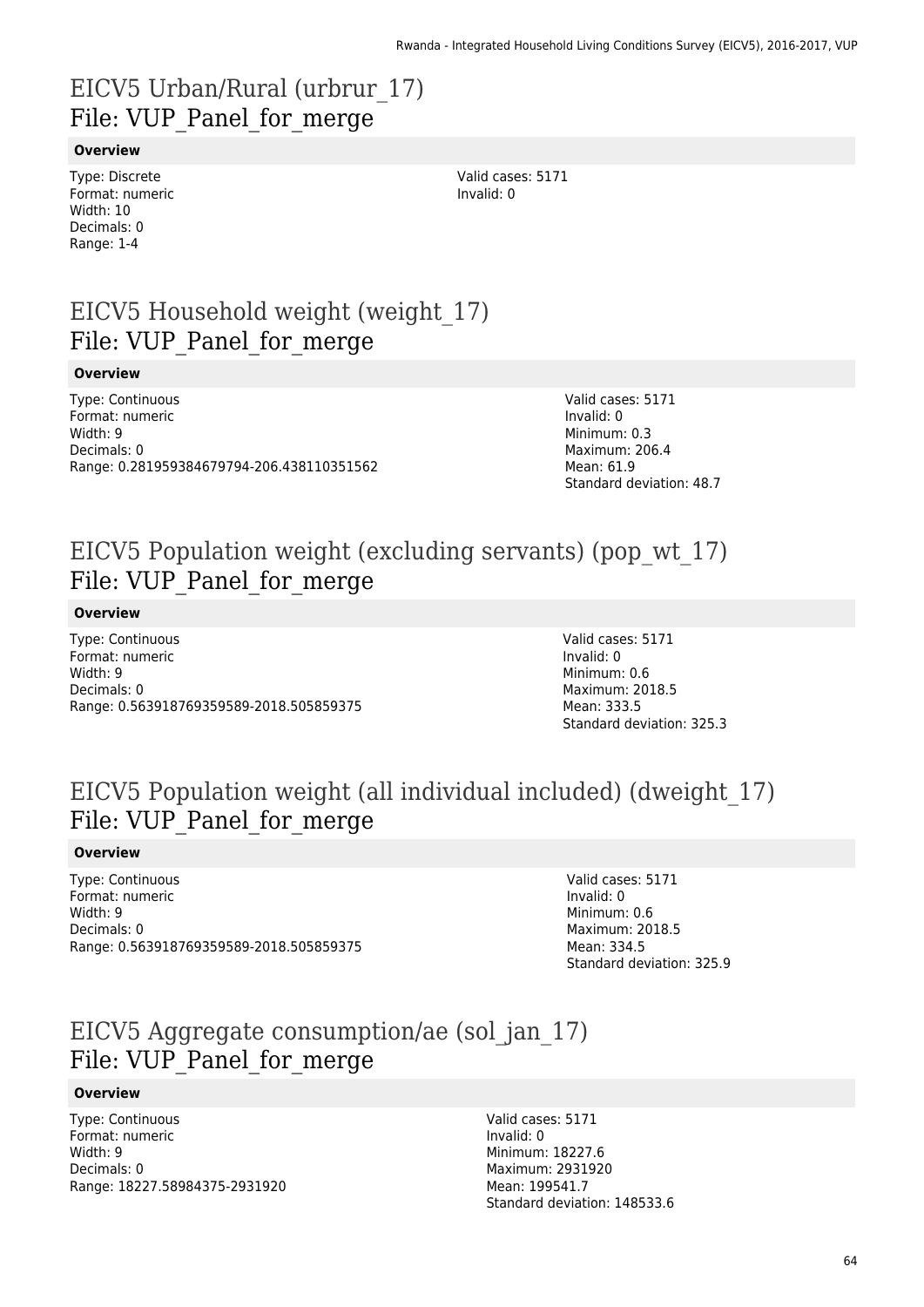## EICV5 Extreme poverty Headcount Ratio (epov\_jan\_17) File: VUP\_Panel\_for\_merge

### **Overview**

Type: Discrete Format: numeric Width: 18 Decimals: 0 Range: 0-100

Valid cases: 5171 Invalid: 0

## EICV5 Total Poverty Headcount Ratio (pov\_jan\_17) File: VUP\_Panel\_for\_merge

#### **Overview**

Type: Discrete Format: numeric Width: 9 Decimals: 0 Range: 0-100

Valid cases: 5171 Invalid: 0

### EICV5 Quintile (quintile\_17) File: VUP\_Panel\_for\_merge

### **Overview**

Type: Discrete Format: numeric Width: 9 Decimals: 0 Range: 1-5

Valid cases: 5171 Invalid: 0

## EICV5 Sex (s1q1\_17) File: VUP Panel for merge

### **Overview**

Type: Discrete Format: numeric Width: 8 Decimals: 0 Range: 1-9

Valid cases: 5171 Invalid: 0

## EICV5 Relation with the head of household (s1q2\_17) File: VUP\_Panel\_for\_merge

#### **Overview**

Type: Discrete Format: numeric Width: 37 Decimals: 0 Range: 1-99

Valid cases: 5171 Invalid: 0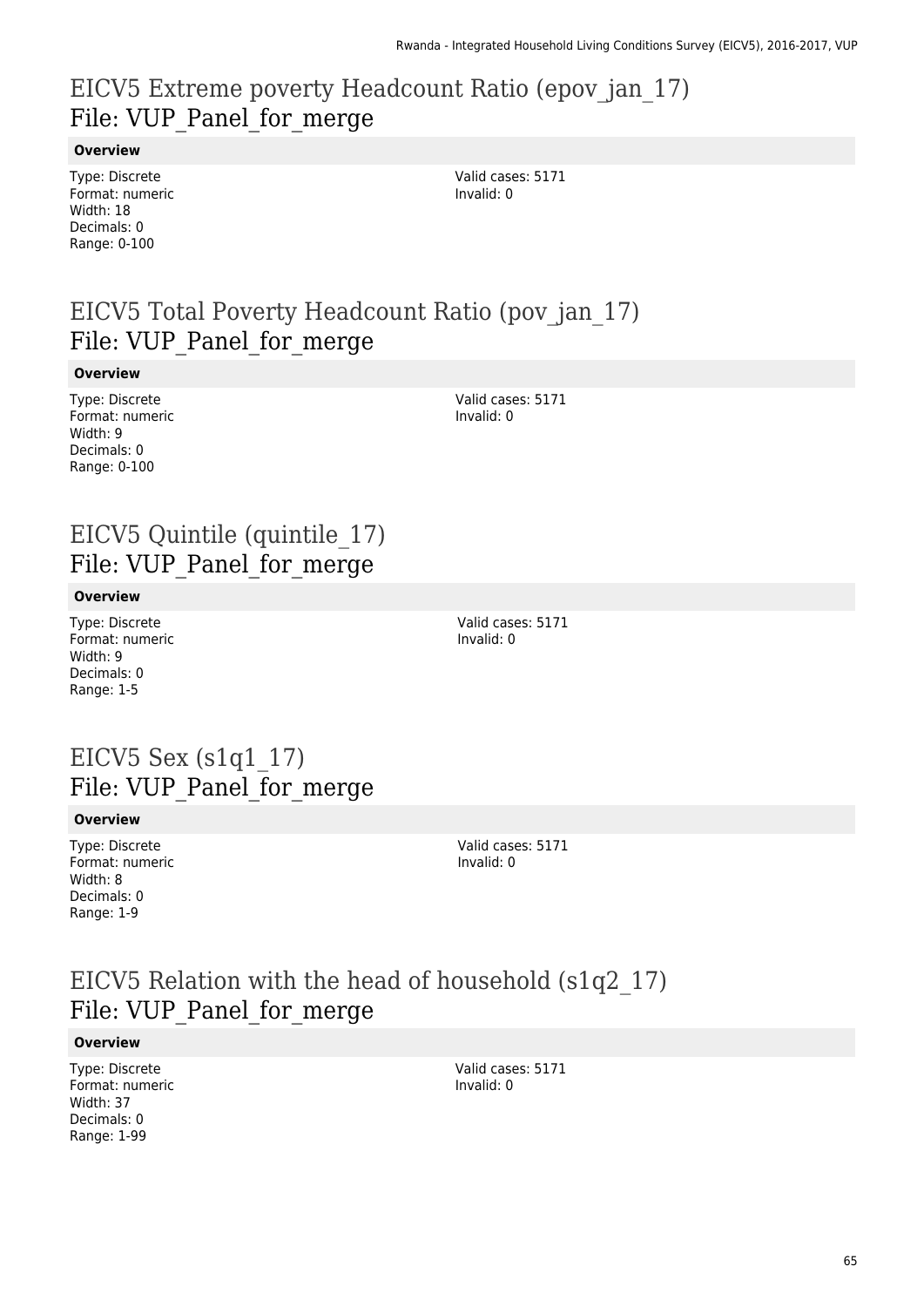# EICV5 Age(Years (s1q3y\_17) File: VUP\_Panel\_for\_merge

### **Overview**

Type: Discrete Format: numeric Width: 10 Decimals: 0 Range: 2-999

Valid cases: 5171 Invalid: 0

### EICV5 Age(Months) (s1q3m\_17) File: VUP\_Panel\_for\_merge

#### **Overview**

Type: Discrete Format: numeric Width: 8 Decimals: 0 Range: 0-11

Valid cases: 298 Invalid: 4873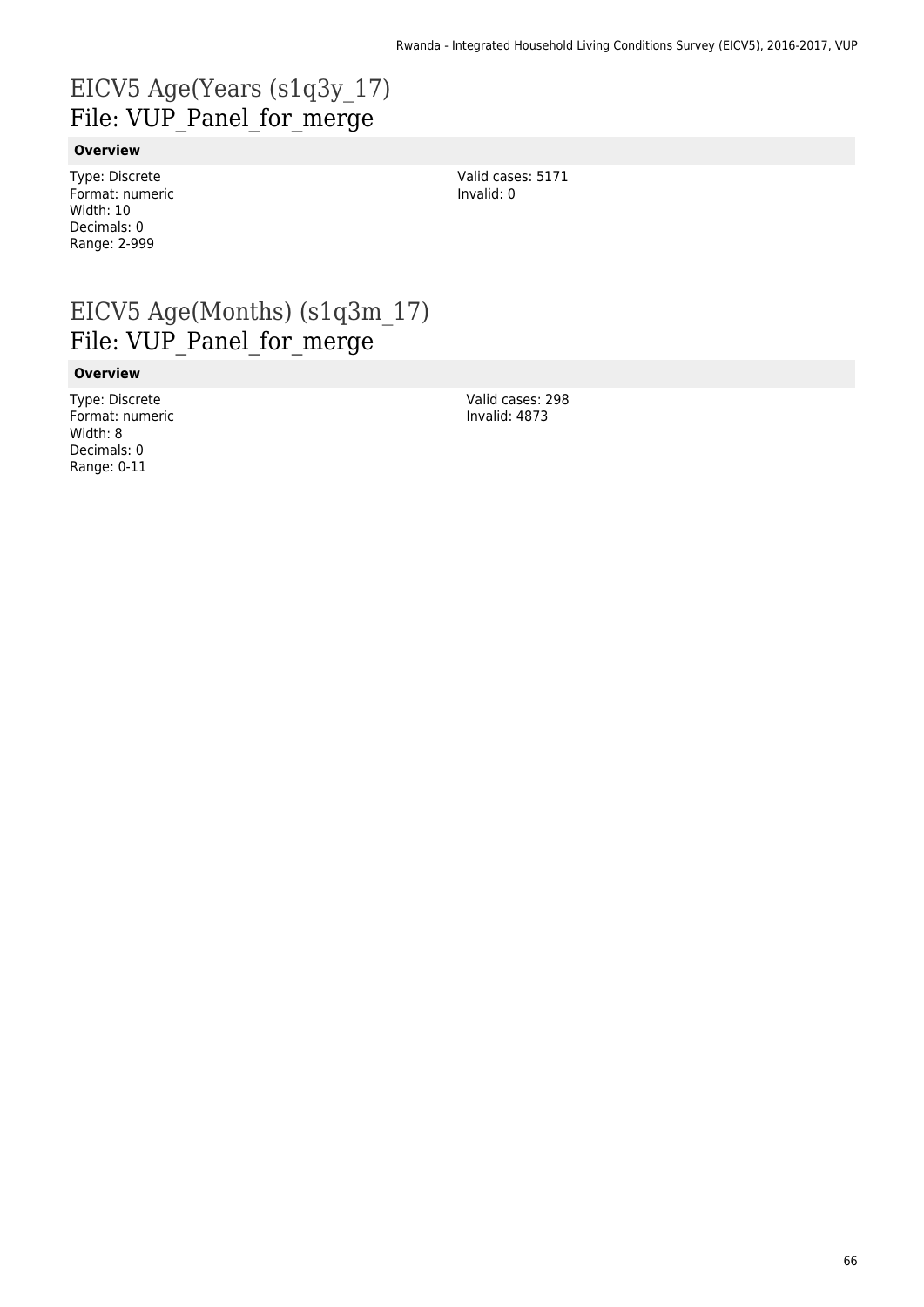### EICV5 Household unique ID (key\_17) File: vup\_S0\_S5\_Household

#### **Overview**

Type: Continuous Format: numeric Width: 8 Decimals: 0 Range: 11000100-11246000 Valid cases: 1644 Invalid: 0 Minimum: 11000100 Maximum: 11246000 Mean: 11121050.9 Standard deviation: 70452.8

# Household ID in EICV4 (hhid) File: vup\_S0\_S5\_Household

#### **Overview**

Type: Continuous Format: numeric Width: 6 Decimals: 0 Range: 110001-112460

Valid cases: 1644 Invalid: 0 Minimum: 110001 Maximum: 112460 Mean: 111210.5 Standard deviation: 704.5

### Cluster (clust) File: vup\_S0\_S5\_Household

#### **Overview**

Type: Continuous Format: numeric Width: 5 Decimals: 0 Range: 11231-11450 Valid cases: 1644 Invalid: 0 Minimum: 11231 Maximum: 11450 Mean: 11344.6 Standard deviation: 61.3

### Province (province) File: vup\_S0\_S5\_Household

### **Overview**

Type: Discrete Format: numeric Width: 1 Decimals: 0 Range: 1-5

Valid cases: 1644 Invalid: 0

### District Name (district) File: vup\_S0\_S5\_Household

### **Overview**

Type: Discrete Format: numeric Width: 2 Decimals: 0 Range: 11-57

Valid cases: 1644 Invalid: 0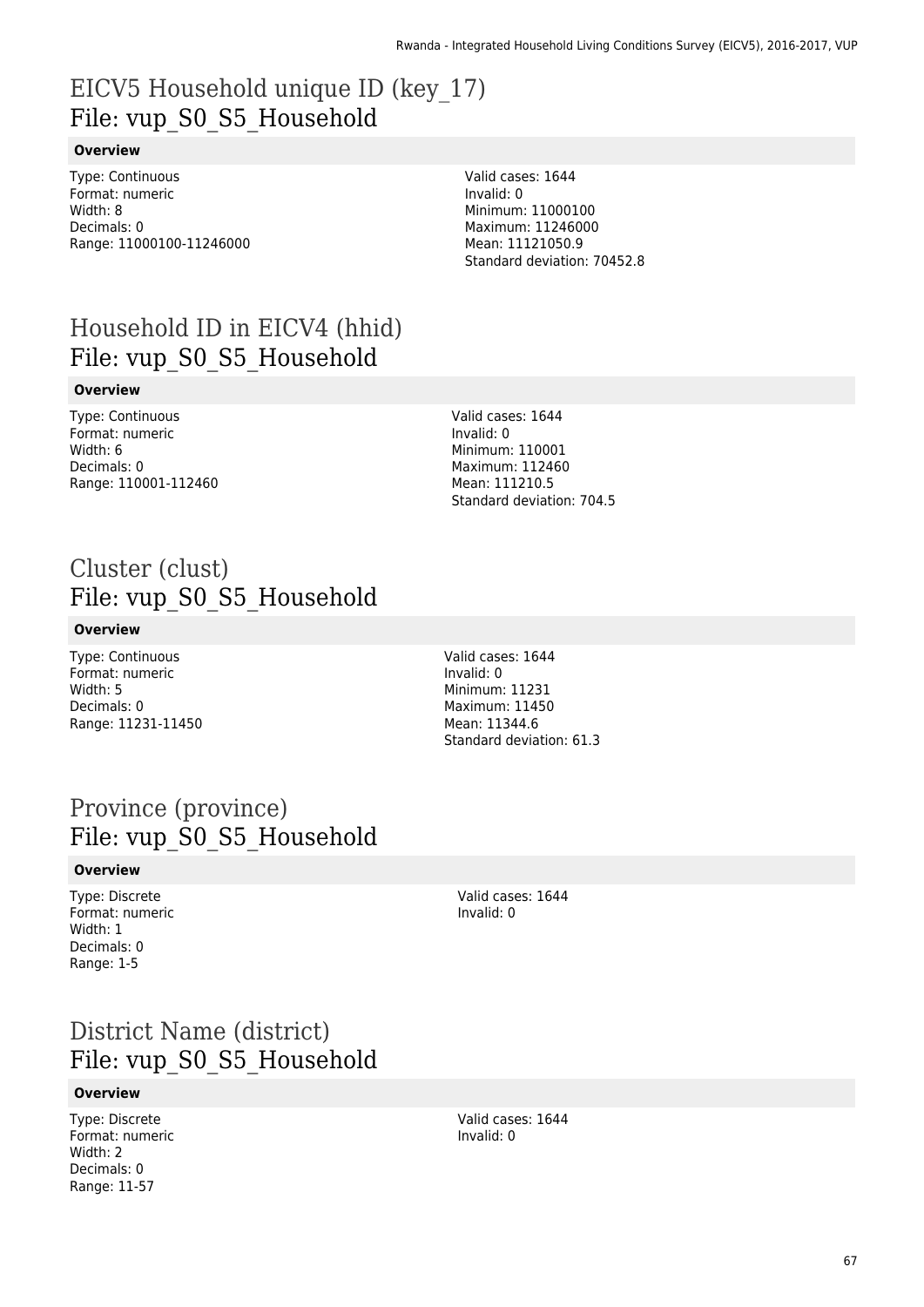## Urban/Rural (ur) File: vup\_S0\_S5\_Household

### **Overview**

Type: Discrete Format: numeric Width: 1 Decimals: 0 Range: 1-4

Valid cases: 1644 Invalid: 0

### Household weight (weight) File: vup\_S0\_S5\_Household

#### **Overview**

Type: Continuous Format: numeric Width: 17 Decimals: 0 Range: 0.281959384679794-206.438110351562

## UBEDEHE category (s0qb) File: vup\_S0\_S5\_Household

#### **Overview**

Type: Discrete Format: numeric Width: 1 Decimals: 0 Range: 1-5

### Type of habitat (s5aq1) File: vup\_S0\_S5\_Household

### **Overview**

Type: Discrete Format: numeric Width: 1 Decimals: 0 Range: 1-7

Valid cases: 1644 Invalid: 0

## Type of dwelling (s5aq2) File: vup\_S0\_S5\_Household

#### **Overview**

Type: Discrete Format: numeric Width: 1 Decimals: 0 Range: 1-7

Valid cases: 1644 Invalid: 0

Valid cases: 1644 Invalid: 0 Minimum: 0.3 Maximum: 206.4 Mean: 53.6 Standard deviation: 46.8

Valid cases: 1644 Invalid: 0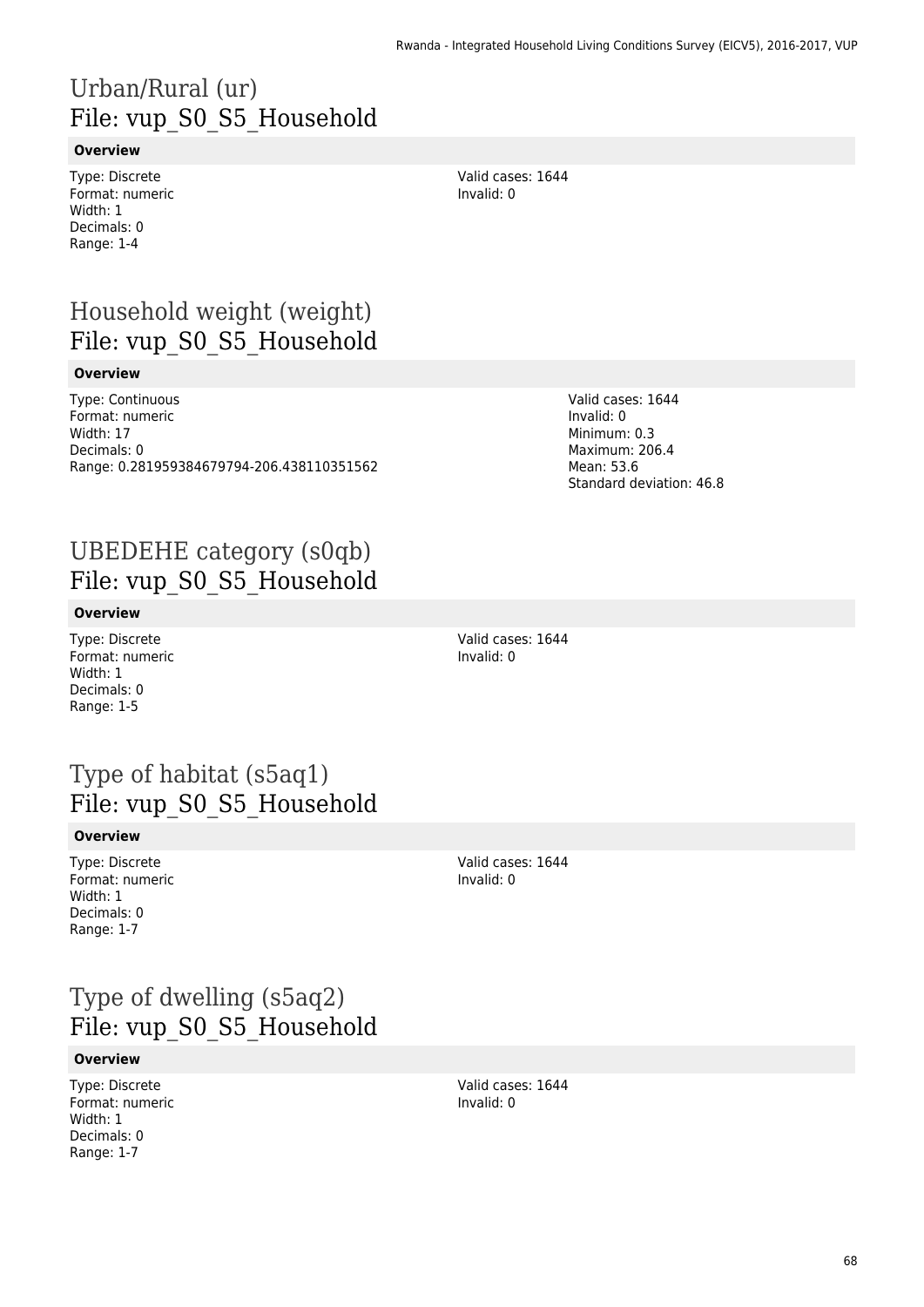## Many other households share the dwelling (s5aq3) File: vup\_S0\_S5\_Household

### **Overview**

Type: Discrete Format: numeric Width: 2 Decimals: 0 Range: 0-11

Valid cases: 113 Invalid: 1531

## Any rooms shared with other households (s5aq4) File: vup\_S0\_S5\_Household

#### **Overview**

Type: Discrete Format: numeric Width: 1 Decimals: 0 Range: 1-2

Valid cases: 113 Invalid: 1531

### Number of rooms occupied by household (s5aq5) File: vup\_S0\_S5\_Household

#### **Overview**

Type: Discrete Format: numeric Width: 2 Decimals: 0 Range: 1-11

Valid cases: 1644 Invalid: 0

### Many rooms does your household have for sleeping (s5aq6) File: vup\_S0\_S5\_Household

### **Overview**

Type: Discrete Format: numeric Width: 1 Decimals: 0 Range: 1-6

Valid cases: 1644 Invalid: 0

## Duration household inhabited dwelling years (s5aq7y) File: vup\_S0\_S5\_Household

#### **Overview**

Type: Continuous Format: numeric Width: 2 Decimals: 0 Range: 0-65

Valid cases: 1644 Invalid: 0 Minimum: 0 Maximum: 65 Mean: 11.8 Standard deviation: 12.4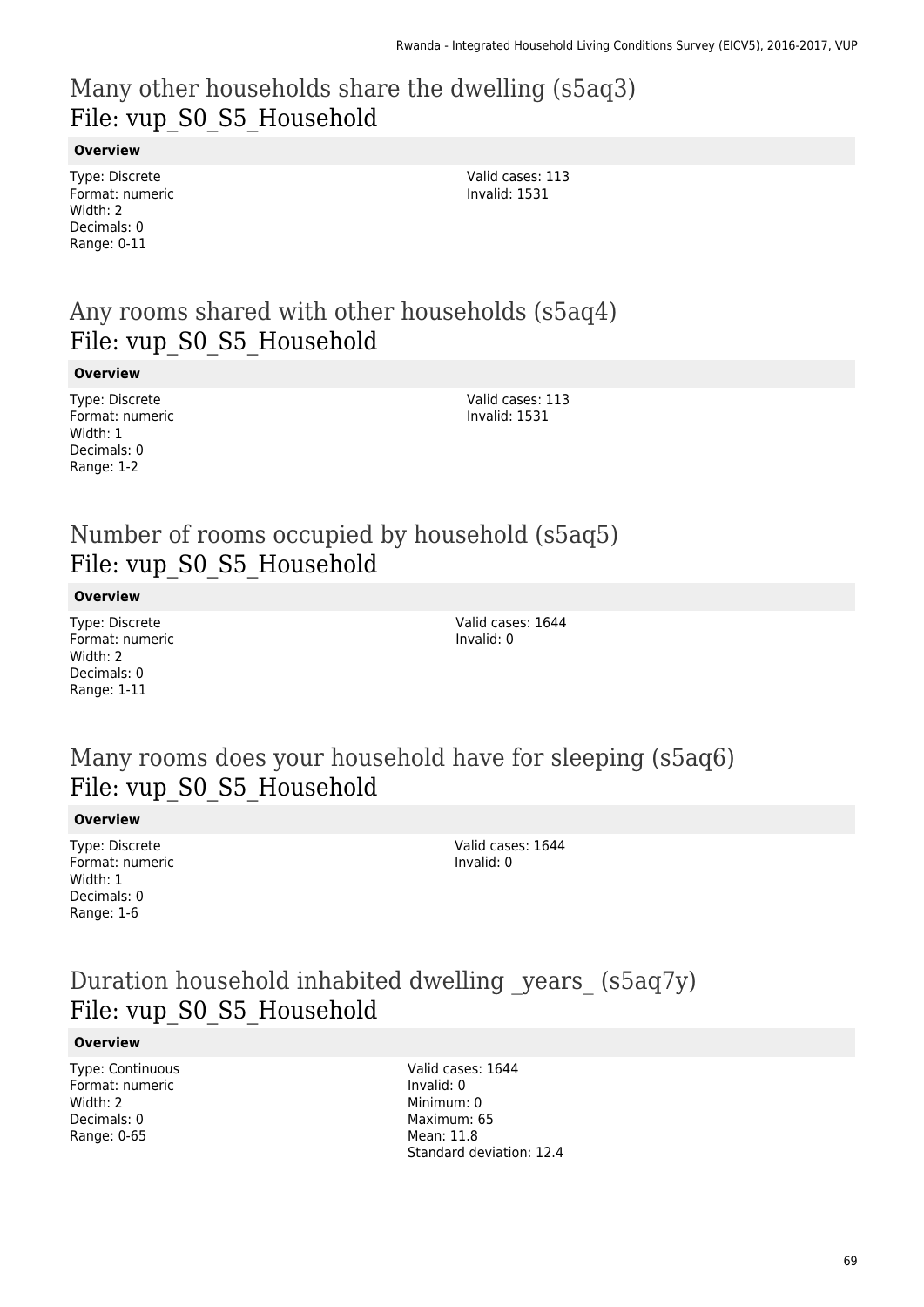## Duration household inhabited dwelling \_months (s5aq7m) File: vup\_S0\_S5\_Household

### **Overview**

Type: Discrete Format: numeric Width: 2 Decimals: 0 Range: 0-11

Valid cases: 1644 Invalid: 0

### Household lived in other dwellings before occupying your current house (s5aq8) File: vup\_S0\_S5\_Household

**Overview**

Type: Discrete Format: numeric Width: 1 Decimals: 0 Range: 1-2

Valid cases: 1644 Invalid: 0

### Main reason for moving to current dwelling (s5aq9) File: vup\_S0\_S5\_Household

#### **Overview**

Type: Discrete Format: numeric Width: 2 Decimals: 0 Range: 1-10

Valid cases: 1321 Invalid: 323

### Owner of the dwelling (s5aq10) File: vup\_S0\_S5\_Household

### **Overview**

Type: Discrete Format: numeric Width: 1 Decimals: 0 Range: 1-9

Valid cases: 1644 Invalid: 0

### Current occupancy status (s5aq11) File: vup\_S0\_S5\_Household

#### **Overview**

Type: Discrete Format: numeric Width: 1 Decimals: 0 Range: 1-7

Valid cases: 1644 Invalid: 0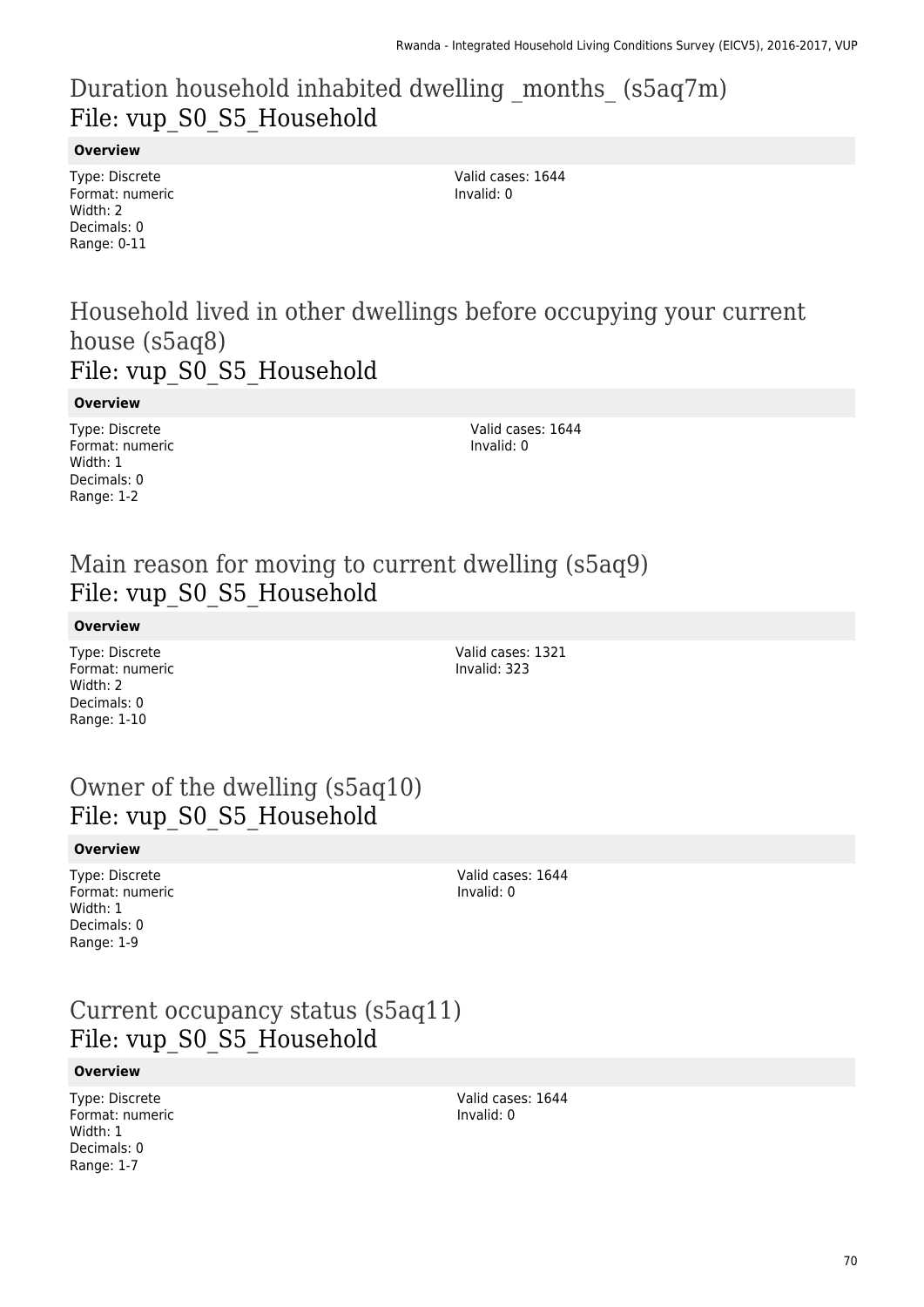## Year built or purchased (s5bq1) File: vup\_S0\_S5\_Household

### **Overview**

Type: Continuous Format: numeric Width: 4 Decimals: 0 Range: 1942-2017 Valid cases: 1363 Invalid: 281 Minimum: 1942 Maximum: 2017 Mean: 2002.6 Standard deviation: 12.7

# The current value of your dwelling if you were to sell it (s5bq2) File: vup\_S0\_S5\_Household

### **Overview**

Type: Continuous Format: numeric Width: 9 Decimals: 0 Range: 50000-120000000 Valid cases: 1363 Invalid: 281 Minimum: 50000 Maximum: 120000000 Mean: 1848804.1 Standard deviation: 5370643.5

### Estimated rent for dwelling (s5bq3a) File: vup\_S0\_S5\_Household

### **Overview**

Type: Continuous Format: numeric Width: 6 Decimals: 0 Range: 0-600000

Valid cases: 1501 Invalid: 143 Minimum: 0 Maximum: 600000 Mean: 8367.3 Standard deviation: 23086.5

### Time unit (s5bq3b) File: vup\_S0\_S5\_Household

### **Overview**

Type: Discrete Format: numeric Width: 1 Decimals: 0 Range: 1-3

Valid cases: 1499 Invalid: 145

### Actual amount of rent paid in cash (s5bq4a) File: vup\_S0\_S5\_Household

### **Overview**

Type: Continuous Format: numeric Width: 6 Decimals: 0 Range: 0-150000

Valid cases: 139 Invalid: 1505 Minimum: 0 Maximum: 150000 Mean: 14733.8 Standard deviation: 18964.6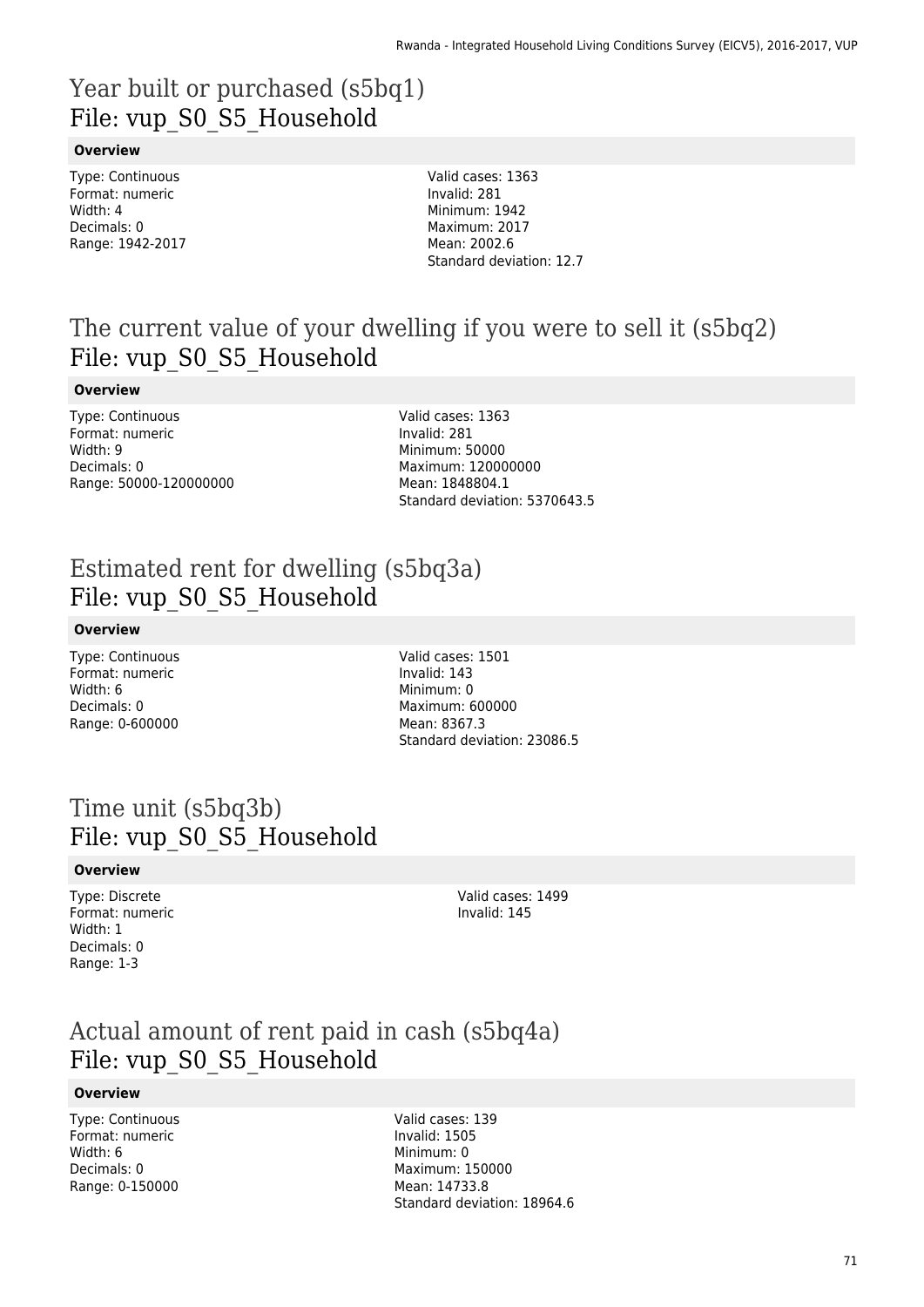## Time unit (s5bq4b) File: vup\_S0\_S5\_Household

### **Overview**

Type: Discrete Format: numeric Width: 1 Decimals: 0 Range: 1-3

Valid cases: 133 Invalid: 1511

## Household provide servie/payments in kind (s5bq5) File: vup\_S0\_S5\_Household

#### **Overview**

Type: Discrete Format: numeric Width: 1 Decimals: 0 Range: 1-2

Valid cases: 139 Invalid: 1505

### Amount of services/payment in kind (s5bq6a) File: vup\_S0\_S5\_Household

#### **Overview**

Type: Continuous Format: numeric Width: 5 Decimals: 0 Range: 1200-10000 Valid cases: 7 Invalid: 1637 Minimum: 1200 Maximum: 10000 Mean: 4171.4 Standard deviation: 2798.6

### Time unit (s5bq6b) File: vup\_S0\_S5\_Household

### **Overview**

Type: Discrete Format: numeric Width: 1 Decimals: 0 Range: 1-3

Valid cases: 7 Invalid: 1637

## Anybody outside household paying rent (s5bq7) File: vup\_S0\_S5\_Household

#### **Overview**

Type: Discrete Format: numeric Width: 1 Decimals: 0 Range: 1-2

Valid cases: 139 Invalid: 1505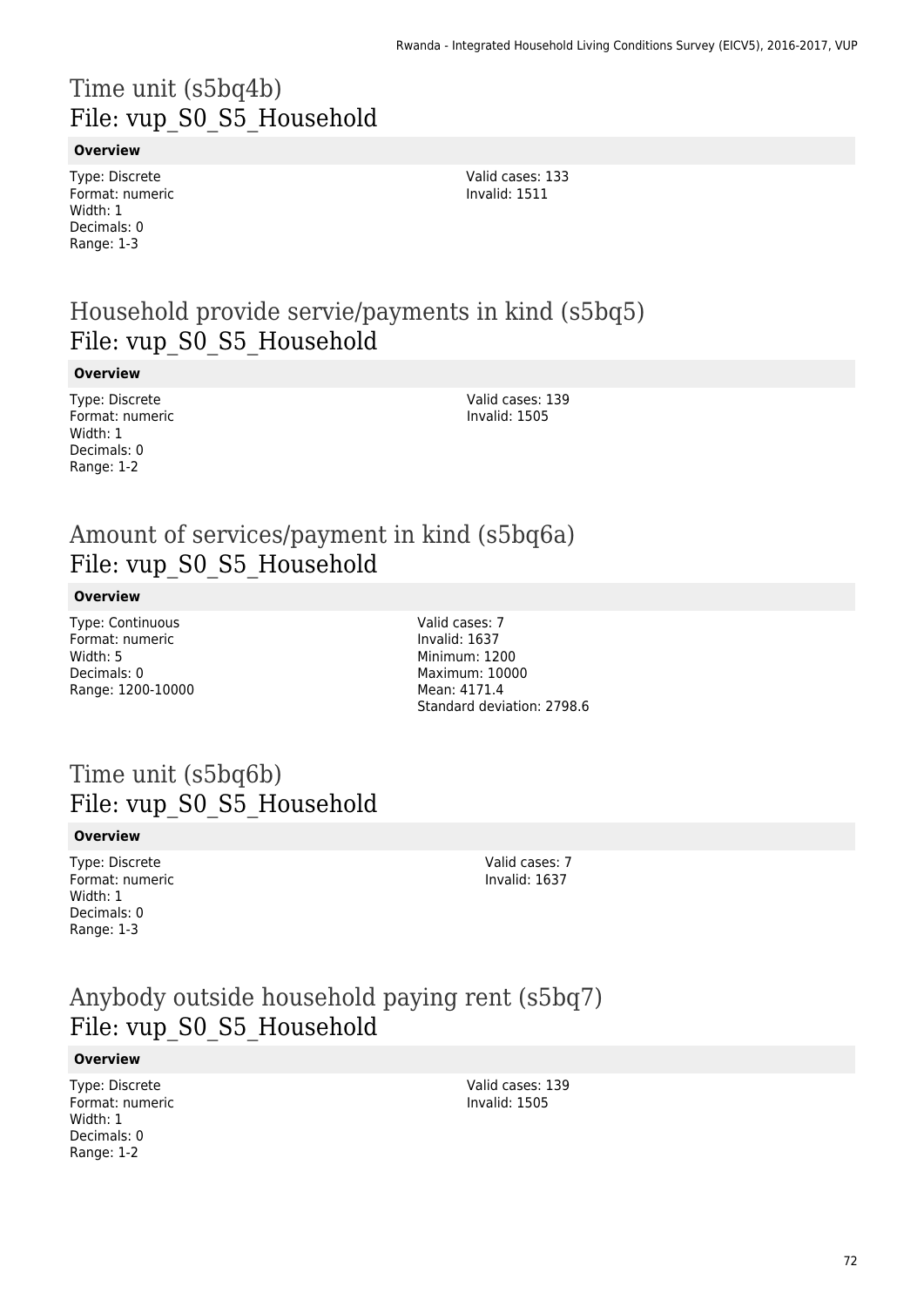## Who is paying rent (s5bq8) File: vup\_S0\_S5\_Household

### **Overview**

Type: Discrete Format: numeric Width: 1 Decimals: 0 Range: 1-6

Valid cases: 10 Invalid: 1634

## Amount of rent paid for you (s5bq9a) File: vup\_S0\_S5\_Household

### **Overview**

Type: Continuous Format: numeric Width: 6 Decimals: 0 Range: 3500-100000 Valid cases: 10 Invalid: 1634 Minimum: 3500 Maximum: 100000 Mean: 32750 Standard deviation: 33254.3

### Time unit (s5bq9b) File: vup\_S0\_S5\_Household

### **Overview**

Type: Discrete Format: numeric Width: 1 Decimals: 0 Range: 1-3

Valid cases: 10 Invalid: 1634

### Main source of drinking water (s5cq1) File: vup\_S0\_S5\_Household

#### **Overview**

Type: Discrete Format: numeric Width: 2 Decimals: 0 Range: 1-12

Valid cases: 1644 Invalid: 0

## Distance in meters between your dwelling and this source (s5cq2) File: vup\_S0\_S5\_Household

#### **Overview**

Type: Continuous Format: numeric Width: 4 Decimals: 0 Range: 0-8800

Valid cases: 1566 Invalid: 78 Minimum: 0 Maximum: 8800 Mean: 990.6 Standard deviation: 1044.2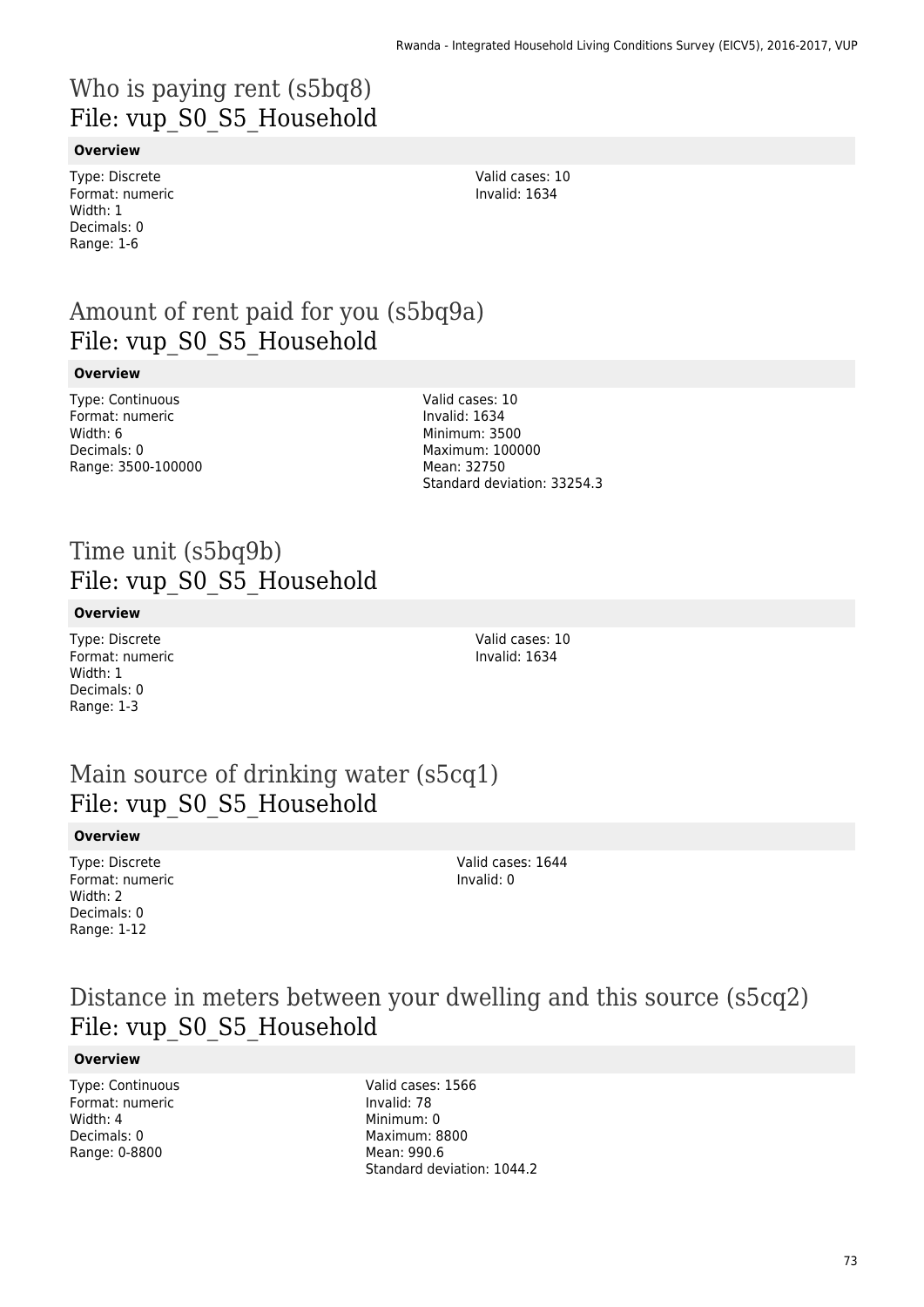## Type of nearest drinking water source code (s5cq3) File: vup\_S0\_S5\_Household

### **Overview**

Type: Discrete Format: numeric Width: 2 Decimals: 0 Range: 3-12

Valid cases: 1566 Invalid: 78

## Distance to the nearest drinking water source meters (s5cq4) File: vup\_S0\_S5\_Household

### **Overview**

| <b>Type: Continuous</b> |
|-------------------------|
| Format: numeric         |
| Width: 4                |
| Decimals: 0             |
| Range: 2-8800           |

Valid cases: 1566 Invalid: 78 Minimum: 2 Maximum: 8800 Mean: 889 Standard deviation: 996

## Household use the nearest drinking water source (s5cq5) File: vup\_S0\_S5\_Household

### **Overview**

Type: Discrete Format: numeric Width: 1 Decimals: 0 Range: 1-2

Valid cases: 1566 Invalid: 78

### Main reason preventing (s5cq6) File: vup\_S0\_S5\_Household

### **Overview**

Type: Discrete Format: numeric Width: 1 Decimals: 0 Range: 1-6

Valid cases: 262 Invalid: 1382

## Type of source drinking water used by HH (s5cq7) File: vup\_S0\_S5\_Household

### **Overview**

Type: Discrete Format: numeric Width: 2 Decimals: 0 Range: 3-12

Valid cases: 262 Invalid: 1382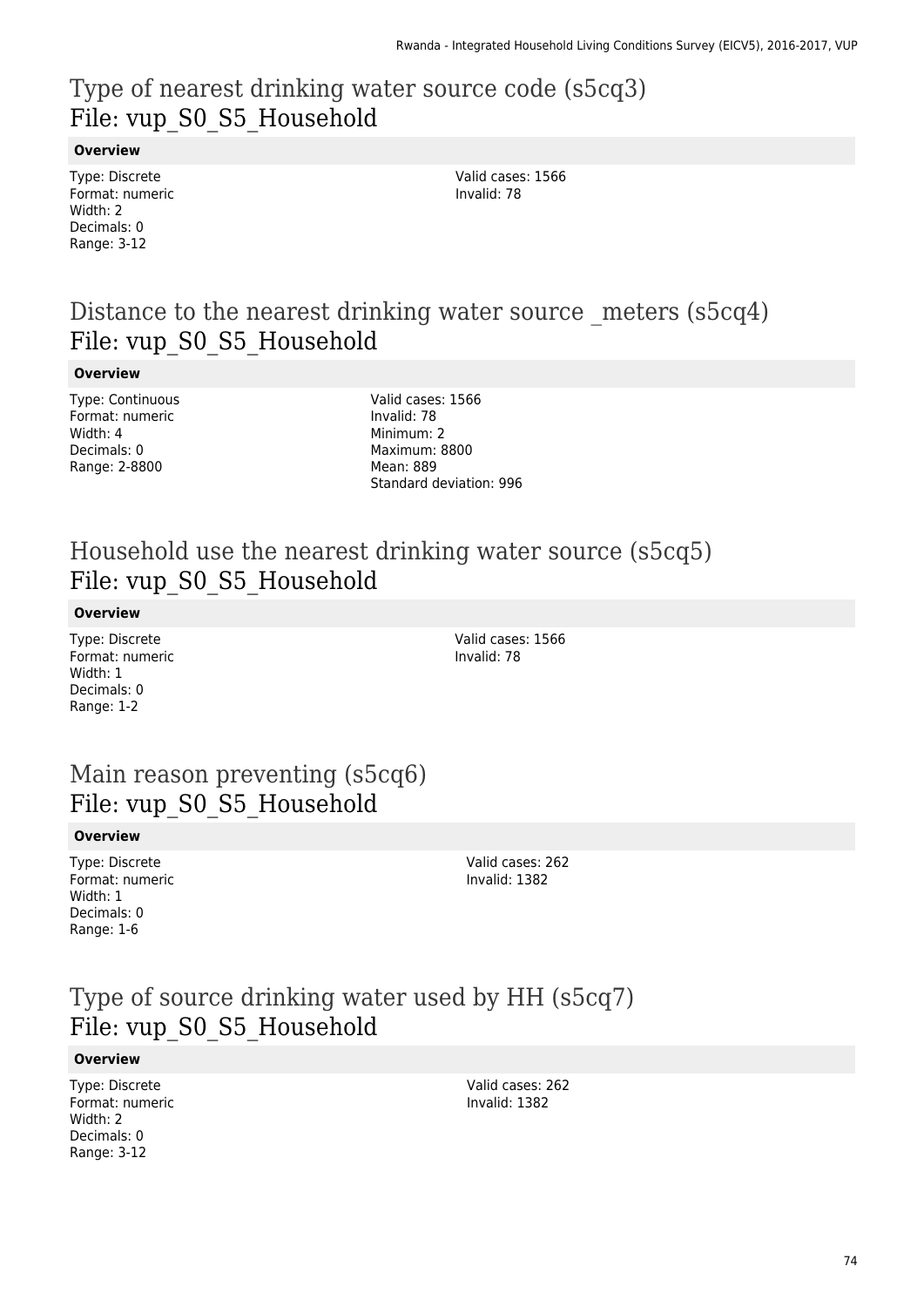## Distance in meters to the source used (s5cq8) File: vup\_S0\_S5\_Household

### **Overview**

| Type: Continuous |
|------------------|
| Format: numeric  |
| Width: 4         |
| Decimals: 0      |
| Range: 5-7300    |

Valid cases: 262 Invalid: 1382 Minimum: 5 Maximum: 7300 Mean: 1504.9 Standard deviation: 1329.3

### Amount of last water bill from WASAC or other distributors \_month\_ (s5cq9a) File: vup\_S0\_S5\_Household

### **Overview**

Type: Discrete Format: numeric Width: 2 Decimals: 0 Range: 0-10

Valid cases: 78 Invalid: 1566

### Amount of last water bill from WASAC or other distributors-amount (s5cq9b) File: vup\_S0\_S5\_Household

### **Overview**

Type: Continuous Format: numeric Width: 5 Decimals: 0 Range: 0-80000

Valid cases: 78 Invalid: 1566 Minimum: 0 Maximum: 80000 Mean: 6183.9 Standard deviation: 11562.6

### Buy water from a private vendor/neighbour during the last 7 days (s5cq10) File: vup\_S0\_S5\_Household

### **Overview**

Type: Discrete Format: numeric Width: 1 Decimals: 0 Range: 1-2

Valid cases: 1644 Invalid: 0

## Amount paid to private water vendor last 7 days (s5cq11) File: vup\_S0\_S5\_Household

### **Overview**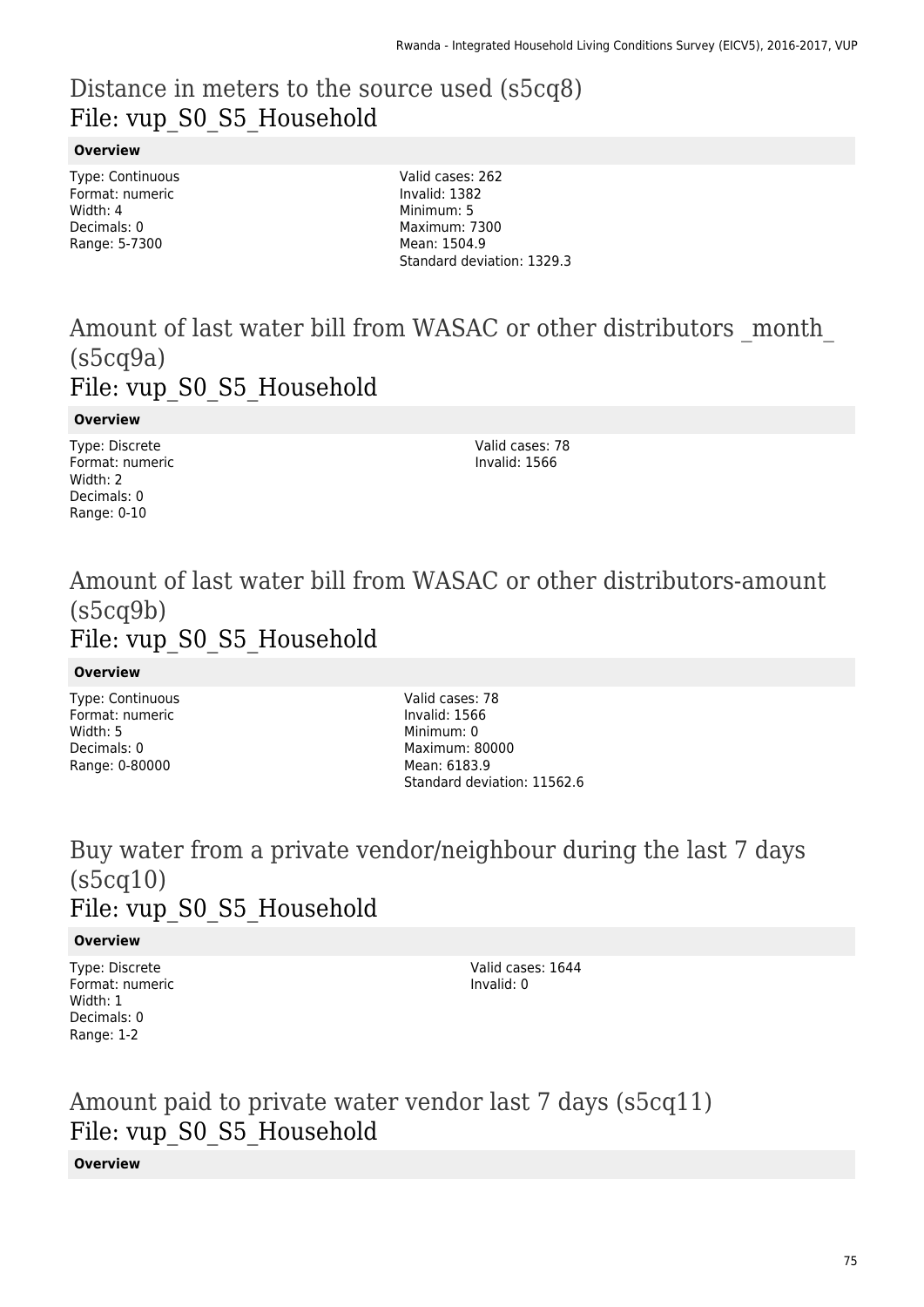## Amount paid to private water vendor last 7 days (s5cq11) File: vup\_S0\_S5\_Household

Type: Continuous Format: numeric Width: 4 Decimals: 0 Range: 5-3500

Valid cases: 430 Invalid: 1214 Minimum: 5 Maximum: 3500 Mean: 300.7 Standard deviation: 422.5

## Sell water in the last 7 days (s5cq12) File: vup\_S0\_S5\_Household

### **Overview**

Type: Discrete Format: numeric Width: 1 Decimals: 0 Range: 1-2

Valid cases: 1644 Invalid: 0

Household earn from the water sold during the last 7 days (s5cq13) File: vup\_S0\_S5\_Household

### **Overview**

Type: Continuous Format: numeric Width: 5 Decimals: 0 Range: 75-42000

Valid cases: 21 Invalid: 1623 Minimum: 75 Maximum: 42000 Mean: 4134.5 Standard deviation: 9771.8

### Amount contribute to maintain the water source during the last month (s5cq14) File: vup\_S0\_S5\_Household

#### **Overview**

Type: Continuous Format: numeric Width: 4 Decimals: 0 Range: 0-1400

Valid cases: 1644 Invalid: 0 Minimum: 0 Maximum: 1400 Mean: 9.4 Standard deviation: 72.5

### Household manage the rainwater (s5cq15) File: vup\_S0\_S5\_Household

### **Overview**

Type: Discrete Format: numeric Width: 1 Decimals: 0 Range: 1-5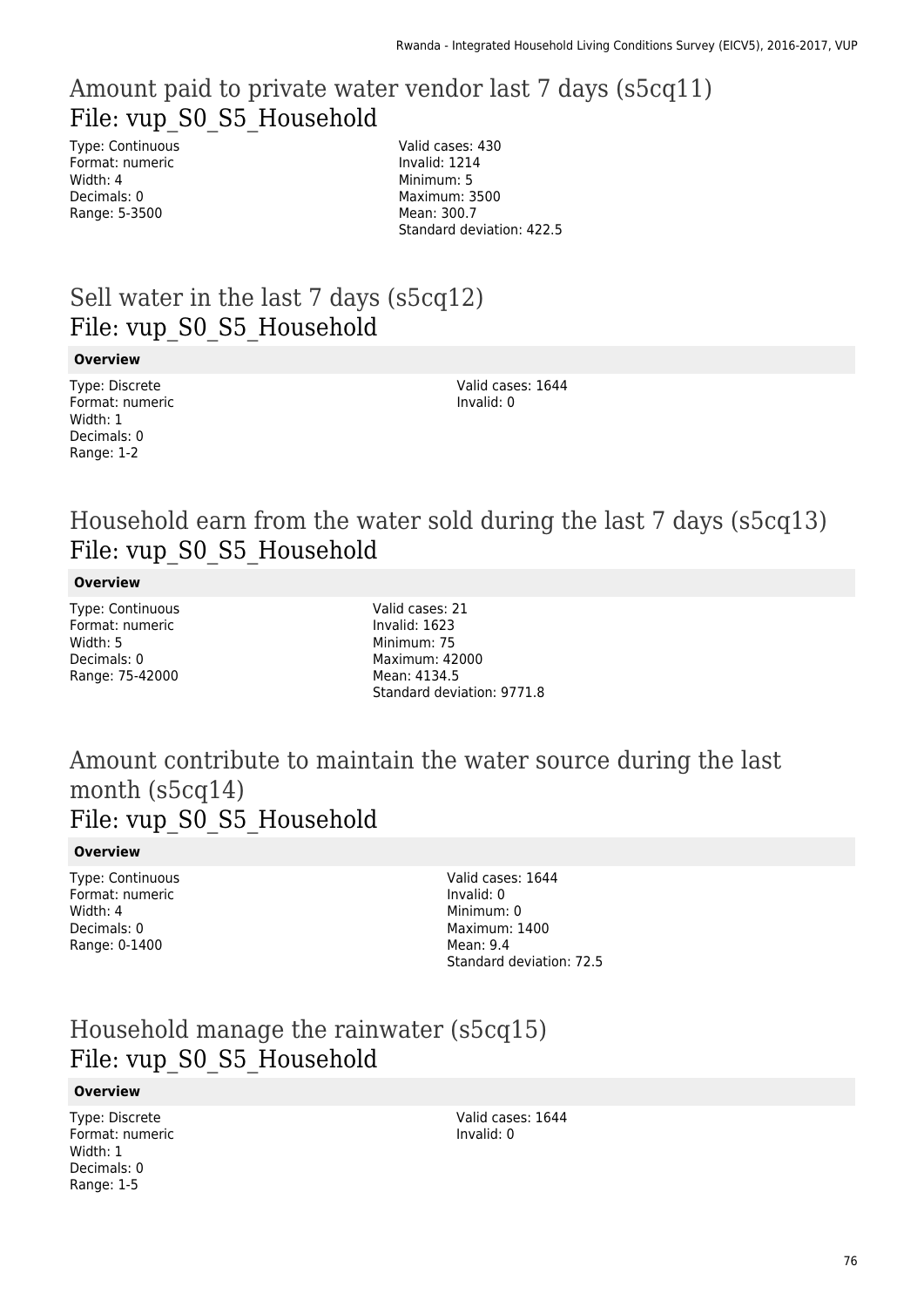## Main source of home lighting (s5cq16) File: vup\_S0\_S5\_Household

### **Overview**

Type: Discrete Format: numeric Width: 2 Decimals: 0 Range: 1-13

Valid cases: 1644 Invalid: 0

### Source of electricity that you mostly used in your household (s5cq16a1) File: vup\_S0\_S5\_Household

### **Overview**

Type: Discrete Format: numeric Width: 1 Decimals: 0 Range: 1-8

Valid cases: 1644 Invalid: 0

## The supplier of this solar Home system/solar lantern (s5cq16a21) File: vup\_S0\_S5\_Household

### **Overview**

Type: Discrete Format: numeric Width: 2 Decimals: 0 Range: 1-88

Valid cases: 107 Invalid: 1537

### Model of this solar Home system/solar lantern (s5cq16a22) File: vup\_S0\_S5\_Household

### **Overview**

Type: Discrete Format: numeric Width: 2 Decimals: 0 Range: 1-88

Valid cases: 107 Invalid: 1537

### charge mobile phones everyday with electricity (s5cq16a3) File: vup\_S0\_S5\_Household

#### **Overview**

Type: Discrete Format: numeric Width: 1 Decimals: 0 Range: 1-4

Valid cases: 460 Invalid: 1184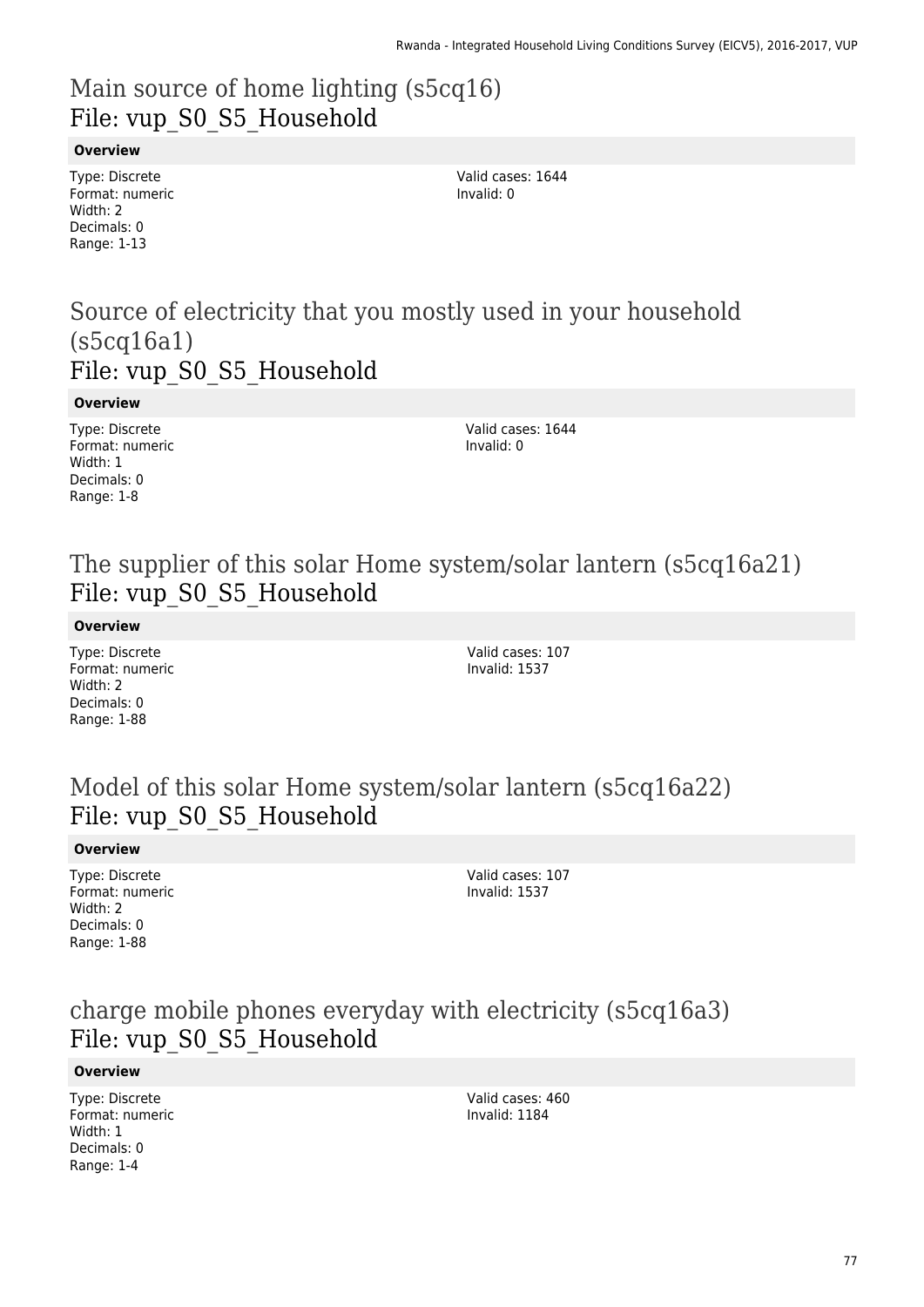## Pay electricity for system said (s5cq16a4) File: vup\_S0\_S5\_Household

### **Overview**

Type: Discrete Format: numeric Width: 1 Decimals: 0 Range: 1-4

Valid cases: 460 Invalid: 1184

### Electricity availability each day and night during last 7 days (s5cq16a5) File: vup\_S0\_S5\_Household

### **Overview**

Type: Discrete Format: numeric Width: 3 Decimals: 0 Range: 6-888

Valid cases: 349 Invalid: 1295

### Electricity availability each evening during last 7 days (s5cq16a6) File: vup\_S0\_S5\_Household

### **Overview**

Type: Discrete Format: numeric Width: 3 Decimals: 0 Range: 1-888

Valid cases: 349 Invalid: 1295

### Are the hours of supply in 16.A5 more than 16 hours and are the hours of supply (s5cq16a7) File: vup\_S0\_S5\_Household

### **Overview**

Type: Discrete Format: numeric Width: 1 Decimals: 0 Range: 1-2

Valid cases: 349 Invalid: 1295

### many outages/ blackouts of National Grid Connection / Local Mini Grid happen (s5cq16a8) File: vup\_S0\_S5\_Household

### **Overview**

Type: Discrete Format: numeric Width: 3 Decimals: 0 Range: 0-888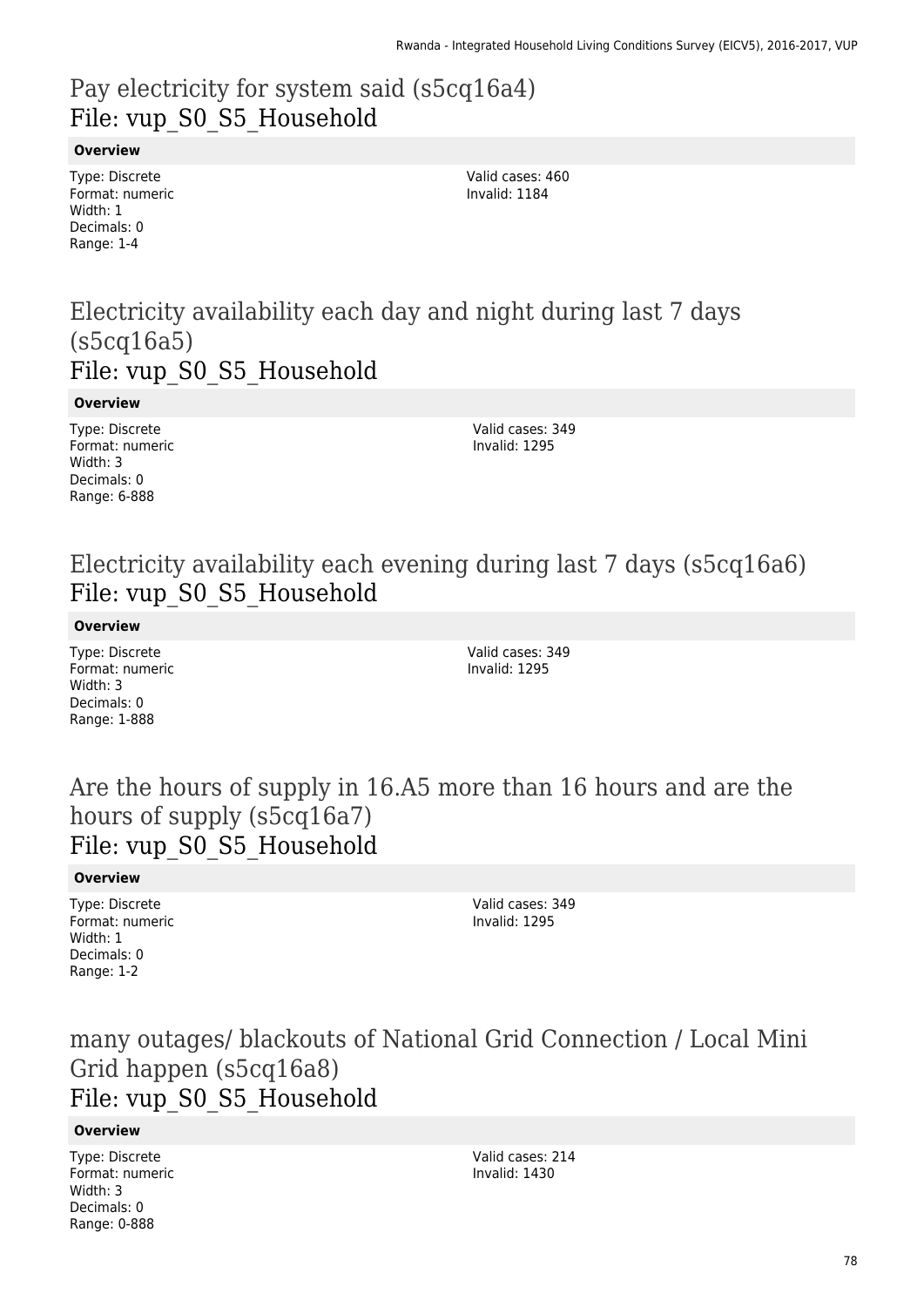## Total duration of all the outages/ blackouts (s5cq16a9) File: vup\_S0\_S5\_Household

### **Overview**

Type: Discrete Format: numeric Width: 3 Decimals: 0 Range: 0-888

Valid cases: 214 Invalid: 1430

Are any appliances get damaded during last 12 months ? (s5cq16a10) File: vup\_S0\_S5\_Household

#### **Overview**

Type: Discrete Format: numeric Width: 1 Decimals: 0 Range: 1-2

Valid cases: 349 Invalid: 1295

### did any household members died because of electricity ? (s5cq16a11) File: vup\_S0\_S5\_Household

**Overview**

Type: Discrete Format: numeric Width: 1 Decimals: 0 Range: 1-2

Valid cases: 349 Invalid: 1295

## Amount paid on electricity in last 4 weeks (s5cq17) File: vup\_S0\_S5\_Household

#### **Overview**

Type: Continuous Format: numeric Width: 5 Decimals: 0 Range: 0-24000

Valid cases: 371 Invalid: 1273 Minimum: 0 Maximum: 24000 Mean: 1654.3 Standard deviation: 2273.3

### Respondent ID (s5cq18b1) File: vup\_S0\_S5\_Household

#### **Overview**

Type: Continuous Format: numeric Width: 2 Decimals: 0 Range: 1-97

Valid cases: 1644 Invalid: 0 Minimum: 1 Maximum: 97 Mean: 3.8 Standard deviation: 14.7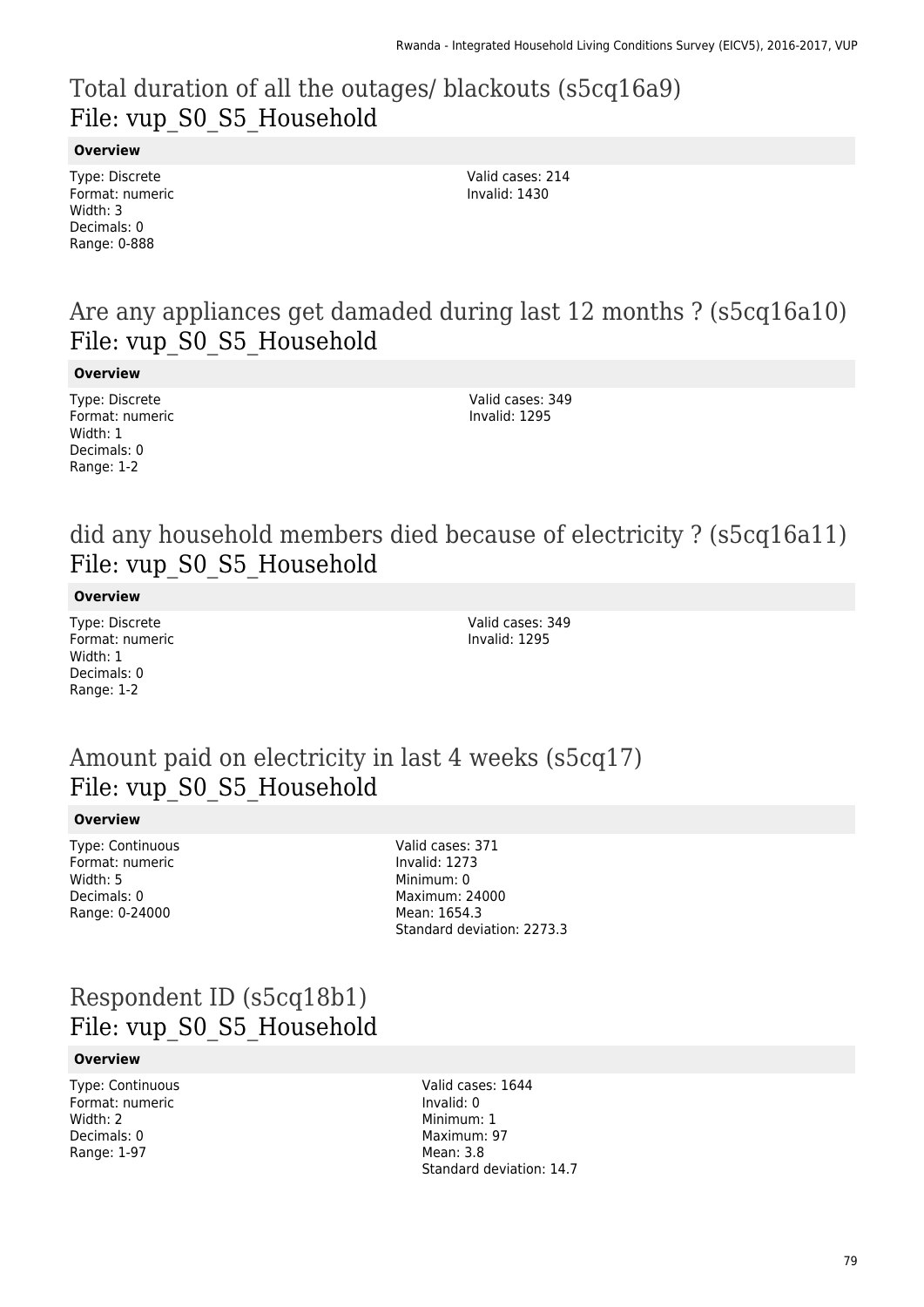## Primary source of cooking fuel (s5cq18) File: vup\_S0\_S5\_Household

### **Overview**

Type: Discrete Format: numeric Width: 2 Decimals: 0 Range: 1-10

Valid cases: 1644 Invalid: 0

## Type of cooking stove (s5cq18b2) File: vup\_S0\_S5\_Household

#### **Overview**

Type: Discrete Format: numeric Width: 1 Decimals: 0 Range: 1-6

Valid cases: 1644 Invalid: 0

## Model of cooking stove (s5cq18b32) File: vup\_S0\_S5\_Household

#### **Overview**

Type: Discrete Format: numeric Width: 2 Decimals: 0 Range: 1-16

Valid cases: 418 Invalid: 1226

### Value of cooking stove (s5cq18b4) File: vup\_S0\_S5\_Household

#### **Overview**

Type: Discrete Format: numeric Width: 8 Decimals: 0 Range: 1-88888888 Valid cases: 734 Invalid: 910

Cooking stove installed area (s5cq18b5) File: vup\_S0\_S5\_Household

### **Overview**

Type: Discrete Format: numeric Width: 1 Decimals: 0 Range: 1-6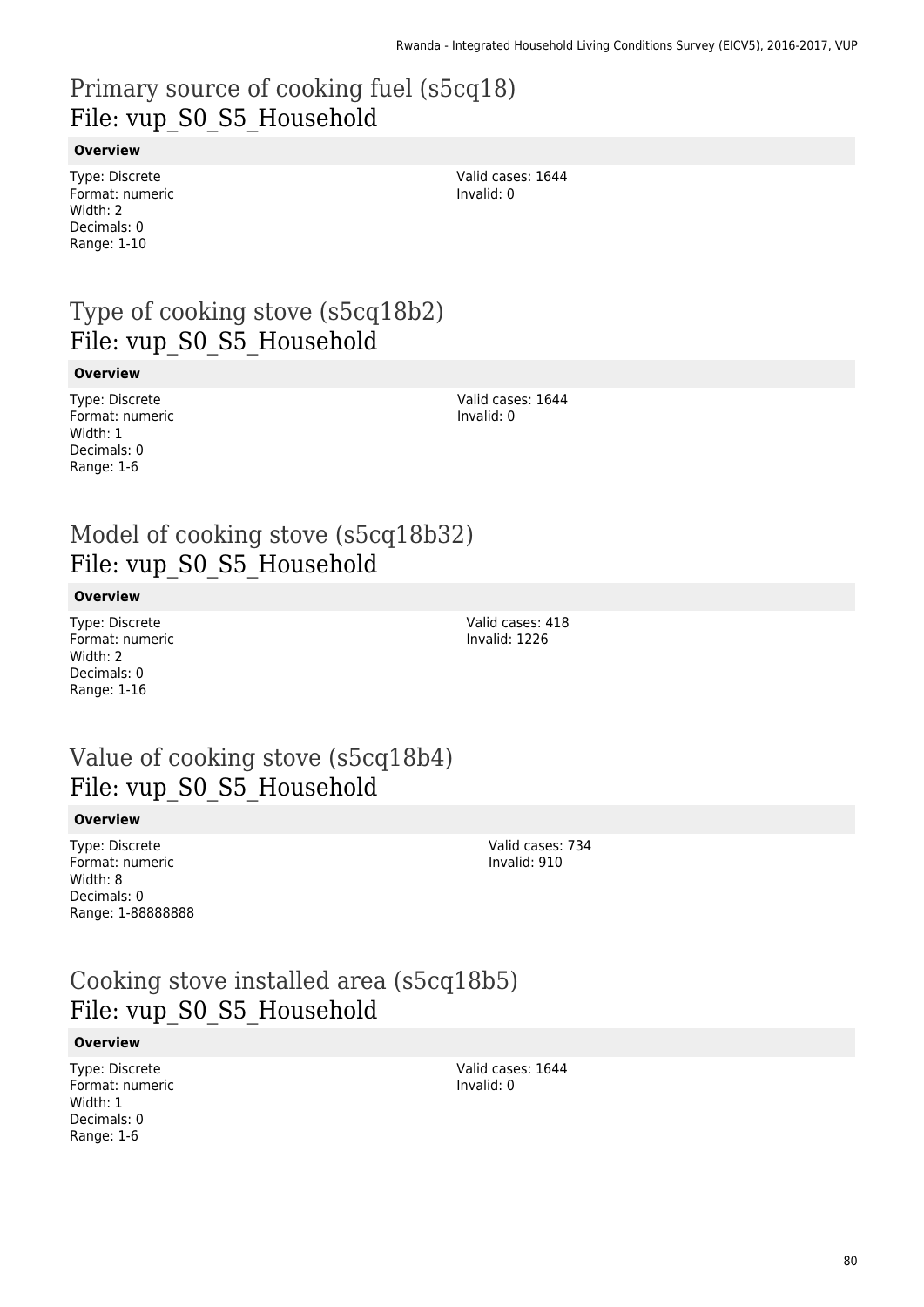### Use a chimney, hood or other exhaust system while using stove (s5cq18b6) File: vup\_S0\_S5\_Household

**Overview**

Type: Discrete Format: numeric Width: 1 Decimals: 0 Range: 1-2

Valid cases: 1252 Invalid: 392

## Two main fuels you used on this cook stove during last 12 months most used (s5cq18b71) File: vup\_S0\_S5\_Household

### **Overview**

Type: Discrete Format: numeric Width: 2 Decimals: 0 Range: 1-13

Valid cases: 1644 Invalid: 0

## Two main fuels you used on this cook stove during last 12 months second most use (s5cq18b72) File: vup\_S0\_S5\_Household

### **Overview**

Type: Discrete Format: numeric Width: 2 Decimals: 0 Range: 1-99

Valid cases: 1644 Invalid: 0

## Amount spend for cooking fuel during last month (s5cq18b8a) File: vup\_S0\_S5\_Household

### **Overview**

Type: Discrete Format: numeric Width: 6 Decimals: 0 Range: 0-888888

Valid cases: 1644 Invalid: 0

## Amount spend for cooking fuel during last month (s5cq18b8b) File: vup\_S0\_S5\_Household

### **Overview**

Type: Discrete Format: numeric Width: 6 Decimals: 0 Range: 0-888888 Valid cases: 251 Invalid: 1393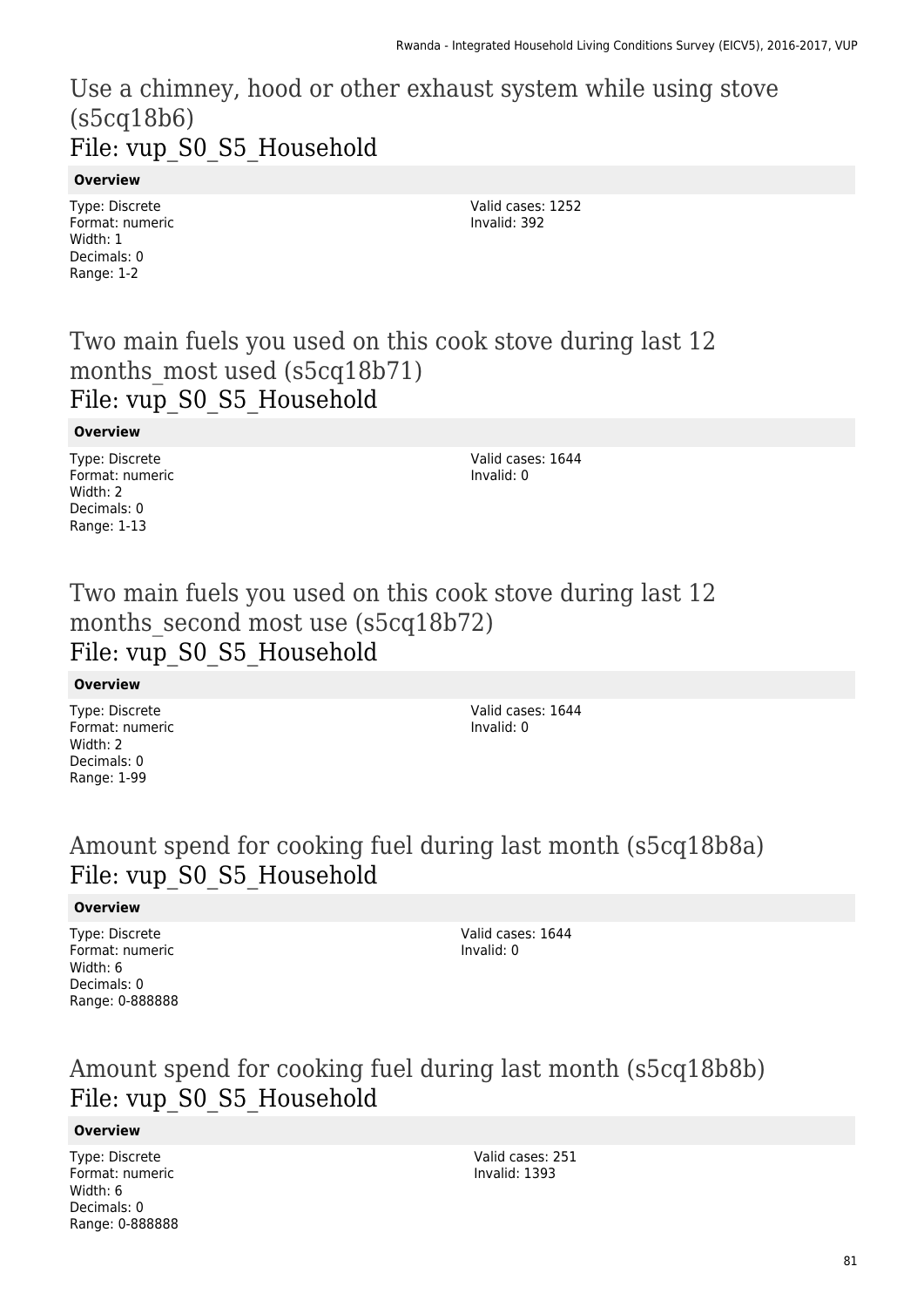### Two main harm / injury happened from cooking stove\_Most\_ (s5cq18b91) File: vup\_S0\_S5\_Household

### **Overview**

Type: Discrete Format: numeric Width: 1 Decimals: 0 Range: 1-7

Valid cases: 1644 Invalid: 0

### Two main harm / injury happened from cooking stove second most (s5cq18b92) File: vup\_S0\_S5\_Household

### **Overview**

Type: Discrete Format: numeric Width: 1 Decimals: 0 Range: 1-7

Valid cases: 238 Invalid: 1406

## Mode of rubbish/garbage disposal (s5cq19) File: vup\_S0\_S5\_Household

### **Overview**

Type: Discrete Format: numeric Width: 1 Decimals: 0 Range: 1-7

Valid cases: 1644 Invalid: 0

### Type of toilet household use (s5cq20) File: vup\_S0\_S5\_Household

### **Overview**

Type: Discrete Format: numeric Width: 1 Decimals: 0 Range: 1-5

Valid cases: 1644 Invalid: 0

## The toilet facility shared with another household (s5cq21) File: vup\_S0\_S5\_Household

### **Overview**

Type: Discrete Format: numeric Width: 1 Decimals: 0 Range: 1-2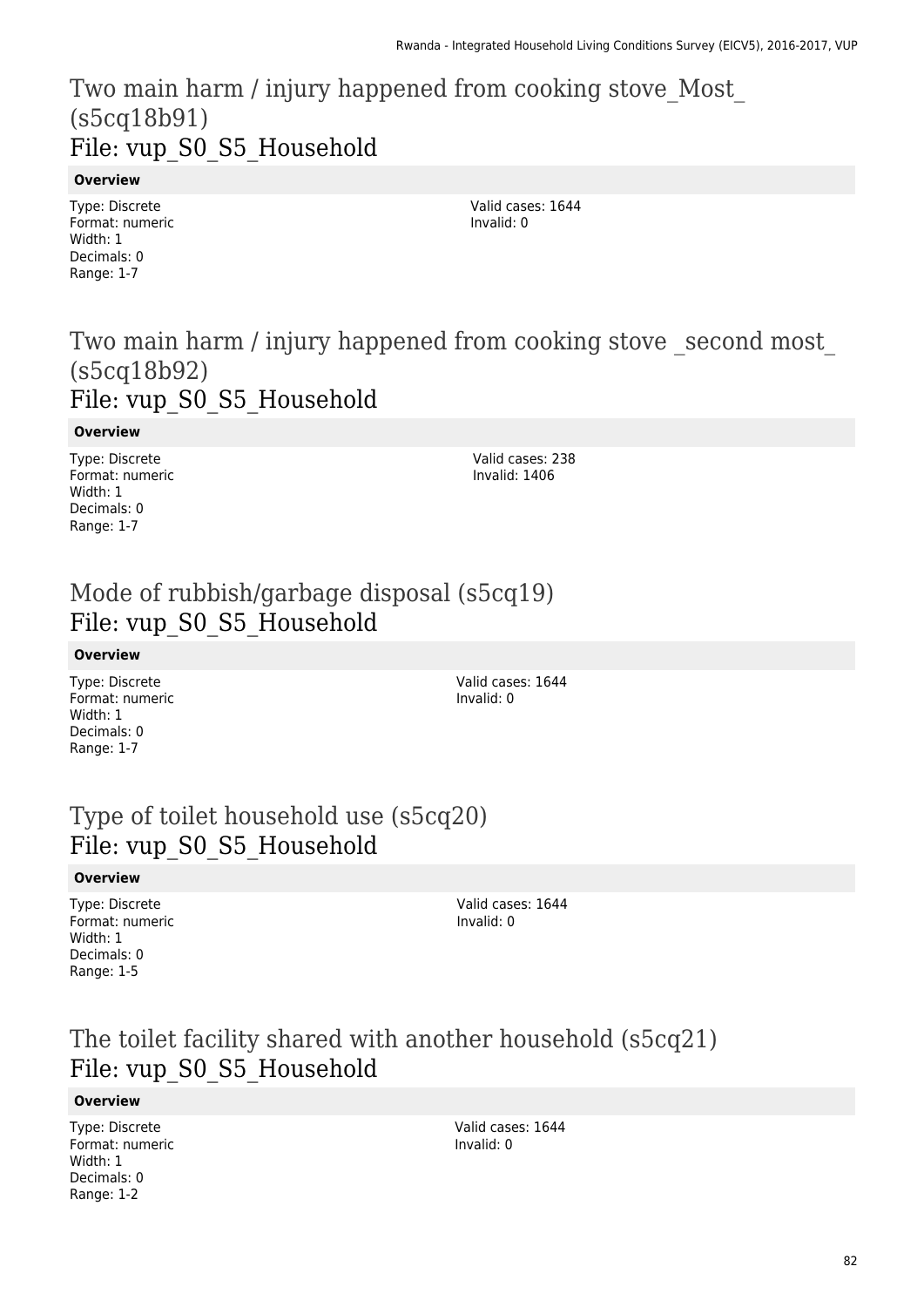### Problems of environmental destruction in the previous 12 months (s5cq22) File: vup\_S0\_S5\_Household

### **Overview**

Type: Discrete Format: numeric Width: 1 Decimals: 0 Range: 1-2

Valid cases: 1644 Invalid: 0

## Major environmental destruction related problems faced (s5cq23) File: vup\_S0\_S5\_Household

### **Overview**

Type: Discrete Format: numeric Width: 1 Decimals: 0 Range: 1-4

Valid cases: 226 Invalid: 1418

### Received any environmental information in the last 12 months (s5cq24) File: vup\_S0\_S5\_Household

### **Overview**

Type: Discrete Format: numeric Width: 1 Decimals: 0 Range: 1-2

Valid cases: 1644 Invalid: 0

## Main source of information on environmental issues (s5cq25) File: vup\_S0\_S5\_Household

### **Overview**

Type: Discrete Format: numeric Width: 1 Decimals: 0 Range: 1-5

Valid cases: 1313 Invalid: 331

### Internet connection including on a mobile phone/or mobile modem (s5cq26) File: vup\_S0\_S5\_Household

### **Overview**

Type: Discrete Format: numeric Width: 1 Decimals: 0 Range: 1-2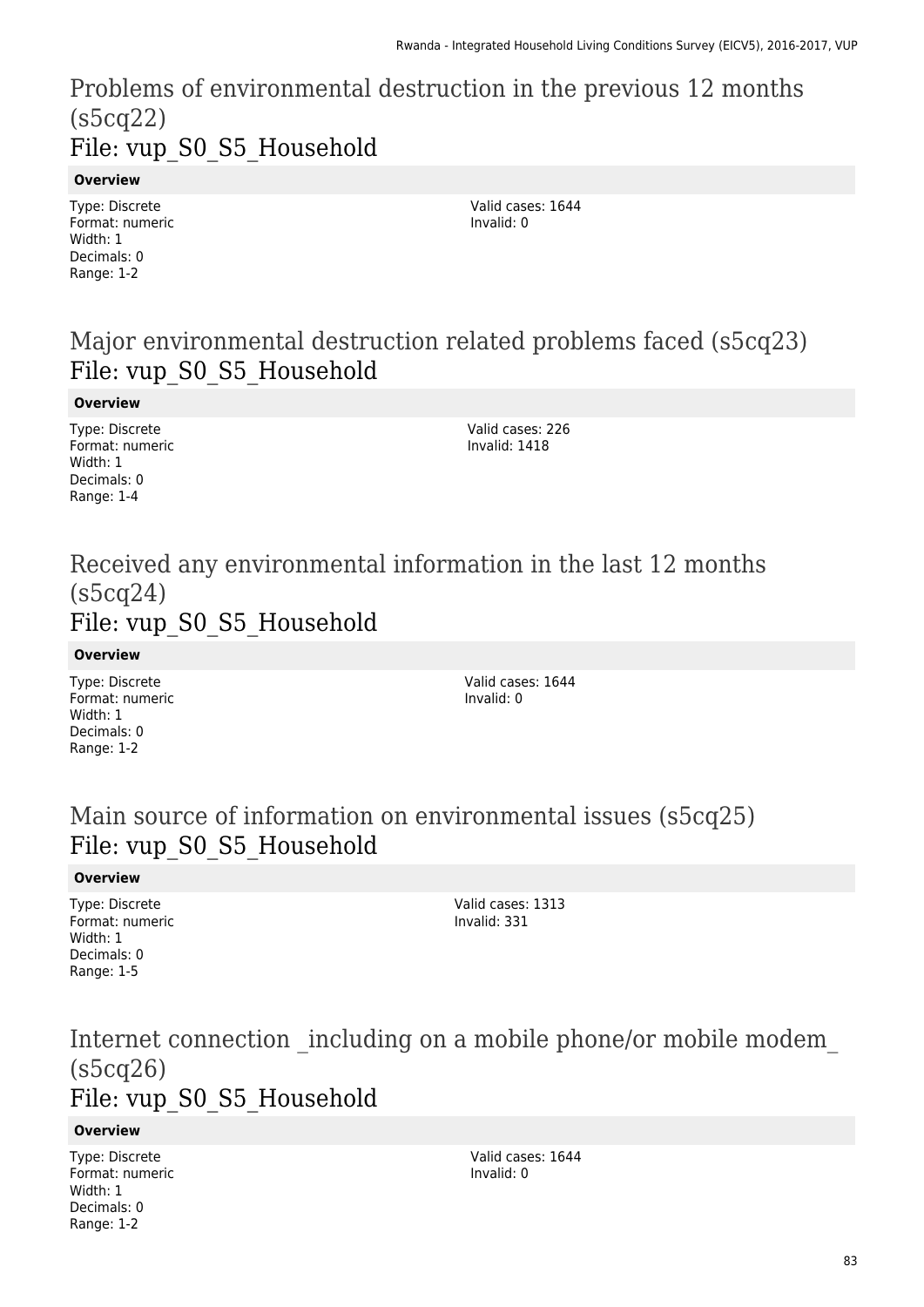### Main kind of internet connection used by household members (s5cq27) File: vup\_S0\_S5\_Household

### **Overview**

Type: Discrete Format: numeric Width: 1 Decimals: 0 Range: 1-5

Valid cases: 197 Invalid: 1447

## Main construction material of exterior wall (s5dq1) File: vup\_S0\_S5\_Household

### **Overview**

Type: Discrete Format: numeric Width: 2 Decimals: 0 Range: 1-10

Valid cases: 1644 Invalid: 0

## Main roofing material for dwelling (s5dq2) File: vup\_S0\_S5\_Household

### **Overview**

Type: Discrete Format: numeric Width: 1 Decimals: 0 Range: 1-7

Valid cases: 1644 Invalid: 0

### Main floor material for dwelling (s5dq3) File: vup\_S0\_S5\_Household

### **Overview**

Type: Discrete Format: numeric Width: 1 Decimals: 0 Range: 1-7

Valid cases: 1644 Invalid: 0

## Area of the floor for dwelling-outside (s5dq4) File: vup\_S0\_S5\_Household

### **Overview**

Type: Discrete Format: numeric Width: 4 Decimals: 0 Range: 5.36-901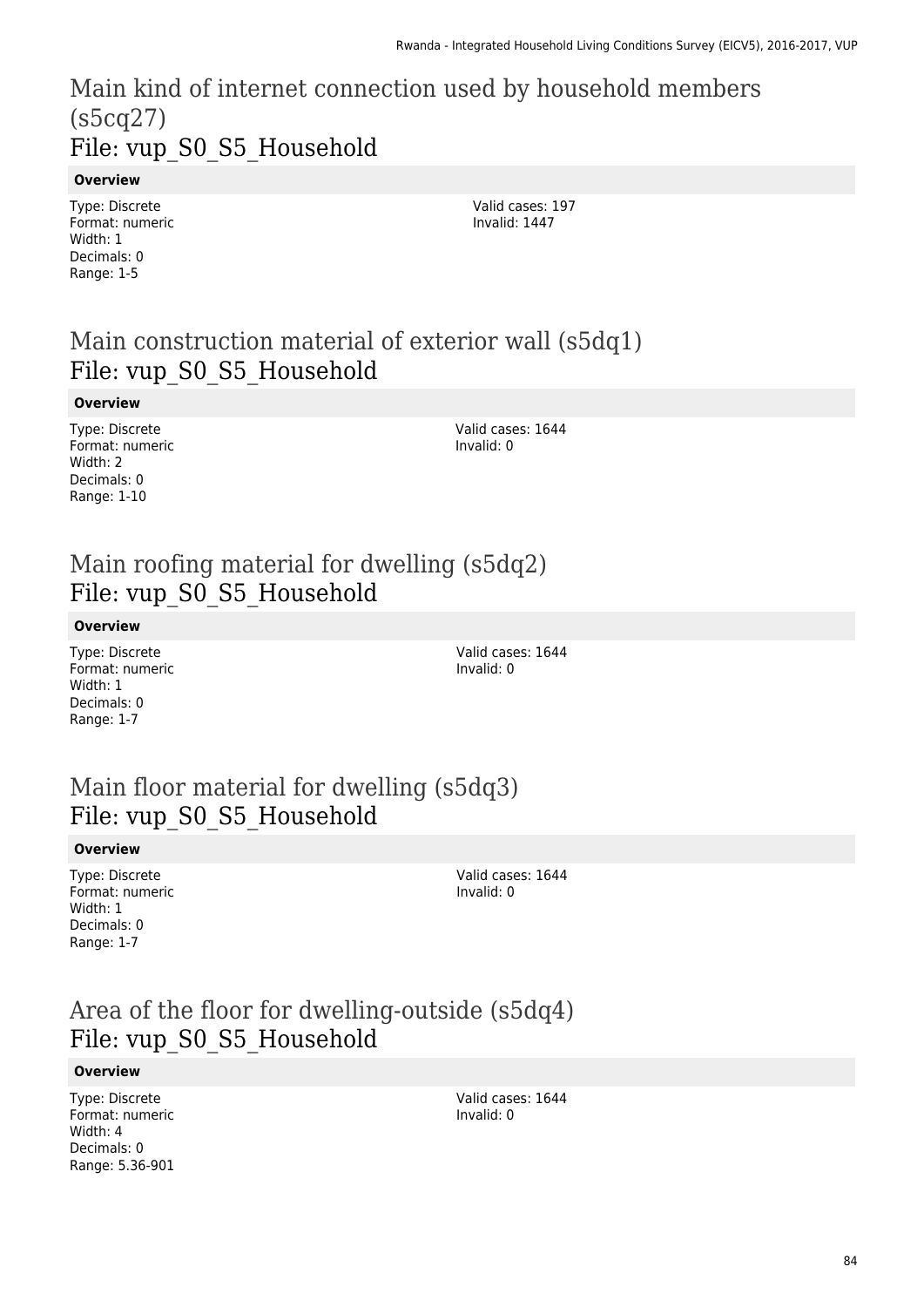## Unsual situation affected household (s5eq1) File: vup\_S0\_S5\_Household

### **Overview**

Type: Discrete Format: numeric Width: 1 Decimals: 0 Range: 1-2

Valid cases: 1644 Invalid: 0

## Main problems affecting your household during the last 12 months 1st severe sho (s5eq21) File: vup\_S0\_S5\_Household

**Overview**

Type: Discrete Format: numeric Width: 2 Decimals: 0 Range: 1-13

Valid cases: 613 Invalid: 1031

### Main problems affecting your household during the last 12 months 2nd severe sho (s5eq22) File: vup\_S0\_S5\_Household

**Overview**

Type: Discrete Format: numeric Width: 2 Decimals: 0 Range: 0-13

Valid cases: 613 Invalid: 1031

Compensate for the consequences of the chock in the last 12 months 1st severe s (s5eq3a) File: vup\_S0\_S5\_Household

### **Overview**

Type: Discrete Format: numeric Width: 2 Decimals: 0 Range: 1-15

Valid cases: 613 Invalid: 1031

Compensate for the consequences of the chock in the last 12 months 1st severe s (s5eq3b) File: vup\_S0\_S5\_Household

### **Overview**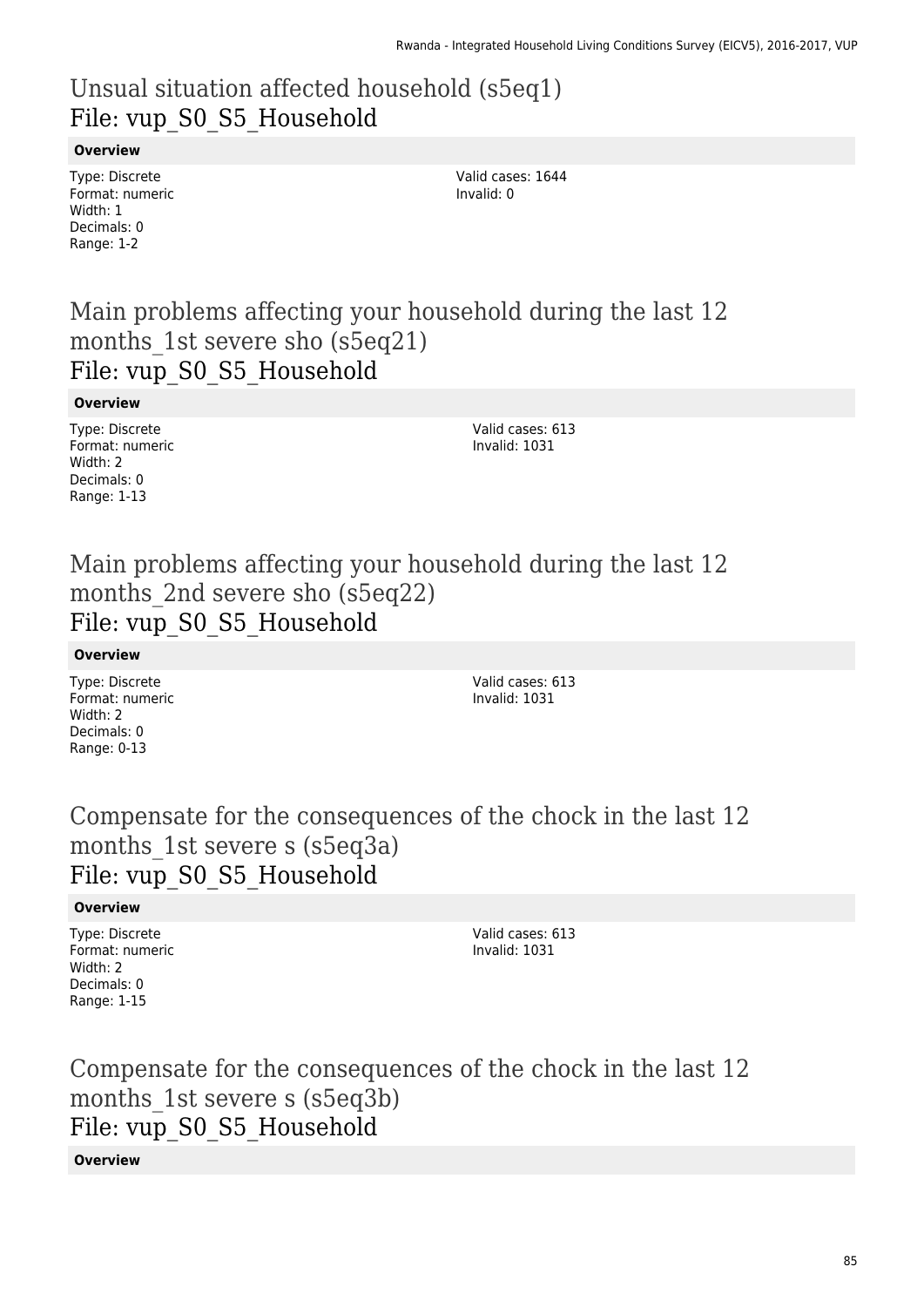### Compensate for the consequences of the chock in the last 12 months\_1st severe s (s5eq3b) File: vup S0 S5 Household

Type: Discrete Format: numeric Width: 2 Decimals: 0 Range: 1-15

Valid cases: 137 Invalid: 1507

## Month of interview (s0q18m) File: vup\_S0\_S5\_Household

### **Overview**

Type: Discrete Format: numeric Width: 2 Decimals: 0 Range: 1-12

Valid cases: 1644 Invalid: 0

## Year of interview (s0q18y) File: vup\_S0\_S5\_Household

### **Overview**

Type: Discrete Format: numeric Width: 4 Decimals: 0 Range: 2016-2017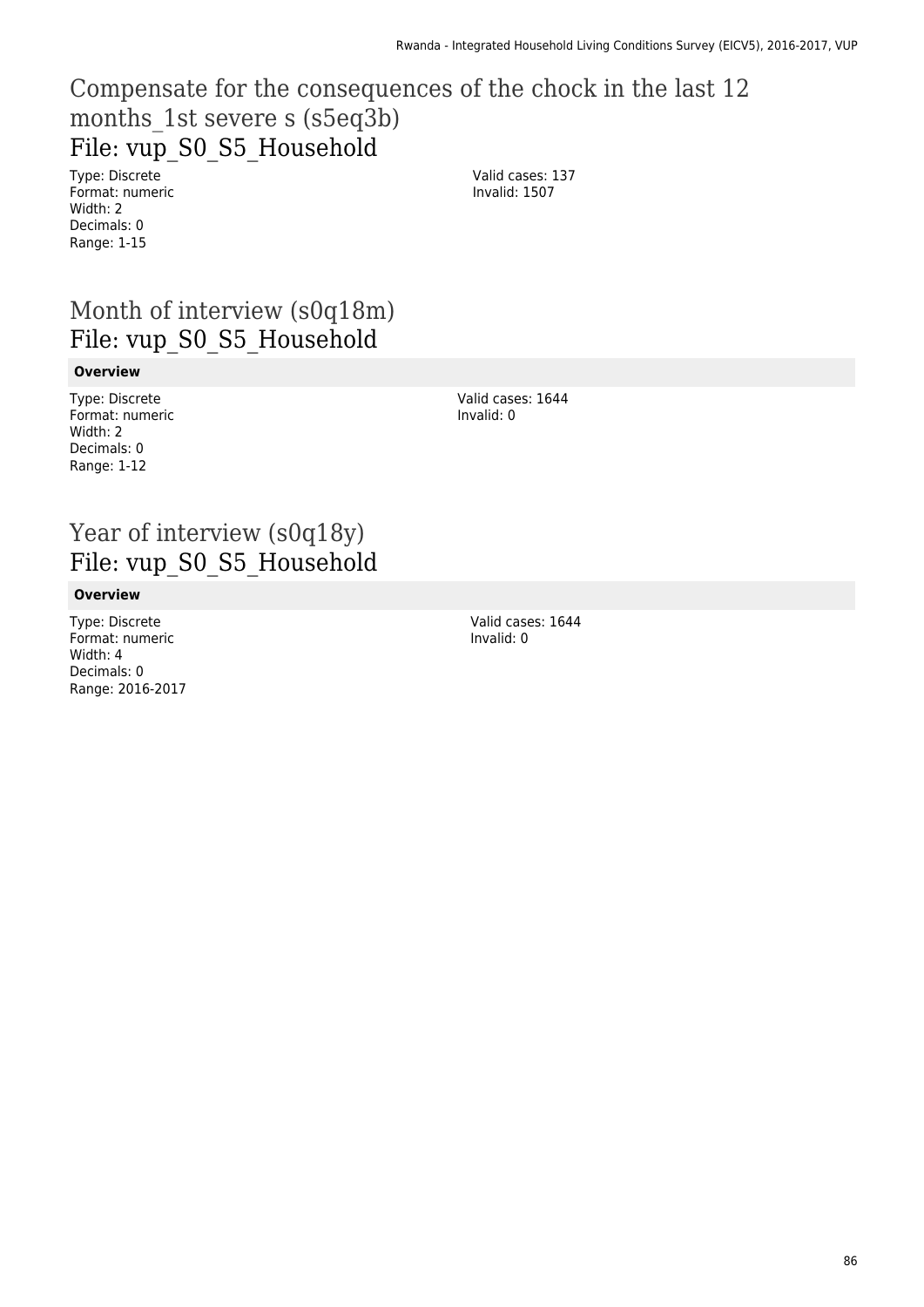## EICV5 Household unique ID (key\_17) File: vup\_S1\_S2\_S3\_S4\_S6A\_S6E\_Person

### **Overview**

Type: Continuous Format: numeric Width: 8 Decimals: 0 Range: 11000100-11246000 Valid cases: 6596 Invalid: 0 Minimum: 11000100 Maximum: 11246000 Mean: 11120150.4 Standard deviation: 71333.9

## EICV5 Personal ID (pid\_17) File: vup\_S1\_S2\_S3\_S4\_S6A\_S6E\_Person

#### **Overview**

Type: Discrete Format: numeric Width: 2 Decimals: 0 Range: 1-14

Valid cases: 6596 Invalid: 0

### Household ID in EICV4 (hhid) File: vup\_S1\_S2\_S3\_S4\_S6A\_S6E\_Person

#### **Overview**

Type: Continuous Format: numeric Width: 6 Decimals: 0 Range: 110001-112460 Valid cases: 6596 Invalid: 0 Minimum: 110001 Maximum: 112460 Mean: 111201.5 Standard deviation: 713.3

## PID in EICV4 (pid) File: vup S1\_S2\_S3\_S4\_S6A\_S6E\_Person

#### **Overview**

Type: Continuous Format: numeric Width: 8 Decimals: 0 Range: 11000100-11246005 Valid cases: 6596 Invalid: 0 Minimum: 11000100 Maximum: 11246005 Mean: 11120152.4 Standard deviation: 71333.9

### Cluster (clust) File: vup S1\_S2\_S3\_S4\_S6A\_S6E\_Person

#### **Overview**

Type: Continuous Format: numeric Width: 5 Decimals: 0 Range: 11231-11450

Valid cases: 6596 Invalid: 0 Minimum: 11231 Maximum: 11450 Mean: 11343.8 Standard deviation: 62.1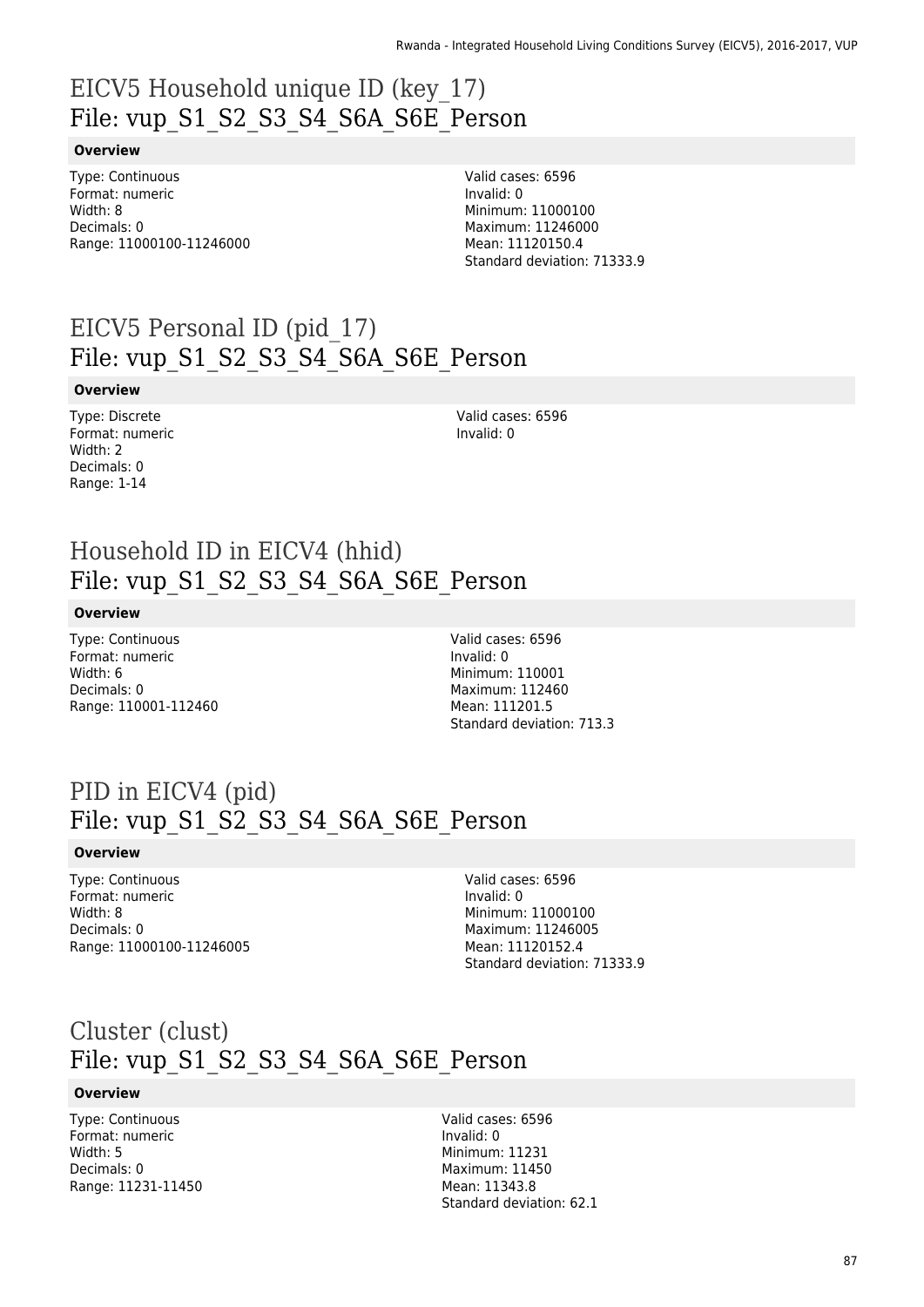## Province (province) File: vup\_S1\_S2\_S3\_S4\_S6A\_S6E\_Person

### **Overview**

Type: Discrete Format: numeric Width: 1 Decimals: 0 Range: 1-5

Valid cases: 6596 Invalid: 0

## District Name (district) File: vup\_S1\_S2\_S3\_S4\_S6A\_S6E\_Person

#### **Overview**

Type: Discrete Format: numeric Width: 2 Decimals: 0 Range: 11-57

Valid cases: 6596 Invalid: 0

## Urban/Rural (ur) File: vup S1 S2 S3 S4 S6A S6E Person

#### **Overview**

Type: Discrete Format: numeric Width: 1 Decimals: 0 Range: 1-4

Valid cases: 6596 Invalid: 0

### Household weight (weight) File: vup\_S1\_S2\_S3\_S4\_S6A\_S6E\_Person

#### **Overview**

Type: Continuous Format: numeric Width: 17 Decimals: 0 Range: 0.281959384679794-206.438110351562 Valid cases: 6596 Invalid: 0 Minimum: 0.3 Maximum: 206.4 Mean: 56.2 Standard deviation: 48.2

## Sex (s1q1) File: vup S1 S2 S3 S4 S6A S6E Person

#### **Overview**

Type: Discrete Format: numeric Width: 1 Decimals: 0 Range: 1-2

Valid cases: 6596 Invalid: 0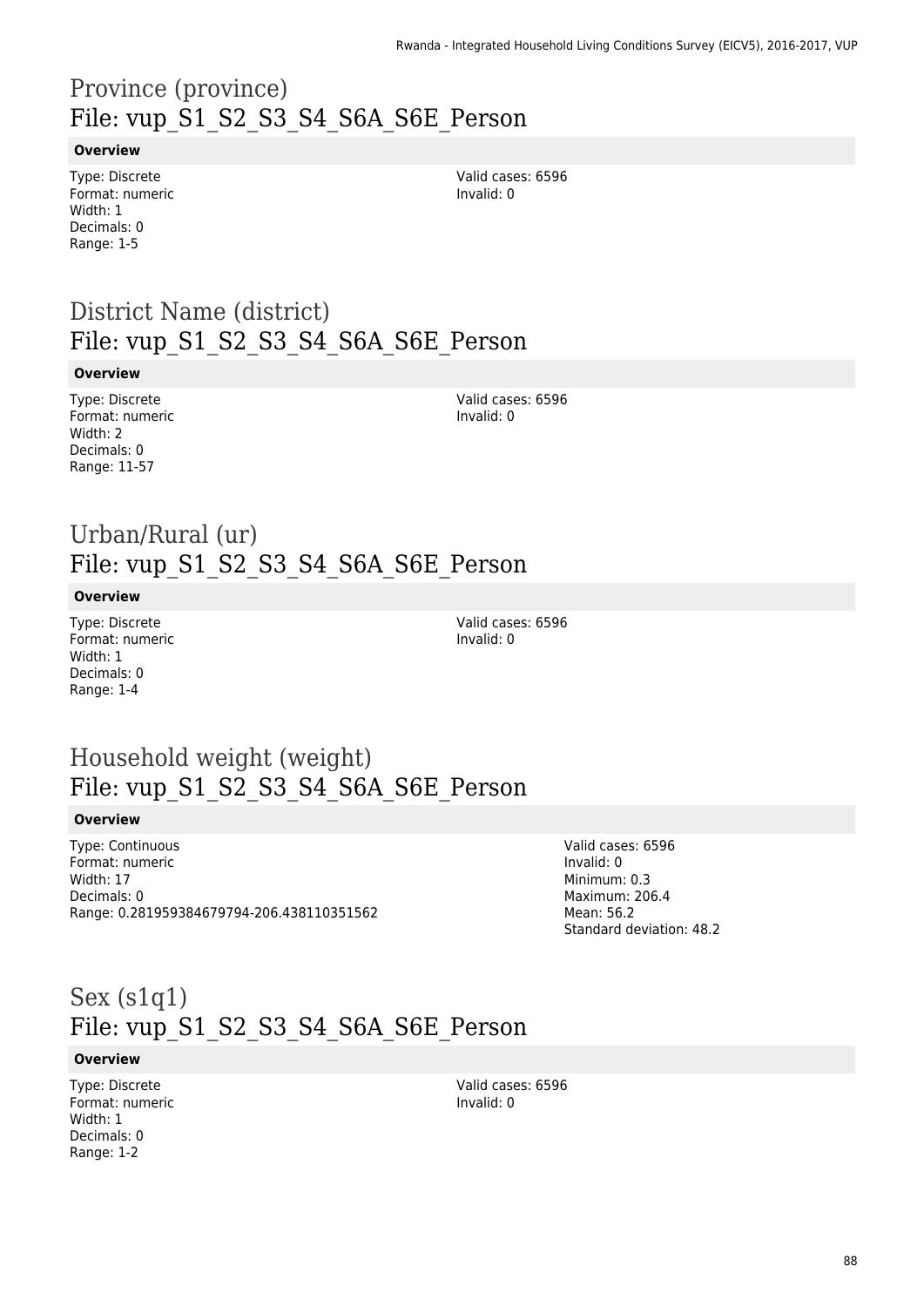## Relation with the head of household (s1q2) File: vup\_S1\_S2\_S3\_S4\_S6A\_S6E\_Person

### **Overview**

Type: Discrete Format: numeric Width: 2 Decimals: 0 Range: 1-12

Valid cases: 6596 Invalid: 0

## Age Years  $(s1q3y)$ File: vup S1\_S2\_S3\_S4\_S6A\_S6E\_Person

#### **Overview**

Type: Discrete Format: numeric Width: 3 Decimals: 0 Range: 0-998

Valid cases: 6596 Invalid: 0

### Age Months  $(s1q3m)$ File: vup\_S1\_S2\_S3\_S4\_S6A\_S6E\_Person

#### **Overview**

Type: Discrete Format: numeric Width: 2 Decimals: 0 Range: 0-11

Valid cases: 846 Invalid: 5750

### Marital status (s1q4) File: vup\_S1\_S2\_S3\_S4\_S6A\_S6E\_Person

#### **Overview**

Type: Discrete Format: numeric Width: 1 Decimals: 0 Range: 1-8

Valid cases: 4765 Invalid: 1831

### Place of birth (s1q5) File: vup\_S1\_S2\_S3\_S4\_S6A\_S6E\_Person

#### **Overview**

Type: Discrete Format: numeric Width: 2 Decimals: 0 Range: 11-67

Valid cases: 6596 Invalid: 0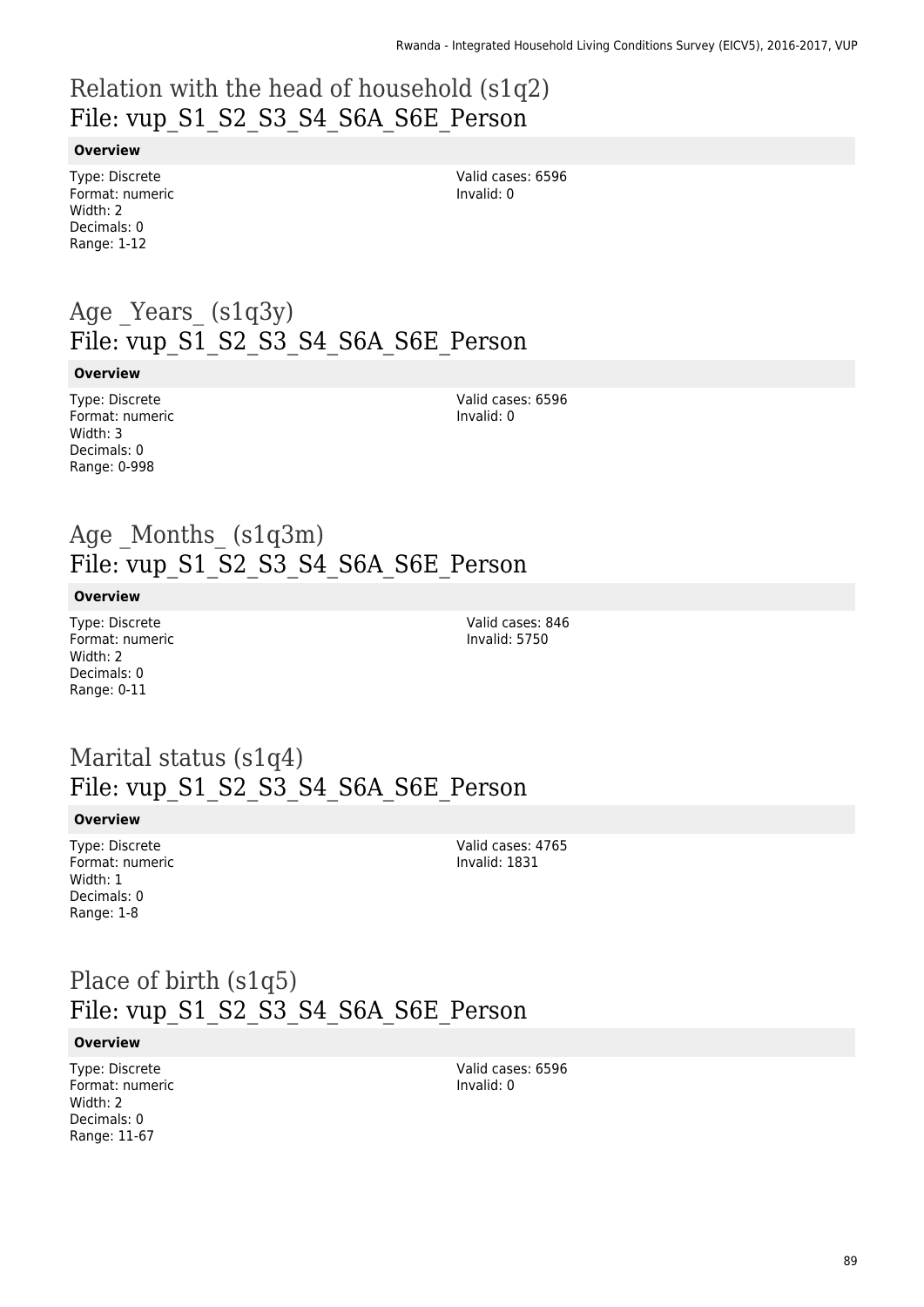## Nationality (s1q6) File: vup\_S1\_S2\_S3\_S4\_S6A\_S6E\_Person

### **Overview**

Type: Discrete Format: numeric Width: 2 Decimals: 0 Range: 60-67

Valid cases: 6596 Invalid: 0

## Absent from household in the last 12 months (s1q7) File: vup\_S1\_S2\_S3\_S4\_S6A\_S6E\_Person

### **Overview**

Type: Discrete Format: numeric Width: 1 Decimals: 0 Range: 1-2

Valid cases: 6596 Invalid: 0

## Length of absence in the last 12 months  $(s1q8)$ File: vup S1 S2 S3 S4 S6A S6E Person

### **Overview**

Type: Discrete Format: numeric Width: 2 Decimals: 0 Range: 0-12

Valid cases: 1218 Invalid: 5378

## Main reason of absence from household in the last 12 months (s1q9) File: vup\_S1\_S2\_S3\_S4\_S6A\_S6E\_Person

### **Overview**

Type: Discrete Format: numeric Width: 2 Decimals: 0 Range: 1-11

Valid cases: 1218 Invalid: 5378

## Resident of another household in the last 12 months (s1q10) File: vup\_S1\_S2\_S3\_S4\_S6A\_S6E\_Person

### **Overview**

Type: Discrete Format: numeric Width: 1 Decimals: 0 Range: 1-8

Valid cases: 1218 Invalid: 5378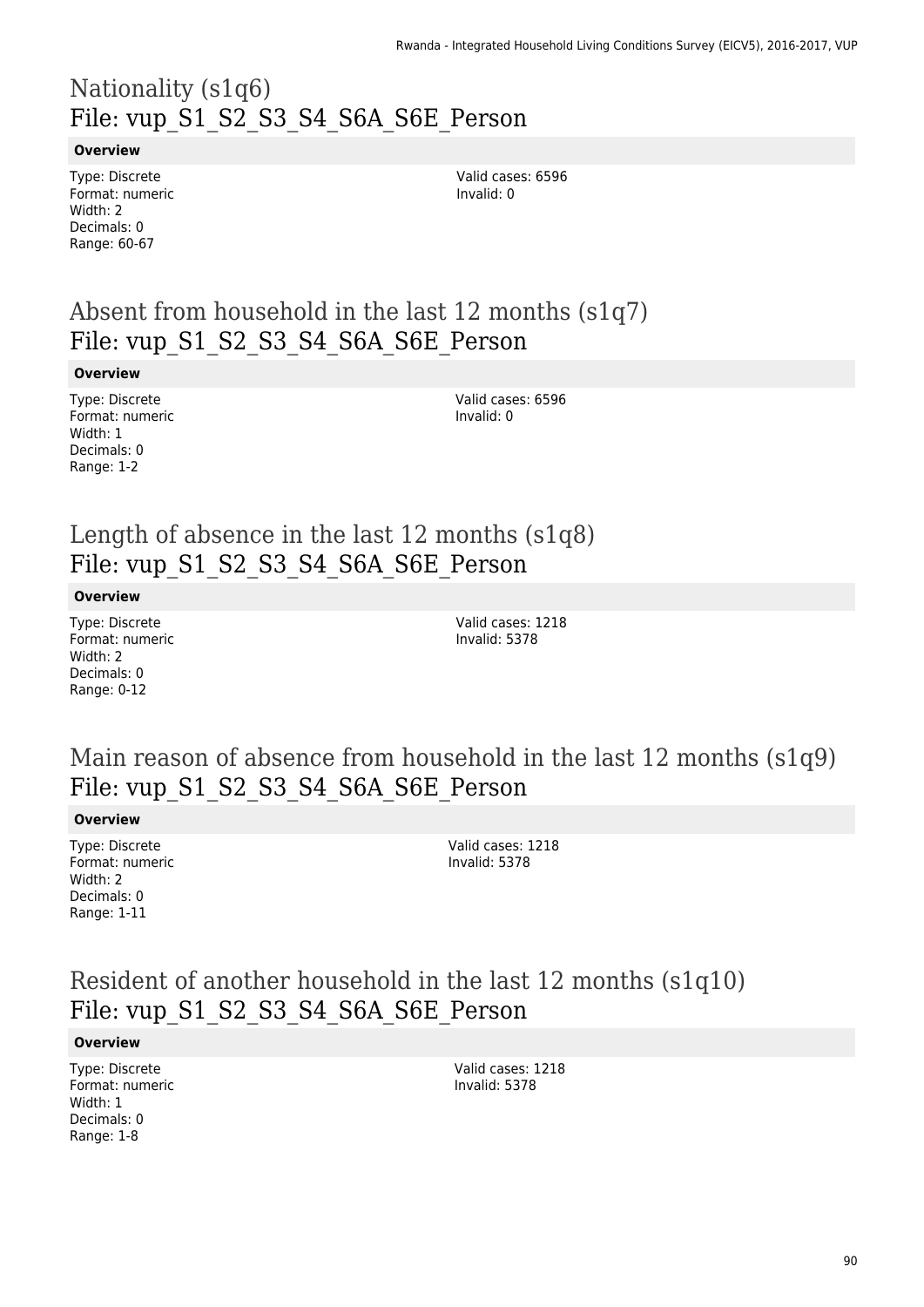## Resident during enumeration period (s1q11) File: vup\_S1\_S2\_S3\_S4\_S6A\_S6E\_Person

### **Overview**

Type: Discrete Format: numeric Width: 1 Decimals: 0 Range: 1-8

Valid cases: 6596 Invalid: 0

## Main reason for absence during enumeration (s1q12) File: vup\_S1\_S2\_S3\_S4\_S6A\_S6E\_Person

### **Overview**

Type: Discrete Format: numeric Width: 2 Decimals: 0 Range: 1-10

Valid cases: 241 Invalid: 6355

## Major disability (s1q13) File: vup\_S1\_S2\_S3\_S4\_S6A\_S6E\_Person

### **Overview**

Type: Discrete Format: numeric Width: 1 Decimals: 0 Range: 1-9

Valid cases: 6596 Invalid: 0

### Father still alive (s1q14) File: vup S1\_S2\_S3\_S4\_S6A\_S6E\_Person

#### **Overview**

Type: Discrete Format: numeric Width: 1 Decimals: 0 Range: 1-8

Valid cases: 3191 Invalid: 3405

## Mother still alive (s1q15) File: vup\_S1\_S2\_S3\_S4\_S6A\_S6E\_Person

#### **Overview**

Type: Discrete Format: numeric Width: 1 Decimals: 0 Range: 1-8

Valid cases: 3191 Invalid: 3405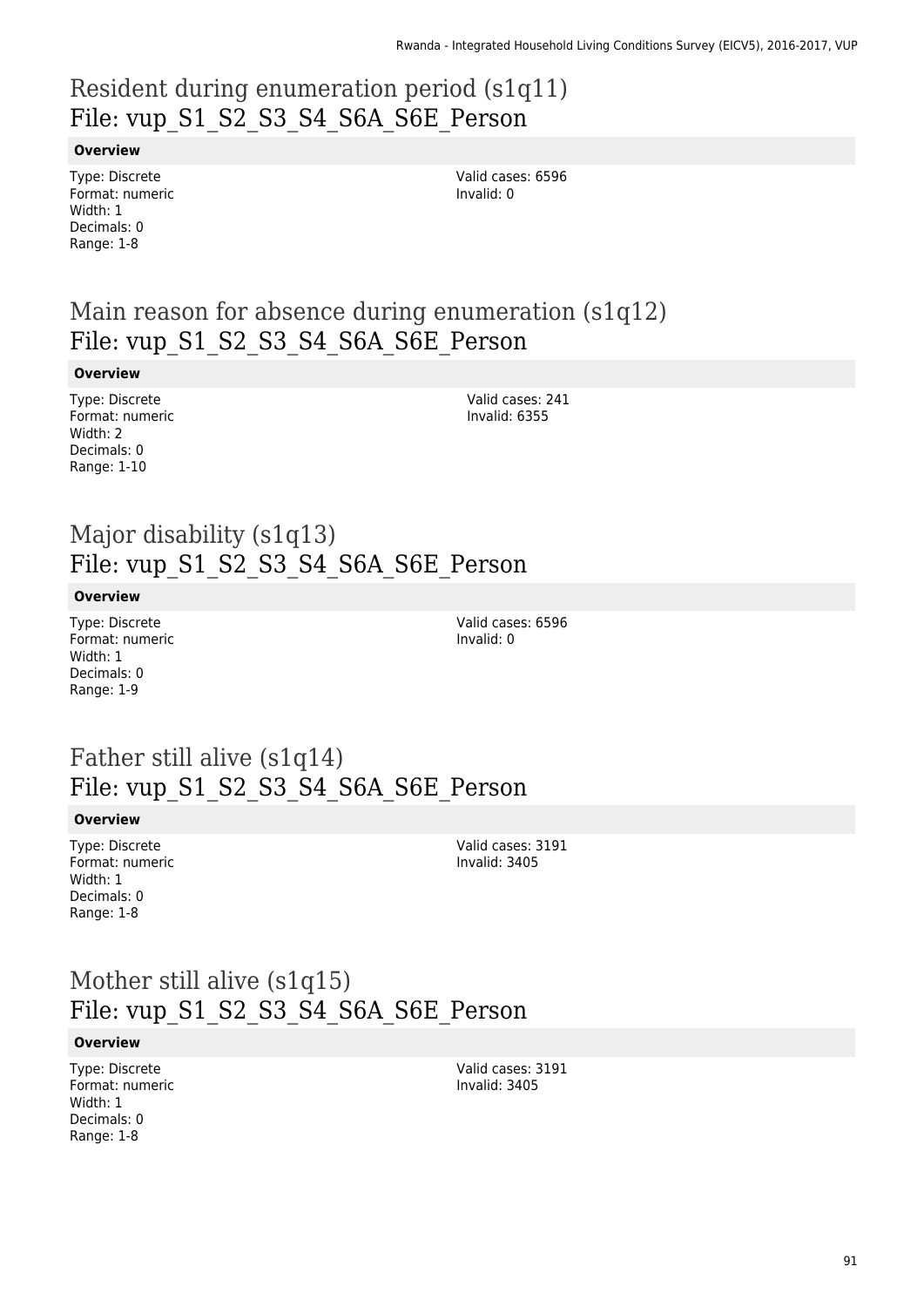## Household membership (s1q16) File: vup\_S1\_S2\_S3\_S4\_S6A\_S6E\_Person

### **Overview**

Type: Discrete Format: numeric Width: 1 Decimals: 0 Range: 1-2

Valid cases: 6596 Invalid: 0

## ID number of respondent (s2q1) File: vup\_S1\_S2\_S3\_S4\_S6A\_S6E\_Person

#### **Overview**

Type: Discrete Format: numeric Width: 2 Decimals: 0 Range: 1-97

Valid cases: 6576 Invalid: 20

## Always lived in the district (s2q2) File: vup S1 S2 S3 S4 S6A S6E Person

### **Overview**

Type: Discrete Format: numeric Width: 1 Decimals: 0 Range: 1-2

Valid cases: 6576 Invalid: 20

### Duration since last move years  $(s2q3y)$ File: vup S1\_S2\_S3\_S4\_S6A\_S6E\_Person

#### **Overview**

Type: Discrete Format: numeric Width: 2 Decimals: 0 Range: 0-86

Valid cases: 1887 Invalid: 4709

Duration since last move months  $(s2q3m)$ File: vup S1\_S2\_S3\_S4\_S6A\_S6E\_Person

#### **Overview**

Type: Discrete Format: numeric Width: 2 Decimals: 0 Range: 0-11

Valid cases: 1887 Invalid: 4709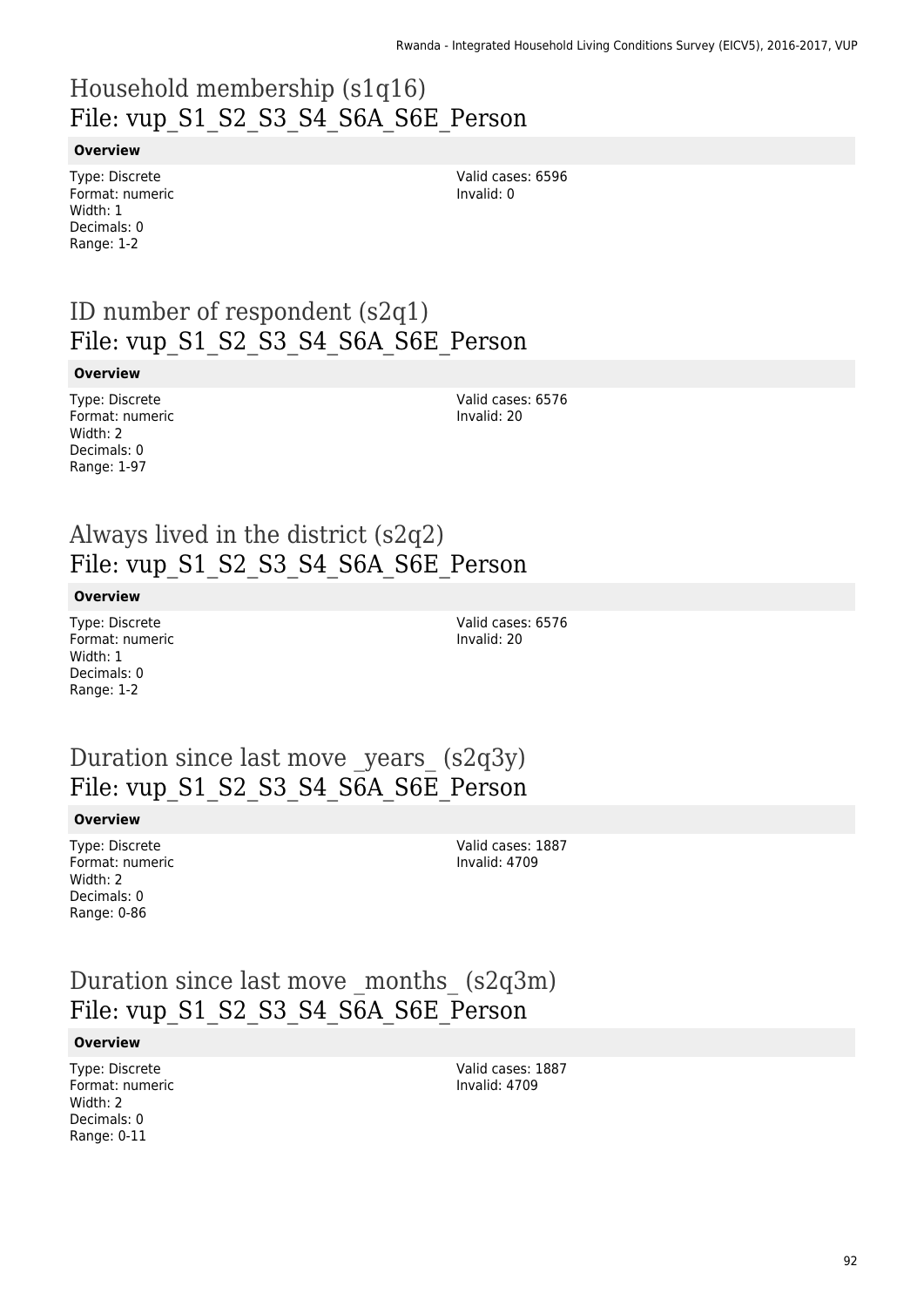## District or foreign country lived prior to current place (s2q4) File: vup\_S1\_S2\_S3\_S4\_S6A\_S6E\_Person

### **Overview**

Type: Discrete Format: numeric Width: 2 Decimals: 0 Range: 11-67

Valid cases: 1887 Invalid: 4709

## Kind of place lived prior to current place (s2q5) File: vup\_S1\_S2\_S3\_S4\_S6A\_S6E\_Person

#### **Overview**

Type: Discrete Format: numeric Width: 1 Decimals: 0 Range: 1-4

Valid cases: 1510 Invalid: 5086

## Duration lived in the previuos location years (s2q6) File: vup S1 S2 S3 S4 S6A S6E Person

### **Overview**

Type: Discrete Format: numeric Width: 2 Decimals: 0 Range: 0-84

Valid cases: 1887 Invalid: 4709

### Primary reason for moving (s2q7) File: vup S1 S2 S3 S4 S6A S6E Person

#### **Overview**

Type: Discrete Format: numeric Width: 2 Decimals: 0 Range: 1-16

Valid cases: 1887 Invalid: 4709

## Move alone or with other members of your household (s2q8) File: vup\_S1\_S2\_S3\_S4\_S6A\_S6E\_Person

### **Overview**

Type: Discrete Format: numeric Width: 1 Decimals: 0 Range: 1-3

Valid cases: 1887 Invalid: 4709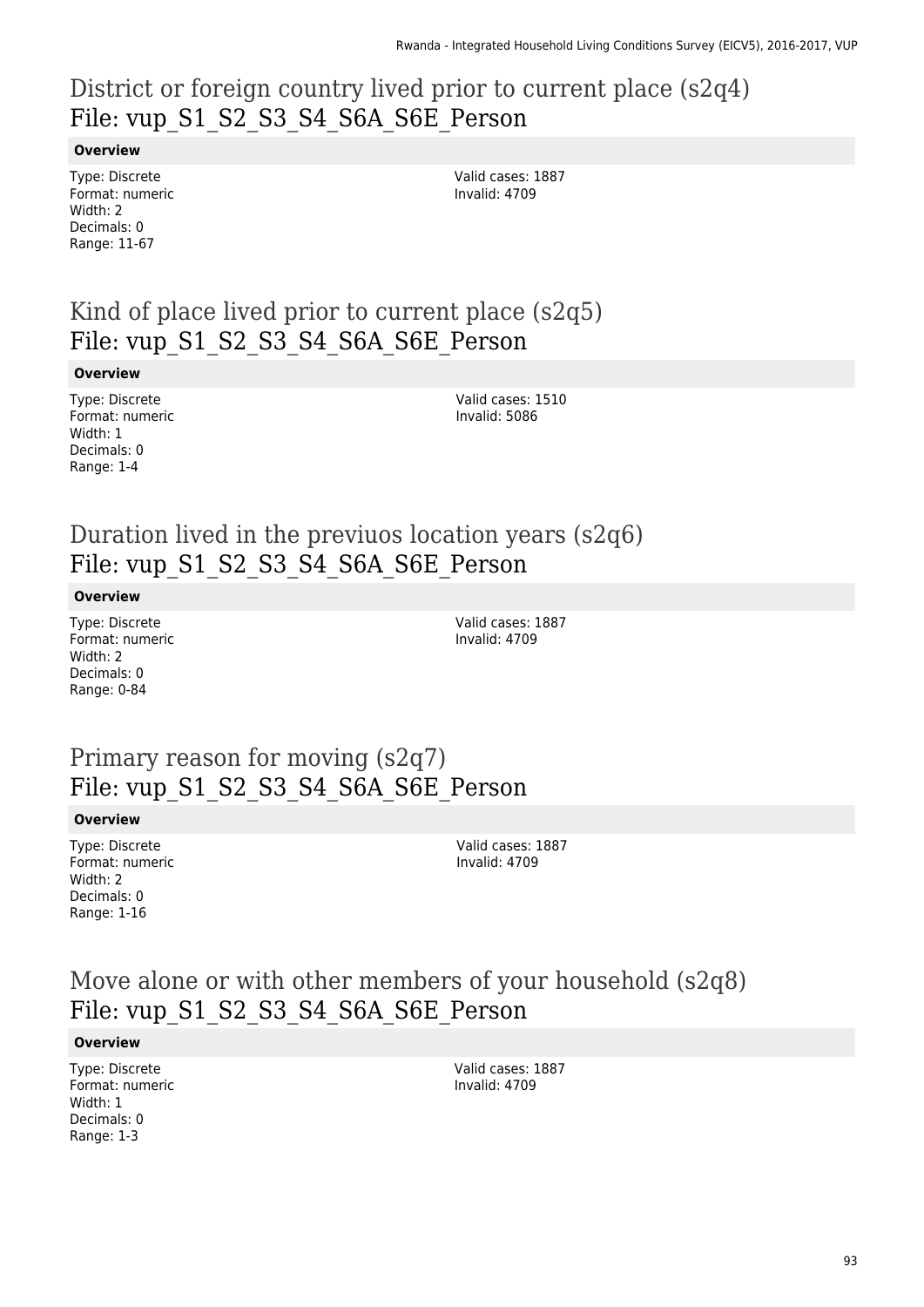## ID number of respondent (s3q1) File: vup\_S1\_S2\_S3\_S4\_S6A\_S6E\_Person

### **Overview**

Type: Discrete Format: numeric Width: 2 Decimals: 0 Range: 1-97

Valid cases: 6576 Invalid: 20

## Main health insurance carry (s3q2) File: vup\_S1\_S2\_S3\_S4\_S6A\_S6E\_Person

### **Overview**

Type: Discrete Format: numeric Width: 1 Decimals: 0 Range: 1-6

Valid cases: 6576 Invalid: 20

## Suffer from any health problem in the last 4 weeks (s3q3) File: vup S1 S2 S3 S4 S6A S6E Person

### **Overview**

Type: Discrete Format: numeric Width: 1 Decimals: 0 Range: 1-2

Valid cases: 6576 Invalid: 20

### Medical consultation in the over last 4 weeks (s3q4) File: vup S1 S2 S3 S4 S6A S6E Person

### **Overview**

Type: Discrete Format: numeric Width: 1 Decimals: 0 Range: 1-8

Valid cases: 6576 Invalid: 20

Main reason for medical consultation (s3q5) File: vup\_S1\_S2\_S3\_S4\_S6A\_S6E\_Person

### **Overview**

Type: Discrete Format: numeric Width: 1 Decimals: 0 Range: 1-8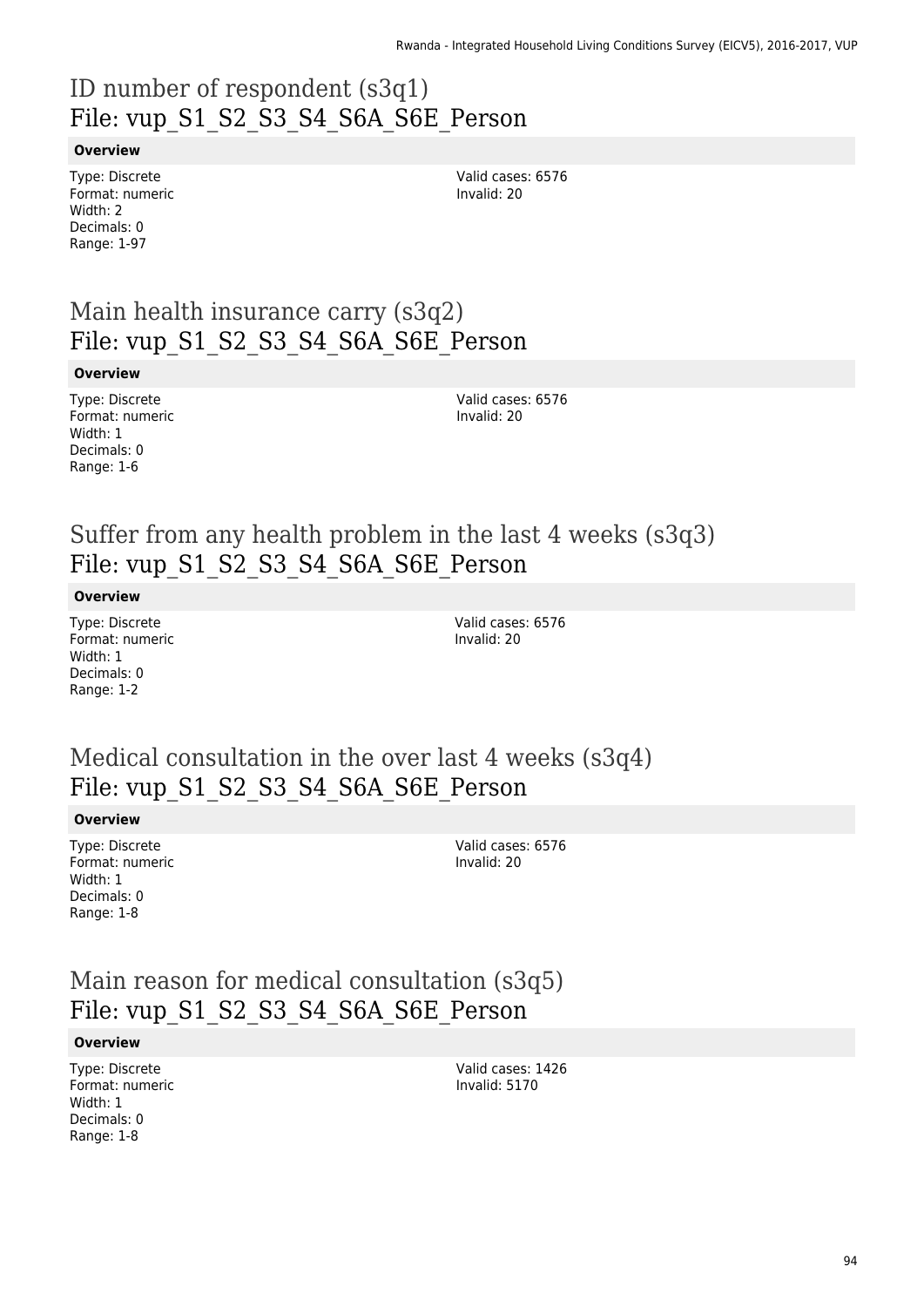## Difficulty in seeing (s3q6) File: vup\_S1\_S2\_S3\_S4\_S6A\_S6E\_Person

### **Overview**

Type: Discrete Format: numeric Width: 1 Decimals: 0 Range: 1-4

Valid cases: 5841 Invalid: 755

## Difficulty hearing (s3q7) File: vup\_S1\_S2\_S3\_S4\_S6A\_S6E\_Person

#### **Overview**

Type: Discrete Format: numeric Width: 1 Decimals: 0 Range: 1-4

Valid cases: 5841 Invalid: 755

### Difficulty in moving (s3q8) File: vup S1 S2 S3 S4 S6A S6E Person

#### **Overview**

Type: Discrete Format: numeric Width: 1 Decimals: 0 Range: 1-4

Valid cases: 5841 Invalid: 755

### Difficulty in remembering or concentrating (s3q9) File: vup S1 S2 S3 S4 S6A S6E Person

#### **Overview**

Type: Discrete Format: numeric Width: 1 Decimals: 0 Range: 1-4

Valid cases: 5841 Invalid: 755

### Difficulty in speaking/ talking understanding and communicating with others (s3q10) File: vup  $S\bar{1}$  S2 S3 S4 S6A\_S6E\_Person

#### **Overview**

Type: Discrete Format: numeric Width: 1 Decimals: 0 Range: 1-4

Valid cases: 5841 Invalid: 755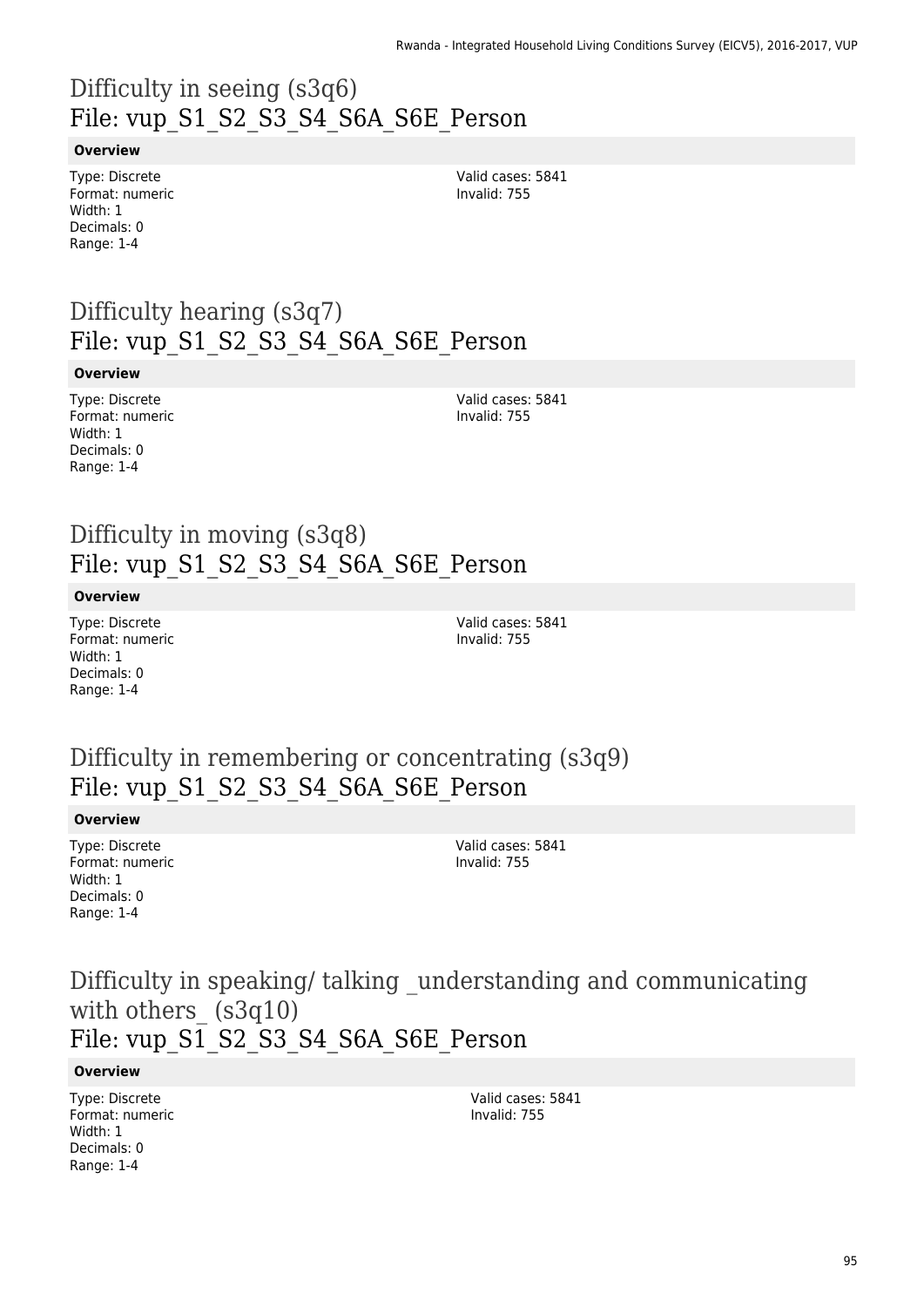## Difficulty in self-care such as: washing all over or dressing (s3q11) File: vup\_S1\_S2\_S3\_S4\_S6A\_S6E\_Person

### **Overview**

Type: Discrete Format: numeric Width: 1 Decimals: 0 Range: 1-4

Valid cases: 5841 Invalid: 755

## Ever been to school (s4aq1) File: vup\_S1\_S2\_S3\_S4\_S6A\_S6E\_Person

#### **Overview**

Type: Discrete Format: numeric Width: 1 Decimals: 0 Range: 1-2

Valid cases: 6096 Invalid: 500

## Highest class succesfully attained in school (s4aq2) File: vup S1 S2 S3 S4 S6A S6E Person

#### **Overview**

Type: Discrete Format: numeric Width: 2 Decimals: 0 Range: 1-98

Valid cases: 4828 Invalid: 1768

### Highest diploma/certificate/ degree you have ever obtained (s4aq3) File: vup S1 S2 S3 S4 S6A S6E Person

### **Overview**

Type: Discrete Format: numeric Width: 2 Decimals: 0 Range: 1-99

Valid cases: 1614 Invalid: 4982

## ISCED (s4aq4b) File: vup\_S1\_S2\_S3\_S4\_S6A\_S6E\_Person

#### **Overview**

Type: Continuous Format: numeric Width: 4 Decimals: 0 Range: 35-8161

Valid cases: 281 Invalid: 6315 Minimum: 35 Maximum: 8161 Mean: 4069.1 Standard deviation: 1620.3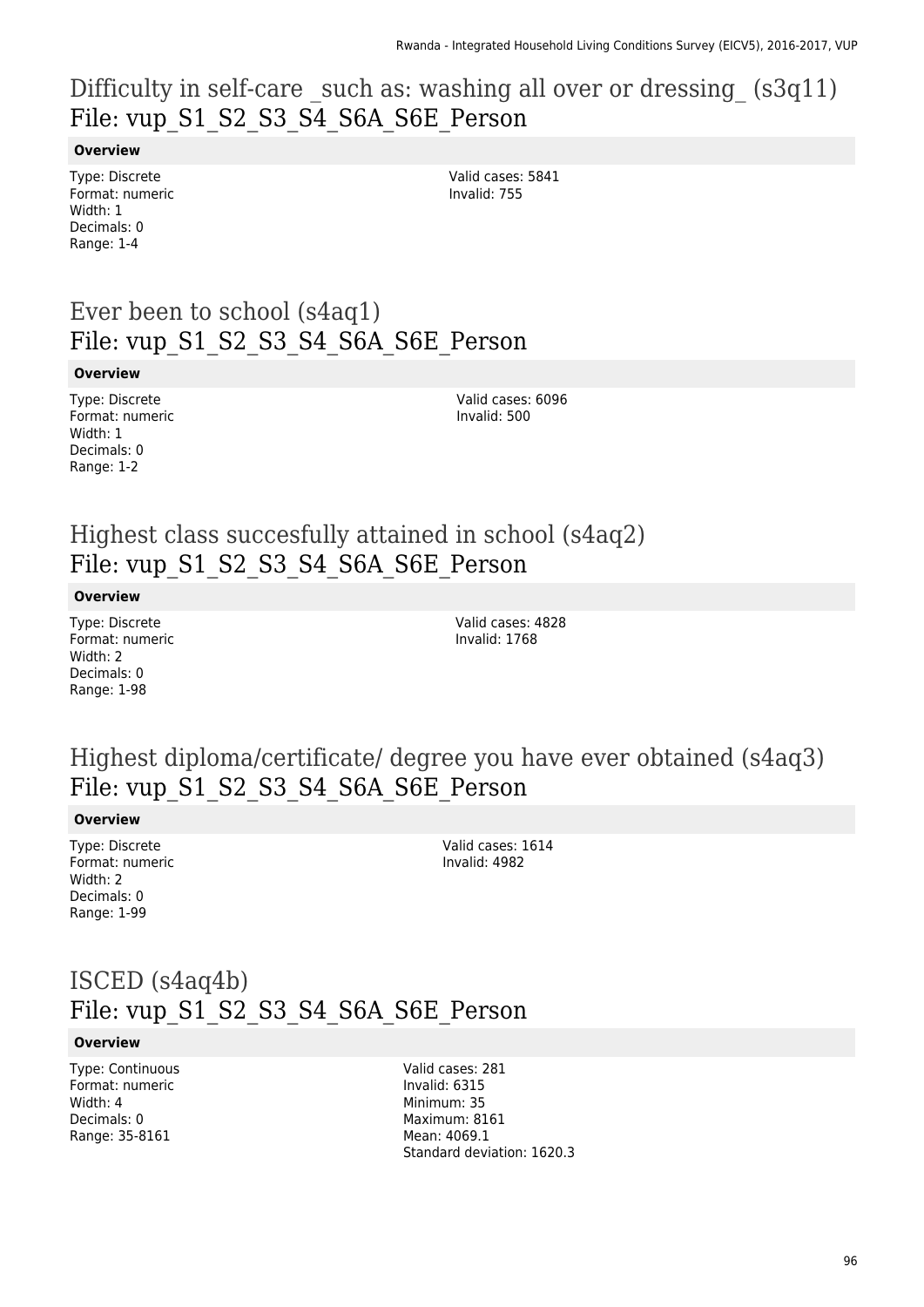## Last institution of higher learning you attended (s4aq5) File: vup\_S1\_S2\_S3\_S4\_S6A\_S6E\_Person

### **Overview**

Type: Discrete Format: numeric Width: 1 Decimals: 0 Range: 1-7

Valid cases: 275 Invalid: 6321

## Class attended in 2015 (s4aq6a) File: vup\_S1\_S2\_S3\_S4\_S6A\_S6E\_Person

#### **Overview**

Type: Discrete Format: numeric Width: 2 Decimals: 0 Range: 0-98

Valid cases: 4603 Invalid: 1993

### Class attended in 2016 (s4aq6b) File: vup\_S1\_S2\_S3\_S4\_S6A\_S6E\_Person

### **Overview**

Type: Discrete Format: numeric Width: 2 Decimals: 0 Range: 0-98

Valid cases: 4603 Invalid: 1993

### Cause of repeat the 2015 class in 2016 (s4aq6c) File: vup S1\_S2\_S3\_S4\_S6A\_S6E\_Person

#### **Overview**

Type: Discrete Format: numeric Width: 1 Decimals: 0 Range: 1-5

Valid cases: 314 Invalid: 6282

Attended school in the last 12 months (s4aq7) File: vup\_S1\_S2\_S3\_S4\_S6A\_S6E\_Person

#### **Overview**

Type: Discrete Format: numeric Width: 1 Decimals: 0 Range: 1-2

Valid cases: 4828 Invalid: 1768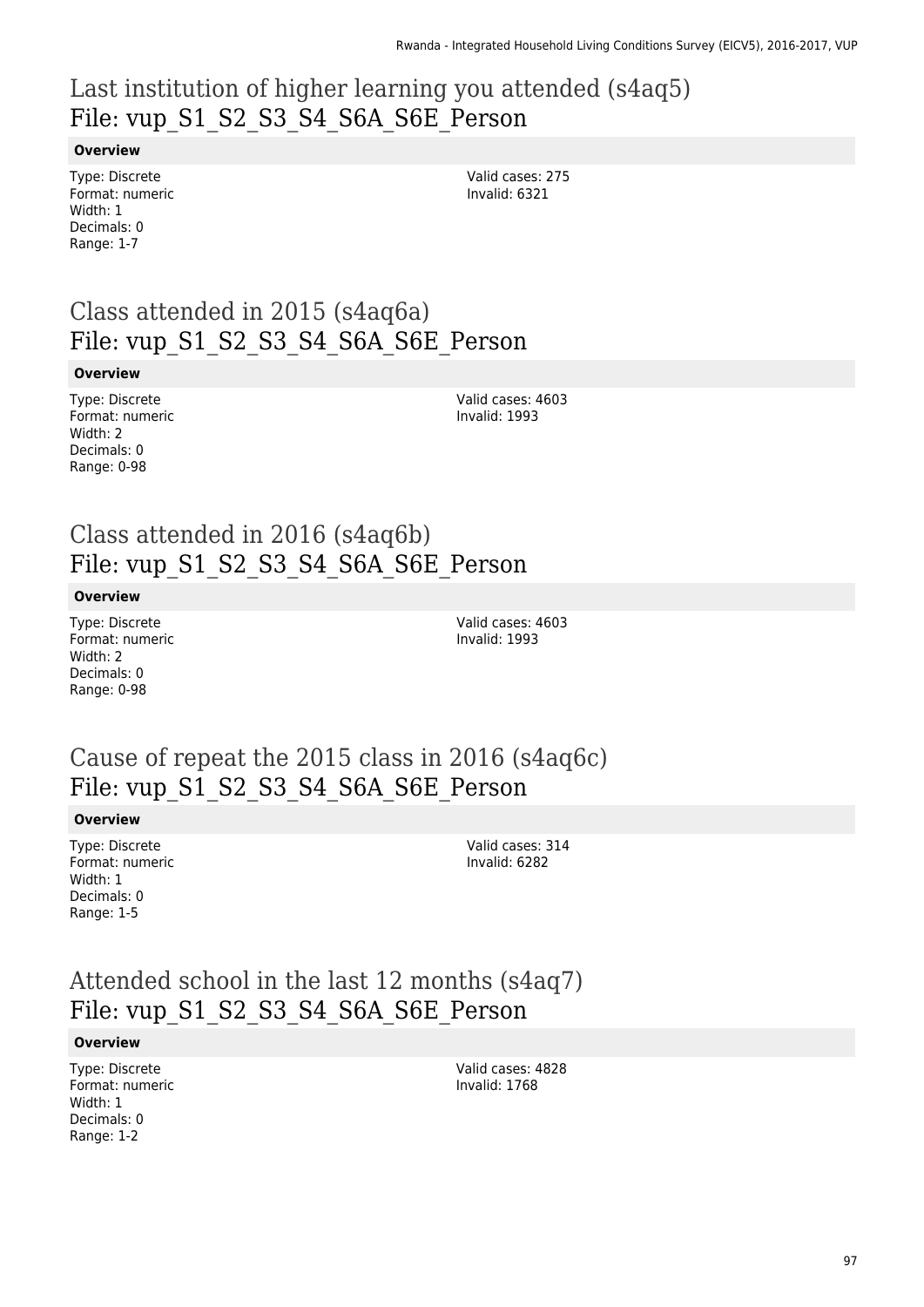## Type of school (s4aq8) File: vup\_S1\_S2\_S3\_S4\_S6A\_S6E\_Person

### **Overview**

Type: Discrete Format: numeric Width: 1 Decimals: 0 Range: 1-3

Valid cases: 2146 Invalid: 4450

## Problems with school (s4aq9) File: vup\_S1\_S2\_S3\_S4\_S6A\_S6E\_Person

#### **Overview**

Type: Discrete Format: numeric Width: 1 Decimals: 0 Range: 1-8

Valid cases: 2146 Invalid: 4450

### Separate toilet facilities at school (s4aq10) File: vup S1 S2 S3 S4 S6A S6E Person

### **Overview**

Type: Discrete Format: numeric Width: 1 Decimals: 0 Range: 1-8

Valid cases: 2146 Invalid: 4450

### Registration and school fees (s4aq11a) File: vup S1 S2 S3 S4 S6A S6E Person

#### **Overview**

Type: Discrete Format: numeric Width: 6 Decimals: 0 Range: 0-742500

Valid cases: 1727 Invalid: 4869

### Parent contributions (s4aq11b) File: vup\_S1\_S2\_S3\_S4\_S6A\_S6E\_Person

#### **Overview**

Type: Discrete Format: numeric Width: 5 Decimals: 0 Range: 0-88000

Valid cases: 1727 Invalid: 4869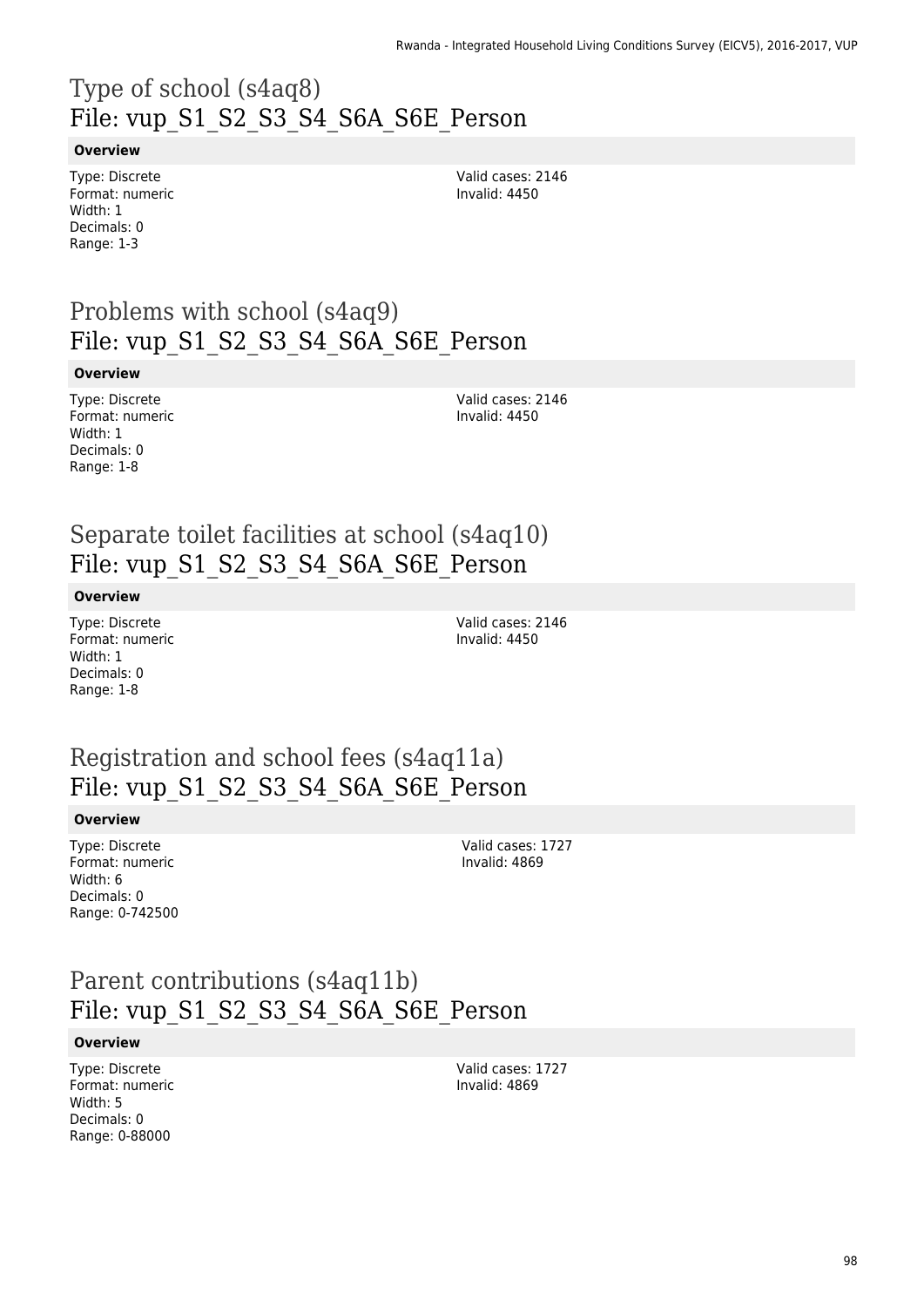## School uniforms (s4aq11c) File: vup\_S1\_S2\_S3\_S4\_S6A\_S6E\_Person

### **Overview**

Type: Discrete Format: numeric Width: 6 Decimals: 0 Range: 0-120000

Valid cases: 1727 Invalid: 4869

## Books and school supplies (s4aq11d) File: vup\_S1\_S2\_S3\_S4\_S6A\_S6E\_Person

#### **Overview**

Type: Discrete Format: numeric Width: 6 Decimals: 0 Range: 0-100000

Valid cases: 1727 Invalid: 4869

## Transport to and from school (s4aq11e) File: vup S1 S2 S3 S4 S6A S6E Person

### **Overview**

Type: Discrete Format: numeric Width: 6 Decimals: 0 Range: 0-300000

Valid cases: 1727 Invalid: 4869

### Room and board \_or board only\_ (s4aq11f) File: vup\_S1\_S2\_S3\_S4\_S6A\_S6E\_Person

#### **Overview**

Type: Discrete Format: numeric Width: 6 Decimals: 0 Range: 0-480000 Valid cases: 1727 Invalid: 4869

## Other schooling expenditures (s4aq11g) File: vup S1\_S2\_S3\_S4\_S6A\_S6E\_Person

#### **Overview**

Type: Discrete Format: numeric Width: 6 Decimals: 0 Range: 0-220000

Valid cases: 1727 Invalid: 4869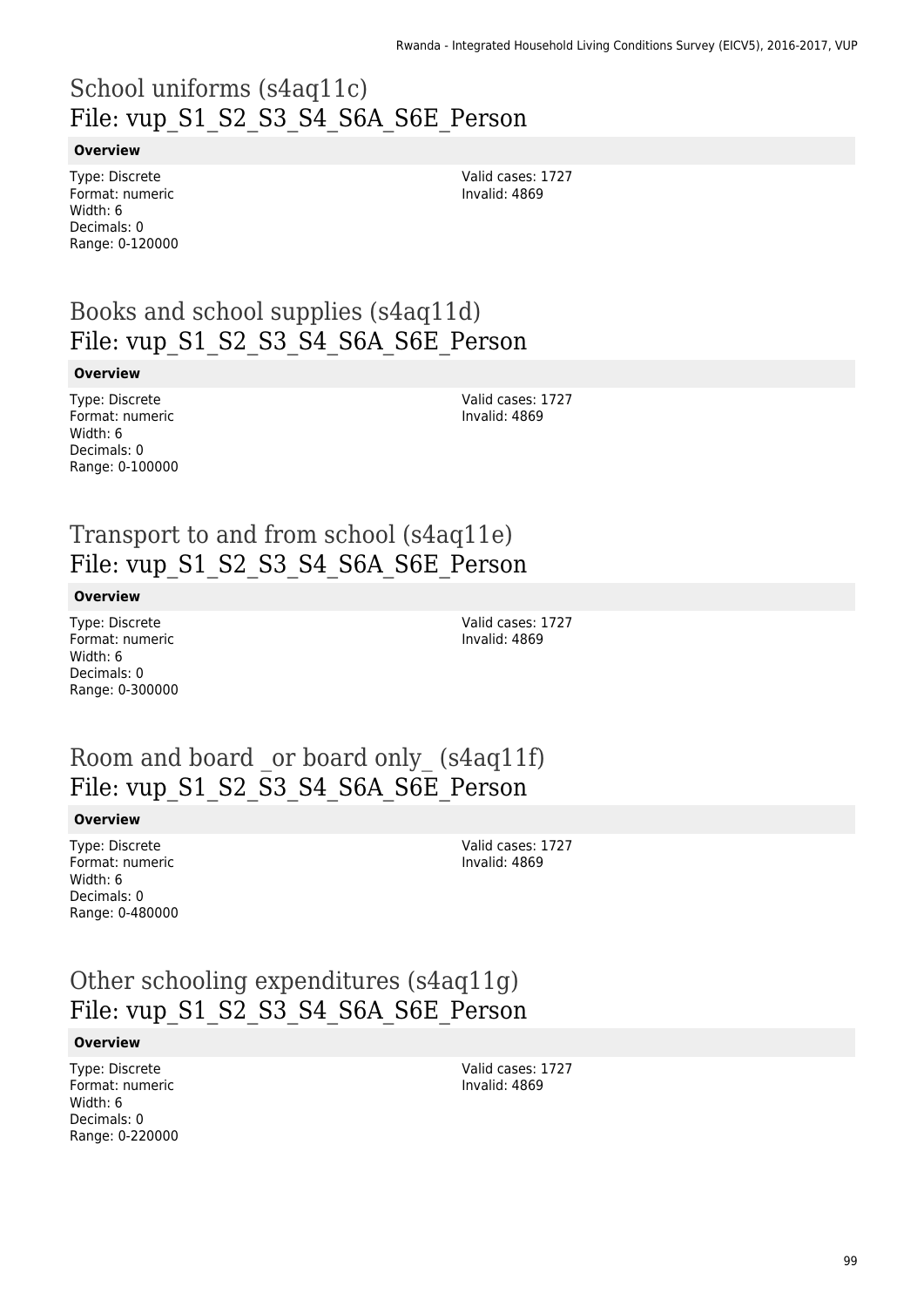## Total education expenses \_non-distributed option (s4aq11h) File: vup\_S1\_S2\_S3\_S4\_S6A\_S6E\_Person

### **Overview**

Type: Discrete Format: numeric Width: 7 Decimals: 0 Range: 0-1200000

Valid cases: 419 Invalid: 6177

## Responsible for payment of majority of school related expenditures (s4aq12) File: vup\_S1\_S2\_S3\_S4\_S6A\_S6E\_Person

### **Overview**

Type: Discrete Format: numeric Width: 2 Decimals: 0 Range: 1-11

Valid cases: 2102 Invalid: 4494

## Miss any day at school last 7 days? (s4aq13) File: vup\_S1\_S2\_S3\_S4\_S6A\_S6E\_Person

### **Overview**

Type: Discrete Format: numeric Width: 1 Decimals: 0 Range: 1-2

Valid cases: 1925 Invalid: 4671

### Many school days not attend last week (s4aq14) File: vup\_S1\_S2\_S3\_S4\_S6A\_S6E\_Person

#### **Overview**

Type: Discrete Format: numeric Width: 1 Decimals: 0 Range: 1-7

Valid cases: 947 Invalid: 5649

## Primary cause of not attending school (s4aq15) File: vup\_S1\_S2\_S3\_S4\_S6A\_S6E\_Person

### **Overview**

Type: Discrete Format: numeric Width: 2 Decimals: 0 Range: 1-10

Valid cases: 947 Invalid: 5649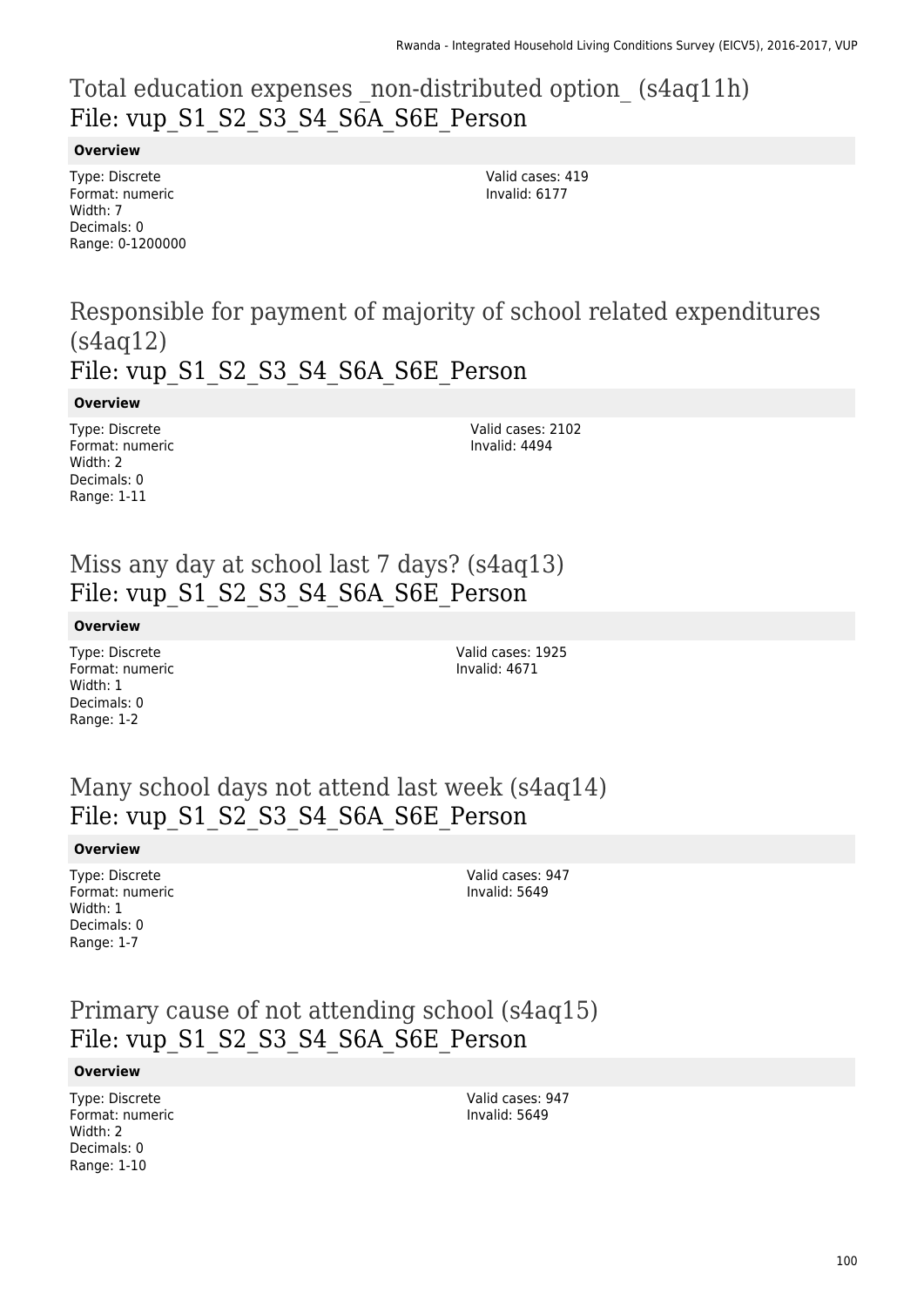## Year did leave school (s4aq16) File: vup\_S1\_S2\_S3\_S4\_S6A\_S6E\_Person

### **Overview**

Type: Continuous Format: numeric Width: 4 Decimals: 0 Range: 1930-2016 Valid cases: 2682 Invalid: 3914 Minimum: 1930 Maximum: 2016 Mean: 1995.4 Standard deviation: 18.6

## Reason for leaving school (s4aq17) File: vup\_S1\_S2\_S3\_S4\_S6A\_S6E\_Person

### **Overview**

Type: Discrete Format: numeric Width: 2 Decimals: 0 Range: 1-11

Valid cases: 2744 Invalid: 3852

### Did you attended any vocational training (s4bq1) File: vup S1\_S2\_S3\_S4\_S6A\_S6E\_Person

### **Overview**

Type: Discrete Format: numeric Width: 1 Decimals: 0 Range: 1-3

Valid cases: 5114 Invalid: 1482

Expense of this training including fees, expenses and accommodation (s4bq2) File: vup\_S1\_S2\_S3\_S4\_S6A\_S6E\_Person

### **Overview**

Type: Discrete Format: numeric Width: 6 Decimals: 0 Range: 0-350000 Valid cases: 106 Invalid: 6490

### Have you attended a literacy course? (s4bq3) File: vup S1 S2 S3 S4 S6A S6E Person

### **Overview**

Type: Discrete Format: numeric Width: 1 Decimals: 0 Range: 1-2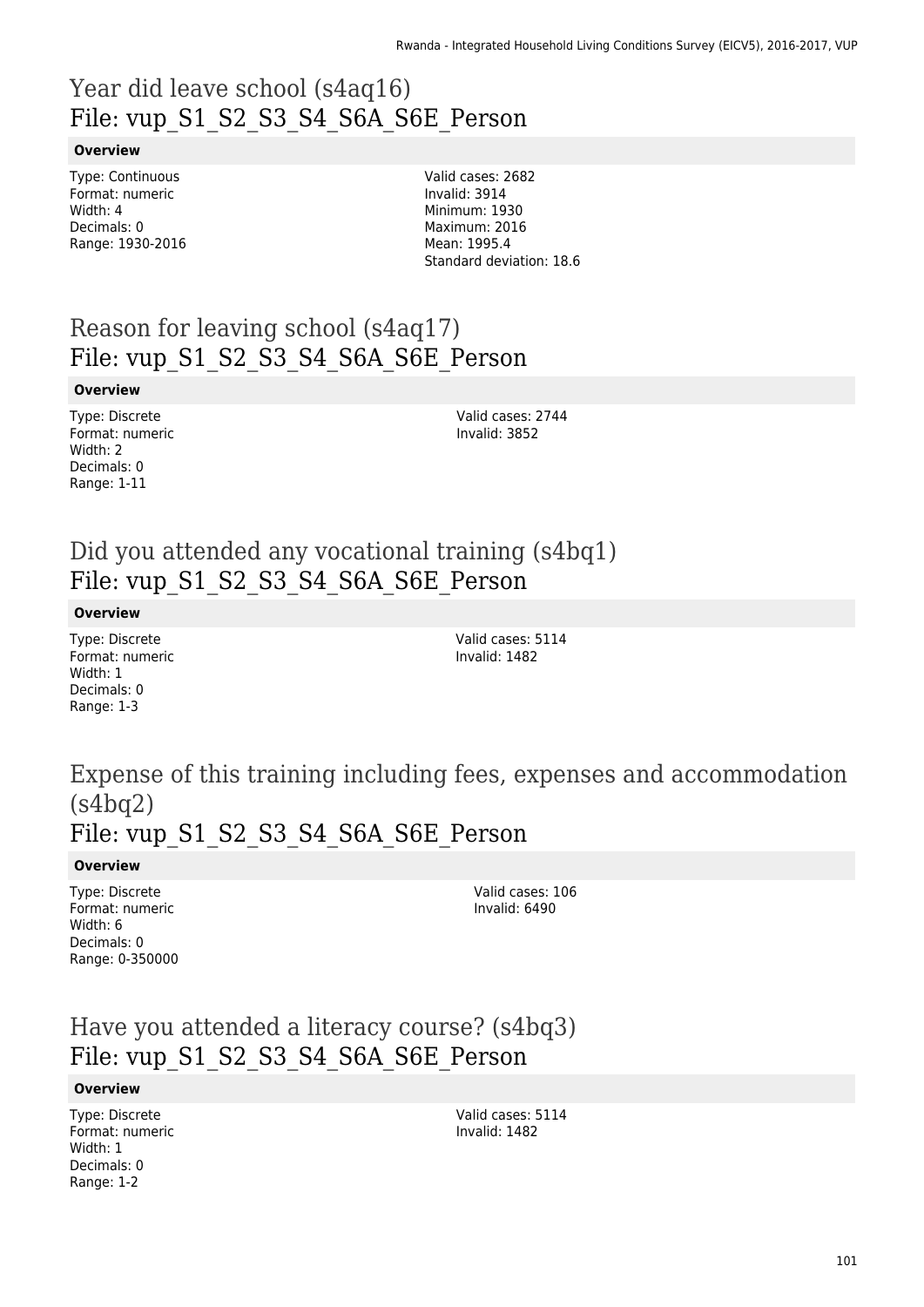## Able to read a simple note (s4bq4) File: vup\_S1\_S2\_S3\_S4\_S6A\_S6E\_Person

### **Overview**

Type: Discrete Format: numeric Width: 1 Decimals: 0 Range: 1-2

Valid cases: 5114 Invalid: 1482

## Able to write a simple note (s4bq5) File: vup\_S1\_S2\_S3\_S4\_S6A\_S6E\_Person

#### **Overview**

Type: Discrete Format: numeric Width: 1 Decimals: 0 Range: 1-2

Valid cases: 3545 Invalid: 3051

### Able to do a written calculation (s4bq6) File: vup S1 S2 S3 S4 S6A S6E Person

#### **Overview**

Type: Discrete Format: numeric Width: 1 Decimals: 0 Range: 1-2

Valid cases: 5114 Invalid: 1482

### Have a mobile telephone (s4bq7) File: vup S1 S2 S3 S4 S6A S6E Person

#### **Overview**

Type: Discrete Format: numeric Width: 1 Decimals: 0 Range: 1-2

Valid cases: 5114 Invalid: 1482

### Phone has radio and/or internet function? (s4bq7a) File: vup\_S1\_S2\_S3\_S4\_S6A\_S6E\_Person

#### **Overview**

Type: Discrete Format: numeric Width: 1 Decimals: 0 Range: 1-5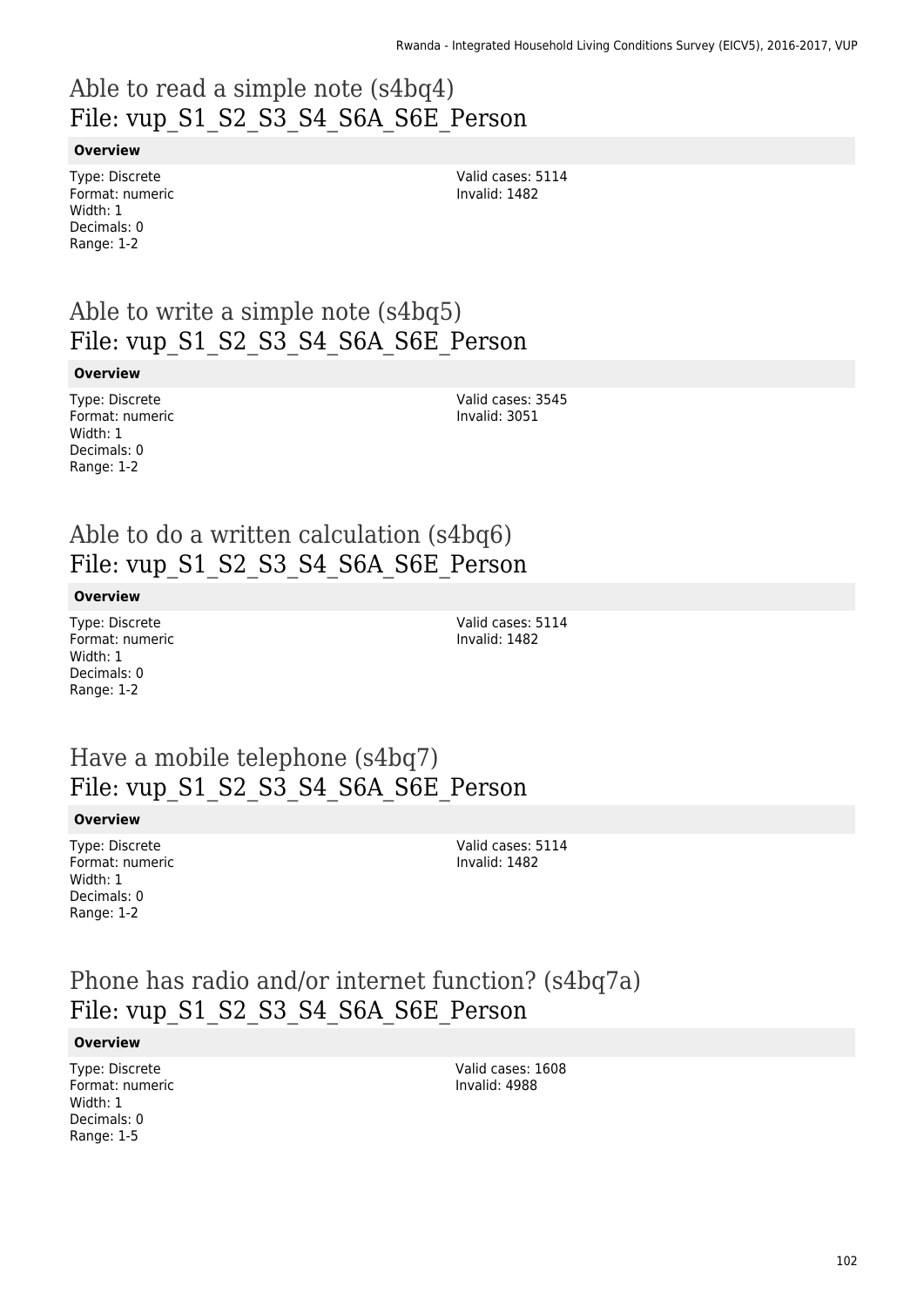## Own a computer (s4bq8a) File: vup\_S1\_S2\_S3\_S4\_S6A\_S6E\_Person

### **Overview**

Type: Discrete Format: numeric Width: 1 Decimals: 0 Range: 1-2

Valid cases: 5114 Invalid: 1482

## Computer literacy (s4bq8b) File: vup\_S1\_S2\_S3\_S4\_S6A\_S6E\_Person

#### **Overview**

Type: Discrete Format: numeric Width: 1 Decimals: 0 Range: 1-3

Valid cases: 5114 Invalid: 1482

## Copying or moving a file or a folder (s4bq9a) File: vup S1 S2 S3 S4 S6A S6E Person

#### **Overview**

Type: Discrete Format: numeric Width: 1 Decimals: 0 Range: 1-3

Valid cases: 326 Invalid: 6270

### Using copy and paste tools to duplicate or move information (s4bq9b) File: vup S1 S2 S3 S4 S6A S6E Person

#### **Overview**

Type: Discrete Format: numeric Width: 1 Decimals: 0 Range: 1-2

Valid cases: 283 Invalid: 6313

Sending e-mails with attached files (s4bq9c) File: vup\_S1\_S2\_S3\_S4\_S6A\_S6E\_Person

#### **Overview**

Type: Discrete Format: numeric Width: 1 Decimals: 0 Range: 1-2

Valid cases: 283 Invalid: 6313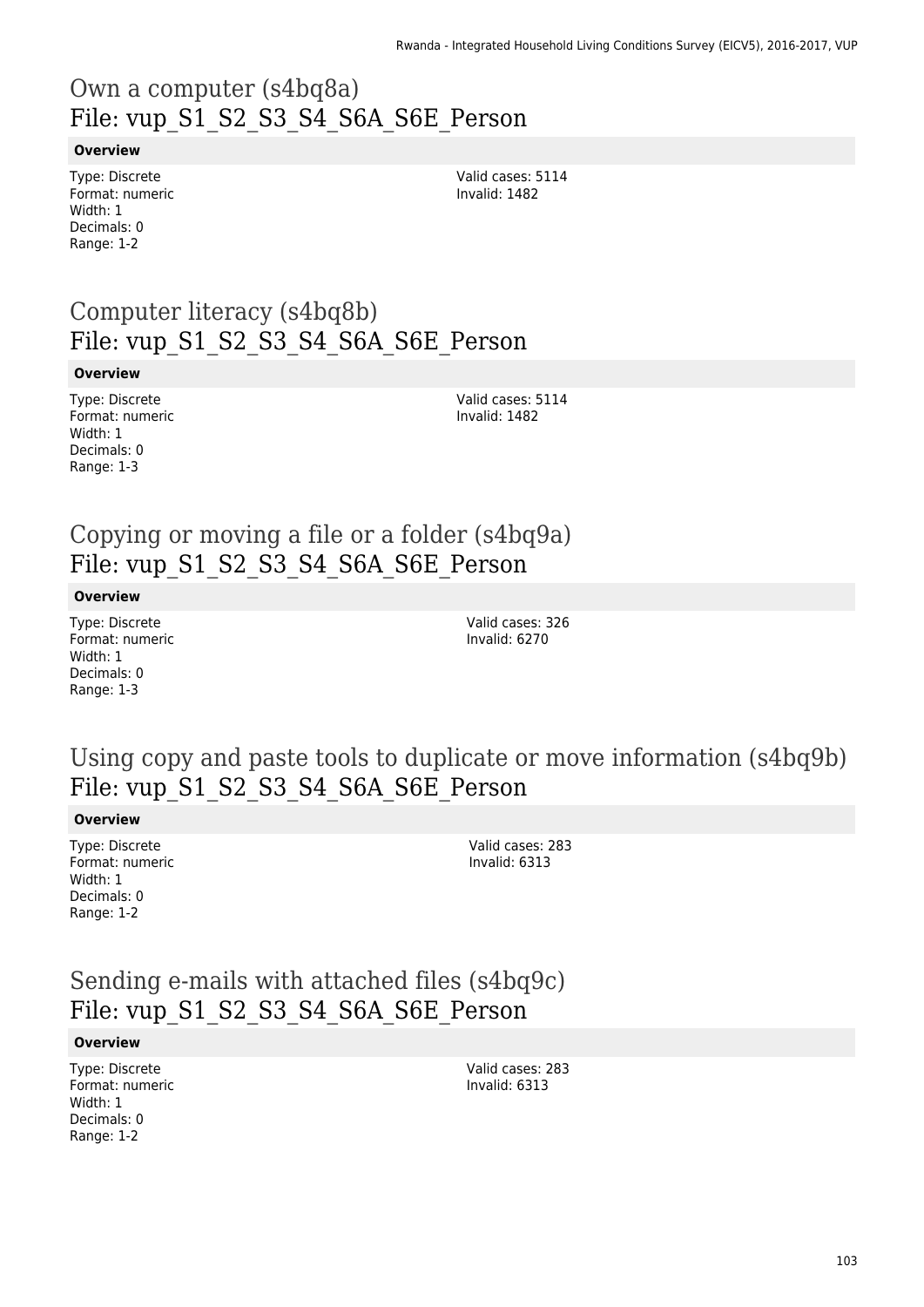## Using basic arithmetic formulae in a spreadsheet (s4bq9d) File: vup\_S1\_S2\_S3\_S4\_S6A\_S6E\_Person

### **Overview**

Type: Discrete Format: numeric Width: 1 Decimals: 0 Range: 1-2

Valid cases: 283 Invalid: 6313

## Connecting and installing new devices (s4bq9e) File: vup\_S1\_S2\_S3\_S4\_S6A\_S6E\_Person

### **Overview**

Type: Discrete Format: numeric Width: 1 Decimals: 0 Range: 1-2

Valid cases: 283 Invalid: 6313

## Finding, downloading, installing and configuring software (s4bq9f) File: vup S1 S2 S3 S4 S6A S6E Person

### **Overview**

Type: Discrete Format: numeric Width: 1 Decimals: 0 Range: 1-2

Valid cases: 283 Invalid: 6313

### Creating electronic presentations with presentation software (s4bq9g) File: vup S1 S2 S3 S4 S6A S6E Person

### **Overview**

Type: Discrete Format: numeric Width: 1 Decimals: 0 Range: 1-2

Valid cases: 283 Invalid: 6313

## Transferring files between a computer and other devices (s4bq9h) File: vup\_S1\_S2\_S3\_S4\_S6A\_S6E\_Person

### **Overview**

Type: Discrete Format: numeric Width: 1 Decimals: 0 Range: 1-2

Valid cases: 283 Invalid: 6313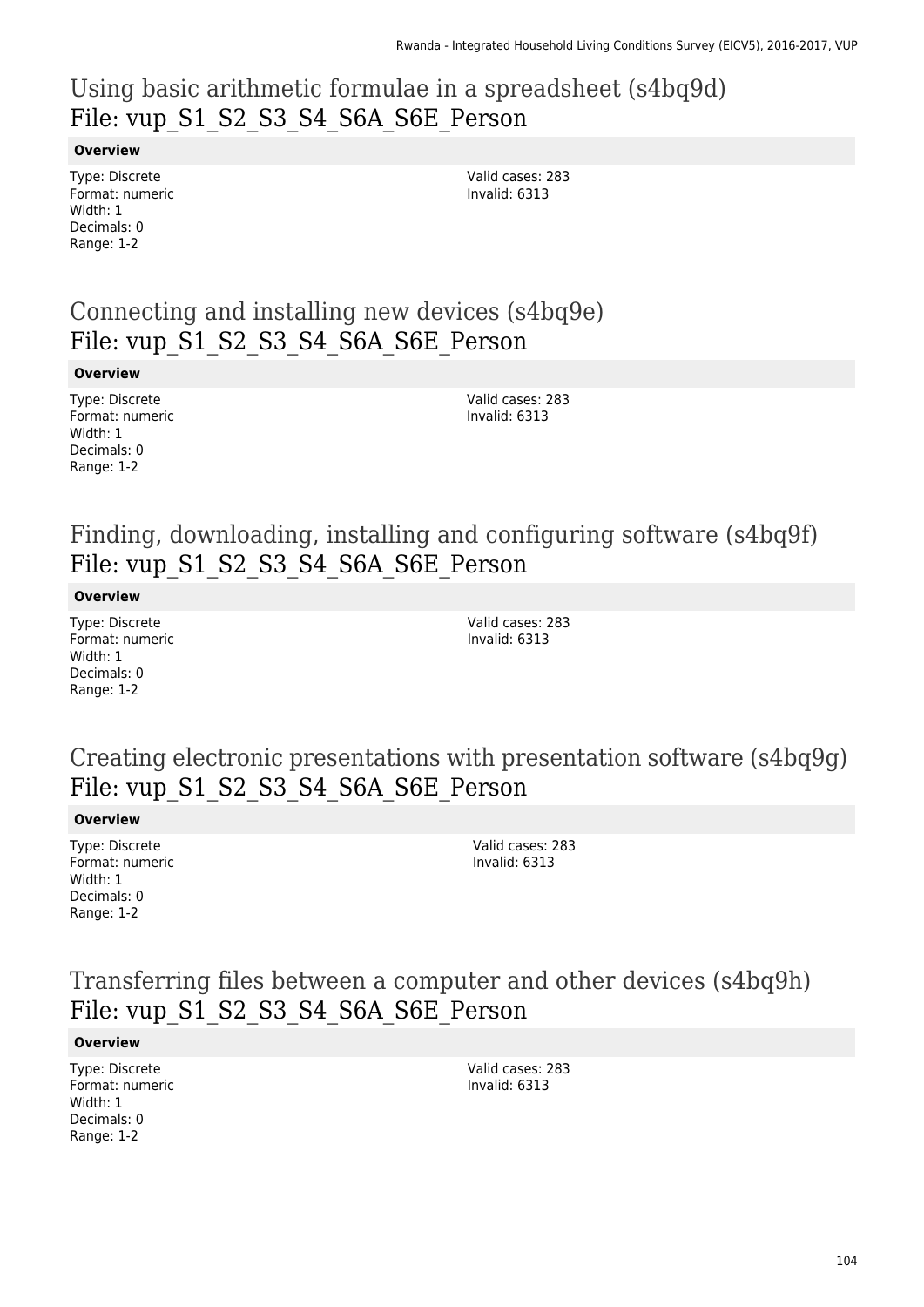### Writing a computer program using a specialized programming language (s4bq9i) File: vup\_S1\_S2\_S3\_S4\_S6A\_S6E\_Person

### **Overview**

Type: Discrete Format: numeric Width: 1 Decimals: 0 Range: 1-2

Valid cases: 283 Invalid: 6313

Using computers, Smart Phones, Tablets.. to retrieve, access, store, produce, pr (s4bq9j) File: vup S1 S2 S3 S4 S6A S6E Person

#### **Overview**

Type: Discrete Format: numeric Width: 1 Decimals: 0 Range: 1-2

Valid cases: 3620 Invalid: 2976

# Use of the internet in the last three months for finding information about goods (s4bq9k)

### File: vup S1 S2 S3 S4 S6A S6E Person

#### **Overview**

Type: Discrete Format: numeric Width: 1 Decimals: 0 Range: 1-2

Valid cases: 341 Invalid: 6255

### Use of internet in the last three months for reading or downloading online news/ (s4bq9l) File: vup S1 S2 S3 S4 S6A S6E Person

### **Overview**

Type: Discrete Format: numeric Width: 1 Decimals: 0 Range: 1-2

Valid cases: 341 Invalid: 6255

Use of the internet in the last three months for obtaining information from webs (s4bq9m) File: vup\_S1\_S2\_S3\_S4\_S6A\_S6E\_Person

### **Overview**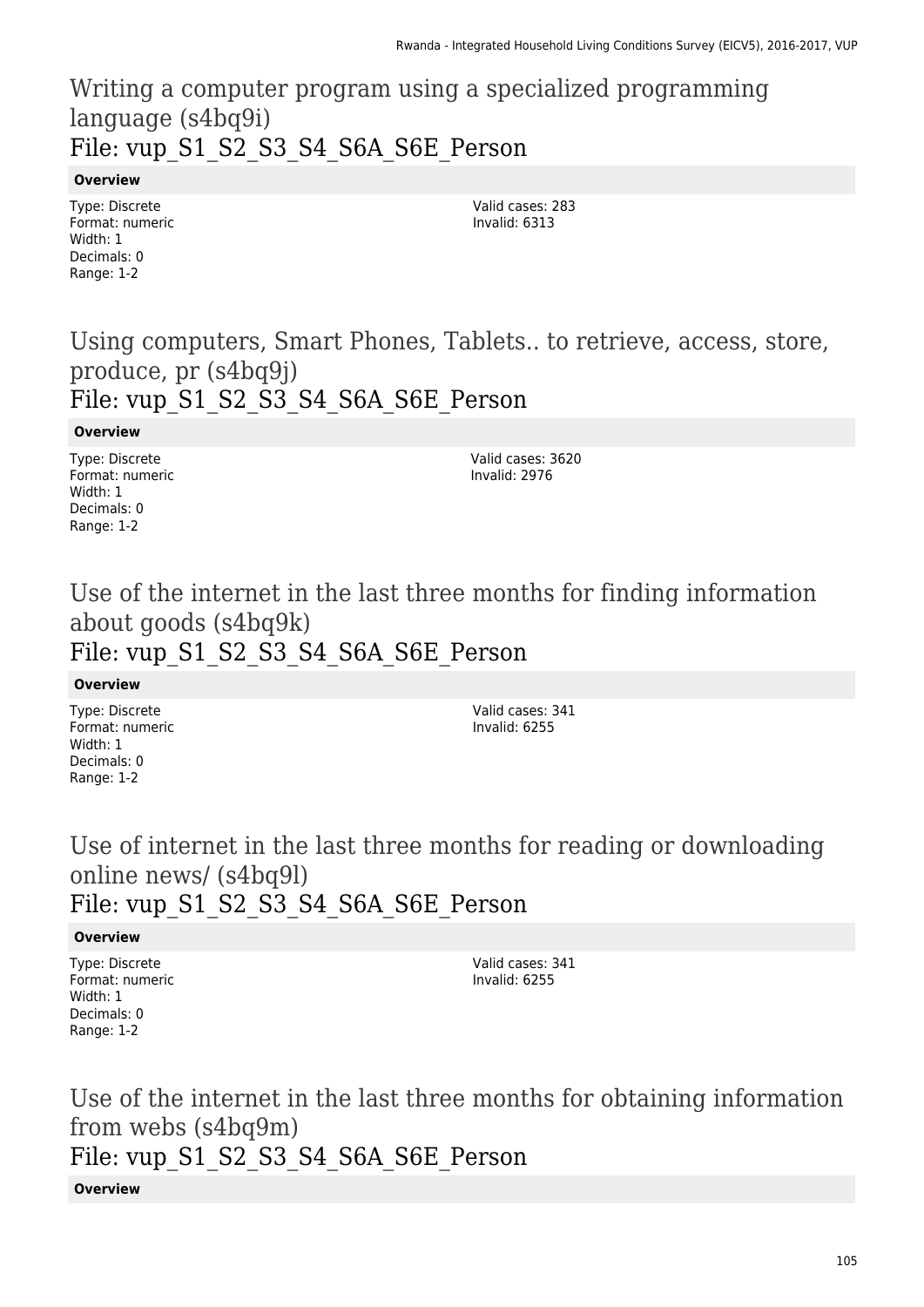### Use of the internet in the last three months for obtaining information from webs (s4bq9m) File: vup\_S1\_S2\_S3\_S4\_S6A\_S6E\_Person

Type: Discrete Format: numeric Width: 1 Decimals: 0 Range: 1-2

Valid cases: 341 Invalid: 6255

### Use of the internet in the last three months for seeking health information (s4bq9n) File: vup\_S1\_S2\_S3\_S4\_S6A\_S6E\_Person

### **Overview**

Type: Discrete Format: numeric Width: 1 Decimals: 0 Range: 1-2

Valid cases: 341 Invalid: 6255

### ID number of respondent (s6aq1) File: vup\_S1\_S2\_S3\_S4\_S6A\_S6E\_Person

#### **Overview**

Type: Continuous Format: numeric Width: 2 Decimals: 0 Range: 1-97

Valid cases: 5731 Invalid: 865 Minimum: 1 Maximum: 97 Mean: 2.8 Standard deviation: 10.5

### Worked on own farm no payment (s6aq2) File: vup\_S1\_S2\_S3\_S4\_S6A\_S6E\_Person

#### **Overview**

Type: Discrete Format: numeric Width: 1 Decimals: 0 Range: 1-2

Valid cases: 5731 Invalid: 865

### Carry out any agricultural activity (s6aq3) File: vup\_S1\_S2\_S3\_S4\_S6A\_S6E\_Person

### **Overview**

Type: Discrete Format: numeric Width: 1 Decimals: 0 Range: 1-2

Valid cases: 5731 Invalid: 865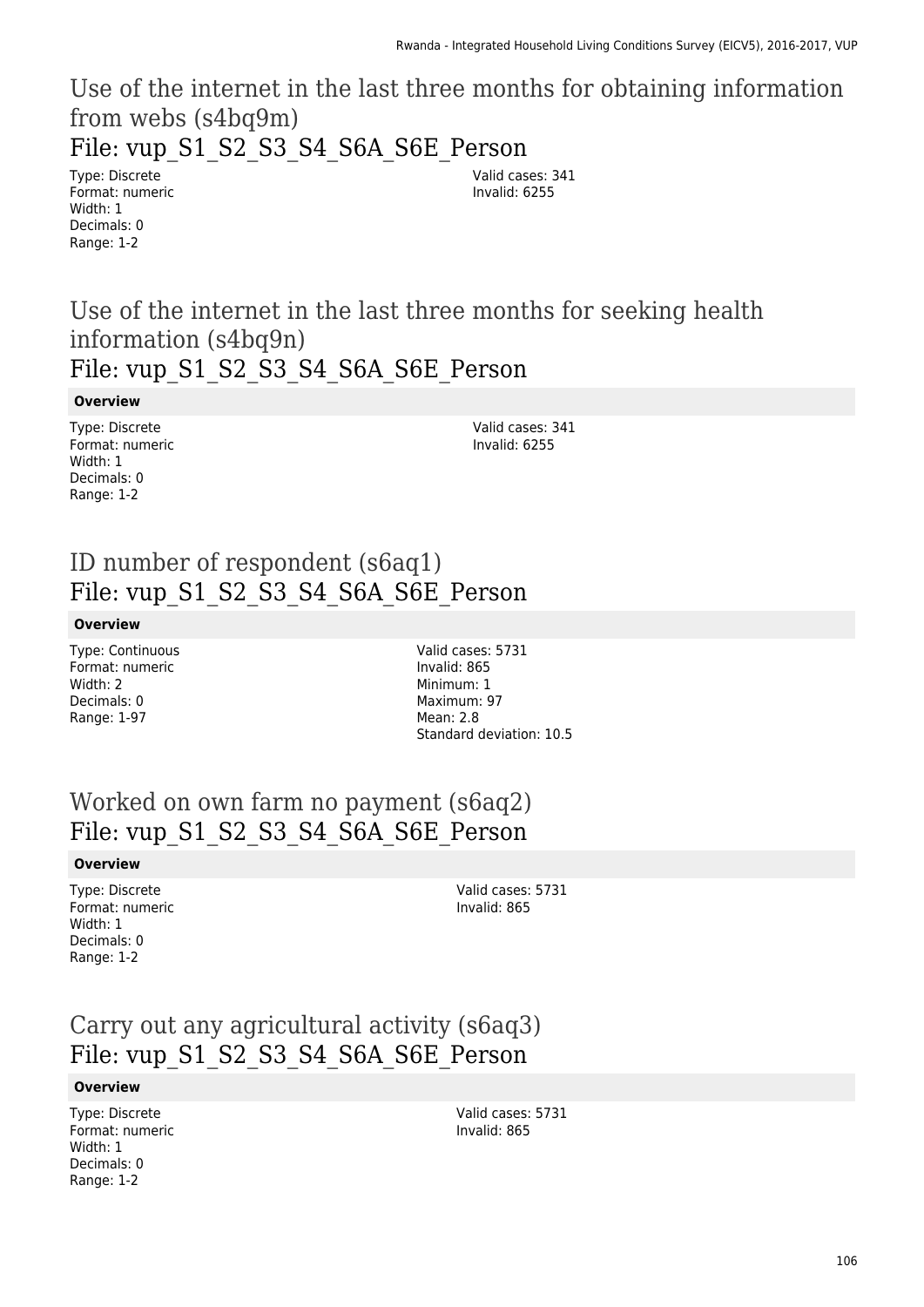Worked for salary or wages in non-farm sector in the last 12 months (s6aq4) File: vup\_S1\_S2\_S3\_S4\_S6A\_S6E\_Person

### **Overview**

Type: Discrete Format: numeric Width: 1 Decimals: 0 Range: 1-2

Valid cases: 5731 Invalid: 865

### Run a non-farm business for cash or profit in the last 12 months (s6aq5) File: vup S1 S2 S3 S4 S6A S6E Person

### **Overview**

Type: Discrete Format: numeric Width: 1 Decimals: 0 Range: 1-2

Valid cases: 5731 Invalid: 865

## Worked in a non-fam business in the last 12 months (s6aq6) File: vup\_S1\_S2\_S3\_S4\_S6A\_S6E\_Person

### **Overview**

Type: Discrete Format: numeric Width: 1 Decimals: 0 Range: 1-2

Valid cases: 5731 Invalid: 865

### Many jobs over past 12 months (s6aq7a) File: vup\_S1\_S2\_S3\_S4\_S6A\_S6E\_Person

#### **Overview**

Type: Discrete Format: numeric Width: 1 Decimals: 0 Range: 1-7

Valid cases: 3578 Invalid: 3018

### Many jobs over past 7 days (s6aq7b) File: vup S1 S2 S3 S4 S6A S6E Person

### **Overview**

Type: Discrete Format: numeric Width: 1 Decimals: 0 Range: 0-4

Valid cases: 3615 Invalid: 2981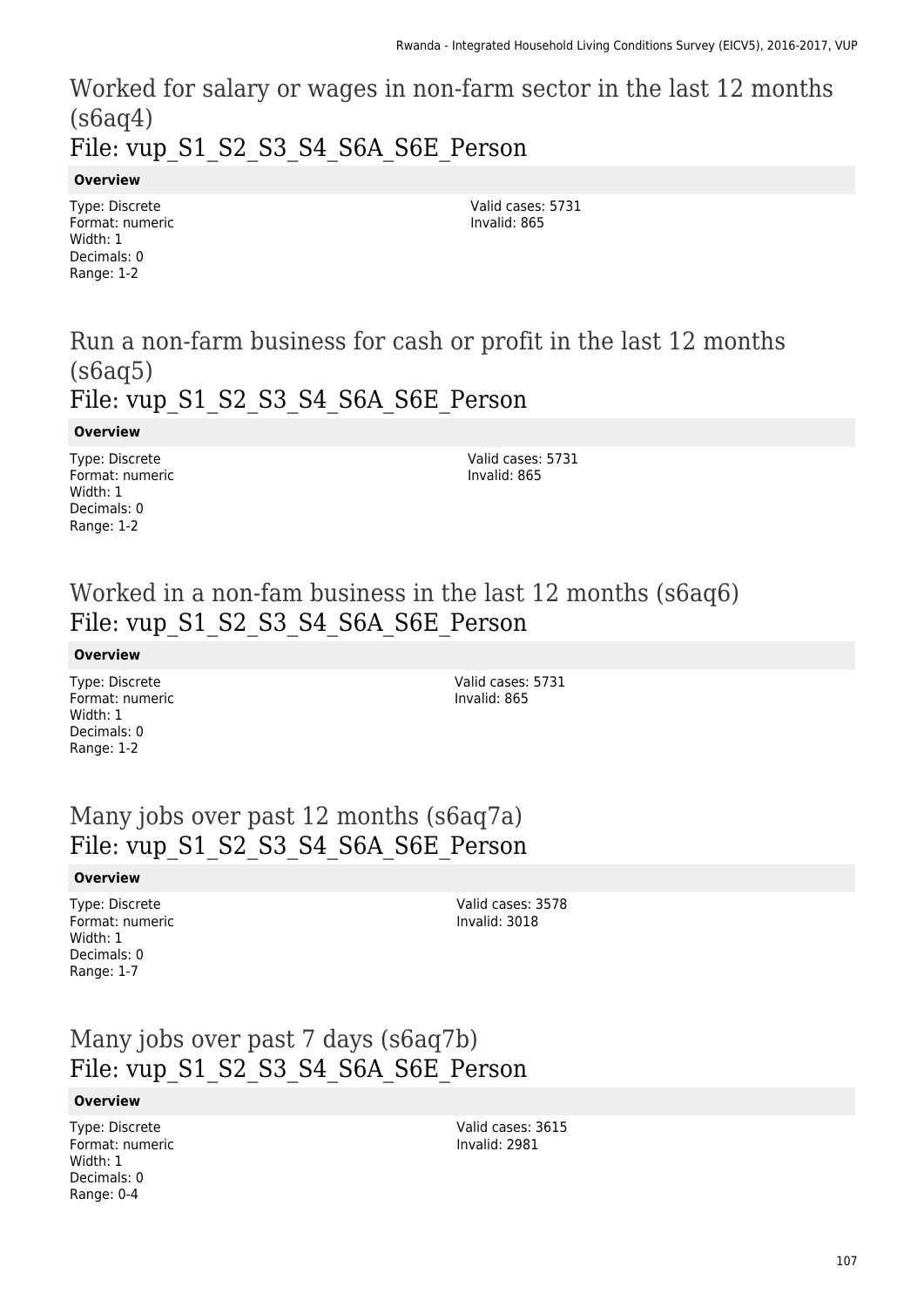## Many months has been occupied during the last 12 months (s6aq8) File: vup\_S1\_S2\_S3\_S4\_S6A\_S6E\_Person

### **Overview**

Type: Discrete Format: numeric Width: 2 Decimals: 0 Range: 1-12

Valid cases: 3578 Invalid: 3018

### Main reason not working over the last (s6aq9) File: vup\_S1\_S2\_S3\_S4\_S6A\_S6E\_Person

### **Overview**

Type: Discrete Format: numeric Width: 1 Decimals: 0 Range: 1-7

Valid cases: 2153 Invalid: 4443

Over last 7 days gather, collect or purchase main fuel for cooking (s6eq1) File: vup\_S1\_S2\_S3\_S4\_S6A\_S6E\_Person

### **Overview**

Type: Discrete Format: numeric Width: 1 Decimals: 0 Range: 1-2

Valid cases: 5731 Invalid: 865

### Total minutes for Gathering, collecting or purchasing the main fuel (s6eq2) File: vup S1 S2 S3 S4 S6A S6E Person

### **Overview**

Type: Continuous Format: numeric Width: 4 Decimals: 0 Range: 1-5040

Valid cases: 1953 Invalid: 4643 Minimum: 1 Maximum: 5040 Mean: 201.7 Standard deviation: 268.1

## Main fuel and the main cook stove over the last 7 days (s6eq3) File: vup S1 S2 S3 S4 S6A S6E Person

### **Overview**

Type: Discrete Format: numeric Width: 1 Decimals: 0 Range: 1-2

Valid cases: 5731 Invalid: 865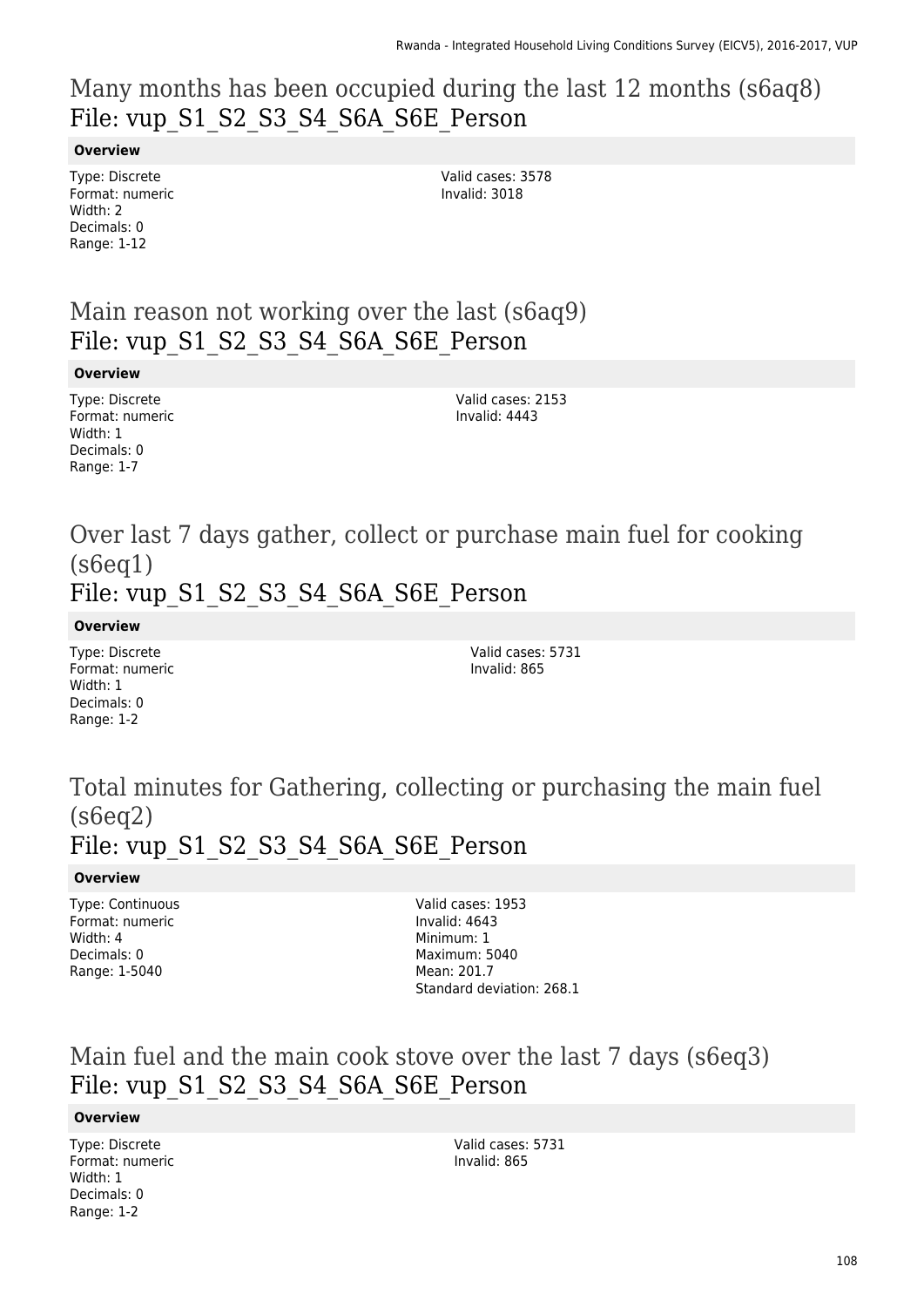Total minutes for main fuel and main cooking stove 7 days period (s6eq4) File: vup\_S1\_S2\_S3\_S4\_S6A\_S6E\_Person

### **Overview**

Type: Continuous Format: numeric Width: 3 Decimals: 0 Range: 1-840

Valid cases: 924 Invalid: 5672 Minimum: 1 Maximum: 840 Mean: 60 Standard deviation: 92

## Cooking on the main cook stove over the last 7 days (s6eq5) File: vup S1 S2 S3 S4 S6A S6E Person

#### **Overview**

Type: Discrete Format: numeric Width: 1 Decimals: 0 Range: 1-2

Valid cases: 5731 Invalid: 865

## Total minutes spent Cooking on the main cook stove (s6eq6) File: vup\_S1\_S2\_S3\_S4\_S6A\_S6E\_Person

### **Overview**

Type: Continuous Format: numeric Width: 4 Decimals: 0 Range: 1-7290

Valid cases: 2822 Invalid: 3774 Minimum: 1 Maximum: 7290 Mean: 423 Standard deviation: 392.8

## ID number of employment (eid) File: vup\_S1\_S2\_S3\_S4\_S6A\_S6E\_Person

#### **Overview**

Type: Discrete Format: numeric Width: 2 Decimals: 0 Range: 1-18

Valid cases: 3578 Invalid: 3018

### Month of interview (s0q18m) File: vup\_S1\_S2\_S3\_S4\_S6A\_S6E\_Person

#### **Overview**

Type: Discrete Format: numeric Width: 2 Decimals: 0 Range: 1-12

Valid cases: 6596 Invalid: 0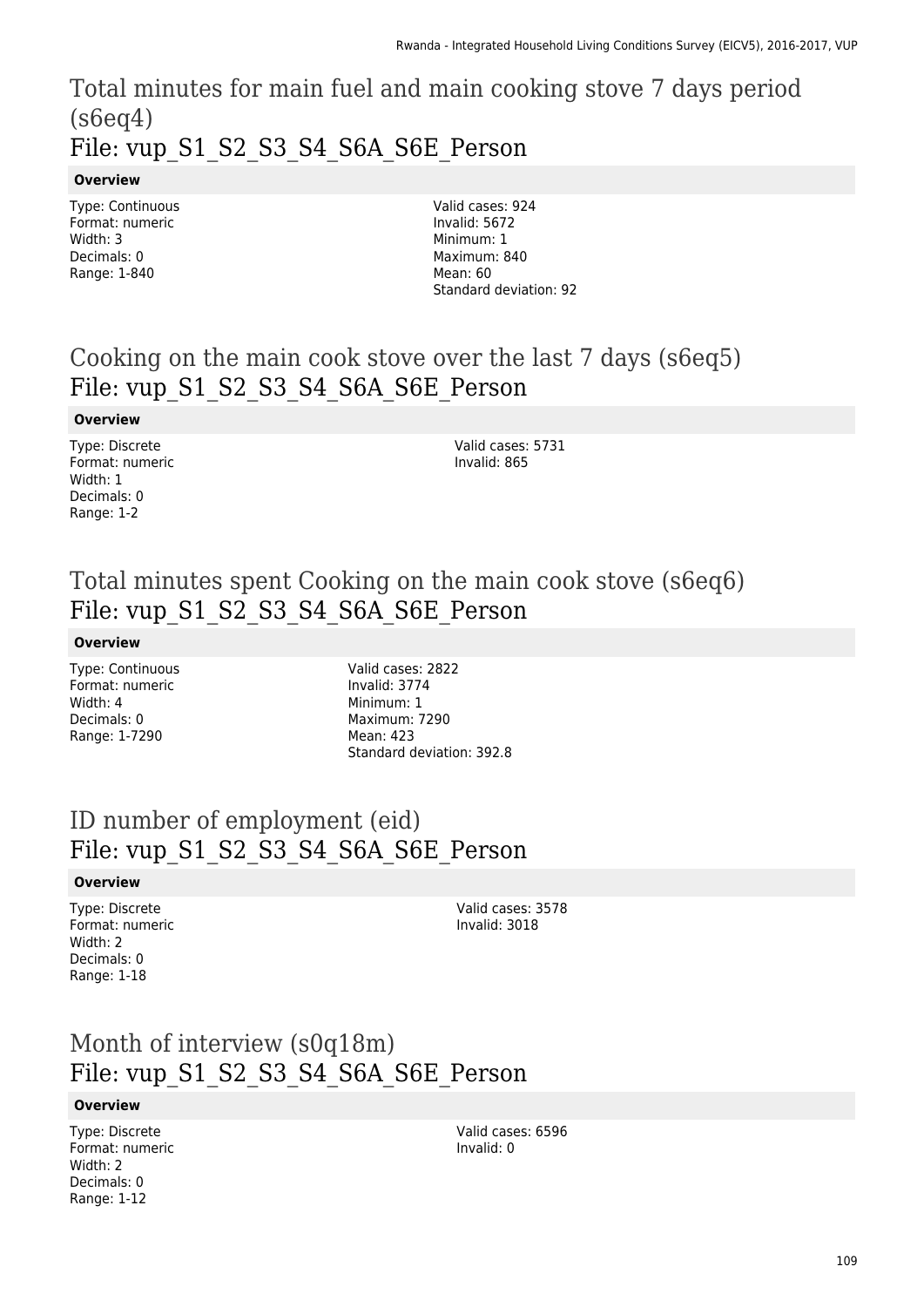# Year of interview (s0q18y) File: vup\_S1\_S2\_S3\_S4\_S6A\_S6E\_Person

### **Overview**

Type: Discrete Format: numeric Width: 4 Decimals: 0 Range: 2016-2017

Valid cases: 6596 Invalid: 0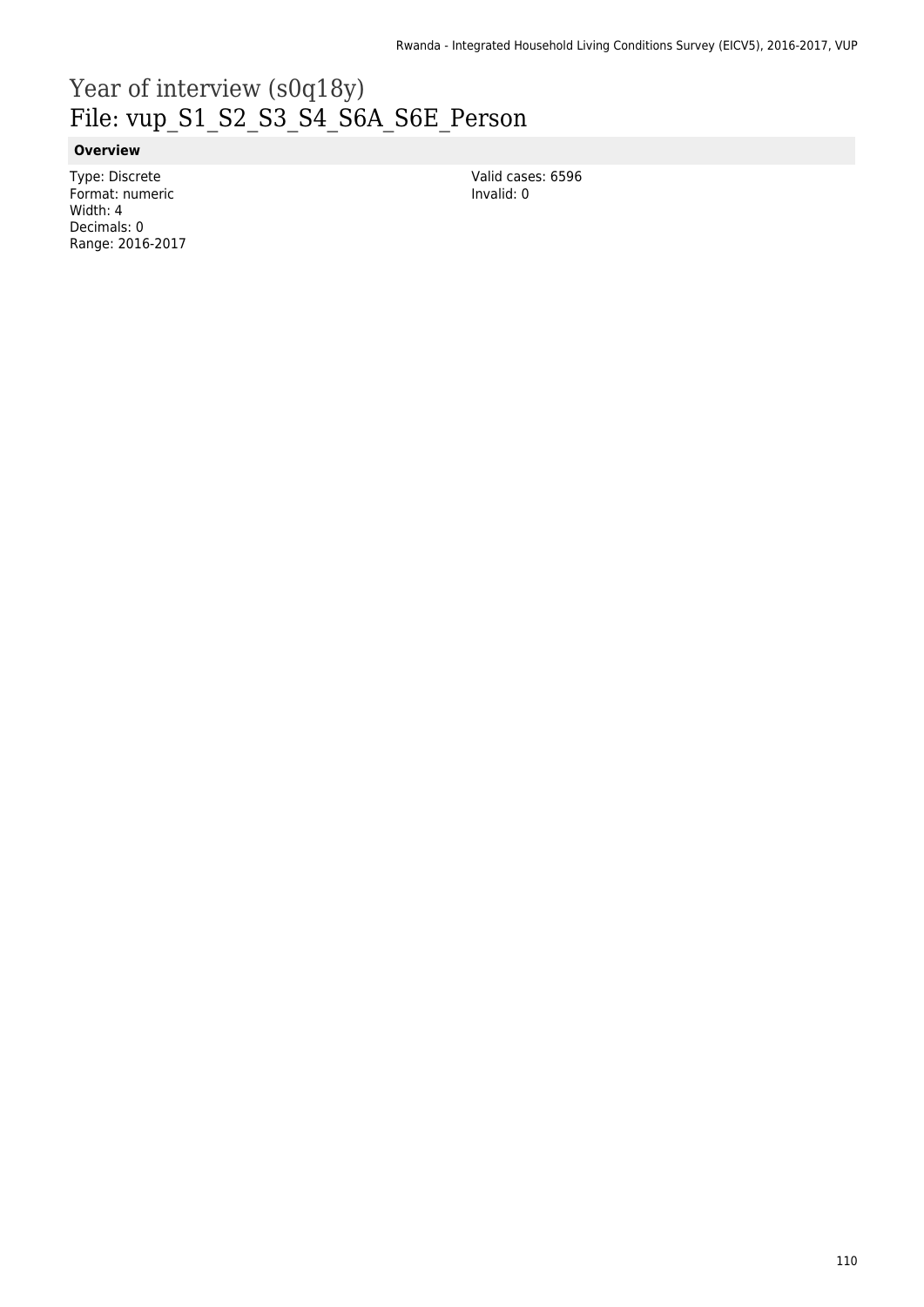## EICV5 Household unique ID (key\_17) File: vup S5F Access to services

#### **Overview**

Type: Continuous Format: numeric Width: 8 Decimals: 0 Range: 11000100-11246000 Valid cases: 24660 Invalid: 0 Minimum: 11000100 Maximum: 11246000 Mean: 11121050.9 Standard deviation: 70432.8

# Household ID in EICV4 (hhid) File: vup S5F Access to services

#### **Overview**

Type: Continuous Format: numeric Width: 6 Decimals: 0 Range: 110001-112460 Valid cases: 24660 Invalid: 0 Minimum: 110001 Maximum: 112460 Mean: 111210.5 Standard deviation: 704.3

## Cluster (clust) File: vup S5F Access to services

#### **Overview**

Type: Continuous Format: numeric Width: 5 Decimals: 0 Range: 11231-11450

Valid cases: 24660 Invalid: 0 Minimum: 11231 Maximum: 11450 Mean: 11344.6 Standard deviation: 61.3

## Province (province) File: vup S5F Access to services

#### **Overview**

Type: Discrete Format: numeric Width: 1 Decimals: 0 Range: 1-5

Valid cases: 24660 Invalid: 0

### District Name (district) File: vup S5F Access to services

#### **Overview**

Type: Discrete Format: numeric Width: 2 Decimals: 0 Range: 11-57

Valid cases: 24660 Invalid: 0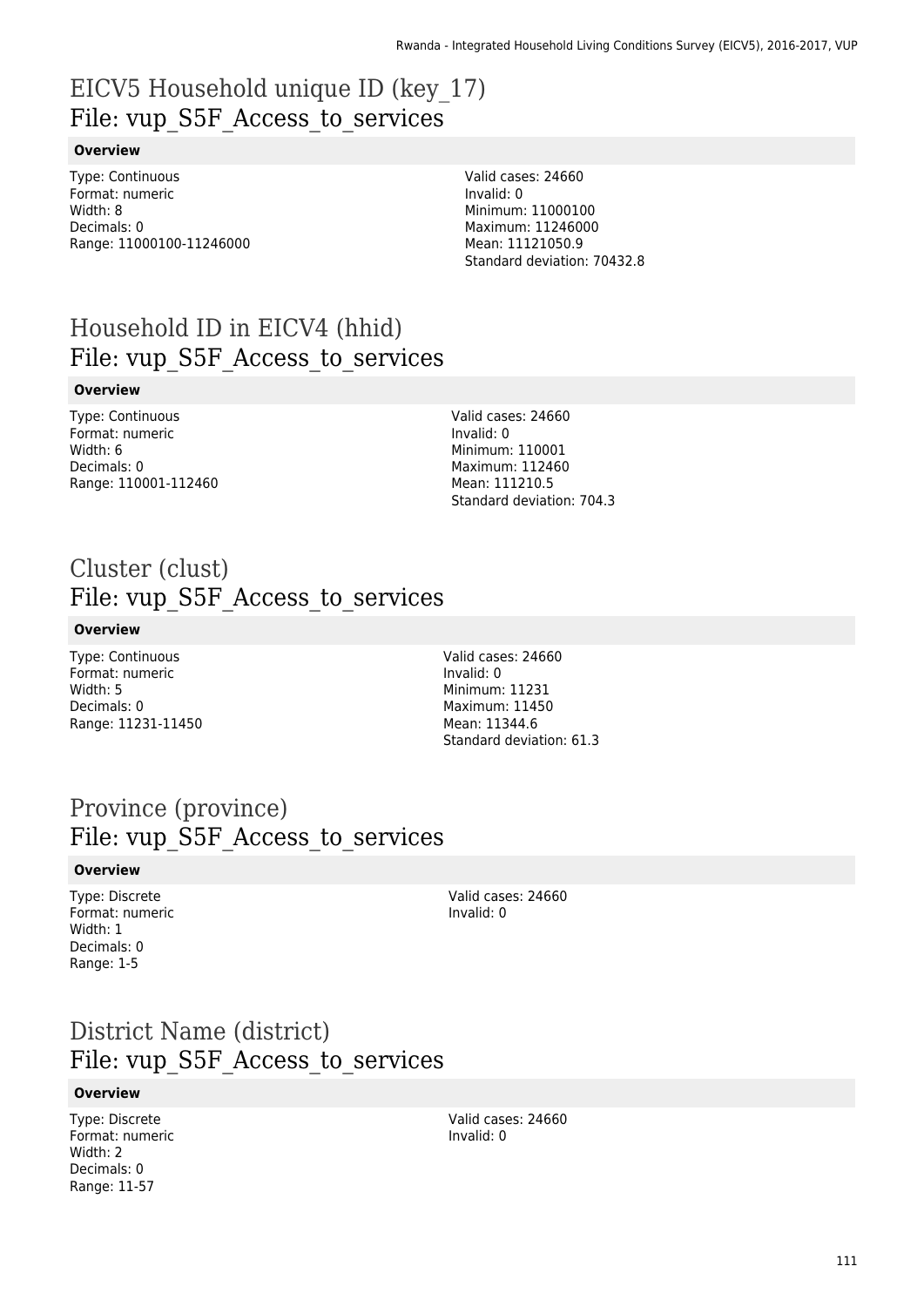# Urban/Rural (ur) File: vup S5F Access to services

### **Overview**

Type: Discrete Format: numeric Width: 1 Decimals: 0 Range: 1-4

Valid cases: 24660 Invalid: 0

## Household weight (weight) File: vup S5F Access to services

#### **Overview**

Type: Continuous Format: numeric Width: 17 Decimals: 0 Range: 0.281959384679794-206.438110351562 Valid cases: 24660 Invalid: 0 Minimum: 0.3 Maximum: 206.4 Mean: 53.6 Standard deviation: 46.8

### Id Basic service (s5fq0) File: vup S5F Access to services

#### **Overview**

Type: Discrete Format: numeric Width: 2 Decimals: 0 Range: 1-15

Valid cases: 24660 Invalid: 0

### Basic service description (s5fq0d) File: vup S5F Access to services

#### **Overview**

Type: Discrete Format: character Width: 1

Valid cases: 0 Invalid: 0

### Frequency of use of service (s5fq1) File: vup S5F Access to services

#### **Overview**

Type: Discrete Format: numeric Width: 1 Decimals: 0 Range: 1-5

Valid cases: 24660 Invalid: 0

Main reason of litle or not used (s5fq2) File: vup S5F Access to services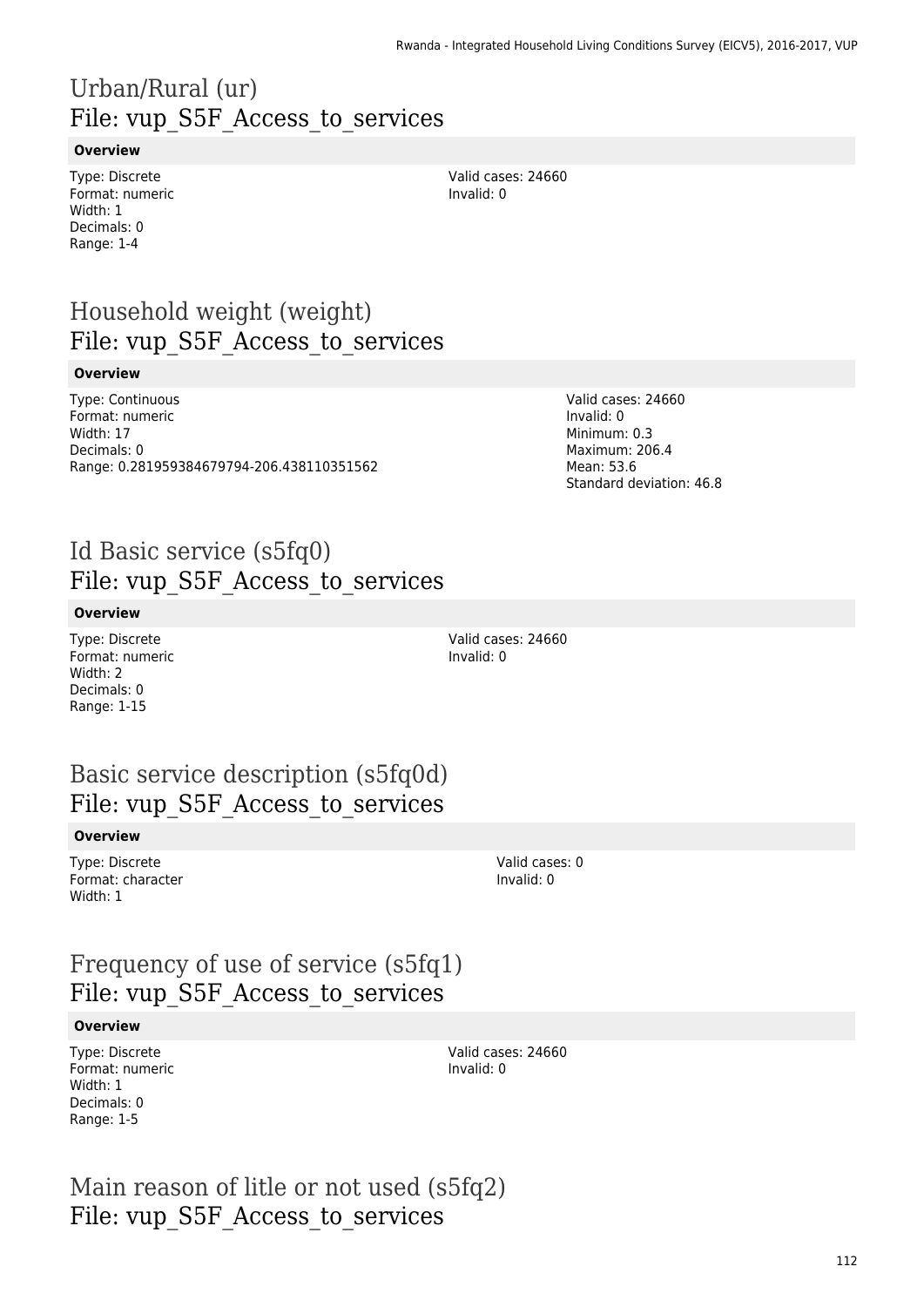# Main reason of litle or not used (s5fq2) File: vup S5F Access to services

### **Overview**

Type: Discrete Format: numeric Width: 1 Decimals: 0 Range: 1-8

Valid cases: 11457 Invalid: 13203

### Time to arrive to the service hours (s5fq3h) File: vup S5F Access to services

#### **Overview**

Type: Discrete Format: numeric Width: 2 Decimals: 0 Range: 0-13

Valid cases: 15323 Invalid: 9337

### Time to arrive to the service minutes  $(s5fq3m)$ File: vup S5F Access to services

#### **Overview**

Type: Continuous Format: numeric Width: 16 Decimals: 0 Range: 0-59.1428565979004

Valid cases: 15323 Invalid: 9337 Minimum: 0 Maximum: 59.1 Mean: 16.1 Standard deviation: 14.9

### Distance from here to the nearest (s5fq4) File: vup S5F Access to services

#### **Overview**

Type: Discrete Format: numeric Width: 5 Decimals: 0 Range: 0-95000

Valid cases: 15323 Invalid: 9337

### Mode of transport to access service (s5fq5) File: vup S5F Access to services

#### **Overview**

Type: Discrete Format: numeric Width: 1 Decimals: 0 Range: 1-7

Valid cases: 15323 Invalid: 9337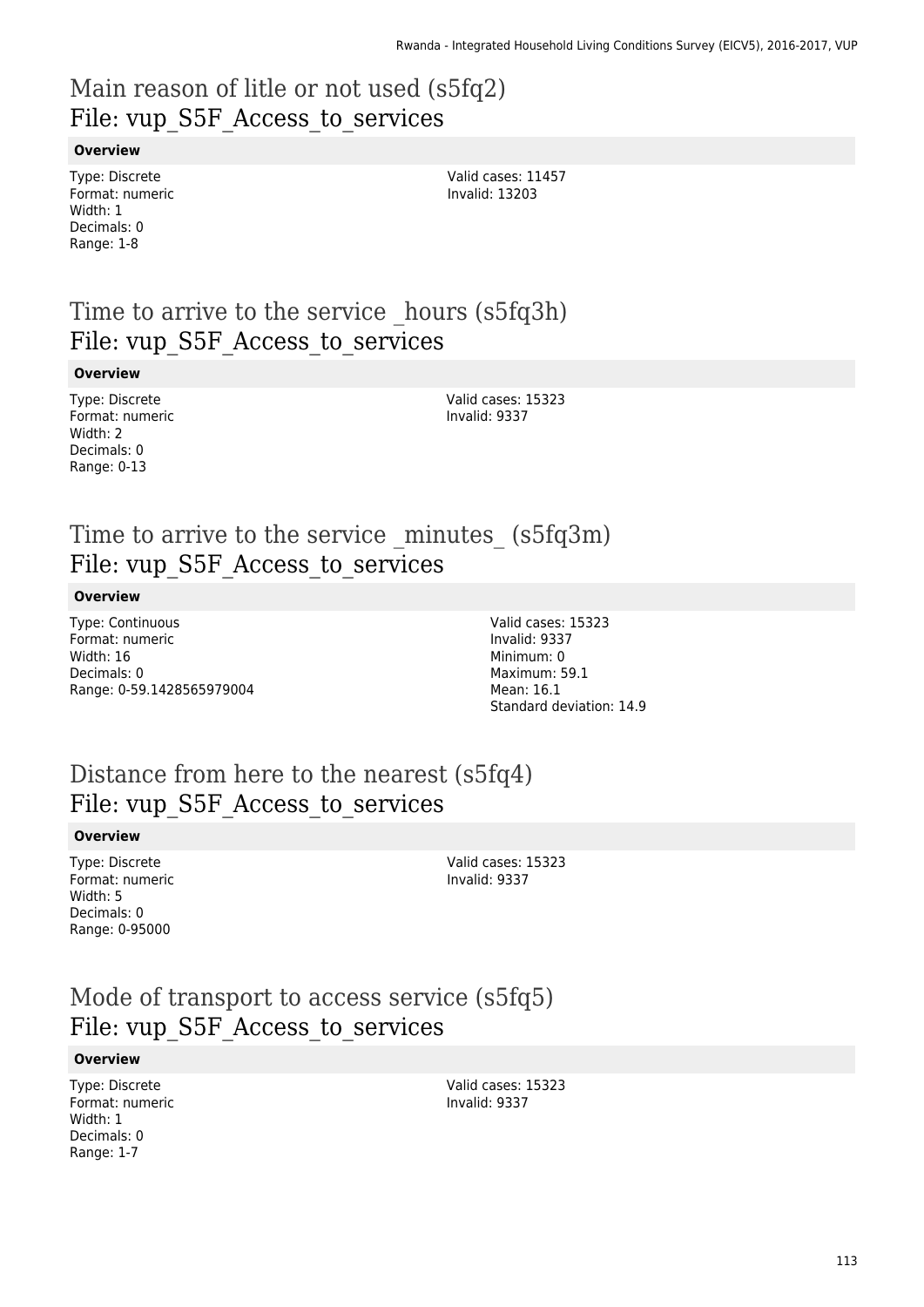## Service quality satisfaction (s5fq6) File: vup S5F Access to services

### **Overview**

Type: Discrete Format: numeric Width: 1 Decimals: 0 Range: 1-2

Valid cases: 15323 Invalid: 9337

### Service quality in last 12 months (s5fq7) File: vup\_S5F\_Access\_to\_services

#### **Overview**

Type: Discrete Format: numeric Width: 1 Decimals: 0 Range: 1-9

Valid cases: 15323 Invalid: 9337

## Improved result of VUP PW activities (s5fq8) File: vup S5F Access to services

#### **Overview**

Type: Discrete Format: numeric Width: 1 Decimals: 0 Range: 1-9

Valid cases: 12988 Invalid: 11672

### Month of interview (s0q18m) File: vup S5F Access to services

#### **Overview**

Type: Discrete Format: numeric Width: 2 Decimals: 0 Range: 1-12

Valid cases: 24660 Invalid: 0

### Year of interview (s0q18y) File: vup S5F Access to services

#### **Overview**

Type: Discrete Format: numeric Width: 4 Decimals: 0 Range: 2016-2017 Valid cases: 24660 Invalid: 0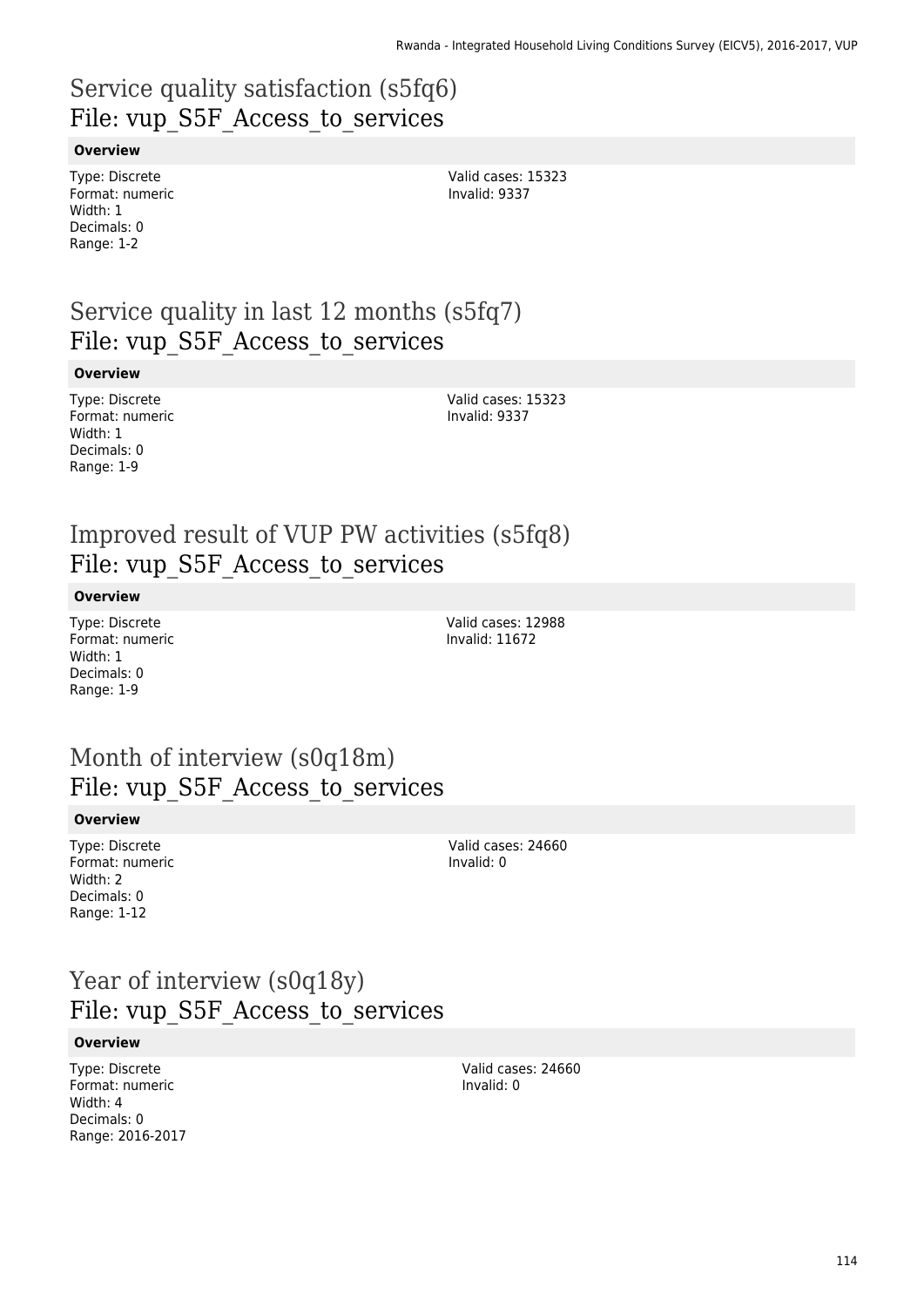# EICV5 Household unique ID (key\_17) File: vup\_S6B\_Employement\_6C\_Salaried\_S6D\_Business

#### **Overview**

Type: Continuous Format: numeric Width: 8 Decimals: 0 Range: 11000100-11246000 Valid cases: 9180 Invalid: 0 Minimum: 11000100 Maximum: 11246000 Mean: 11122165.6 Standard deviation: 71165.1

# Household ID in EICV4 (hhid) File: vup\_S6B\_Employement\_6C\_Salaried\_S6D\_Business

### **Overview**

Type: Continuous Format: numeric Width: 6 Decimals: 0 Range: 110001-112460 Valid cases: 9180 Invalid: 0 Minimum: 110001 Maximum: 112460 Mean: 111221.7 Standard deviation: 711.7

### Cluster (clust) File: vup\_S6B\_Employement\_6C\_Salaried\_S6D\_Business

### **Overview**

Type: Continuous Format: numeric Width: 5 Decimals: 0 Range: 11231-11450

Valid cases: 9180 Invalid: 0 Minimum: 11231 Maximum: 11450 Mean: 11345.5 Standard deviation: 62

# Province (province) File: vup S6B Employement 6C Salaried S6D Business

### **Overview**

Type: Discrete Format: numeric Width: 1 Decimals: 0 Range: 1-5

Valid cases: 9180 Invalid: 0

## District Name (district) File: vup S6B Employement 6C Salaried S6D Business

### **Overview**

Type: Discrete Format: numeric Width: 2 Decimals: 0 Range: 11-57

Valid cases: 9180 Invalid: 0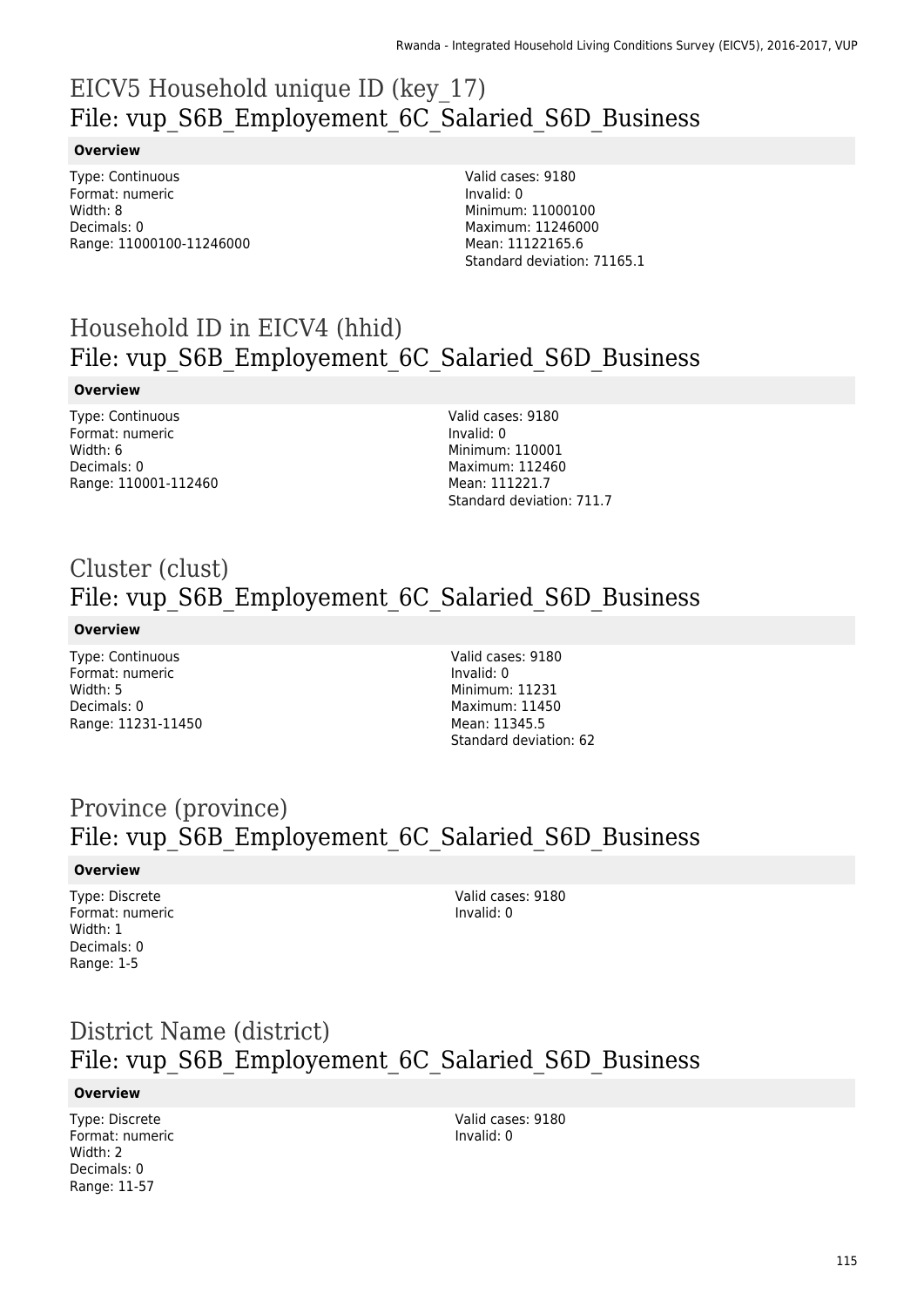# Urban/Rural (ur) File: vup\_S6B\_Employement\_6C\_Salaried\_S6D\_Business

### **Overview**

Type: Discrete Format: numeric Width: 1 Decimals: 0 Range: 1-4

Valid cases: 9180 Invalid: 0

# Household weight (weight) File: vup\_S6B\_Employement\_6C\_Salaried\_S6D\_Business

#### **Overview**

Type: Continuous Format: numeric Width: 17 Decimals: 0 Range: 0.281959384679794-206.438110351562 Valid cases: 9180 Invalid: 0 Minimum: 0.3 Maximum: 206.4 Mean: 55.8 Standard deviation: 47.7

## EICV5 Personal ID (pid\_17) File: vup\_S6B\_Employement\_6C\_Salaried\_S6D\_Business

### **Overview**

Type: Discrete Format: numeric Width: 2 Decimals: 0 Range: 1-13

Valid cases: 8337 Invalid: 843

### ID number of employment (eid) File: vup S6B Employement 6C Salaried S6D Business

#### **Overview**

Type: Discrete Format: numeric Width: 2 Decimals: 0 Range: 1-20

Valid cases: 6184 Invalid: 2996

# ISCO code (s6bq3b) File: vup S6B Employement 6C Salaried S6D Business

#### **Overview**

Type: Discrete Format: numeric Width: 3 Decimals: 0 Range: 11-962

Valid cases: 6184 Invalid: 2996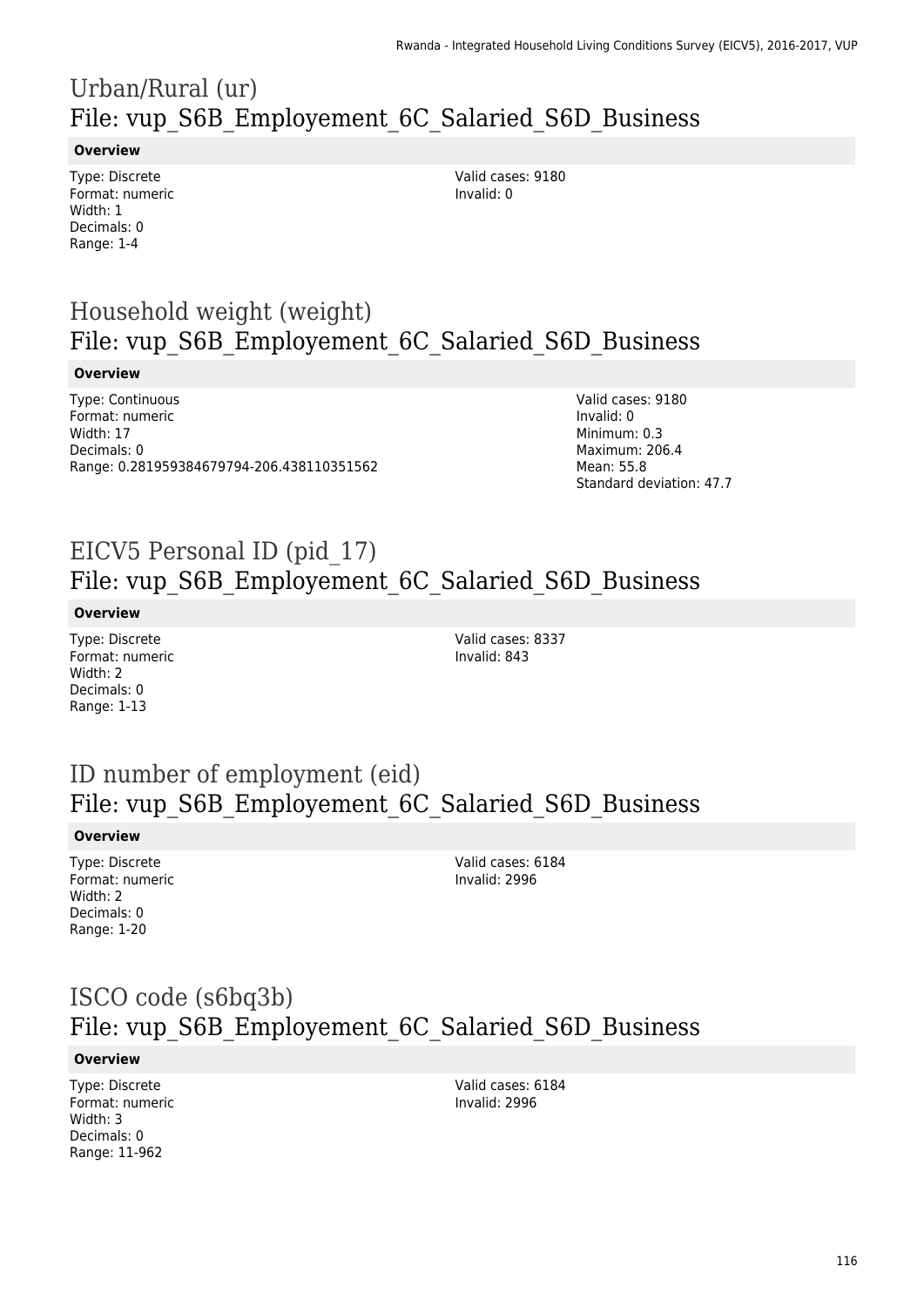# ISIC CODE (s6bq4b) File: vup\_S6B\_Employement\_6C\_Salaried\_S6D\_Business

#### **Overview**

Type: Discrete Format: numeric Width: 4 Decimals: 0 Range: 11-4799

Valid cases: 6184 Invalid: 2996

## Many months in the last year work in this job (s6bq5) File: vup\_S6B\_Employement\_6C\_Salaried\_S6D\_Business

**Overview**

Type: Discrete Format: numeric Width: 2 Decimals: 0 Range: 0-12

Valid cases: 6184 Invalid: 2996

# Worked most of time in the last 12 months (s6bq6) File: vup S6B Employement 6C Salaried S6D Business

**Overview**

Type: Discrete Format: numeric Width: 1 Decimals: 0 Range: 1-2

Valid cases: 6184 Invalid: 2996

## Worked for at least 1 hour in this job during the last 7 days (s6bq7) File: vup S6B Employement 6C Salaried S6D Business

#### **Overview**

Type: Discrete Format: numeric Width: 1 Decimals: 0 Range: 1-2

Valid cases: 6184 Invalid: 2996

### Most working time in the last 7 days (s6bq8) File: vup S6B Employement 6C Salaried S6D Business

#### **Overview**

Type: Discrete Format: numeric Width: 1 Decimals: 0 Range: 1-2

Valid cases: 3735 Invalid: 5445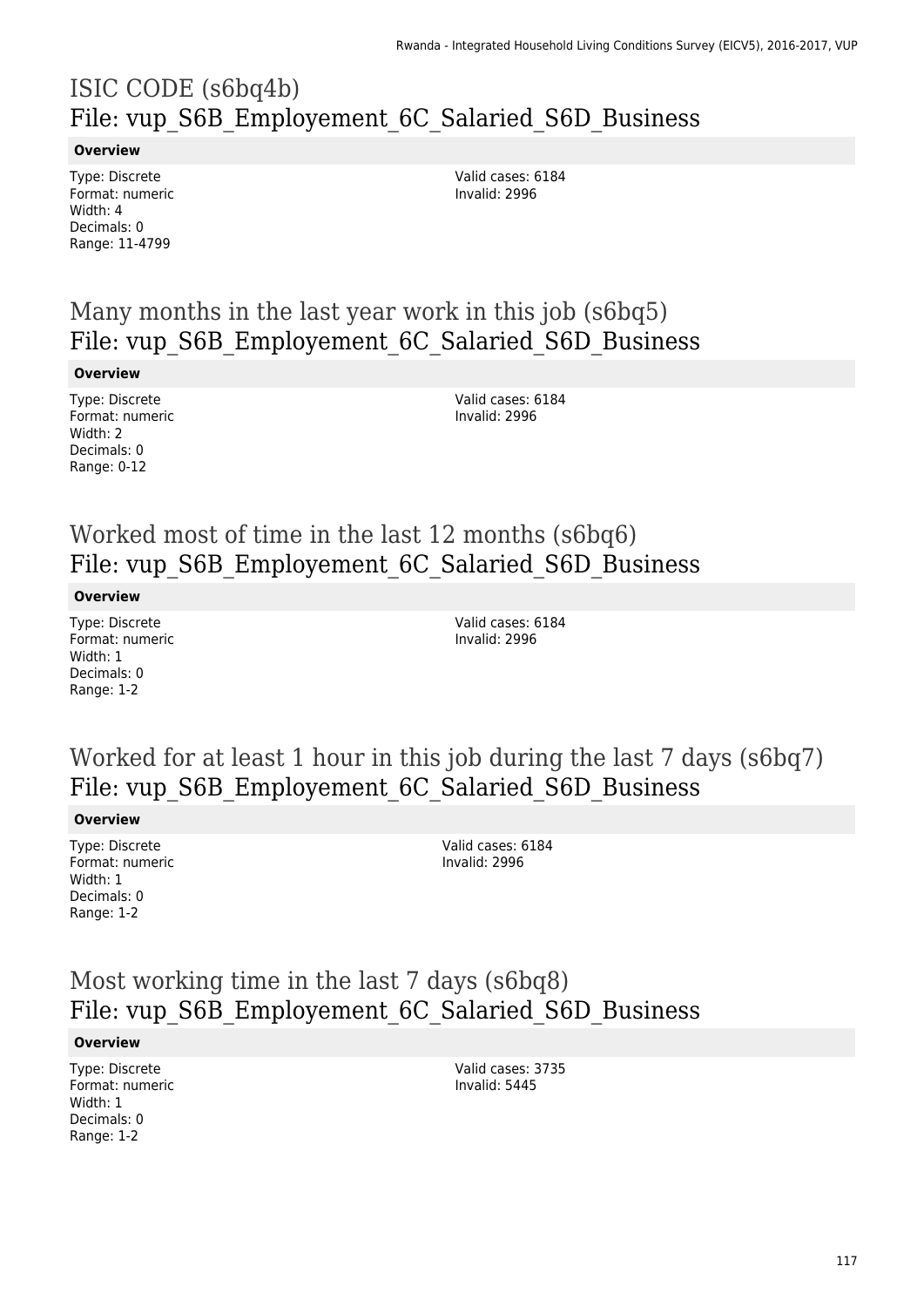# How many days worked in the job in the last 7 days (s6bq09) File: vup\_S6B\_Employement\_6C\_Salaried\_S6D\_Business

### **Overview**

Type: Discrete Format: numeric Width: 1 Decimals: 0 Range: 1-7

Valid cases: 3735 Invalid: 5445

# Many hours worked during the last 7 days (s6bq10) File: vup\_S6B\_Employement\_6C\_Salaried\_S6D\_Business

### **Overview**

Type: Continuous Format: numeric Width: 3 Decimals: 0 Range: 1-124

Valid cases: 3735 Invalid: 5445 Minimum: 1 Maximum: 124 Mean: 23.7 Standard deviation: 19.5

How many days did work during the last 7 days of his/her last job?  $(s6bq11)$ 

# File: vup S6B Employement 6C Salaried S6D Business

### **Overview**

Type: Discrete Format: numeric Width: 1 Decimals: 0 Range: 1-7

Valid cases: 2408 Invalid: 6772

# Still working (s6bq12) File: vup\_S6B\_Employement\_6C\_Salaried\_S6D\_Business

### **Overview**

Type: Discrete Format: numeric Width: 1 Decimals: 0 Range: 1-2

Valid cases: 6184 Invalid: 2996

## Years of long period working in this job (s6bq13a) File: vup S6B Employement 6C Salaried S6D Business

### **Overview**

Type: Discrete Format: numeric Width: 2 Decimals: 0 Range: 0-90

Valid cases: 6184 Invalid: 2996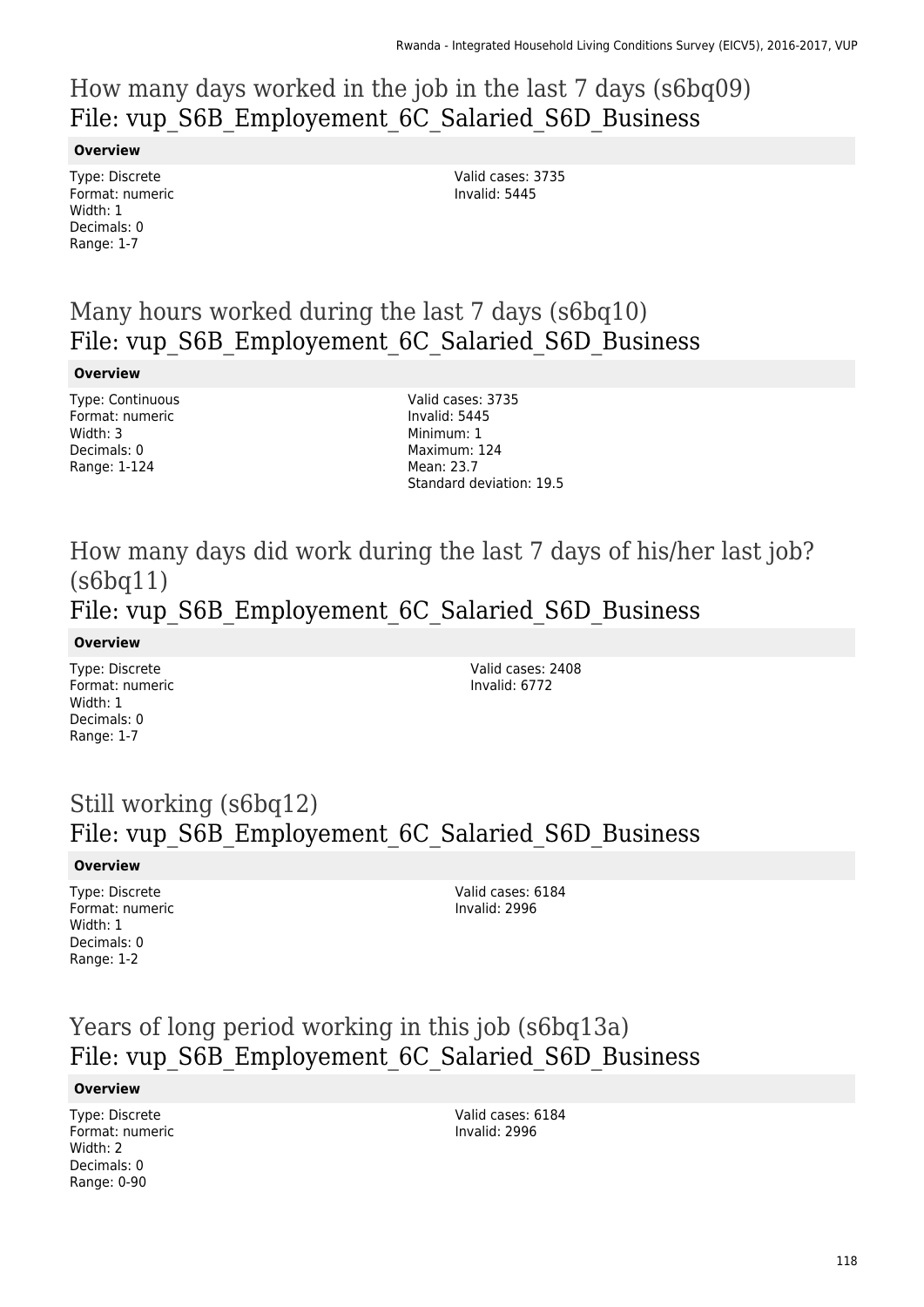# Months of long period working in this job (s6bq13b) File: vup\_S6B\_Employement\_6C\_Salaried\_S6D\_Business

### **Overview**

Type: Discrete Format: numeric Width: 2 Decimals: 0 Range: 0-11

Valid cases: 6184 Invalid: 2996

# Sector for this job (s6bq14) File: vup\_S6B\_Employement\_6C\_Salaried\_S6D\_Business

#### **Overview**

Type: Discrete Format: numeric Width: 1 Decimals: 0 Range: 1-9

Valid cases: 6184 Invalid: 2996

## Occupational status in each activity (s6bq15) File: vup S6B Employement 6C Salaried S6D Business

#### **Overview**

Type: Discrete Format: numeric Width: 1 Decimals: 0 Range: 1-9

Valid cases: 6184 Invalid: 2996

### Type of nature contract (s6cq16) File: vup S6B Employement 6C Salaried S6D Business

#### **Overview**

Type: Discrete Format: numeric Width: 1 Decimals: 0 Range: 1-6

Valid cases: 2487 Invalid: 6693

### Net salary/Wage Amoun (s6cq17a) File: vup S6B Employement 6C Salaried S6D Business

#### **Overview**

Type: Continuous Format: numeric Width: 6 Decimals: 0 Range: 0-600000

Valid cases: 2487 Invalid: 6693 Minimum: 0 Maximum: 600000 Mean: 9289.2 Standard deviation: 32951.9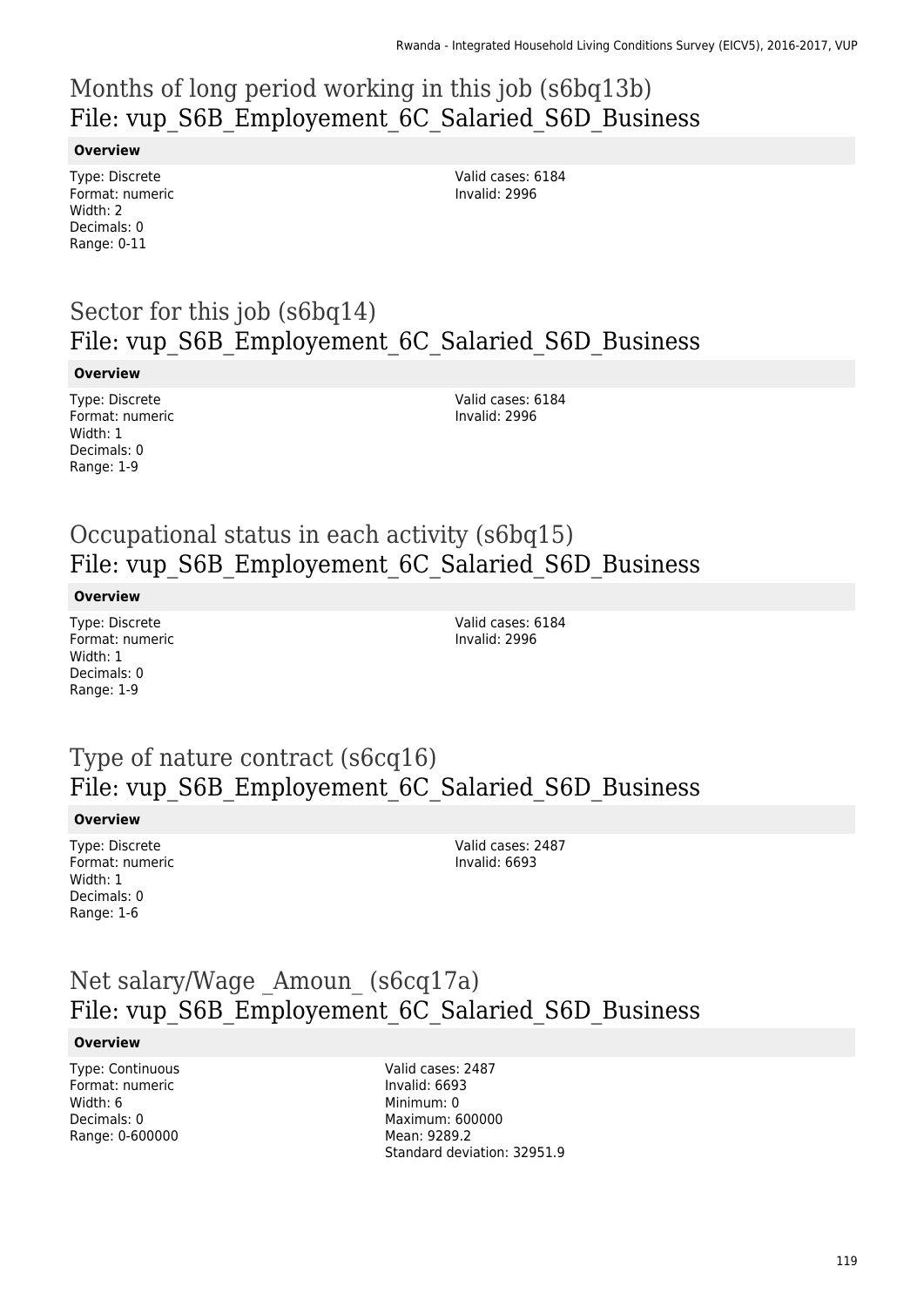# Net salary/Wage Unit (s6cq17b) File: vup\_S6B\_Employement\_6C\_Salaried\_S6D\_Business

#### **Overview**

Type: Discrete Format: numeric Width: 1 Decimals: 0 Range: 1-4

Valid cases: 2468 Invalid: 6712

# Receive in-kind payments (s6cq18) File: vup\_S6B\_Employement\_6C\_Salaried\_S6D\_Business

#### **Overview**

Type: Discrete Format: numeric Width: 1 Decimals: 0 Range: 1-2

Valid cases: 2487 Invalid: 6693

## Value of the last in-kind payments (s6cq19a) File: vup S6B Employement 6C Salaried S6D Business

#### **Overview**

Type: Continuous Format: numeric Width: 6 Decimals: 0 Range: 200-150000 Valid cases: 287 Invalid: 8893 Minimum: 200 Maximum: 150000 Mean: 14266.1 Standard deviation: 15770.8

### What is the value of the last in-kind payments Unit of time? (s6cq19b) File: vup\_S6B\_Employement\_6C\_Salaried\_S6D\_Business

#### **Overview**

Type: Discrete Format: numeric Width: 1 Decimals: 0 Range: 1-4

Valid cases: 287 Invalid: 8893

### Employer provide or subsidize housing (s6cq20) File: vup S6B Employement 6C Salaried S6D Business

#### **Overview**

Type: Discrete Format: numeric Width: 1 Decimals: 0 Range: 1-2

Valid cases: 2487 Invalid: 6693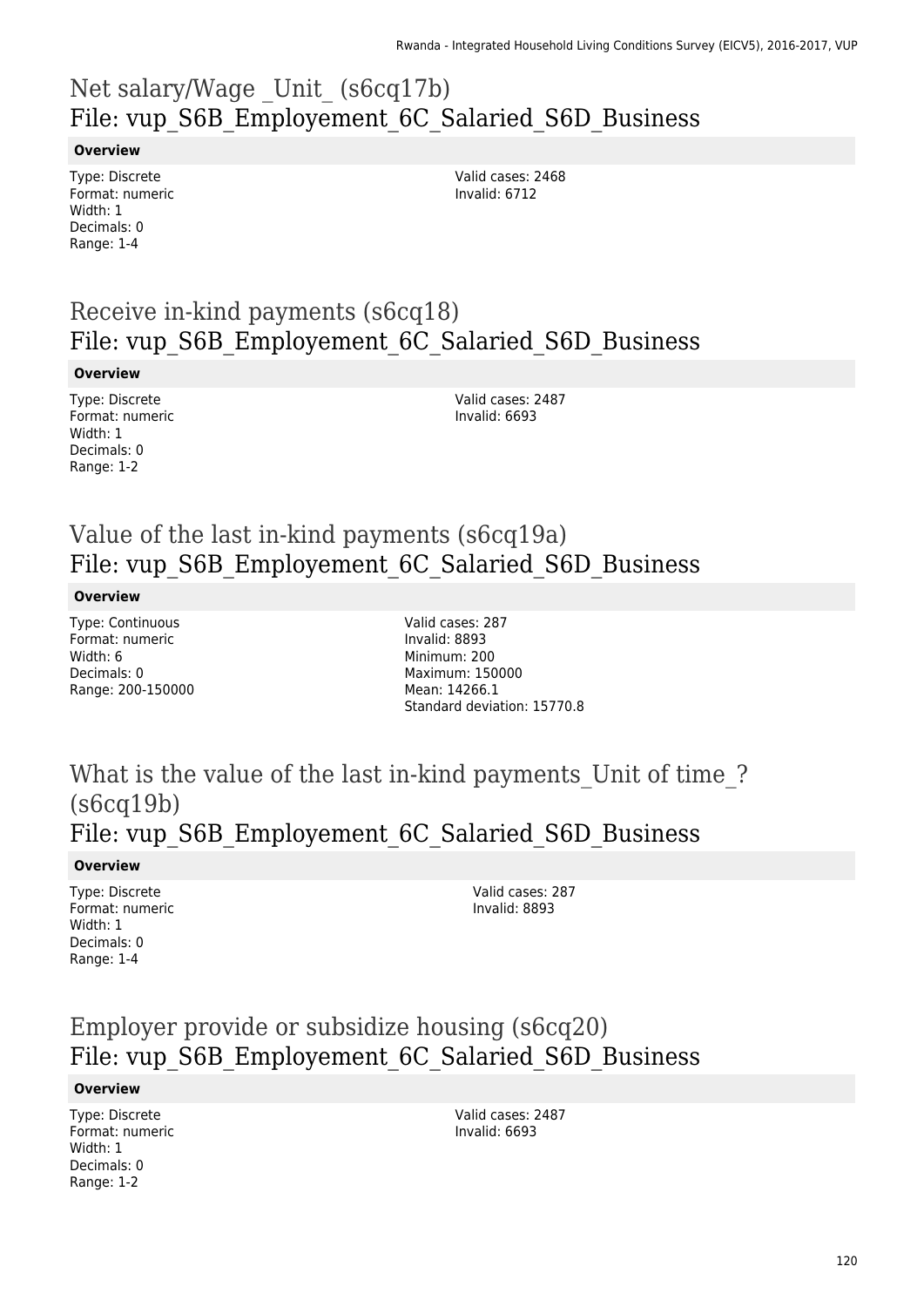# Subsidize Amount- benefits (s6cq21a) File: vup\_S6B\_Employement\_6C\_Salaried\_S6D\_Business

### **Overview**

Type: Continuous Format: numeric Width: 6 Decimals: 0 Range: 100-150000 Valid cases: 133 Invalid: 9047 Minimum: 100 Maximum: 150000 Mean: 10301.5 Standard deviation: 14790.9

# Subsidize Unit of time - benefits (s6cq21b) File: vup\_S6B\_Employement\_6C\_Salaried\_S6D\_Business

#### **Overview**

Type: Discrete Format: numeric Width: 1 Decimals: 0 Range: 1-4

Valid cases: 133 Invalid: 9047

### Receive any other benefits (s6cq22) File: vup\_S6B\_Employement\_6C\_Salaried\_S6D\_Business

### **Overview**

Type: Discrete Format: numeric Width: 1 Decimals: 0 Range: 1-2

Valid cases: 2487 Invalid: 6693

### Benefit Amount (s6cq23a) File: vup S6B Employement 6C Salaried S6D Business

#### **Overview**

Type: Continuous Format: numeric Width: 6 Decimals: 0 Range: 300-250000

Valid cases: 50 Invalid: 9130 Minimum: 300 Maximum: 250000 Mean: 21867 Standard deviation: 38520.9

## Benefit Unit of time (s6cq23b) File: vup\_S6B\_Employement\_6C\_Salaried\_S6D\_Business

#### **Overview**

Type: Discrete Format: numeric Width: 1 Decimals: 0 Range: 1-4

Valid cases: 50 Invalid: 9130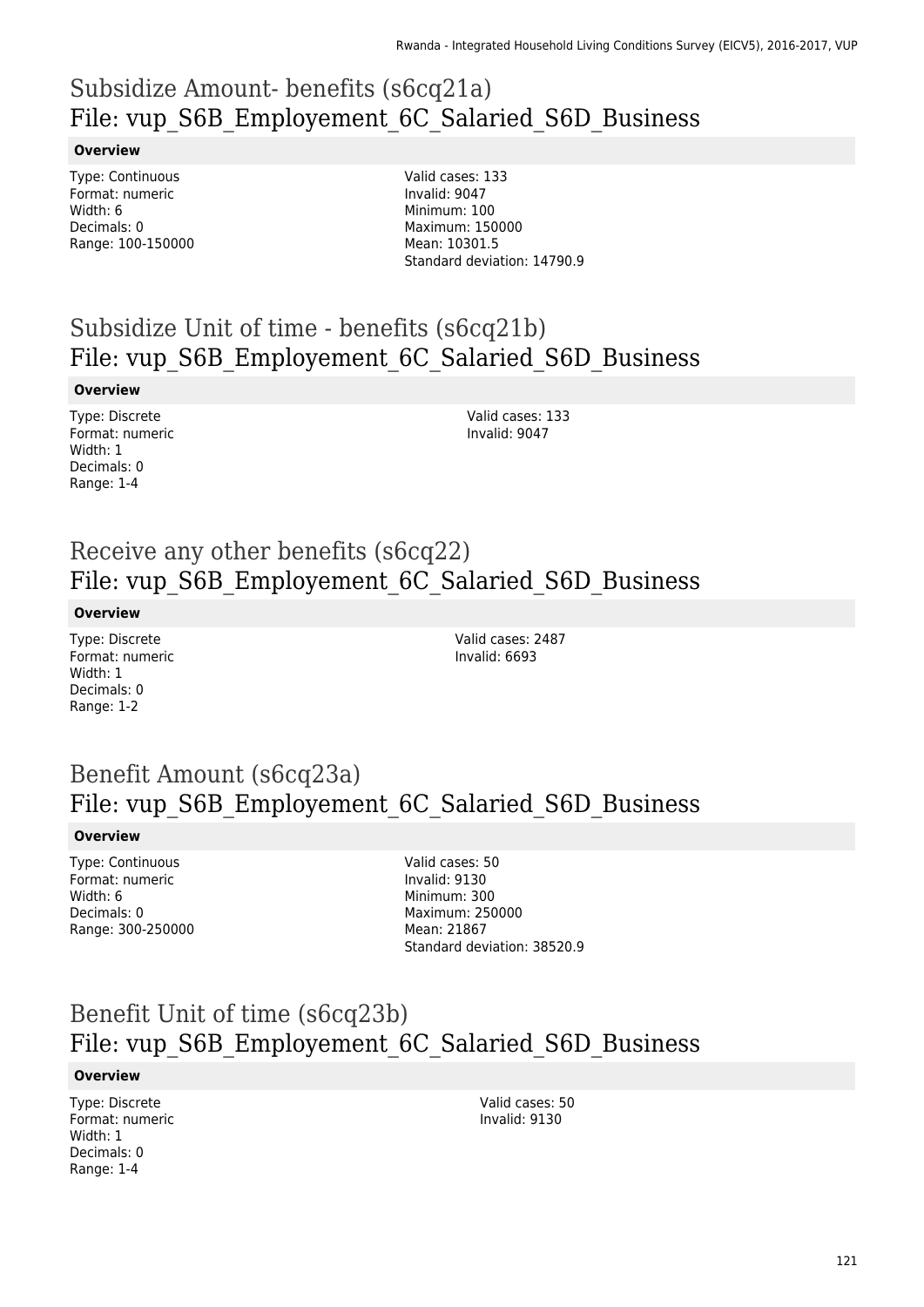# More job (s6bq99) File: vup\_S6B\_Employement\_6C\_Salaried\_S6D\_Business

### **Overview**

Type: Discrete Format: numeric Width: 1 Decimals: 0 Range: 1-2

Valid cases: 6184 Invalid: 2996

### Registered with the RRA/RDB or the district, Sector authorities (s6dq24) File: vup S6B Employement 6C Salaried S6D Business

**Overview**

Type: Discrete Format: numeric Width: 1 Decimals: 0 Range: 1-8

Valid cases: 663 Invalid: 8517

# Over the last 12 months, has sought a loan at a bank or other insitution (s6dq25)

## File: vup\_S6B\_Employement\_6C\_Salaried\_S6D\_Business

#### **Overview**

Type: Discrete Format: numeric Width: 1 Decimals: 0 Range: 1-3

Valid cases: 663 Invalid: 8517

## VUP Financial Service loan (s6dq26) File: vup\_S6B\_Employement\_6C\_Salaried\_S6D\_Business

### **Overview**

Type: Discrete Format: numeric Width: 1 Decimals: 0 Range: 1-3

Valid cases: 663 Invalid: 8517

## Average employees over the last 3 monts (s6dq27) File: vup S6B Employement 6C Salaried S6D Business

### **Overview**

Type: Discrete Format: numeric Width: 4 Decimals: 0 Range: 0-5000

Valid cases: 663 Invalid: 8517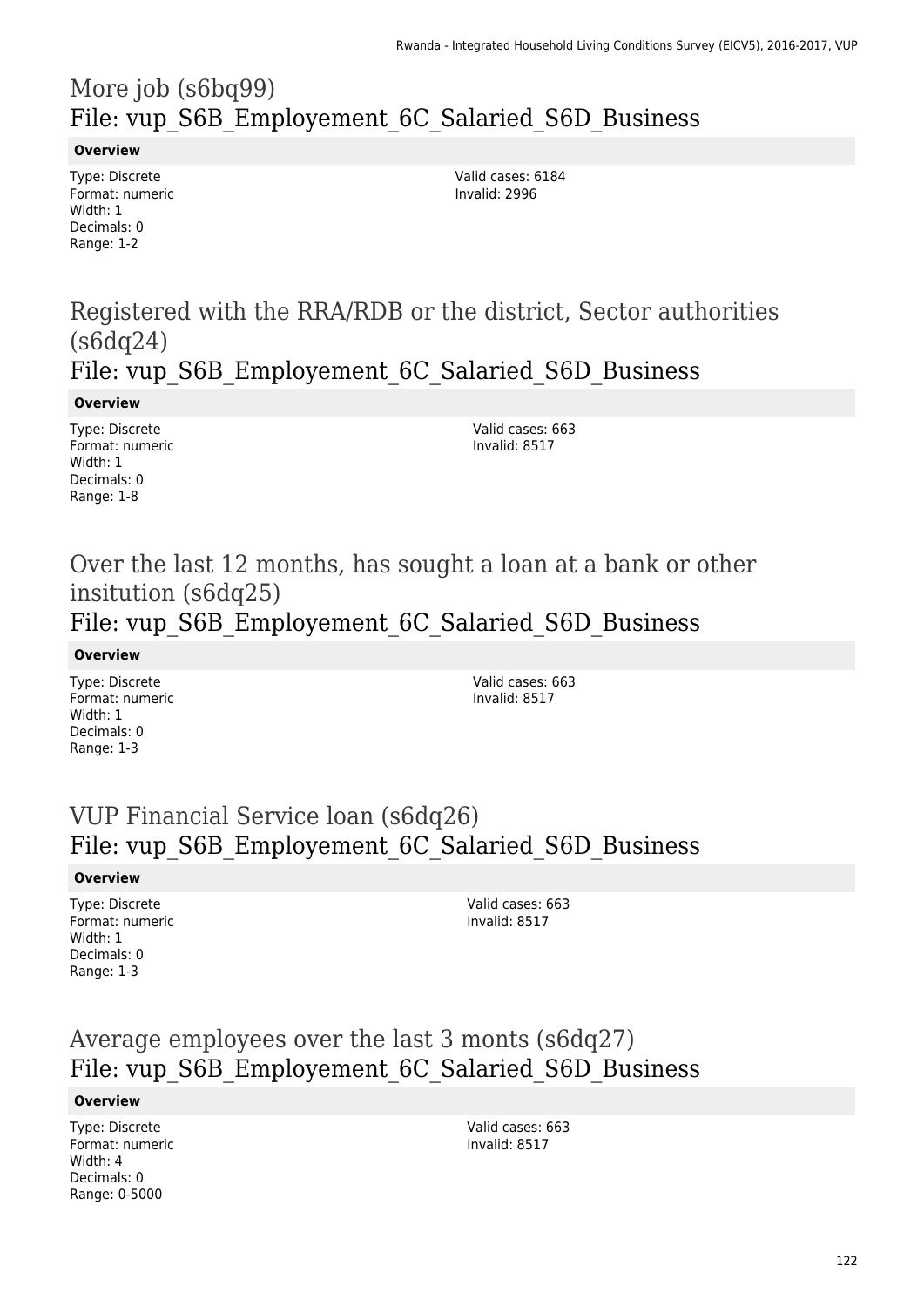## Owners/members work in this business (s6dq28) File: vup\_S6B\_Employement\_6C\_Salaried\_S6D\_Business

### **Overview**

Type: Discrete Format: numeric Width: 1 Decimals: 0 Range: 0-4

Valid cases: 663 Invalid: 8517

## Maintain accounts egularly (s6dq29) File: vup\_S6B\_Employement\_6C\_Salaried\_S6D\_Business

#### **Overview**

Type: Discrete Format: numeric Width: 1 Decimals: 0 Range: 1-2

Valid cases: 663 Invalid: 8517

## Greatest obstacles encountered when creqting business (s6dq30) File: vup S6B Employement 6C Salaried S6D Business

**Overview**

Type: Discrete Format: numeric Width: 1 Decimals: 0 Range: 1-8

Valid cases: 663 Invalid: 8517

## Primary source of money used to create business (s6dq31) File: vup S6B Employement 6C Salaried S6D Business

#### **Overview**

Type: Discrete Format: numeric Width: 2 Decimals: 0 Range: 1-11

Valid cases: 663 Invalid: 8517

### Labour expediture Amount (s6dq32a) File: vup S6B Employement 6C Salaried S6D Business

#### **Overview**

Type: Continuous Format: numeric Width: 7 Decimals: 0 Range: 0-1080000 Valid cases: 663 Invalid: 8517 Minimum: 0 Maximum: 1080000 Mean: 5165.7 Standard deviation: 48690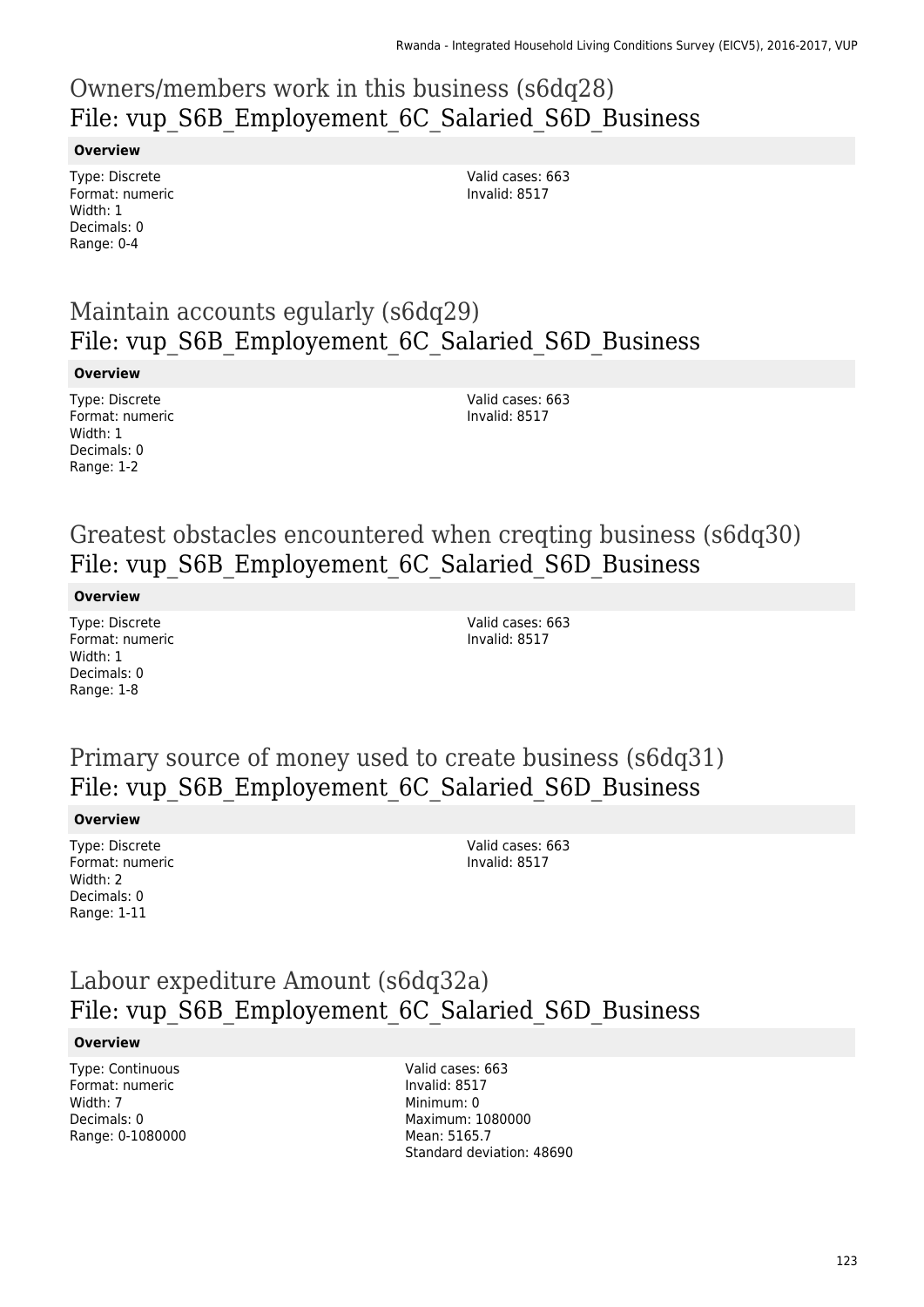# Labour expediture Time of unit (s6dq32b) File: vup\_S6B\_Employement\_6C\_Salaried\_S6D\_Business

#### **Overview**

Type: Discrete Format: numeric Width: 1 Decimals: 0 Range: 1-4

Valid cases: 142 Invalid: 9038

# Non labour expediture Amount (s6dq33a) File: vup\_S6B\_Employement\_6C\_Salaried\_S6D\_Business

#### **Overview**

Type: Continuous Format: numeric Width: 7 Decimals: 0 Range: 0-1500000

Valid cases: 663 Invalid: 8517 Minimum: 0 Maximum: 1500000 Mean: 25704.4 Standard deviation: 106293.3

### Non labour expediture Time of unit (s6dq33b) File: vup\_S6B\_Employement\_6C\_Salaried\_S6D\_Business

### **Overview**

Type: Discrete Format: numeric Width: 1 Decimals: 0 Range: 1-4

Valid cases: 496 Invalid: 8684

### Turnover Amount (s6dq34a) File: vup S6B Employement 6C Salaried S6D Business

#### **Overview**

Type: Continuous Format: numeric Width: 7 Decimals: 0 Range: 300-6921600

Valid cases: 663 Invalid: 8517 Minimum: 300 Maximum: 6921600 Mean: 129664.7 Standard deviation: 537401

### Turnover Time unit (s6dq34b) File: vup\_S6B\_Employement\_6C\_Salaried\_S6D\_Business

#### **Overview**

Type: Discrete Format: numeric Width: 1 Decimals: 0 Range: 1-4

Valid cases: 663 Invalid: 8517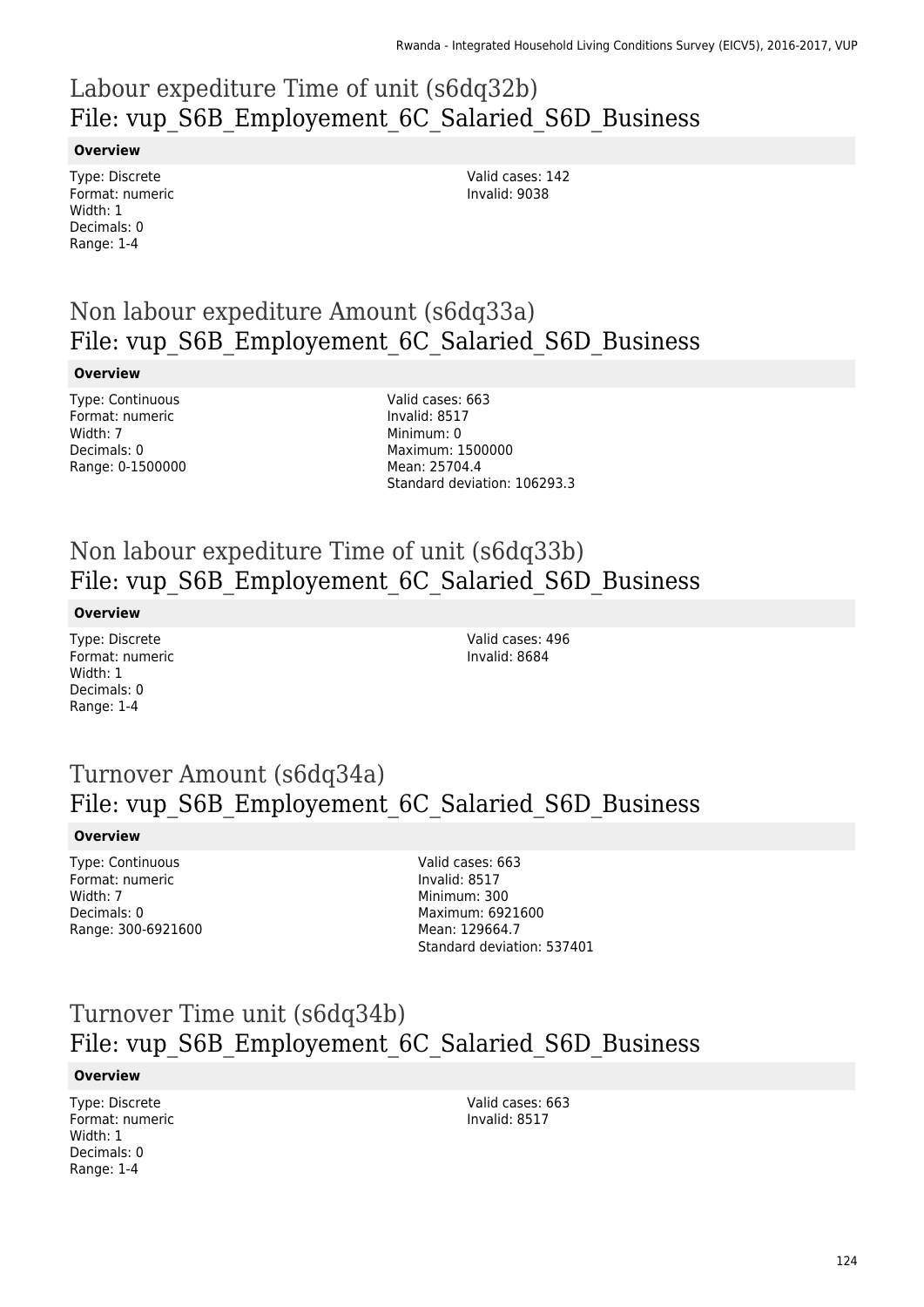# Month of interview (s0q18m) File: vup\_S6B\_Employement\_6C\_Salaried\_S6D\_Business

### **Overview**

Type: Discrete Format: numeric Width: 2 Decimals: 0 Range: 1-12

Valid cases: 9180 Invalid: 0

# Year of interview (s0q18y) File: vup\_S6B\_Employement\_6C\_Salaried\_S6D\_Business

#### **Overview**

Type: Discrete Format: numeric Width: 4 Decimals: 0 Range: 2016-2017 Valid cases: 9180 Invalid: 0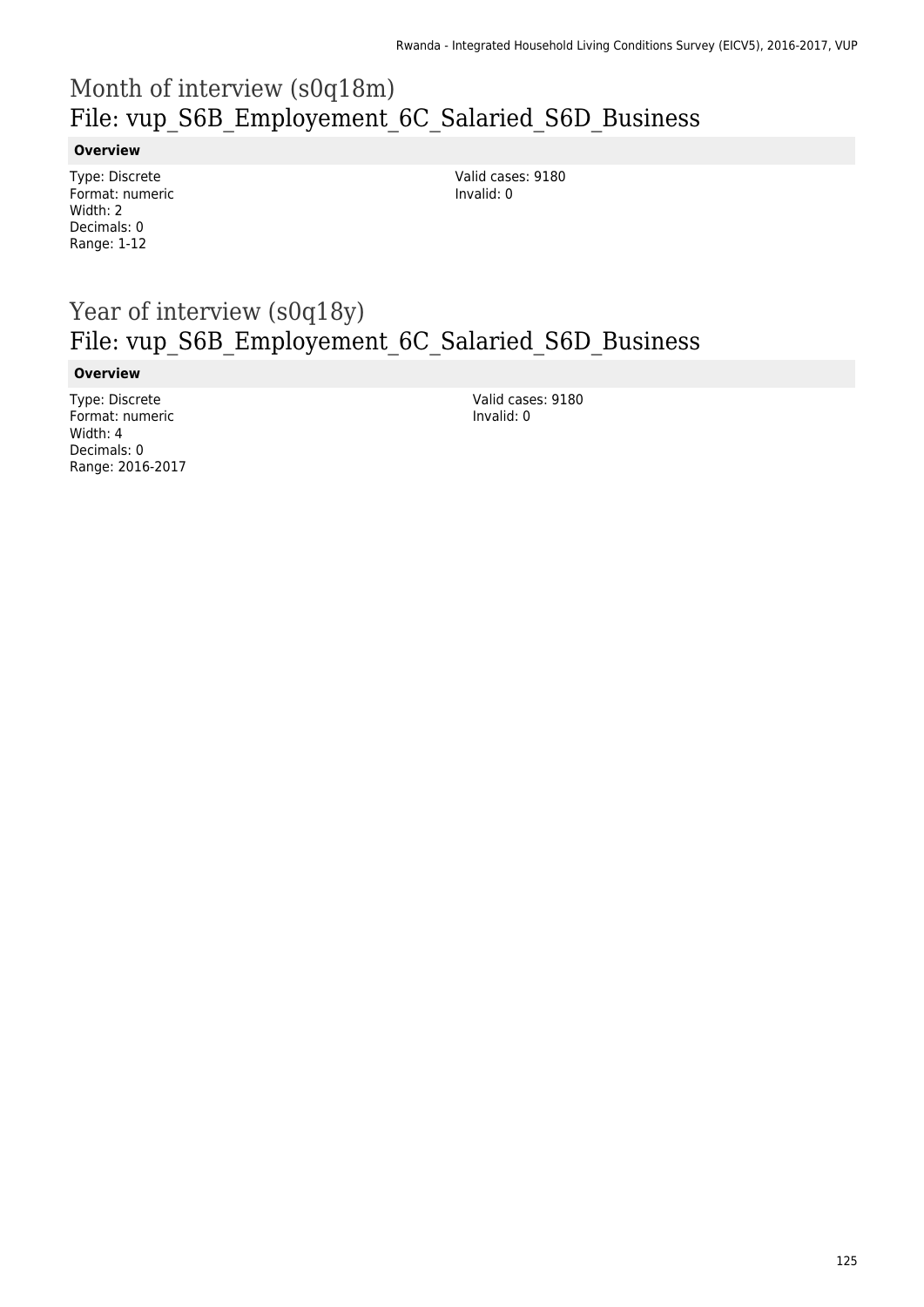# EICV5 Household unique ID (key\_17) File: vup\_S7A1\_livestock

#### **Overview**

Type: Continuous Format: numeric Width: 8 Decimals: 0 Range: 11000100-11246000 Valid cases: 11867 Invalid: 0 Minimum: 11000100 Maximum: 11246000 Mean: 11129289.5 Standard deviation: 68532.8

# Household ID in EICV4 (hhid) File: vup\_S7A1\_livestock

#### **Overview**

Type: Continuous Format: numeric Width: 6 Decimals: 0 Range: 110001-112460 Valid cases: 11867 Invalid: 0 Minimum: 110001 Maximum: 112460 Mean: 111292.9 Standard deviation: 685.3

### Cluster (clust) File: vup\_S7A1\_livestock

#### **Overview**

Type: Continuous Format: numeric Width: 5 Decimals: 0 Range: 11231-11450 Valid cases: 11867 Invalid: 0 Minimum: 11231 Maximum: 11450 Mean: 11351.8 Standard deviation: 59.5

### Province (province) File: vup\_S7A1\_livestock

#### **Overview**

Type: Discrete Format: numeric Width: 1 Decimals: 0 Range: 1-5

Valid cases: 11867 Invalid: 0

## District Name (district) File: vup\_S7A1\_livestock

#### **Overview**

Type: Discrete Format: numeric Width: 2 Decimals: 0 Range: 11-57

Valid cases: 11867 Invalid: 0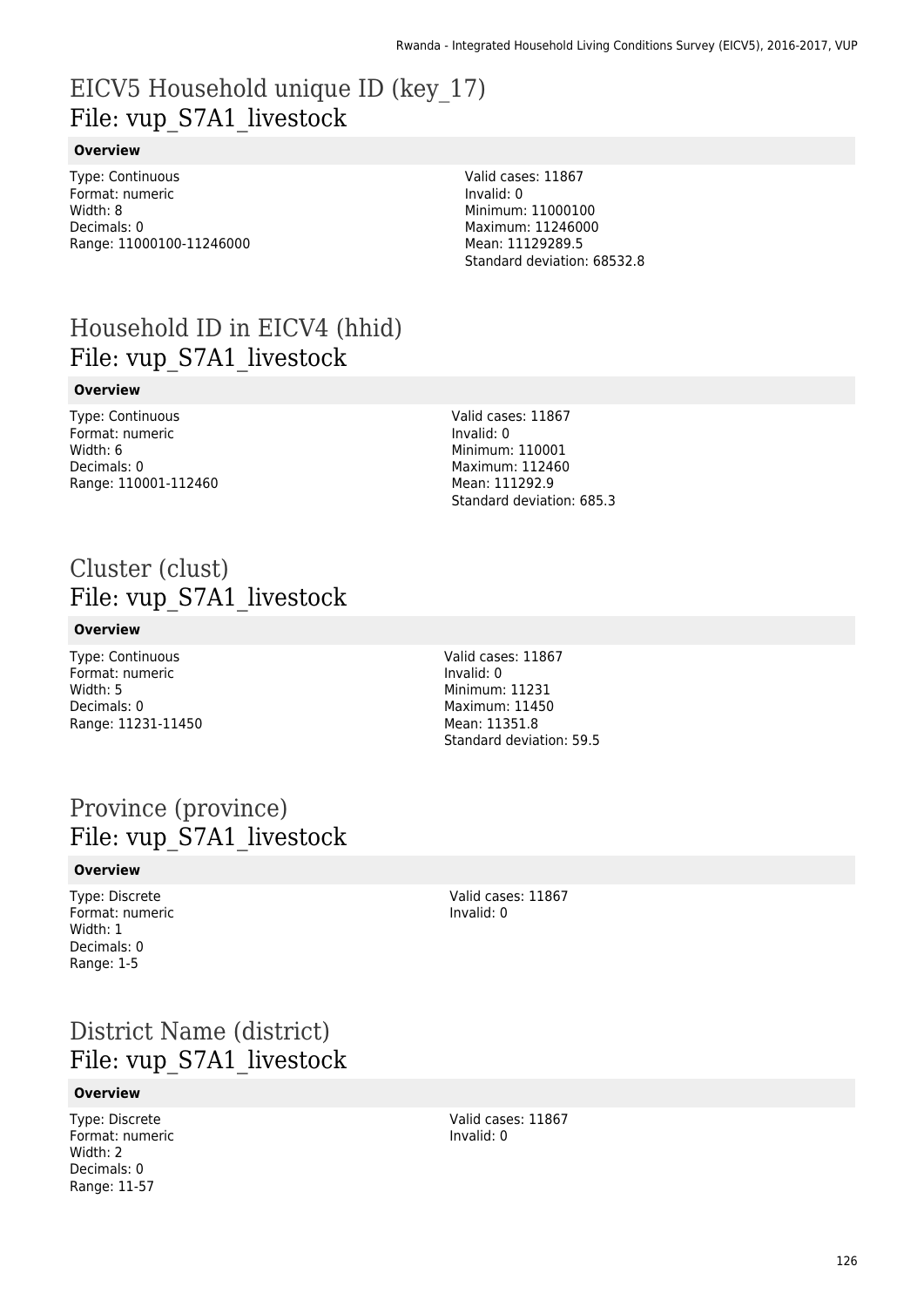## Urban/Rural (ur) File: vup\_S7A1\_livestock

### **Overview**

Type: Discrete Format: numeric Width: 1 Decimals: 0 Range: 1-4

Valid cases: 11867 Invalid: 0

## Household weight (weight) File: vup\_S7A1\_livestock

#### **Overview**

Type: Continuous Format: numeric Width: 17 Decimals: 0 Range: 0.281959384679794-206.438110351562 Valid cases: 11867 Invalid: 0 Minimum: 0.3 Maximum: 206.4 Mean: 59.1 Standard deviation: 46.8

### Grown food or other agricultural produce to eat over the last 12 months (s7a1q1) File: vup\_S7A1\_livestock

#### **Overview**

Type: Discrete Format: numeric Width: 1 Decimals: 0 Range: 1-2

Valid cases: 11867 Invalid: 0

## Animals, poultry,or bees raised Over the last 12 months (s7a1q2) File: vup\_S7A1\_livestock

#### **Overview**

Type: Discrete Format: numeric Width: 1 Decimals: 0 Range: 1-2

Valid cases: 11677 Invalid: 190

### Code of livestock (s7a1q3) File: vup\_S7A1\_livestock

#### **Overview**

Type: Discrete Format: numeric Width: 2 Decimals: 0 Range: 1-10

Valid cases: 11359 Invalid: 508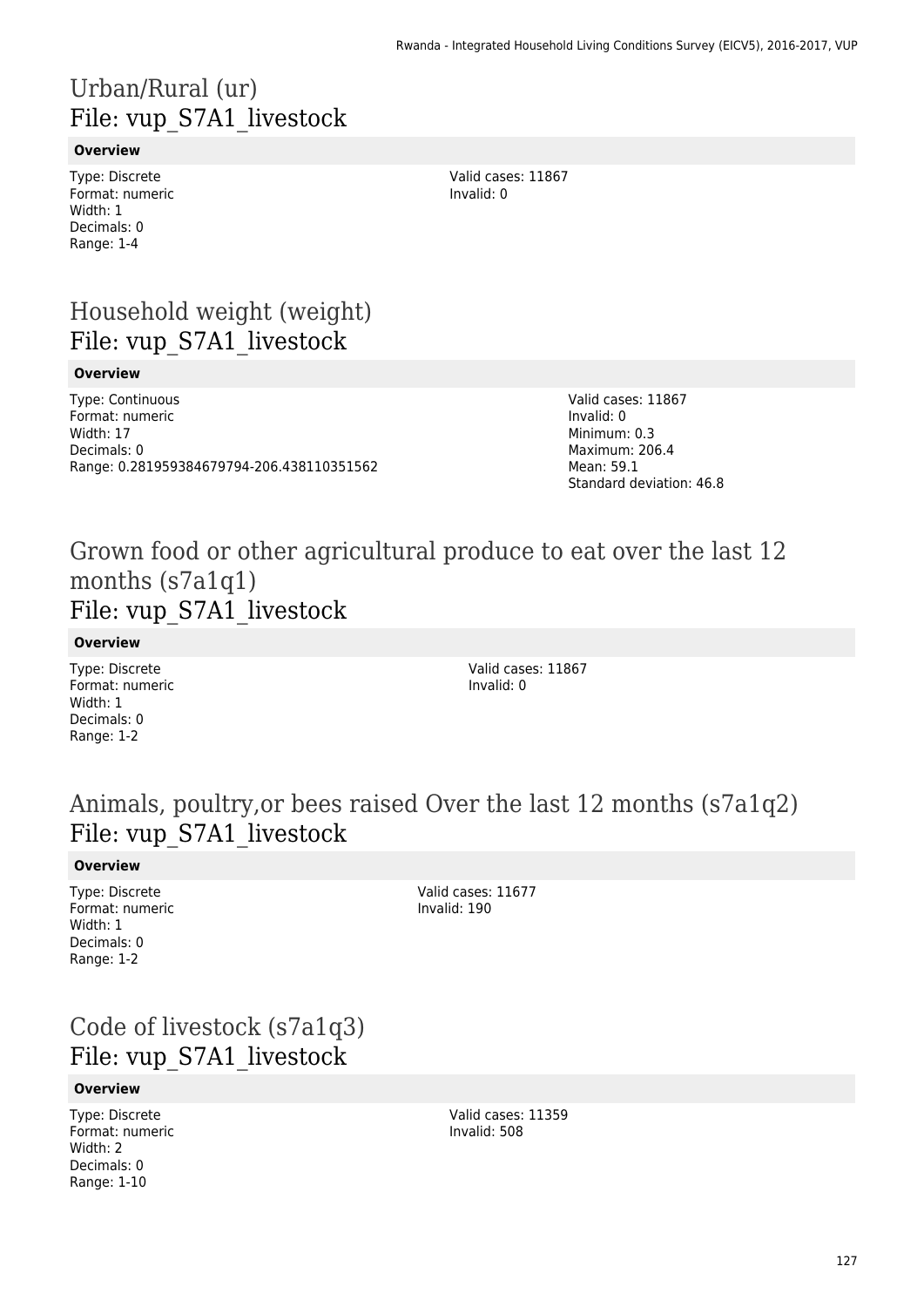## Household raised any livestock in last 12 months (s7a1q4) File: vup\_S7A1\_livestock

#### **Overview**

Type: Discrete Format: numeric Width: 1 Decimals: 0 Range: 1-2

Valid cases: 11359 Invalid: 508

# Number of livestock actually own (s7a1q5) File: vup\_S7A1\_livestock

#### **Overview**

Type: Continuous Format: numeric Width: 2 Decimals: 0 Range: 0-42

Valid cases: 2512 Invalid: 9355 Minimum: 0 Maximum: 42 Mean: 1.6 Standard deviation: 2.1

### Number of bees hive actually own\_Modern bee hive\_ (s7a1q5a1) File: vup\_S7A1\_livestock

#### **Overview**

Type: Discrete Format: numeric Width: 1 Decimals: 0 Range: 0-3

Valid cases: 40 Invalid: 11827

### Number of bees hive actually own\_Traditional bee hive\_ (s7a1q5a2) File: vup\_S7A1\_livestock

#### **Overview**

Type: Continuous Format: numeric Width: 2 Decimals: 0 Range: 0-50

Valid cases: 40 Invalid: 11827 Minimum: 0 Maximum: 50 Mean: 47 Standard deviation: 8.3

### Kilo of honey harvested over the last 12 months modern bee hive (s7a1q5b1) File: vup\_S7A1\_livestock

### **Overview**

Type: Discrete Format: numeric Width: 2 Decimals: 0 Range: 0-10

Valid cases: 40 Invalid: 11827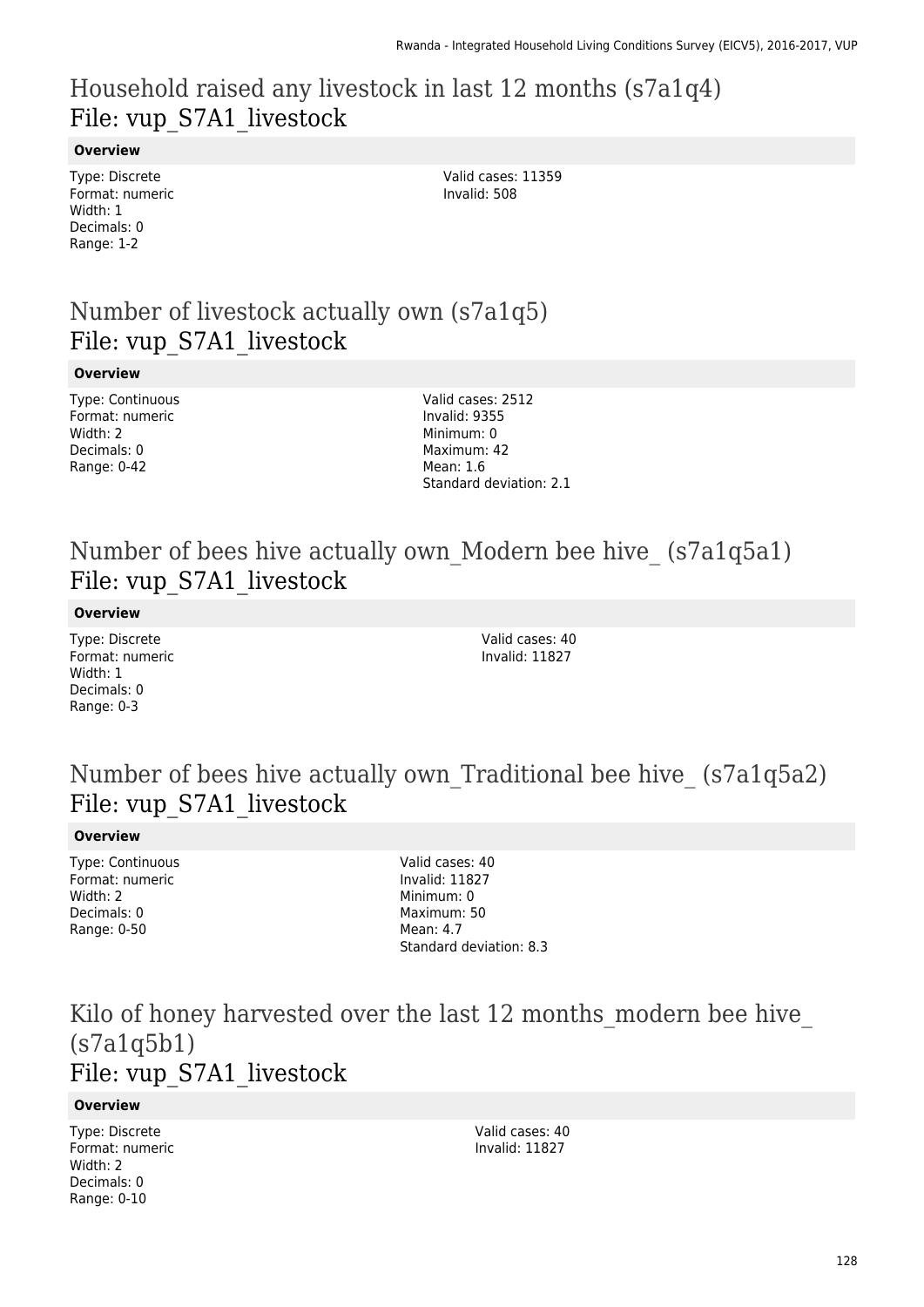### Kilo of honey harvested over the last 12 months traditional bee hive (s7a1q5b2) File: vup\_S7A1\_livestock

#### **Overview**

Type: Continuous Format: numeric Width: 2 Decimals: 0 Range: 0-68

Valid cases: 40 Invalid: 11827 Minimum: 0 Maximum: 68 Mean: 7 Standard deviation: 15

# Current unit value of the livestock (s7a1q6) File: vup\_S7A1\_livestock

#### **Overview**

Type: Continuous Format: numeric Width: 7 Decimals: 0 Range: 100-2000000 Valid cases: 1975 Invalid: 9892 Minimum: 100 Maximum: 2000000 Mean: 58229.9 Standard deviation: 93977.5

## Sold or killed any livestock in the past 12 months (s7a1q7) File: vup\_S7A1\_livestock

#### **Overview**

Type: Discrete Format: numeric Width: 1 Decimals: 0 Range: 1-2

Valid cases: 2551 Invalid: 9316

## Number of Livestock sold or slaughtered (s7a1q8) File: vup\_S7A1\_livestock

#### **Overview**

Type: Continuous Format: numeric Width: 5 Decimals: 0 Range: 0-75000

Valid cases: 1223 Invalid: 10644 Minimum: 0 Maximum: 75000 Mean: 193 Standard deviation: 2793.5

Total amount received from the sale (s7a1q9) File: vup\_S7A1\_livestock

#### **Overview**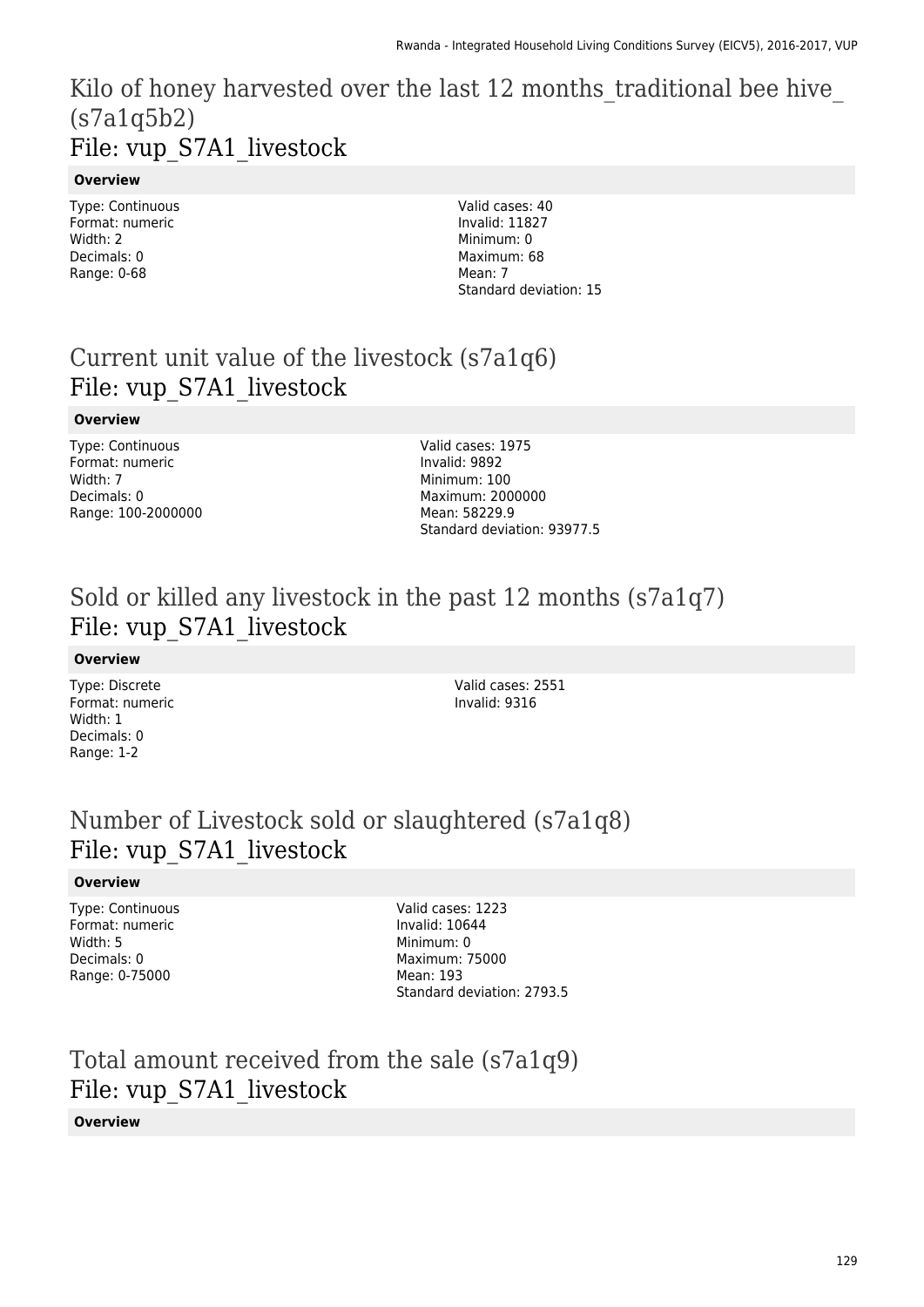# Total amount received from the sale (s7a1q9) File: vup\_S7A1\_livestock

Type: Continuous Format: numeric Width: 6 Decimals: 0 Range: 100-792000

Valid cases: 1109 Invalid: 10758 Minimum: 100 Maximum: 792000 Mean: 44962.1 Standard deviation: 75505.6

# Rented any animals in the last 12 months (s7a1q10) File: vup\_S7A1\_livestock

**Overview**

Type: Discrete Format: numeric Width: 1 Decimals: 0 Range: 1-2

Valid cases: 1823 Invalid: 10044

## Total amount received from the rental (s7a1q11) File: vup\_S7A1\_livestock

#### **Overview**

Type: Discrete Format: numeric Width: 5 Decimals: 0 Range: 0-60000

Valid cases: 20 Invalid: 11847

## Month of interview (s0q18m) File: vup\_S7A1\_livestock

#### **Overview**

Type: Discrete Format: numeric Width: 2 Decimals: 0 Range: 1-12

Valid cases: 11867 Invalid: 0

## Year of interview (s0q18y) File: vup\_S7A1\_livestock

#### **Overview**

Type: Discrete Format: numeric Width: 4 Decimals: 0 Range: 2016-2017 Valid cases: 11867 Invalid: 0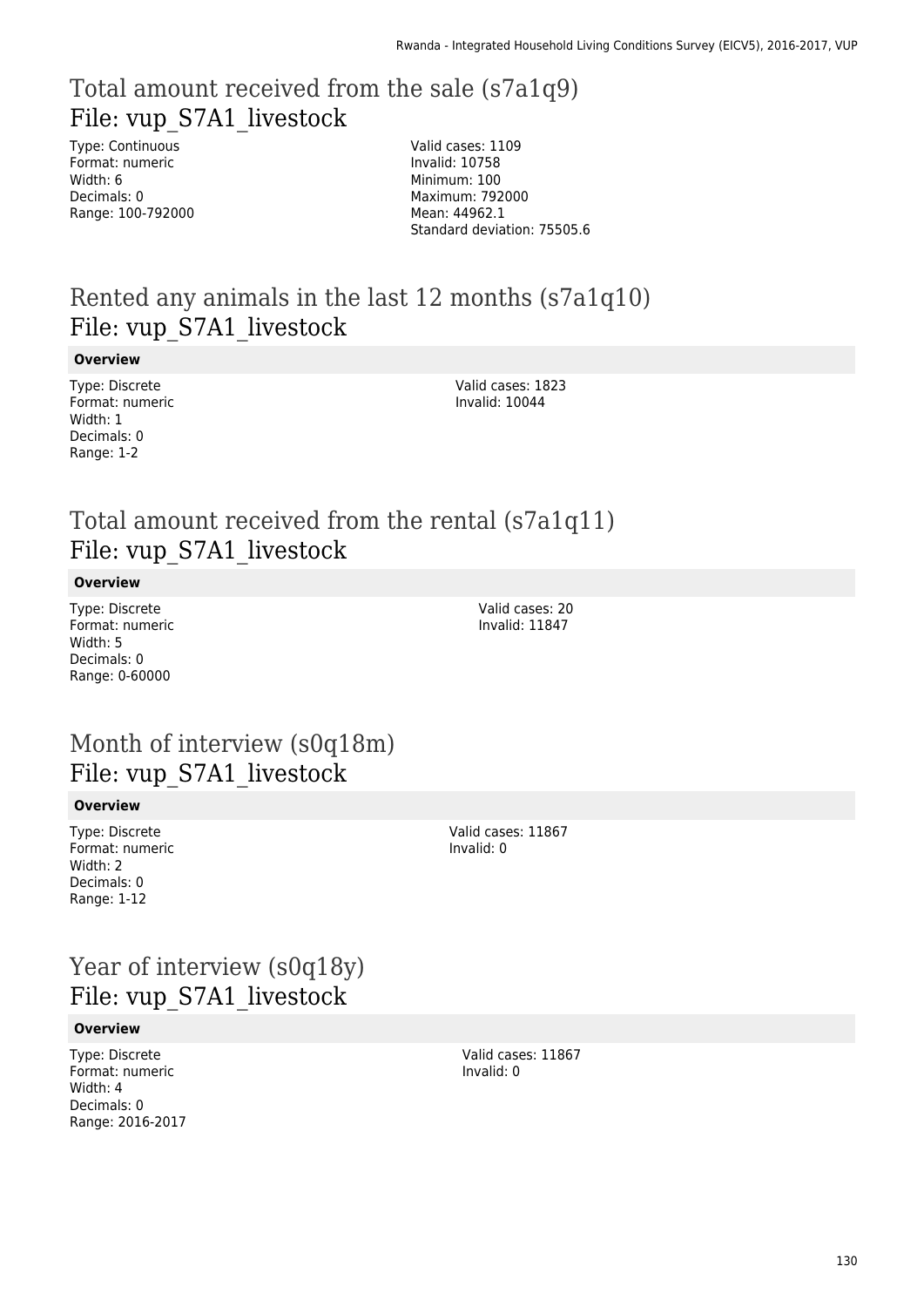# EICV5 Household unique ID (key\_17) File: vup\_S7A2\_livestock

#### **Overview**

Type: Continuous Format: numeric Width: 8 Decimals: 0 Range: 11000300-11246000 Valid cases: 1136 Invalid: 0 Minimum: 11000300 Maximum: 11246000 Mean: 11130615.4 Standard deviation: 68153.1

# Household ID in EICV4 (hhid) File: vup\_S7A2\_livestock

#### **Overview**

Type: Continuous Format: numeric Width: 6 Decimals: 0 Range: 110003-112460 Valid cases: 1136 Invalid: 0 Minimum: 110003 Maximum: 112460 Mean: 111306.2 Standard deviation: 681.5

### Cluster (clust) File: vup\_S7A2\_livestock

#### **Overview**

Type: Continuous Format: numeric Width: 5 Decimals: 0 Range: 11231-11450 Valid cases: 1136 Invalid: 0 Minimum: 11231 Maximum: 11450 Mean: 11353 Standard deviation: 59.1

### Province (province) File: vup\_S7A2\_livestock

#### **Overview**

Type: Discrete Format: numeric Width: 1 Decimals: 0 Range: 1-5

Valid cases: 1136 Invalid: 0

### District Name (district) File: vup\_S7A2\_livestock

#### **Overview**

Type: Discrete Format: numeric Width: 2 Decimals: 0 Range: 11-57

Valid cases: 1136 Invalid: 0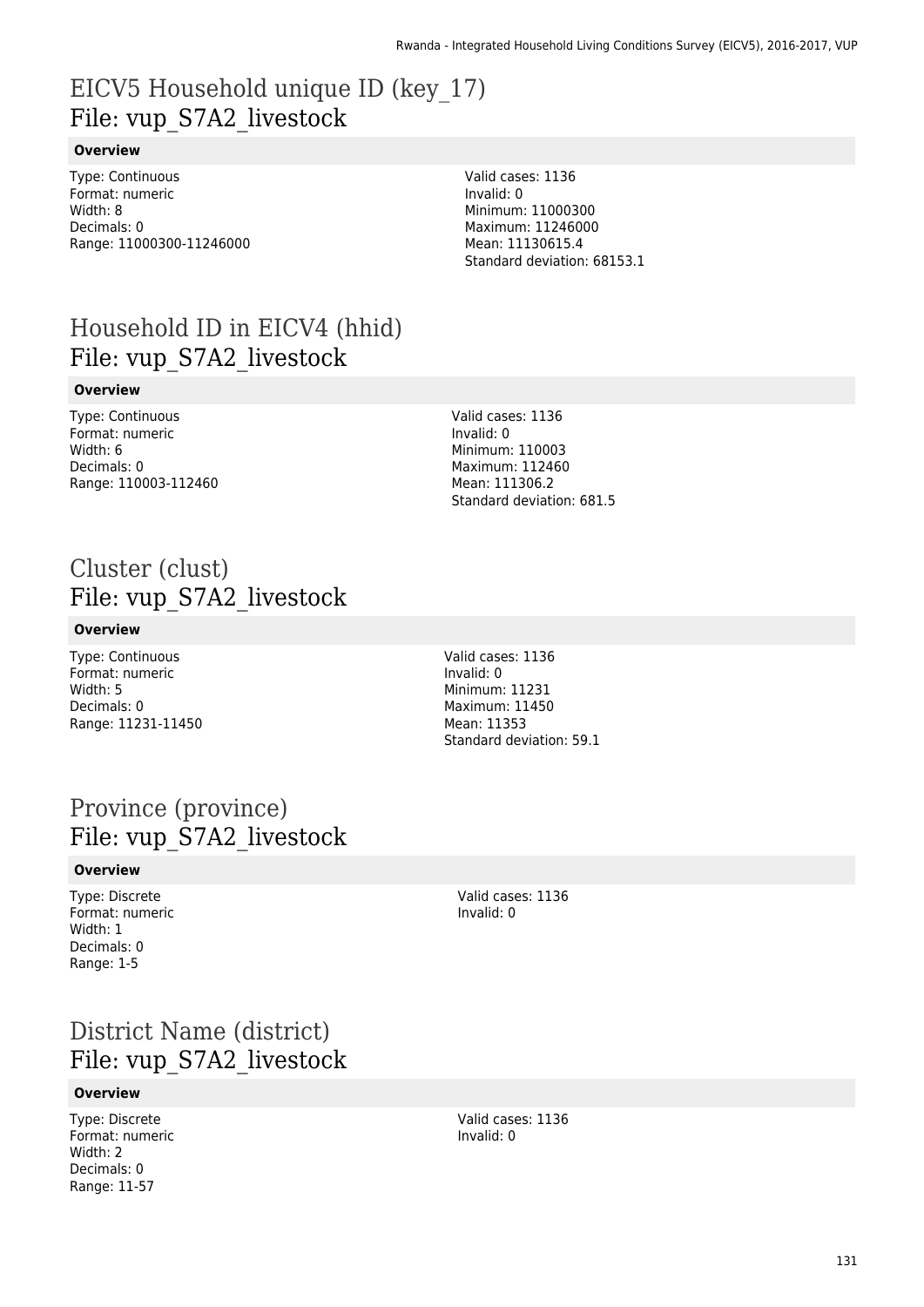## Urban/Rural (ur) File: vup\_S7A2\_livestock

### **Overview**

Type: Discrete Format: numeric Width: 1 Decimals: 0 Range: 1-4

Valid cases: 1136 Invalid: 0

## Household weight (weight) File: vup\_S7A2<sup>\_</sup>livestock

#### **Overview**

Type: Continuous Format: numeric Width: 17 Decimals: 0 Range: 0.442942976951599-206.438110351562 Valid cases: 1136 Invalid: 0 Minimum: 0.4 Maximum: 206.4 Mean: 60 Standard deviation: 46.7

### Household ever received animal from Govt one-cow policy (s7a2q1) File: vup\_S7A2\_livestock

#### **Overview**

Type: Discrete Format: numeric Width: 1 Decimals: 0 Range: 1-2

Valid cases: 1136 Invalid: 0

### Animal still with household (s7a2q2) File: vup\_S7A2\_livestock

#### **Overview**

Type: Discrete Format: numeric Width: 1 Decimals: 0 Range: 1-2

Valid cases: 206 Invalid: 930

### Household ever receiced animal from NGO or social protection (s7a2q3) File: vup\_S7A2\_livestock

### **Overview**

Type: Discrete Format: numeric Width: 1 Decimals: 0 Range: 1-2

Valid cases: 1136 Invalid: 0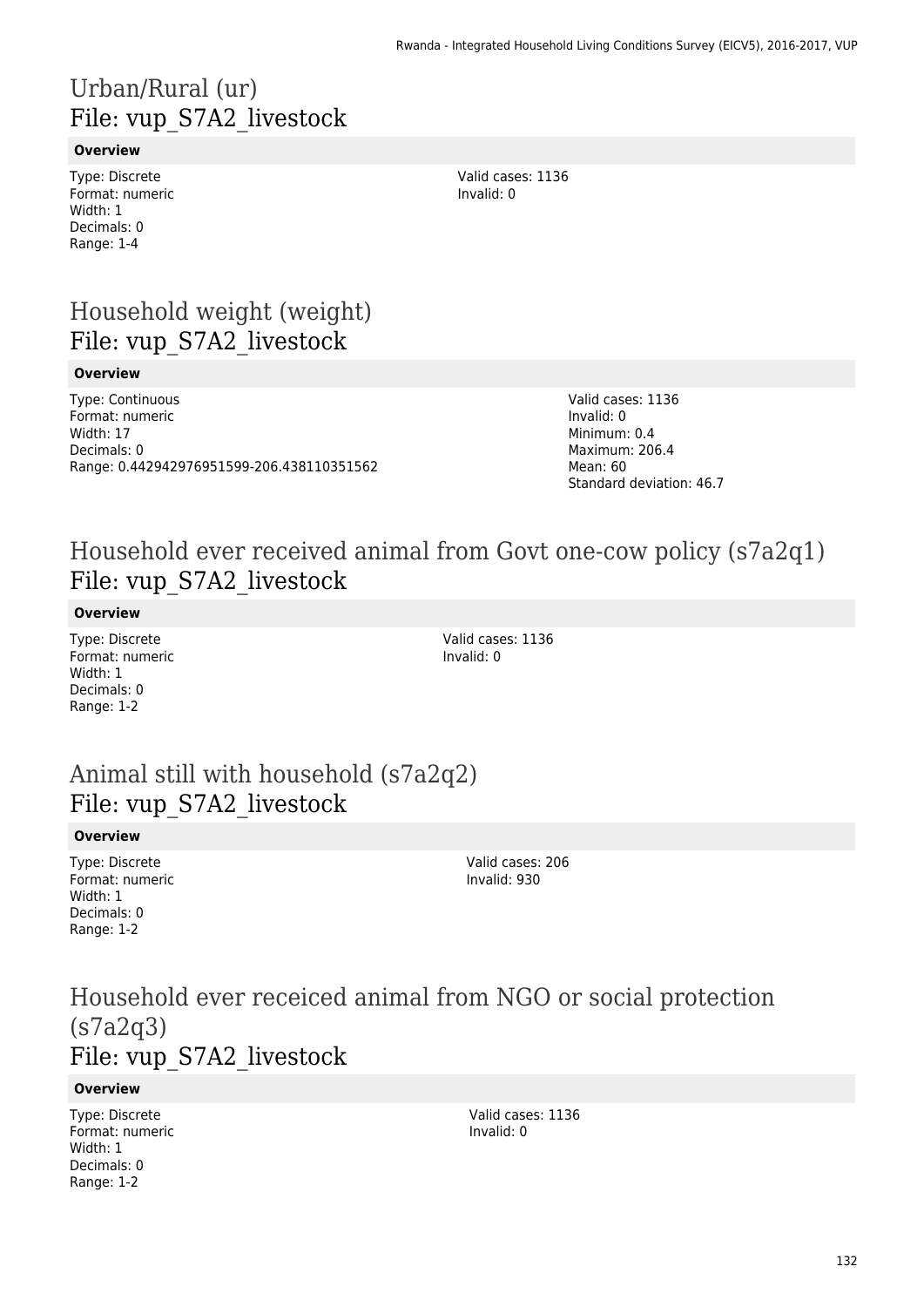# Kind of animal 1st (s7a2q4a) File: vup\_S7A2\_livestock

### **Overview**

Type: Discrete Format: numeric Width: 1 Decimals: 0 Range: 1-7

Valid cases: 208 Invalid: 928

### Kind of animal 2nd (s7a2q4b) File: vup\_S7A2\_livestock

#### **Overview**

Type: Discrete Format: numeric Width: 1 Decimals: 0 Range: 0-7

Valid cases: 208 Invalid: 928

## Has the number of animals changed (s7a2q5) File: vup\_S7A2\_livestock

**Overview**

Type: Discrete Format: numeric Width: 1 Decimals: 0 Range: 1-3

Valid cases: 375 Invalid: 761

### Household uses a maintained pasture (s7a2q6) File: vup\_S7A2\_livestock

#### **Overview**

Type: Discrete Format: numeric Width: 1 Decimals: 0 Range: 1-2

Valid cases: 1136 Invalid: 0

## Owner of pasture (s7a2q7) File: vup\_S7A2\_livestock

#### **Overview**

Type: Discrete Format: numeric Width: 1 Decimals: 0 Range: 1-4

Valid cases: 7 Invalid: 1129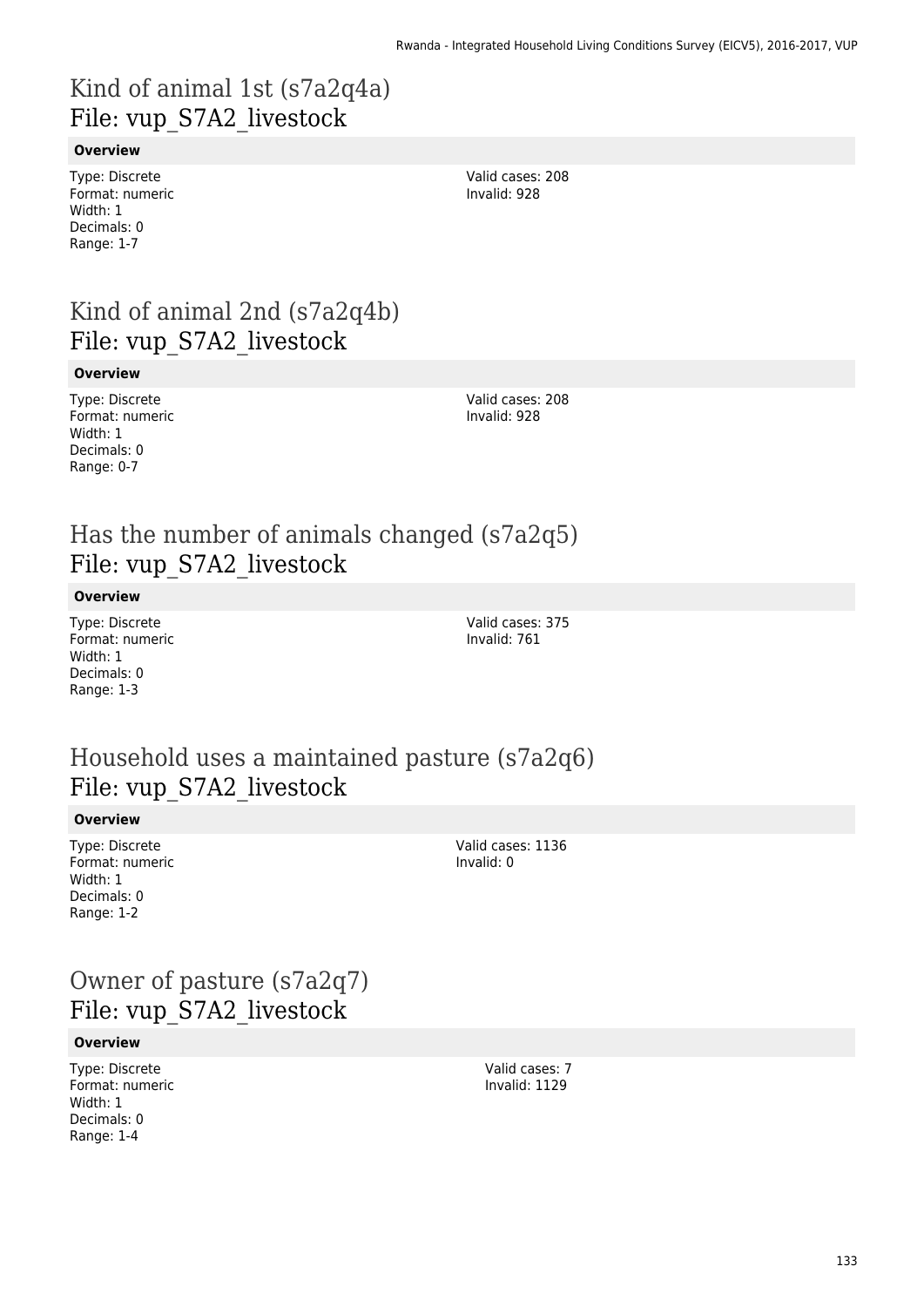## Cost of using the pasture (s7a2q8) File: vup\_S7A2\_livestock

### **Overview**

Type: Discrete Format: numeric Width: 6 Decimals: 0 Range: 0-100000 Valid cases: 7 Invalid: 1129

## Number of months in the past 12 in which pasture was utilized (s7a2q9) File: vup\_S7A2\_livestock

#### **Overview**

Type: Discrete Format: numeric Width: 2 Decimals: 0 Range: 3-12

Valid cases: 7 Invalid: 1129

## Month of interview (s0q18m) File: vup\_S7A2\_livestock

### **Overview**

Type: Discrete Format: numeric Width: 2 Decimals: 0 Range: 1-12

Valid cases: 1136 Invalid: 0

### Year of interview (s0q18y) File: vup\_S7A2\_livestock

#### **Overview**

Type: Discrete Format: numeric Width: 4 Decimals: 0 Range: 2016-2017 Valid cases: 1136 Invalid: 0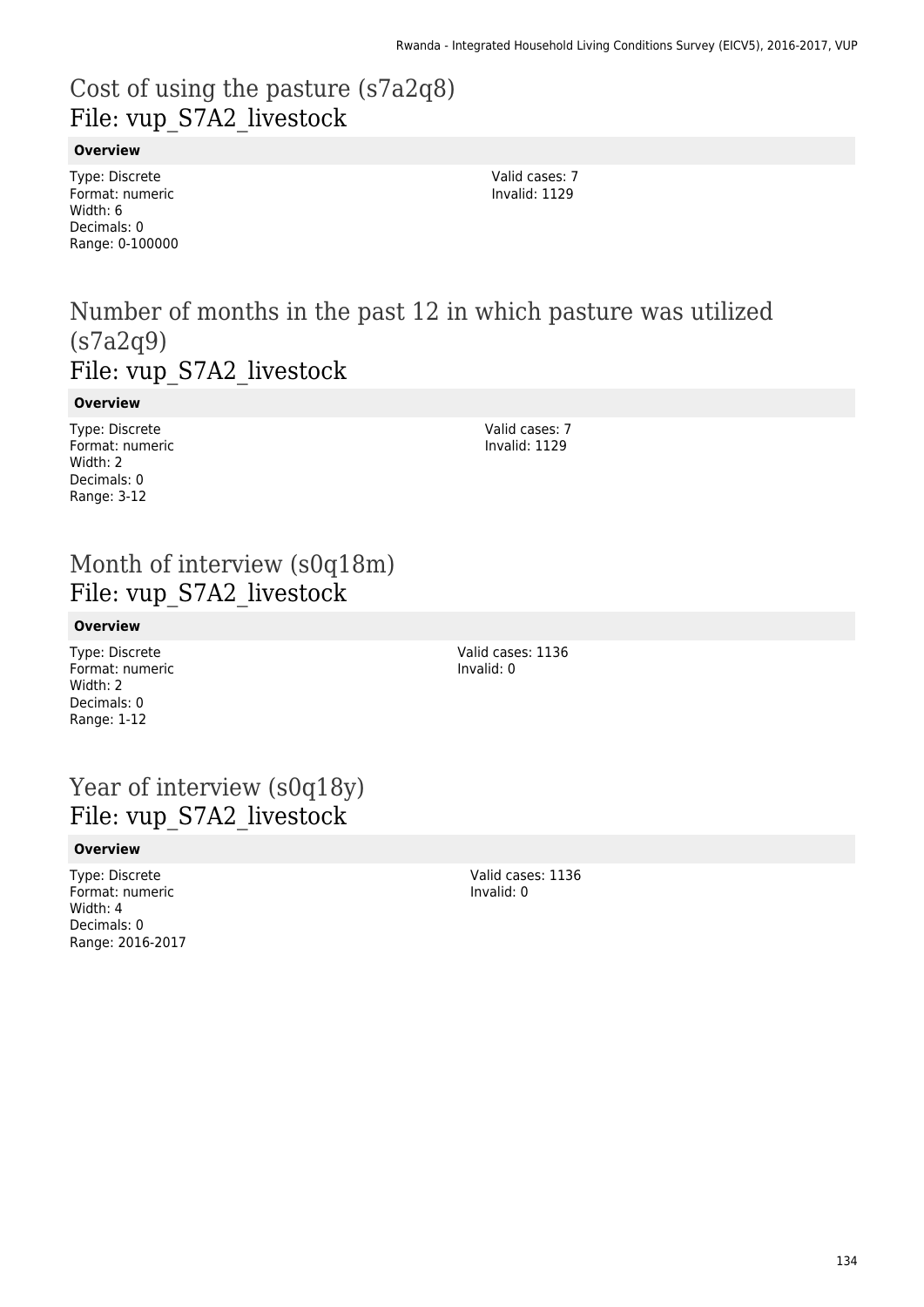# EICV5 Household unique ID (key\_17) File: vup\_S7A3\_livestock

#### **Overview**

Type: Continuous Format: numeric Width: 8 Decimals: 0 Range: 11000300-11246000 Valid cases: 10224 Invalid: 0 Minimum: 11000300 Maximum: 11246000 Mean: 11130615.4 Standard deviation: 68126.4

# Household ID in EICV4 (hhid) File: vup\_S7A3\_livestock

#### **Overview**

Type: Continuous Format: numeric Width: 6 Decimals: 0 Range: 110003-112460 Valid cases: 10224 Invalid: 0 Minimum: 110003 Maximum: 112460 Mean: 111306.2 Standard deviation: 681.3

### Cluster (clust) File: vup\_S7A3\_livestock

#### **Overview**

Type: Continuous Format: numeric Width: 5 Decimals: 0 Range: 11231-11450 Valid cases: 10224 Invalid: 0 Minimum: 11231 Maximum: 11450 Mean: 11353 Standard deviation: 59.1

### Province (province) File: vup\_S7A3\_livestock

#### **Overview**

Type: Discrete Format: numeric Width: 1 Decimals: 0 Range: 1-5

Valid cases: 10224 Invalid: 0

## District Name (district) File: vup\_S7A3\_livestock

#### **Overview**

Type: Discrete Format: numeric Width: 2 Decimals: 0 Range: 11-57

Valid cases: 10224 Invalid: 0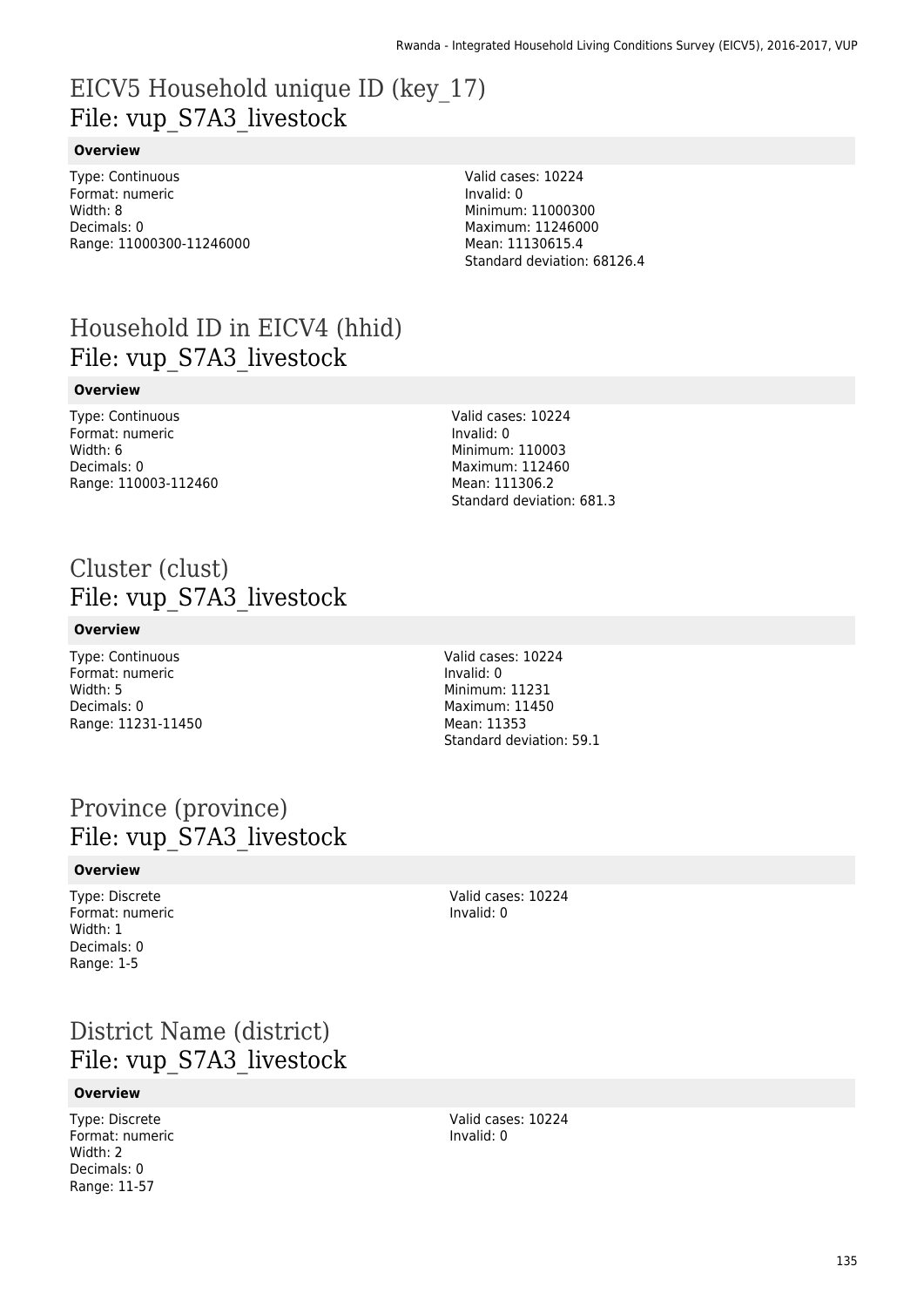## Urban/Rural (ur) File: vup\_S7A3\_livestock

### **Overview**

Type: Discrete Format: numeric Width: 1 Decimals: 0 Range: 1-4

Valid cases: 10224 Invalid: 0

## Household weight (weight) File: vup\_S7A3\_livestock

#### **Overview**

Type: Continuous Format: numeric Width: 17 Decimals: 0 Range: 0.442942976951599-206.438110351562 Valid cases: 10224 Invalid: 0 Minimum: 0.4 Maximum: 206.4 Mean: 60 Standard deviation: 46.7

## Product codes (s7a3q1) File: vup\_S7A3\_livestock

#### **Overview**

Type: Discrete Format: numeric Width: 1 Decimals: 0 Range: 1-9

Valid cases: 10224 Invalid: 0

### Sold in the last 12 months (s7a3q2) File: vup\_S7A3\_livestock

#### **Overview**

Type: Discrete Format: numeric Width: 1 Decimals: 0 Range: 1-2

Valid cases: 10224 Invalid: 0

## Number of months sold in last 12 months (s7a3q3) File: vup\_S7A3\_livestock

#### **Overview**

Type: Discrete Format: numeric Width: 2 Decimals: 0 Range: 1-12

Valid cases: 432 Invalid: 9792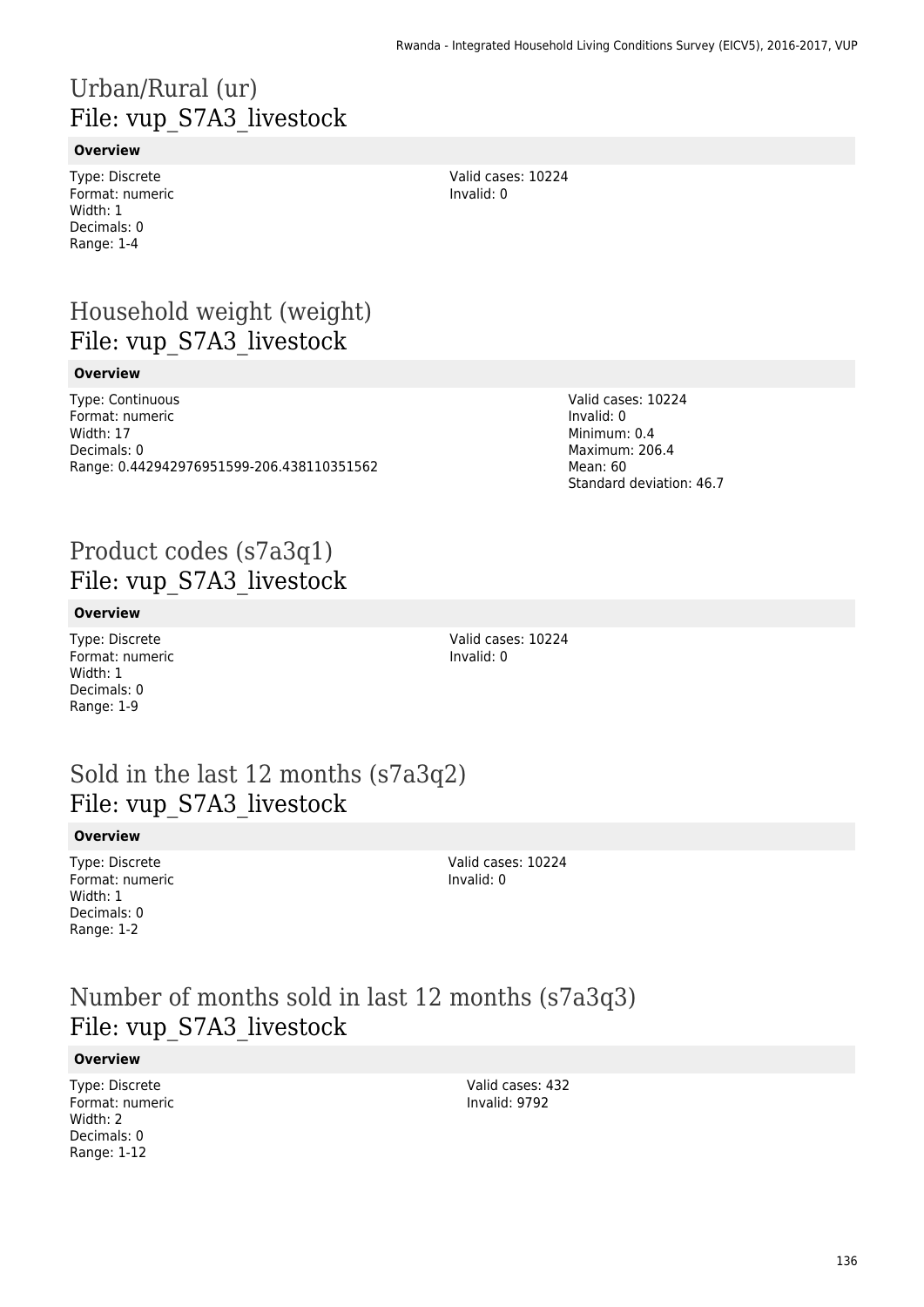### Sold in the last four weeks (s7a3q4) File: vup\_S7A3\_livestock

#### **Overview**

Type: Discrete Format: numeric Width: 1 Decimals: 0 Range: 1-2

Quantity sold in the last four weeks (s7a3q5a) File: vup\_S7A3\_livestock

#### **Overview**

Type: Discrete Format: numeric Width: 5 Decimals: 0 Range: 0-90001

Valid cases: 133 Invalid: 10091

Valid cases: 432 Invalid: 9792

## Unit of measure (s7a3q5b) File: vup\_S7A3\_livestock

#### **Overview**

Type: Discrete Format: numeric Width: 1 Decimals: 0 Range: 1-3

Valid cases: 133 Invalid: 10091

## Total amount received from the sale in the last 4 weeks (s7a3q6) File: vup\_S7A3\_livestock

#### **Overview**

Type: Continuous Format: numeric Width: 5 Decimals: 0 Range: 0-56000

Valid cases: 133 Invalid: 10091 Minimum: 0 Maximum: 56000 Mean: 8910.3 Standard deviation: 12145.7

## How much on average sold per month (s7a3q7) File: vup\_S7A3\_livestock

#### **Overview**

Type: Continuous Format: numeric Width: 6 Decimals: 0 Range: 67-160000 Valid cases: 432 Invalid: 9792 Minimum: 67 Maximum: 160000 Mean: 8704.5 Standard deviation: 16881.6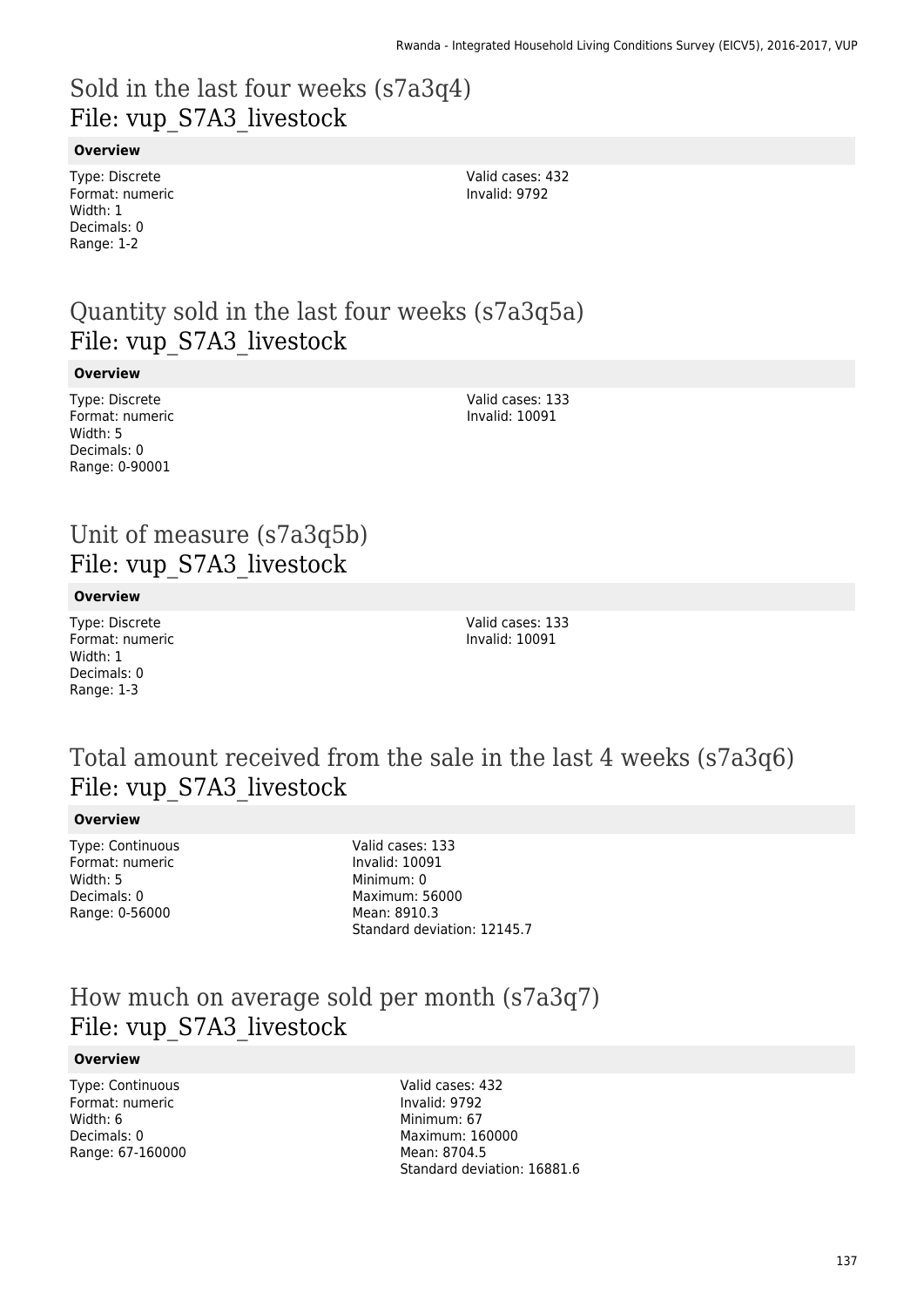# Month of interview (s0q18m) File: vup\_S7A3\_livestock

### **Overview**

Type: Discrete Format: numeric Width: 2 Decimals: 0 Range: 1-12

Valid cases: 10224 Invalid: 0

# Year of interview (s0q18y) File: vup\_S7A3\_livestock

#### **Overview**

Type: Discrete Format: numeric Width: 4 Decimals: 0 Range: 2016-2017 Valid cases: 10224 Invalid: 0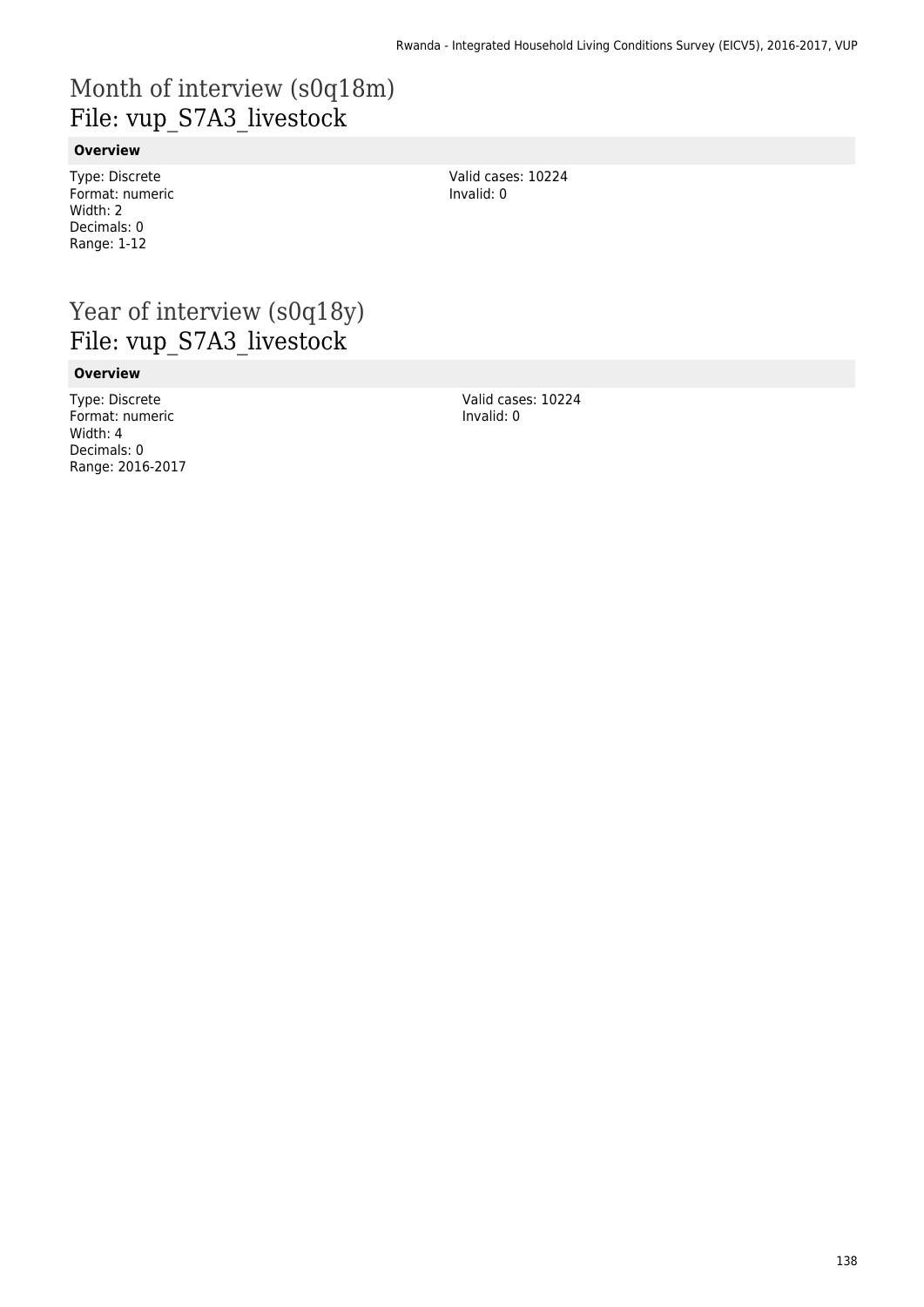# EICV5 Household unique ID (key\_17) File: vup\_S7A4\_livestock

#### **Overview**

Type: Continuous Format: numeric Width: 8 Decimals: 0 Range: 11000300-11246000 Valid cases: 12495 Invalid: 0 Minimum: 11000300 Maximum: 11246000 Mean: 11130620.9 Standard deviation: 68125.7

# Household ID in EICV4 (hhid) File: vup\_S7A4\_livestock

#### **Overview**

Type: Continuous Format: numeric Width: 6 Decimals: 0 Range: 110003-112460 Valid cases: 12495 Invalid: 0 Minimum: 110003 Maximum: 112460 Mean: 111306.2 Standard deviation: 681.3

### Cluster (clust) File: vup\_S7A4\_livestock

#### **Overview**

Type: Continuous Format: numeric Width: 5 Decimals: 0 Range: 11231-11450 Valid cases: 12495 Invalid: 0 Minimum: 11231 Maximum: 11450 Mean: 11353 Standard deviation: 59.1

### Province (province) File: vup\_S7A4\_livestock

#### **Overview**

Type: Discrete Format: numeric Width: 1 Decimals: 0 Range: 1-5

Valid cases: 12495 Invalid: 0

## District Name (district) File: vup\_S7A4\_livestock

#### **Overview**

Type: Discrete Format: numeric Width: 2 Decimals: 0 Range: 11-57

Valid cases: 12495 Invalid: 0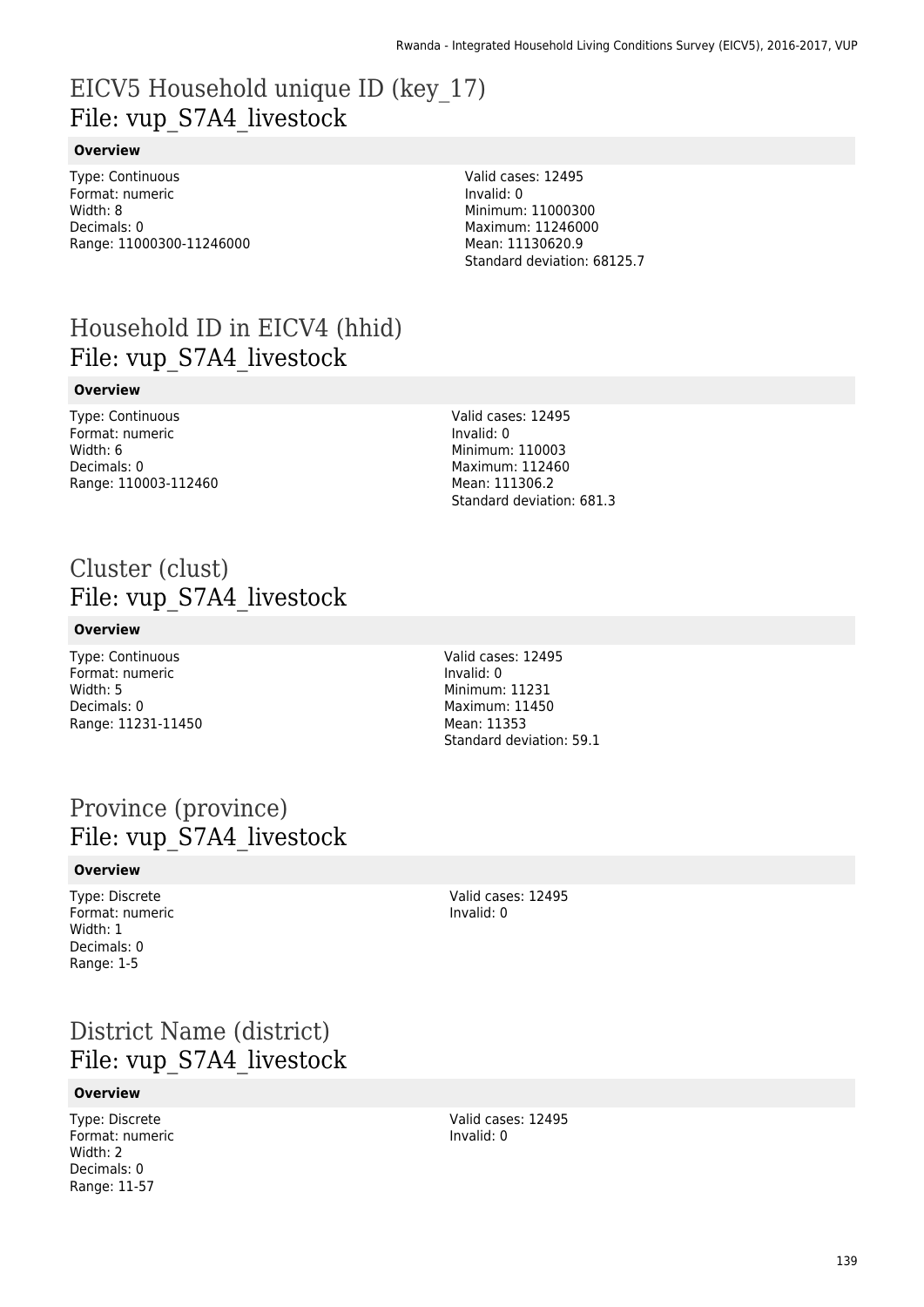## Urban/Rural (ur) File: vup\_S7A4\_livestock

### **Overview**

Type: Discrete Format: numeric Width: 1 Decimals: 0 Range: 1-4

Valid cases: 12495 Invalid: 0

## Household weight (weight) File: vup\_S7A4\_livestock

#### **Overview**

Type: Continuous Format: numeric Width: 17 Decimals: 0 Range: 0.442942976951599-206.438110351562 Valid cases: 12495 Invalid: 0 Minimum: 0.4 Maximum: 206.4 Mean: 60 Standard deviation: 46.7

## Code of expense (s7a4q1) File: vup\_S7A4\_livestock

### **Overview**

Type: Discrete Format: numeric Width: 2 Decimals: 0 Range: 1-11

Valid cases: 12495 Invalid: 0

## Incurred expense in the last 12 months (s7a4q2) File: vup\_S7A4\_livestock

#### **Overview**

Type: Discrete Format: numeric Width: 1 Decimals: 0 Range: 1-2

Valid cases: 12495 Invalid: 0

## Number of months in the last 12 expenses were incurred (s7a4q3) File: vup\_S7A4\_livestock

#### **Overview**

Type: Discrete Format: numeric Width: 2 Decimals: 0 Range: 1-12

Valid cases: 1936 Invalid: 10559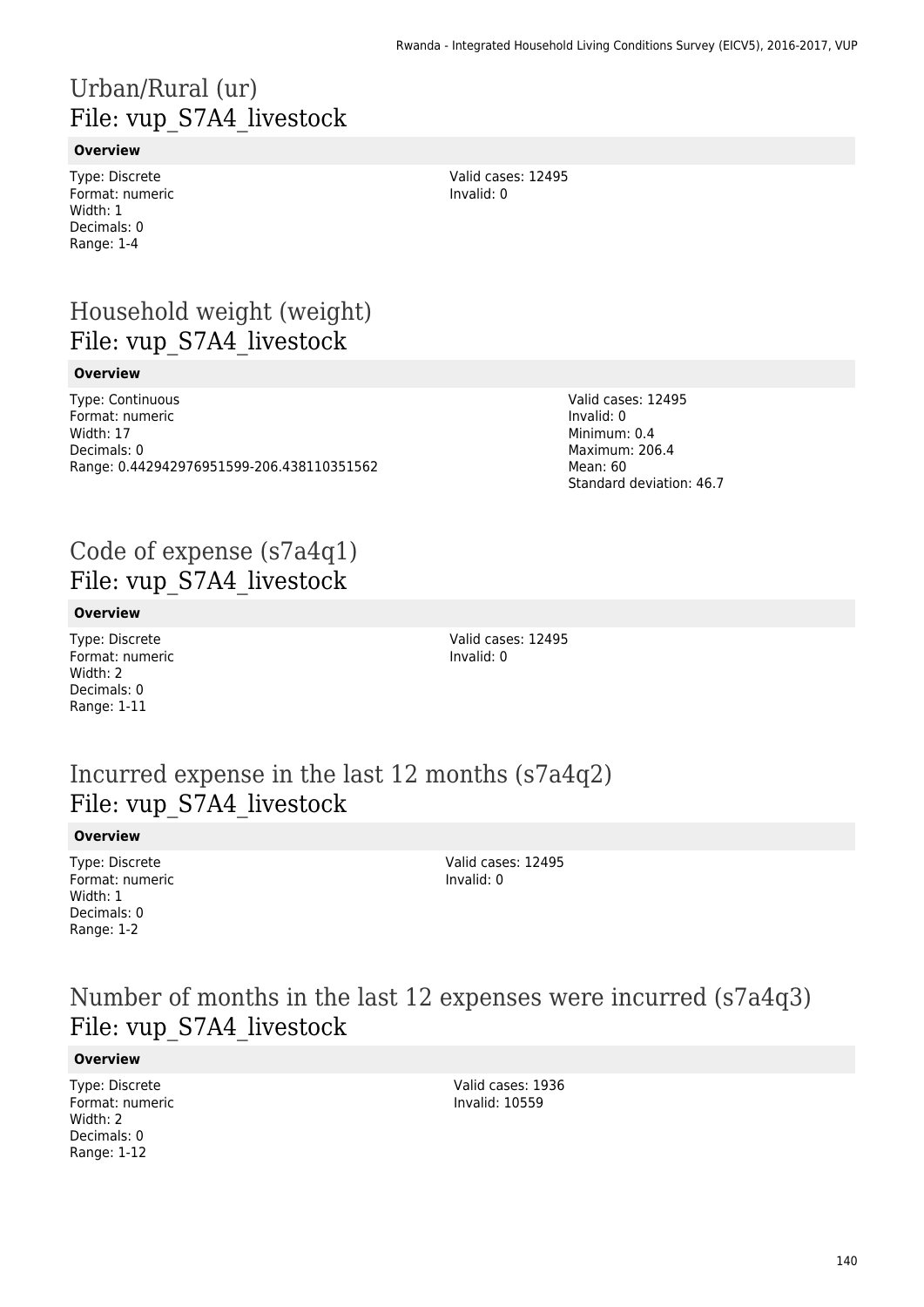## Expenditure in the last 4 weeks (s7a4q4) File: vup\_S7A4\_livestock

### **Overview**

Type: Discrete Format: numeric Width: 1 Decimals: 0 Range: 1-2

Valid cases: 1936 Invalid: 10559

## Amount spent for the livestock in last 4 weeks (s7a4q5) File: vup\_S7A4\_livestock

#### **Overview**

Type: Continuous Format: numeric Width: 6 Decimals: 0 Range: 50-148500 Valid cases: 474 Invalid: 12021 Minimum: 50 Maximum: 148500 Mean: 2857.5 Standard deviation: 8115.3

## Average expenditure per month (s7a4q6) File: vup\_S7A4\_livestock

#### **Overview**

Type: Continuous Format: numeric Width: 6 Decimals: 0 Range: 0-300000

Valid cases: 1936 Invalid: 10559 Minimum: 0 Maximum: 300000 Mean: 2394.9 Standard deviation: 8920.8

## Month of interview (s0q18m) File: vup\_S7A4\_livestock

#### **Overview**

Type: Discrete Format: numeric Width: 2 Decimals: 0 Range: 1-12

Valid cases: 12495 Invalid: 0

## Year of interview (s0q18y) File: vup\_S7A4\_livestock

#### **Overview**

Type: Discrete Format: numeric Width: 4 Decimals: 0 Range: 2016-2017

Valid cases: 12495 Invalid: 0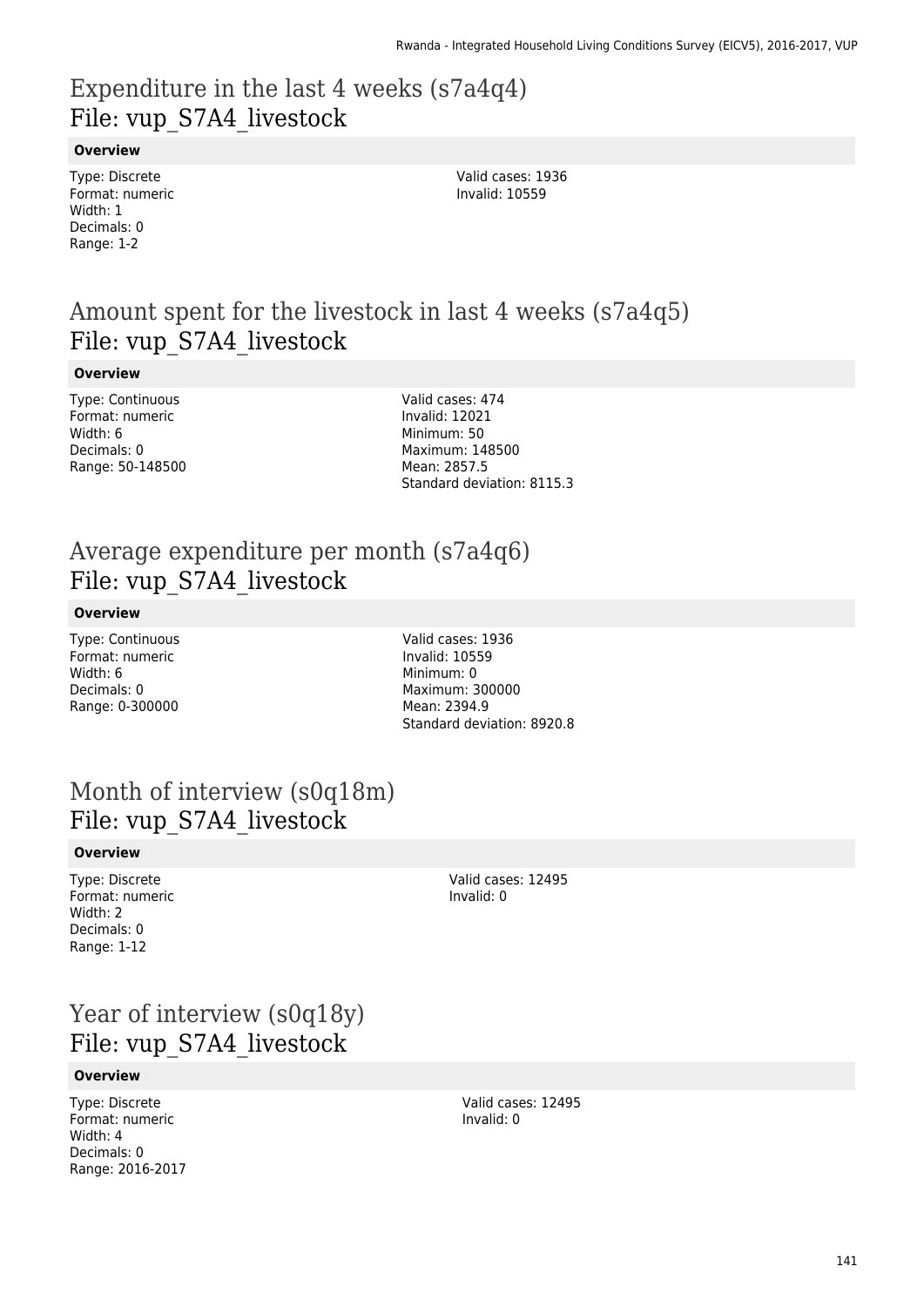Rwanda - Integrated Household Living Conditions Survey (EICV5), 2016-2017, VUP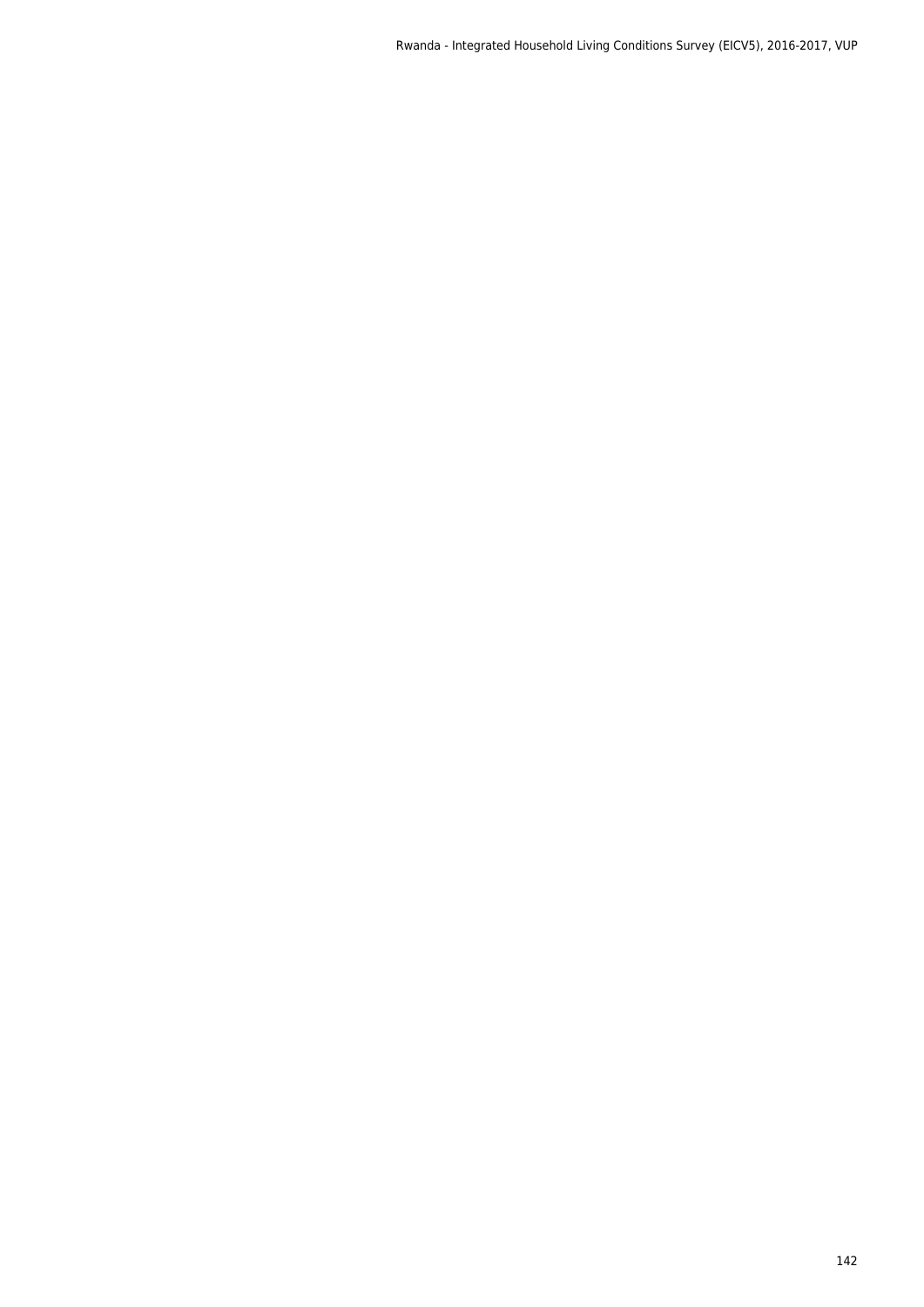## EICV5 Household unique ID (key\_17) File: vup S7B1 land Agriculture

#### **Overview**

Type: Continuous Format: numeric Width: 8 Decimals: 0 Range: 11000100-11246000 Valid cases: 1644 Invalid: 0 Minimum: 11000100 Maximum: 11246000 Mean: 11121050.9 Standard deviation: 70452.8

# Household ID in EICV4 (hhid) File: vup S7B1 land Agriculture

#### **Overview**

Type: Continuous Format: numeric Width: 6 Decimals: 0 Range: 110001-112460 Valid cases: 1644 Invalid: 0 Minimum: 110001 Maximum: 112460 Mean: 111210.5 Standard deviation: 704.5

### Cluster (clust) File: vup S7B1 land Agriculture

#### **Overview**

Type: Continuous Format: numeric Width: 5 Decimals: 0 Range: 11231-11450

Valid cases: 1644 Invalid: 0 Minimum: 11231 Maximum: 11450 Mean: 11344.6 Standard deviation: 61.3

## Province (province) File: vup S7B1 land Agriculture

#### **Overview**

Type: Discrete Format: numeric Width: 1 Decimals: 0 Range: 1-5

Valid cases: 1644 Invalid: 0

### District Name (district) File: vup S7B1\_land\_Agriculture

#### **Overview**

Type: Discrete Format: numeric Width: 2 Decimals: 0 Range: 11-57

Valid cases: 1644 Invalid: 0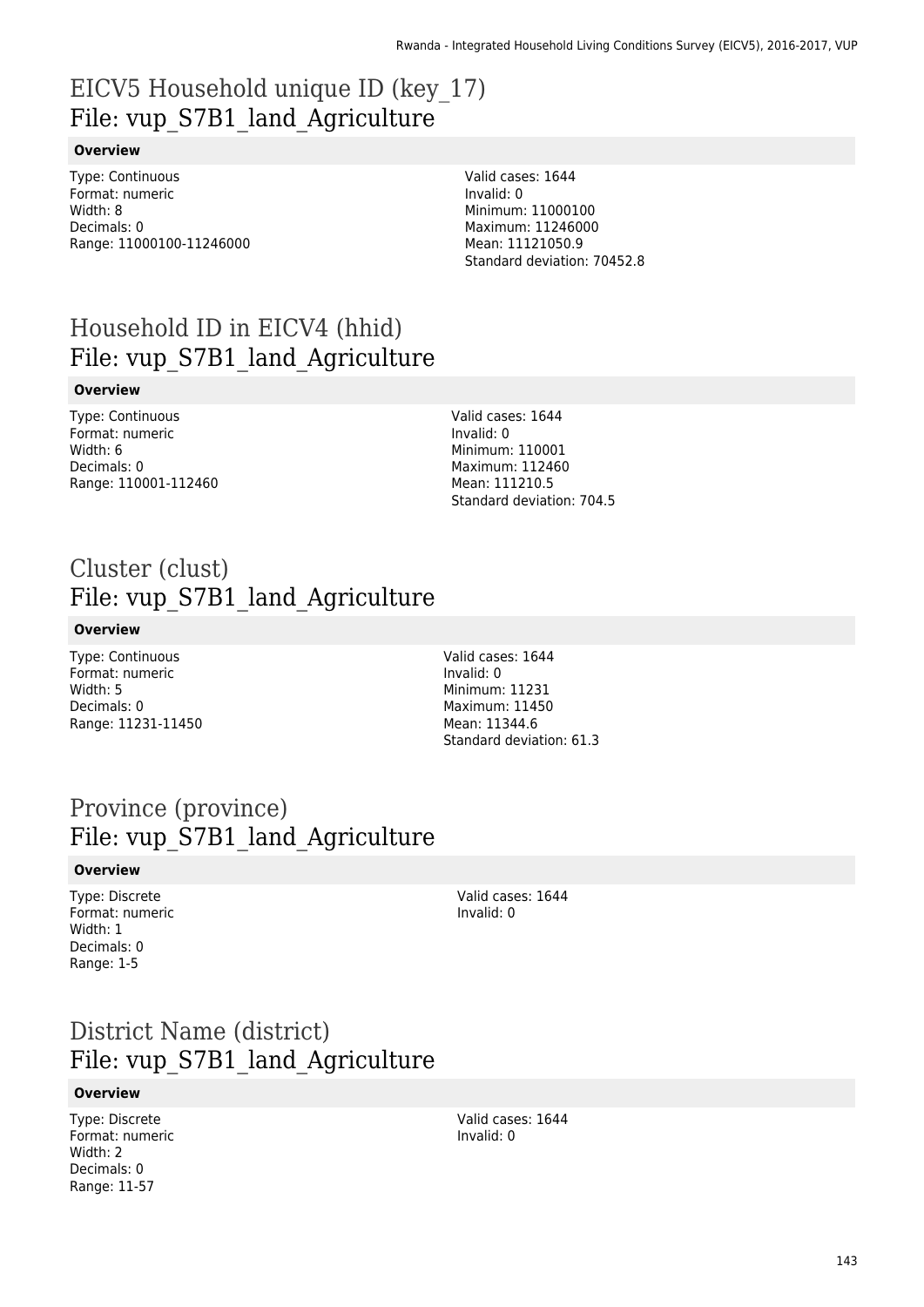# Urban/Rural (ur) File: vup S7B1 land Agriculture

### **Overview**

Type: Discrete Format: numeric Width: 1 Decimals: 0 Range: 1-4

Valid cases: 1644 Invalid: 0

## Household weight (weight) File: vup S7B1 land Agriculture

#### **Overview**

Type: Continuous Format: numeric Width: 17 Decimals: 0 Range: 0.281959384679794-206.438110351562 Valid cases: 1644 Invalid: 0 Minimum: 0.3 Maximum: 206.4 Mean: 53.6 Standard deviation: 46.8

## Household member currently own any agricultural land (s7b1q1) File: vup S7B1\_land\_Agriculture

### **Overview**

Type: Discrete Format: numeric Width: 1 Decimals: 0 Range: 1-2

Valid cases: 1644 Invalid: 0

### Any member of the household owned land over the last 12 months (s7b1q2) File: vup S7B1 land Agriculture

#### **Overview**

Type: Discrete Format: numeric Width: 1 Decimals: 0 Range: 1-2

Valid cases: 251 Invalid: 1393

## Household bought land over the last 12 months (s7b1q3) File: vup S7B1 land Agriculture

### **Overview**

Type: Discrete Format: numeric Width: 1 Decimals: 0 Range: 1-2

Valid cases: 1411 Invalid: 233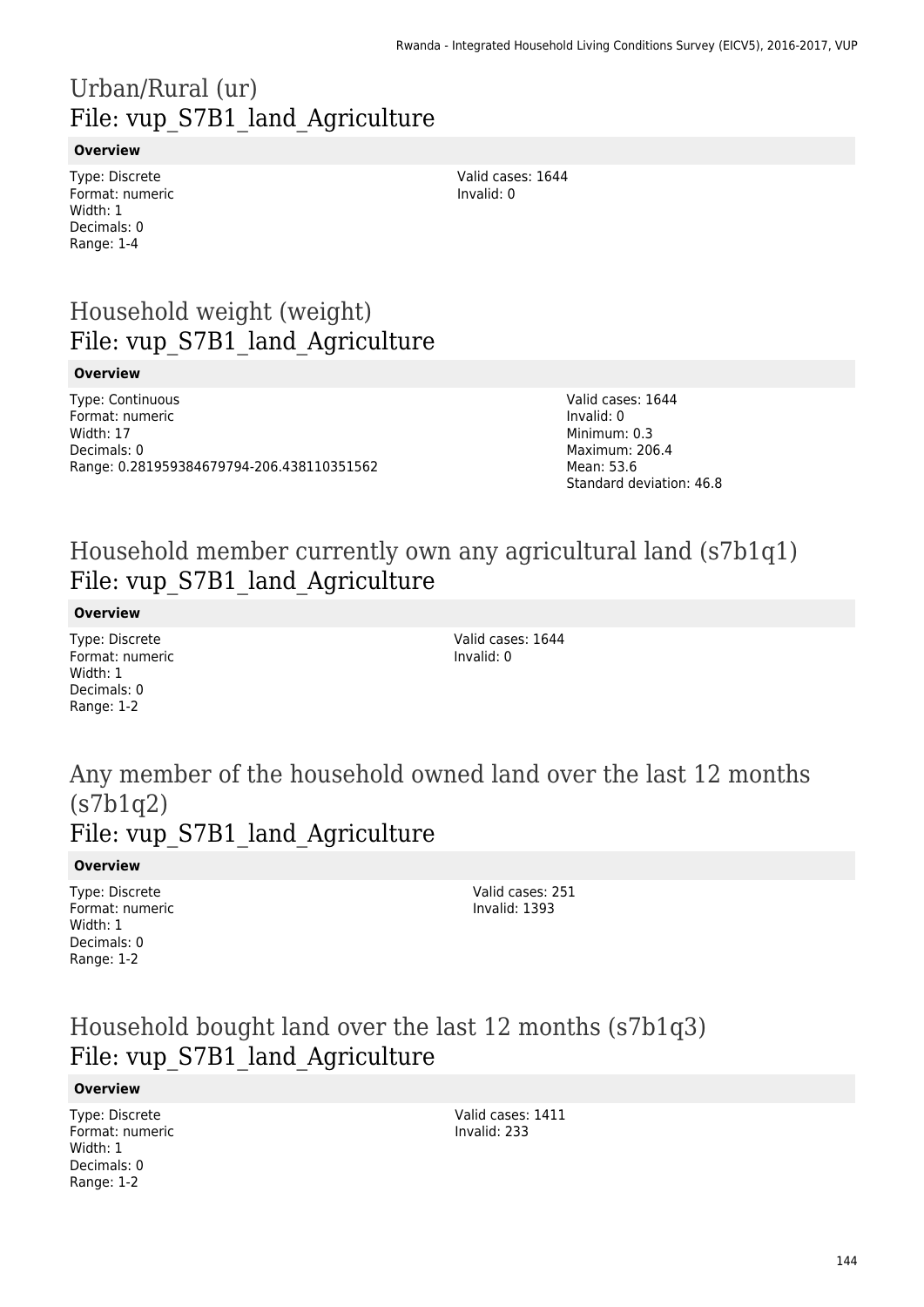# Amount paid to acquire land (s7b1q4) File: vup S7B1 land Agriculture

#### **Overview**

Type: Continuous Format: numeric Width: 7 Decimals: 0 Range: 2000-2400000

Valid cases: 126 Invalid: 1518 Minimum: 2000 Maximum: 2400000 Mean: 289196.9 Standard deviation: 386569.1

# Household sold land in the last 12 months (s7b1q5) File: vup S7B1 land Agriculture

#### **Overview**

Type: Discrete Format: numeric Width: 1 Decimals: 0 Range: 1-2

Valid cases: 1411 Invalid: 233

# Amount received from the sale in the last 12 months (s7b1q6) File: vup S7B1 land Agriculture

### **Overview**

Type: Continuous Format: numeric Width: 7 Decimals: 0 Range: 4000-6000000

Valid cases: 145 Invalid: 1499 Minimum: 4000 Maximum: 6000000 Mean: 290134.5 Standard deviation: 655205.8

# Household rented out any land over the last 12 months (s7b1q7) File: vup S7B1 land Agriculture

### **Overview**

Type: Discrete Format: numeric Width: 1 Decimals: 0 Range: 1-2

Valid cases: 1411 Invalid: 233

# Amount reiceveid from the rent of land (s7b1q8) File: vup S7B1 land Agriculture

### **Overview**

Type: Continuous Format: numeric Width: 6 Decimals: 0 Range: 0-200000

Valid cases: 155 Invalid: 1489 Minimum: 0 Maximum: 200000 Mean: 14683.2 Standard deviation: 24939.3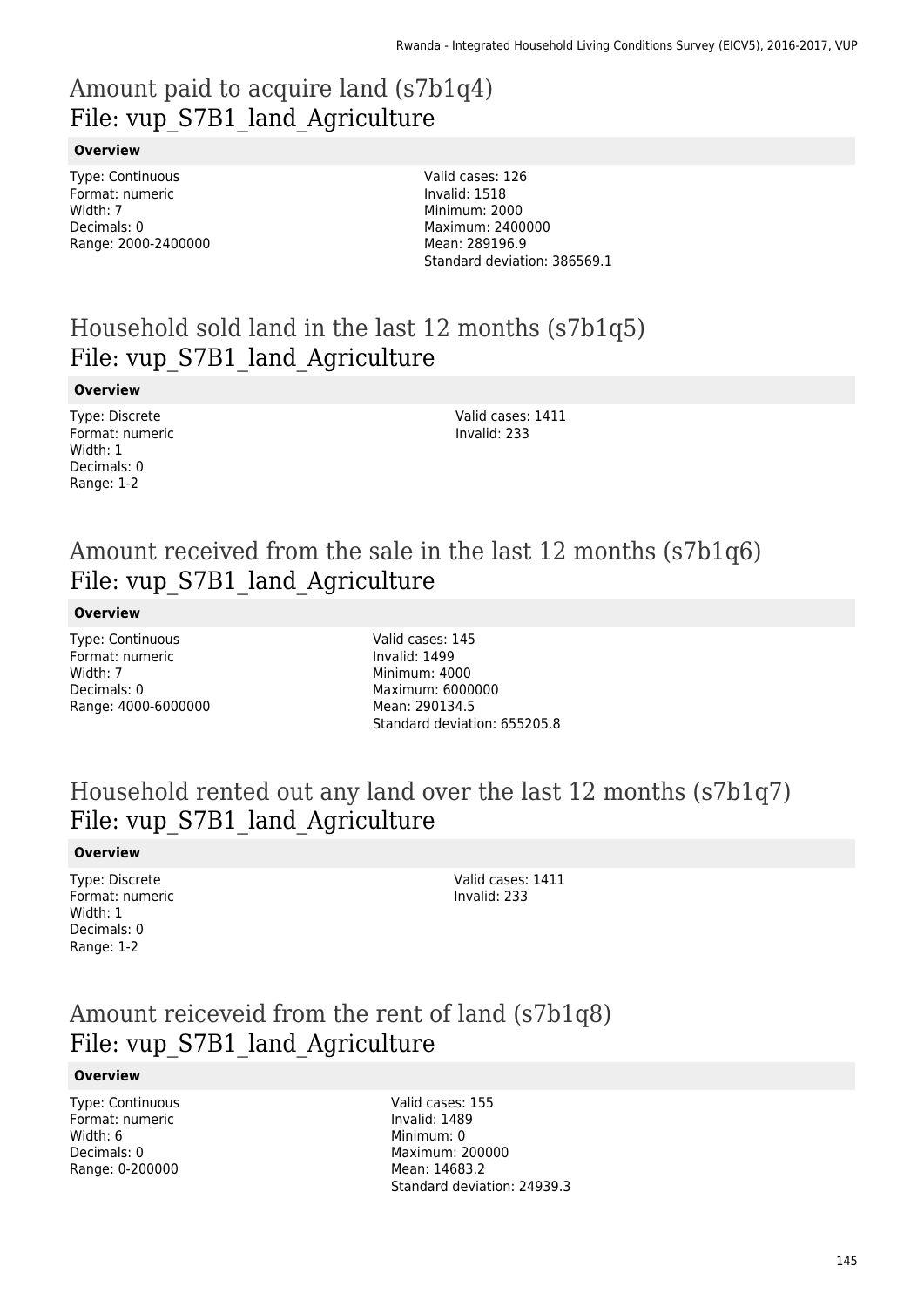# Household sharecropped land in the last 12 months (s7b1q9) File: vup S7B1 land Agriculture

### **Overview**

Type: Discrete Format: numeric Width: 1 Decimals: 0 Range: 1-2

Valid cases: 1411 Invalid: 233

### Amount received from the sharecropping in the last 12 months (s7b1q10) File: vup S7B1 land Agriculture

### **Overview**

Type: Continuous Format: numeric Width: 6 Decimals: 0 Range: 0-120000

Valid cases: 105 Invalid: 1539 Minimum: 0 Maximum: 120000 Mean: 15820.2 Standard deviation: 22917.6

# Household received land gift,inheritance, dowry or otherwise over the last 12 mo (s7b1q11) File: vup S7B1 land Agriculture

### **Overview**

Type: Discrete Format: numeric Width: 1 Decimals: 0 Range: 1-2

Valid cases: 1411 Invalid: 233

# Given land outside household gift, inheritance, dowry or otherwise over the last (s7b1q12) File: vup\_S7B1\_land\_Agriculture

### **Overview**

Type: Discrete Format: numeric Width: 1 Decimals: 0 Range: 1-2

Valid cases: 1411 Invalid: 233

# Month of interview (s0q18m) File: vup S7B1\_land\_Agriculture

### **Overview**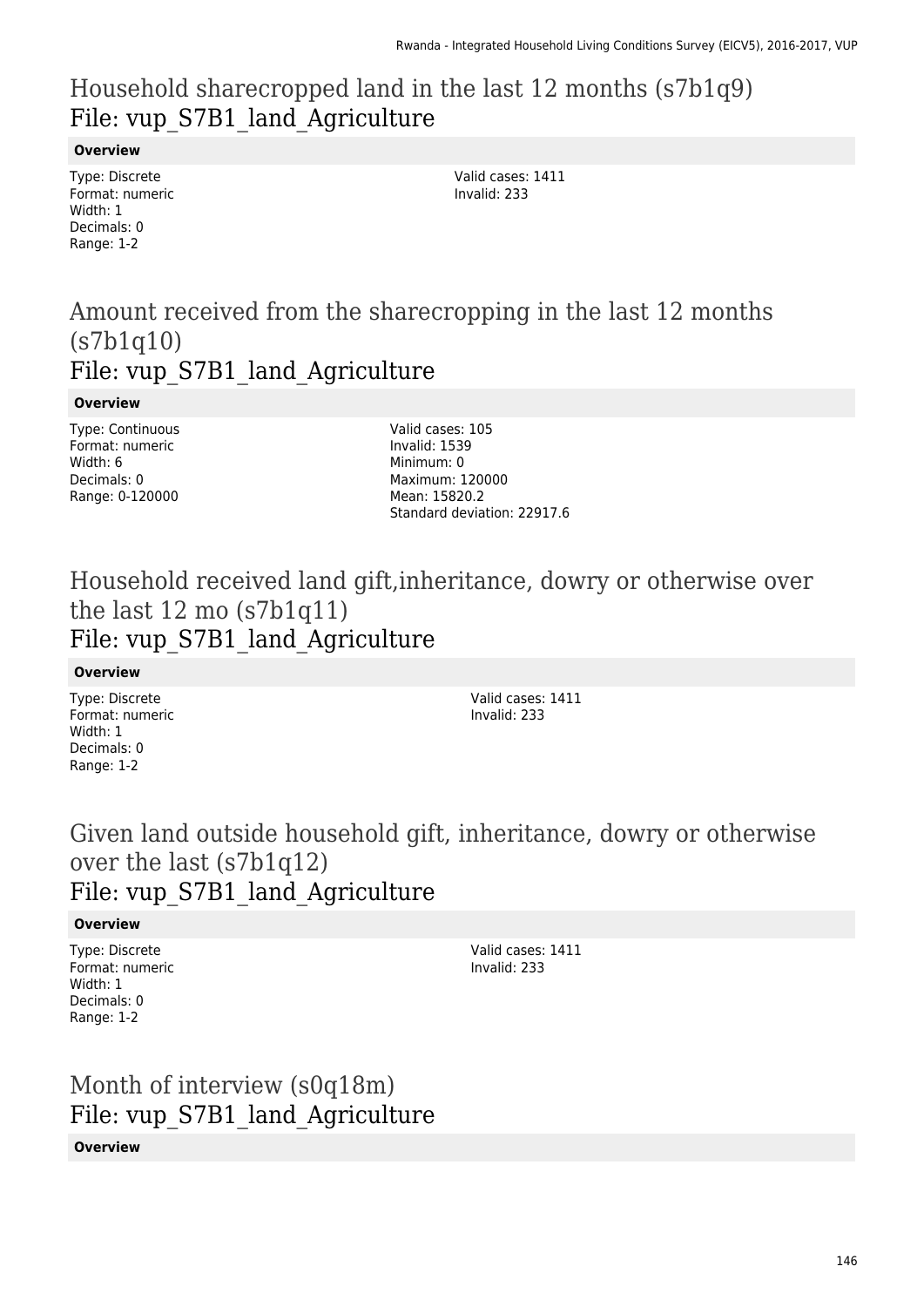# Month of interview (s0q18m) File: vup\_S7B1\_land\_Agriculture

Type: Discrete Format: numeric Width: 2 Decimals: 0 Range: 1-12

Valid cases: 1644 Invalid: 0

# Year of interview (s0q18y) File: vup\_S7B1\_land\_Agriculture

### **Overview**

Type: Discrete Format: numeric Width: 4 Decimals: 0 Range: 2016-2017 Valid cases: 1644 Invalid: 0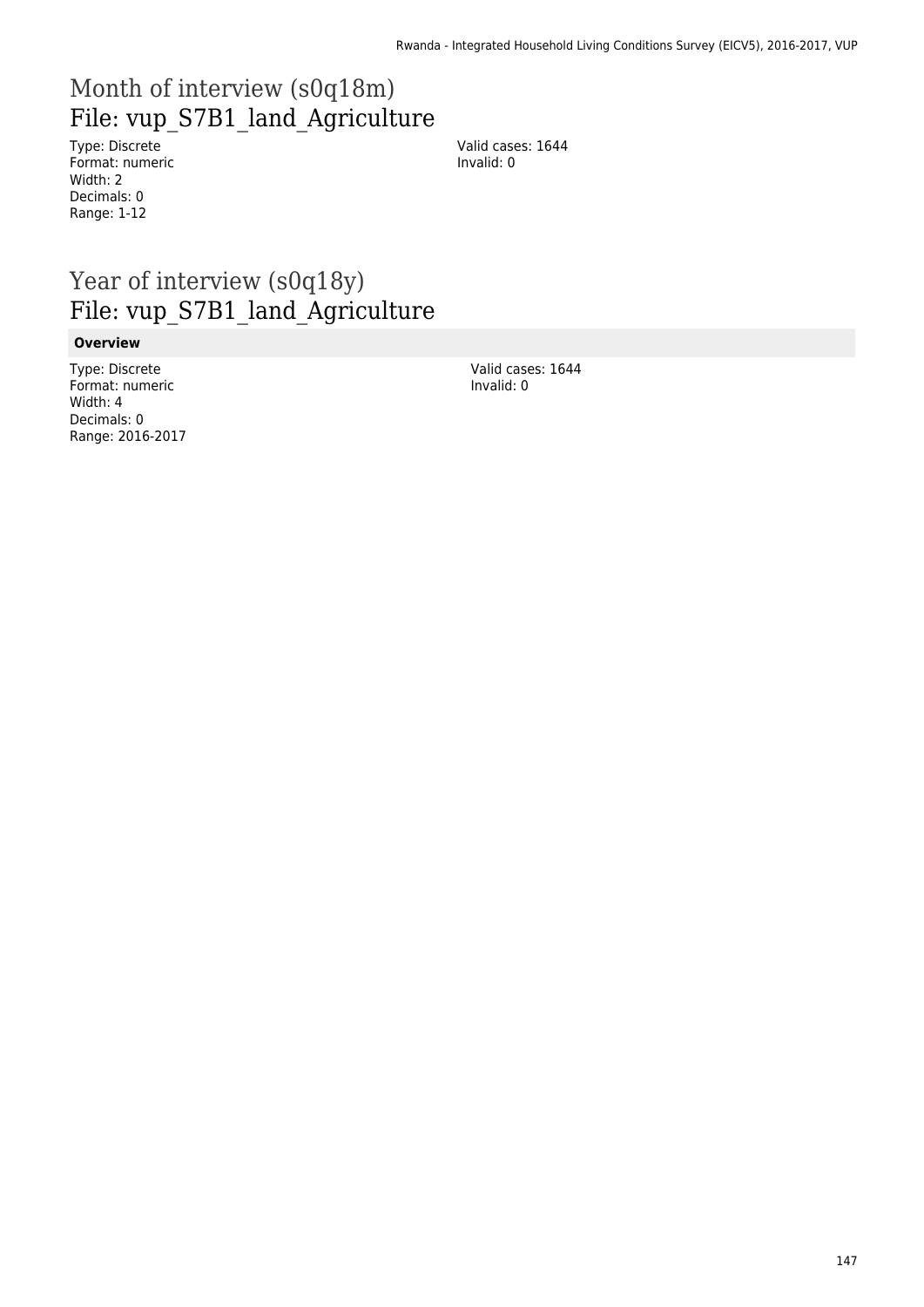# EICV5 Household unique ID (key\_17) File: vup S7B2 land Agriculture

#### **Overview**

Type: Continuous Format: numeric Width: 8 Decimals: 0 Range: 11000100-11246000 Valid cases: 27198 Invalid: 0 Minimum: 11000100 Maximum: 11246000 Mean: 11124900.6 Standard deviation: 70159.2

# Household ID in EICV4 (hhid) File: vup S7B2 land Agriculture

#### **Overview**

Type: Continuous Format: numeric Width: 6 Decimals: 0 Range: 110001-112460 Valid cases: 27198 Invalid: 0 Minimum: 110001 Maximum: 112460 Mean: 111249 Standard deviation: 701.6

## Cluster (clust) File: vup S7B2 land Agriculture

### **Overview**

Type: Continuous Format: numeric Width: 5 Decimals: 0 Range: 11231-11450

Valid cases: 27198 Invalid: 0 Minimum: 11231 Maximum: 11450 Mean: 11347.9 Standard deviation: 61.1

# Province (province) File: vup S7B2 land Agriculture

### **Overview**

Type: Discrete Format: numeric Width: 1 Decimals: 0 Range: 1-5

Valid cases: 27198 Invalid: 0

## District Name (district) File: vup S7B2 land Agriculture

### **Overview**

Type: Discrete Format: numeric Width: 2 Decimals: 0 Range: 11-57

Valid cases: 27198 Invalid: 0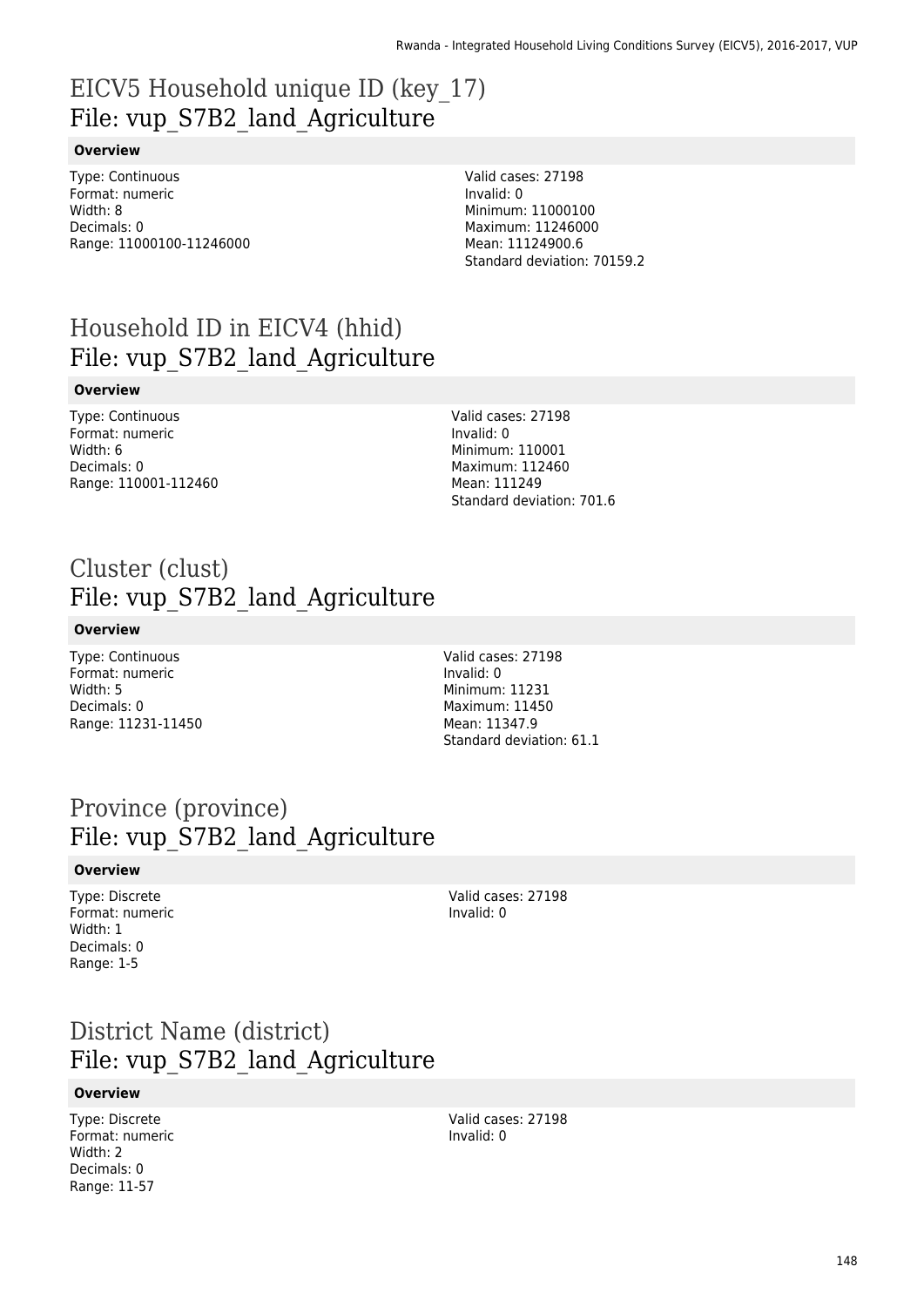# Urban/Rural (ur) File: vup\_S7B2\_land\_Agriculture

### **Overview**

Type: Discrete Format: numeric Width: 1 Decimals: 0 Range: 1-4

Valid cases: 27198 Invalid: 0

## Household weight (weight) File: vup\_S7B2\_land\_Agriculture

#### **Overview**

Type: Continuous Format: numeric Width: 17 Decimals: 0 Range: 0.442942976951599-206.438110351562 Valid cases: 27198 Invalid: 0 Minimum: 0.4 Maximum: 206.4 Mean: 56 Standard deviation: 46.8

## Equipment code (s7b2q2) File: vup\_S7B2\_land\_Agriculture

### **Overview**

Type: Discrete Format: numeric Width: 2 Decimals: 0 Range: 1-18

Valid cases: 27198 Invalid: 0

### Household owns that equipment (s7b2q3) File: vup S7B2 land Agriculture

#### **Overview**

Type: Discrete Format: numeric Width: 1 Decimals: 0 Range: 1-2

Valid cases: 27198 Invalid: 0

# Number of equipment owned (s7b2q4) File: vup S7B2 land Agriculture

#### **Overview**

Type: Discrete Format: numeric Width: 2 Decimals: 0 Range: 1-10

Valid cases: 5134 Invalid: 22064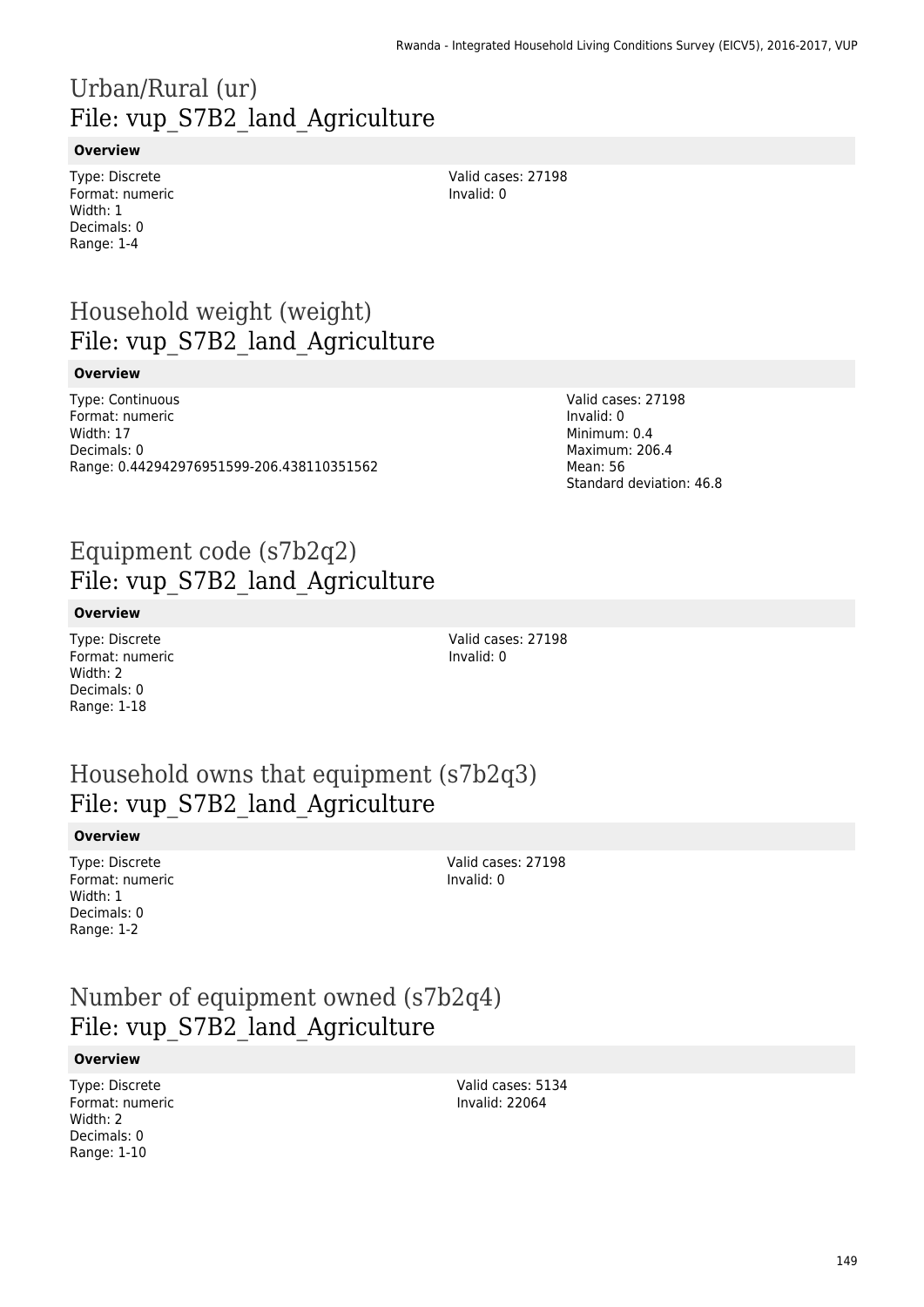# How old is equipment bought (s7b2q5) File: vup S7B2 land Agriculture

#### **Overview**

Type: Discrete Format: numeric Width: 2 Decimals: 0 Range: 0-12

Valid cases: 21 Invalid: 27177

# Unit Price of equipment (s7b2q6) File: vup S7B2 land Agriculture

#### **Overview**

Type: Continuous Format: numeric Width: 7 Decimals: 0 Range: 0-1500000

Valid cases: 21 Invalid: 27177 Minimum: 0 Maximum: 1500000 Mean: 83888.1 Standard deviation: 325154.4

# Current value of equipment (s7b2q7) File: vup\_S7B2\_land\_Agriculture

### **Overview**

Type: Continuous Format: numeric Width: 7 Decimals: 0 Range: 150-1000000 Valid cases: 21 Invalid: 27177 Minimum: 150 Maximum: 1000000 Mean: 68807.1 Standard deviation: 216401.3

## Rented out the equipment in the last 12 months (s7b2q8) File: vup S7B2 land Agriculture

#### **Overview**

Type: Discrete Format: numeric Width: 1 Decimals: 0 Range: 1-2

Valid cases: 21 Invalid: 27177

## Amount received from the rental (s7b2q9) File: vup S7B2 land Agriculture

### **Overview**

Type: Continuous Format: numeric Width: 6 Decimals: 0 Range: 9000-540000 Valid cases: 3 Invalid: 27195 Minimum: 9000 Maximum: 540000 Mean: 188000 Standard deviation: 304855.7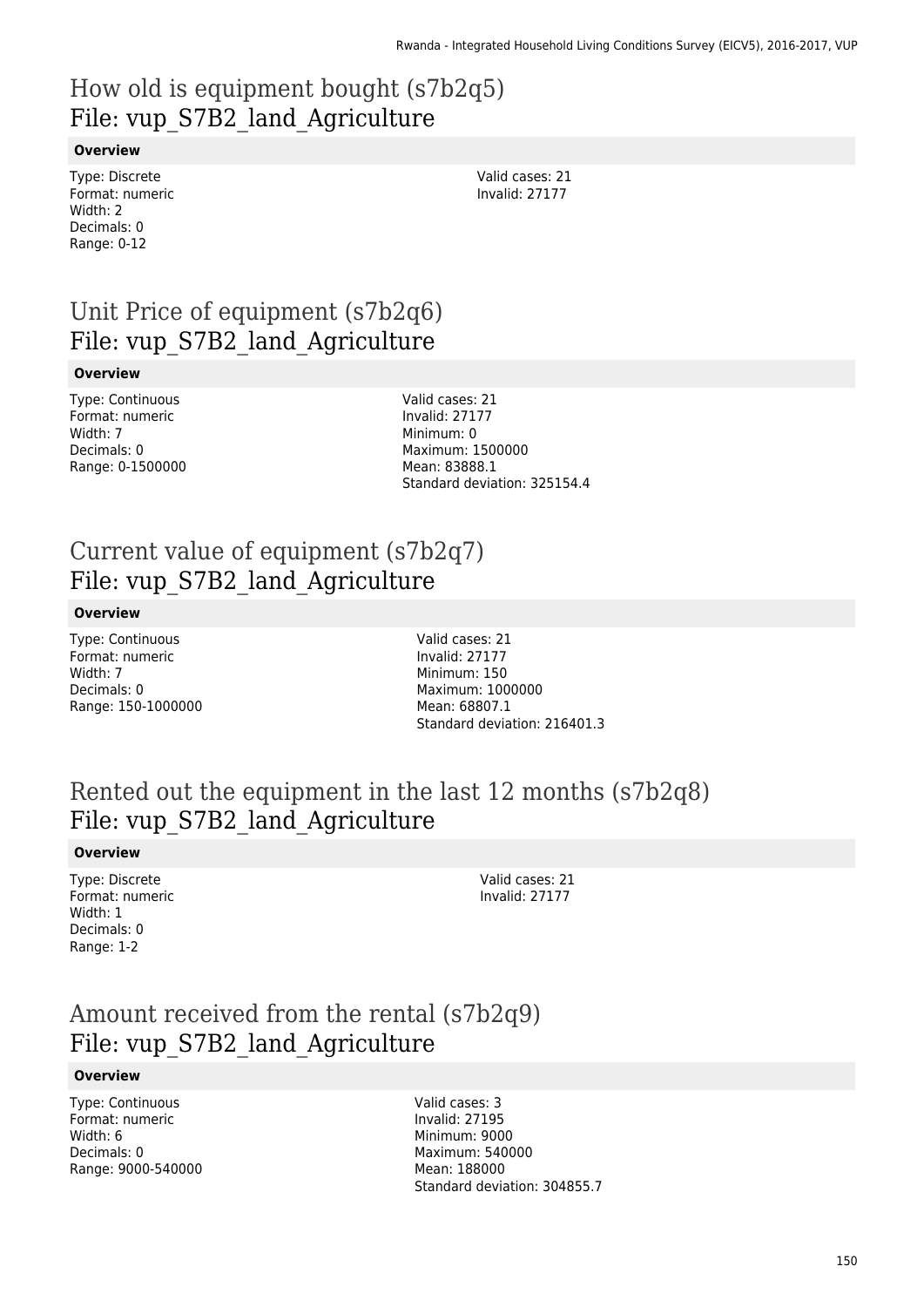# Sold any equipment in hte last 12 months (s7b2q10) File: vup\_S7B2\_land\_Agriculture

### **Overview**

Type: Discrete Format: numeric Width: 1 Decimals: 0 Range: 1-2

Valid cases: 21 Invalid: 27177

# Month of interview (s0q18m) File: vup\_S7B2\_land\_Agriculture

#### **Overview**

Type: Discrete Format: numeric Width: 2 Decimals: 0 Range: 1-12

Valid cases: 27198 Invalid: 0

# Year of interview (s0q18y) File: vup\_S7B2\_land\_Agriculture

#### **Overview**

Type: Discrete Format: numeric Width: 4 Decimals: 0 Range: 2016-2017 Valid cases: 27198 Invalid: 0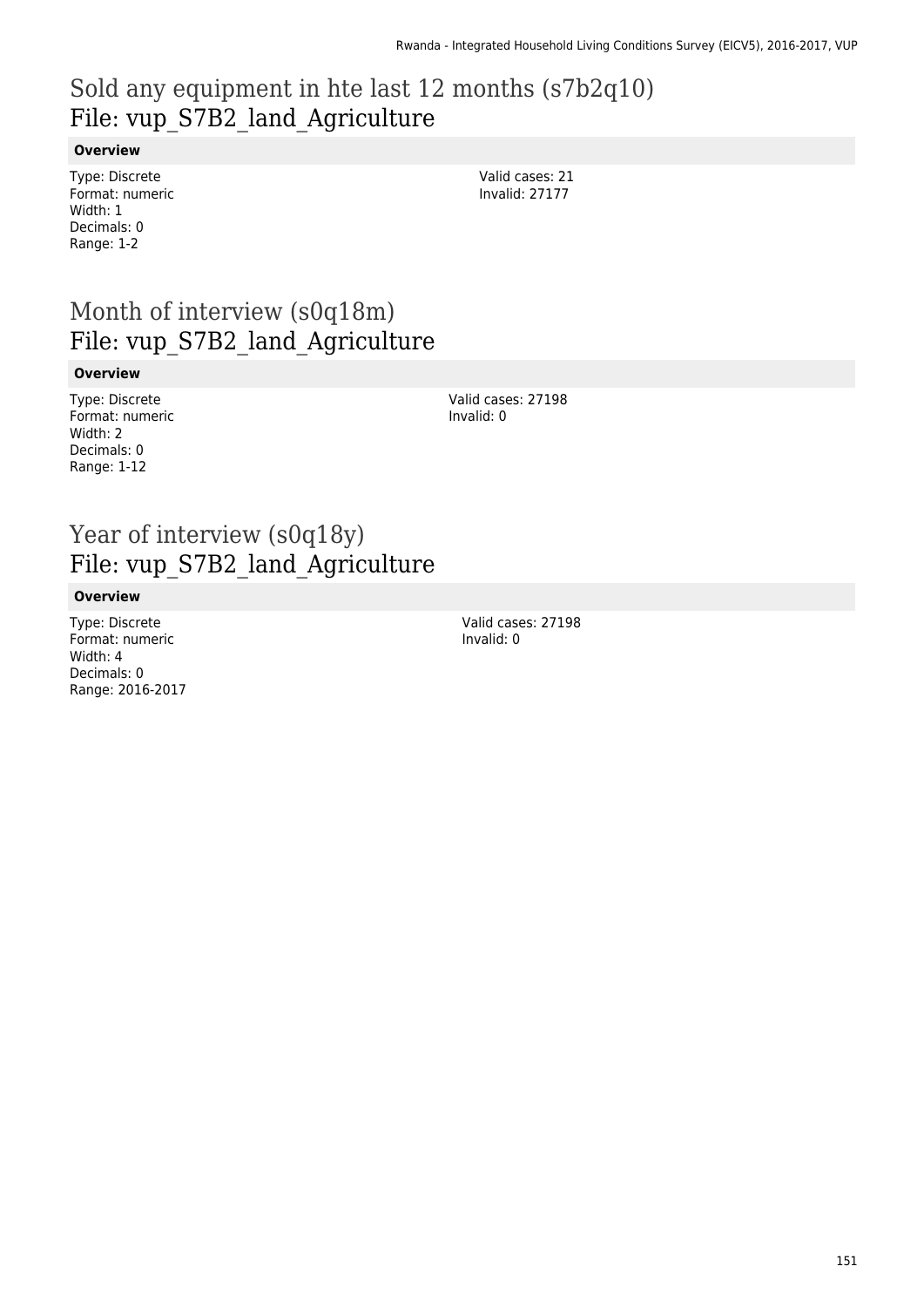# EICV5 Household unique ID (key\_17) File: vup\_S7C\_parcels

### **Overview**

Type: Continuous Format: numeric Width: 8 Decimals: 0 Range: 11000100-11246000 Valid cases: 4629 Invalid: 0 Minimum: 11000100 Maximum: 11246000 Mean: 11127005.1 Standard deviation: 67315.4

# Household ID in EICV4 (hhid) File: vup\_S7C\_parcels

#### **Overview**

Type: Continuous Format: numeric Width: 6 Decimals: 0 Range: 110001-112460 Valid cases: 4629 Invalid: 0 Minimum: 110001 Maximum: 112460 Mean: 111270 Standard deviation: 673.2

# Cluster (clust) File: vup\_S7C\_parcels

#### **Overview**

Type: Continuous Format: numeric Width: 5 Decimals: 0 Range: 11231-11450

Valid cases: 4629 Invalid: 0 Minimum: 11231 Maximum: 11450 Mean: 11349.9 Standard deviation: 58.4

## Province (province) File: vup\_S7C\_parcels

### **Overview**

Type: Discrete Format: numeric Width: 1 Decimals: 0 Range: 1-5

Valid cases: 4629 Invalid: 0

# District Name (district) File: vup\_S7C\_parcels

### **Overview**

Type: Discrete Format: numeric Width: 2 Decimals: 0 Range: 11-57

Valid cases: 4629 Invalid: 0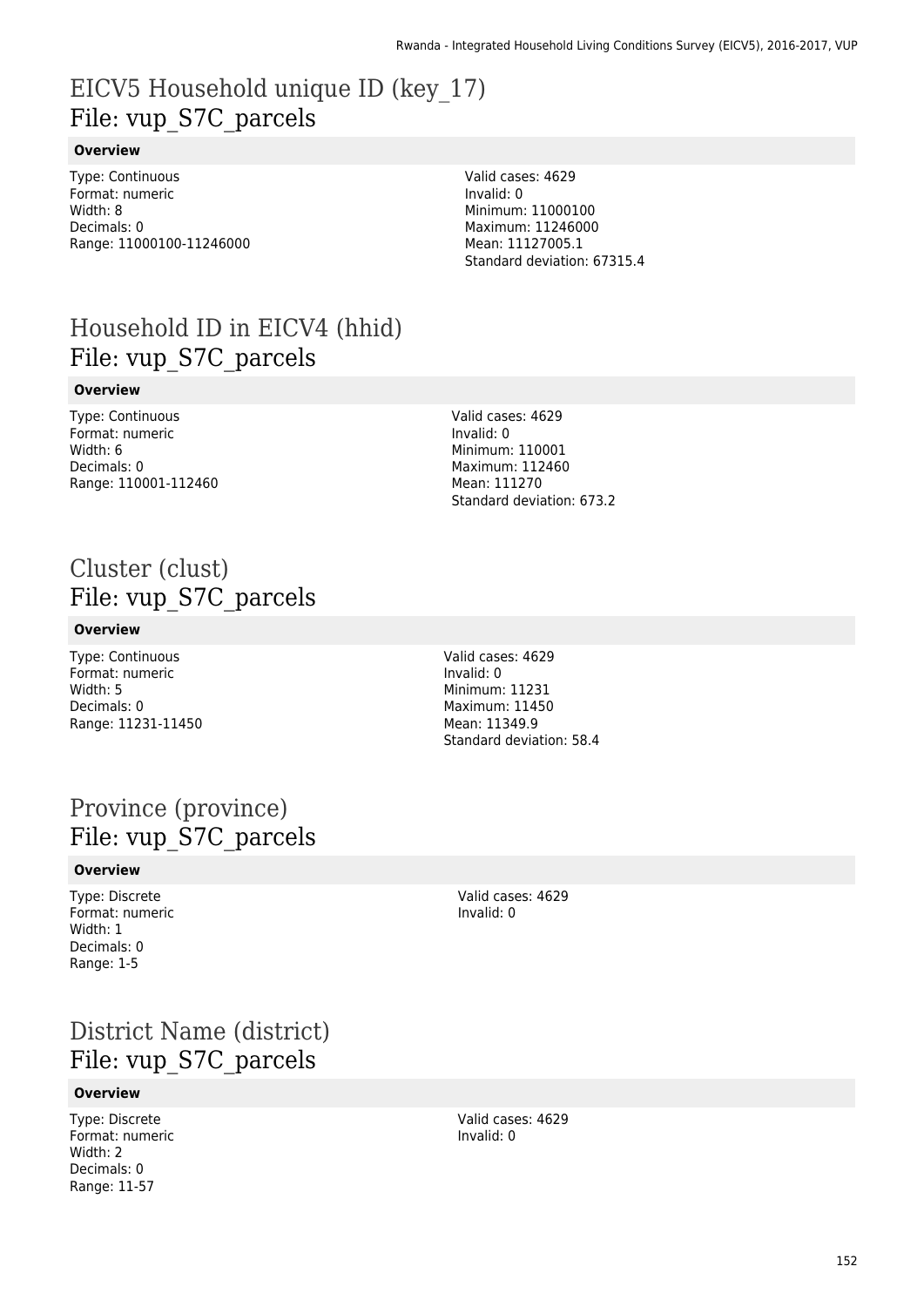# Urban/Rural (ur) File: vup\_S7C\_parcels

### **Overview**

Type: Discrete Format: numeric Width: 1 Decimals: 0 Range: 1-4

Valid cases: 4629 Invalid: 0

# Household weight (weight) File: vup\_S7C\_parcels

### **Overview**

Type: Continuous Format: numeric Width: 17 Decimals: 0 Range: 0.281959384679794-206.438110351562 Valid cases: 4629 Invalid: 0 Minimum: 0.3 Maximum: 206.4 Mean: 59.6 Standard deviation: 46.1

# Anyonse in household owned or cultivated a plot of land (s7cq0) File: vup\_S7C\_parcels

### **Overview**

Type: Discrete Format: numeric Width: 1 Decimals: 0 Range: 1-2

Valid cases: 4629 Invalid: 0

## Code of operators (s7cq1) File: vup\_S7C\_parcels

#### **Overview**

Type: Discrete Format: numeric Width: 1 Decimals: 0 Range: 1-9

Valid cases: 4424 Invalid: 205

# Sex of owners (s7cq2) File: vup\_S7C\_parcels

#### **Overview**

Type: Discrete Format: numeric Width: 1 Decimals: 0 Range: 1-4

Valid cases: 4424 Invalid: 205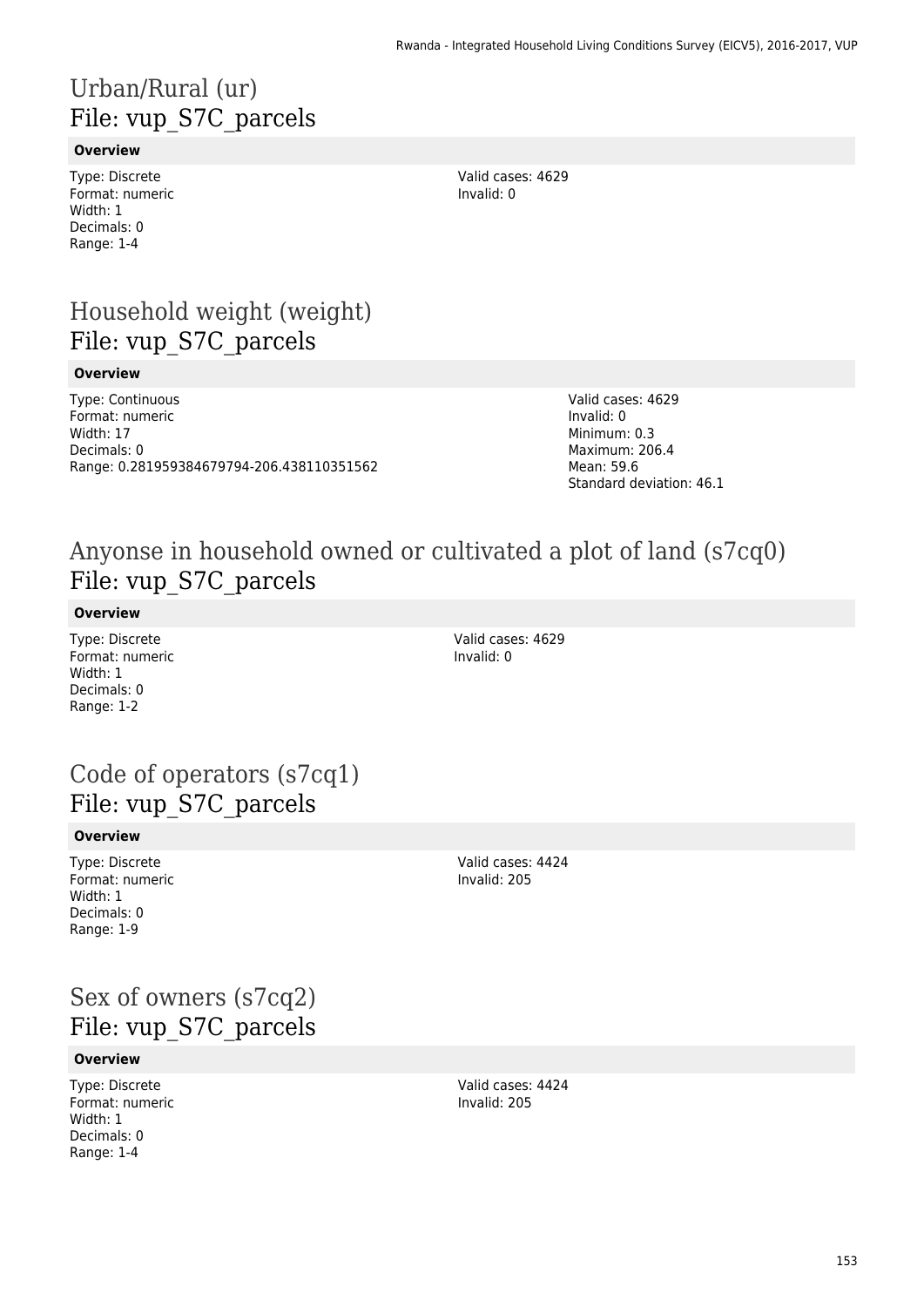# Field /bloc No (s7cq3) File: vup\_S7C\_parcels

### **Overview**

Type: Discrete Format: numeric Width: 2 Decimals: 0 Range: 1-18

Valid cases: 4424 Invalid: 205

### Plot reference- name (s7cqn) File: vup\_S7C\_parcels

#### **Overview**

Type: Discrete Format: character Width: 25

Valid cases: 4423 Invalid: 0

## Surface area (s7cq4) File: vup\_S7C\_parcels

#### **Overview**

Type: Continuous Format: numeric Width: 4 Decimals: 0 Range: 0.01-1114 Valid cases: 4424 Invalid: 205 Minimum: 0 Maximum: 1114 Mean: 15.9 Standard deviation: 54

## How the land was acquired (s7cq5) File: vup\_S7C\_parcels

#### **Overview**

Type: Discrete Format: numeric Width: 1 Decimals: 0 Range: 1-8

Valid cases: 4424 Invalid: 205

### land title for this plot from national land center (s7cq6) File: vup\_S7C\_parcels

#### **Overview**

Type: Discrete Format: numeric Width: 1 Decimals: 0 Range: 1-2

Valid cases: 3338 Invalid: 1291

current value of this plot (s7cq7) File: vup\_S7C\_parcels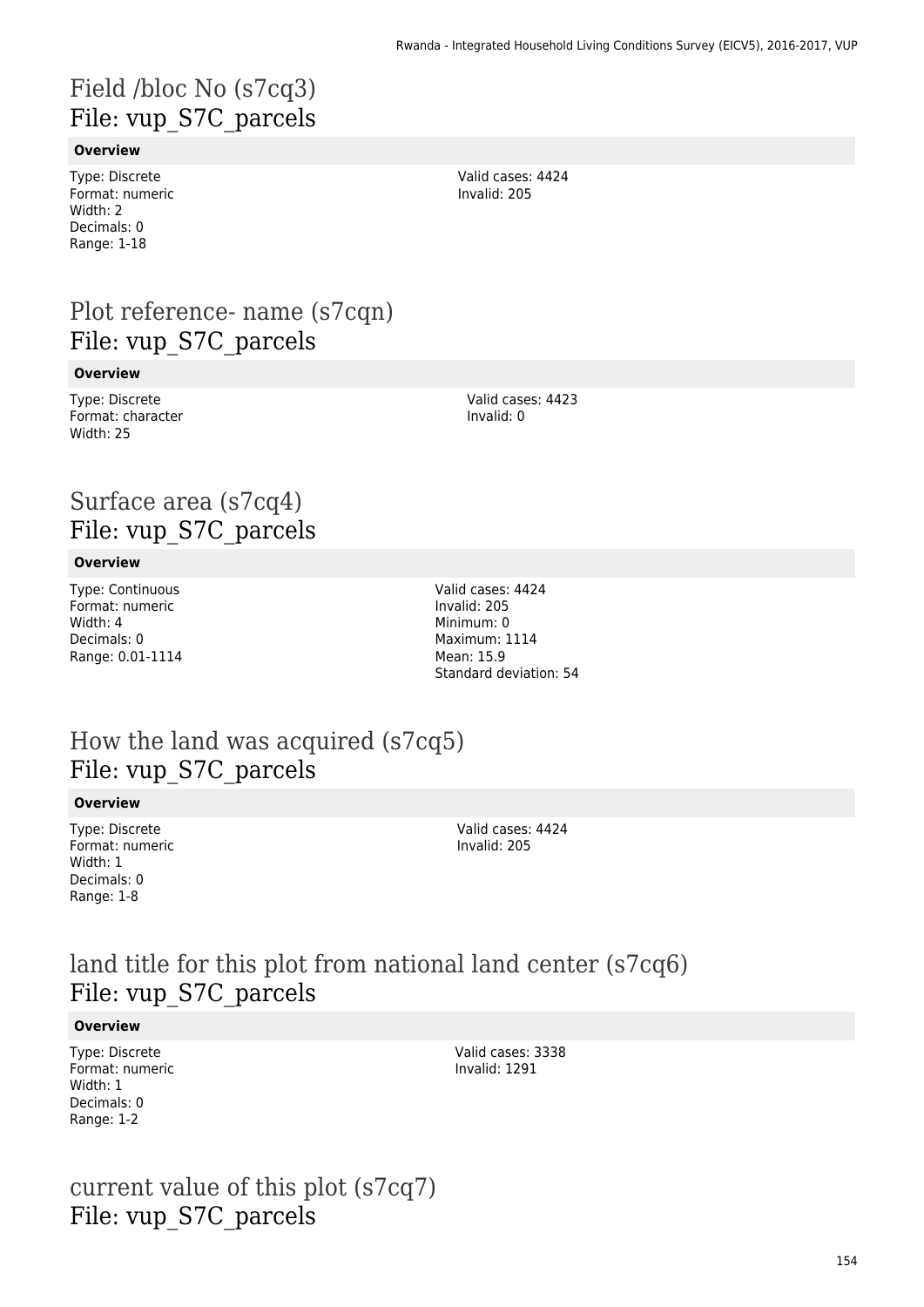# current value of this plot (s7cq7) File: vup\_S7C\_parcels

### **Overview**

Type: Continuous Format: numeric Width: 8 Decimals: 0 Range: 250-30000000 Valid cases: 3338 Invalid: 1291 Minimum: 250 Maximum: 30000000 Mean: 622581.2 Standard deviation: 1497557.8

# Right to sell or use land as collateral (s7cq8) File: vup\_S7C\_parcels

#### **Overview**

Type: Discrete Format: numeric Width: 1 Decimals: 0 Range: 1-4

Valid cases: 3338 Invalid: 1291

# Cost of renting (s7cq9) File: vup\_S7C\_parcels

### **Overview**

Type: Discrete Format: numeric Width: 7 Decimals: 0 Range: 0-1000000 Valid cases: 509 Invalid: 4120

## Field has been cultivated in the over last 12 months (s7cq10) File: vup\_S7C\_parcels

#### **Overview**

Type: Discrete Format: numeric Width: 1 Decimals: 0 Range: 1-2

Valid cases: 4424 Invalid: 205

# Irrigated at any time in the last 12 growing season (s7cq11) File: vup\_S7C\_parcels

#### **Overview**

Type: Discrete Format: numeric Width: 1 Decimals: 0 Range: 1-2

Valid cases: 4170 Invalid: 459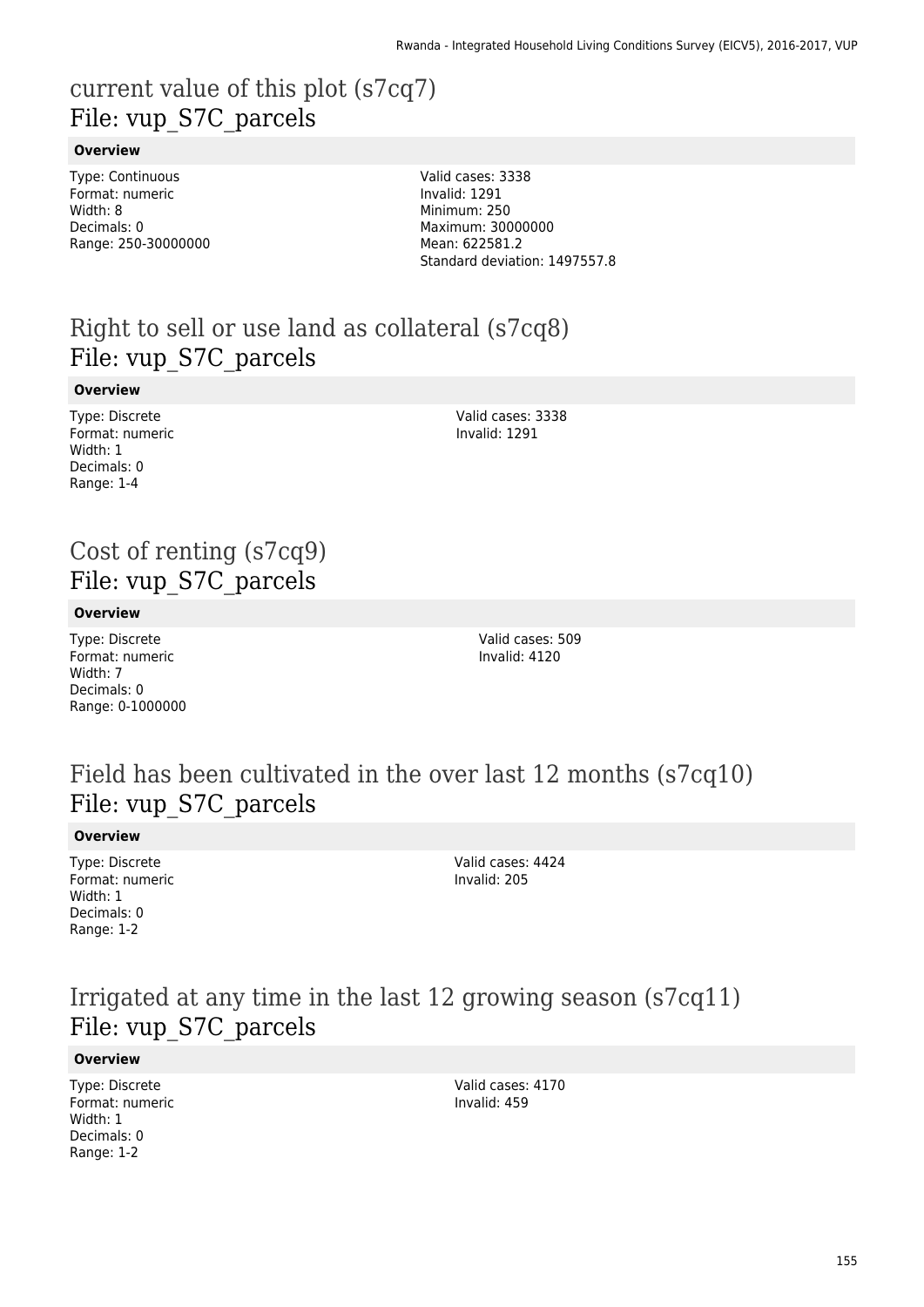# Erosion protection (s7cq12) File: vup\_S7C\_parcels

### **Overview**

Type: Discrete Format: numeric Width: 1 Decimals: 0 Range: 1-2

# Main kind of erosion protection (s7cq13) File: vup\_S7C\_parcels

#### **Overview**

Type: Discrete Format: numeric Width: 1 Decimals: 0 Range: 1-5

Valid cases: 2944 Invalid: 1685

Valid cases: 4170 Invalid: 459

# Any faced problems (s7cq14) File: vup\_S7C\_parcels

#### **Overview**

Type: Discrete Format: numeric Width: 1 Decimals: 0 Range: 1-2

Valid cases: 4170 Invalid: 459

# Major problem (s7cq15) File: vup\_S7C\_parcels

### **Overview**

Type: Discrete Format: numeric Width: 1 Decimals: 0 Range: 1-7

Valid cases: 1195 Invalid: 3434

# Land consolidation activity (s7cq16) File: vup\_S7C\_parcels

#### **Overview**

Type: Discrete Format: numeric Width: 1 Decimals: 0 Range: 1-2

Valid cases: 4170 Invalid: 459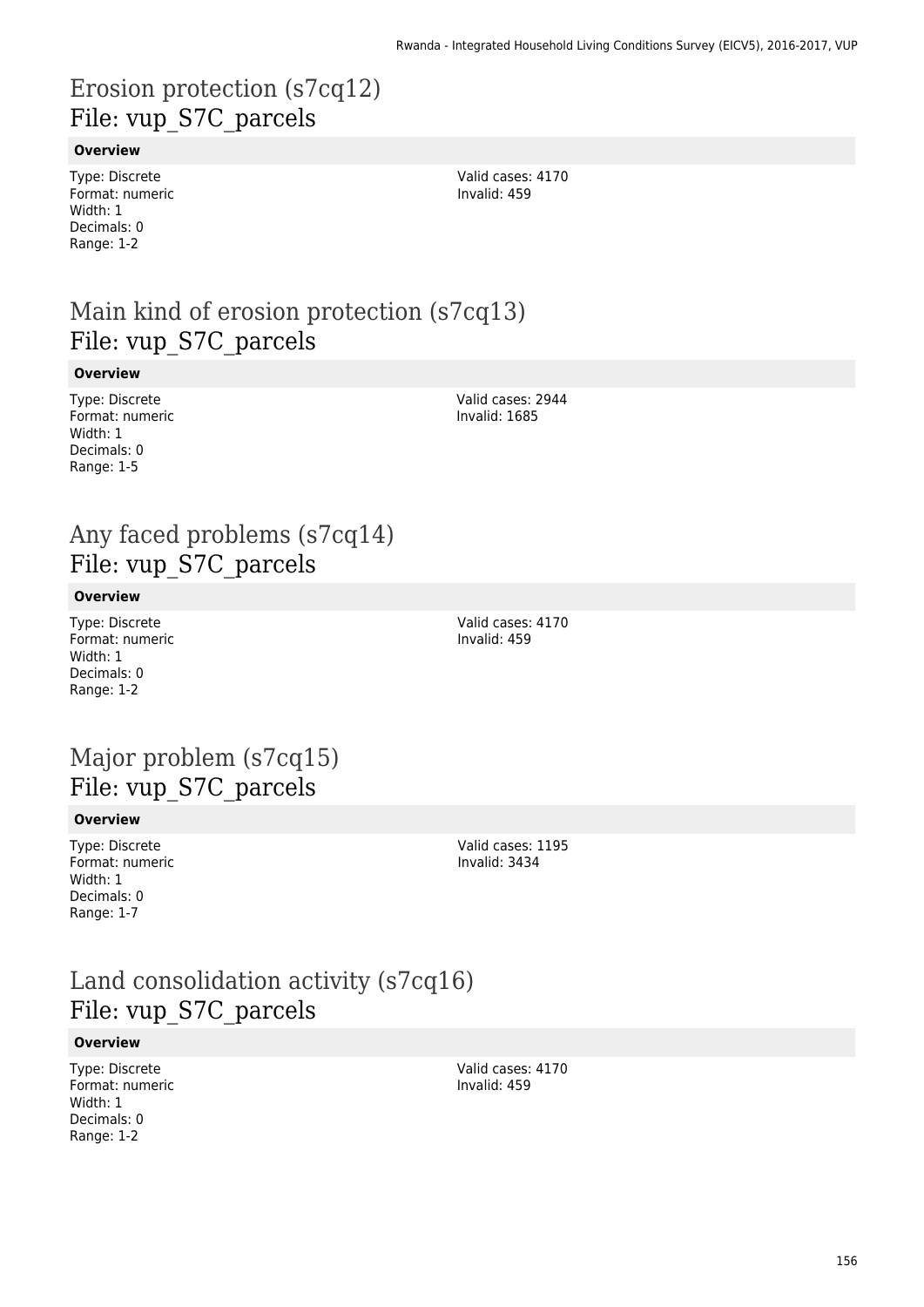# New crops plantend in this parcel (s7cq17) File: vup\_S7C\_parcels

### **Overview**

Type: Discrete Format: numeric Width: 1 Decimals: 0 Range: 1-2

Valid cases: 4170 Invalid: 459

# Code crop planted (s7cq18) File: vup<sup>57</sup>C\_parcels

#### **Overview**

Type: Discrete Format: numeric Width: 2 Decimals: 0 Range: 1-70

Valid cases: 720 Invalid: 3909

# Crop removed (s7cq19) File: vup\_S7C\_parcels

#### **Overview**

Type: Discrete Format: numeric Width: 1 Decimals: 0 Range: 1-2

Valid cases: 4170 Invalid: 459

## Code crop removed (s7cq20) File: vup\_S7C\_parcels

#### **Overview**

Type: Discrete Format: numeric Width: 2 Decimals: 0 Range: 0-70

# Month of interview (s0q18m) File: vup\_S7C\_parcels

#### **Overview**

Type: Discrete Format: numeric Width: 2 Decimals: 0 Range: 1-12

Valid cases: 645 Invalid: 3984

Valid cases: 4629 Invalid: 0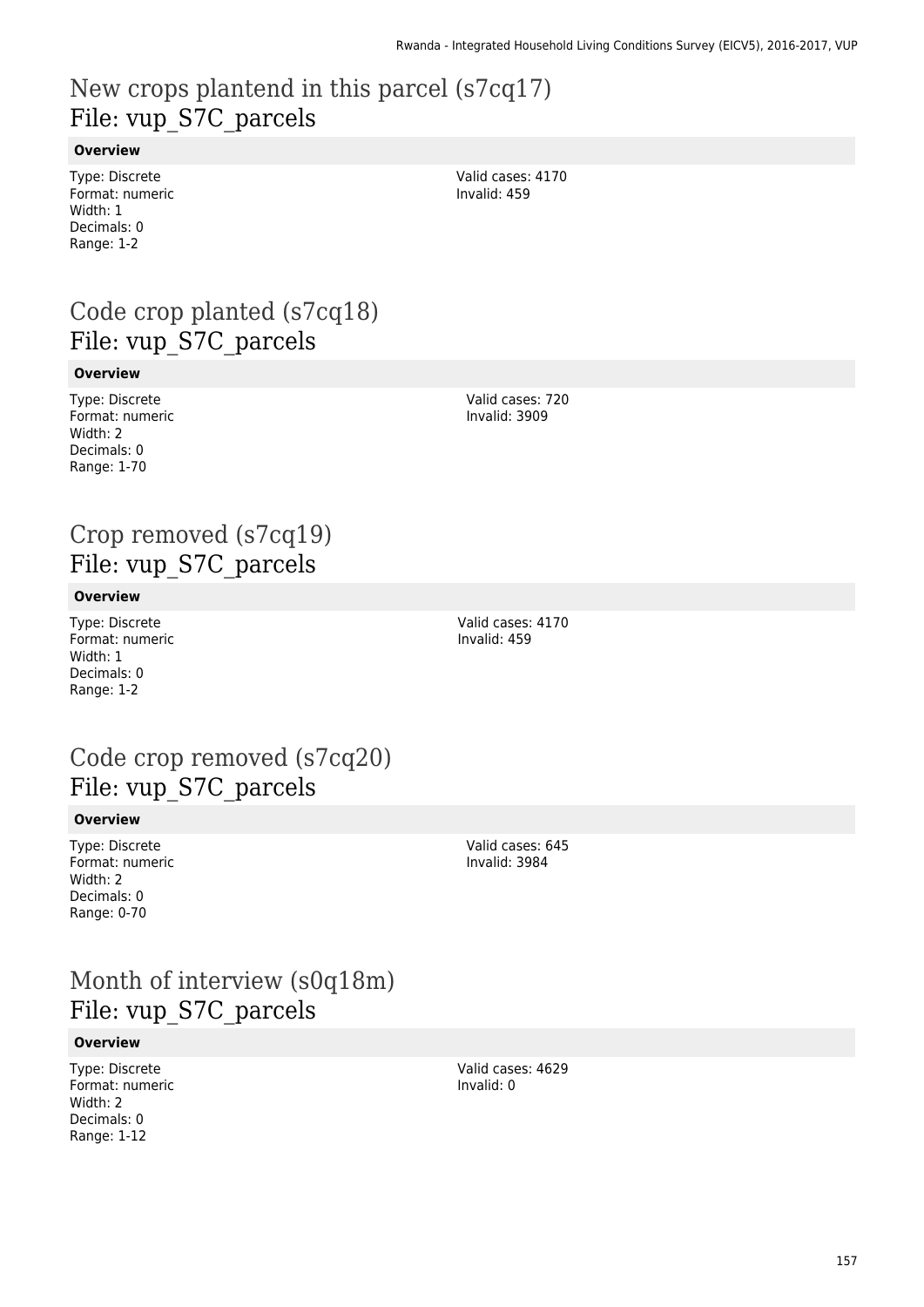# Year of interview (s0q18y) File: vup\_S7C\_parcels

### **Overview**

Type: Discrete Format: numeric Width: 4 Decimals: 0 Range: 2016-2017 Valid cases: 4629 Invalid: 0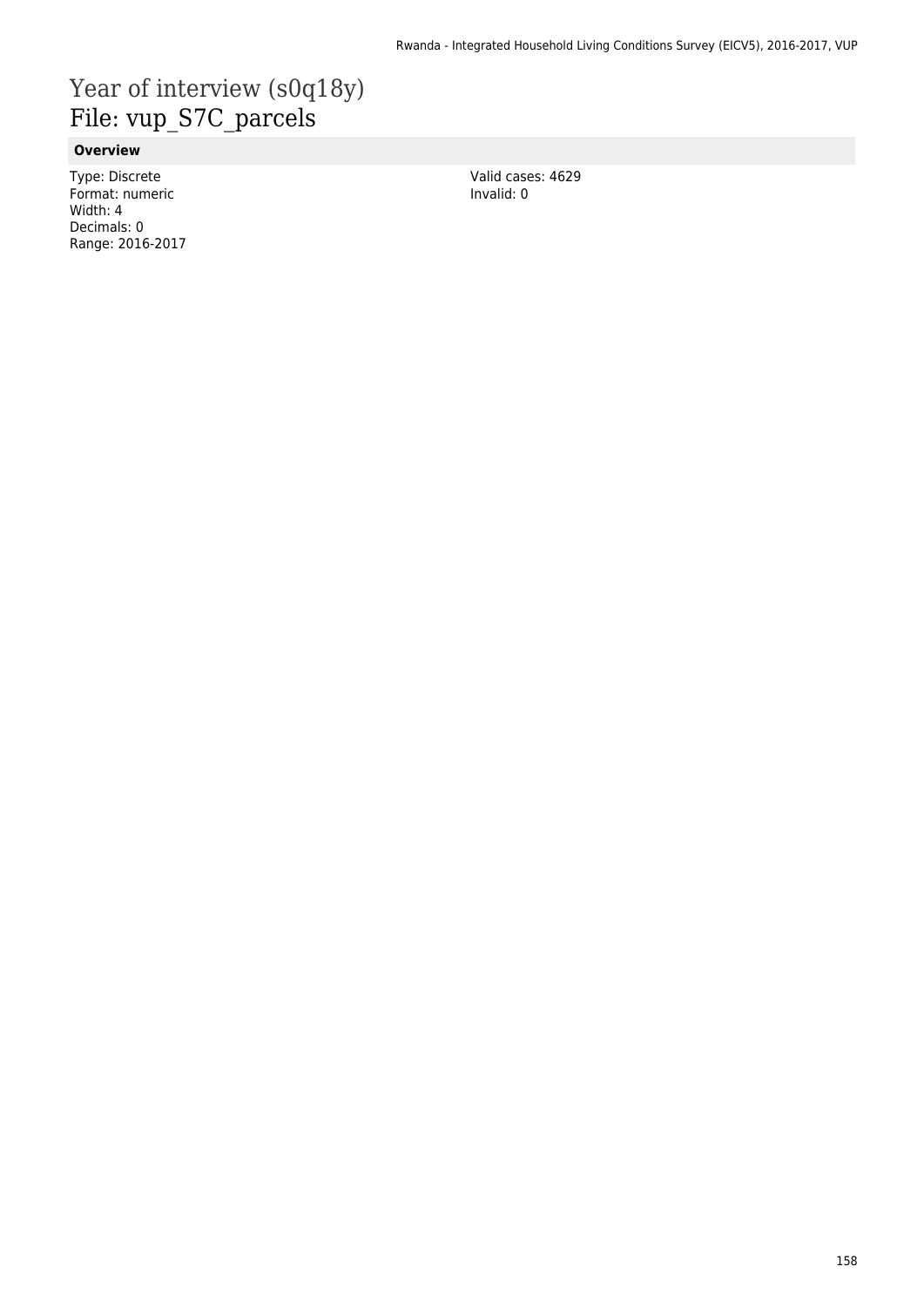# EICV5 Household unique ID (key\_17) File: vup\_S7D\_large\_crop

### **Overview**

Type: Continuous Format: numeric Width: 8 Decimals: 0 Range: 11000100-11246000 Valid cases: 4613 Invalid: 0 Minimum: 11000100 Maximum: 11246000 Mean: 11131298.7 Standard deviation: 71569.4

# Household ID in EICV4 (hhid) File: vup\_S7D\_large\_crop

#### **Overview**

Type: Continuous Format: numeric Width: 6 Decimals: 0 Range: 110001-112460 Valid cases: 4613 Invalid: 0 Minimum: 110001 Maximum: 112460 Mean: 111313 Standard deviation: 715.7

# Cluster (clust) File: vup\_S7D\_large\_crop

#### **Overview**

Type: Continuous Format: numeric Width: 5 Decimals: 0 Range: 11231-11450 Valid cases: 4613 Invalid: 0 Minimum: 11231 Maximum: 11450 Mean: 11353.5 Standard deviation: 61.9

# Province (province) File: vup\_S7D\_large\_crop

### **Overview**

Type: Discrete Format: numeric Width: 1 Decimals: 0 Range: 1-5

Valid cases: 4613 Invalid: 0

# District Name (district) File: vup\_S7D\_large\_crop

### **Overview**

Type: Discrete Format: numeric Width: 2 Decimals: 0 Range: 11-57

Valid cases: 4613 Invalid: 0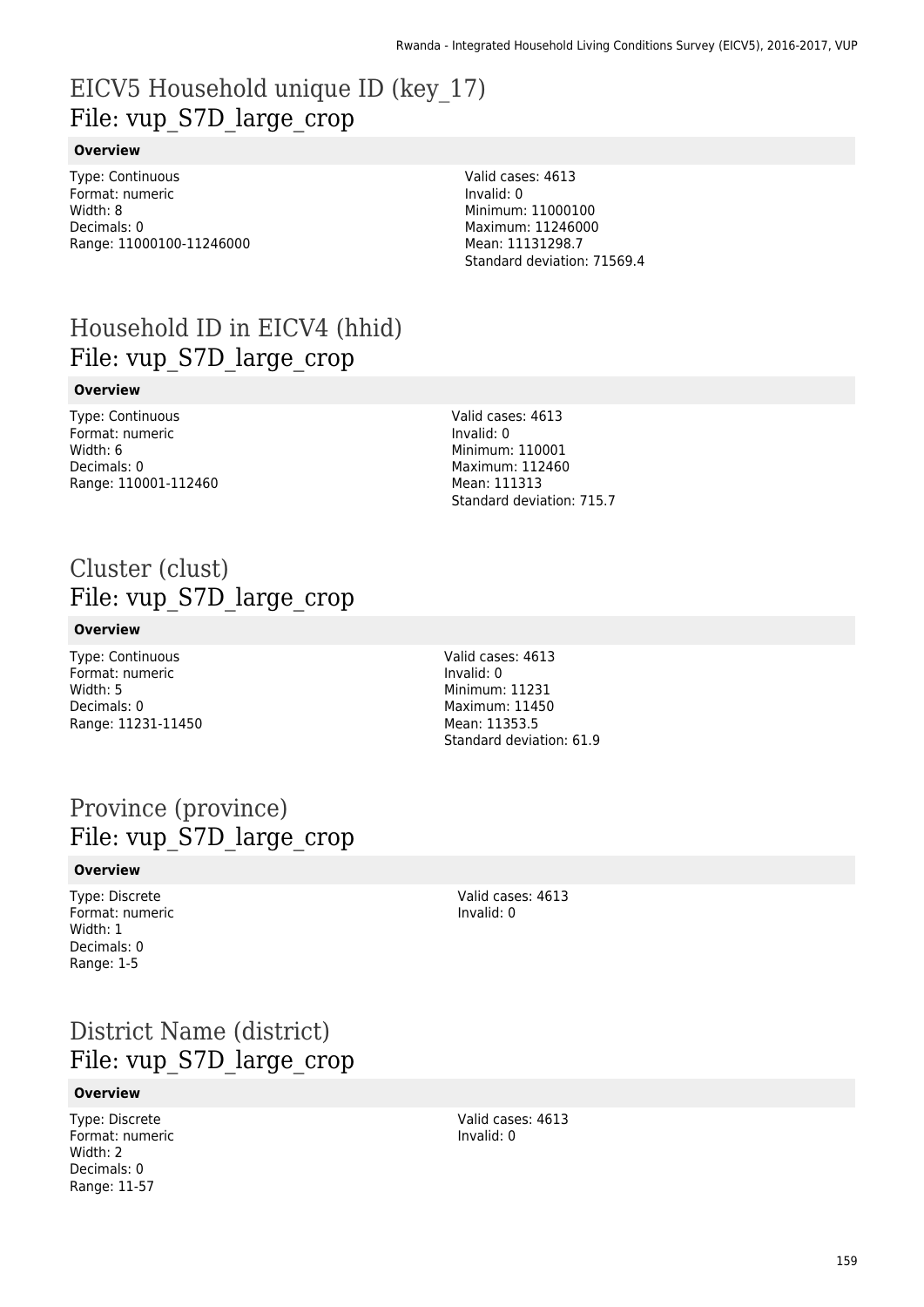# Urban/Rural (ur) File: vup\_S7D\_large\_crop

### **Overview**

Type: Discrete Format: numeric Width: 1 Decimals: 0 Range: 1-4

Valid cases: 4613 Invalid: 0

# Household weight (weight) File: vup\_S7D\_large\_crop

#### **Overview**

Type: Continuous Format: numeric Width: 17 Decimals: 0 Range: 0.281959384679794-206.438110351562 Valid cases: 4613 Invalid: 0 Minimum: 0.3 Maximum: 206.4 Mean: 59.3 Standard deviation: 47.8

### Engaged in any larger scale agricultural production over the last 12 months (s7dq1) File: vup\_S7D\_large\_crop

### **Overview**

Type: Discrete Format: numeric Width: 1 Decimals: 0 Range: 1-2

Valid cases: 4613 Invalid: 0

# Number of Crops lines S7 Part D (s7d\_crops) File: vup\_S7D\_large\_crop

### **Overview**

Type: Discrete Format: numeric Width: 1 Decimals: 0 Range: 1-9

Valid cases: 4337 Invalid: 276

# Name of the crops (s7dq2) File: vup\_S7D\_large\_crop

### **Overview**

Type: Discrete Format: numeric Width: 2 Decimals: 0 Range: 1-70

Valid cases: 4337 Invalid: 276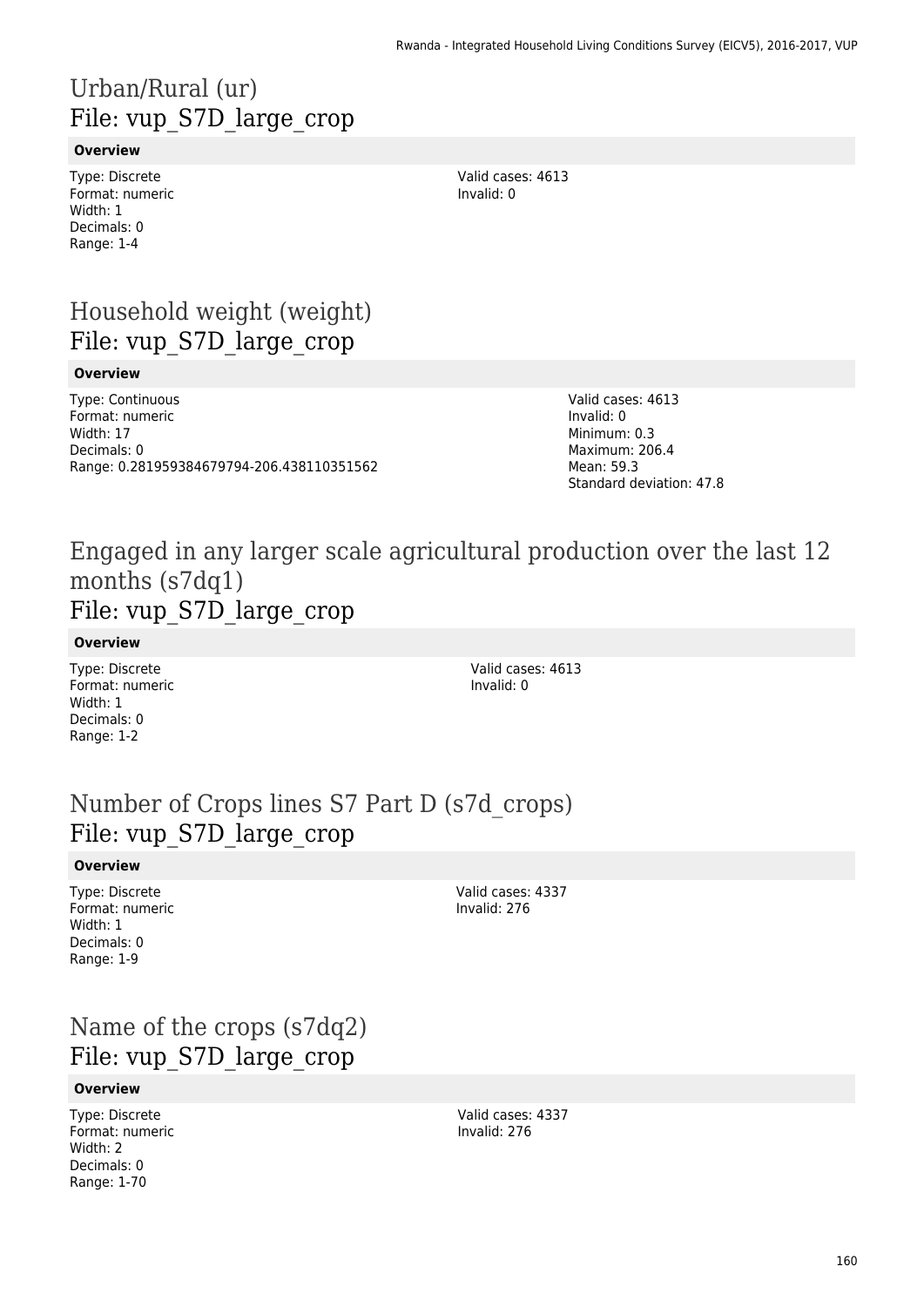# harvested in the last 12 months (s7dq3) File: vup\_S7D\_large\_crop

#### **Overview**

Type: Continuous Format: numeric Width: 4 Decimals: 0 Range: 1-3465

Valid cases: 4337 Invalid: 276 Minimum: 1 Maximum: 3465 Mean: 82 Standard deviation: 184.1

# Sold crops over the course of the last 12 months (s7dq4) File: vup\_S7D\_large\_crop

#### **Overview**

Type: Discrete Format: numeric Width: 1 Decimals: 0 Range: 1-2

Valid cases: 4337 Invalid: 276

# Sold havest in kg over the last 12 months (s7dq5) File: vup\_S7D\_large\_crop

#### **Overview**

Type: Continuous Format: numeric Width: 4 Decimals: 0 Range: 1-3465

Valid cases: 1263 Invalid: 3350 Minimum: 1 Maximum: 3465 Mean: 90.5 Standard deviation: 221.6

## average price per kg sold (s7dq6) File: vup\_S7D\_large\_crop

#### **Overview**

Type: Continuous Format: numeric Width: 4 Decimals: 0 Range: 5-2400

Valid cases: 1263 Invalid: 3350 Minimum: 5 Maximum: 2400 Mean: 351.9 Standard deviation: 226.4

# Amount received (s7dq7) File: vup\_S7D\_large\_crop

#### **Overview**

Type: Continuous Format: numeric Width: 7 Decimals: 0 Range: 6-1000000 Valid cases: 4337 Invalid: 276 Minimum: 6 Maximum: 1000000 Mean: 23156.5 Standard deviation: 48186.2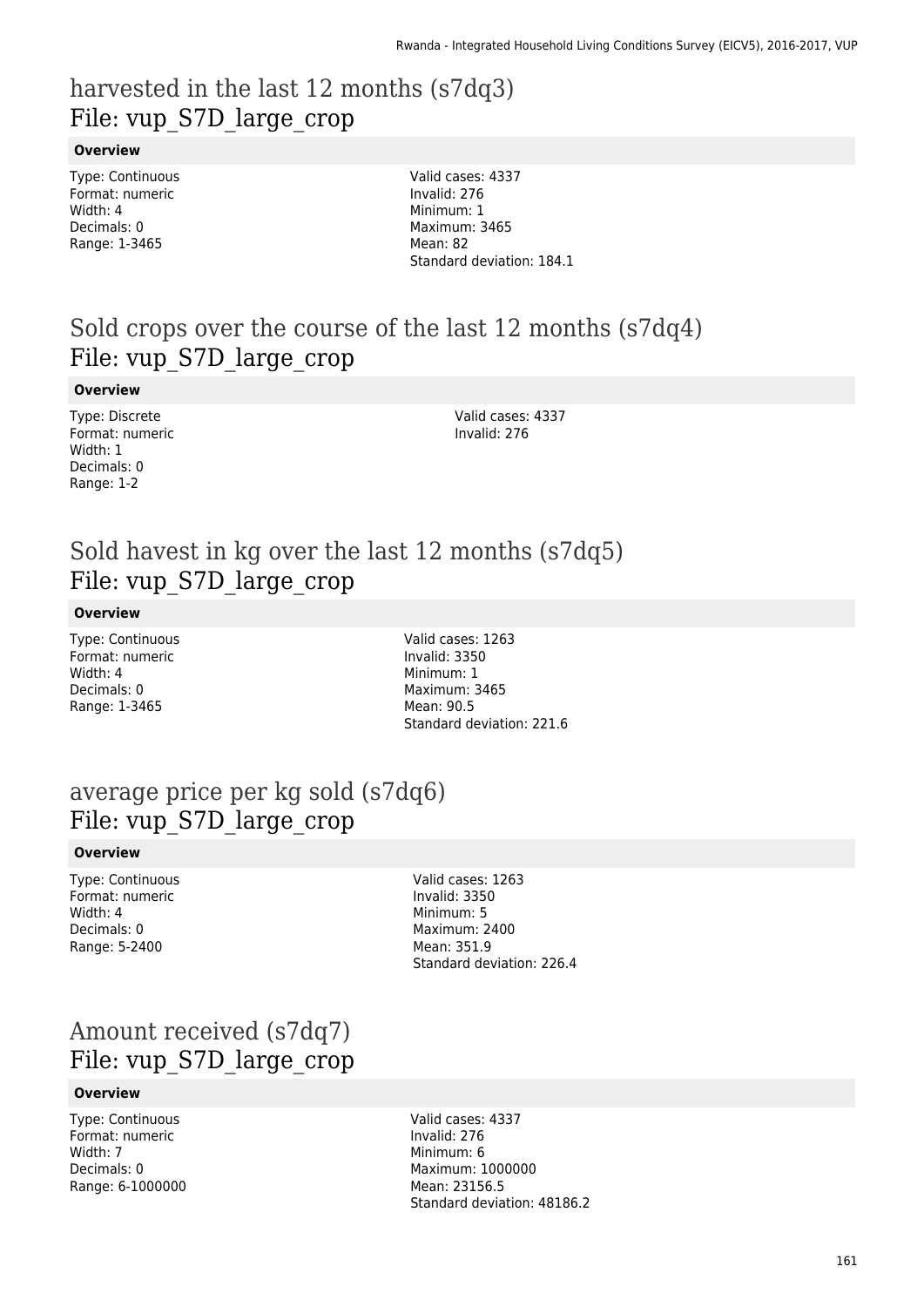# Month of interview (s0q18m) File: vup\_S7D\_large\_crop

### **Overview**

Type: Discrete Format: numeric Width: 2 Decimals: 0 Range: 1-12

Valid cases: 4613 Invalid: 0

# Year of interview (s0q18y) File: vup\_S7D\_large\_crop

#### **Overview**

Type: Discrete Format: numeric Width: 4 Decimals: 0 Range: 2016-2017 Valid cases: 4613 Invalid: 0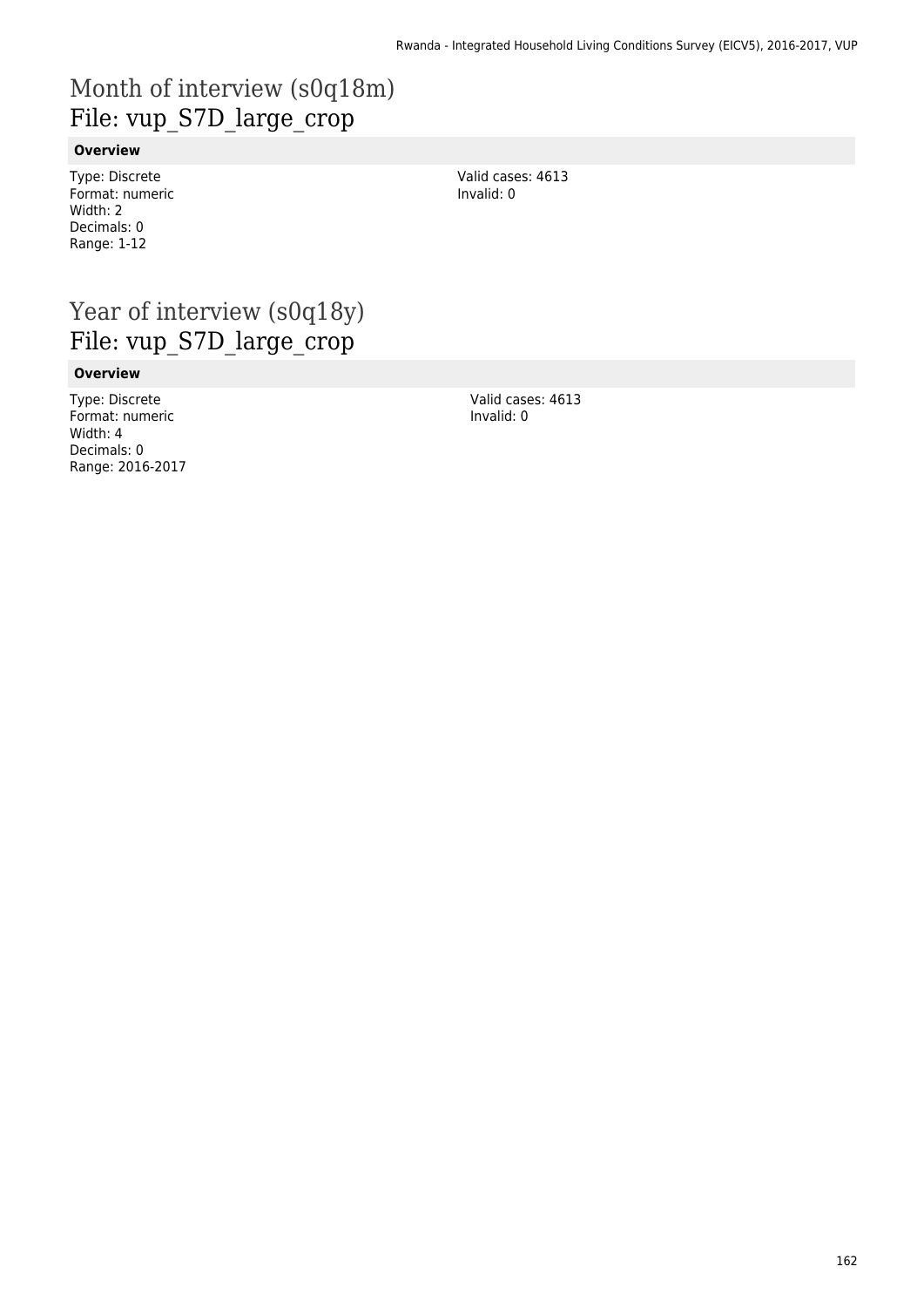# EICV5 Household unique ID (key\_17) File: vup\_S7E\_small\_crop

### **Overview**

Type: Continuous Format: numeric Width: 8 Decimals: 0 Range: 11000100-11246000 Valid cases: 14136 Invalid: 0 Minimum: 11000100 Maximum: 11246000 Mean: 11132222.5 Standard deviation: 67935.3

# Household ID in EICV4 (hhid) File: vup\_S7E\_small\_crop

#### **Overview**

Type: Continuous Format: numeric Width: 6 Decimals: 0 Range: 110001-112460 Valid cases: 14136 Invalid: 0 Minimum: 110001 Maximum: 112460 Mean: 111322.2 Standard deviation: 679.4

# Cluster (clust) File: vup\_S7E\_small\_crop

#### **Overview**

Type: Continuous Format: numeric Width: 5 Decimals: 0 Range: 11231-11450 Valid cases: 14136 Invalid: 0 Minimum: 11231 Maximum: 11450 Mean: 11354.3 Standard deviation: 59

## Province (province) File: vup S7E\_small\_crop

### **Overview**

Type: Discrete Format: numeric Width: 1 Decimals: 0 Range: 1-5

Valid cases: 14136 Invalid: 0

# District Name (district) File: vup S7E\_small\_crop

### **Overview**

Type: Discrete Format: numeric Width: 2 Decimals: 0 Range: 11-57

Valid cases: 14136 Invalid: 0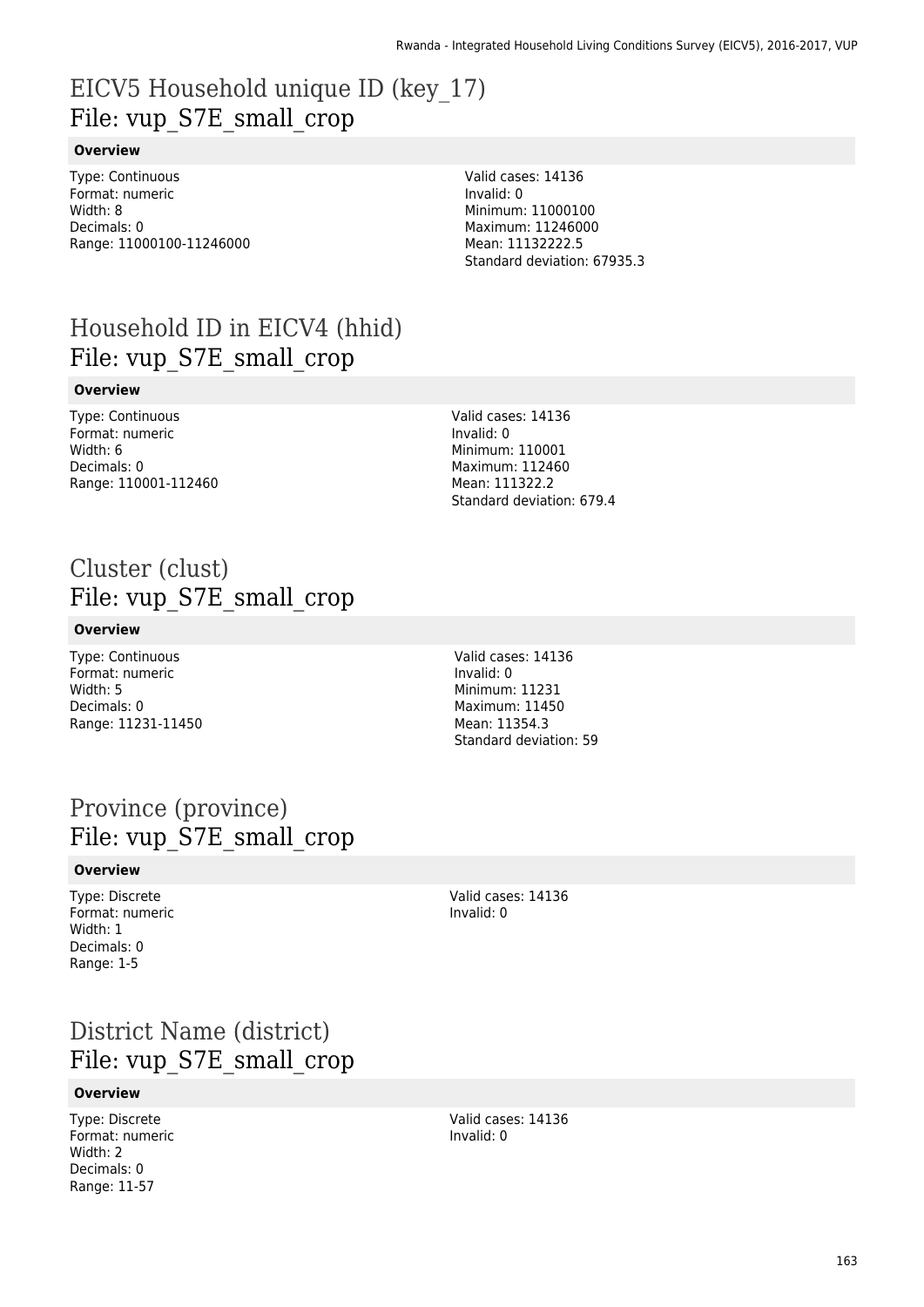# Urban/Rural (ur) File: vup\_S7E\_small\_crop

### **Overview**

Type: Discrete Format: numeric Width: 1 Decimals: 0 Range: 1-4

Valid cases: 14136 Invalid: 0

# Household weight (weight) File: vup\_S7E\_small\_crop

### **Overview**

Type: Continuous Format: numeric Width: 17 Decimals: 0 Range: 0.281959384679794-206.438110351562 Valid cases: 14136 Invalid: 0 Minimum: 0.3 Maximum: 206.4 Mean: 60 Standard deviation: 46.6

### Engaded in any piecemeal agricultural production over the last 12 months (s7eq1) File: vup\_S7E\_small\_crop

### **Overview**

Type: Discrete Format: numeric Width: 1 Decimals: 0 Range: 1-2

Valid cases: 14136 Invalid: 0

# Codes for small scale crops (s7eq2) File: vup\_S7E\_small\_crop

### **Overview**

Type: Discrete Format: numeric Width: 2 Decimals: 0 Range: 13-70

Valid cases: 13913 Invalid: 223

# Quantity harvested in the last 12 months\_Kg\_ (s7eq3a) File: vup\_S7E\_small\_crop

### **Overview**

Type: Discrete Format: numeric Width: 5 Decimals: 0 Range: 0-90001

Valid cases: 13913 Invalid: 223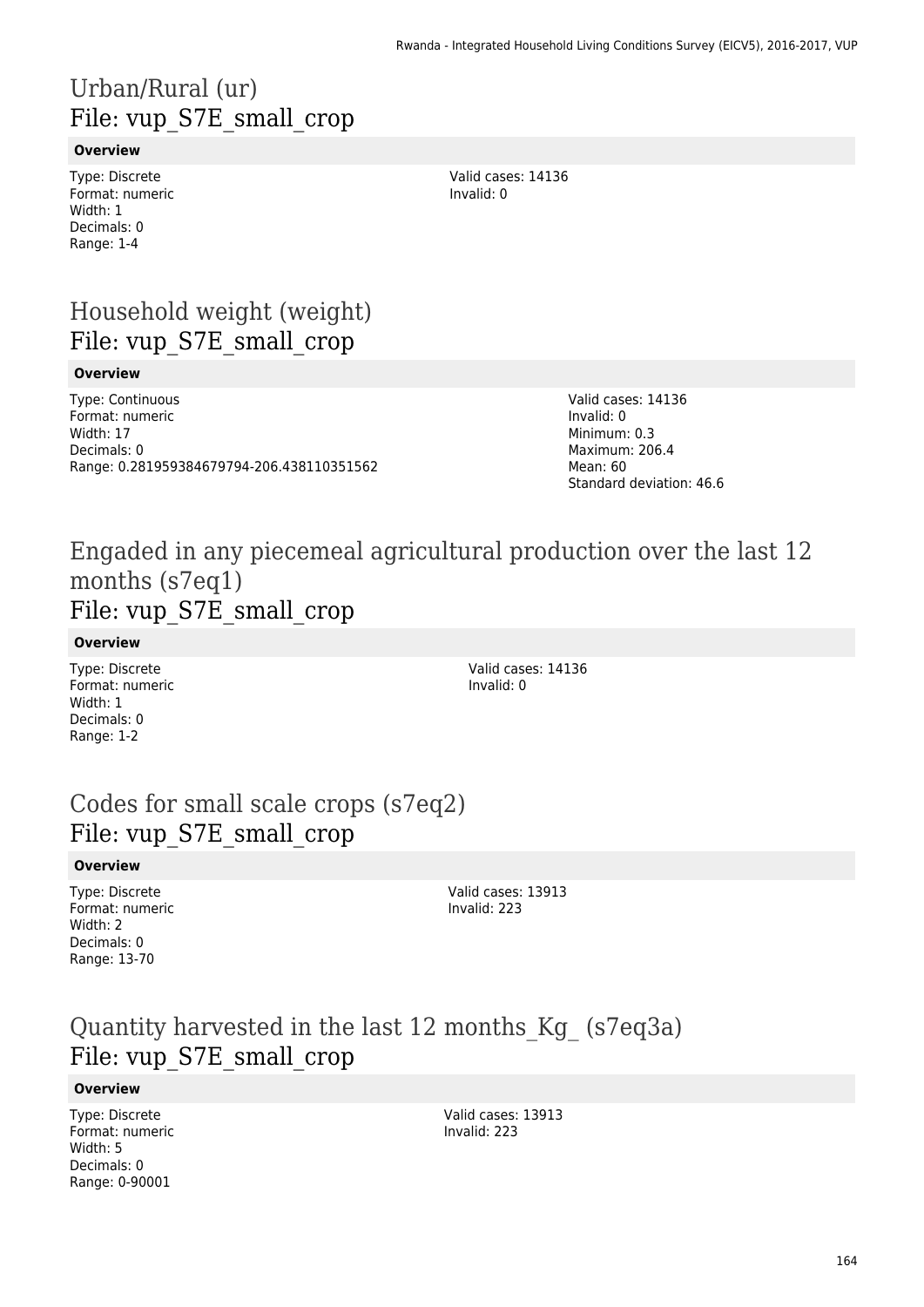# Time unit (s7eq3b) File: vup\_S7E\_small\_crop

### **Overview**

Type: Discrete Format: numeric Width: 1 Decimals: 0 Range: 1-4

Valid cases: 13913 Invalid: 223

# Months of the year harvested (s7eq4) File: vup\_S7E\_small\_crop

#### **Overview**

Type: Discrete Format: numeric Width: 2 Decimals: 0 Range: 0-12

Valid cases: 13913 Invalid: 223

# Portion of the harvest sold (s7eq5) File: vup\_S7E\_small\_crop

#### **Overview**

Type: Discrete Format: numeric Width: 1 Decimals: 0 Range: 1-5

Valid cases: 13913 Invalid: 223

## Quantity of smal scale crops sold (s7eq6a) File: vup S7E\_small\_crop

#### **Overview**

Type: Continuous Format: numeric Width: 4 Decimals: 0 Range: 0-4200

Valid cases: 2310 Invalid: 11826 Minimum: 0 Maximum: 4200 Mean: 110.3 Standard deviation: 249.4

# Time unit for the sale (s7eq6b) File: vup S7E\_small\_crop

#### **Overview**

Type: Discrete Format: numeric Width: 1 Decimals: 0 Range: 1-4

Valid cases: 2310 Invalid: 11826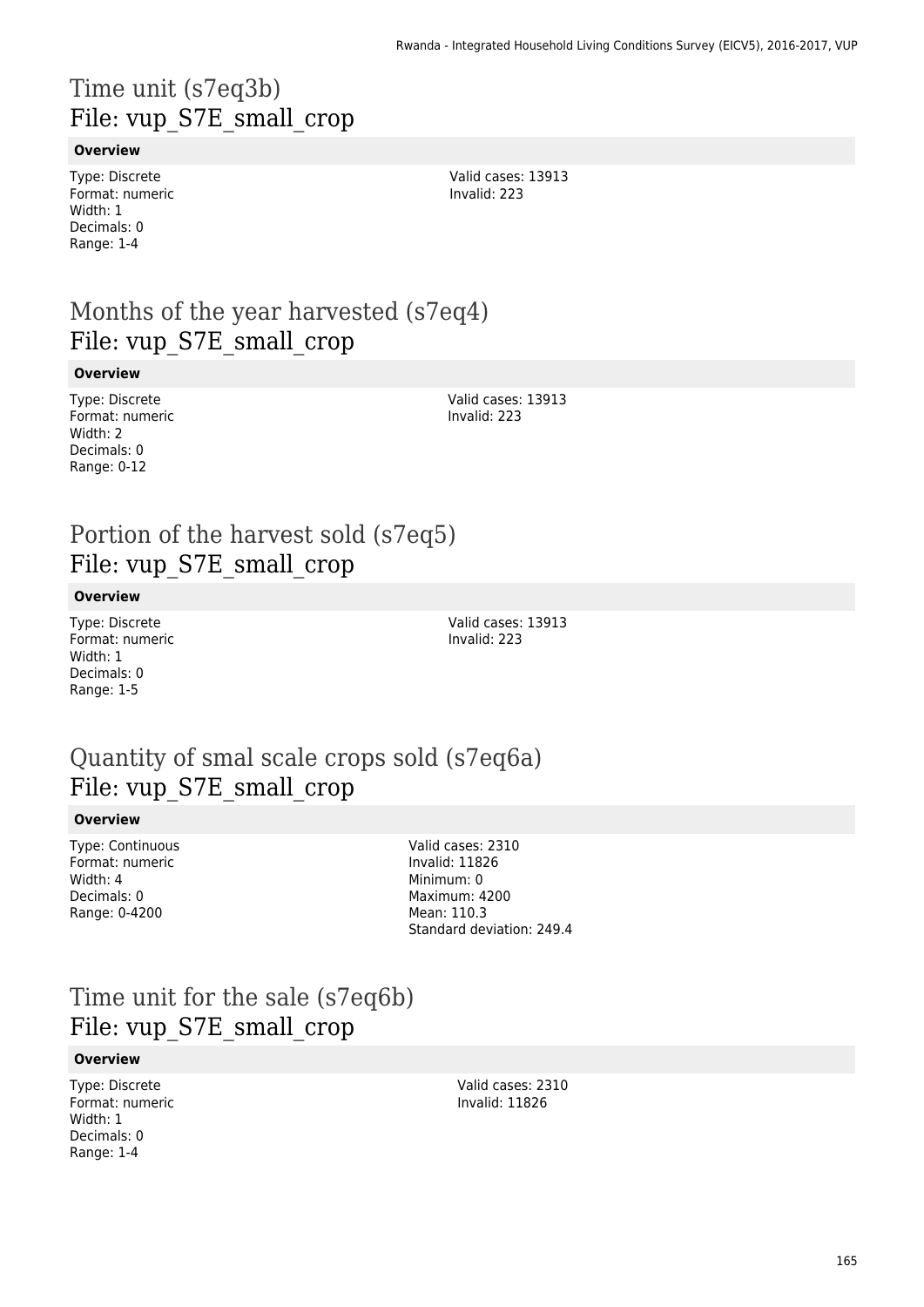# Amount you received from the sale (s7eq7) File: vup\_S7E\_small\_crop

### **Overview**

Type: Continuous Format: numeric Width: 6 Decimals: 0 Range: 0-840000

Valid cases: 2310 Invalid: 11826 Minimum: 0 Maximum: 840000 Mean: 15408.7 Standard deviation: 42568.7

# Amount received for entire havest sold over last 12 months (s7eq8) File: vup\_S7E\_small\_crop

#### **Overview**

Type: Continuous Format: numeric Width: 6 Decimals: 0 Range: 0-980000

Valid cases: 13913 Invalid: 223 Minimum: 0 Maximum: 980000 Mean: 12056.2 Standard deviation: 32122.2

## Havest consumed over last 12 months (s7eq9) File: vup\_S7E\_small\_crop

### **Overview**

Type: Discrete Format: numeric Width: 1 Decimals: 0 Range: 1-3

Valid cases: 13913 Invalid: 223

# Quantity of small scale crop consumed over last 7 days (s7eq10a) File: vup\_S7E\_small\_crop

### **Overview**

Type: Continuous Format: numeric Width: 3 Decimals: 0 Range: 0-115

Valid cases: 13185 Invalid: 951 Minimum: 0 Maximum: 115 Mean: 1.2 Standard deviation: 4.1

# Unit of time (s7eq10b) File: vup S7E\_small\_crop

### **Overview**

Type: Discrete Format: numeric Width: 1 Decimals: 0 Range: 1-2

Valid cases: 3642 Invalid: 10494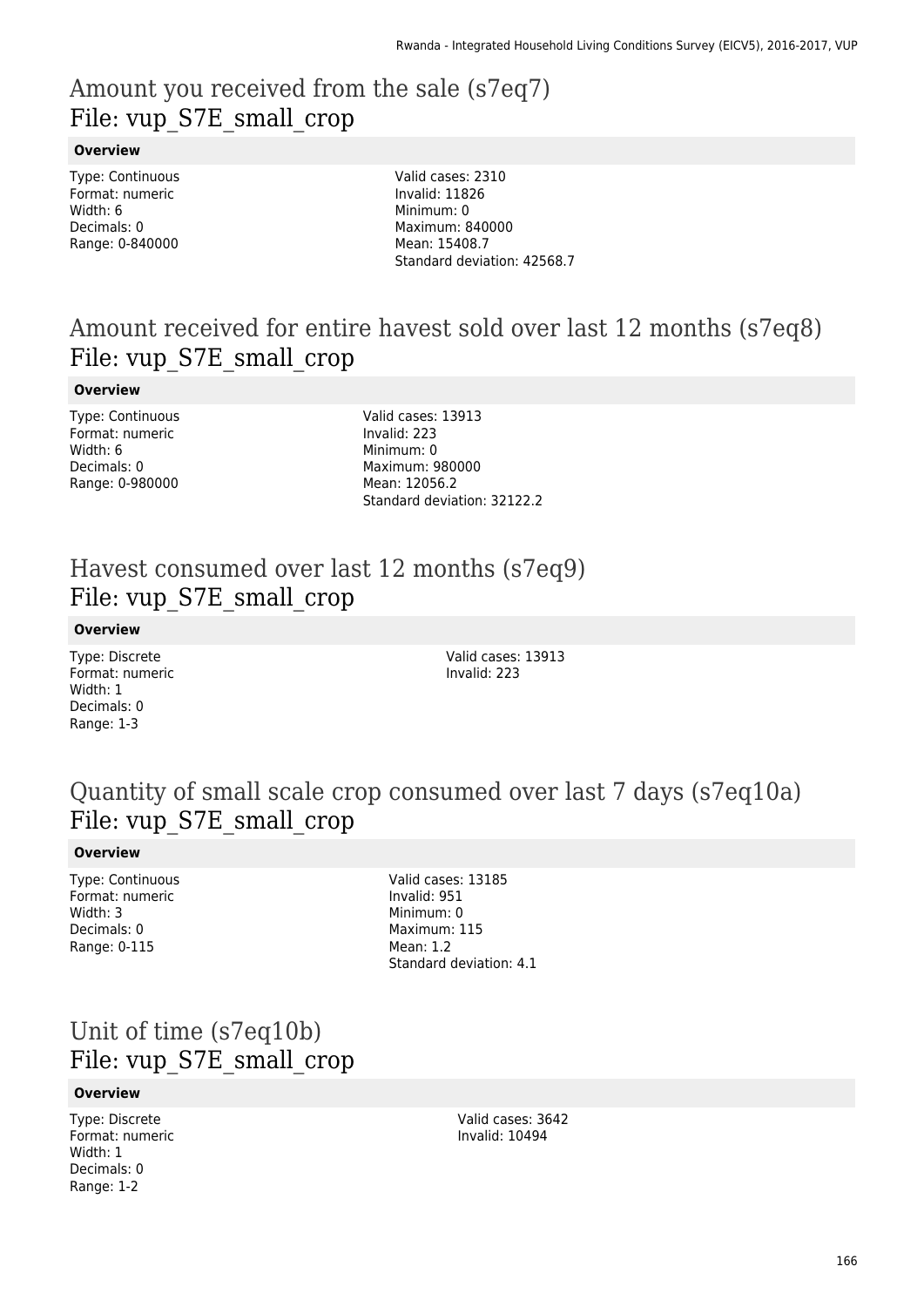# Month of interview (s0q18m) File: vup\_S7E\_small\_crop

### **Overview**

Type: Discrete Format: numeric Width: 2 Decimals: 0 Range: 1-12

Valid cases: 14136 Invalid: 0

# Year of interview (s0q18y) File: vup\_S7E\_small\_crop

### **Overview**

Type: Discrete Format: numeric Width: 4 Decimals: 0 Range: 2016-2017 Valid cases: 14136 Invalid: 0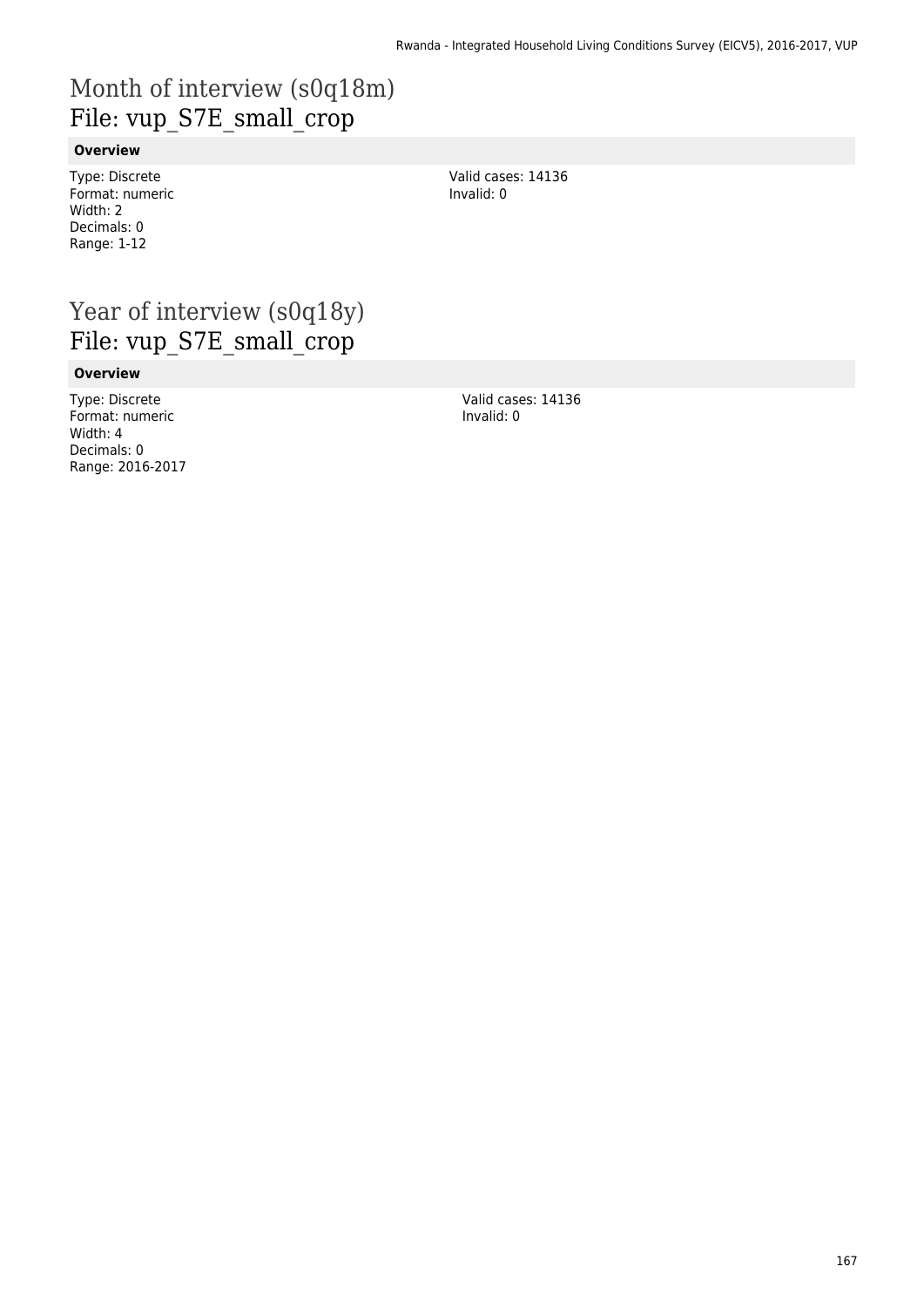# EICV5 Household unique ID (key\_17) File: vup S7F income agriculture

#### **Overview**

Type: Continuous Format: numeric Width: 8 Decimals: 0 Range: 11000100-11246000 Valid cases: 19728 Invalid: 0 Minimum: 11000100 Maximum: 11246000 Mean: 11121050.9 Standard deviation: 70433.2

# Household ID in EICV4 (hhid) File: vup S7F income agriculture

#### **Overview**

Type: Continuous Format: numeric Width: 6 Decimals: 0 Range: 110001-112460 Valid cases: 19728 Invalid: 0 Minimum: 110001 Maximum: 112460 Mean: 111210.5 Standard deviation: 704.3

# Cluster (clust) File: vup S7F income agriculture

#### **Overview**

Type: Continuous Format: numeric Width: 5 Decimals: 0 Range: 11231-11450

Valid cases: 19728 Invalid: 0 Minimum: 11231 Maximum: 11450 Mean: 11344.6 Standard deviation: 61.3

# Province (province) File: vup S7F income agriculture

### **Overview**

Type: Discrete Format: numeric Width: 1 Decimals: 0 Range: 1-5

Valid cases: 19728 Invalid: 0

## District Name (district) File: vup S7F income agriculture

### **Overview**

Type: Discrete Format: numeric Width: 2 Decimals: 0 Range: 11-57

Valid cases: 19728 Invalid: 0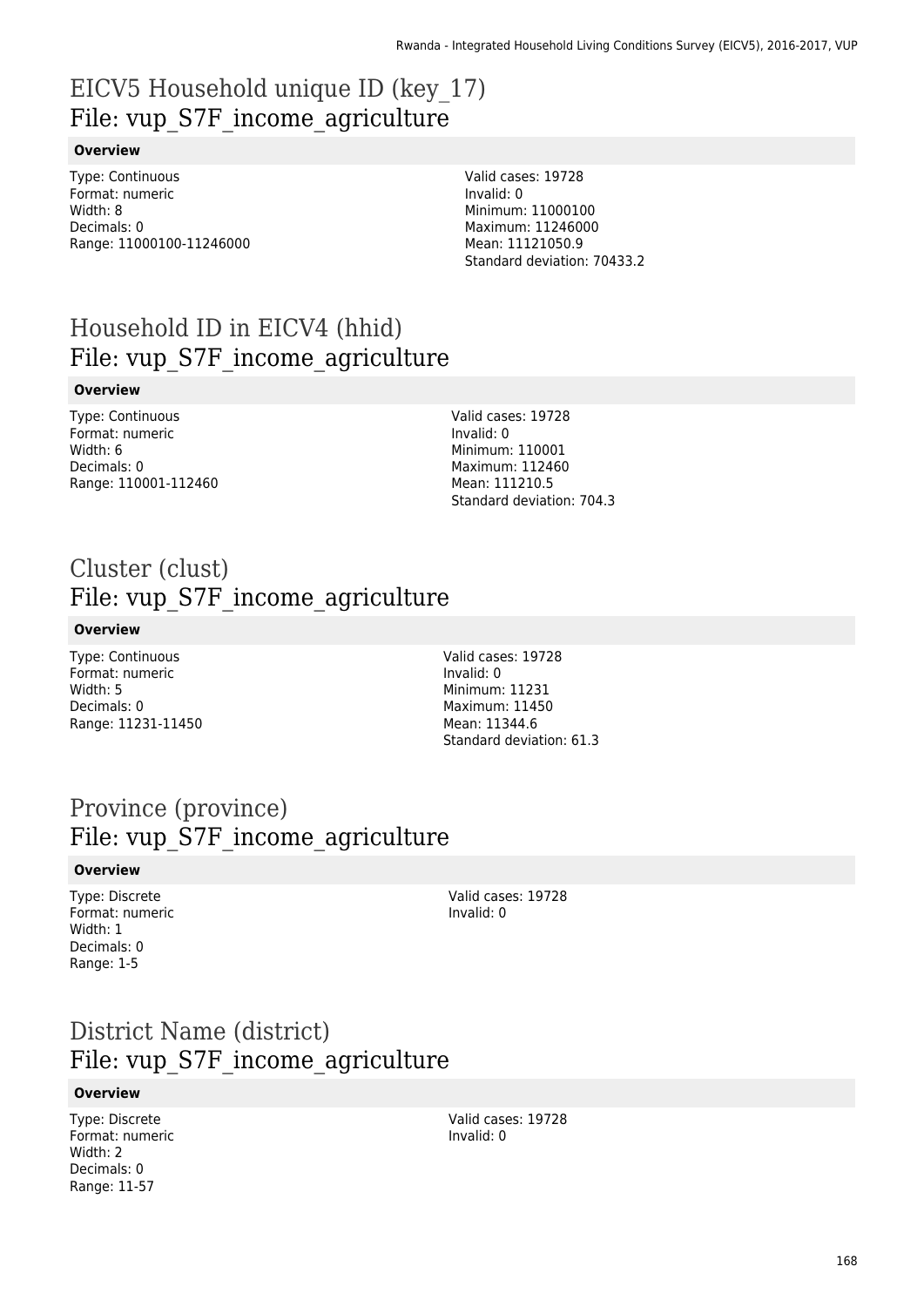# Urban/Rural (ur) File: vup S7F income agriculture

### **Overview**

Type: Discrete Format: numeric Width: 1 Decimals: 0 Range: 1-4

Valid cases: 19728 Invalid: 0

# Household weight (weight) File: vup S7F income agriculture

### **Overview**

Type: Continuous Format: numeric Width: 17 Decimals: 0 Range: 0.281959384679794-206.438110351562 Valid cases: 19728 Invalid: 0 Minimum: 0.3 Maximum: 206.4 Mean: 53.6 Standard deviation: 46.8

# Product codes (s7fqcode) File: vup S7F income agriculture

### **Overview**

Type: Discrete Format: numeric Width: 2 Decimals: 0 Range: 1-12

Valid cases: 19728 Invalid: 0

### Over the last 12 months, have you obtained any income (s7fq1) File: vup S7F income agriculture

### **Overview**

Type: Discrete Format: numeric Width: 1 Decimals: 0 Range: 1-2

Valid cases: 19728 Invalid: 0

# Amount receive from the sale during last 4 weeks (s7fq2) File: vup S7F income agriculture

### **Overview**

Type: Continuous Format: numeric Width: 5 Decimals: 0 Range: 0-20000

Valid cases: 433 Invalid: 19295 Minimum: 0 Maximum: 20000 Mean: 732.6 Standard deviation: 2211.4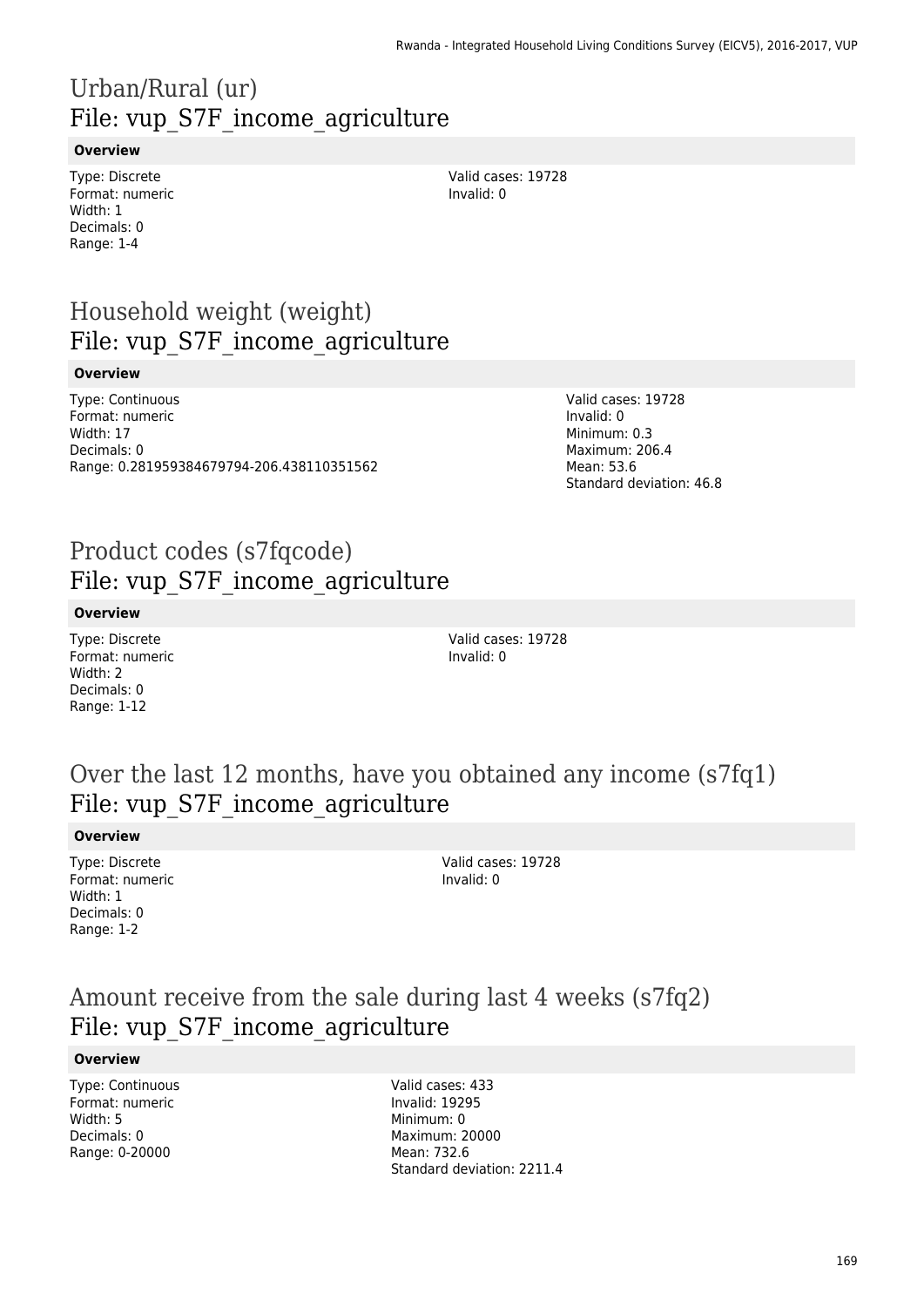# Amount receive from the sale during last 12 months (s7fq3) File: vup S7F income agriculture

### **Overview**

Type: Continuous Format: numeric Width: 6 Decimals: 0 Range: 0-220000

Valid cases: 433 Invalid: 19295 Minimum: 0 Maximum: 220000 Mean: 9095.6 Standard deviation: 16969.8

# Month of interview (s0q18m) File: vup\_S7F\_income\_agriculture

### **Overview**

Type: Discrete Format: numeric Width: 2 Decimals: 0 Range: 1-12

Valid cases: 19728 Invalid: 0

### Year of interview (s0q18y) File: vup\_S7F\_income\_agriculture

### **Overview**

Type: Discrete Format: numeric Width: 4 Decimals: 0 Range: 2016-2017 Valid cases: 19728 Invalid: 0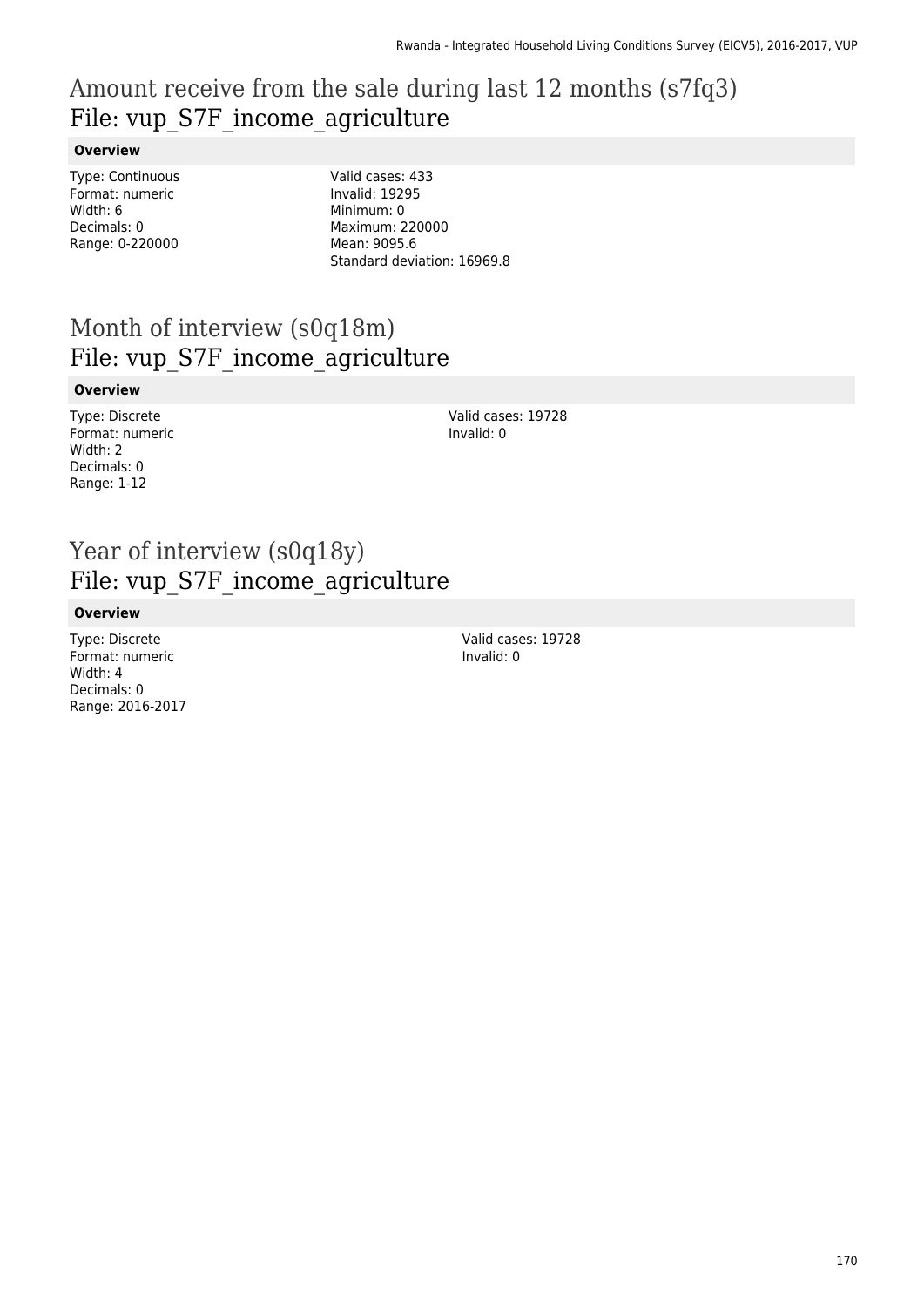# EICV5 Household unique ID (key\_17) File: vup S7G expenditure agriculture

#### **Overview**

Type: Continuous Format: numeric Width: 8 Decimals: 0 Range: 11000100-11246000 Valid cases: 26288 Invalid: 0 Minimum: 11000100 Maximum: 11246000 Mean: 11121078.5 Standard deviation: 70445.3

# Household ID in EICV4 (hhid) File: vup S7G expenditure agriculture

#### **Overview**

Type: Continuous Format: numeric Width: 6 Decimals: 0 Range: 110001-112460 Valid cases: 26288 Invalid: 0 Minimum: 110001 Maximum: 112460 Mean: 111210.8 Standard deviation: 704.5

# Cluster (clust) File: vup S7G expenditure agriculture

### **Overview**

Type: Continuous Format: numeric Width: 5 Decimals: 0 Range: 11231-11450

Valid cases: 26288 Invalid: 0 Minimum: 11231 Maximum: 11450 Mean: 11344.6 Standard deviation: 61.3

# Province (province) File: vup S7G expenditure agriculture

### **Overview**

Type: Discrete Format: numeric Width: 1 Decimals: 0 Range: 1-5

Valid cases: 26288 Invalid: 0

# District Name (district) File: vup S7G expenditure agriculture

### **Overview**

Type: Discrete Format: numeric Width: 2 Decimals: 0 Range: 11-57

Valid cases: 26288 Invalid: 0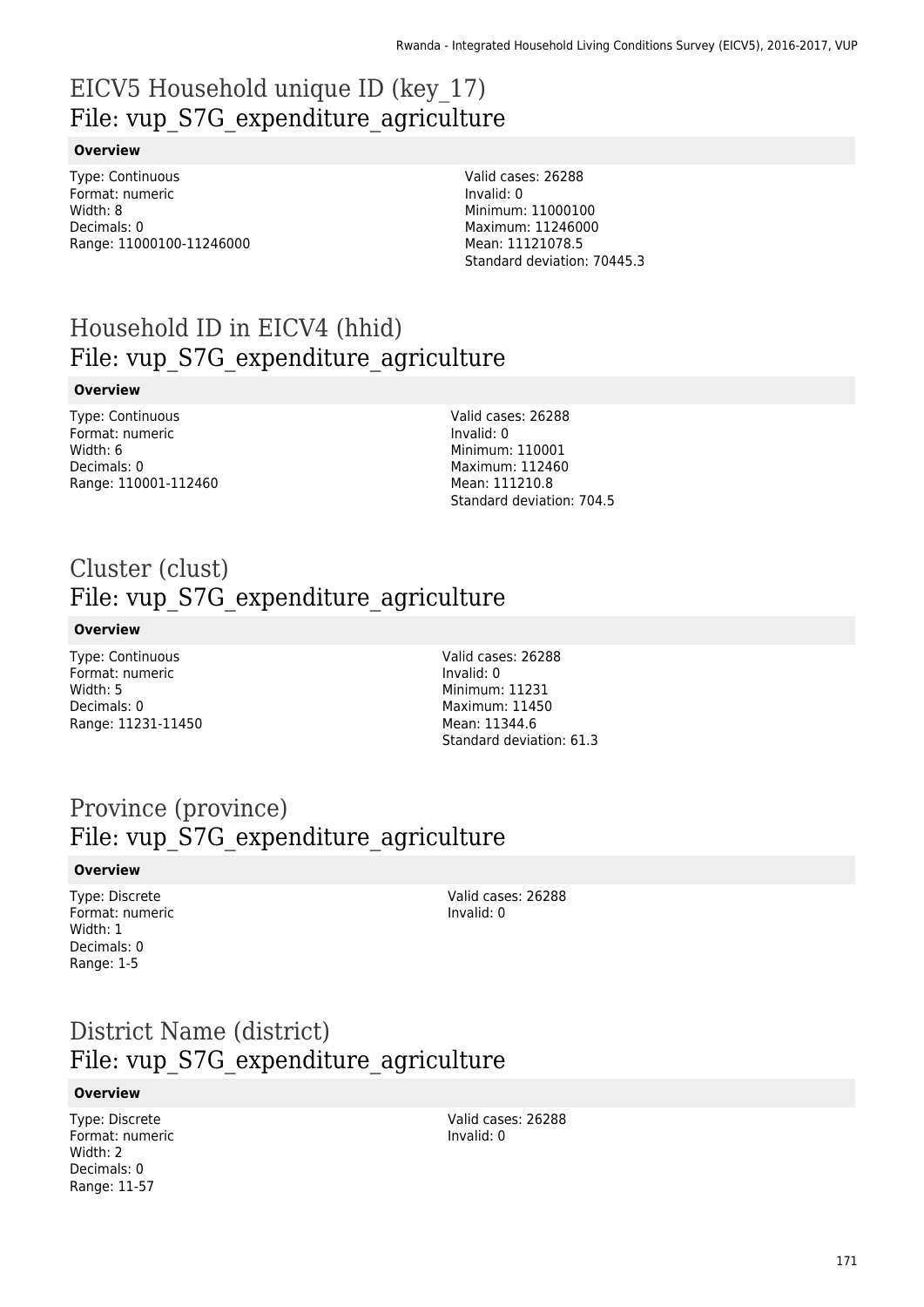# Urban/Rural (ur) File: vup S7G expenditure agriculture

### **Overview**

Type: Discrete Format: numeric Width: 1 Decimals: 0 Range: 1-4

Valid cases: 26288 Invalid: 0

# Household weight (weight) File: vup S7G expenditure agriculture

### **Overview**

Type: Continuous Format: numeric Width: 17 Decimals: 0 Range: 0.281959384679794-206.438110351562 Valid cases: 26288 Invalid: 0 Minimum: 0.3 Maximum: 206.4 Mean: 53.6 Standard deviation: 46.8

# Expenditure codes (s7gqcode) File: vup S7G expenditure agriculture

### **Overview**

Type: Discrete Format: numeric Width: 2 Decimals: 0 Range: 1-16

Valid cases: 26288 Invalid: 0

## Expense incurred over the last 12 months (s7gq1) File: vup S7G expenditure agriculture

### **Overview**

Type: Discrete Format: numeric Width: 1 Decimals: 0 Range: 1-2

Valid cases: 26288 Invalid: 0

# Amount spent on expediture in last 12 months (s7gq2) File: vup S7G expenditure agriculture

### **Overview**

Type: Continuous Format: numeric Width: 6 Decimals: 0 Range: 80-800000 Valid cases: 4269 Invalid: 22019 Minimum: 80 Maximum: 800000 Mean: 8022.8 Standard deviation: 25192.4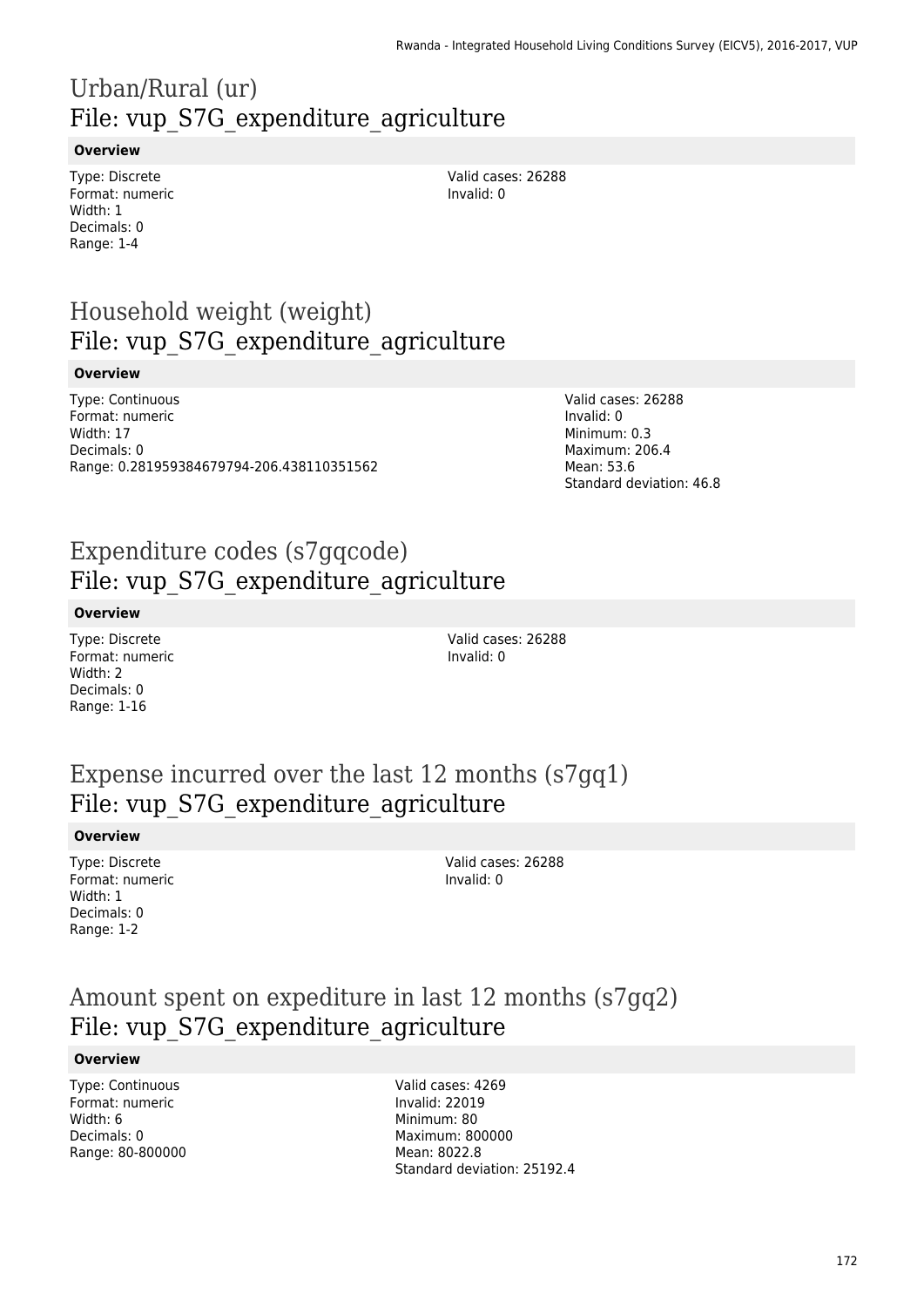# Month of interview (s0q18m) File: vup\_S7G\_expenditure\_agriculture

### **Overview**

Type: Discrete Format: numeric Width: 2 Decimals: 0 Range: 1-12

Valid cases: 26288 Invalid: 0

# Year of interview (s0q18y) File: vup S7G expenditure agriculture

#### **Overview**

Type: Discrete Format: numeric Width: 4 Decimals: 0 Range: 2016-2017 Valid cases: 26288 Invalid: 0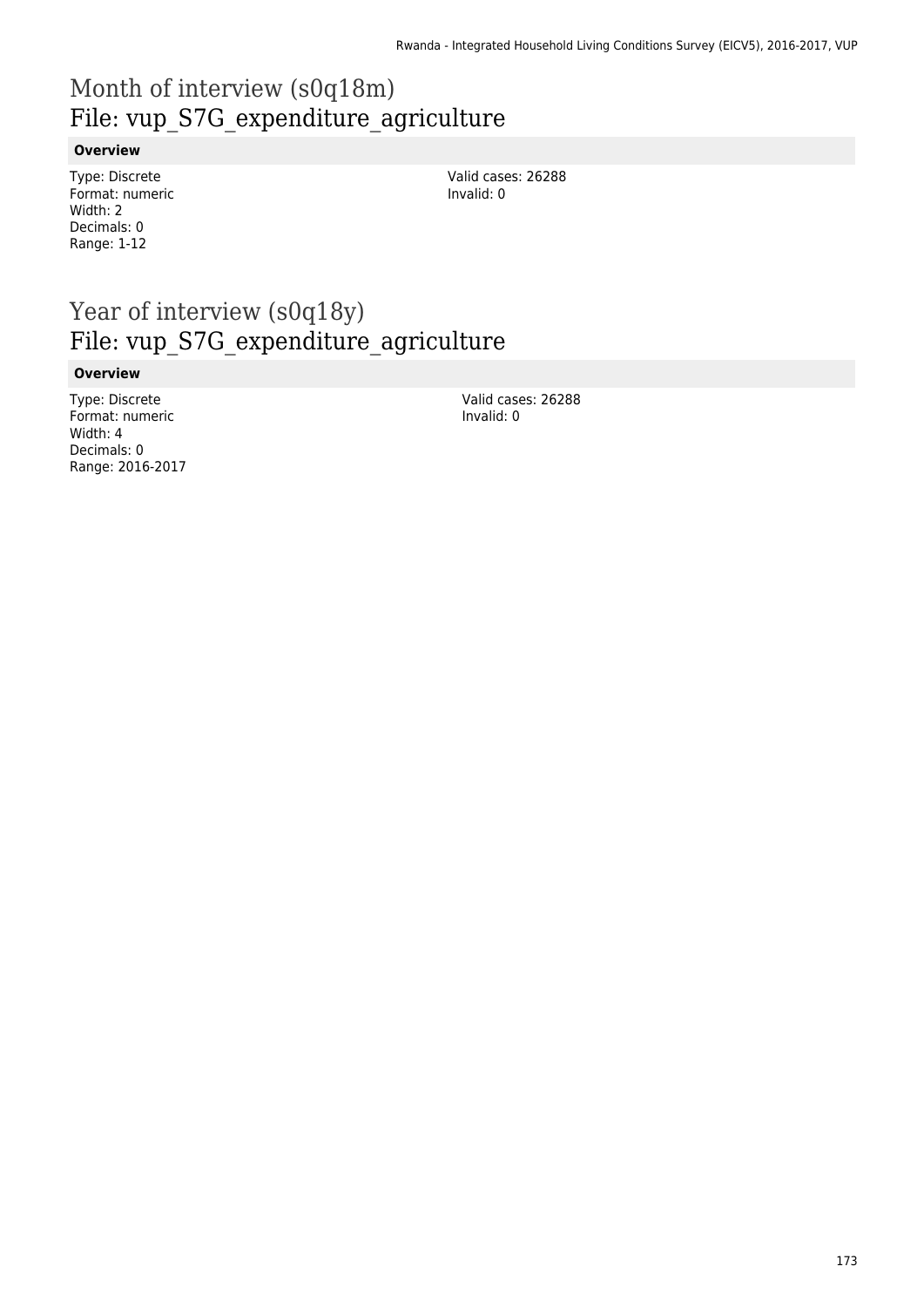# EICV5 Household unique ID (key\_17) File: vup\_S7H\_transformation\_agriculture

#### **Overview**

Type: Continuous Format: numeric Width: 8 Decimals: 0 Range: 11000100-11246000 Valid cases: 5300 Invalid: 0 Minimum: 11000100 Maximum: 11246000 Mean: 11131074.5 Standard deviation: 70692.5

# Household ID in EICV4 (hhid) File: vup\_S7H\_transformation\_agriculture

#### **Overview**

Type: Continuous Format: numeric Width: 6 Decimals: 0 Range: 110001-112460 Valid cases: 5300 Invalid: 0 Minimum: 110001 Maximum: 112460 Mean: 111310.7 Standard deviation: 706.9

# Cluster (clust) File: vup S7H transformation agriculture

### **Overview**

Type: Continuous Format: numeric Width: 5 Decimals: 0 Range: 11231-11450

Valid cases: 5300 Invalid: 0 Minimum: 11231 Maximum: 11450 Mean: 11353.3 Standard deviation: 61.2

# Province (province) File: vup S7H transformation agriculture

### **Overview**

Type: Discrete Format: numeric Width: 1 Decimals: 0 Range: 1-5

Valid cases: 5300 Invalid: 0

# District Name (district) File: vup S7H transformation agriculture

### **Overview**

Type: Discrete Format: numeric Width: 2 Decimals: 0 Range: 11-57

Valid cases: 5300 Invalid: 0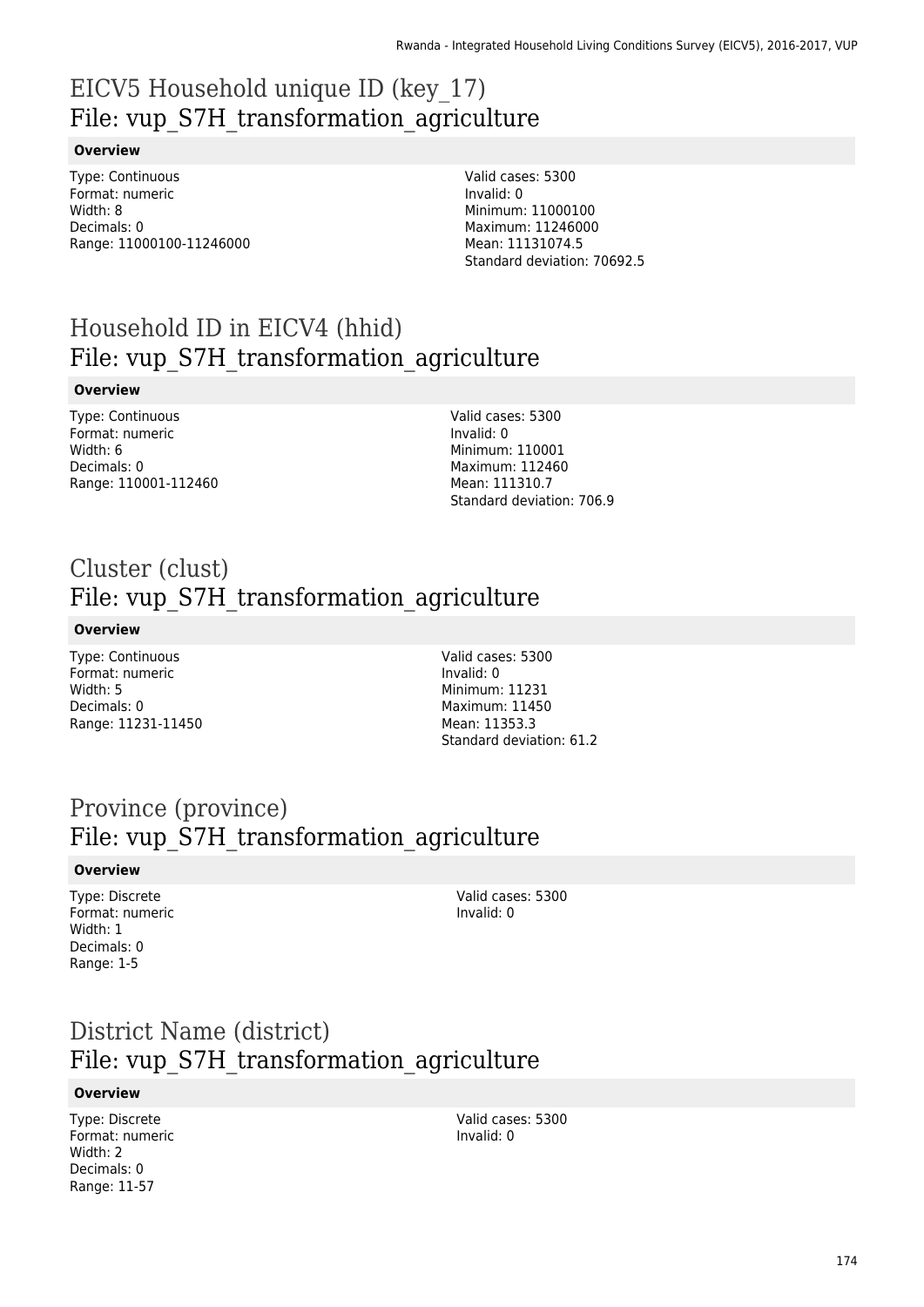# Urban/Rural (ur) File: vup\_S7H\_transformation\_agriculture

### **Overview**

Type: Discrete Format: numeric Width: 1 Decimals: 0 Range: 1-4

Valid cases: 5300 Invalid: 0

# Household weight (weight) File: vup\_S7H\_transformation\_agriculture

### **Overview**

Type: Continuous Format: numeric Width: 17 Decimals: 0 Range: 0.281959384679794-206.438110351562 Valid cases: 5300 Invalid: 0 Minimum: 0.3 Maximum: 206.4 Mean: 57.5 Standard deviation: 47.8

# Any agricultural product processed (s7hq1) File: vup S7H transformation agriculture

### **Overview**

| Type: Discrete  |
|-----------------|
| Format: numeric |
| Width: 1        |
| Decimals: 0     |
| Range: 1-2      |

Valid cases: 5300 Invalid: 0

### Codes of products transformed (s7hq2) File: vup S7H transformation agriculture

#### **Overview**

Type: Discrete Format: numeric Width: 2 Decimals: 0 Range: 1-17

Valid cases: 5119 Invalid: 181

# Unit of time for the transformation (s7hq3a) File: vup S7H transformation agriculture

#### **Overview**

Type: Discrete Format: numeric Width: 1 Decimals: 0 Range: 1-4

Valid cases: 5119 Invalid: 181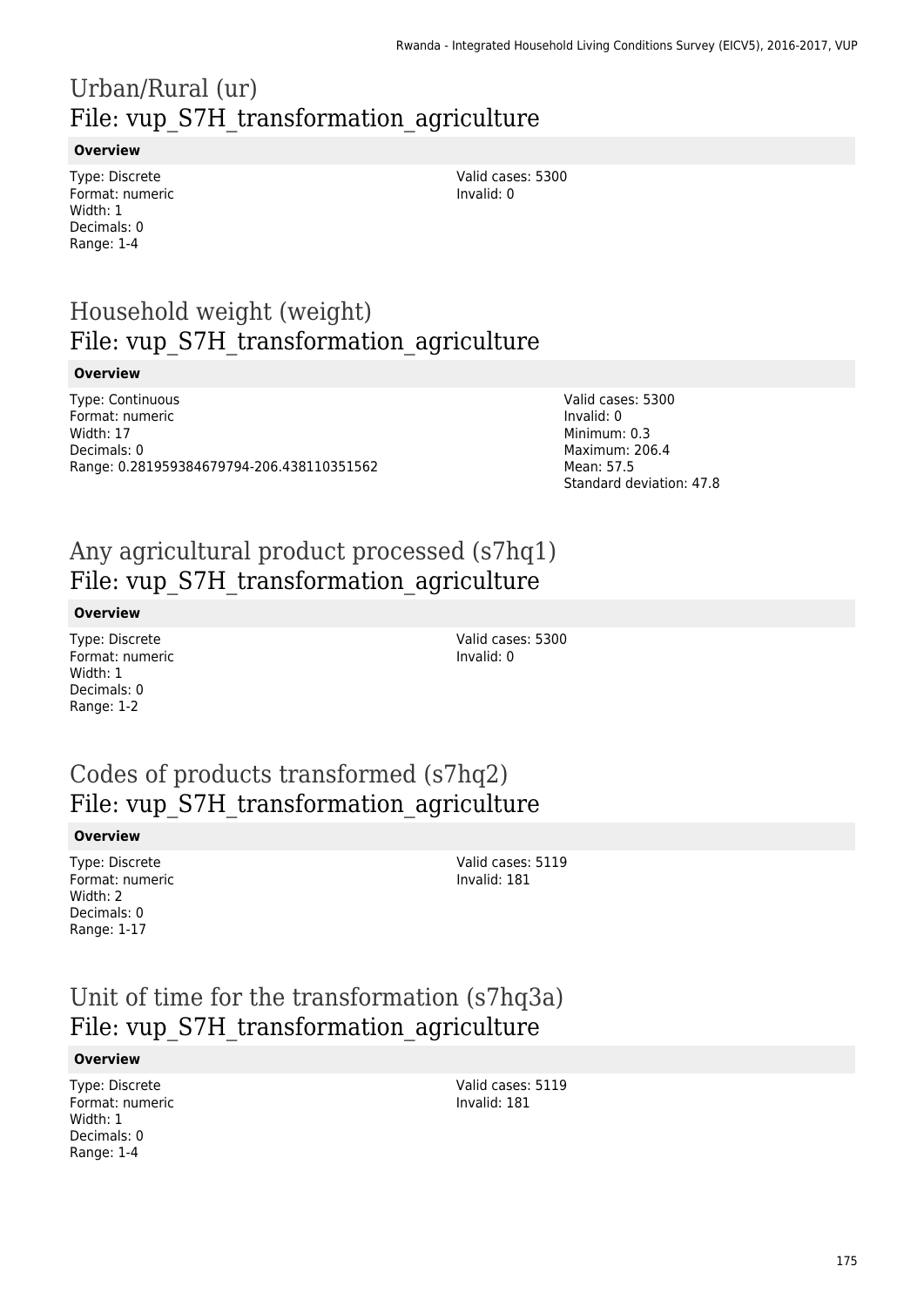# Quantity transformed (s7hq3b) File: vup S7H transformation agriculture

#### **Overview**

Type: Continuous Format: numeric Width: 5 Decimals: 0 Range: 0-15000

Valid cases: 5119 Invalid: 181 Minimum: 0 Maximum: 15000 Mean: 40.9 Standard deviation: 246.7

# Labour cost in cash or kind (s7hq4) File: vup\_S7H\_transformation\_agriculture

#### **Overview**

Type: Continuous Format: numeric Width: 5 Decimals: 0 Range: 0-24000

Valid cases: 5119 Invalid: 181 Minimum: 0 Maximum: 24000 Mean: 67.5 Standard deviation: 582.9

### Source of supply of goods for transformation\_Own production\_  $(s7hq5a)$ File: vup S7H transformation agriculture

### **Overview**

Type: Discrete Format: numeric Width: 1 Decimals: 0 Range: 1-2

Valid cases: 5119 Invalid: 181

# Source of supply of goods for transformation\_Purchases\_ (s7hq5b) File: vup\_S7H\_transformation\_agriculture

### **Overview**

Type: Discrete Format: numeric Width: 1 Decimals: 0 Range: 1-2

Valid cases: 5119 Invalid: 181

# Source of supply of goods for transformation\_Gifts\_ (s7hq5c) File: vup\_S7H\_transformation\_agriculture

### **Overview**

Type: Discrete Format: numeric Width: 1 Decimals: 0 Range: 1-2

Valid cases: 5119 Invalid: 181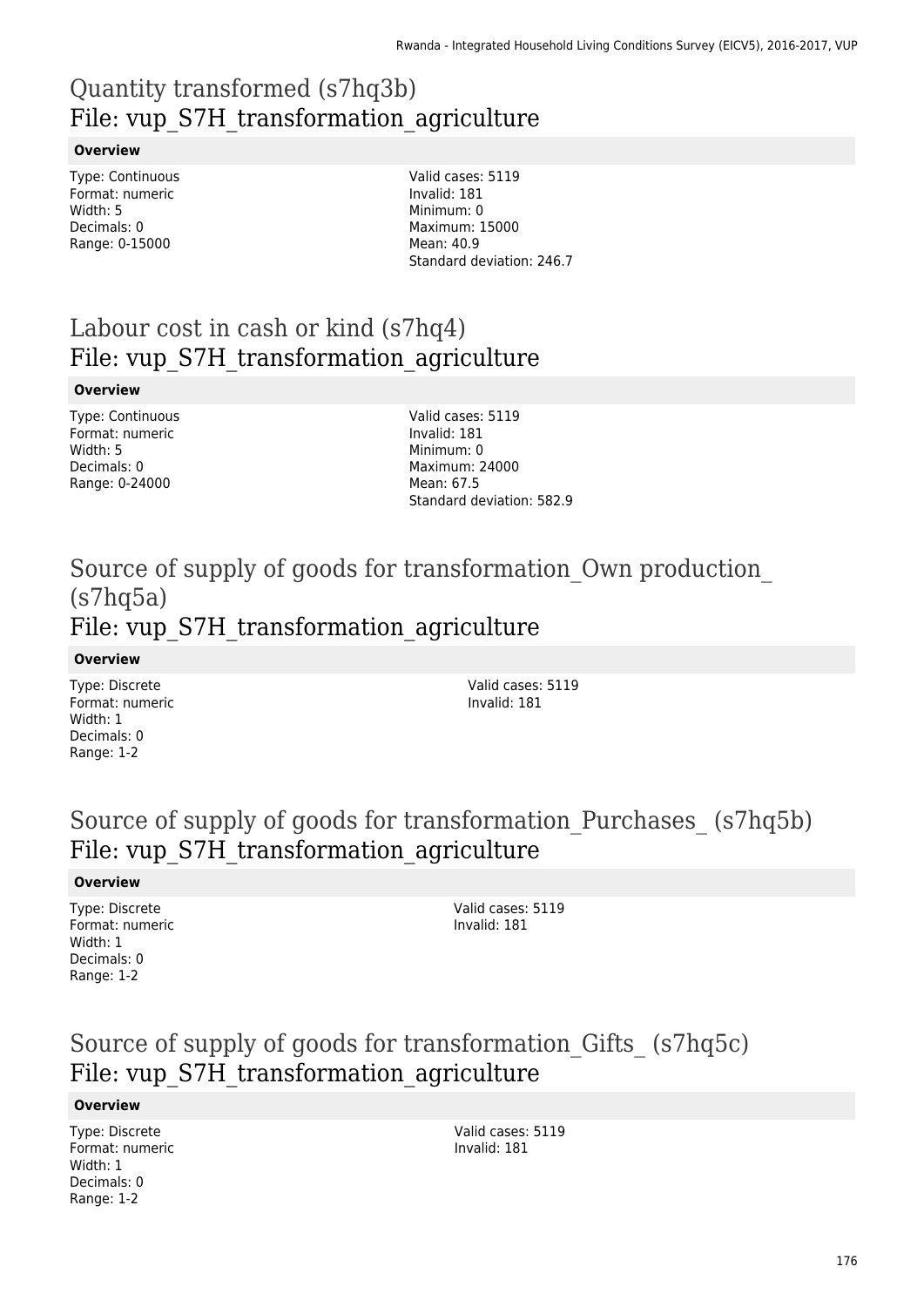# Source of supply of goods for transformation\_Other\_ (s7hq5d) File: vup\_S7H\_transformation\_agriculture

### **Overview**

Type: Discrete Format: numeric Width: 1 Decimals: 0 Range: 1-2

Valid cases: 5119 Invalid: 181

# Other production costs (s7hq6) File: vup\_S7H\_transformation\_agriculture

### **Overview**

Type: Continuous Format: numeric Width: 5 Decimals: 0 Range: 0-50400

Valid cases: 5119 Invalid: 181 Minimum: 0 Maximum: 50400 Mean: 662.9 Standard deviation: 2101.8

# Any sold (s7hq7) File: vup S7H transformation agriculture

### **Overview**

Type: Discrete Format: numeric Width: 1 Decimals: 0 Range: 1-2

Valid cases: 5119 Invalid: 181

### Unit of time for quantity sold (s7hq8a) File: vup S7H transformation agriculture

### **Overview**

Type: Discrete Format: numeric Width: 1 Decimals: 0 Range: 1-4

Valid cases: 241 Invalid: 5059

# Quantity Sold (s7hq8b) File: vup S7H transformation agriculture

### **Overview**

Type: Continuous Format: numeric Width: 4 Decimals: 0 Range: 1-1920

Valid cases: 241 Invalid: 5059 Minimum: 1 Maximum: 1920 Mean: 136.6 Standard deviation: 225.4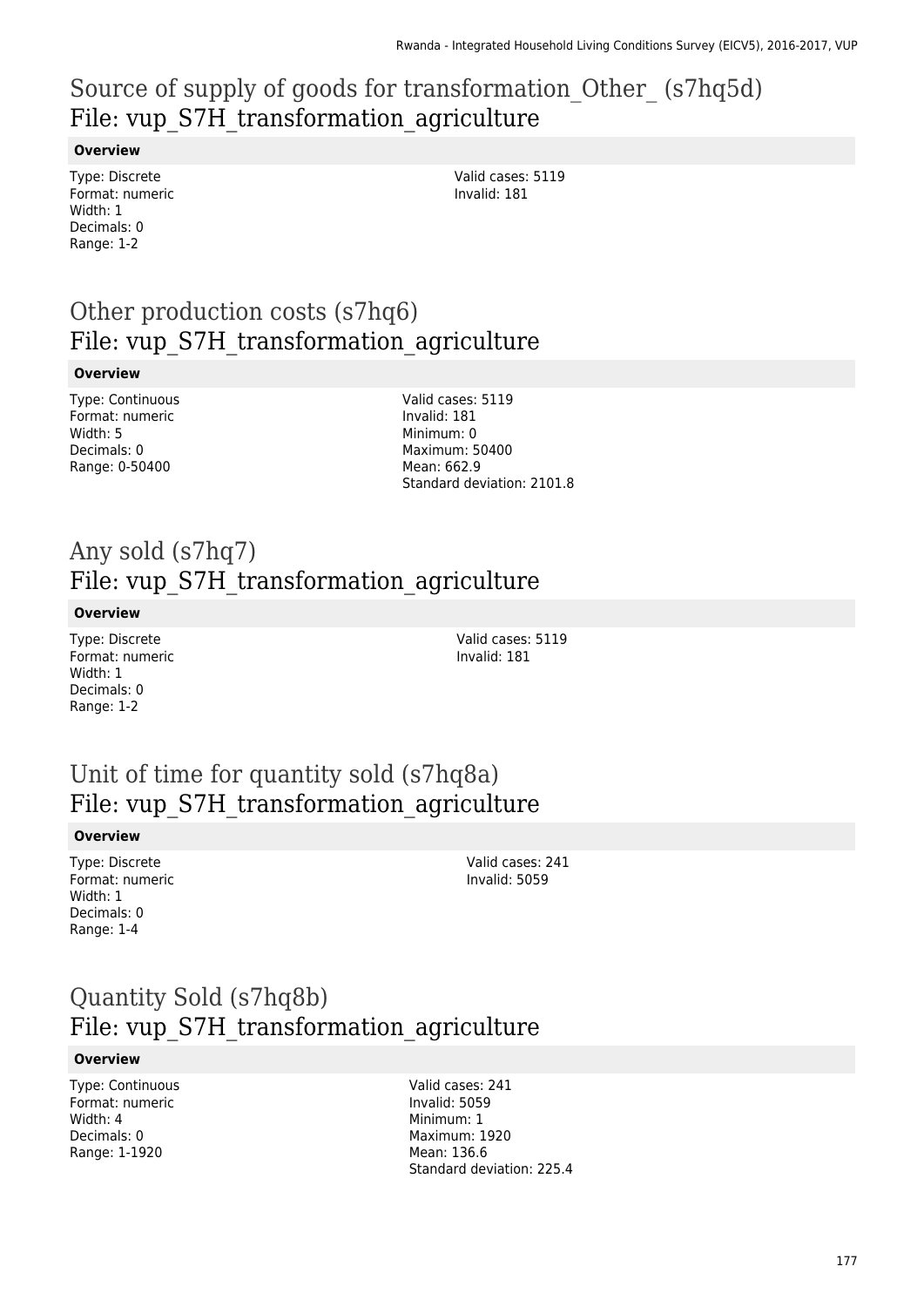# Unit of time for quantity sold (s7hq9a) File: vup\_S7H\_transformation\_agriculture

### **Overview**

Type: Discrete Format: numeric Width: 1 Decimals: 0 Range: 1-4

Valid cases: 241 Invalid: 5059

# Amount Sold (s7hq9b) File: vup\_S7H\_transformation\_agriculture

#### **Overview**

Type: Continuous Format: numeric Width: 6 Decimals: 0 Range: 400-420000 Valid cases: 241 Invalid: 5059 Minimum: 400 Maximum: 420000 Mean: 33499.8 Standard deviation: 51405.6

### Month of interview (s0q18m) File: vup\_S7H\_transformation\_agriculture

#### **Overview**

Type: Discrete Format: numeric Width: 2 Decimals: 0 Range: 1-12

Valid cases: 5300 Invalid: 0

### Year of interview (s0q18y) File: vup\_S7H\_transformation\_agriculture

#### **Overview**

Type: Discrete Format: numeric Width: 4 Decimals: 0 Range: 2016-2017

Valid cases: 5300 Invalid: 0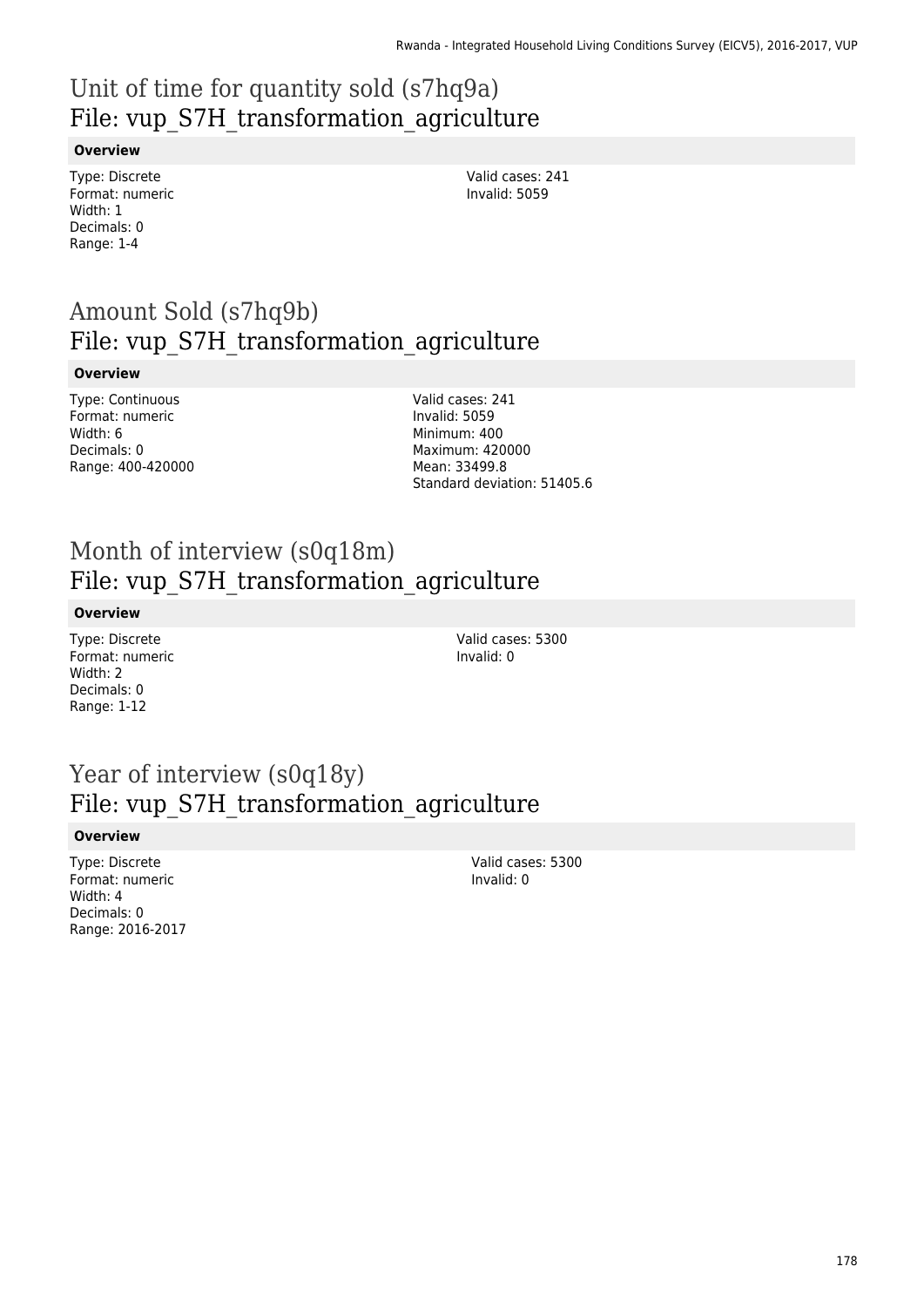# EICV5 Household unique ID (key\_17) File: vup\_S8A1\_expenditure

### **Overview**

Type: Continuous Format: numeric Width: 8 Decimals: 0 Range: 11000100-11246000 Valid cases: 113436 Invalid: 0 Minimum: 11000100 Maximum: 11246000 Mean: 11121050.9 Standard deviation: 70431.7

# Household ID in EICV4 (hhid) File: vup\_S8A1\_expenditure

#### **Overview**

Type: Continuous Format: numeric Width: 6 Decimals: 0 Range: 110001-112460 Valid cases: 113436 Invalid: 0 Minimum: 110001 Maximum: 112460 Mean: 111210.5 Standard deviation: 704.3

# Cluster (clust) File: vup\_S8A1\_expenditure

#### **Overview**

Type: Continuous Format: numeric Width: 5 Decimals: 0 Range: 11231-11450 Valid cases: 113436 Invalid: 0 Minimum: 11231 Maximum: 11450 Mean: 11344.6 Standard deviation: 61.3

## Province (province) File: vup\_S8A1\_expenditure

### **Overview**

Type: Discrete Format: numeric Width: 1 Decimals: 0 Range: 1-5

Valid cases: 113436 Invalid: 0

## District Name (district) File: vup\_S8A1\_expenditure

### **Overview**

Type: Discrete Format: numeric Width: 2 Decimals: 0 Range: 11-57

Valid cases: 113436 Invalid: 0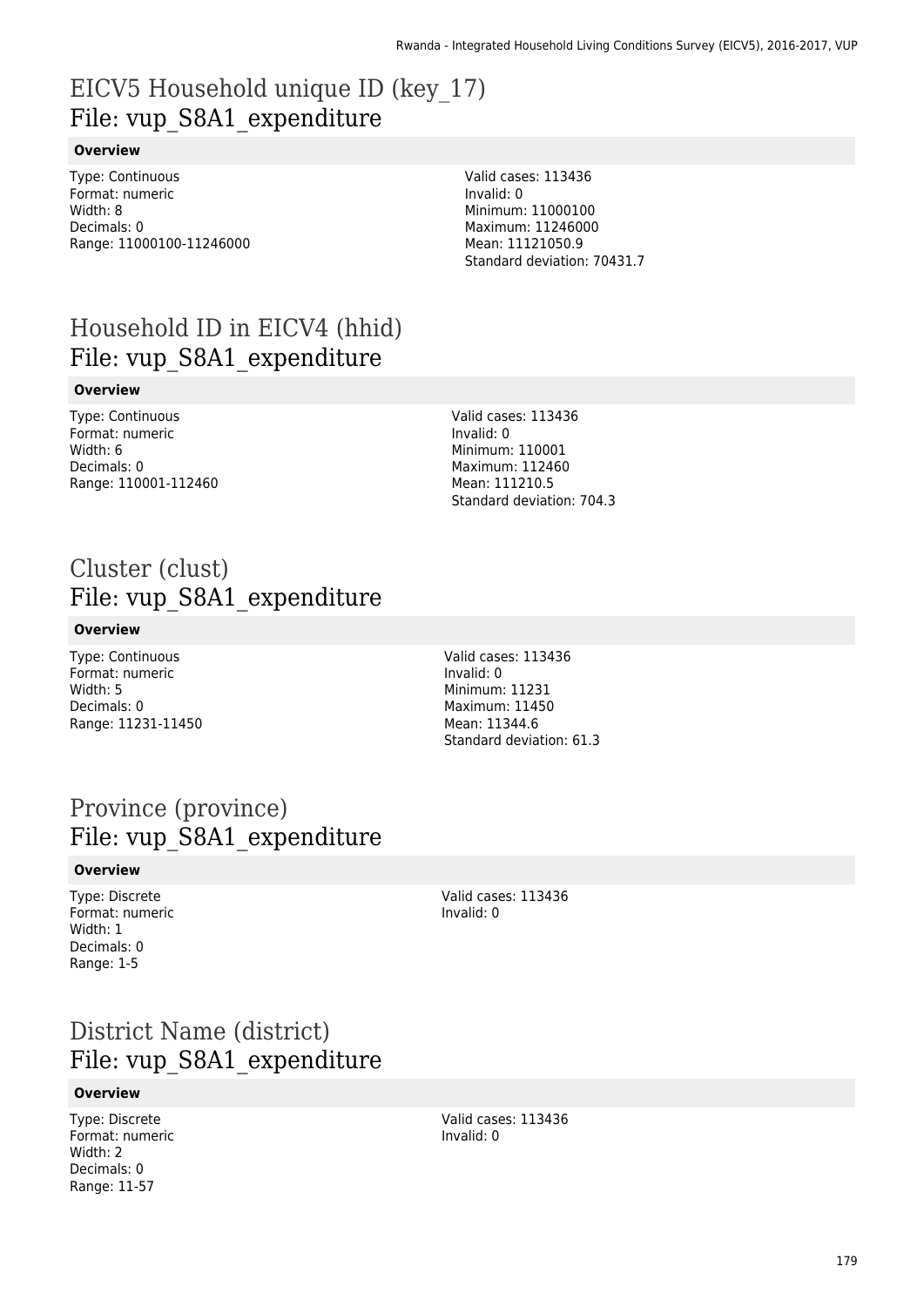# Urban/Rural (ur) File: vup\_S8A1\_expenditure

### **Overview**

Type: Discrete Format: numeric Width: 1 Decimals: 0 Range: 1-4

Valid cases: 113436 Invalid: 0

# Household weight (weight) File: vup\_S8A1\_expenditure

#### **Overview**

Type: Continuous Format: numeric Width: 17 Decimals: 0 Range: 0.281959384679794-206.438110351562 Valid cases: 113436 Invalid: 0 Minimum: 0.3 Maximum: 206.4 Mean: 53.6 Standard deviation: 46.8

# Article (s8a1q0) File: vup\_S8A1\_expenditure

#### **Overview**

Type: Discrete Format: numeric Width: 2 Decimals: 0 Range: 1-69

Valid cases: 113436 Invalid: 0

### Coicop code (s8a1q1) File: vup\_S8A1\_expenditure

### **Overview**

Type: Discrete Format: numeric Width: 2 Decimals: 0 Range: 1-69

Valid cases: 113436 Invalid: 0

# COICOP Value (s8a1q1d) File: vup S8A1 expenditure

### **Overview**

Type: Discrete Format: character Width: 11

Valid cases: 113436 Invalid: 0

Household purchased article in last 12 months (s8a1q2) File: vup\_S8A1\_expenditure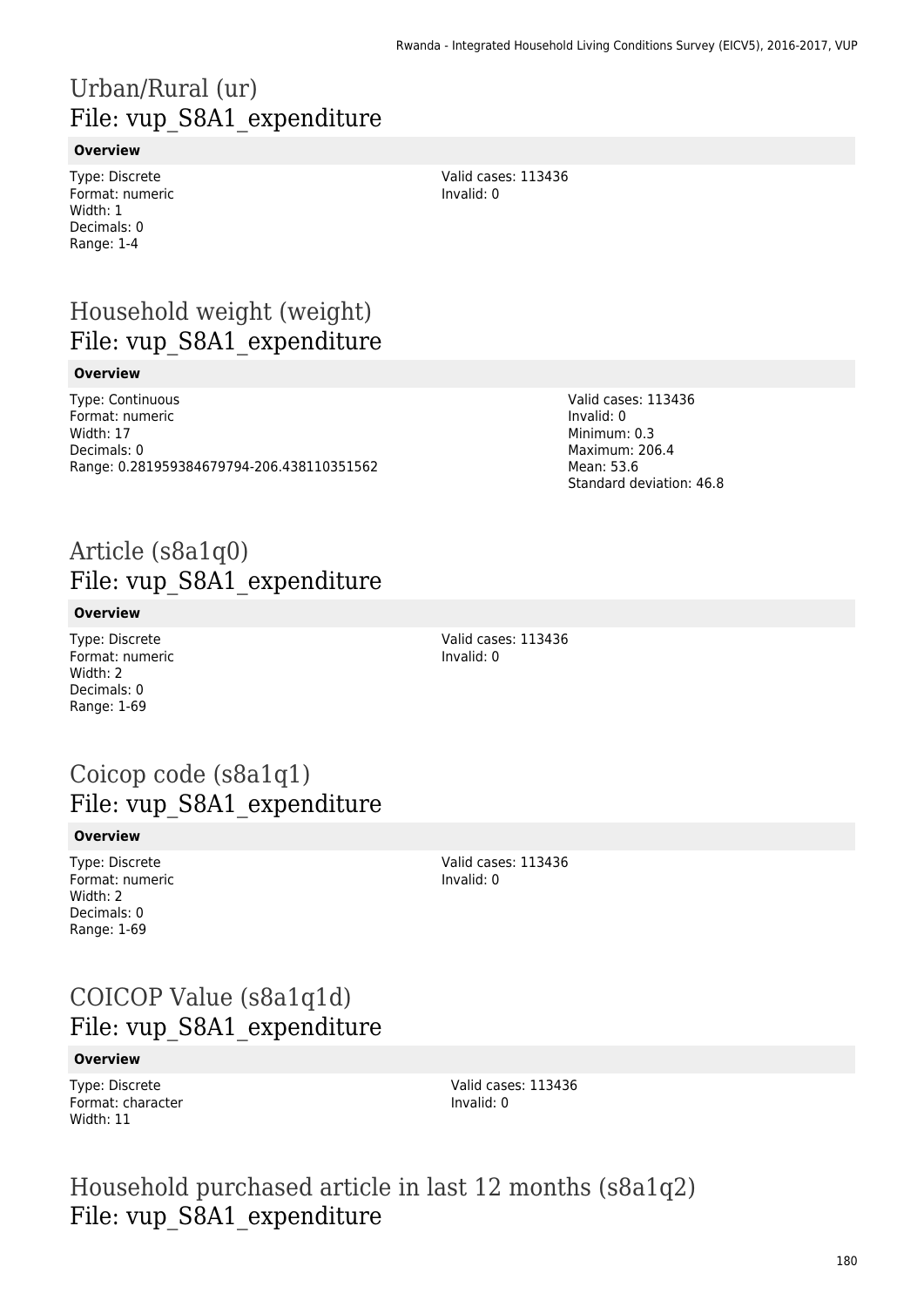# Household purchased article in last 12 months (s8a1q2) File: vup\_S8A1\_expenditure

### **Overview**

Type: Discrete Format: numeric Width: 1 Decimals: 0 Range: 1-2

Valid cases: 113436 Invalid: 0

# Amount spent to purchase article (s8a1q3) File: vup\_S8A1\_expenditure

#### **Overview**

Type: Continuous Format: numeric Width: 7 Decimals: 0 Range: 0-1372900 Valid cases: 19240 Invalid: 94196 Minimum: 0 Maximum: 1372900 Mean: 5854.3 Standard deviation: 17419.6

## Where article was bought (s8a1q4) File: vup\_S8A1\_expenditure

### **Overview**

Type: Discrete Format: numeric Width: 2 Decimals: 0 Range: 1-98

Valid cases: 19240 Invalid: 94196

## Month of interview (s0q18m) File: vup\_S8A1\_expenditure

### **Overview**

Type: Discrete Format: numeric Width: 2 Decimals: 0 Range: 1-12

Valid cases: 113436 Invalid: 0

# Year of interview (s0q18y) File: vup S8A1 expenditure

### **Overview**

Type: Discrete Format: numeric Width: 4 Decimals: 0 Range: 2016-2017 Valid cases: 113436 Invalid: 0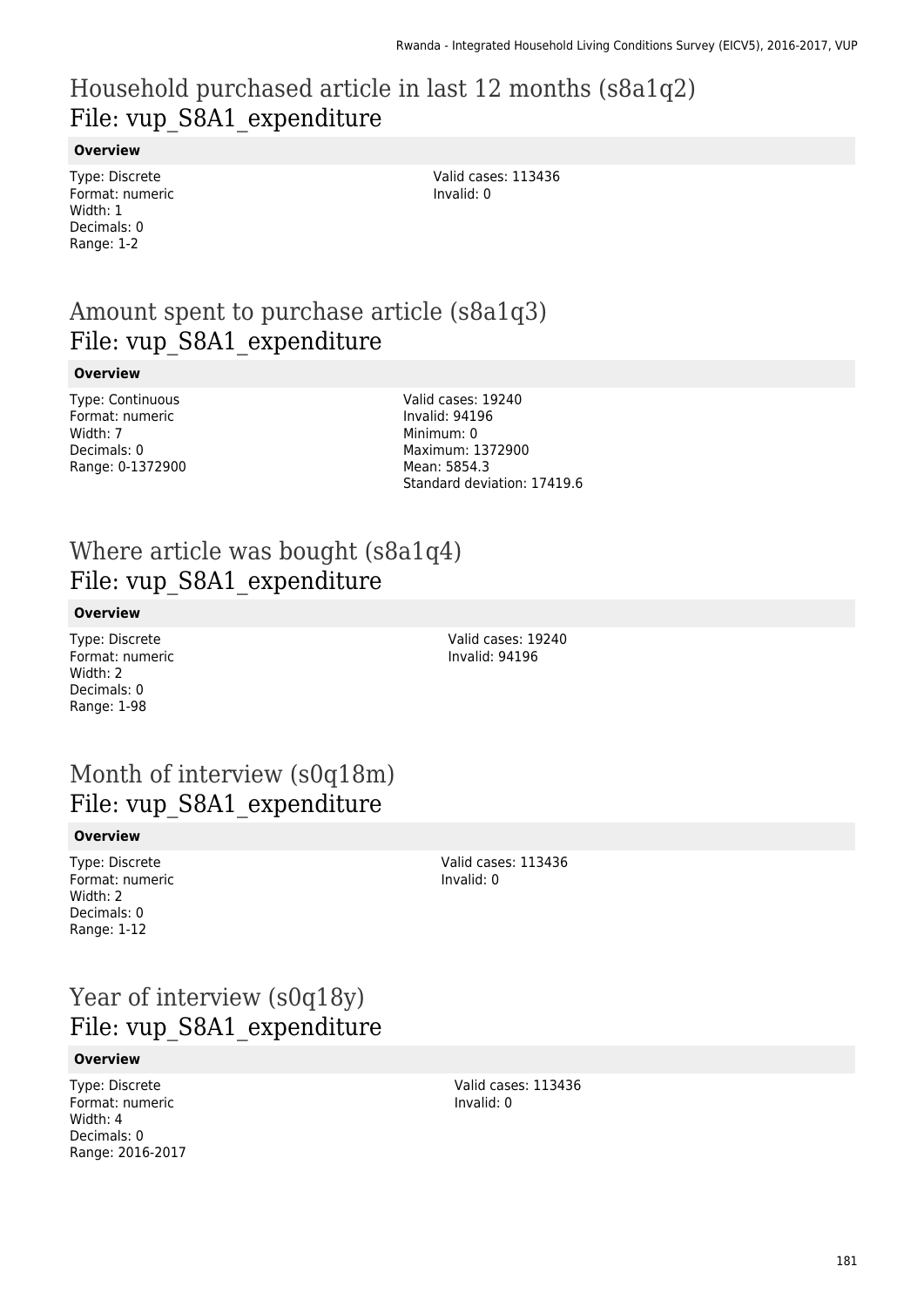# EICV5 Household unique ID (key\_17) File: vup\_S8A2\_expenditure

### **Overview**

Type: Continuous Format: numeric Width: 8 Decimals: 0 Range: 11000100-11246000 Valid cases: 90366 Invalid: 0 Minimum: 11000100 Maximum: 11246000 Mean: 11121078 Standard deviation: 70444.1

# Household ID in EICV4 (hhid) File: vup\_S8A2\_expenditure

#### **Overview**

Type: Continuous Format: numeric Width: 6 Decimals: 0 Range: 110001-112460 Valid cases: 90366 Invalid: 0 Minimum: 110001 Maximum: 112460 Mean: 111210.8 Standard deviation: 704.4

# Cluster (clust) File: vup\_S8A2\_expenditure

#### **Overview**

Type: Continuous Format: numeric Width: 5 Decimals: 0 Range: 11231-11450 Valid cases: 90366 Invalid: 0 Minimum: 11231 Maximum: 11450 Mean: 11344.6 Standard deviation: 61.3

## Province (province) File: vup\_S8A2\_expenditure

### **Overview**

Type: Discrete Format: numeric Width: 1 Decimals: 0 Range: 1-5

Valid cases: 90366 Invalid: 0

## District Name (district) File: vup\_S8A2\_expenditure

### **Overview**

Type: Discrete Format: numeric Width: 2 Decimals: 0 Range: 11-57

Valid cases: 90366 Invalid: 0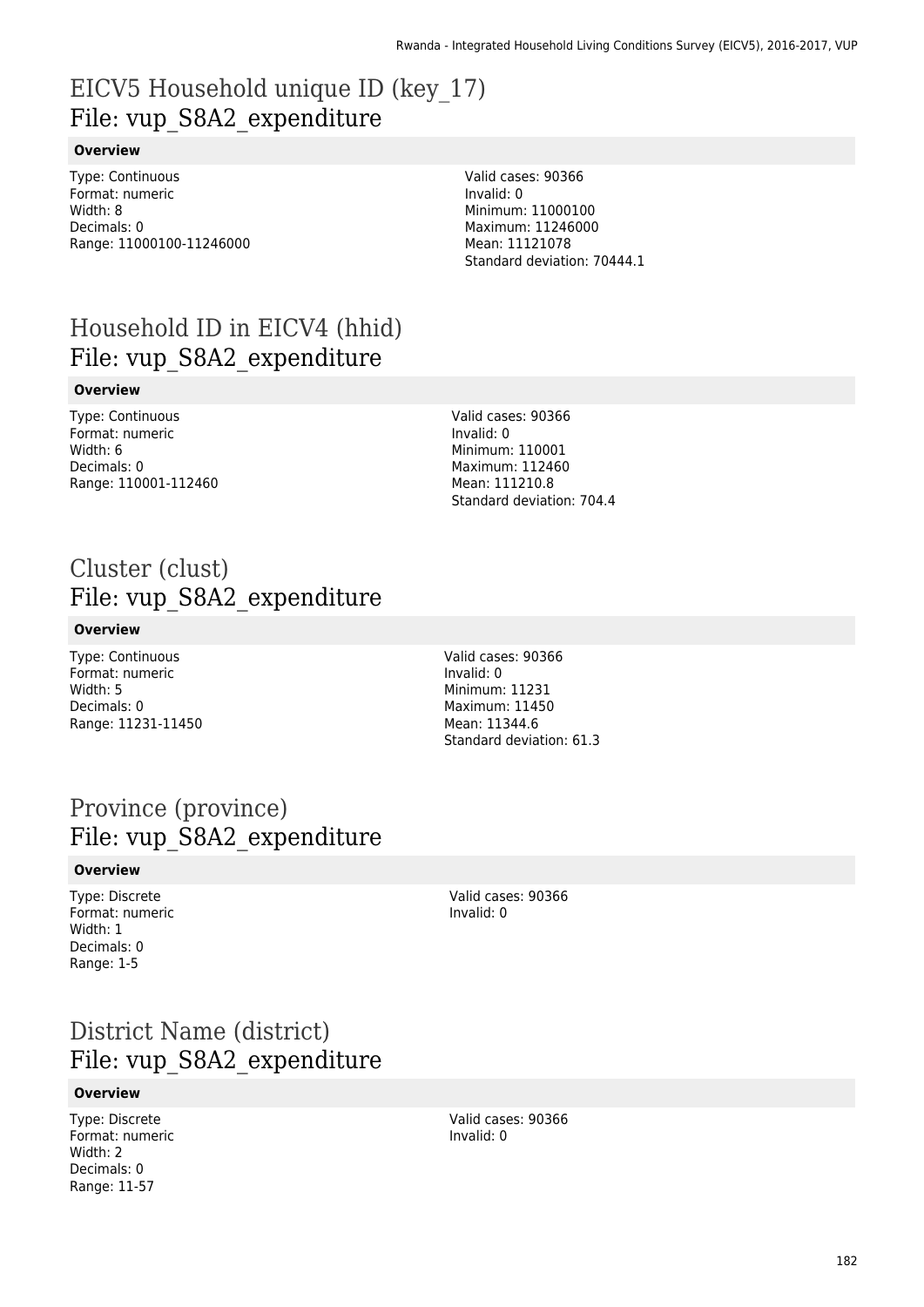# Urban/Rural (ur) File: vup\_S8A2\_expenditure

### **Overview**

Type: Discrete Format: numeric Width: 1 Decimals: 0 Range: 1-4

Valid cases: 90366 Invalid: 0

# Household weight (weight) File: vup\_S8A2\_expenditure

#### **Overview**

Type: Continuous Format: numeric Width: 17 Decimals: 0 Range: 0.281959384679794-206.438110351562 Valid cases: 90366 Invalid: 0 Minimum: 0.3 Maximum: 206.4 Mean: 53.6 Standard deviation: 46.8

## Article (s8a2q0) File: vup\_S8A2\_expenditure

### **Overview**

Type: Discrete Format: numeric Width: 2 Decimals: 0 Range: 1-55

Valid cases: 90366 Invalid: 0

## Coicop code (s8a2q1) File: vup\_S8A2\_expenditure

### **Overview**

Type: Discrete Format: numeric Width: 2 Decimals: 0 Range: 1-55

Valid cases: 90366 Invalid: 0

# COICOP Value (s8a2q1d) File: vup\_S8A2\_expenditure

### **Overview**

Type: Discrete Format: character Width: 11

Valid cases: 90366 Invalid: 0

Household purchased article in 4 weeks (s8a2q2) File: vup\_S8A2\_expenditure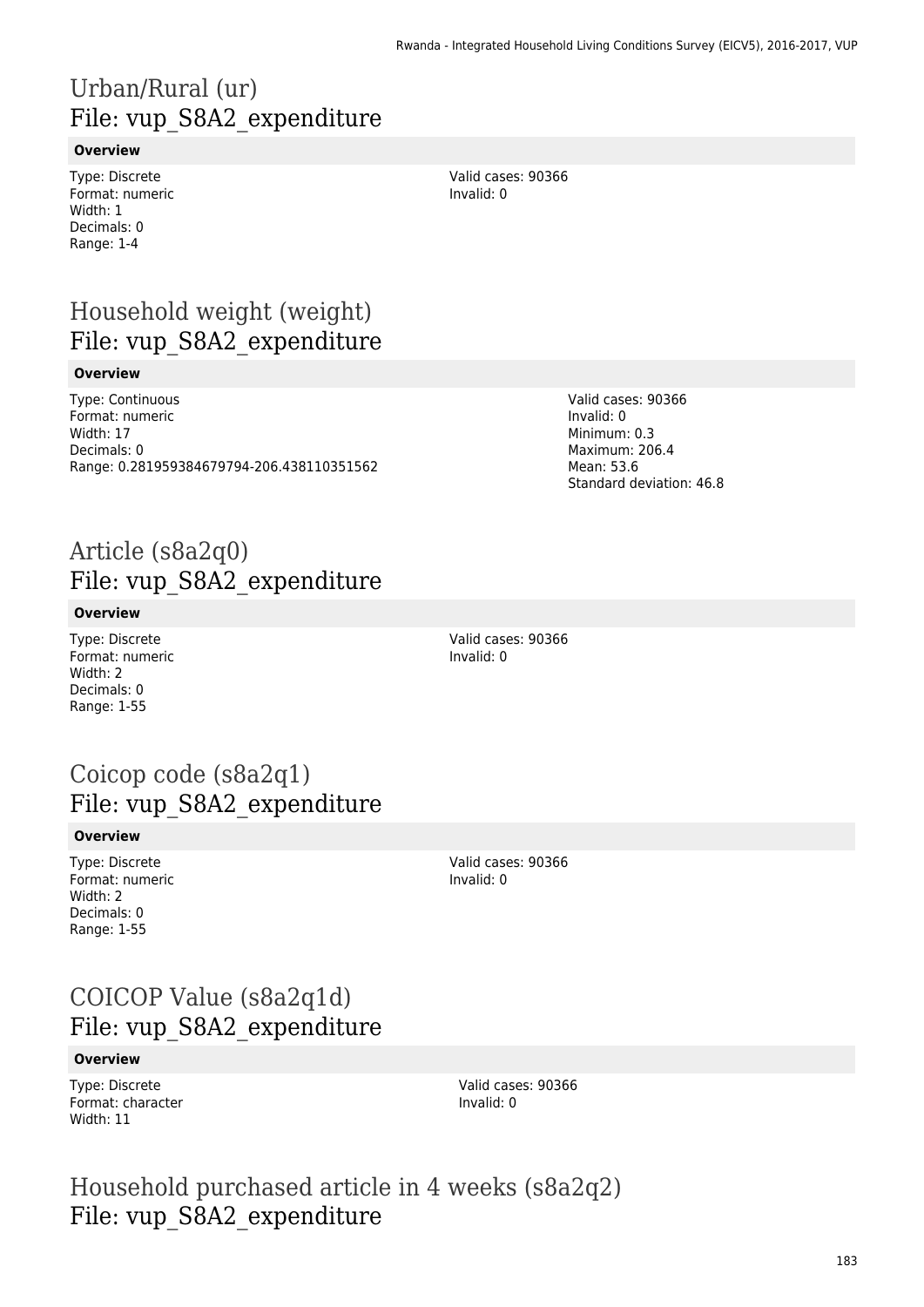# Household purchased article in 4 weeks (s8a2q2) File: vup\_S8A2\_expenditure

### **Overview**

Type: Discrete Format: numeric Width: 1 Decimals: 0 Range: 1-2

Valid cases: 90365 Invalid: 1

# Amount spent to purchase article (s8a2q3) File: vup\_S8A2\_expenditure

### **Overview**

Type: Continuous Format: numeric Width: 5 Decimals: 0 Range: 0-60000

Valid cases: 7498 Invalid: 82868 Minimum: 0 Maximum: 60000 Mean: 730 Standard deviation: 1947.1

# Place of purchase (s8a2q4) File: vup\_S8A2\_expenditure

### **Overview**

Type: Discrete Format: numeric Width: 2 Decimals: 0 Range: 1-98

Valid cases: 7498 Invalid: 82868

## Month of interview (s0q18m) File: vup\_S8A2\_expenditure

#### **Overview**

Type: Discrete Format: numeric Width: 2 Decimals: 0 Range: 1-12

Valid cases: 90366 Invalid: 0

# Year of interview (s0q18y) File: vup S8A2 expenditure

#### **Overview**

Type: Discrete Format: numeric Width: 4 Decimals: 0 Range: 2016-2017 Valid cases: 90366 Invalid: 0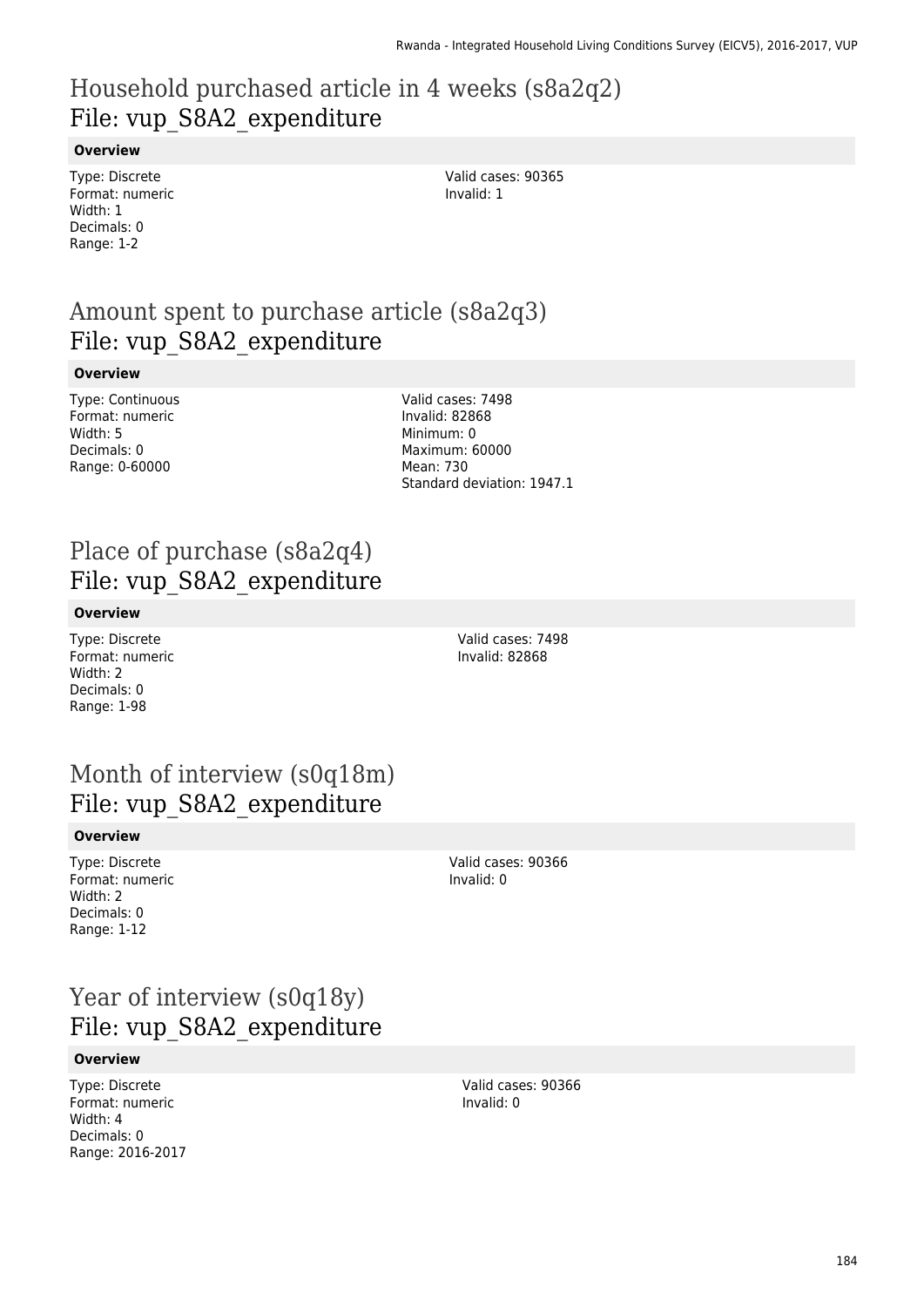# EICV5 Household unique ID (key\_17) File: vup\_S8A3\_expenditure

### **Overview**

Type: Continuous Format: numeric Width: 8 Decimals: 0 Range: 11000100-11246000 Valid cases: 60828 Invalid: 0 Minimum: 11000100 Maximum: 11246000 Mean: 11121050.9 Standard deviation: 70432

# Household ID in EICV4 (hhid) File: vup\_S8A3\_expenditure

### **Overview**

Type: Continuous Format: numeric Width: 6 Decimals: 0 Range: 110001-112460 Valid cases: 60828 Invalid: 0 Minimum: 110001 Maximum: 112460 Mean: 111210.5 Standard deviation: 704.3

# Cluster (clust) File: vup\_S8A3\_expenditure

### **Overview**

Type: Continuous Format: numeric Width: 5 Decimals: 0 Range: 11231-11450 Valid cases: 60828 Invalid: 0 Minimum: 11231 Maximum: 11450 Mean: 11344.6 Standard deviation: 61.3

# Province (province) File: vup\_S8A3\_expenditure

### **Overview**

Type: Discrete Format: numeric Width: 1 Decimals: 0 Range: 1-5

Valid cases: 60828 Invalid: 0

## District Name (district) File: vup\_S8A3\_expenditure

### **Overview**

Type: Discrete Format: numeric Width: 2 Decimals: 0 Range: 11-57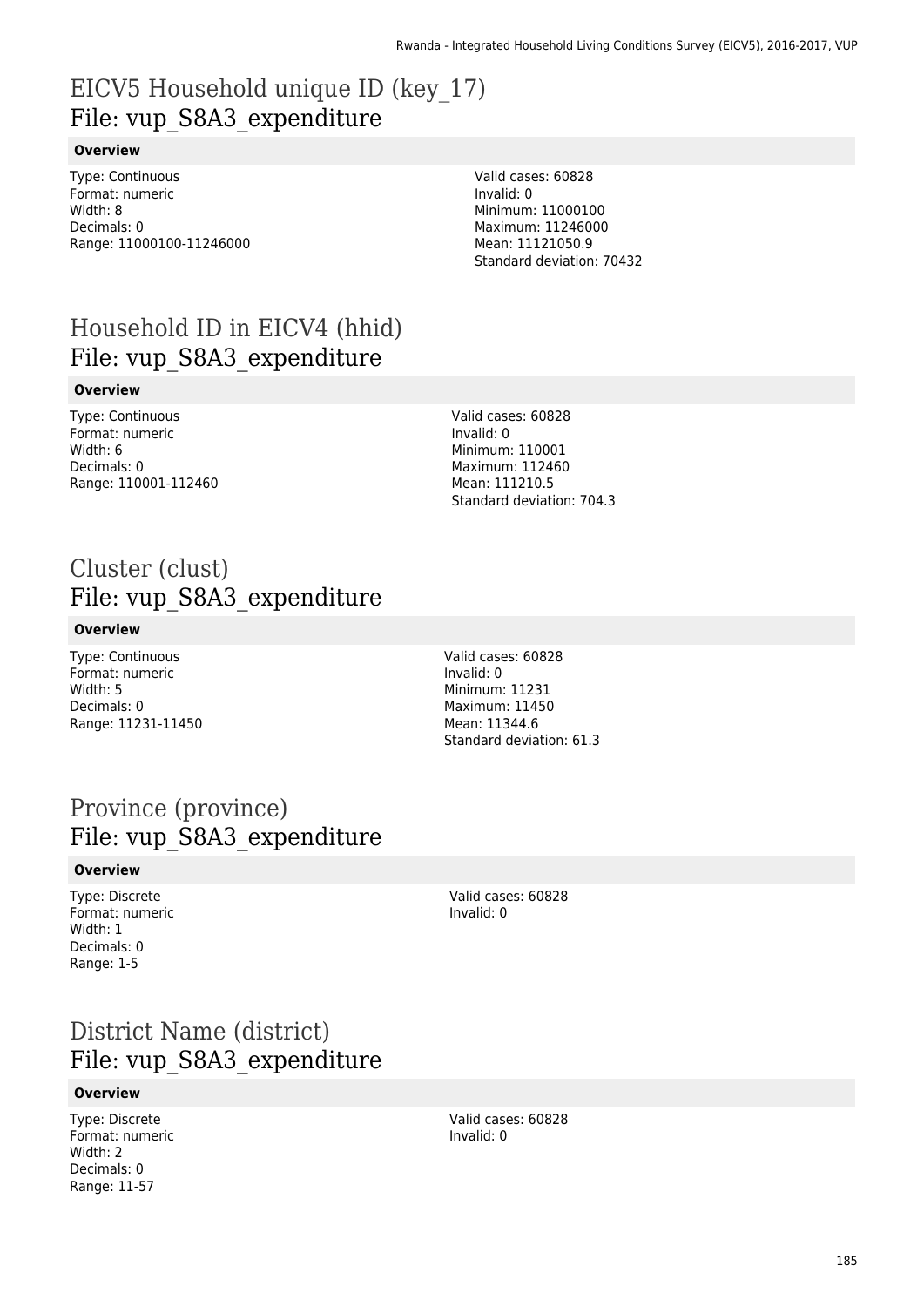# Urban/Rural (ur) File: vup\_S8A3\_expenditure

### **Overview**

Type: Discrete Format: numeric Width: 1 Decimals: 0 Range: 1-4

Valid cases: 60828 Invalid: 0

# Household weight (weight) File: vup\_S8A3\_expenditure

#### **Overview**

Type: Continuous Format: numeric Width: 17 Decimals: 0 Range: 0.281959384679794-206.438110351562 Valid cases: 60828 Invalid: 0 Minimum: 0.3 Maximum: 206.4 Mean: 53.6 Standard deviation: 46.8

## Article (s8a3q0) File: vup\_S8A3\_expenditure

### **Overview**

Type: Discrete Format: numeric Width: 2 Decimals: 0 Range: 1-37

Valid cases: 60828 Invalid: 0

### description (s8a3q0d) File: vup\_S8A3\_expenditure

### **Overview**

Type: Discrete Format: character Width: 25

Valid cases: 60828 Invalid: 0

## COICOP code (s8a3q1) File: vup\_S8A3\_expenditure

### **Overview**

Type: Discrete Format: character Width: 11

# Months purchased (s8a3q2) File: vup\_S8A3\_expenditure

#### **Overview**

Valid cases: 60828 Invalid: 0

186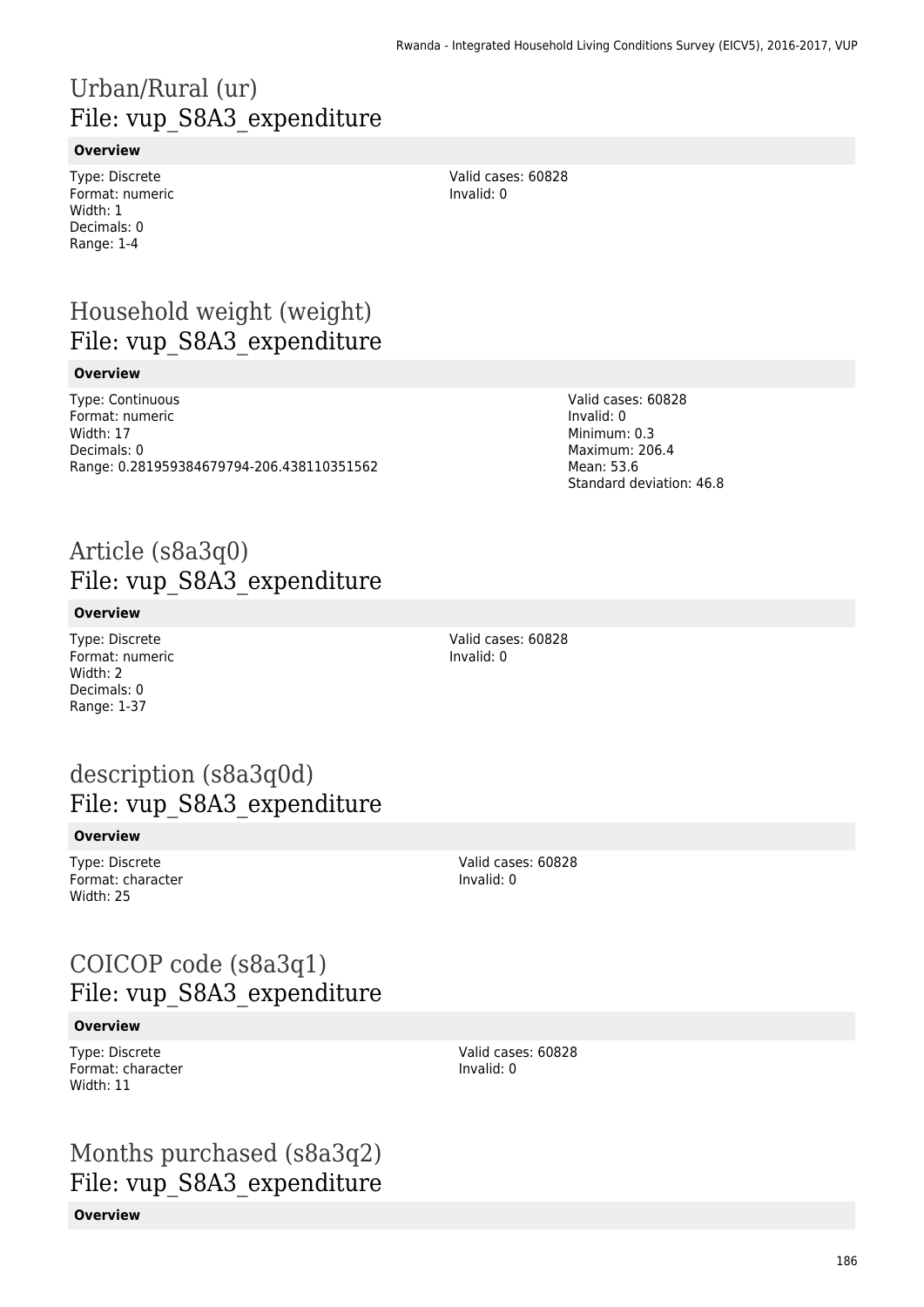# Months purchased (s8a3q2) File: vup\_S8A3\_expenditure

Type: Discrete Format: numeric Width: 2 Decimals: 0 Range: 0-12

Valid cases: 60828 Invalid: 0

# Amount spent over the last 7 days (s8a3q3) File: vup\_S8A3\_expenditure

### **Overview**

Type: Continuous Format: numeric Width: 5 Decimals: 0 Range: 0-25000

Valid cases: 60828 Invalid: 0 Minimum: 0 Maximum: 25000 Mean: 54.9 Standard deviation: 415

# Visit 2 (s8a3q4) File: vup\_S8A3\_expenditure

#### **Overview**

Type: Discrete Format: numeric Width: 4 Decimals: 0 Range: 0-8000

Valid cases: 60828 Invalid: 0

## Visit 3 (s8a3q5) File: vup\_S8A3\_expenditure

### **Overview**

Type: Discrete Format: numeric Width: 5 Decimals: 0 Range: 0-10800

Valid cases: 60828 Invalid: 0

## Visit 4 (s8a3q6) File: vup\_S8A3\_expenditure

#### **Overview**

Type: Discrete Format: numeric Width: 5 Decimals: 0 Range: 0-20000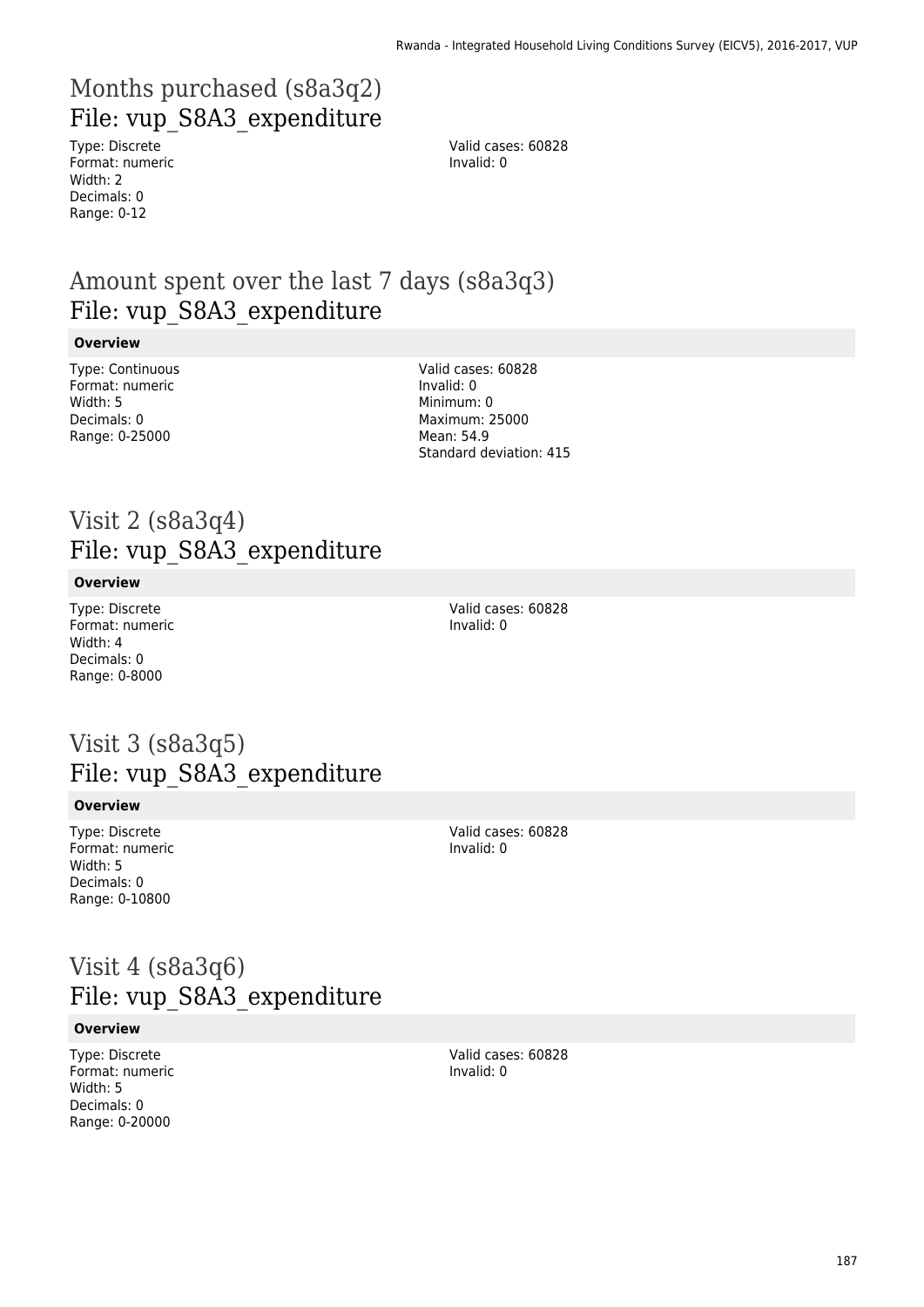# Visit 5 (s8a3q7) File: vup\_S8A3\_expenditure

### **Overview**

Type: Discrete Format: numeric Width: 5 Decimals: 0 Range: 0-55000

Valid cases: 60828 Invalid: 0

## Visit 6 (s8a3q8) File: vup\_S8A3\_expenditure

#### **Overview**

Type: Discrete Format: numeric Width: 4 Decimals: 0 Range: 0-8500

Valid cases: 60828 Invalid: 0

## Visit 7 (s8a3q9) File: vup\_S8A3\_expenditure

#### **Overview**

Type: Discrete Format: numeric Width: 5 Decimals: 0 Range: 0-17800

Valid cases: 60828 Invalid: 0

## Visit 8 (s8a3q10) File: vup\_S8A3\_expenditure

#### **Overview**

Type: Discrete Format: numeric Width: 5 Decimals: 0 Range: 0-11000

Valid cases: 60828 Invalid: 0

# Visit 9 (s8a3q11) File: vup\_S8A3\_expenditure

#### **Overview**

Type: Discrete Format: numeric Width: 5 Decimals: 0 Range: 0-12200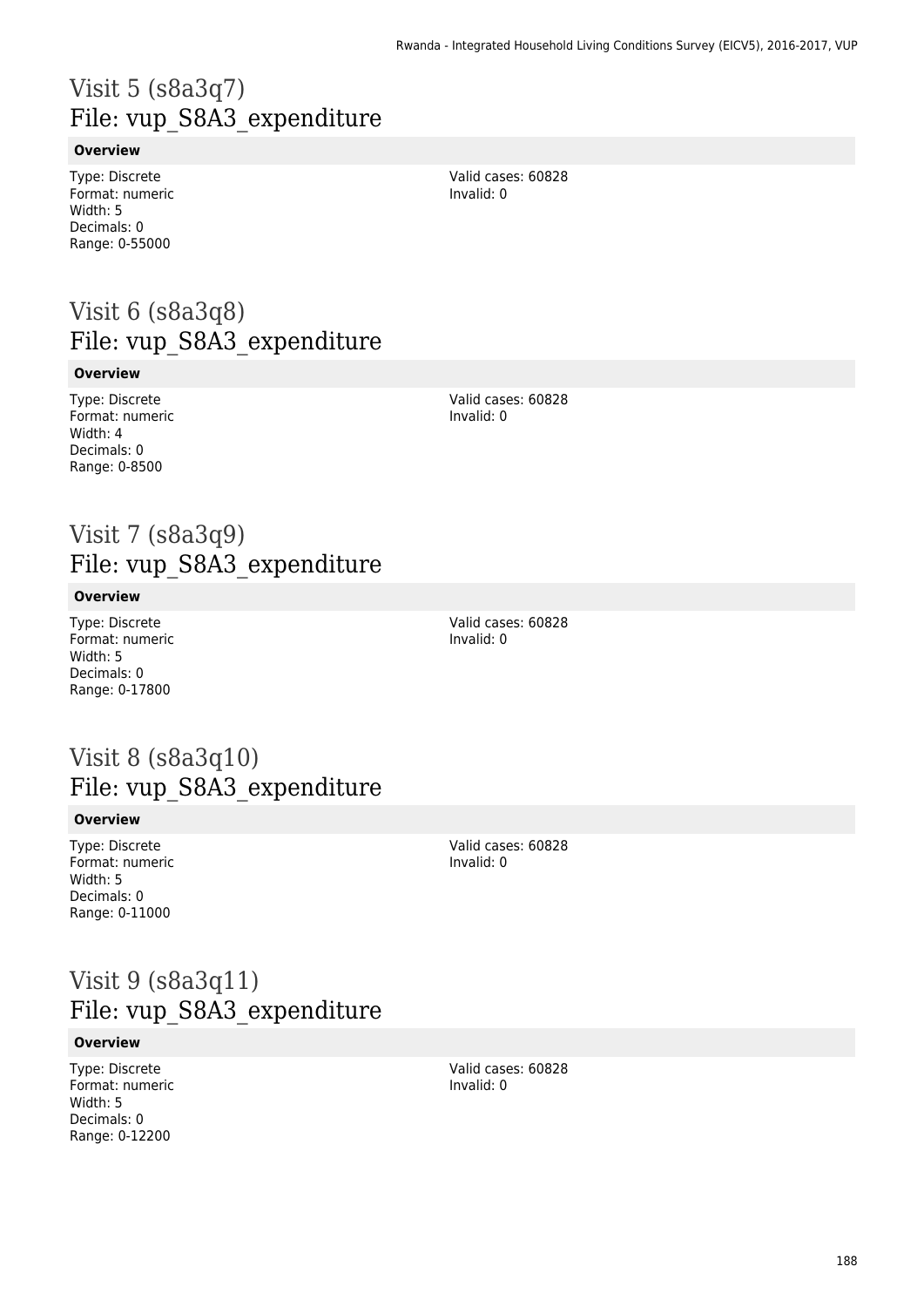# Visit 10 (s8a3q12) File: vup\_S8A3\_expenditure

### **Overview**

Type: Discrete Format: numeric Width: 5 Decimals: 0 Range: 0-12500

Valid cases: 60828 Invalid: 0

# Visit 11 (s8a3q13) File: vup\_S8A3\_expenditure

#### **Overview**

Type: Discrete Format: numeric Width: 5 Decimals: 0 Range: 0-14000

Valid cases: 60828 Invalid: 0

# Place of purchase (s8a3q14) File: vup\_S8A3\_expenditure

#### **Overview**

Type: Discrete Format: numeric Width: 2 Decimals: 0 Range: 1-98

Valid cases: 17476 Invalid: 43352

## Month of interview (s0q18m) File: vup\_S8A3\_expenditure

#### **Overview**

Type: Discrete Format: numeric Width: 2 Decimals: 0 Range: 1-12

Valid cases: 60828 Invalid: 0

## Year of interview (s0q18y) File: vup\_S8A3\_expenditure

#### **Overview**

Type: Discrete Format: numeric Width: 4 Decimals: 0 Range: 2016-2017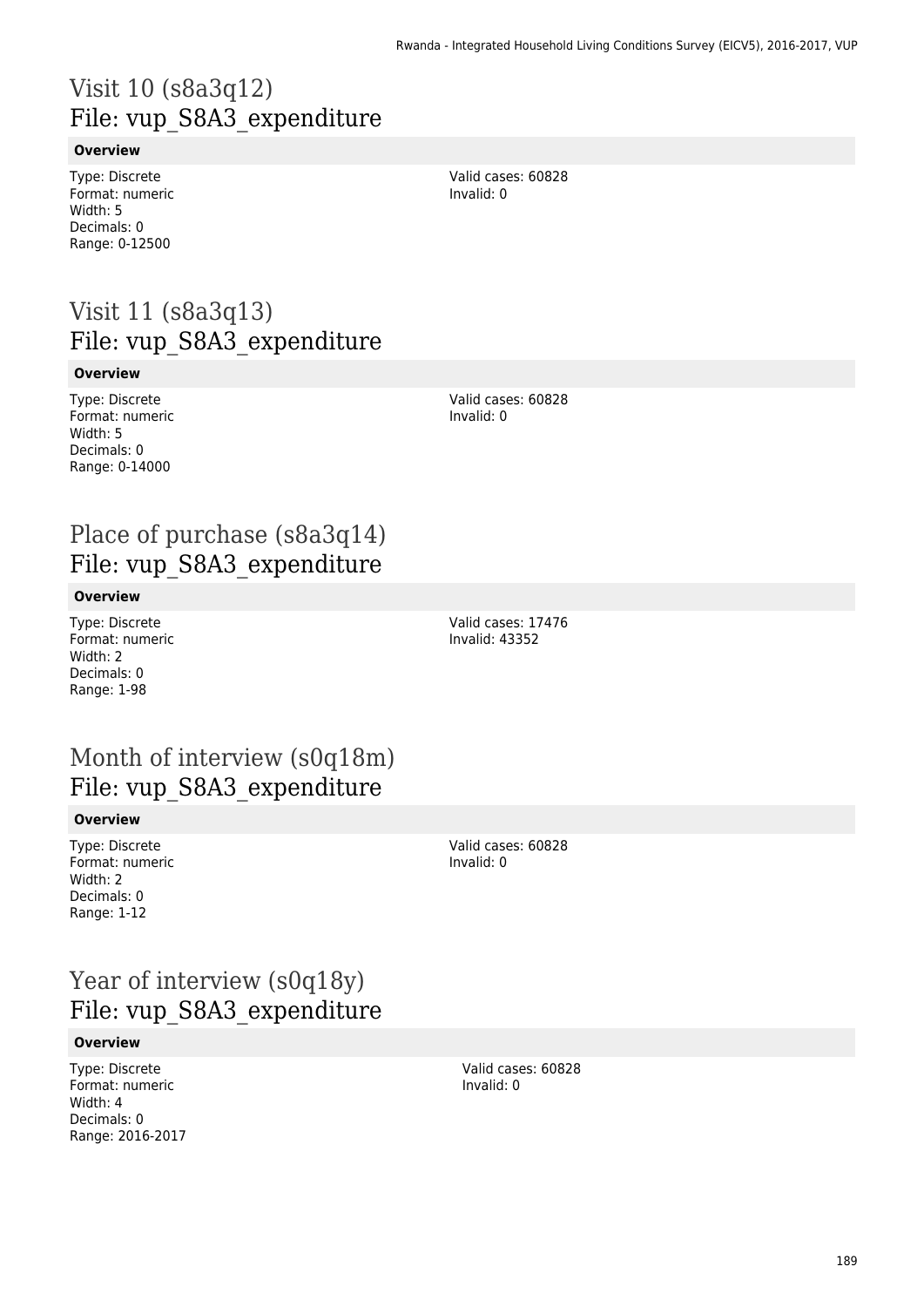# EICV5 Household unique ID (key\_17) File: vup\_S8B\_expenditure

### **Overview**

Type: Continuous Format: numeric Width: 8 Decimals: 0 Range: 11000100-11246000 Valid cases: 246600 Invalid: 0 Minimum: 11000100 Maximum: 11246000 Mean: 11121050.9 Standard deviation: 70431.6

# Household ID in EICV4 (hhid) File: vup\_S8B\_expenditure

#### **Overview**

Type: Continuous Format: numeric Width: 6 Decimals: 0 Range: 110001-112460 Valid cases: 246600 Invalid: 0 Minimum: 110001 Maximum: 112460 Mean: 111210.5 Standard deviation: 704.3

# Cluster (clust) File: vup\_S8B\_expenditure

#### **Overview**

Type: Continuous Format: numeric Width: 5 Decimals: 0 Range: 11231-11450 Valid cases: 246600 Invalid: 0 Minimum: 11231 Maximum: 11450 Mean: 11344.6 Standard deviation: 61.3

# Province (province) File: vup\_S8B\_expenditure

### **Overview**

Type: Discrete Format: numeric Width: 1 Decimals: 0 Range: 1-5

Valid cases: 246600 Invalid: 0

# District Name (district) File: vup\_S8B\_expenditure

### **Overview**

Type: Discrete Format: numeric Width: 2 Decimals: 0 Range: 11-57

Valid cases: 246600 Invalid: 0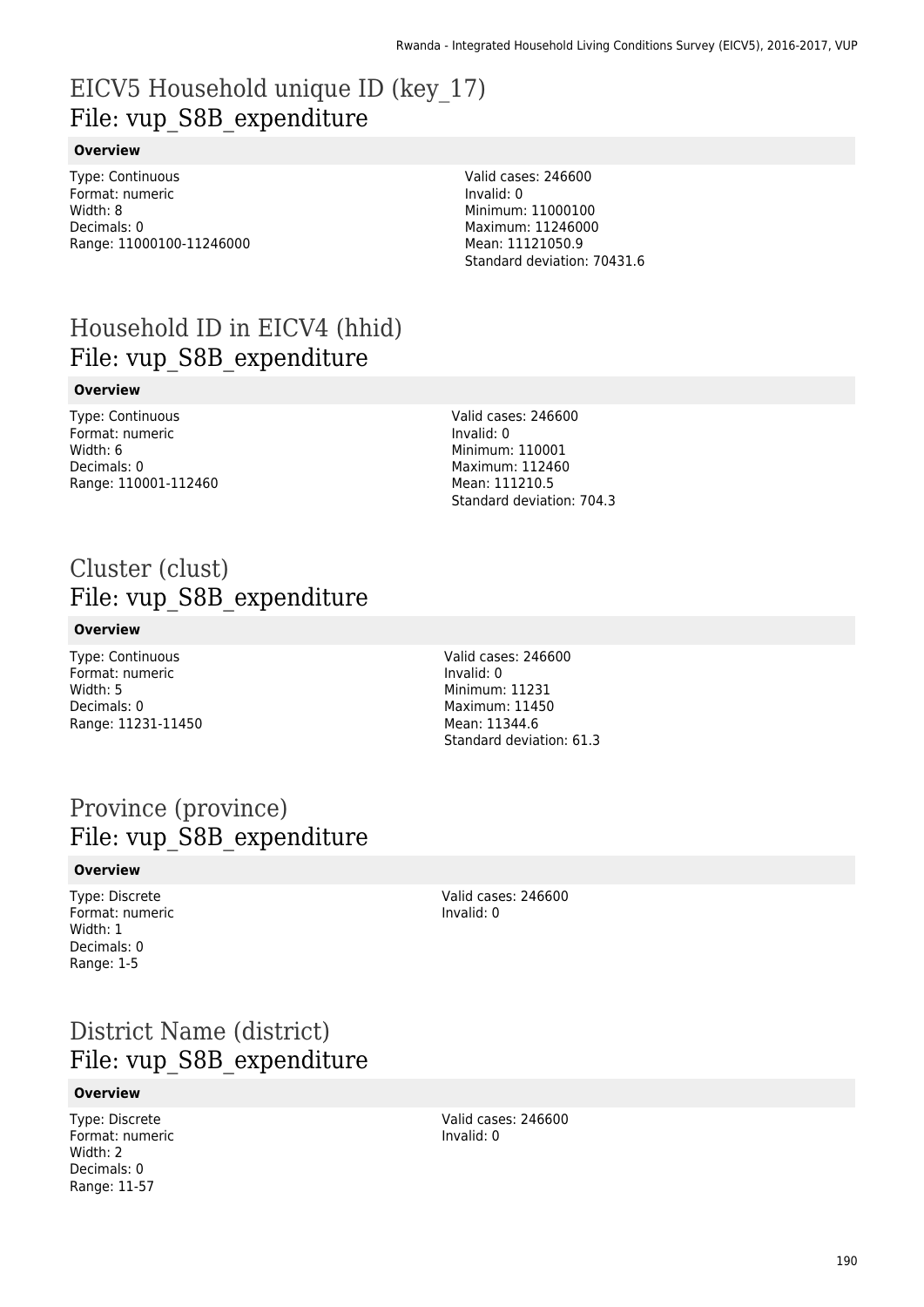# Urban/Rural (ur) File: vup\_S8B\_expenditure

### **Overview**

Type: Discrete Format: numeric Width: 1 Decimals: 0 Range: 1-4

Valid cases: 246600 Invalid: 0

# Household weight (weight) File: vup\_S8B\_expenditure

### **Overview**

Type: Continuous Format: numeric Width: 17 Decimals: 0 Range: 0.281959384679794-206.438110351562 Valid cases: 246600 Invalid: 0 Minimum: 0.3 Maximum: 206.4 Mean: 53.6 Standard deviation: 46.8

# Article (s8bq0) File: vup\_S8B\_expenditure

### **Overview**

Type: Discrete Format: numeric Width: 3 Decimals: 0 Range: 1-150

Valid cases: 246600 Invalid: 0

## Description (s8bq0d) File: vup\_S8B\_expenditure

### **Overview**

Type: Discrete Format: character Width: 25

Valid cases: 246599 Invalid: 0

# COICOP Description (s8bq1) File: vup\_S8B\_expenditure

### **Overview**

Type: Discrete Format: character Width: 11

Valid cases: 246600 Invalid: 0

Number of months int he last 12 in which article was purchased (s8bq2) File: vup\_S8B\_expenditure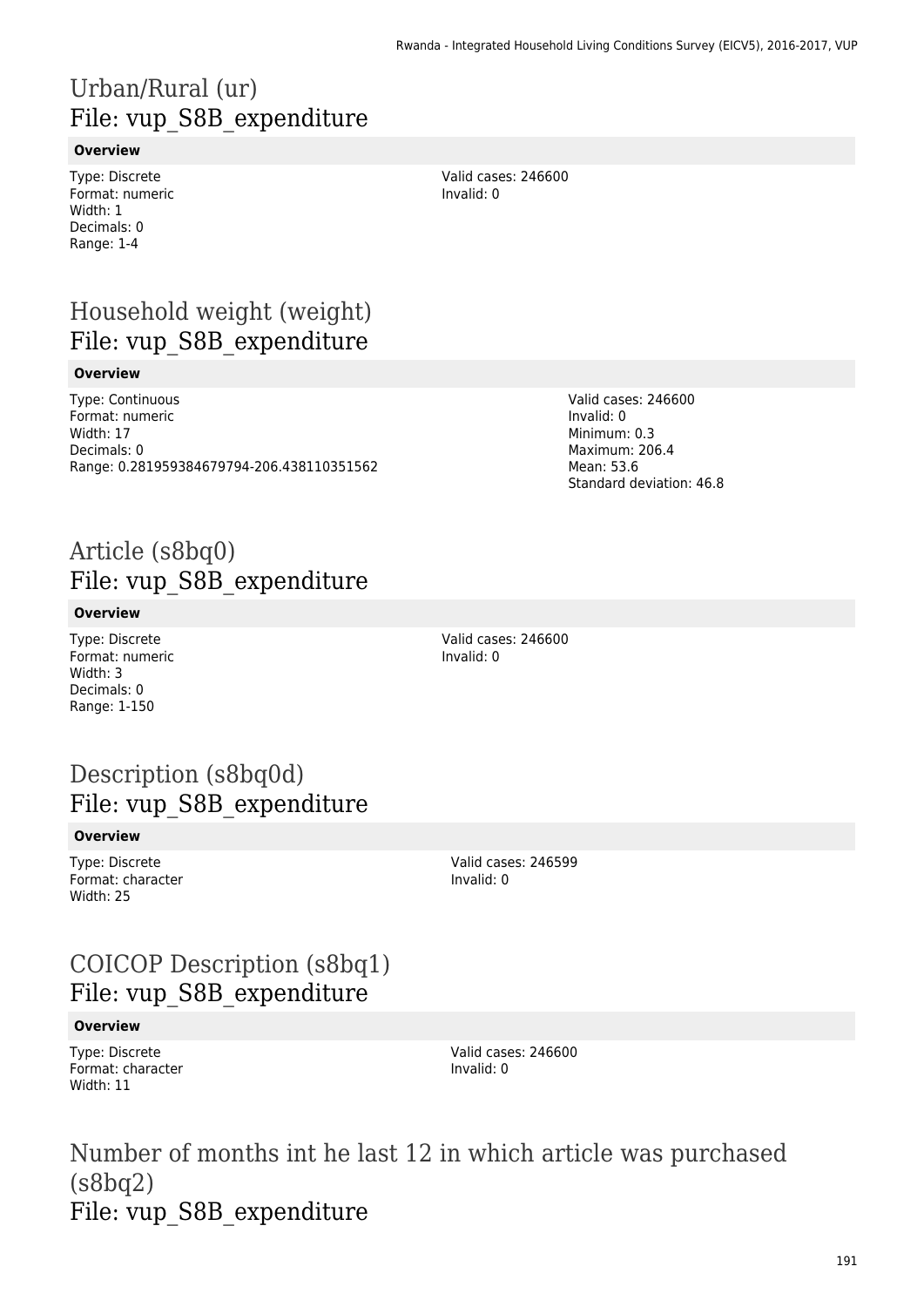Number of months int he last 12 in which article was purchased (s8bq2) File: vup\_S8B\_expenditure

### **Overview**

Type: Discrete Format: numeric Width: 2 Decimals: 0 Range: 0-12

Valid cases: 246600 Invalid: 0

# How much did you spend over the last 7 days? (s8bq3) File: vup\_S8B\_expenditure

#### **Overview**

Type: Continuous Format: numeric Width: 5 Decimals: 0 Range: 0-43000

Valid cases: 246599 Invalid: 1 Minimum: 0 Maximum: 43000 Mean: 46.9 Standard deviation: 365.5

## Visit 2 (s8bq4) File: vup\_S8B\_expenditure

#### **Overview**

Type: Discrete Format: numeric Width: 5 Decimals: 0 Range: 0-40210

Valid cases: 246599 Invalid: 1

## Visit 3 (s8bq5) File: vup\_S8B\_expenditure

#### **Overview**

Type: Discrete Format: numeric Width: 5 Decimals: 0 Range: 0-49410

Valid cases: 246599 Invalid: 1

# Visit 4 (s8bq6) File: vup\_S8B\_expenditure

#### **Overview**

Type: Discrete Format: numeric Width: 5 Decimals: 0 Range: 0-45550

Valid cases: 246599 Invalid: 1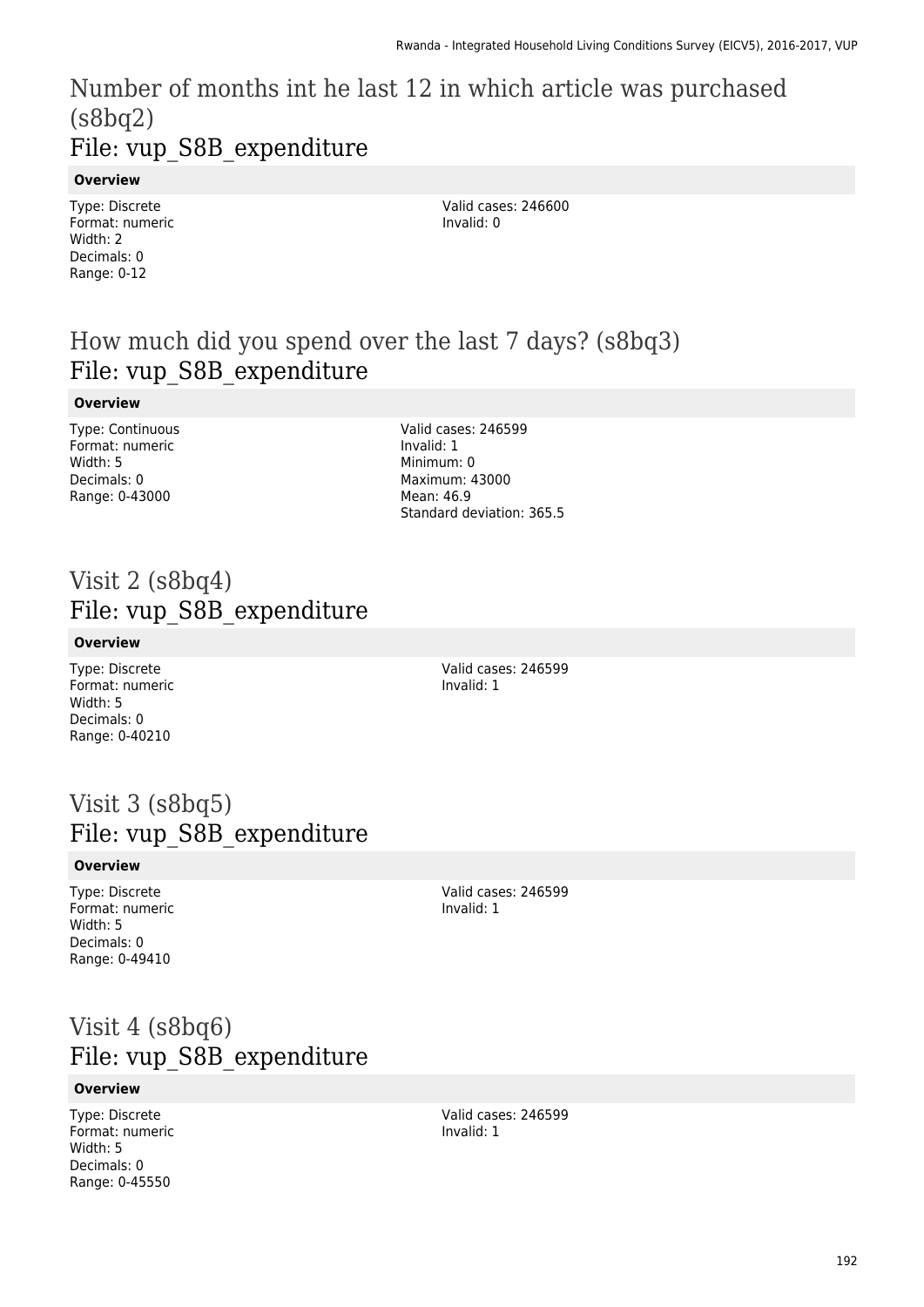## Visit 5 (s8bq7) File: vup\_S8B\_expenditure

### **Overview**

Type: Discrete Format: numeric Width: 5 Decimals: 0 Range: 0-22190

Valid cases: 246599 Invalid: 1

## Visit 6 (s8bq8) File: vup\_S8B\_expenditure

#### **Overview**

Type: Discrete Format: numeric Width: 5 Decimals: 0 Range: 0-49760

Valid cases: 246599 Invalid: 1

## Visit 7 (s8bq9) File: vup\_S8B\_expenditure

#### **Overview**

Type: Discrete Format: numeric Width: 5 Decimals: 0 Range: 0-37560

Valid cases: 246599 Invalid: 1

# Visit 8 (s8bq10) File: vup\_S8B\_expenditure

#### **Overview**

Type: Discrete Format: numeric Width: 5 Decimals: 0 Range: 0-45420

Valid cases: 246599 Invalid: 1

# Visit 9 (s8bq11) File: vup\_S8B\_expenditure

#### **Overview**

Type: Discrete Format: numeric Width: 5 Decimals: 0 Range: 0-12470

Valid cases: 246599 Invalid: 1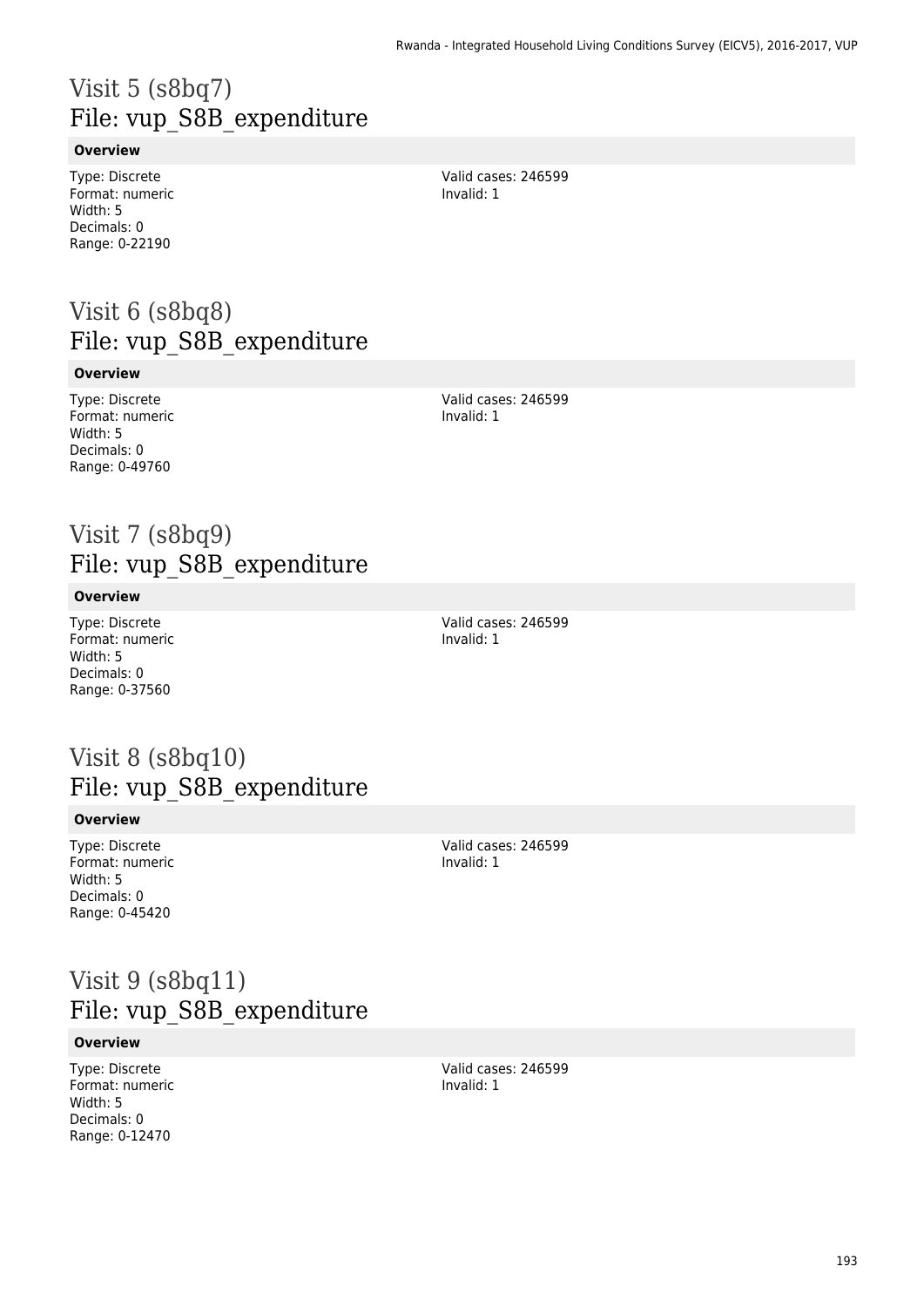# Visit 10 (s8bq12) File: vup\_S8B\_expenditure

### **Overview**

Type: Discrete Format: numeric Width: 5 Decimals: 0 Range: 0-53700

Valid cases: 246599 Invalid: 1

# Visit 11 (s8bq13) File: vup\_S8B\_expenditure

#### **Overview**

Type: Discrete Format: numeric Width: 5 Decimals: 0 Range: 0-17890

Valid cases: 246599 Invalid: 1

# Place of purchase (s8bq14) File: vup\_S8B\_expenditure

#### **Overview**

Type: Discrete Format: numeric Width: 2 Decimals: 0 Range: 1-98

Valid cases: 63555 Invalid: 183045

# Month of interview (s0q18m) File: vup\_S8B\_expenditure

### **Overview**

Type: Discrete Format: numeric Width: 2 Decimals: 0 Range: 1-12

Valid cases: 246600 Invalid: 0

## Year of interview (s0q18y) File: vup\_S8B\_expenditure

#### **Overview**

Type: Discrete Format: numeric Width: 4 Decimals: 0 Range: 2016-2017 Valid cases: 246600 Invalid: 0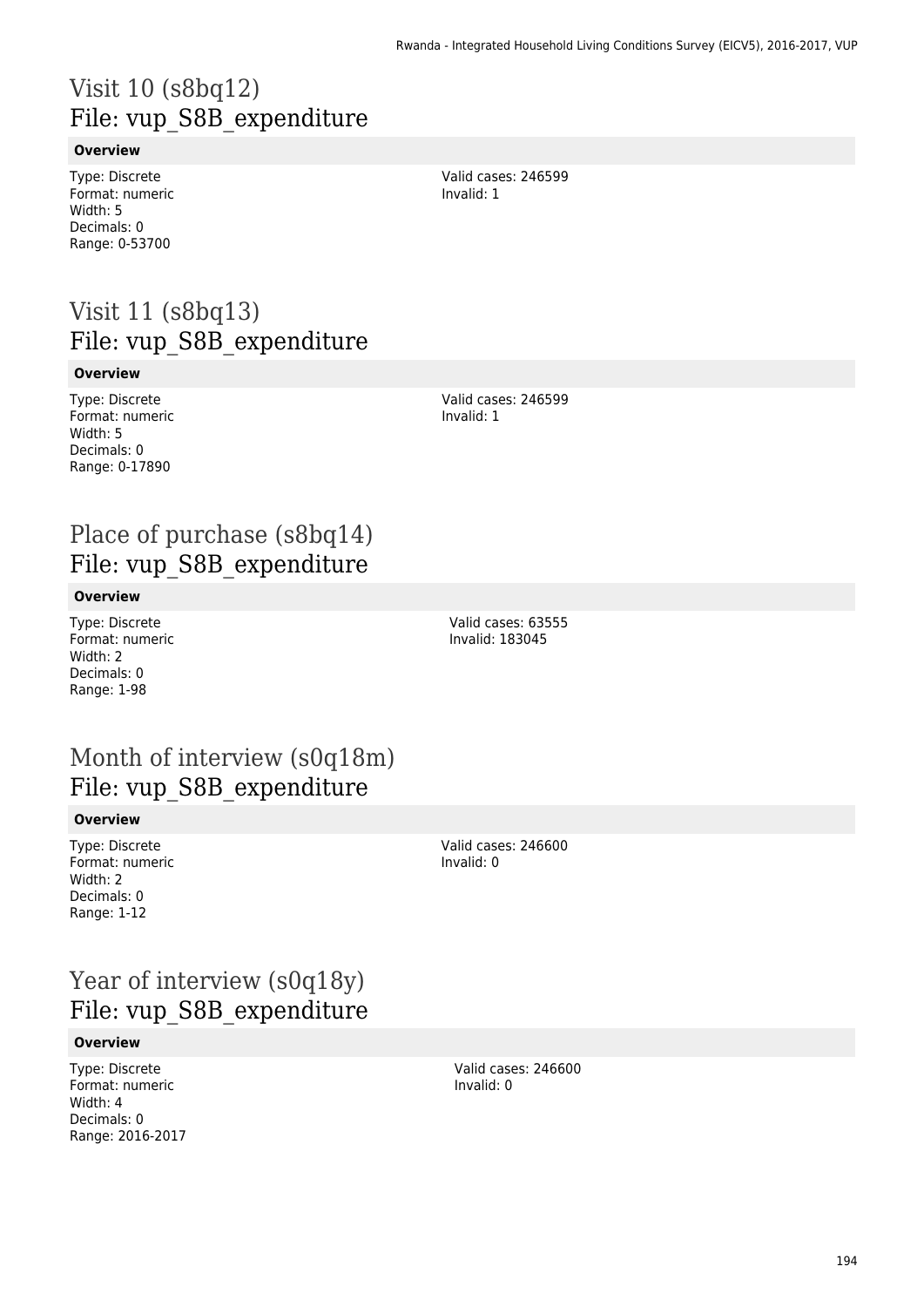# EICV5 Household unique ID (key\_17) File: vup\_S8C\_farming

### **Overview**

Type: Continuous Format: numeric Width: 8 Decimals: 0 Range: 11000100-11246000 Valid cases: 166044 Invalid: 0 Minimum: 11000100 Maximum: 11246000 Mean: 11121050.9 Standard deviation: 70431.6

# Household ID in EICV4 (hhid) File: vup\_S8C\_farming

#### **Overview**

Type: Continuous Format: numeric Width: 6 Decimals: 0 Range: 110001-112460 Valid cases: 166044 Invalid: 0 Minimum: 110001 Maximum: 112460 Mean: 111210.5 Standard deviation: 704.3

# Cluster (clust) File: vup\_S8C\_farming

#### **Overview**

Type: Continuous Format: numeric Width: 5 Decimals: 0 Range: 11231-11450

Valid cases: 166044 Invalid: 0 Minimum: 11231 Maximum: 11450 Mean: 11344.6 Standard deviation: 61.3

## Province (province) File: vup\_S8C\_farming

#### **Overview**

Type: Discrete Format: numeric Width: 1 Decimals: 0 Range: 1-5

Valid cases: 166044 Invalid: 0

# District Name (district) File: vup\_S8C\_farming

#### **Overview**

Type: Discrete Format: numeric Width: 2 Decimals: 0 Range: 11-57

Valid cases: 166044 Invalid: 0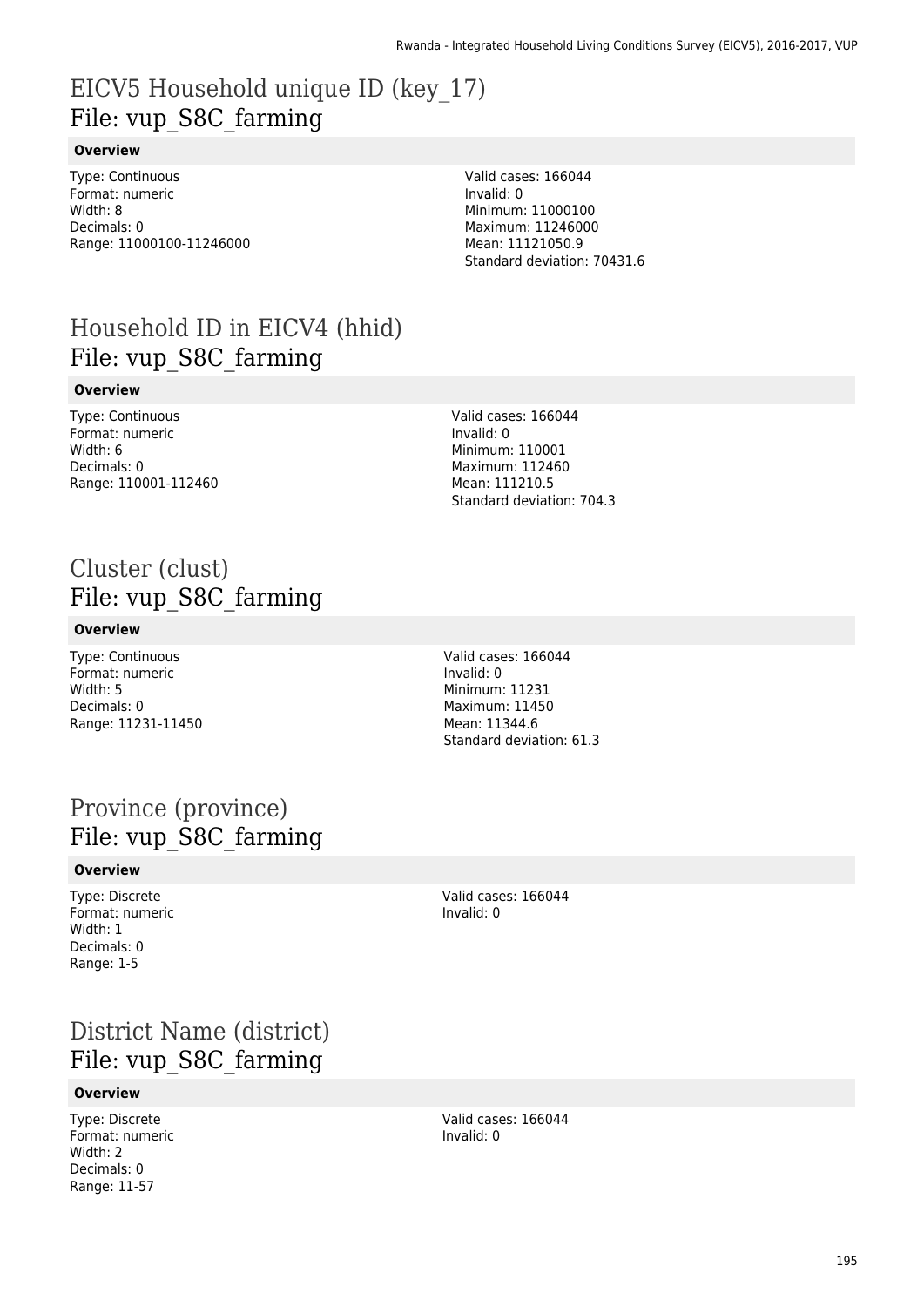# Urban/Rural (ur) File: vup\_S8C\_farming

### **Overview**

Type: Discrete Format: numeric Width: 1 Decimals: 0 Range: 1-4

Valid cases: 166044 Invalid: 0

# Household weight (weight) File: vup\_S8C\_farming

### **Overview**

Type: Continuous Format: numeric Width: 17 Decimals: 0 Range: 0.281959384679794-206.438110351562 Valid cases: 166044 Invalid: 0 Minimum: 0.3 Maximum: 206.4 Mean: 53.6 Standard deviation: 46.8

# Product (s8cq0) File: vup\_S8C\_farming

### **Overview**

Type: Discrete Format: numeric Width: 3 Decimals: 0 Range: 1-101

Valid cases: 166044 Invalid: 0

## Description (s8cq0d) File: vup\_S8C\_farming

### **Overview**

Type: Discrete Format: character Width: 25

Valid cases: 166044 Invalid: 0

# COICOP code details (s8cq1) File: vup\_S8C\_farming

### **Overview**

Type: Discrete Format: character Width: 11

Valid cases: 166044 Invalid: 0

Number of months article was consumed (s8cq2) File: vup\_S8C\_farming

**Overview**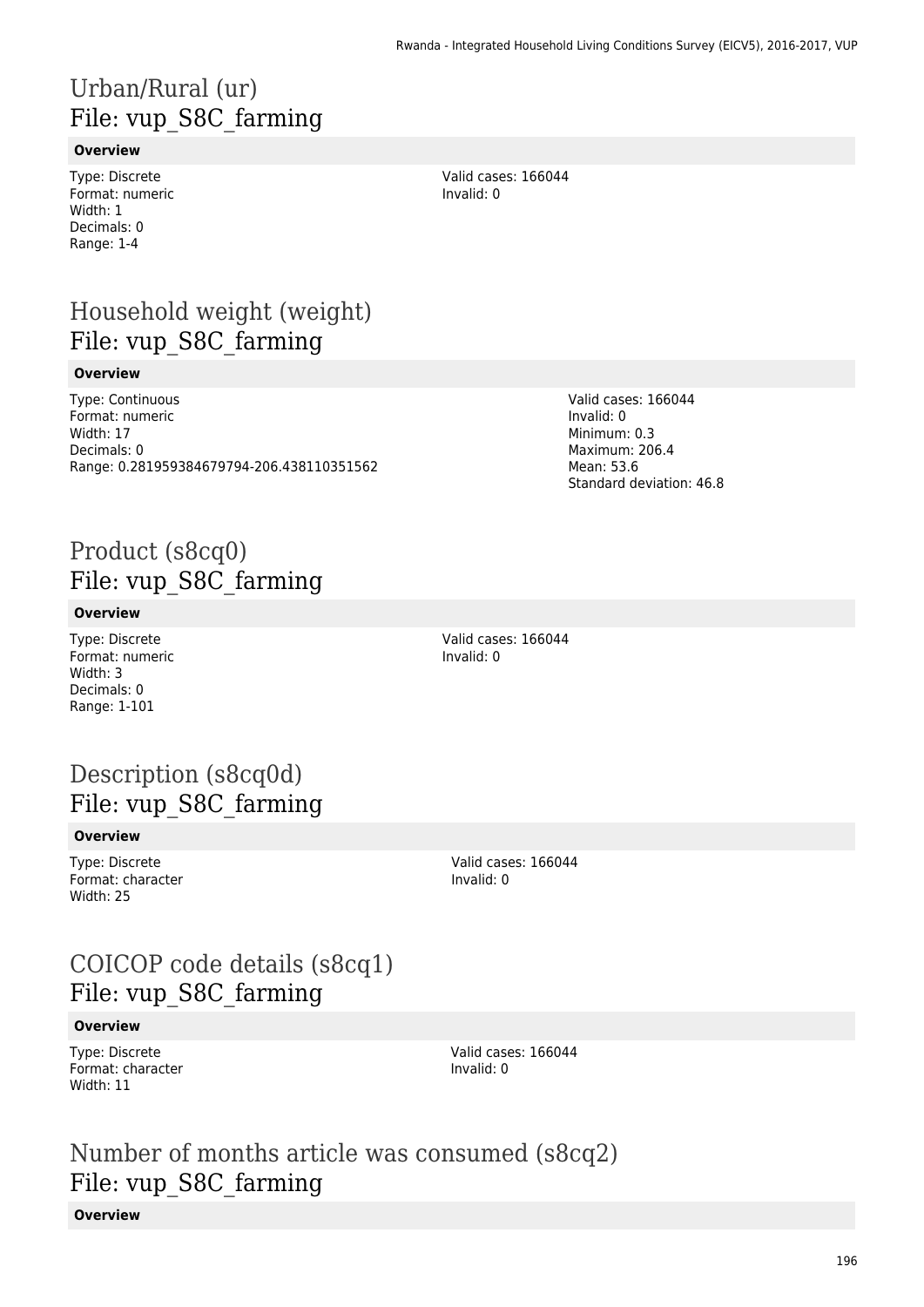# Number of months article was consumed (s8cq2) File: vup\_S8C\_farming

Type: Discrete Format: numeric Width: 2 Decimals: 0 Range: 0-12

Valid cases: 166044 Invalid: 0

# How much did you consume since the last 7 days (s8cq3) File: vup\_S8C\_farming

### **Overview**

Type: Continuous Format: numeric Width: 3 Decimals: 0 Range: 0-500

Valid cases: 166044 Invalid: 0 Minimum: 0 Maximum: 500 Mean: 0.4 Standard deviation: 4

## Visit 2 (s8cq4) File: vup\_S8C\_farming

#### **Overview**

Type: Continuous Format: numeric Width: 3 Decimals: 0 Range: 0-700

Valid cases: 166044 Invalid: 0 Minimum: 0 Maximum: 700 Mean: 0.1 Standard deviation: 2

## Visit 3 (s8cq5) File: vup\_S8C\_farming

### **Overview**

Type: Discrete Format: numeric Width: 3 Decimals: 0 Range: 0-100

Valid cases: 166044 Invalid: 0

# Visit 4 (s8cq6) File: vup\_S8C\_farming

#### **Overview**

Type: Discrete Format: numeric Width: 16 Decimals: 0 Range: 0-43.6860008239746

Valid cases: 166044 Invalid: 0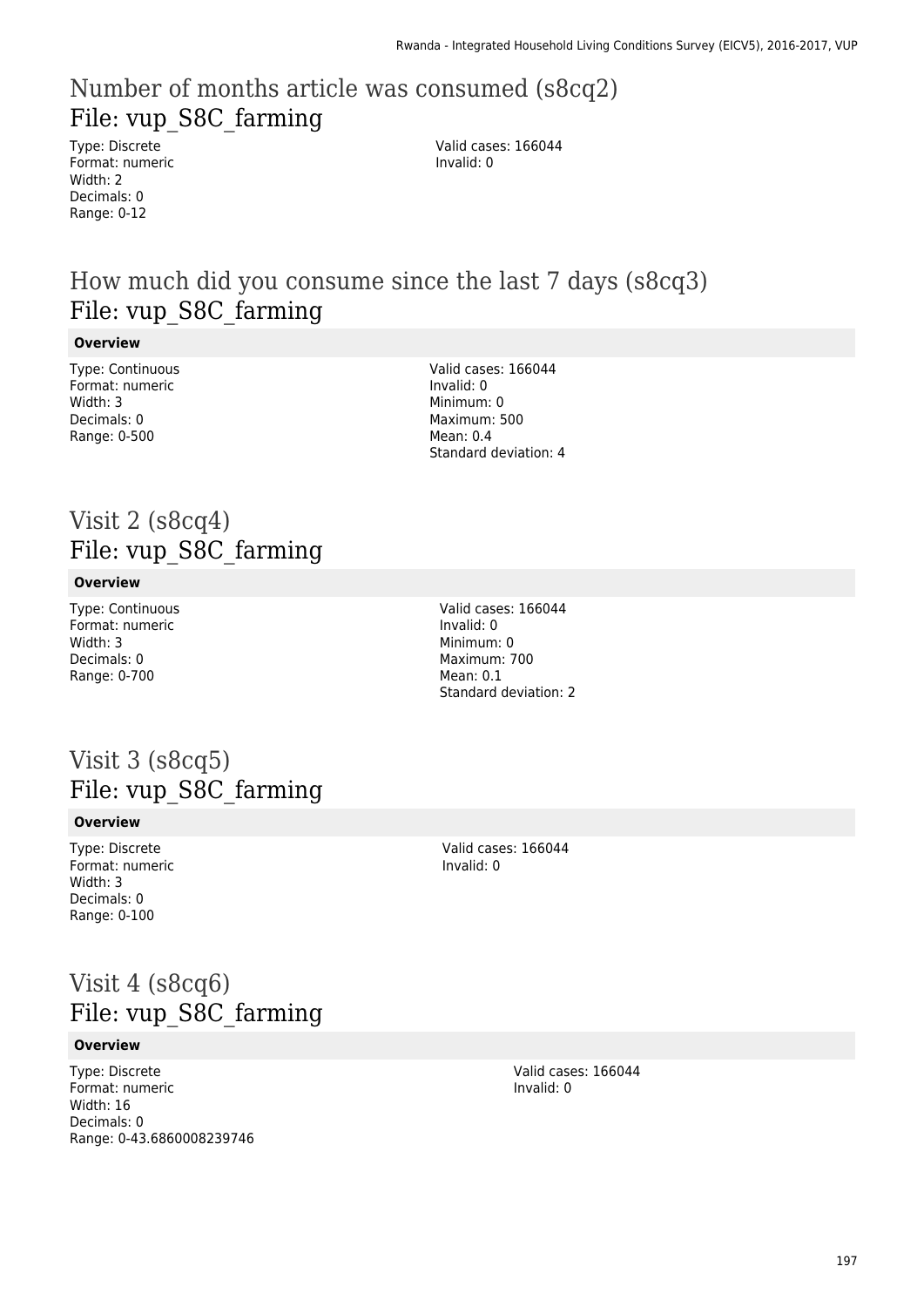## Visit 5 (s8cq7) File: vup\_S8C\_farming

### **Overview**

Type: Discrete Format: numeric Width: 3 Decimals: 0 Range: 0-200

# Visit 6 (s8cq8) File: vup\_S8C\_farming

#### **Overview**

Type: Discrete Format: numeric Width: 3 Decimals: 0 Range: 0-200

#### Valid cases: 166044 Invalid: 0

Valid cases: 166044

Invalid: 0

## Visit 7 (s8cq9) File: vup\_S8C\_farming

#### **Overview**

Type: Discrete Format: numeric Width: 16 Decimals: 0 Range: 0-34.5890007019043

# Visit 8 (s8cq10) File: vup\_S8C\_farming

#### **Overview**

Type: Discrete Format: numeric Width: 2 Decimals: 0 Range: 0-35

Valid cases: 166044 Invalid: 0

# Visit 9 (s8cq11) File: vup\_S8C\_farming

#### **Overview**

Type: Discrete Format: numeric Width: 16 Decimals: 0 Range: 0-34.9259986877441 Valid cases: 166044 Invalid: 0

Valid cases: 166044

Invalid: 0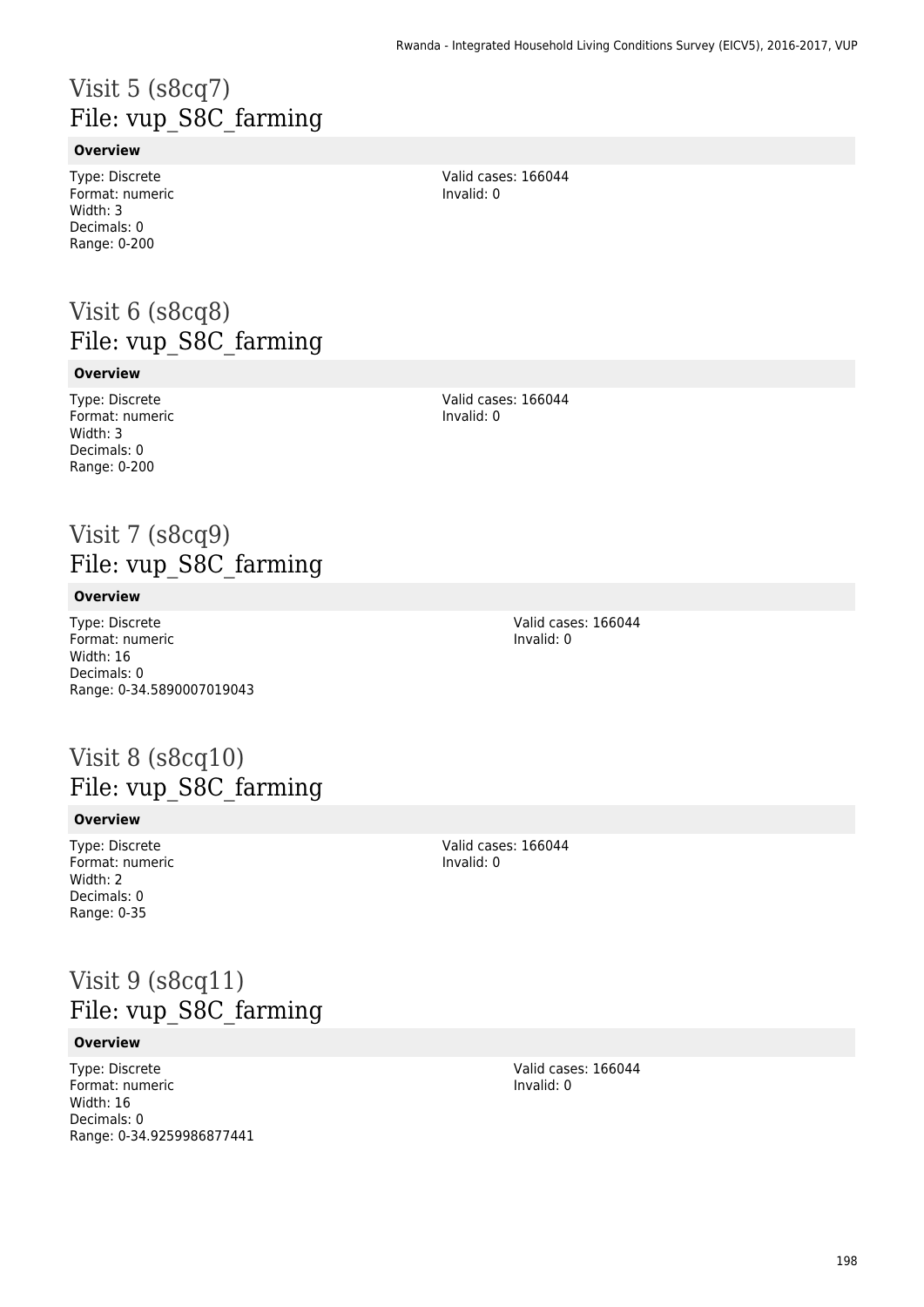# Visit 10 (s8cq12) File: vup\_S8C\_farming

### **Overview**

Type: Discrete Format: numeric Width: 2 Decimals: 0 Range: 0-34

Valid cases: 166044 Invalid: 0

# Visit 11 (s8cq13) File: vup\_S8C\_farming

#### **Overview**

Type: Discrete Format: numeric Width: 3 Decimals: 0 Range: 0-500

Valid cases: 166044 Invalid: 0

## Unit of measure declared (s8cq14) File: vup\_S8C\_farming

#### **Overview**

Type: Discrete Format: character Width: 5

Valid cases: 16231 Invalid: 0

## Current unit price of the product (s8cq15) File: vup\_S8C\_farming

#### **Overview**

Type: Discrete Format: numeric Width: 4 Decimals: 0 Range: 0-5000

Valid cases: 30235 Invalid: 135809

# Month of interview (s0q18m) File: vup\_S8C\_farming

### **Overview**

Type: Discrete Format: numeric Width: 2 Decimals: 0 Range: 1-12

Valid cases: 166044 Invalid: 0

Year of interview (s0q18y) File: vup\_S8C\_farming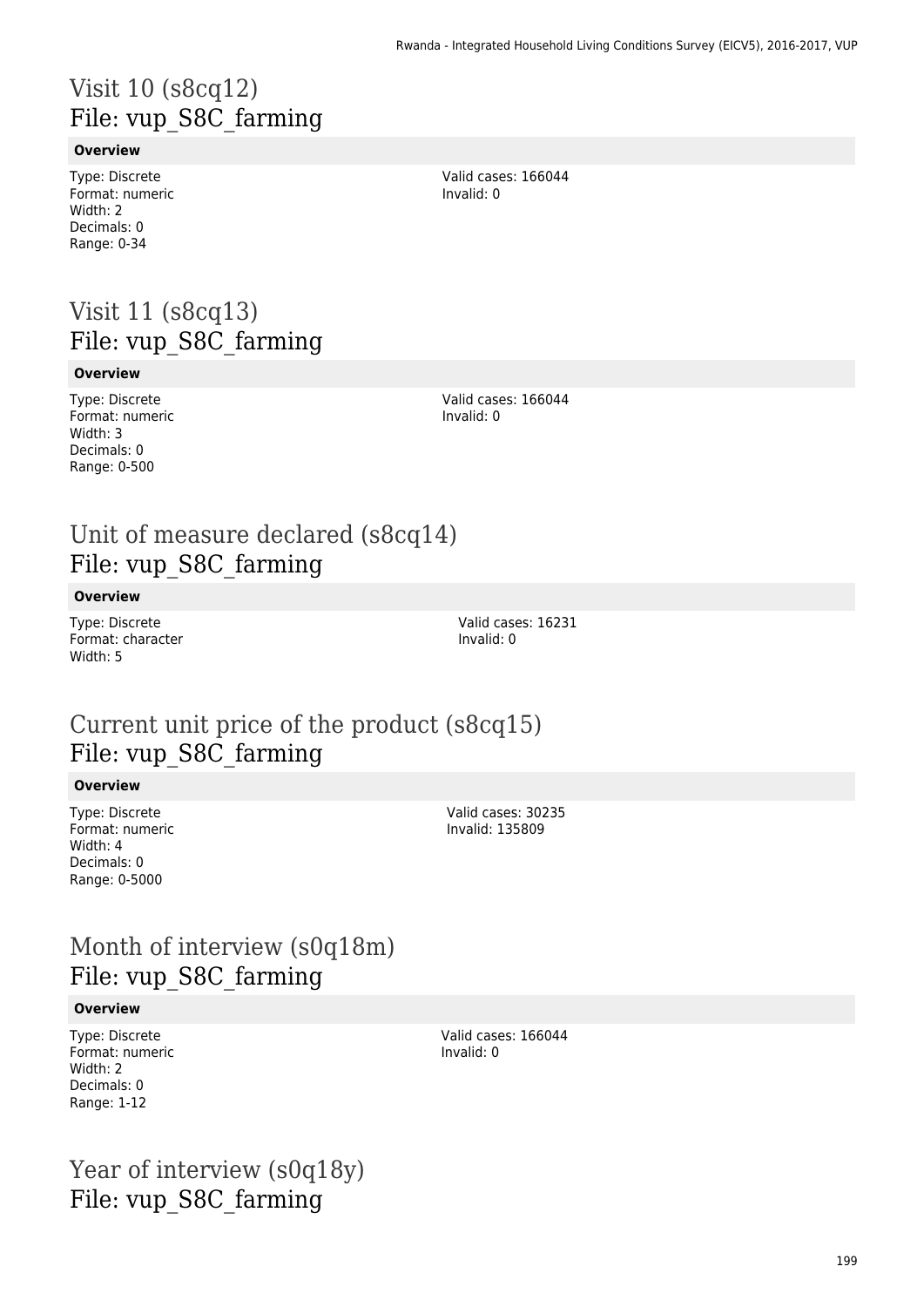# Year of interview (s0q18y) File: vup\_S8C\_farming

### **Overview**

Type: Discrete Format: numeric Width: 4 Decimals: 0 Range: 2016-2017

Valid cases: 166044 Invalid: 0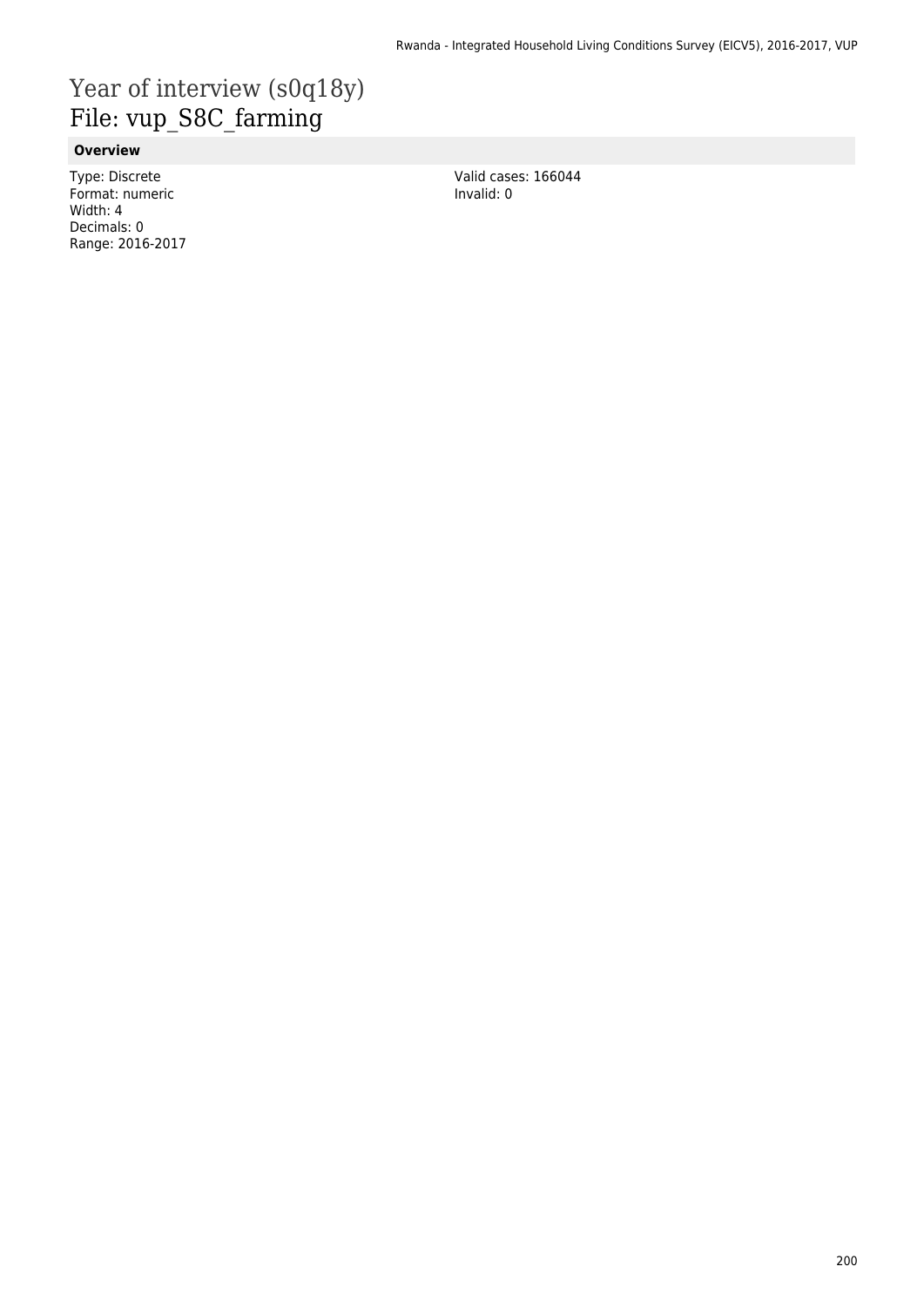# EICV5 Household unique ID (key\_17) File: vup S9A transfers out

### **Overview**

Type: Continuous Format: numeric Width: 8 Decimals: 0 Range: 11000100-11246000 Valid cases: 8592 Invalid: 0 Minimum: 11000100 Maximum: 11246000 Mean: 11129050.4 Standard deviation: 69717.4

# Household ID in EICV4 (hhid) File: vup S9A transfers out

#### **Overview**

Type: Continuous Format: numeric Width: 6 Decimals: 0 Range: 110001-112460 Valid cases: 8592 Invalid: 0 Minimum: 110001 Maximum: 112460 Mean: 111290.5 Standard deviation: 697.2

## Cluster (clust) File: vup S9A transfers out

#### **Overview**

Type: Continuous Format: numeric Width: 5 Decimals: 0 Range: 11231-11450 Valid cases: 8592 Invalid: 0 Minimum: 11231 Maximum: 11450 Mean: 11351.3 Standard deviation: 60.9

## Province (province) File: vup S9A transfers out

### **Overview**

Type: Discrete Format: numeric Width: 1 Decimals: 0 Range: 1-5

Valid cases: 8592 Invalid: 0

## District Name (district) File: vup S9A transfers out

### **Overview**

Type: Discrete Format: numeric Width: 2 Decimals: 0 Range: 11-57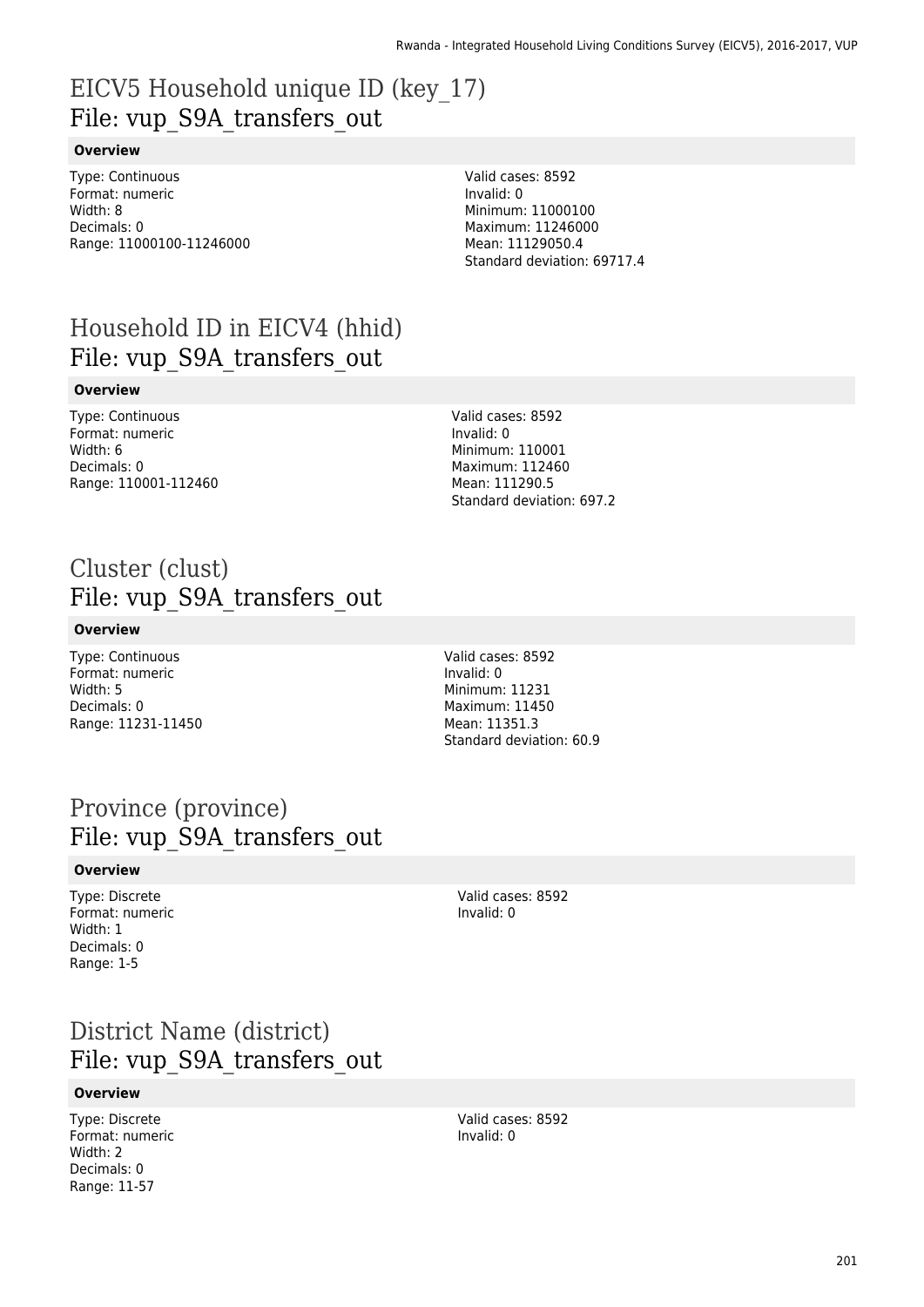# Urban/Rural (ur) File: vup S9A transfers out

### **Overview**

Type: Discrete Format: numeric Width: 1 Decimals: 0 Range: 1-4

Valid cases: 8592 Invalid: 0

# Household weight (weight) File: vup S9A transfers out

#### **Overview**

Type: Continuous Format: numeric Width: 17 Decimals: 0 Range: 0.281959384679794-206.438110351562 Valid cases: 8592 Invalid: 0 Minimum: 0.3 Maximum: 206.4 Mean: 54 Standard deviation: 46.8

Household sent money or goods in king to a member of the household or other peop (s9aq0) File: vup S9A transfers out

#### **Overview**

Type: Discrete Format: numeric Width: 1 Decimals: 0 Range: 1-2

Valid cases: 8592 Invalid: 0

## Name of beneficiary of this transfer (s9aq1) File: vup S9A transfers out

#### **Overview**

Type: Discrete Format: character Width: 20

Valid cases: 8464 Invalid: 0

### ID of recipient (s9aq2) File: vup S9A transfers out

#### **Overview**

Type: Discrete Format: numeric Width: 1 Decimals: 0 Range: 0-8

Valid cases: 8464 Invalid: 128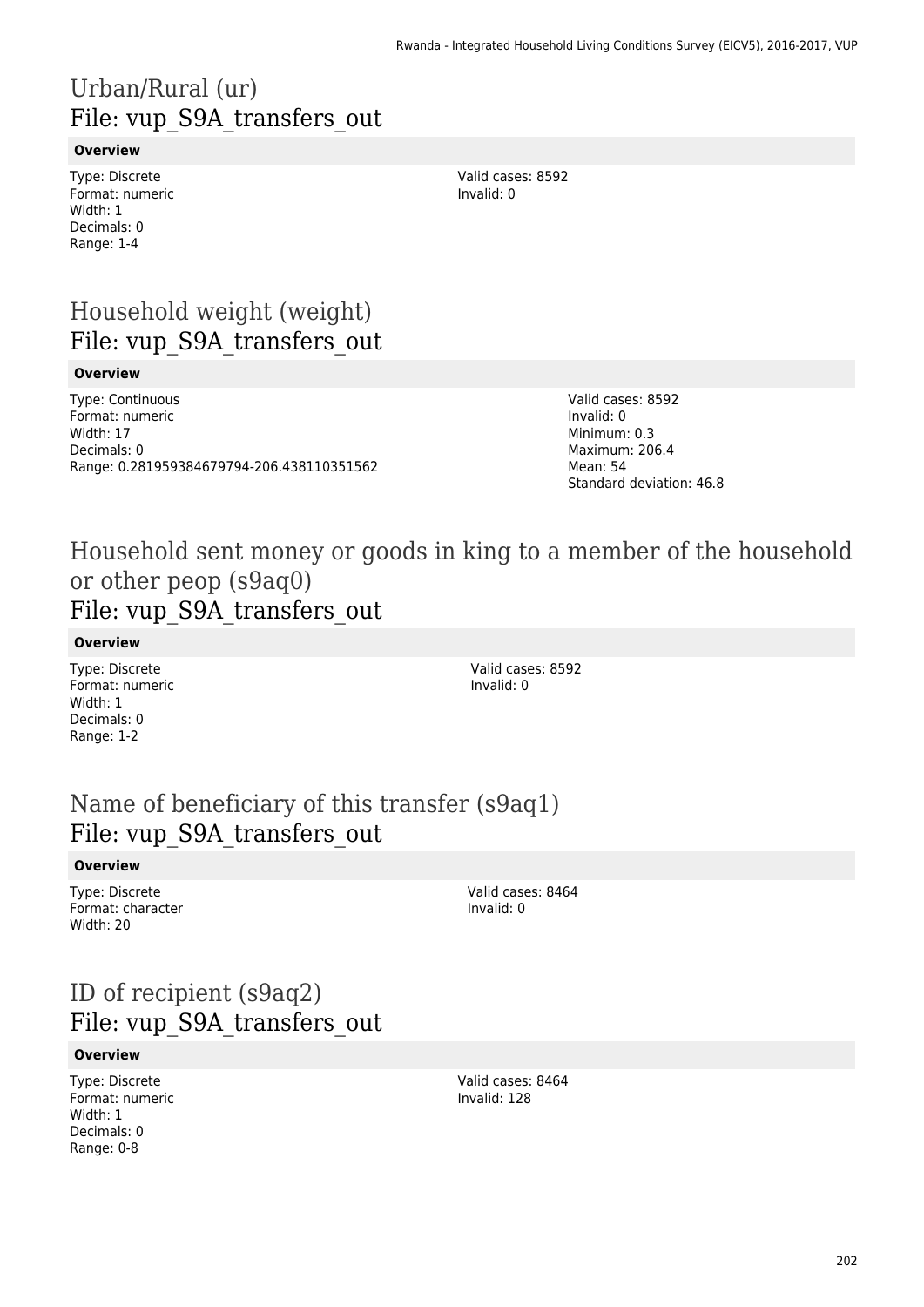# Relation with head of household (s9aq3) File: vup S9A transfers out

### **Overview**

Type: Discrete Format: numeric Width: 2 Decimals: 0 Range: 1-10

Sex (s9aq4) File: vup S9A transfers out

#### **Overview**

Type: Discrete Format: numeric Width: 1 Decimals: 0 Range: 1-2

Valid cases: 8464 Invalid: 128

Valid cases: 8464 Invalid: 128

# Location of the beneficiary (s9aq5) File: vup S9A transfers out

#### **Overview**

Type: Discrete Format: numeric Width: 1 Decimals: 0 Range: 1-8

Valid cases: 8464 Invalid: 128

## Sent any cash (s9aq6) File: vup S9A transfers out

#### **Overview**

Type: Discrete Format: numeric Width: 1 Decimals: 0 Range: 1-2

Valid cases: 8463 Invalid: 129

# Total cash transfered in last 12 months (s9aq7) File: vup S9A transfers out

#### **Overview**

Type: Discrete Format: numeric Width: 7 Decimals: 0 Range: 0-1000000 Valid cases: 1540 Invalid: 7052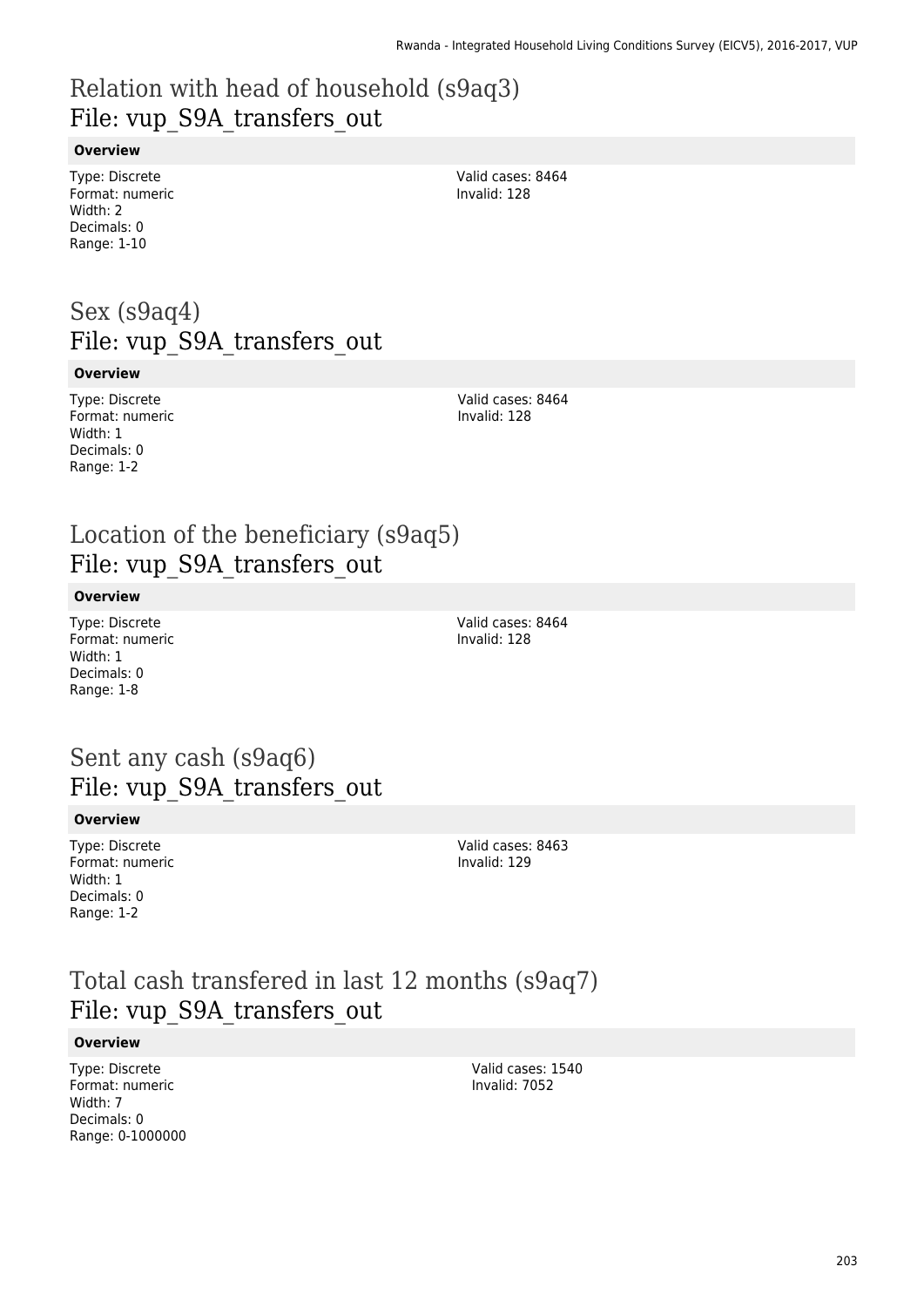# Main method for sending money (s9aq8) File: vup S9A transfers out

### **Overview**

Type: Discrete Format: numeric Width: 1 Decimals: 0 Range: 1-5

Valid cases: 1540 Invalid: 7052

# Sent food products (s9aq9) File: vup S9A transfers out

#### **Overview**

Type: Discrete Format: numeric Width: 1 Decimals: 0 Range: 1-2

Valid cases: 8463 Invalid: 129

Total value of food sent over the course of the last 12 months (s9aq10) File: vup S9A transfers out

**Overview**

Type: Discrete Format: numeric Width: 6 Decimals: 0 Range: 0-500000 Valid cases: 6426 Invalid: 2166

## Sent other in-kind transfers (s9aq11) File: vup S9A transfers out

#### **Overview**

Type: Discrete Format: numeric Width: 1 Decimals: 0 Range: 1-2

Valid cases: 8463 Invalid: 129

# Total value in-kind transfer in the last 12 months (s9aq12) File: vup S9A transfers out

#### **Overview**

Type: Discrete Format: numeric Width: 6 Decimals: 0 Range: 0-300000 Valid cases: 1956 Invalid: 6636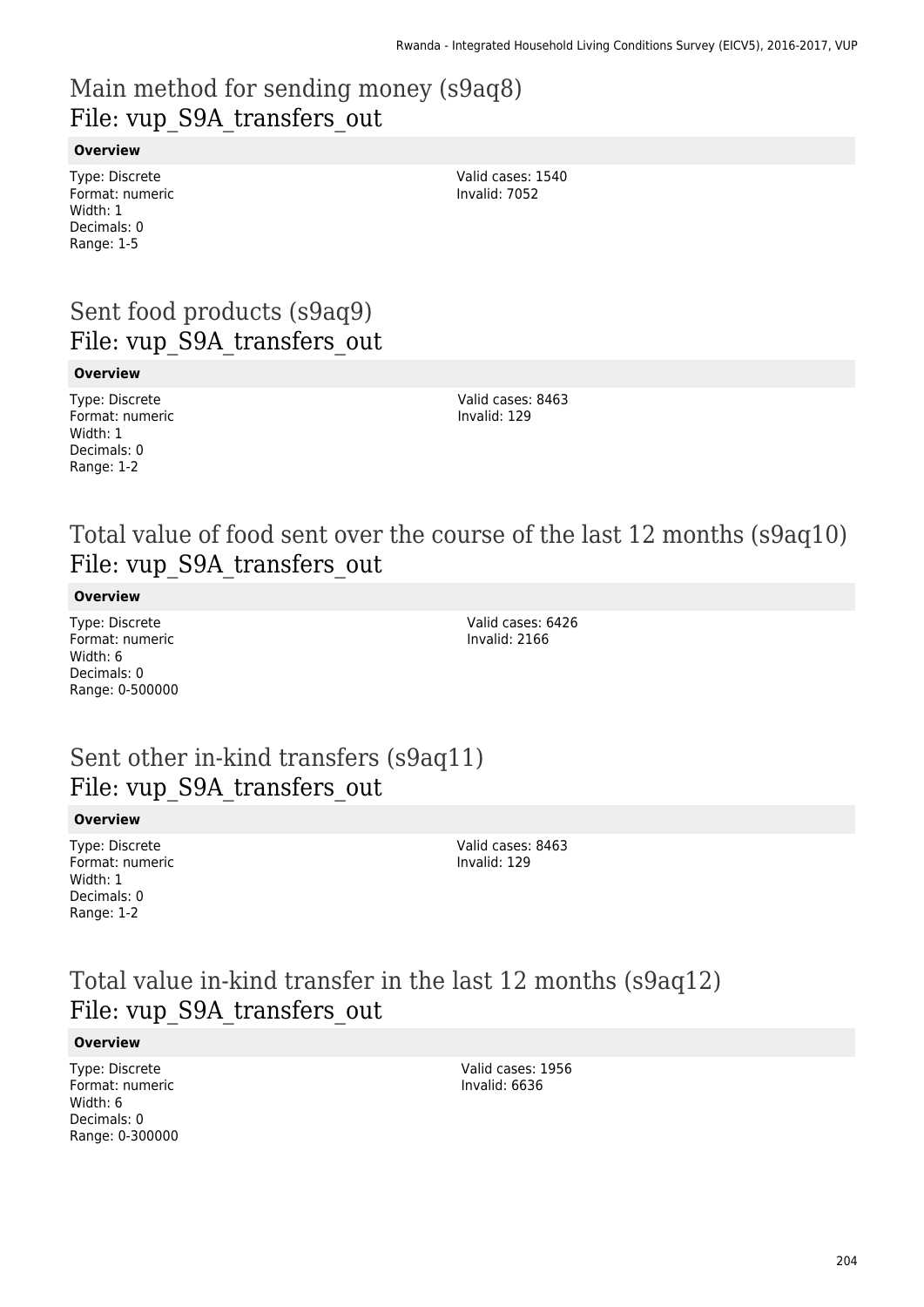# Value payments require reimbursement (s9aq13) File: vup\_S9A\_transfers\_out

### **Overview**

Type: Discrete Format: numeric Width: 1 Decimals: 0 Range: 1-2

Valid cases: 8463 Invalid: 129

# Month of interview (s0q18m) File: vup\_S9A\_transfers\_out

#### **Overview**

Type: Discrete Format: numeric Width: 2 Decimals: 0 Range: 1-12

Valid cases: 8592 Invalid: 0

# Year of interview (s0q18y) File: vup S9A transfers out

#### **Overview**

Type: Discrete Format: numeric Width: 4 Decimals: 0 Range: 2016-2017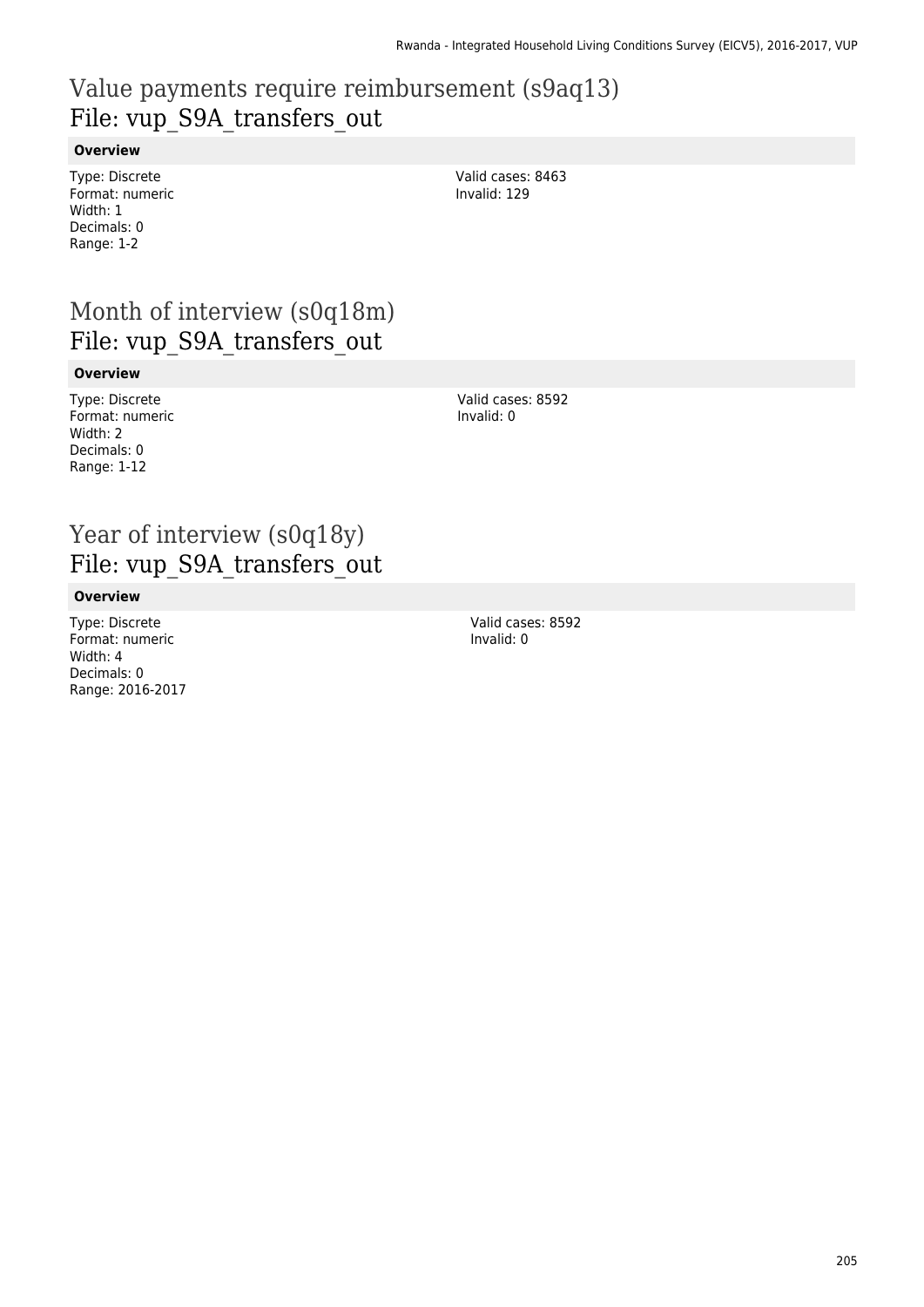# EICV5 Household unique ID (key\_17) File: vup S9B transfers in

### **Overview**

Type: Continuous Format: numeric Width: 8 Decimals: 0 Range: 11000100-11246000 Valid cases: 10844 Invalid: 0 Minimum: 11000100 Maximum: 11246000 Mean: 11128070.7 Standard deviation: 67488.1

# Household ID in EICV4 (hhid) File: vup S9B transfers in

#### **Overview**

Type: Continuous Format: numeric Width: 6 Decimals: 0 Range: 110001-112460 Valid cases: 10844 Invalid: 0 Minimum: 110001 Maximum: 112460 Mean: 111280.7 Standard deviation: 674.9

## Cluster (clust) File: vup S9B transfers in

#### **Overview**

Type: Continuous Format: numeric Width: 5 Decimals: 0 Range: 11231-11450 Valid cases: 10844 Invalid: 0 Minimum: 11231 Maximum: 11450 Mean: 11350.7 Standard deviation: 58.7

## Province (province) File: vup S9B transfers in

### **Overview**

Type: Discrete Format: numeric Width: 1 Decimals: 0 Range: 1-5

Valid cases: 10844 Invalid: 0

## District Name (district) File: vup S9B transfers in

### **Overview**

Type: Discrete Format: numeric Width: 2 Decimals: 0 Range: 11-57

Valid cases: 10844 Invalid: 0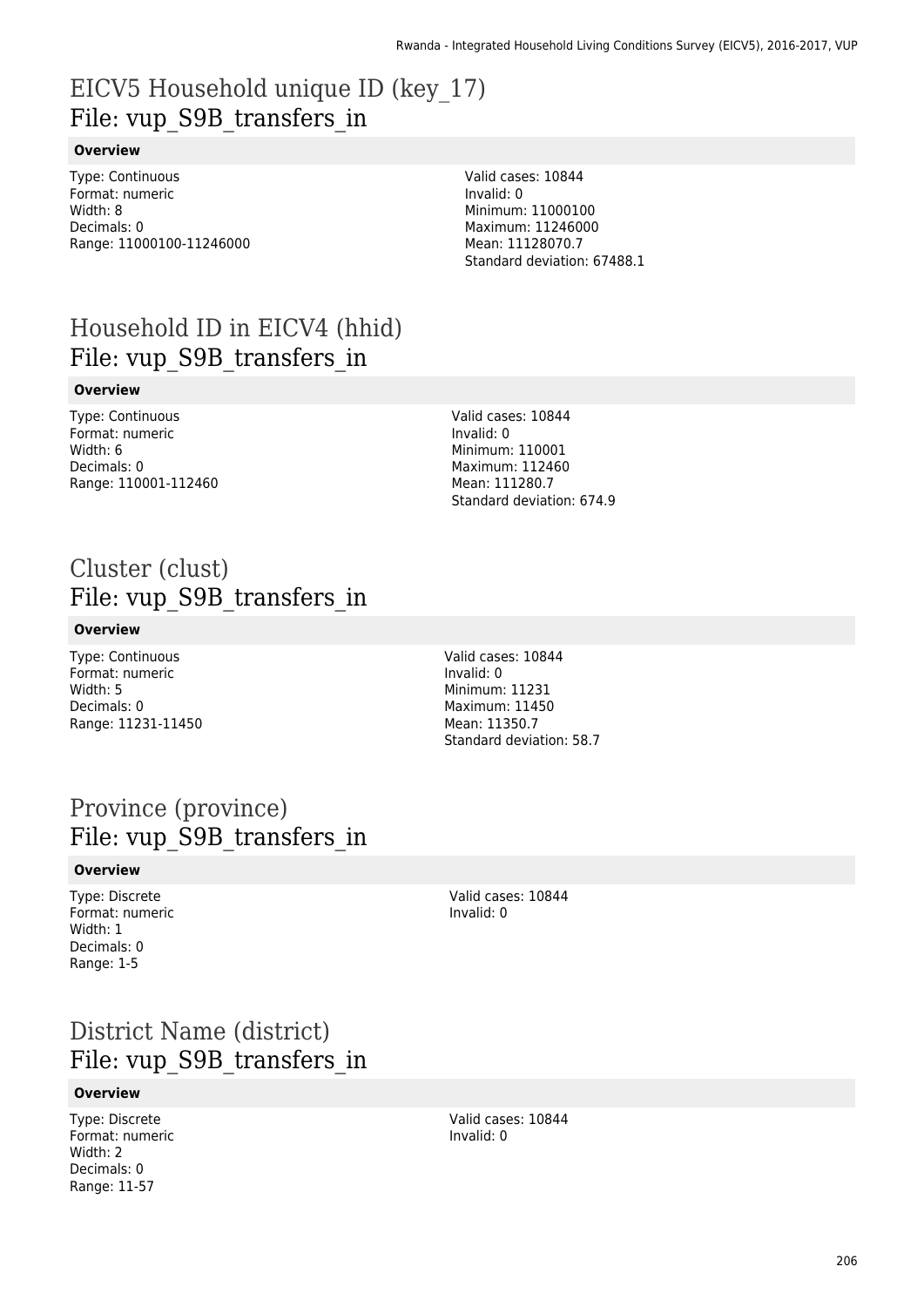# Urban/Rural (ur) File: vup S9B transfers in

### **Overview**

Type: Discrete Format: numeric Width: 1 Decimals: 0 Range: 1-4

Valid cases: 10844 Invalid: 0

# Household weight (weight) File: vup S9B transfers in

### **Overview**

Type: Continuous Format: numeric Width: 17 Decimals: 0 Range: 0.281959384679794-206.438110351562 Valid cases: 10844 Invalid: 0 Minimum: 0.3 Maximum: 206.4 Mean: 53.6 Standard deviation: 45.9

Household received money or goods in kind from a member of the household or form (s9bq0) File: vup S9B transfers in

### **Overview**

Type: Discrete Format: numeric Width: 1 Decimals: 0 Range: 1-2

Valid cases: 10844 Invalid: 0

# Name of people who made the transfer to the hh (s9bq1) File: vup S9B transfers in

### **Overview**

Type: Discrete Format: character Width: 20

Valid cases: 10809 Invalid: 0

## ID number of sender (s9bq2) File: vup S9B transfers in

### **Overview**

Type: Discrete Format: numeric Width: 2 Decimals: 0 Range: 0-10

Valid cases: 10809 Invalid: 35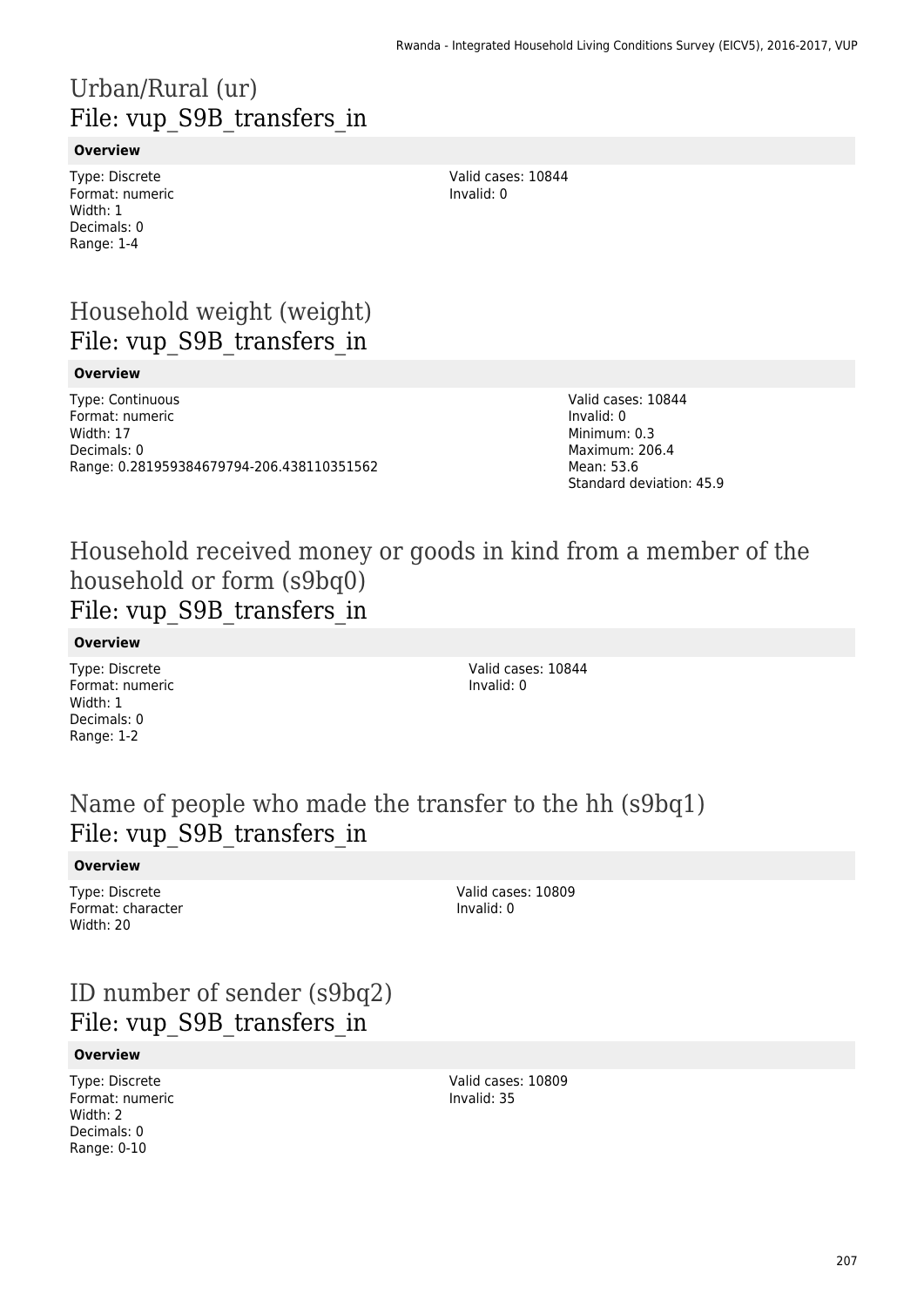# Relation with head of household (s9bq3) File: vup S9B transfers in

### **Overview**

Type: Discrete Format: numeric Width: 2 Decimals: 0 Range: 1-10

Valid cases: 10809 Invalid: 35

# Sex (s9bq4) File: vup S9B transfers in

#### **Overview**

Type: Discrete Format: numeric Width: 1 Decimals: 0 Range: 1-2

Valid cases: 10809 Invalid: 35

## Location of sender (s9bq5) File: vup S9B transfers in

#### **Overview**

Type: Discrete Format: numeric Width: 1 Decimals: 0 Range: 1-8

Valid cases: 10809 Invalid: 35

## Sent any cash to the HH (s9bq6) File: vup S9B transfers in

### **Overview**

Type: Discrete Format: numeric Width: 1 Decimals: 0 Range: 1-2

Valid cases: 10809 Invalid: 35

# Total amount of cash received in the last 12 months (s9bq7) File: vup S9B transfers in

#### **Overview**

Type: Discrete Format: numeric Width: 7 Decimals: 0 Range: 0-1500000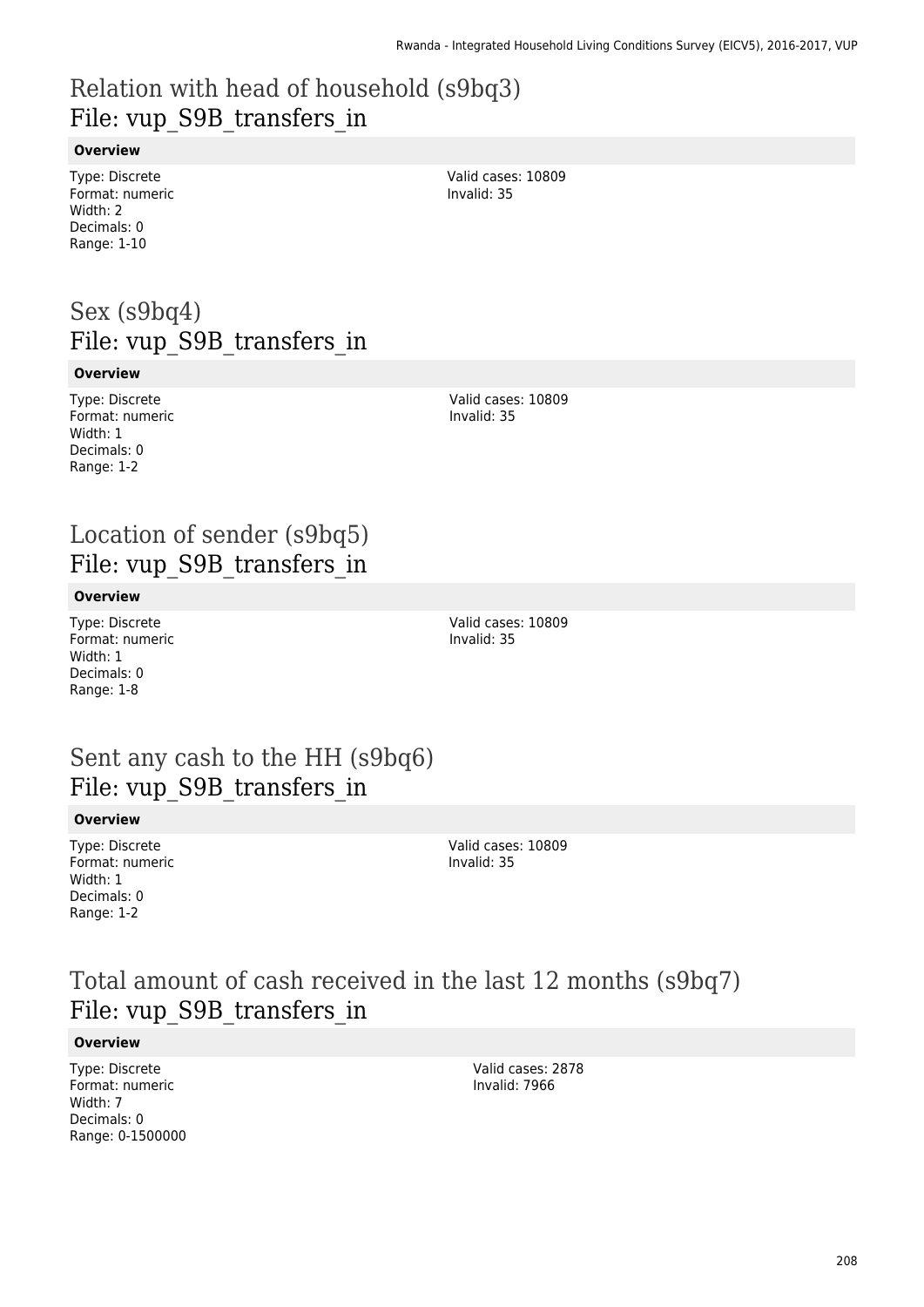# Main method for receiving money (s9bq8) File: vup S9B transfers in

### **Overview**

Type: Discrete Format: numeric Width: 1 Decimals: 0 Range: 1-5

Valid cases: 2878 Invalid: 7966

# Sent food products to the HH (s9bq9) File: vup S9B transfers in

#### **Overview**

Type: Discrete Format: numeric Width: 1 Decimals: 0 Range: 1-2

Valid cases: 10809 Invalid: 35

## Total value of food products received from person in last 12 months (s9bq10) File: vup S9B transfers in

#### **Overview**

Type: Continuous Format: numeric Width: 7 Decimals: 0 Range: 0-1693200 Valid cases: 7775 Invalid: 3069 Minimum: 0 Maximum: 1693200 Mean: 5698.6 Standard deviation: 25054.5

# Sent other in-kind transfer (s9bq11) File: vup S9B transfers in

#### **Overview**

Type: Discrete Format: numeric Width: 1 Decimals: 0 Range: 1-2

Valid cases: 10809 Invalid: 35

Total value of other in-kind transfers received from person in last 12 months (s9bq12) File: vup\_S9B\_transfers\_in

### **Overview**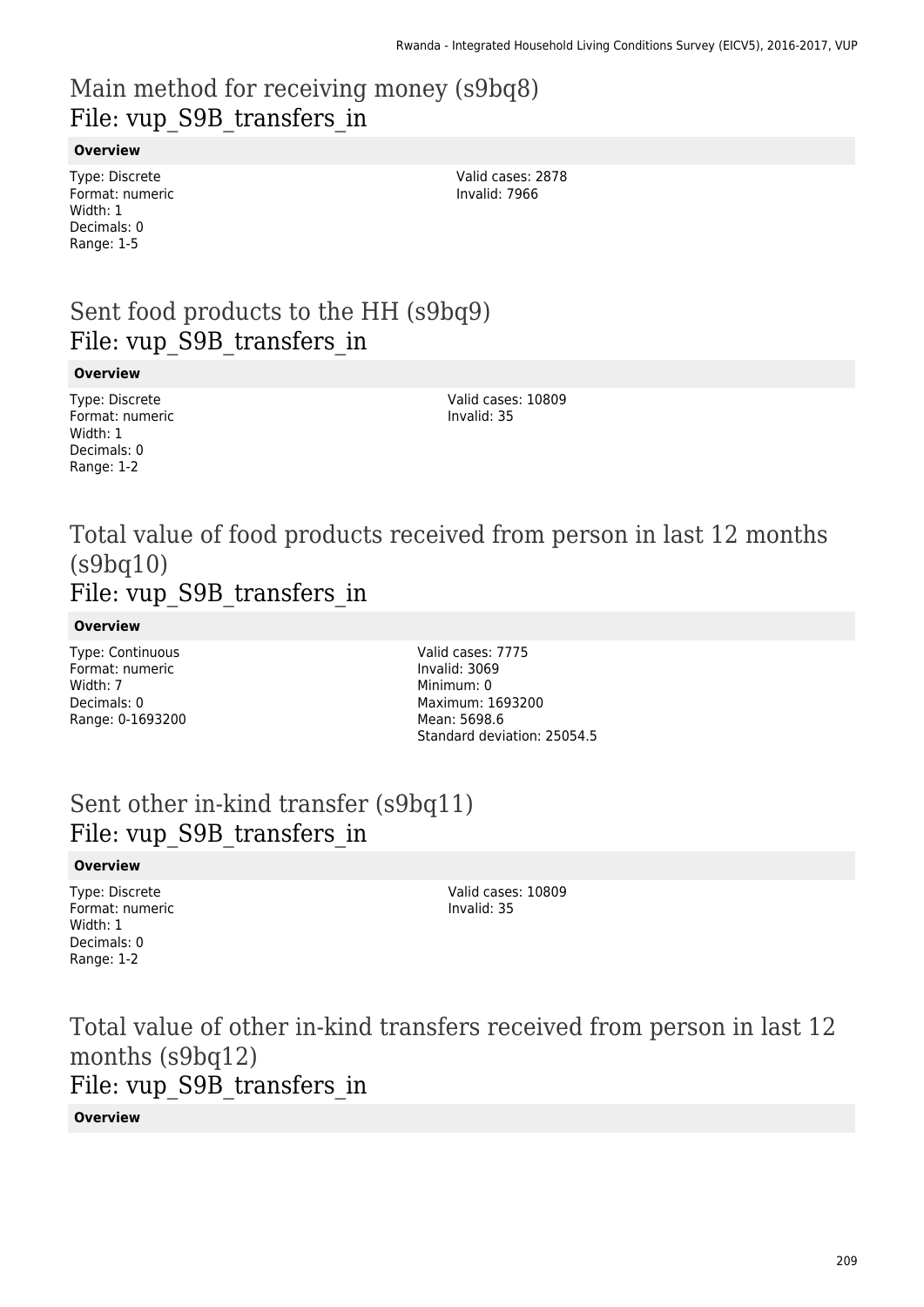# Total value of other in-kind transfers received from person in last 12 months (s9bq12) File: vup S9B transfers in

Type: Continuous Format: numeric Width: 7 Decimals: 0 Range: 0-2000000

Valid cases: 2827 Invalid: 8017 Minimum: 0 Maximum: 2000000 Mean: 8688.5 Standard deviation: 53395.5

# Payments require remboursment (s9bq13) File: vup S9B transfers in

### **Overview**

Type: Discrete Format: numeric Width: 1 Decimals: 0 Range: 1-2

Valid cases: 10809 Invalid: 35

# Month of interview (s0q18m) File: vup\_S9B\_transfers\_in

### **Overview**

Type: Discrete Format: numeric Width: 2 Decimals: 0 Range: 1-12

Valid cases: 10844 Invalid: 0

## Year of interview (s0q18y) File: vup S9B transfers in

### **Overview**

Type: Discrete Format: numeric Width: 4 Decimals: 0 Range: 2016-2017 Valid cases: 10844 Invalid: 0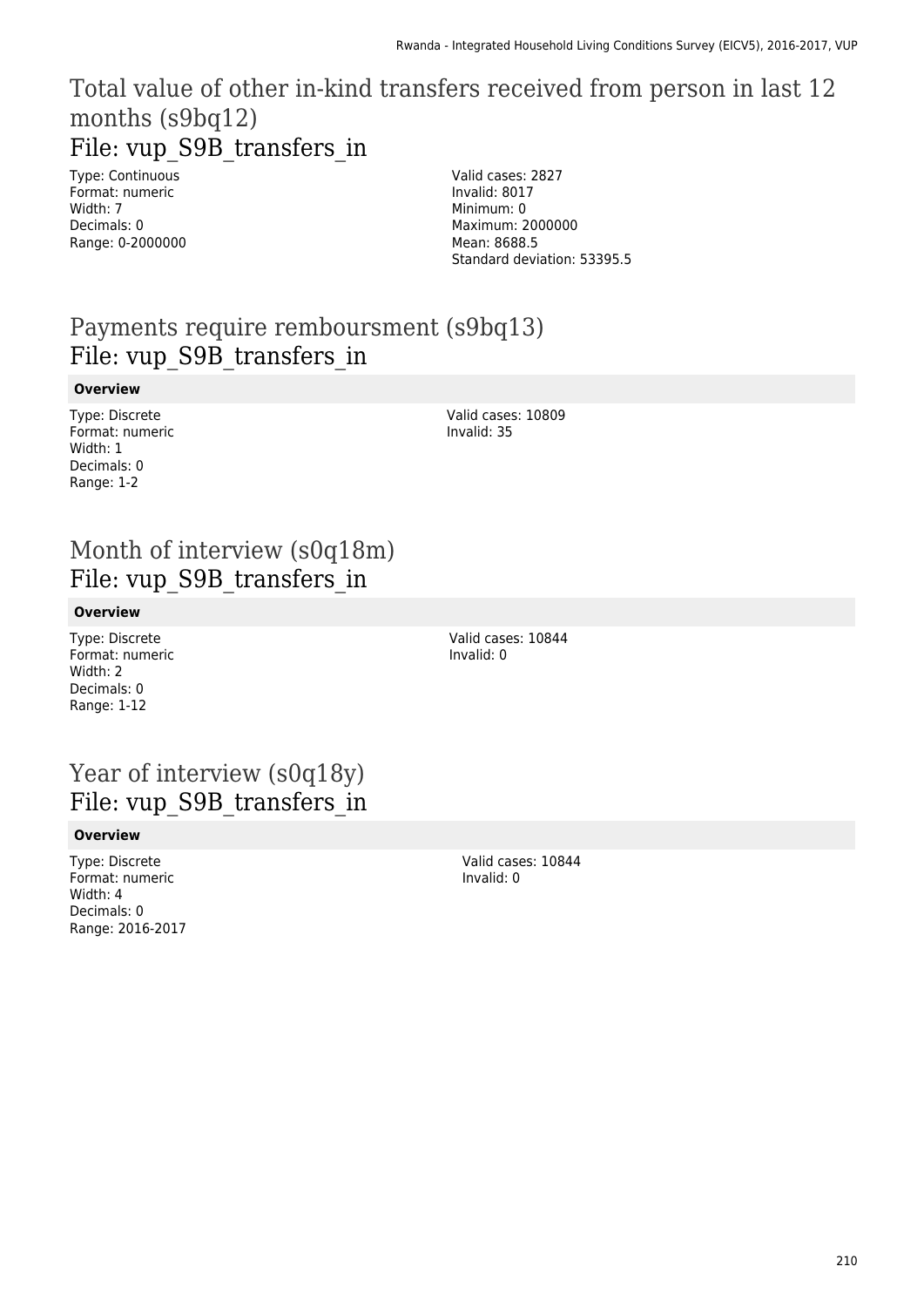# EICV5 Household unique ID (key\_17) File: vup\_S9C\_Vup\_ubudehe\_and\_Rssp\_schemes

### **Overview**

Type: Continuous Format: numeric Width: 8 Decimals: 0 Range: 11000100-11246000 Valid cases: 1642 Invalid: 0 Minimum: 11000100 Maximum: 11246000 Mean: 11121098.7 Standard deviation: 70482.1

# Household ID in EICV4 (hhid) File: vup\_S9C\_Vup\_ubudehe\_and\_Rssp\_schemes

#### **Overview**

Type: Continuous Format: numeric Width: 6 Decimals: 0 Range: 110001-112460 Valid cases: 1642 Invalid: 0 Minimum: 110001 Maximum: 112460 Mean: 111211 Standard deviation: 704.8

# Cluster (clust) File: vup\_S9C\_Vup\_ubudehe\_and\_Rssp\_schemes

### **Overview**

Type: Continuous Format: numeric Width: 5 Decimals: 0 Range: 11231-11450 Valid cases: 1642 Invalid: 0 Minimum: 11231 Maximum: 11450 Mean: 11344.7 Standard deviation: 61.3

# Province (province) File: vup S9C Vup ubudehe and Rssp schemes

### **Overview**

Type: Discrete Format: numeric Width: 1 Decimals: 0 Range: 1-5

Valid cases: 1642 Invalid: 0

# District Name (district) File: vup S9C Vup ubudehe and Rssp schemes

### **Overview**

Type: Discrete Format: numeric Width: 2 Decimals: 0 Range: 11-57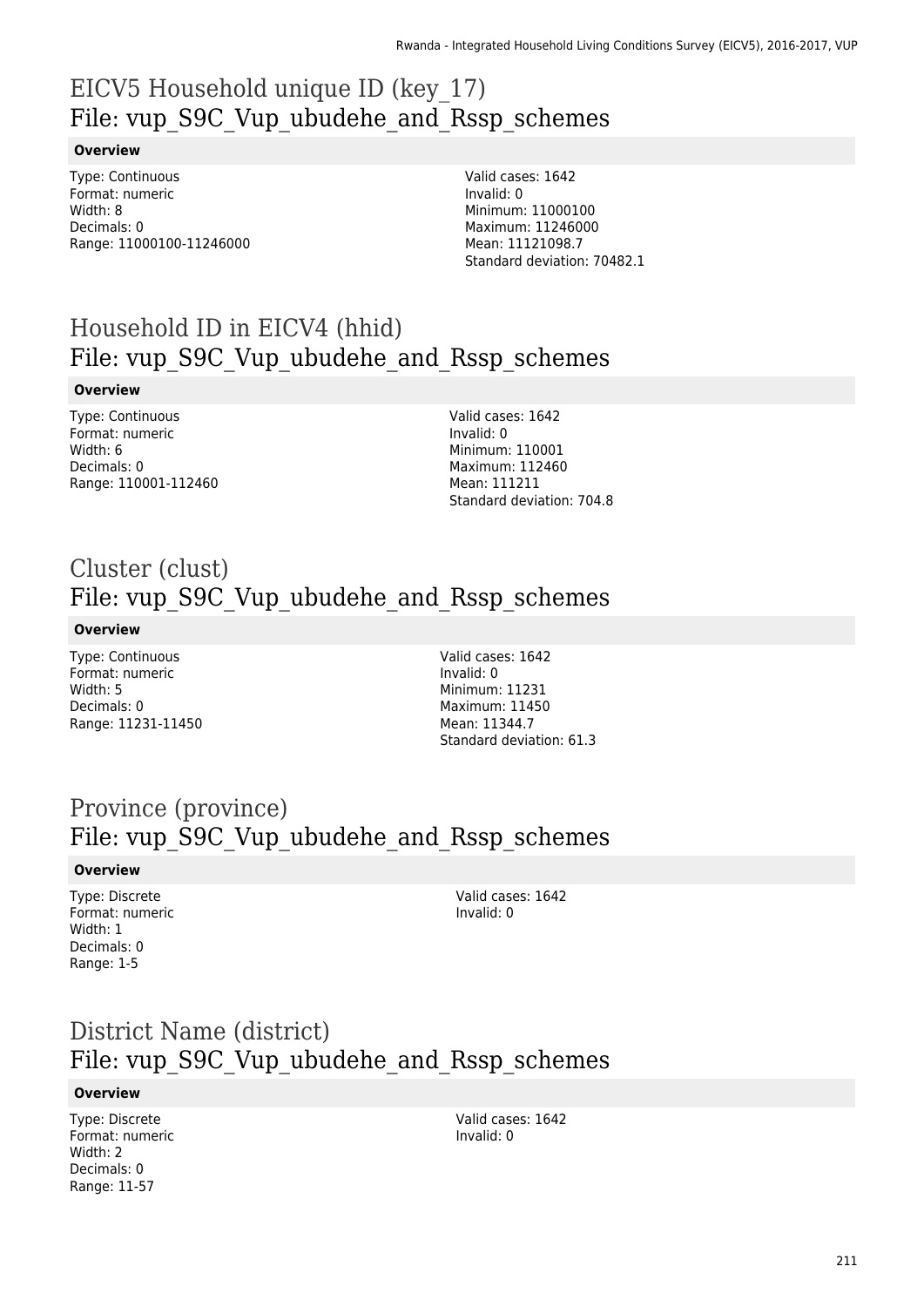# Urban/Rural (ur) File: vup\_S9C\_Vup\_ubudehe\_and\_Rssp\_schemes

### **Overview**

Type: Discrete Format: numeric Width: 1 Decimals: 0 Range: 1-4

Valid cases: 1642 Invalid: 0

# Household weight (weight) File: vup\_S9C\_Vup\_ubudehe\_and\_Rssp\_schemes

### **Overview**

Type: Continuous Format: numeric Width: 17 Decimals: 0 Range: 0.281959384679794-206.438110351562 Valid cases: 1642 Invalid: 0 Minimum: 0.3 Maximum: 206.4 Mean: 53.6 Standard deviation: 46.8

# UBEDEHE category (s0qb) File: vup\_S9C\_Vup\_ubudehe\_and\_Rssp\_schemes

### **Overview**

Type: Discrete Format: numeric Width: 1 Decimals: 0 Range: 1-5

Valid cases: 1642 Invalid: 0

## Household category in Ubudehe VUP\_ (s9cq1) File: vup\_S9C\_Vup\_ubudehe\_and\_Rssp\_schemes

### **Overview**

Type: Discrete Format: numeric Width: 1 Decimals: 0 Range: 1-8

Valid cases: 1642 Invalid: 0

# Household ever received any income /Loan from VUP (s9cq2) File: vup\_S9C\_Vup\_ubudehe\_and\_Rssp\_schemes

### **Overview**

Type: Discrete Format: numeric Width: 1 Decimals: 0 Range: 1-4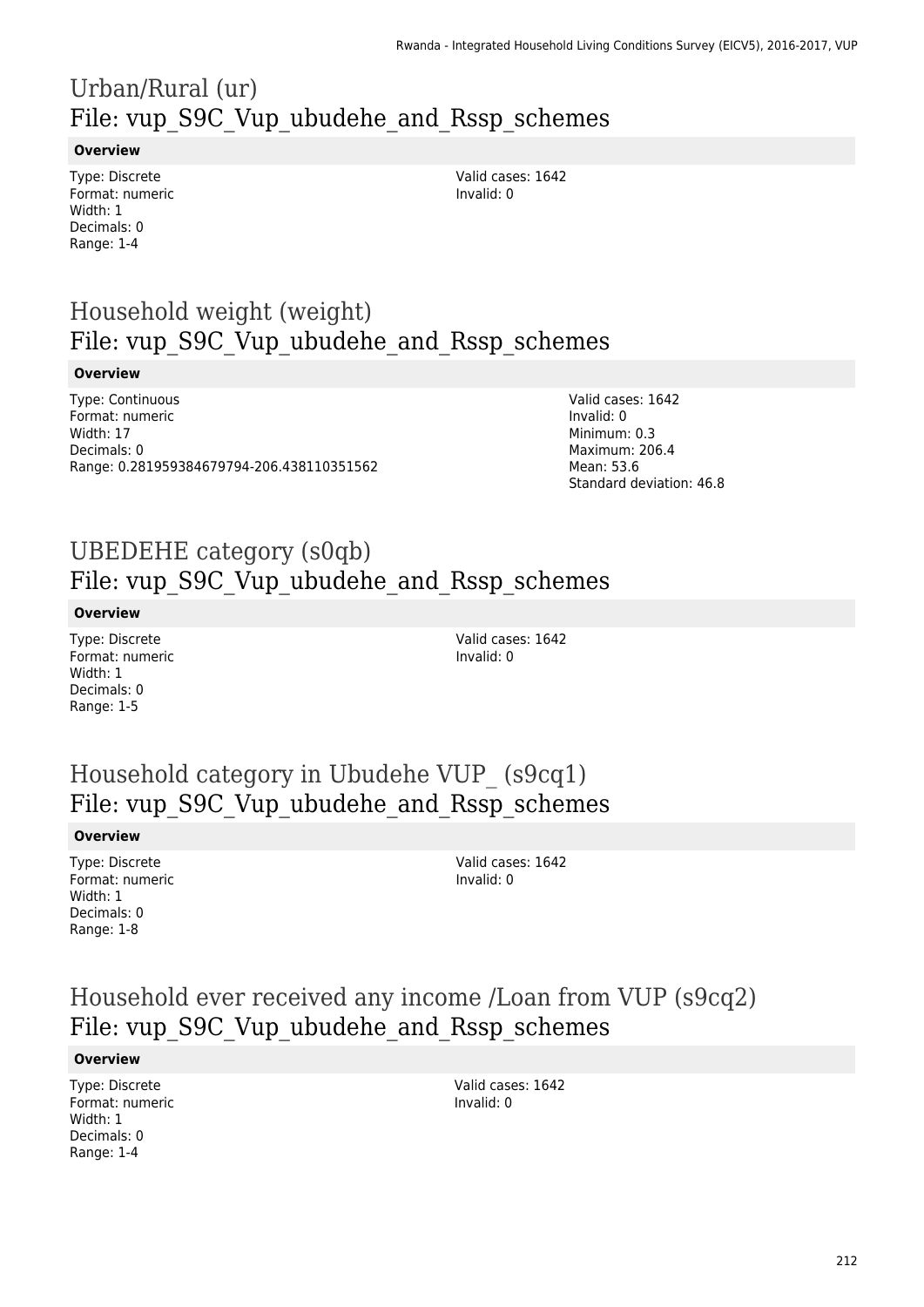## Many months have you been on the eligibility list and waiting to benefit from VU (s9cq3) File: vup\_S9C\_Vup\_ubudehe\_and\_Rssp\_schemes

### **Overview**

Type: Discrete Format: numeric Width: 1 Decimals: 0 Range: 0-8

Valid cases: 8 Invalid: 1634

## Specify the VUP programmes that your HH benefitted in year 2008  $(s9cq4a)$ File: vup S9C Vup ubudehe and Rssp schemes

**Overview**

Type: Discrete Format: numeric Width: 1 Decimals: 0 Range: 1-8

Valid cases: 618 Invalid: 1024

# Specify the VUP programmes that your HH benefitted in year 2009  $(s9cq4b)$

# File: vup S9C Vup ubudehe and Rssp schemes

### **Overview**

Type: Discrete Format: numeric Width: 1 Decimals: 0 Range: 1-8

Valid cases: 618 Invalid: 1024

## Specify the VUP programmes that your HH benefitted in year 2010 (s9cq4c) File: vup S9C Vup ubudehe and Rssp schemes

### **Overview**

Type: Discrete Format: numeric Width: 1 Decimals: 0 Range: 1-8

Valid cases: 618 Invalid: 1024

## Specify the VUP programmes that your HH benefitted in year 2011 (s9cq4d) File: vup S9C Vup ubudehe and Rssp schemes **Overview**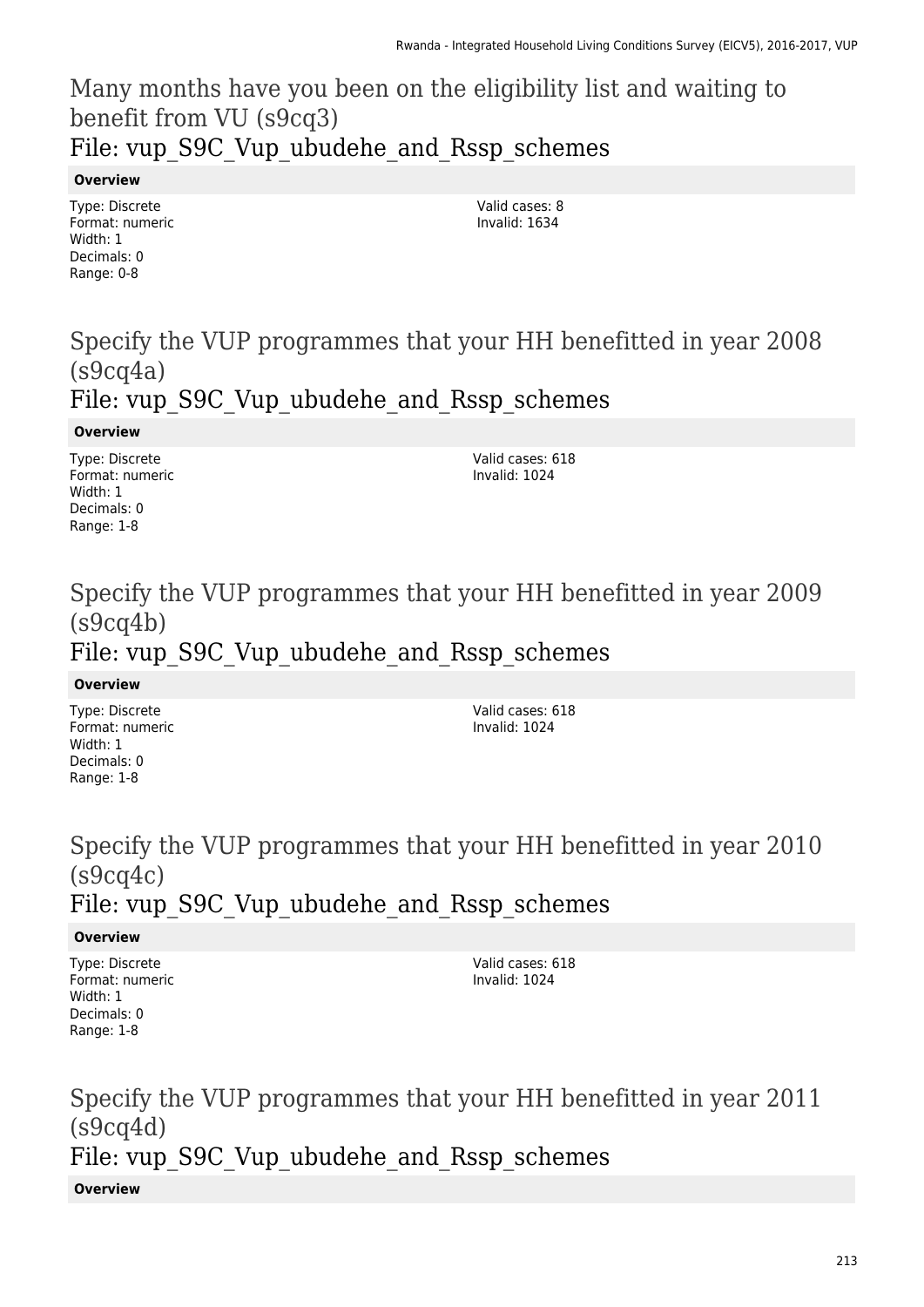## Specify the VUP programmes that your HH benefitted in year 2011 (s9cq4d) File: vup S9C Vup ubudehe and Rssp schemes

Type: Discrete Format: numeric Width: 1 Decimals: 0 Range: 1-8

Valid cases: 618 Invalid: 1024

## Specify the VUP programmes that your HH benefitted in year 2012 (s9cq4e) File: vup\_S9C\_Vup\_ubudehe\_and\_Rssp\_schemes

### **Overview**

Type: Discrete Format: numeric Width: 1 Decimals: 0 Range: 1-8

Valid cases: 618 Invalid: 1024

## Specify the VUP programmes that your HH benefitted in year 2013 (s9cq4f) File: vup S9C Vup ubudehe and Rssp schemes

**Overview**

Type: Discrete Format: numeric Width: 1 Decimals: 0 Range: 1-8

Valid cases: 618 Invalid: 1024

## Specify the VUP programmes that your HH benefitted in year 2014  $(s9cq4q)$ File: vup S9C Vup ubudehe and Rssp schemes

### **Overview**

Type: Discrete Format: numeric Width: 1 Decimals: 0 Range: 1-8

Valid cases: 618 Invalid: 1024

## Specify the VUP programmes that your HH benefitted in year 2015  $(s9cq4h)$ File: vup S9C Vup ubudehe and Rssp schemes **Overview**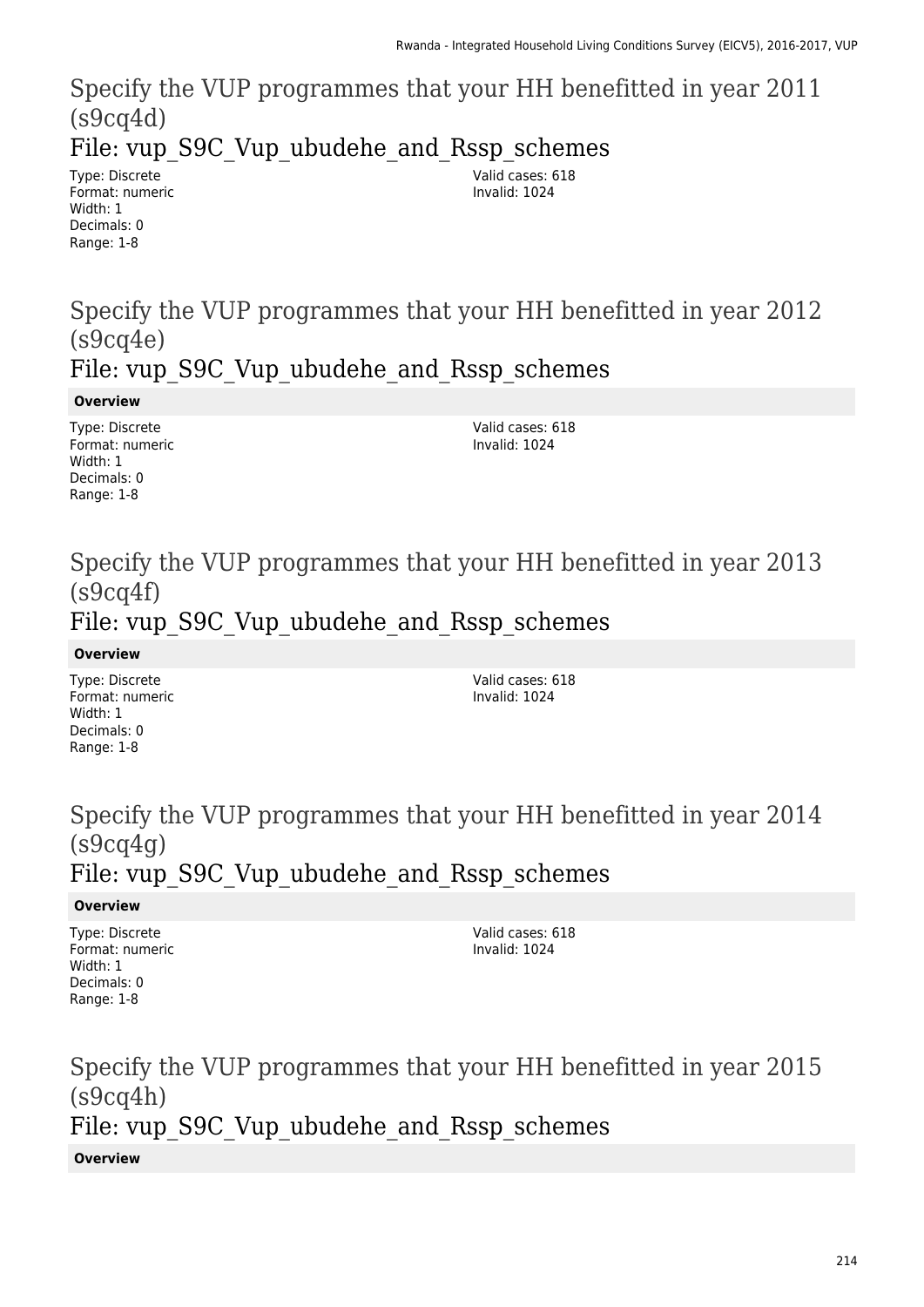## Specify the VUP programmes that your HH benefitted in year 2015 (s9cq4h) File: vup S9C Vup ubudehe and Rssp schemes

Type: Discrete Format: numeric Width: 1 Decimals: 0 Range: 1-8

Valid cases: 618 Invalid: 1024

## Specify the VUP programmes that your HH benefitted in year 2016  $(s9ca4i)$ File: vup S9C Vup ubudehe and Rssp schemes

### **Overview**

Type: Discrete Format: numeric Width: 1 Decimals: 0 Range: 1-8

Valid cases: 618 Invalid: 1024

## Specify the VUP programmes that your HH benefitted in year 2017  $(s9cq4i)$ File: vup S9C Vup ubudehe and Rssp schemes

### **Overview**

Type: Discrete Format: numeric Width: 1 Decimals: 0 Range: 1-8

Valid cases: 439 Invalid: 1203

## Why is your household no longer benefit from the VUP program? (s9cq5) File: vup S9C Vup ubudehe and Rssp schemes

### **Overview**

Type: Discrete Format: numeric Width: 2 Decimals: 0 Range: 1-14

Valid cases: 742 Invalid: 900

# How do you usually receive your Direct Support payment? (s9cq6) File: vup S9C Vup ubudehe and Rssp schemes

### **Overview**

Type: Discrete Format: numeric Width: 1 Decimals: 0 Range: 1-3

Valid cases: 334 Invalid: 1308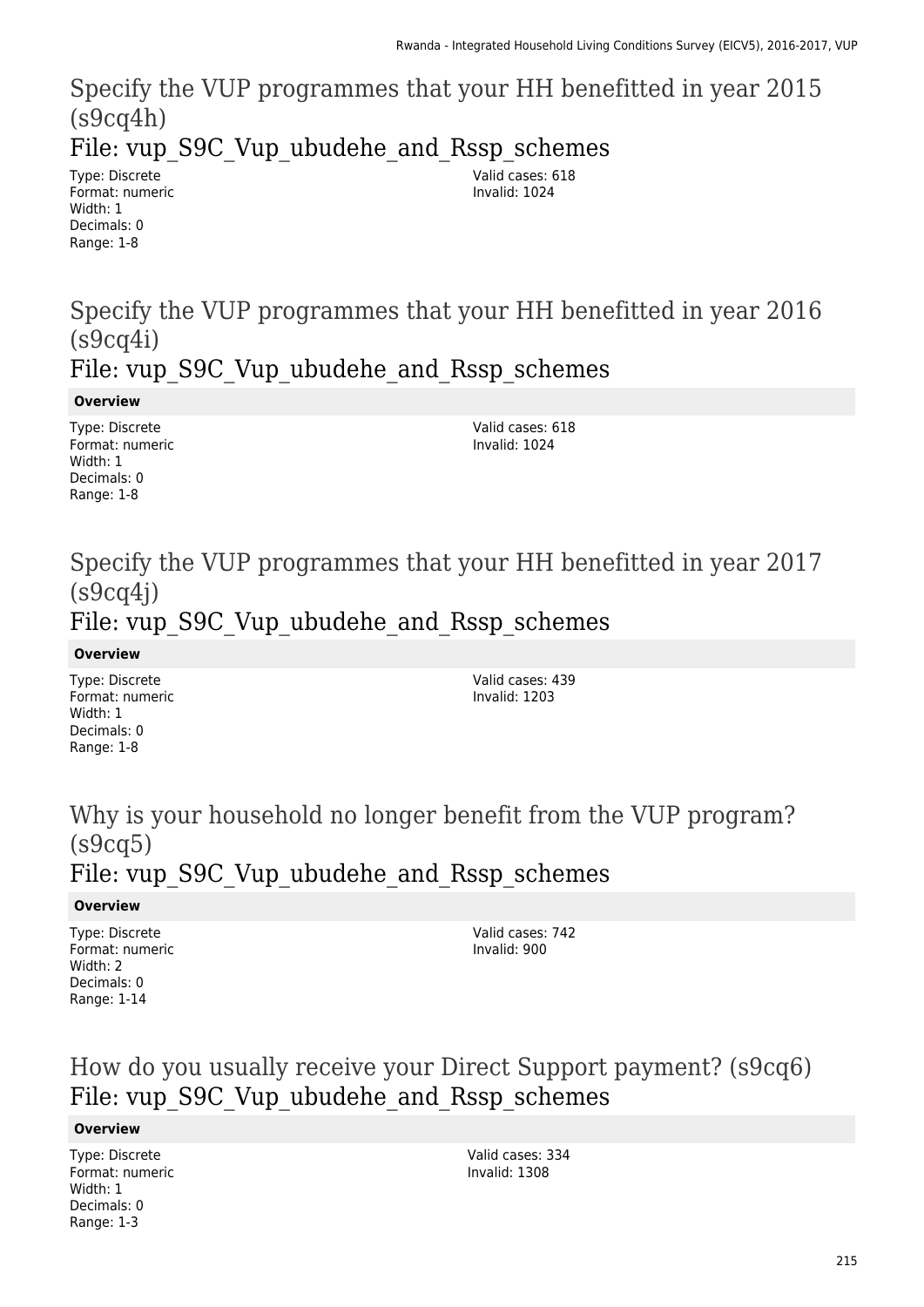# Period when received your direct support payments (s9cq7) File: vup\_S9C\_Vup\_ubudehe\_and\_Rssp\_schemes

### **Overview**

Type: Discrete Format: numeric Width: 1 Decimals: 0 Range: 1-3

Valid cases: 334 Invalid: 1308

## Average amount household received at the last Direct Support payment (s9cq8) File: vup S9C Vup ubudehe and Rssp schemes

### **Overview**

Type: Continuous Format: numeric Width: 6 Decimals: 0 Range: 1200-168000 Valid cases: 334 Invalid: 1308 Minimum: 1200 Maximum: 168000 Mean: 17644.6 Standard deviation: 17640.2

# What you usually receive? (s9cq9) File: vup S9C Vup ubudehe and Rssp schemes

### **Overview**

Type: Discrete Format: numeric Width: 1 Decimals: 0 Range: 1-3

Valid cases: 334 Invalid: 1308

## Average amount informed to get in every month from VUP Ds? (s9cq10) File: vup S9C Vup ubudehe and Rssp schemes

### **Overview**

Type: Discrete Format: numeric Width: 5 Decimals: 0 Range: 8-63000

Valid cases: 334 Invalid: 1308

# Direct Support payments received over the past 12 months (s9cq11) File: vup S9C Vup ubudehe and Rssp schemes

### **Overview**

Type: Discrete Format: numeric Width: 2 Decimals: 0 Range: 0-12

Valid cases: 334 Invalid: 1308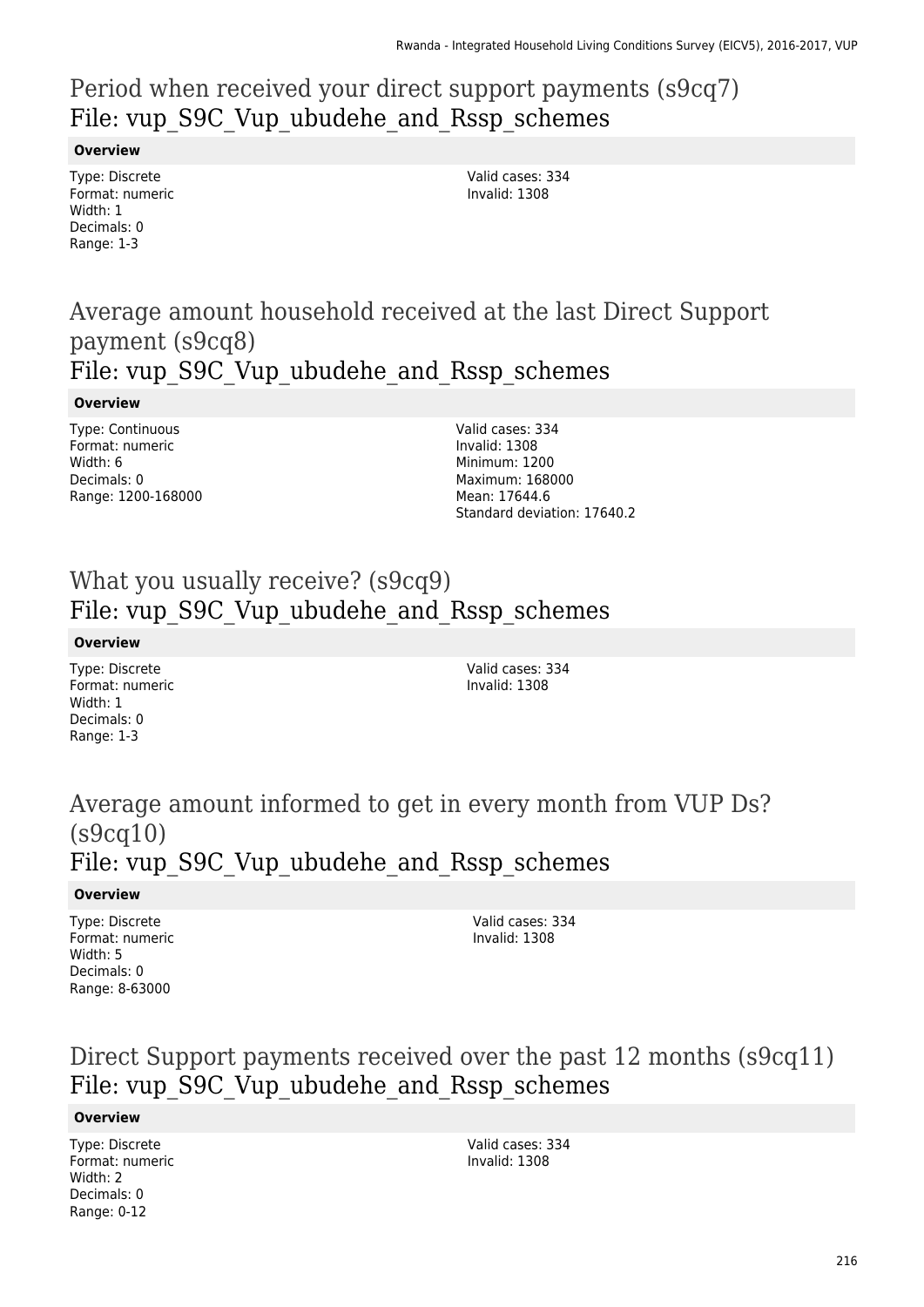## Why have you not received 12 payments? (s9cq12) File: vup\_S9C\_Vup\_ubudehe\_and\_Rssp\_schemes

### **Overview**

Type: Discrete Format: numeric Width: 1 Decimals: 0 Range: 1-3

Valid cases: 262 Invalid: 1380

### Invest your direct support benefits in some assets:- to buy food  $(s9ca13a)$ File: vup S9C Vup ubudehe and Rssp schemes

### **Overview**

Type: Discrete Format: numeric Width: 1 Decimals: 0 Range: 1-2

Valid cases: 334 Invalid: 1308

## Invest your direct support benefits in some assets:- Clothes (s9cq13b) File: vup S9C Vup ubudehe and Rssp schemes

### **Overview**

Type: Discrete Format: numeric Width: 1 Decimals: 0 Range: 1-2

Valid cases: 334 Invalid: 1308

## Invest your direct support benefits in some assets:- to buy home utensils (s9cq13c) File: vup\_S9C\_Vup\_ubudehe\_and\_Rssp\_schemes

### **Overview**

Type: Discrete Format: numeric Width: 1 Decimals: 0 Range: 1-2

Valid cases: 334 Invalid: 1308

## Invest your direct support benefits in some assets:- Durable asset (s9cq13d) File: vup S9C Vup ubudehe and Rssp schemes

### **Overview**

Type: Discrete Format: numeric Width: 1 Decimals: 0 Range: 1-2

Valid cases: 334 Invalid: 1308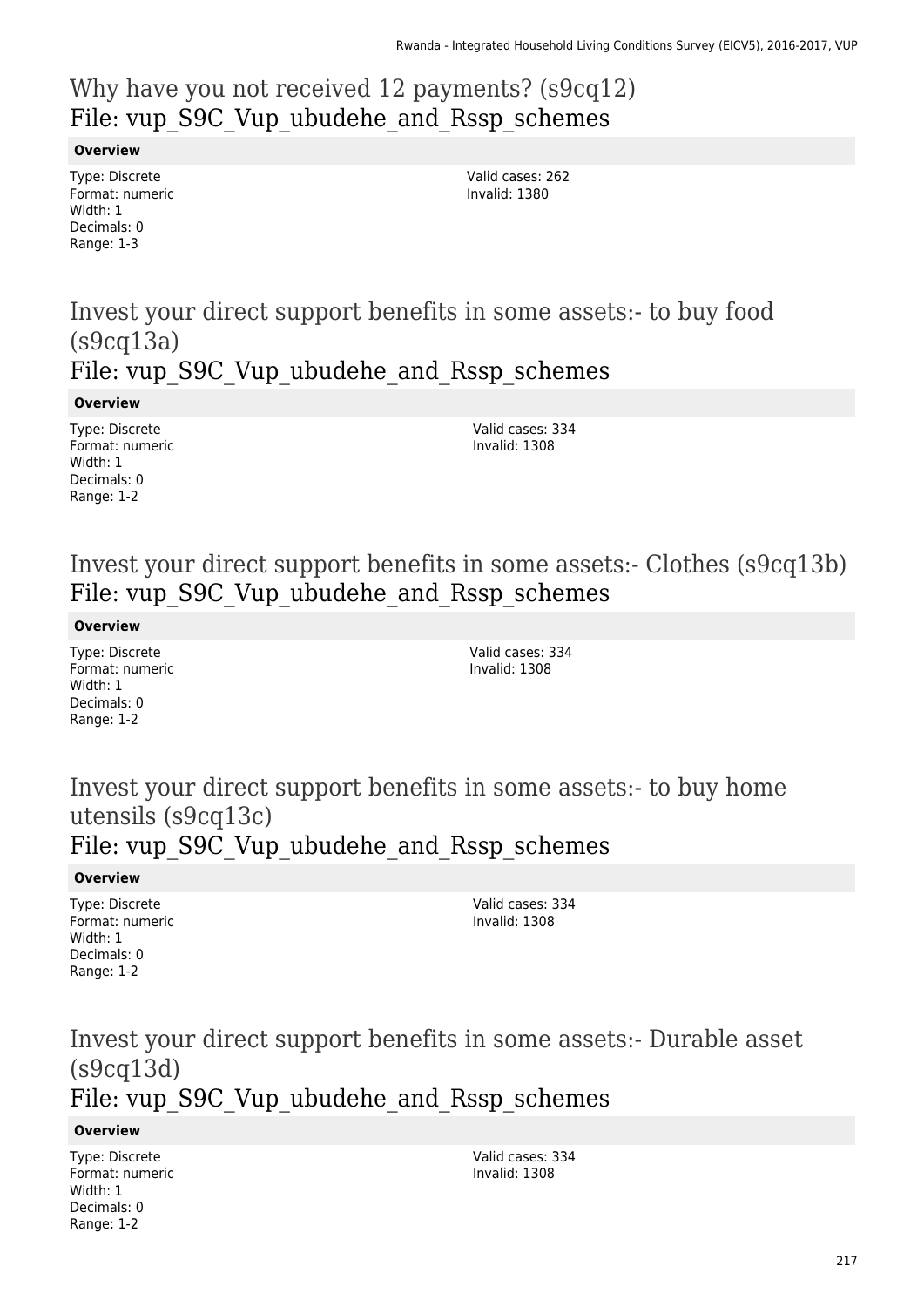## Invest your direct support benefits in some assets:- Education (s9cq13e) File: vup\_S9C\_Vup\_ubudehe\_and\_Rssp\_schemes

### **Overview**

Type: Discrete Format: numeric Width: 1 Decimals: 0 Range: 1-2

Valid cases: 334 Invalid: 1308

## Invest your direct support benefits in some assets:- Health/medical (s9cq13f) File: vup S9C Vup ubudehe and Rssp schemes

**Overview**

Type: Discrete Format: numeric Width: 1 Decimals: 0 Range: 1-2

Valid cases: 334 Invalid: 1308

## Invest your direct support benefits in some assets:- to buy animals (s9cq13g)

## File: vup\_S9C\_Vup\_ubudehe\_and\_Rssp\_schemes

### **Overview**

Type: Discrete Format: numeric Width: 1 Decimals: 0 Range: 1-2

Valid cases: 334 Invalid: 1308

## Invest your direct support benefits in some assets:- Farm (s9cq13h) File: vup S9C Vup ubudehe and Rssp schemes

### **Overview**

Type: Discrete Format: numeric Width: 1 Decimals: 0 Range: 1-2

Valid cases: 334 Invalid: 1308

Invest your direct support benefits in some assets:- Business or income generati (s9cq13i) File: vup S9C Vup ubudehe and Rssp schemes

### **Overview**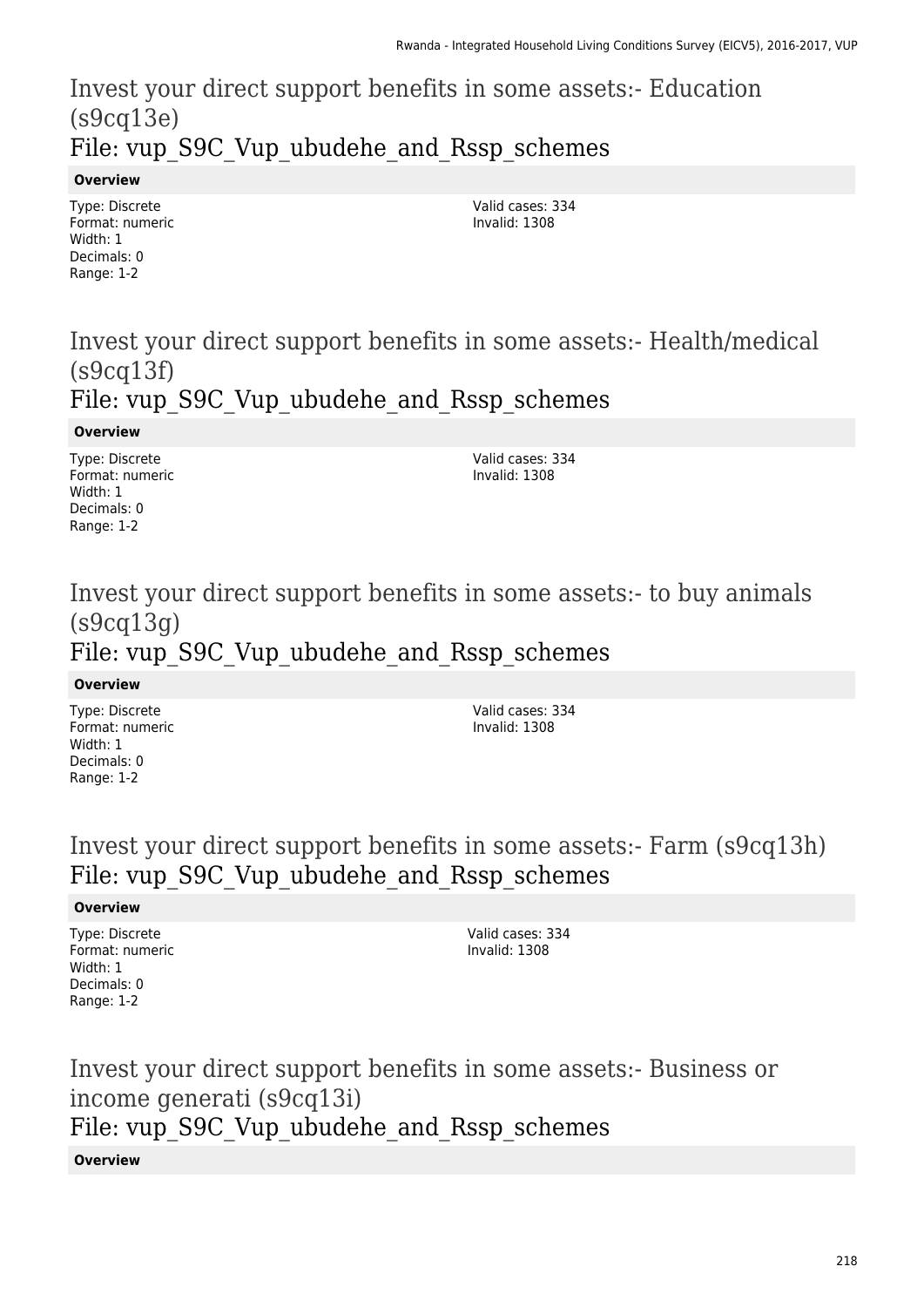### Invest your direct support benefits in some assets:- Business or income generati (s9cq13i) File: vup S9C Vup ubudehe and Rssp schemes

Type: Discrete Format: numeric Width: 1 Decimals: 0 Range: 1-2

Valid cases: 334 Invalid: 1308

### Invest your direct support benefits in some assets:- Improve house  $(s9ca13i)$ File: vup S9C Vup ubudehe and Rssp schemes

### **Overview**

Type: Discrete Format: numeric Width: 1 Decimals: 0 Range: 1-2

Valid cases: 334 Invalid: 1308

## Invest your direct support benefits in some assets:- Saving (s9cq13k) File: vup\_S9C\_Vup\_ubudehe\_and\_Rssp\_schemes

### **Overview**

Type: Discrete Format: numeric Width: 1 Decimals: 0 Range: 1-2

Valid cases: 334 Invalid: 1308

## Invest your direct support benefits in some assets:- Other specify\_ (s9cq13l)

## File: vup\_S9C\_Vup\_ubudehe\_and\_Rssp\_schemes

### **Overview**

Type: Discrete Format: numeric Width: 1 Decimals: 0 Range: 1-2

Valid cases: 334 Invalid: 1308

## Rural sector support project \_RSSP\_ (s9c5q45) File: vup\_S9C\_Vup\_ubudehe\_and\_Rssp\_schemes

### **Overview**

Type: Discrete Format: numeric Width: 1 Decimals: 0 Range: 1-2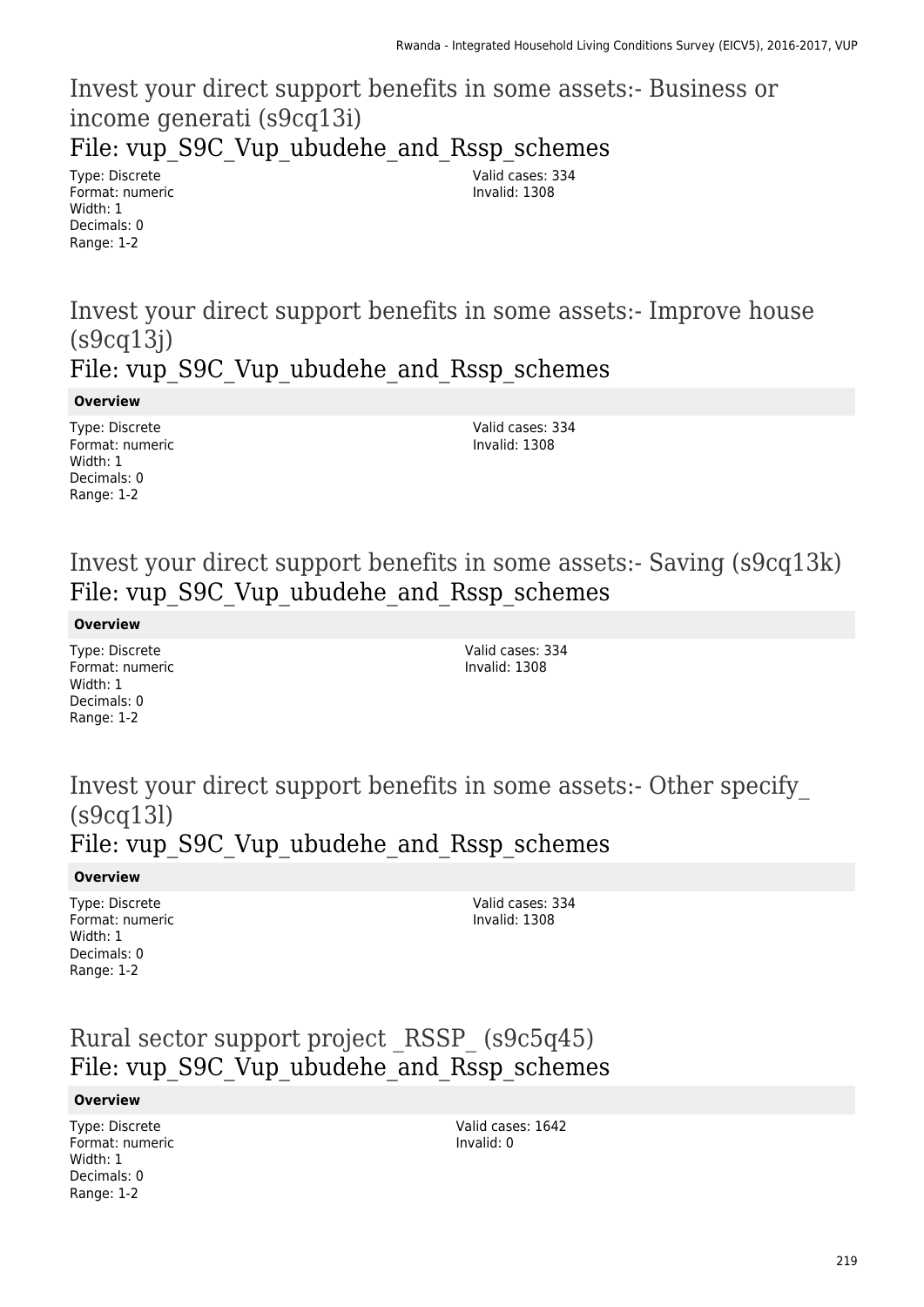## Forming cooperatives to carry out profit earning projects (s9c5q46a) File: vup\_S9C\_Vup\_ubudehe\_and\_Rssp\_schemes

### **Overview**

Type: Discrete Format: numeric Width: 1 Decimals: 0 Range: 1-2

Valid cases: 45 Invalid: 1597

## Access to credit subsidized by RIF (s9c5q46b) File: vup\_S9C\_Vup\_ubudehe\_and\_Rssp\_schemes

### **Overview**

Type: Discrete Format: numeric Width: 1 Decimals: 0 Range: 1-2

Valid cases: 45 Invalid: 1597

## Training (s9c5q46c) File: vup S9C Vup ubudehe and Rssp schemes

### **Overview**

Type: Discrete Format: numeric Width: 1 Decimals: 0 Range: 1-2

Valid cases: 44 Invalid: 1598

## Swamp or marshland rehabilitation (s9c5q46d) File: vup S9C Vup ubudehe and Rssp schemes

### **Overview**

Type: Discrete Format: numeric Width: 1 Decimals: 0 Range: 1-2

Valid cases: 44 Invalid: 1598

## Construction of markets, crop drying structures and crop barns (s9c5q46e) File: vup\_S9C\_Vup\_ubudehe\_and\_Rssp\_schemes

### **Overview**

Type: Discrete Format: numeric Width: 1 Decimals: 0 Range: 1-2

Valid cases: 44 Invalid: 1598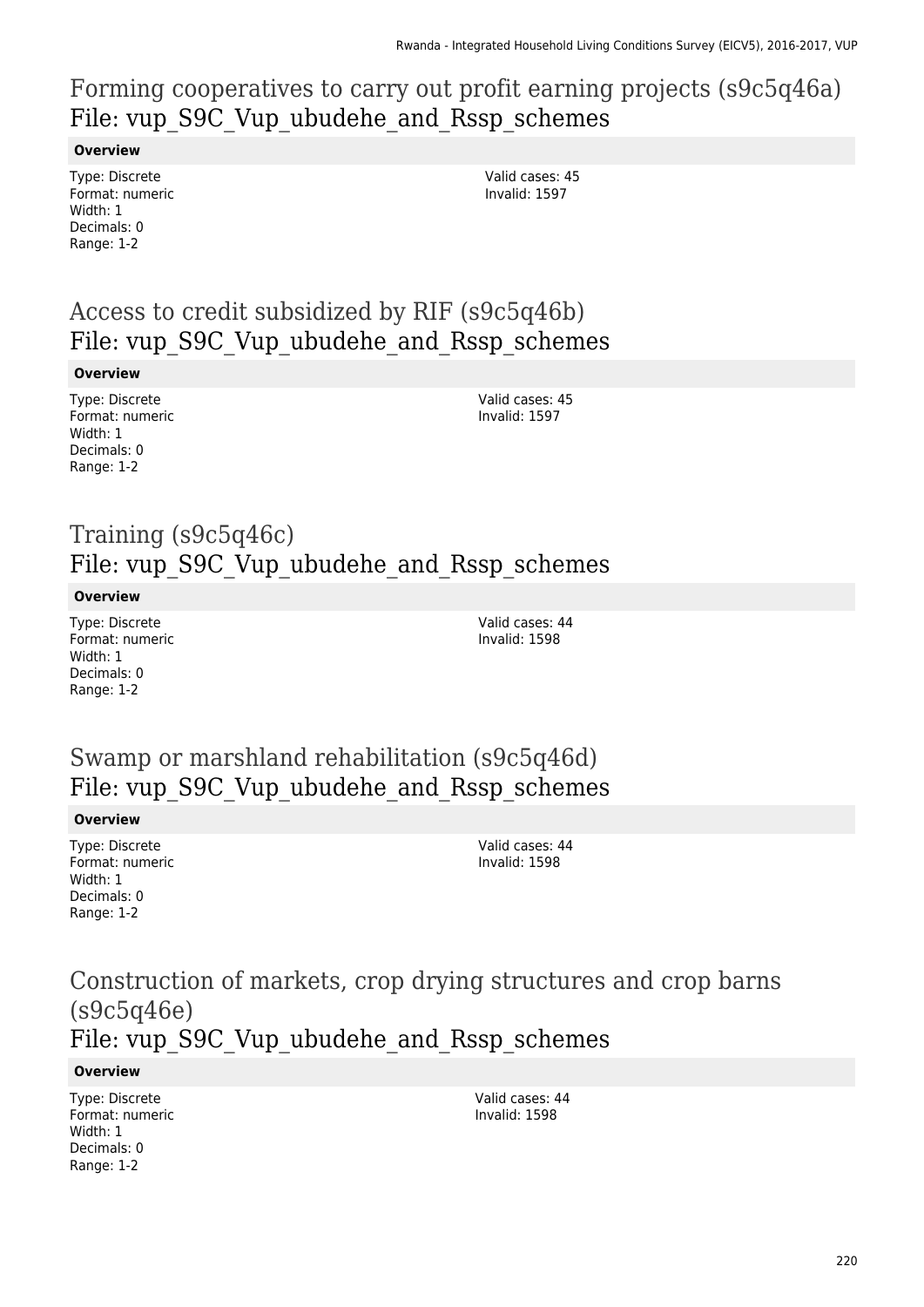## Others Specify (s9c5q46f) File: vup\_S9C\_Vup\_ubudehe\_and\_Rssp\_schemes

### **Overview**

Type: Discrete Format: numeric Width: 1 Decimals: 0 Range: 1-2

Valid cases: 44 Invalid: 1598

## Month of interview (s0q18m) File: vup\_S9C\_Vup\_ubudehe\_and\_Rssp\_schemes

#### **Overview**

Type: Discrete Format: numeric Width: 2 Decimals: 0 Range: 1-12

Valid cases: 1642 Invalid: 0

## Year of interview (s0q18y) File: vup\_S9C\_Vup\_ubudehe\_and\_Rssp\_schemes

#### **Overview**

Type: Discrete Format: numeric Width: 4 Decimals: 0 Range: 2016-2017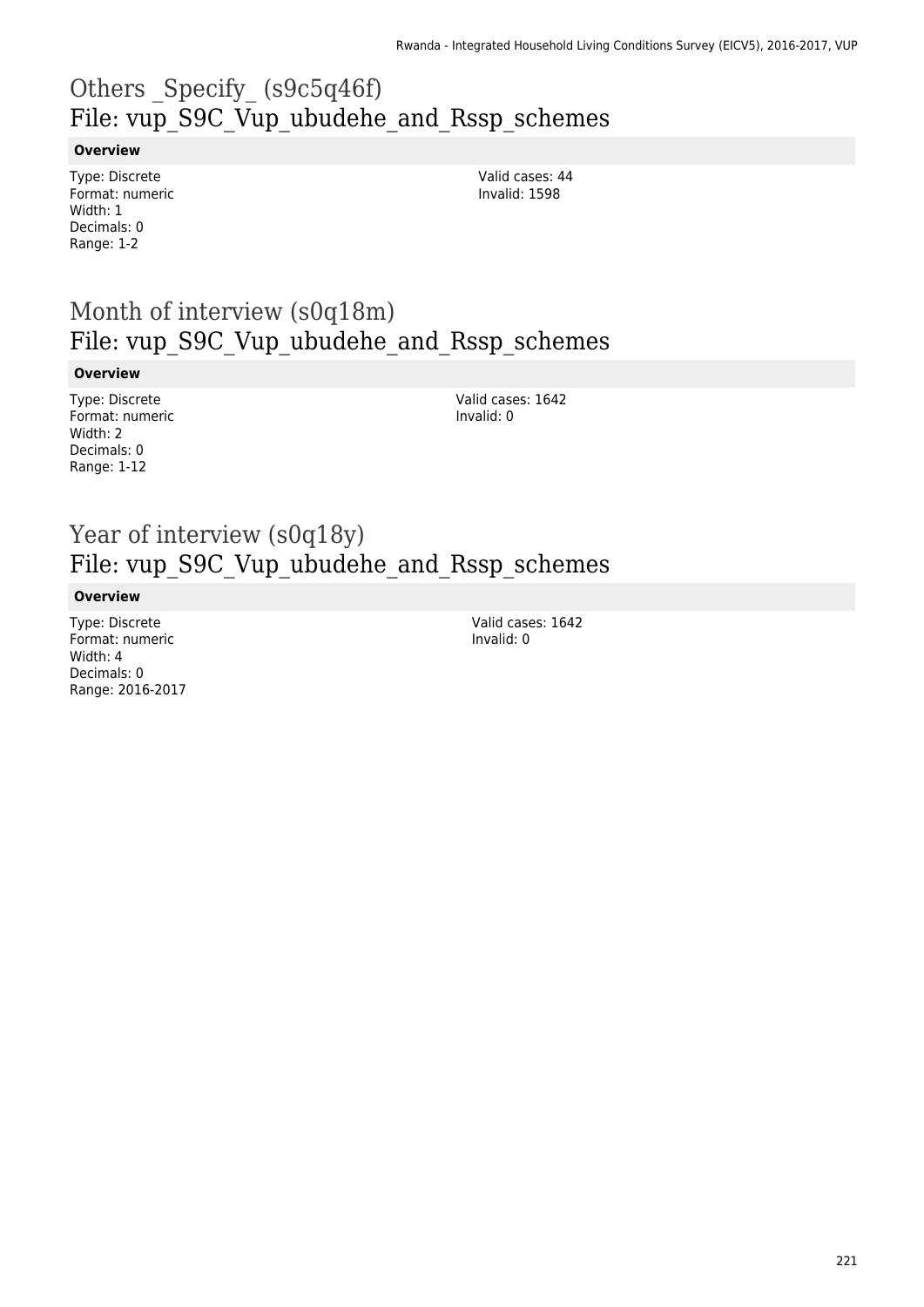## EICV5 Household unique ID (key\_17) File: vup\_S9C3\_Vup\_ubudehe\_and\_Rssp\_schemes

### **Overview**

Type: Continuous Format: numeric Width: 8 Decimals: 0 Range: 11001600-11244300 Valid cases: 128 Invalid: 0 Minimum: 11001600 Maximum: 11244300 Mean: 11132469.6 Standard deviation: 65938.2

## Household ID in EICV4 (hhid) File: vup\_S9C3\_Vup\_ubudehe\_and\_Rssp\_schemes

### **Overview**

Type: Continuous Format: numeric Width: 6 Decimals: 0 Range: 110016-112443 Valid cases: 128 Invalid: 0 Minimum: 110016 Maximum: 112443 Mean: 111324.7 Standard deviation: 659.4

## Cluster (clust) File: vup\_S9C3\_Vup\_ubudehe\_and\_Rssp\_schemes

### **Overview**

Type: Continuous Format: numeric Width: 5 Decimals: 0 Range: 11232-11449 Valid cases: 128 Invalid: 0 Minimum: 11232 Maximum: 11449 Mean: 11354.6 Standard deviation: 57.1

## Province (province) File: vup S9C3 Vup ubudehe and Rssp schemes

### **Overview**

Type: Discrete Format: numeric Width: 1 Decimals: 0 Range: 1-5

Valid cases: 128 Invalid: 0

## District Name (district) File: vup S9C3 Vup ubudehe and Rssp schemes

### **Overview**

Type: Discrete Format: numeric Width: 2 Decimals: 0 Range: 11-57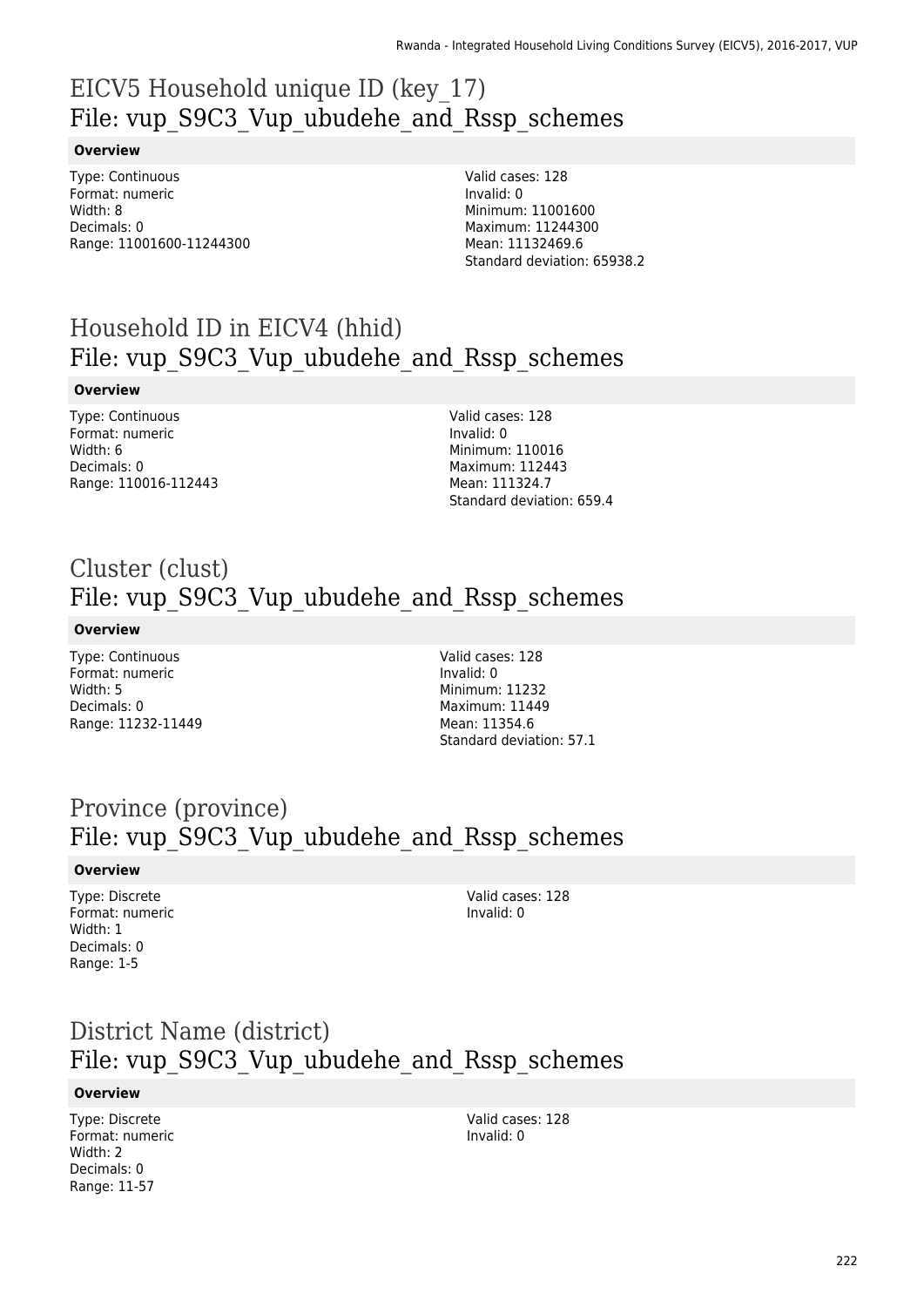## Urban/Rural (ur) File: vup\_S9C3\_Vup\_ubudehe\_and\_Rssp\_schemes

### **Overview**

Type: Discrete Format: numeric Width: 1 Decimals: 0 Range: 1-4

Valid cases: 128 Invalid: 0

## Household weight (weight) File: vup S9C3 Vup ubudehe and Rssp schemes

### **Overview**

Type: Continuous Format: numeric Width: 16 Decimals: 0 Range: 2.58249163627624-181.653137207031 Valid cases: 128 Invalid: 0 Minimum: 2.6 Maximum: 181.7 Mean: 63.2 Standard deviation: 42

## UBEDEHE category (s0qb) File: vup S9C3 Vup ubudehe and Rssp schemes

### **Overview**

Type: Discrete Format: numeric Width: 1 Decimals: 0 Range: 1-5

Valid cases: 128 Invalid: 0

## Household category in Ubudehe VUP\_ (s9cq1) File: vup S9C3 Vup ubudehe and Rssp schemes

#### **Overview**

Type: Discrete Format: numeric Width: 1 Decimals: 0 Range: 1-8

Valid cases: 128 Invalid: 0

## Household ever received any income /Loan from VUP (s9cq2) File: vup\_S9C3\_Vup\_ubudehe\_and\_Rssp\_schemes

#### **Overview**

Type: Discrete Format: numeric Width: 1 Decimals: 0 Range: 1-4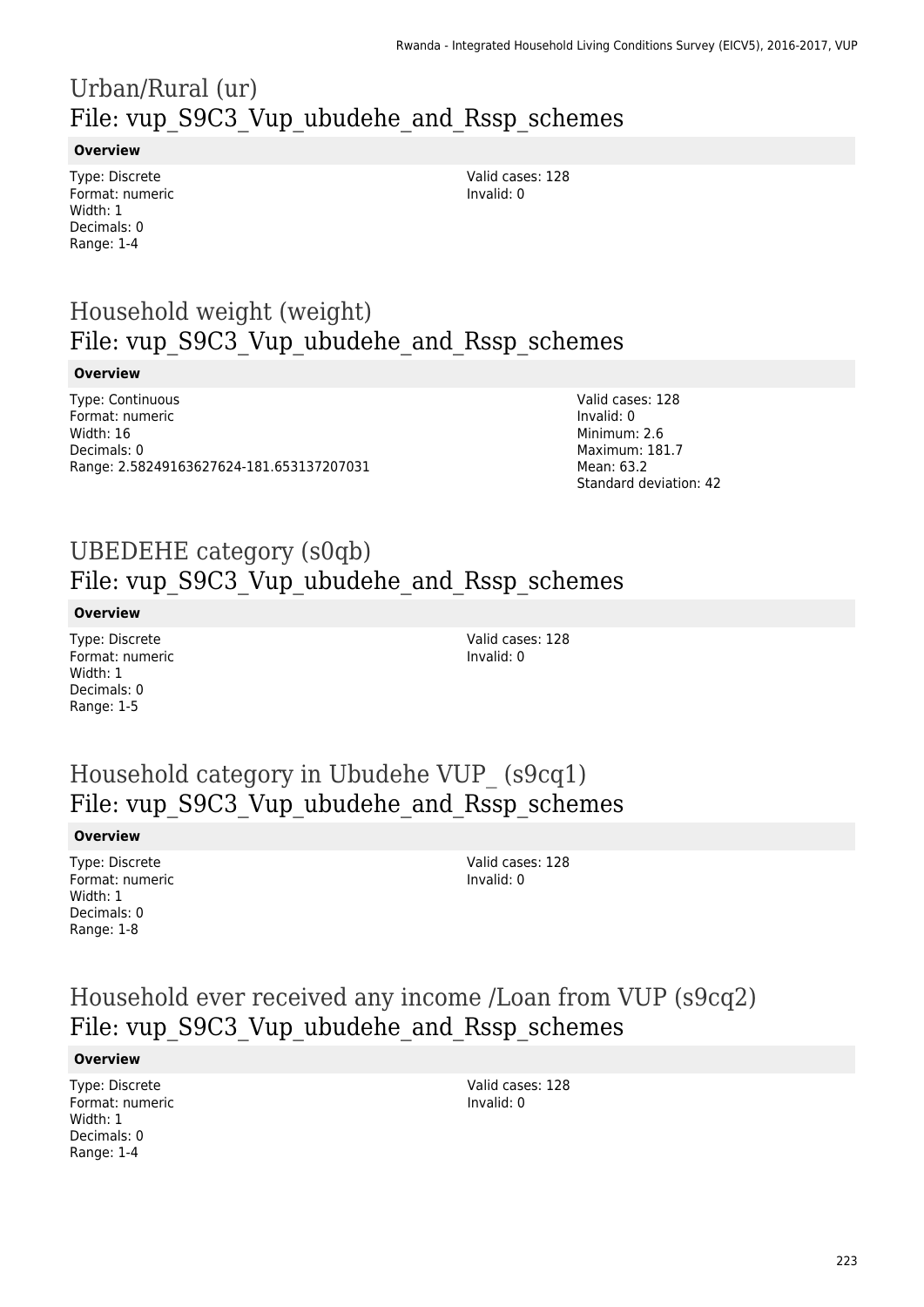## Specify the VUP programmes that your HH benefitted in year 2008 (s9cq4a) File: vup\_S9C3\_Vup\_ubudehe\_and\_Rssp\_schemes

### **Overview**

Type: Discrete Format: numeric Width: 1 Decimals: 0 Range: 1-8

Valid cases: 128 Invalid: 0

## Specify the VUP programmes that your HH benefitted in year 2009  $(s9cq4b)$ File: vup S9C3 Vup ubudehe and Rssp schemes

### **Overview**

Type: Discrete Format: numeric Width: 1 Decimals: 0 Range: 1-8

Valid cases: 128 Invalid: 0

## Specify the VUP programmes that your HH benefitted in year 2010 (s9cq4c)

## File: vup S9C3 Vup ubudehe and Rssp schemes

### **Overview**

Type: Discrete Format: numeric Width: 1 Decimals: 0 Range: 1-8

Valid cases: 128 Invalid: 0

## Specify the VUP programmes that your HH benefitted in year 2011  $(s9ca4d)$ File: vup S9C3 Vup ubudehe and Rssp schemes

### **Overview**

Type: Discrete Format: numeric Width: 1 Decimals: 0 Range: 1-8

Valid cases: 128 Invalid: 0

## Specify the VUP programmes that your HH benefitted in year 2012 (s9cq4e) File: vup S9C3 Vup ubudehe and Rssp schemes

### **Overview**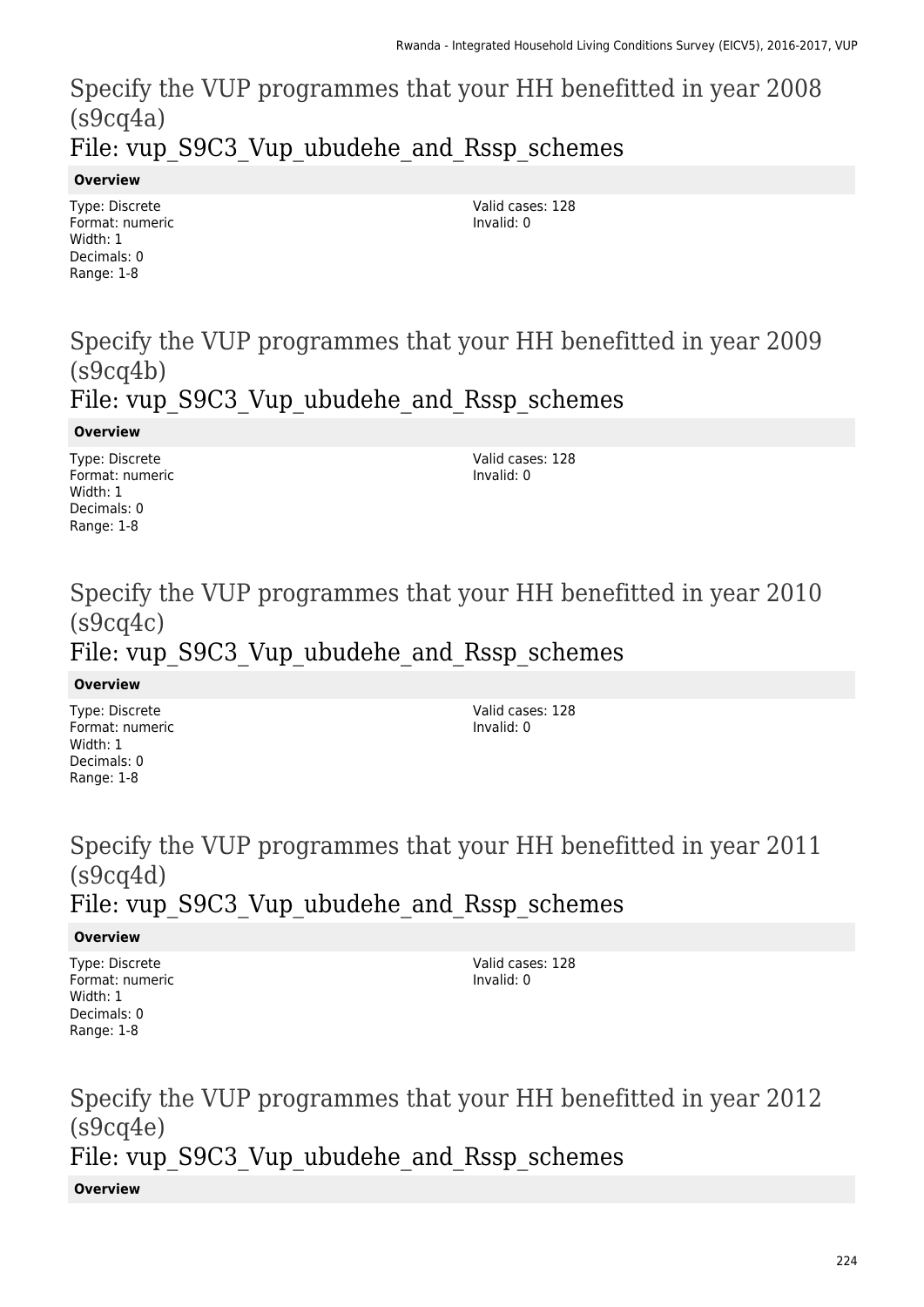## Specify the VUP programmes that your HH benefitted in year 2012 (s9cq4e) File: vup S9C3 Vup ubudehe and Rssp schemes

Type: Discrete Format: numeric Width: 1 Decimals: 0 Range: 1-8

Valid cases: 128 Invalid: 0

## Specify the VUP programmes that your HH benefitted in year 2013  $(s9ca4f)$ File: vup\_S9C3\_Vup\_ubudehe\_and\_Rssp\_schemes

### **Overview**

Type: Discrete Format: numeric Width: 1 Decimals: 0 Range: 1-8

Valid cases: 128 Invalid: 0

### Specify the VUP programmes that your HH benefitted in year 2014  $(s9cq4q)$ File: vup S9C3 Vup ubudehe and Rssp schemes

**Overview**

Type: Discrete Format: numeric Width: 1 Decimals: 0 Range: 1-8

Valid cases: 128 Invalid: 0

## Specify the VUP programmes that your HH benefitted in year 2015 (s9cq4h)

## File: vup S9C3 Vup ubudehe and Rssp schemes

### **Overview**

Type: Discrete Format: numeric Width: 1 Decimals: 0 Range: 1-8

Valid cases: 128 Invalid: 0

## Specify the VUP programmes that your HH benefitted in year 2016 (s9cq4i) File: vup S9C3 Vup ubudehe and Rssp schemes

### **Overview**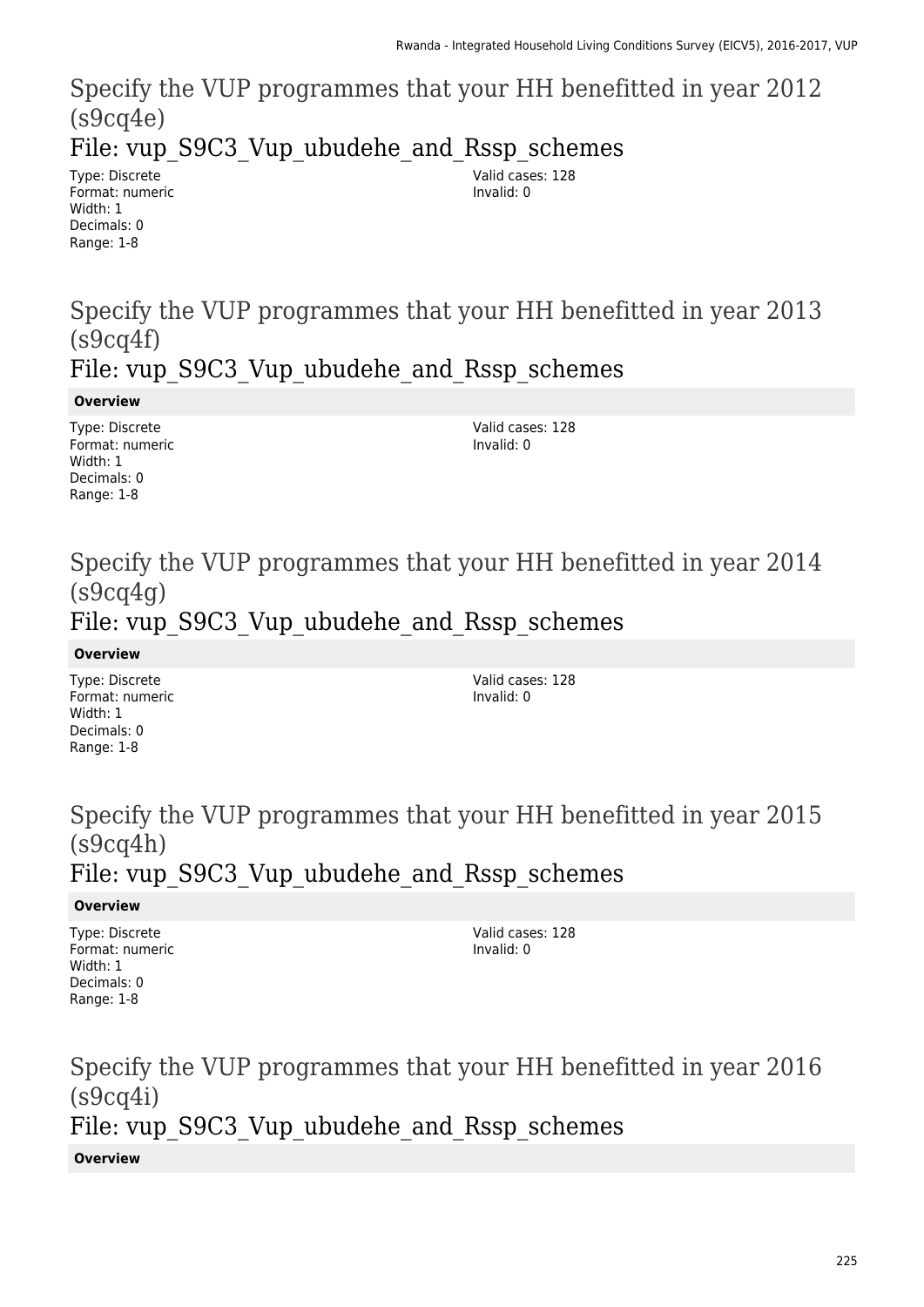## Specify the VUP programmes that your HH benefitted in year 2016 (s9cq4i) File: vup S9C3 Vup ubudehe and Rssp schemes

Type: Discrete Format: numeric Width: 1 Decimals: 0 Range: 1-8

Valid cases: 128 Invalid: 0

### Specify the VUP programmes that your HH benefitted in year 2017  $(s9ca4i)$ File: vup S9C3 Vup ubudehe and Rssp schemes

### **Overview**

Type: Discrete Format: numeric Width: 1 Decimals: 0 Range: 1-8

Valid cases: 87 Invalid: 41

## ID No. of HH members that participated in PW activities during the last 12 month (s9cq00)

## File: vup S9C3 Vup ubudehe and Rssp schemes

### **Overview**

Type: Discrete Format: numeric Width: 1 Decimals: 0 Range: 1-4

Valid cases: 128 Invalid: 0

## Period household involved in public worksMonth\_ (s9cq14a) File: vup\_S9C3\_Vup\_ubudehe\_and\_Rssp\_schemes

### **Overview**

Type: Discrete Format: numeric Width: 2 Decimals: 0 Range: 1-12

Valid cases: 128 Invalid: 0

## Period household involved in public worksYear\_ (s9cq14b) File: vup S9C3 Vup ubudehe and Rssp schemes

### **Overview**

Type: Discrete Format: numeric Width: 4 Decimals: 0 Range: 2016-2017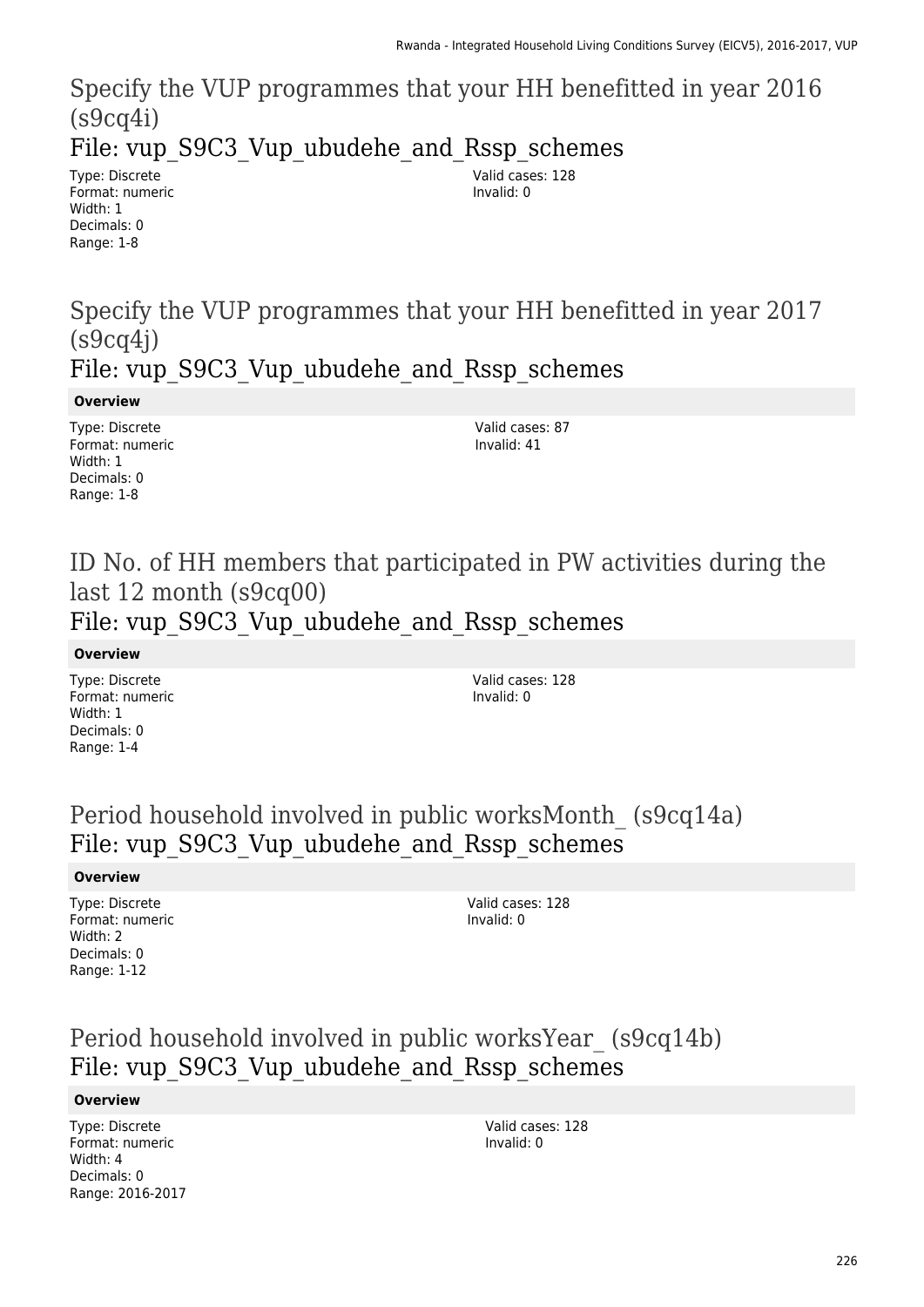Average hours per day worked for last participation in Public Works? (s9cq15) File: vup S9C3 Vup ubudehe and Rssp schemes

### **Overview**

Type: Discrete Format: numeric Width: 2 Decimals: 0 Range: 2-10

Valid cases: 128 Invalid: 0

## Daily wage last participation in Public Works (s9cq16) File: vup\_S9C3\_Vup\_ubudehe\_and\_Rssp\_schemes

#### **Overview**

Type: Continuous Format: numeric Width: 5 Decimals: 0 Range: 333-17000 Valid cases: 128 Invalid: 0 Minimum: 333 Maximum: 17000 Mean: 1416.7 Standard deviation: 1616.7

## Days worked during the last 3 months (s9cq17) File: vup S9C3 Vup ubudehe and Rssp schemes

### **Overview**

Type: Continuous Format: numeric Width: 2 Decimals: 0 Range: 0-76

Valid cases: 128 Invalid: 0 Minimum: 0 Maximum: 76 Mean: 22.4 Standard deviation: 20.9

## Type of work during last participation in Public Works (s9cq18) File: vup\_S9C3\_Vup\_ubudehe\_and\_Rssp\_schemes

### **Overview**

Type: Discrete Format: numeric Width: 1 Decimals: 0 Range: 1-6

Valid cases: 128 Invalid: 0

Time spend for commuting to and from the worksite each day (s9cq19) File: vup S9C3 Vup ubudehe and Rssp schemes **Overview**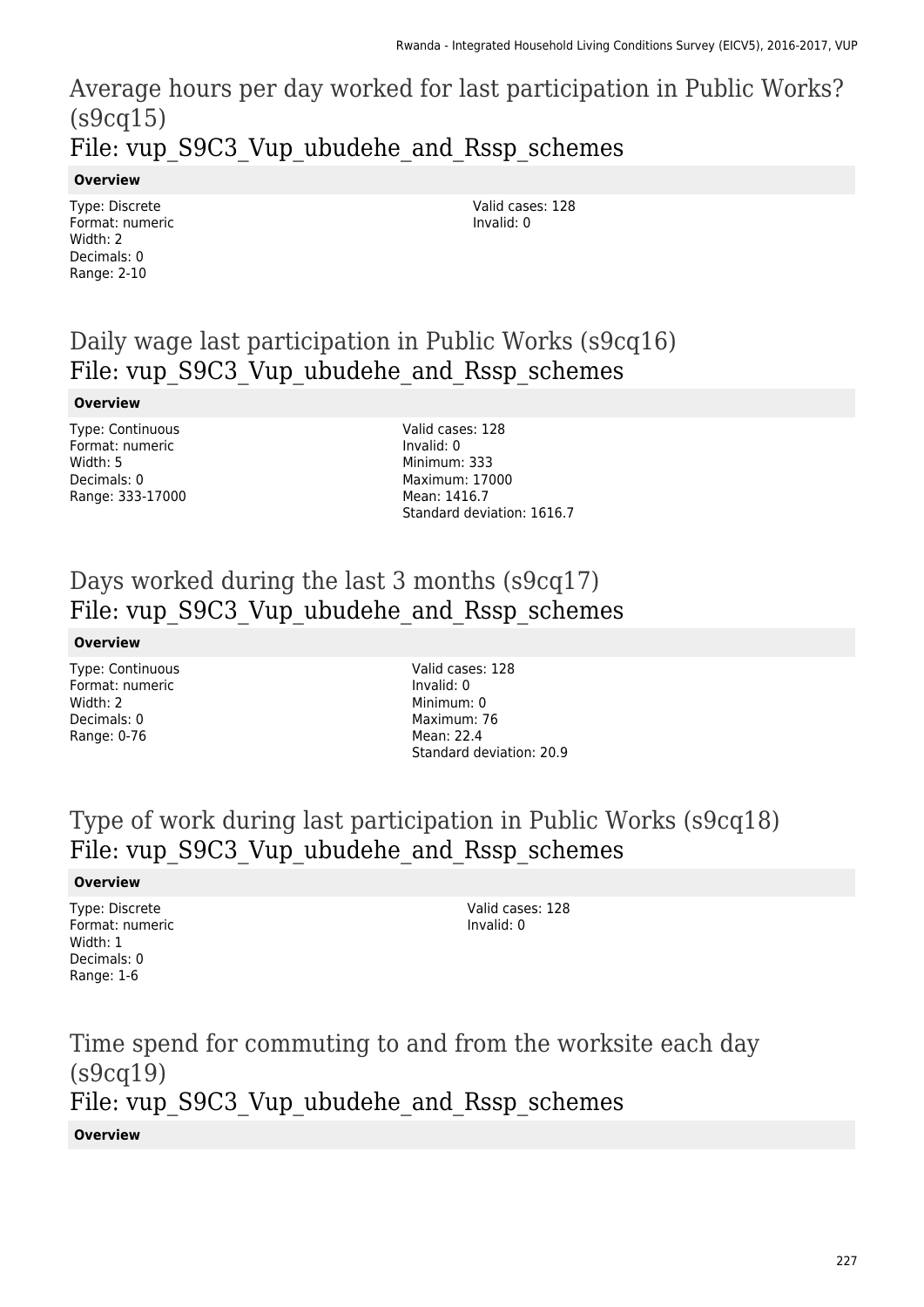## Time spend for commuting to and from the worksite each day (s9cq19) File: vup S9C3 Vup ubudehe and Rssp schemes

Type: Continuous Format: numeric Width: 3 Decimals: 0 Range: 1-360

Valid cases: 128 Invalid: 0 Minimum: 1 Maximum: 360 Mean: 96.9 Standard deviation: 87.5

## Amount of money normally spend related to VUP PW per day (s9cq20) File: vup\_S9C3\_Vup\_ubudehe\_and\_Rssp\_schemes

### **Overview**

Type: Continuous Format: numeric Width: 4 Decimals: 0 Range: 0-1200

Valid cases: 128 Invalid: 0 Minimum: 0 Maximum: 1200 Mean: 44.5 Standard deviation: 139.5

## Months household participateed in Public Works over the last 12 months (s9cq21) File: vup\_S9C3\_Vup\_ubudehe\_and\_Rssp\_schemes

### **Overview**

Type: Discrete Format: numeric Width: 2 Decimals: 0 Range: 1-10

Valid cases: 128 Invalid: 0

## Payment received for all the work performed during the last 12 months (s9cq22) File: vup S9C3 Vup ubudehe and Rssp schemes

### **Overview**

Type: Discrete Format: numeric Width: 1 Decimals: 0 Range: 1-2

Valid cases: 128 Invalid: 0

## Public Works payments usually delayed or paid on time? (s9cq23) File: vup S9C3 Vup ubudehe and Rssp schemes

### **Overview**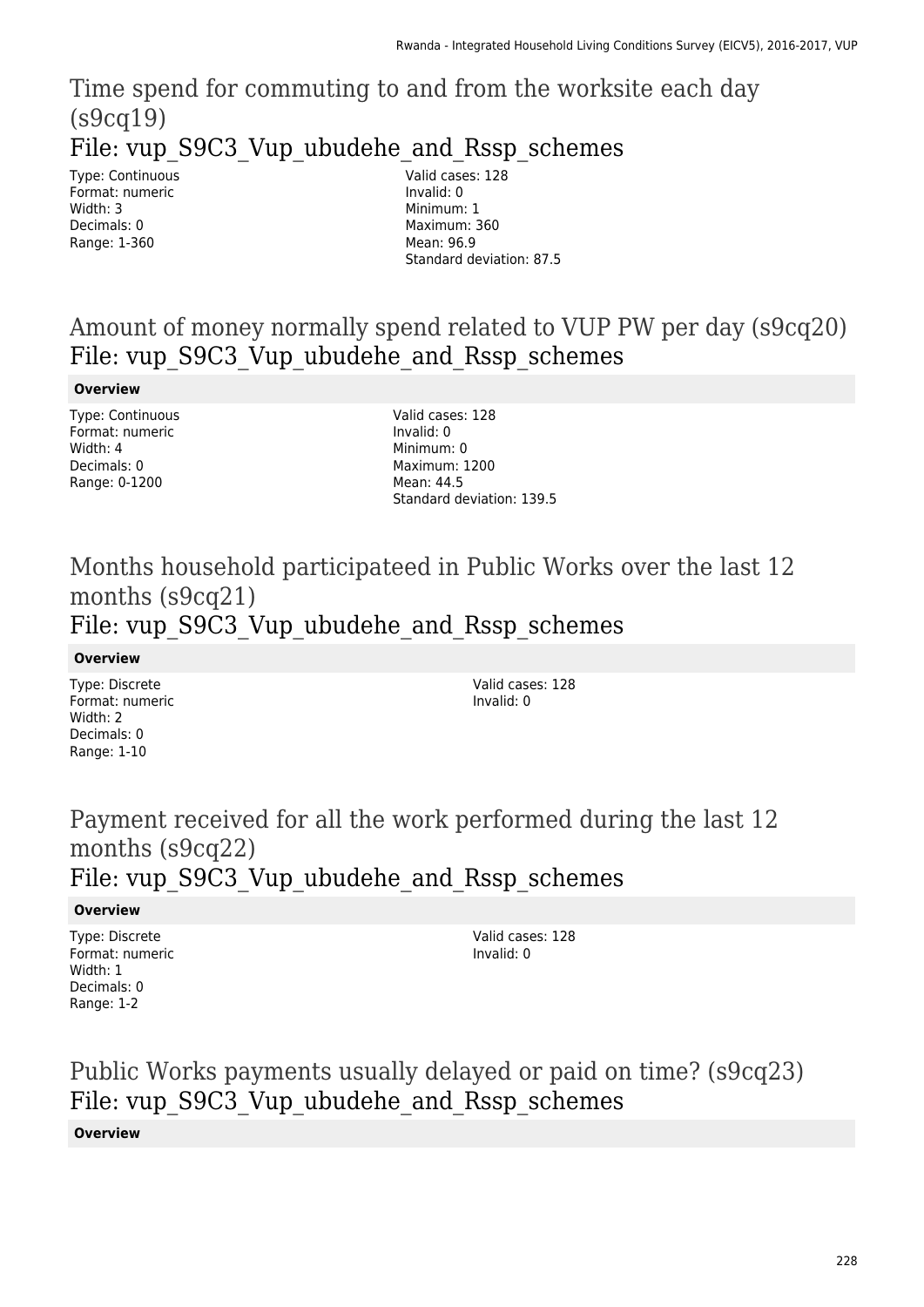## Public Works payments usually delayed or paid on time? (s9cq23) File: vup\_S9C3\_Vup\_ubudehe\_and\_Rssp\_schemes

Type: Discrete Format: numeric Width: 1 Decimals: 0 Range: 1-6

Valid cases: 128 Invalid: 0

## How do you usually receive your Public Works payment (s9cq24) File: vup\_S9C3\_Vup\_ubudehe\_and\_Rssp\_schemes

### **Overview**

Type: Discrete Format: numeric Width: 1 Decimals: 0 Range: 1-4

Valid cases: 124 Invalid: 4

## Last Public Works payment received\_Month (s9cq25a) File: vup\_S9C3\_Vup\_ubudehe\_and\_Rssp\_schemes

### **Overview**

Type: Discrete Format: numeric Width: 2 Decimals: 0 Range: 1-12

Valid cases: 124 Invalid: 4

## Last Public Works payment received year (s9cq25b) File: vup S9C3 Vup ubudehe and Rssp schemes

### **Overview**

Type: Discrete Format: numeric Width: 4 Decimals: 0 Range: 2015-2017

Valid cases: 124 Invalid: 4

## Amount household received in the last Public Works payment (s9cq26) File: vup S9C3 Vup ubudehe and Rssp schemes

### **Overview**

Type: Continuous Format: numeric Width: 5 Decimals: 0 Range: 0-37500

Valid cases: 124 Invalid: 4 Minimum: 0 Maximum: 37500 Mean: 13605.1 Standard deviation: 7764.2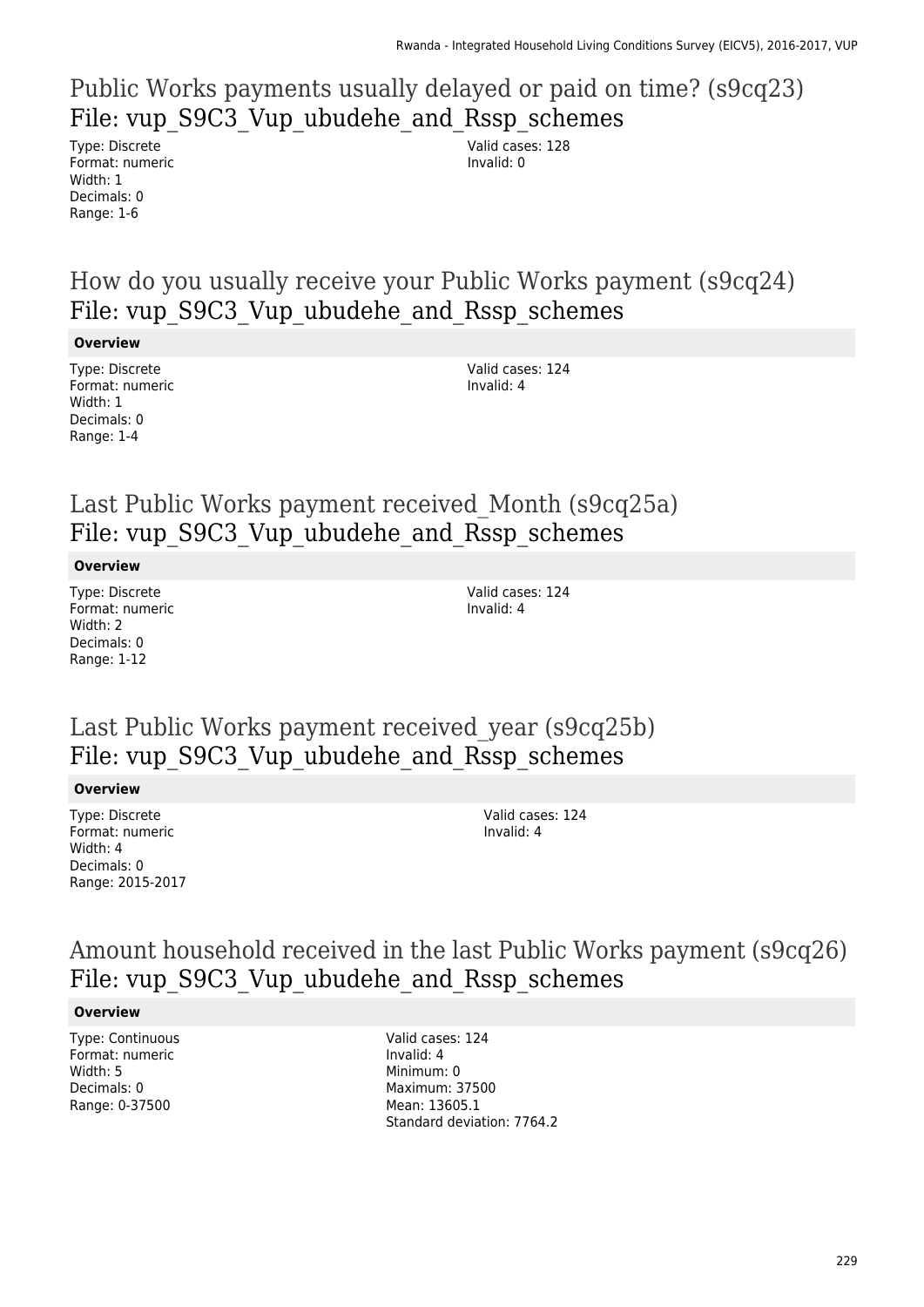## The total Public Works payment over the last 12 months (s9cq27) File: vup\_S9C3\_Vup\_ubudehe\_and\_Rssp\_schemes

### **Overview**

Type: Continuous Format: numeric Width: 6 Decimals: 0 Range: 1200-560000

Valid cases: 124 Invalid: 4 Minimum: 1200 Maximum: 560000 Mean: 58856 Standard deviation: 65948.2

## More PW for other HH member (s9c3q99) File: vup S9C3 Vup ubudehe and Rssp schemes

### **Overview**

Type: Discrete Format: numeric Width: 1 Decimals: 0 Range: 1-2

Valid cases: 128 Invalid: 0

## Has your HH ever benefited from VUP asset grant? (s9cq28) File: vup S9C3 Vup ubudehe and Rssp schemes

### **Overview**

Type: Discrete Format: numeric Width: 1 Decimals: 0 Range: 1-2

Valid cases: 128 Invalid: 0

## Use your public works payment:- to buy food (s9cq29a) File: vup S9C3 Vup ubudehe and Rssp schemes

### **Overview**

Type: Discrete Format: numeric Width: 1 Decimals: 0 Range: 1-2

Valid cases: 128 Invalid: 0

## Use your public works payment:- Clothes (s9cq29b) File: vup\_S9C3\_Vup\_ubudehe\_and\_Rssp\_schemes

### **Overview**

Type: Discrete Format: numeric Width: 1 Decimals: 0 Range: 1-2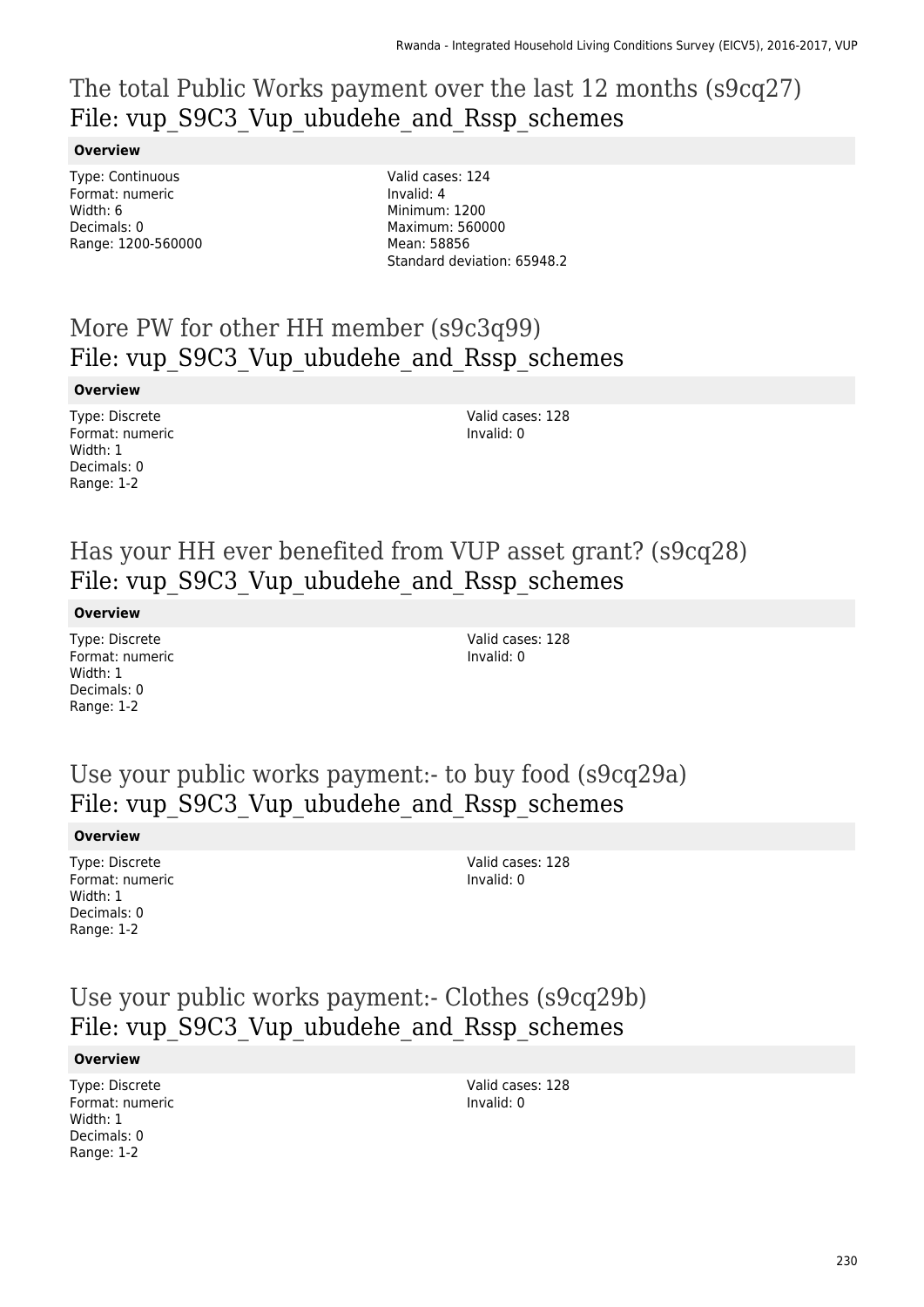## Use your public works payment:- to buy home utensils (s9cq29c) File: vup\_S9C3\_Vup\_ubudehe\_and\_Rssp\_schemes

### **Overview**

Type: Discrete Format: numeric Width: 1 Decimals: 0 Range: 1-2

Valid cases: 128 Invalid: 0

## Use your public works payment:- Durable asset (s9cq29d) File: vup\_S9C3\_Vup\_ubudehe\_and\_Rssp\_schemes

### **Overview**

Type: Discrete Format: numeric Width: 1 Decimals: 0 Range: 1-2

Valid cases: 128 Invalid: 0

## Use your public works payment:- Education (s9cq29e) File: vup S9C3 Vup ubudehe and Rssp schemes

### **Overview**

Type: Discrete Format: numeric Width: 1 Decimals: 0 Range: 1-2

Valid cases: 128 Invalid: 0

## Use your public works payment:- Health/medical (s9cq29f) File: vup S9C3 Vup ubudehe and Rssp schemes

### **Overview**

Type: Discrete Format: numeric Width: 1 Decimals: 0 Range: 1-2

Valid cases: 128 Invalid: 0

## Use your public works payment:- to buy animals (s9cq29g) File: vup S9C3 Vup ubudehe and Rssp schemes

### **Overview**

Type: Discrete Format: numeric Width: 1 Decimals: 0 Range: 1-2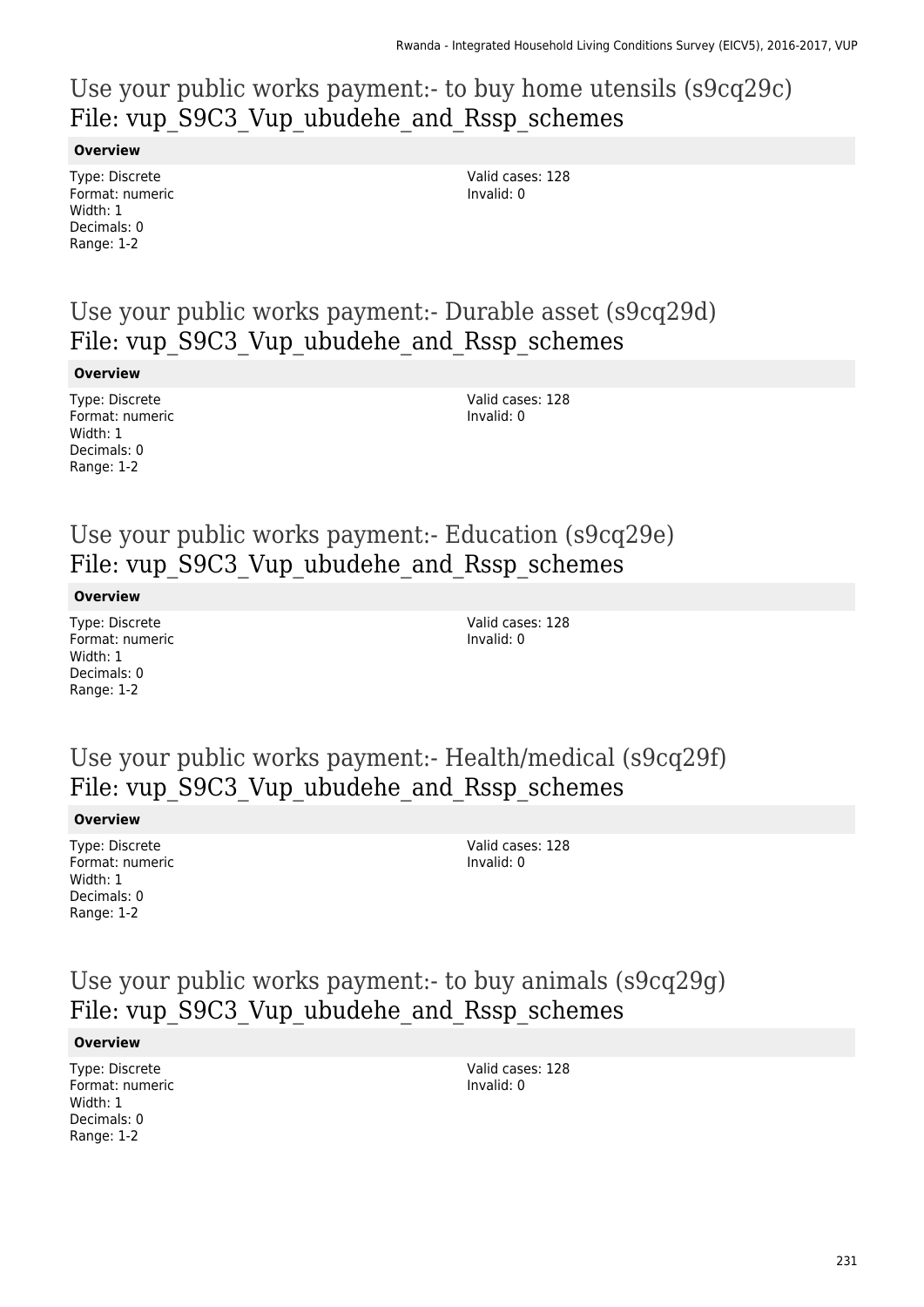## Use your public works payment:- Farm (s9cq29h) File: vup\_S9C3\_Vup\_ubudehe\_and\_Rssp\_schemes

### **Overview**

Type: Discrete Format: numeric Width: 1 Decimals: 0 Range: 1-2

Valid cases: 128 Invalid: 0

## Use your public works payment:- Business or income generating activity (s9cq29i)

## File: vup\_S9C3\_Vup\_ubudehe\_and\_Rssp\_schemes

### **Overview**

Type: Discrete Format: numeric Width: 1 Decimals: 0 Range: 1-2

Valid cases: 128 Invalid: 0

## Use your public works payment:- Improve house (s9cq29j) File: vup S9C3 Vup ubudehe and Rssp schemes

### **Overview**

Type: Discrete Format: numeric Width: 1 Decimals: 0 Range: 1-2

Valid cases: 128 Invalid: 0

## Use your public works payment:- Saving (s9cq29k) File: vup\_S9C3\_Vup\_ubudehe\_and\_Rssp\_schemes

### **Overview**

Type: Discrete Format: numeric Width: 1 Decimals: 0 Range: 1-2

Valid cases: 128 Invalid: 0

## Use your public works payment: Other specify (s9cq29l) File: vup\_S9C3\_Vup\_ubudehe\_and\_Rssp\_schemes

### **Overview**

Type: Discrete Format: numeric Width: 1 Decimals: 0 Range: 1-2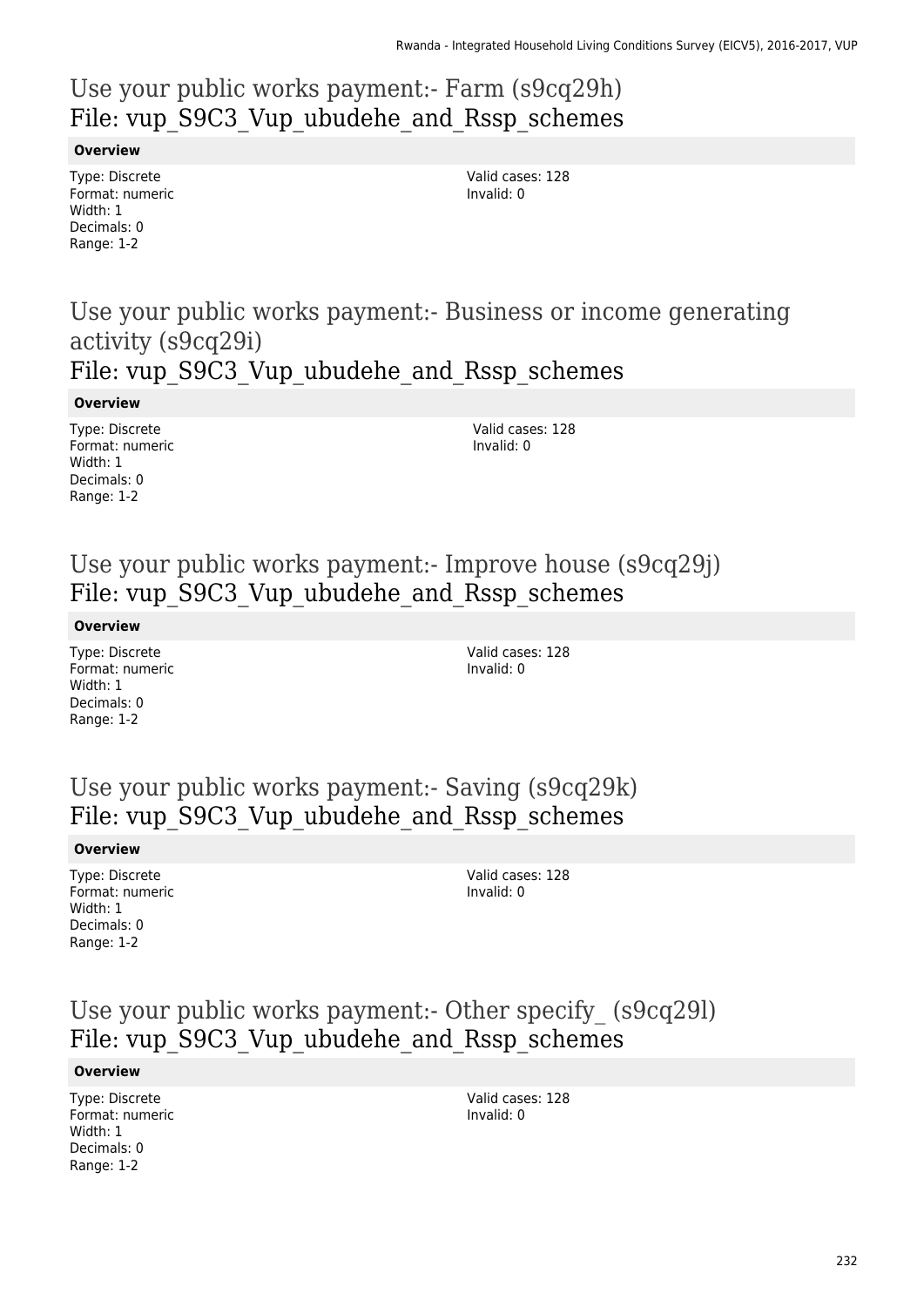## Month of interview (s0q18m) File: vup\_S9C3\_Vup\_ubudehe\_and\_Rssp\_schemes

### **Overview**

Type: Discrete Format: numeric Width: 2 Decimals: 0 Range: 1-12

Valid cases: 128 Invalid: 0

## Year of interview (s0q18y) File: vup S9C3 Vup\_ubudehe\_and\_Rssp\_schemes

#### **Overview**

Type: Discrete Format: numeric Width: 4 Decimals: 0 Range: 2016-2017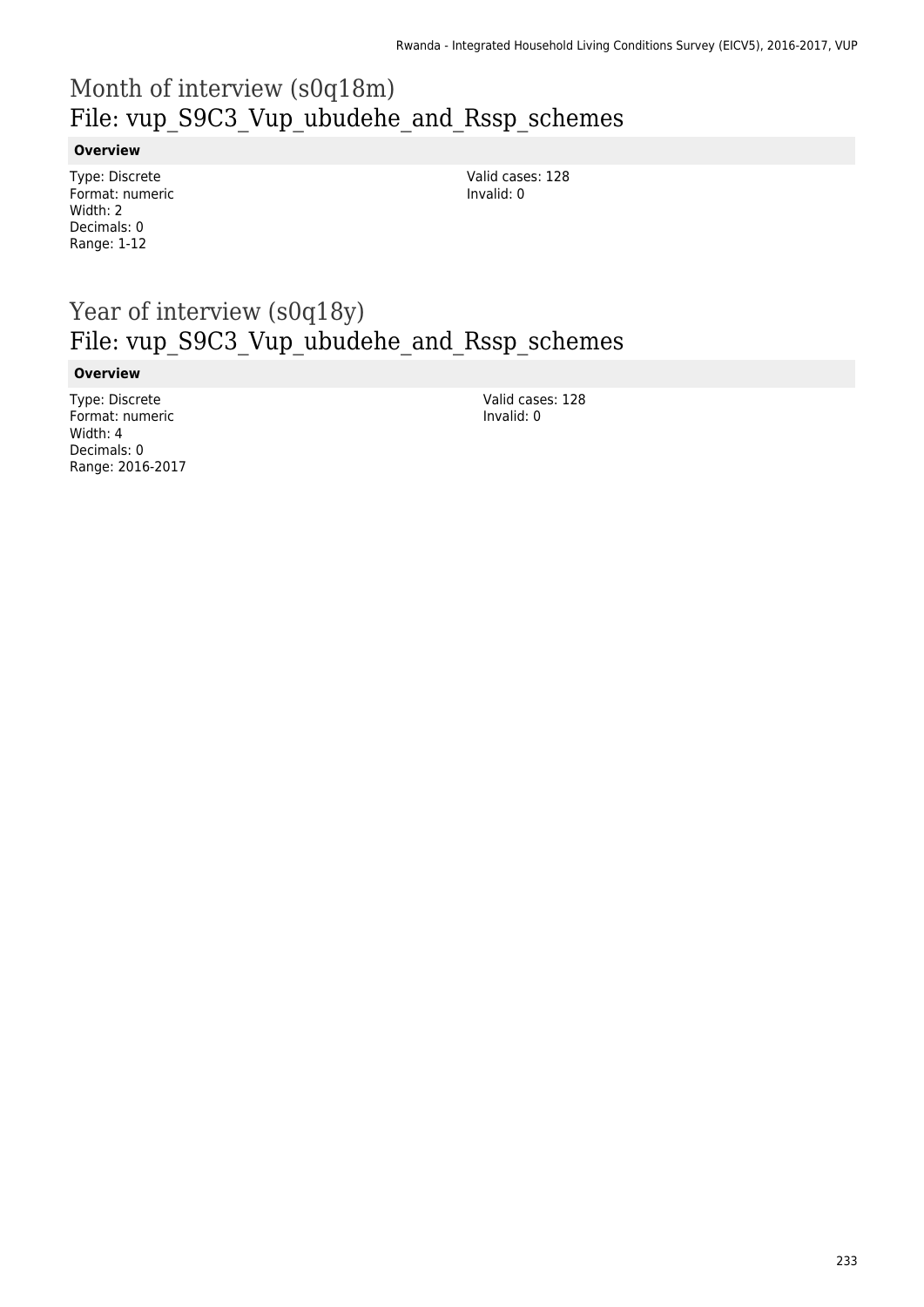## EICV5 Household unique ID (key\_17) File: vup\_S9C4\_Vup\_ubudehe\_and\_Rssp\_schemes

### **Overview**

Type: Continuous Format: numeric Width: 8 Decimals: 0 Range: 11000500-11245600 Valid cases: 154 Invalid: 0 Minimum: 11000500 Maximum: 11245600 Mean: 11126718.2 Standard deviation: 79968.3

## Household ID in EICV4 (hhid) File: vup\_S9C4\_Vup\_ubudehe\_and\_Rssp\_schemes

### **Overview**

Type: Continuous Format: numeric Width: 6 Decimals: 0 Range: 110005-112456 Valid cases: 154 Invalid: 0 Minimum: 110005 Maximum: 112456 Mean: 111267.2 Standard deviation: 799.7

## Cluster (clust) File: vup\_S9C4\_Vup\_ubudehe\_and\_Rssp\_schemes

### **Overview**

Type: Continuous Format: numeric Width: 5 Decimals: 0 Range: 11231-11450 Valid cases: 154 Invalid: 0 Minimum: 11231 Maximum: 11450 Mean: 11348.9 Standard deviation: 69.7

## Province (province) File: vup S9C4 Vup ubudehe and Rssp schemes

### **Overview**

Type: Discrete Format: numeric Width: 1 Decimals: 0 Range: 1-5

Valid cases: 154 Invalid: 0

## District Name (district) File: vup S9C4 Vup ubudehe and Rssp schemes

### **Overview**

Type: Discrete Format: numeric Width: 2 Decimals: 0 Range: 11-57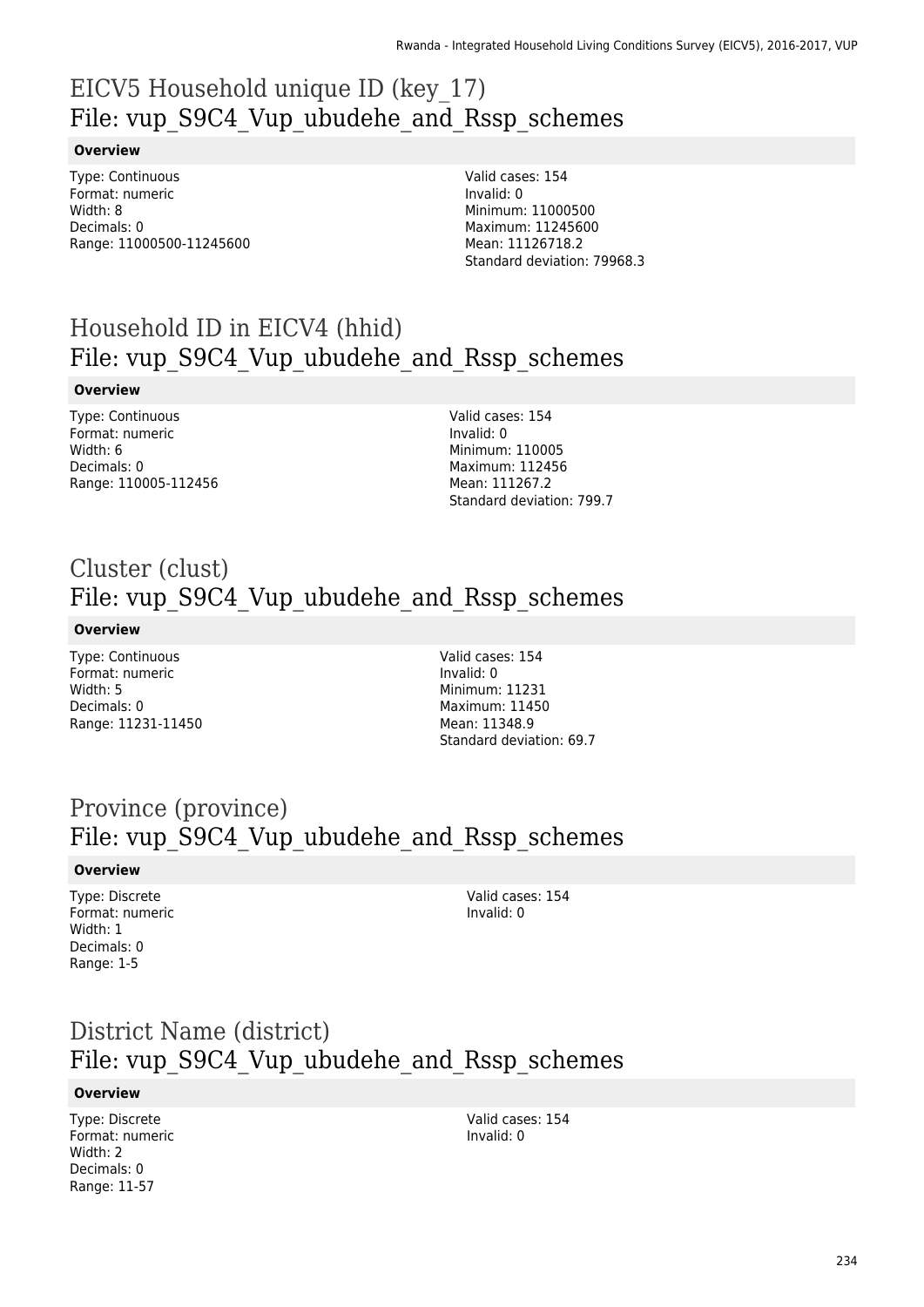## Urban/Rural (ur) File: vup\_S9C4\_Vup\_ubudehe\_and\_Rssp\_schemes

### **Overview**

Type: Discrete Format: numeric Width: 1 Decimals: 0 Range: 1-4

Valid cases: 154 Invalid: 0

## Household weight (weight) File: vup\_S9C4\_Vup\_ubudehe\_and\_Rssp\_schemes

### **Overview**

Type: Continuous Format: numeric Width: 16 Decimals: 0 Range: 3.459876537323-204.766525268555 Valid cases: 154 Invalid: 0 Minimum: 3.5 Maximum: 204.8 Mean: 70.9 Standard deviation: 47.8

## ID of the person receiving FS loan  $(s9c4q00)$ File: vup S9C4 Vup ubudehe and Rssp schemes

### **Overview**

Type: Discrete Format: numeric Width: 1 Decimals: 0 Range: 1-2

Valid cases: 154 Invalid: 0

### UBEDEHE category (s0qb) File: vup S9C4 Vup ubudehe and Rssp schemes

#### **Overview**

Type: Discrete Format: numeric Width: 1 Decimals: 0 Range: 1-5

Valid cases: 154 Invalid: 0

## Household category in Ubudehe VUP\_ (s9cq1) File: vup\_S9C4\_Vup\_ubudehe\_and\_Rssp\_schemes

#### **Overview**

Type: Discrete Format: numeric Width: 1 Decimals: 0 Range: 1-8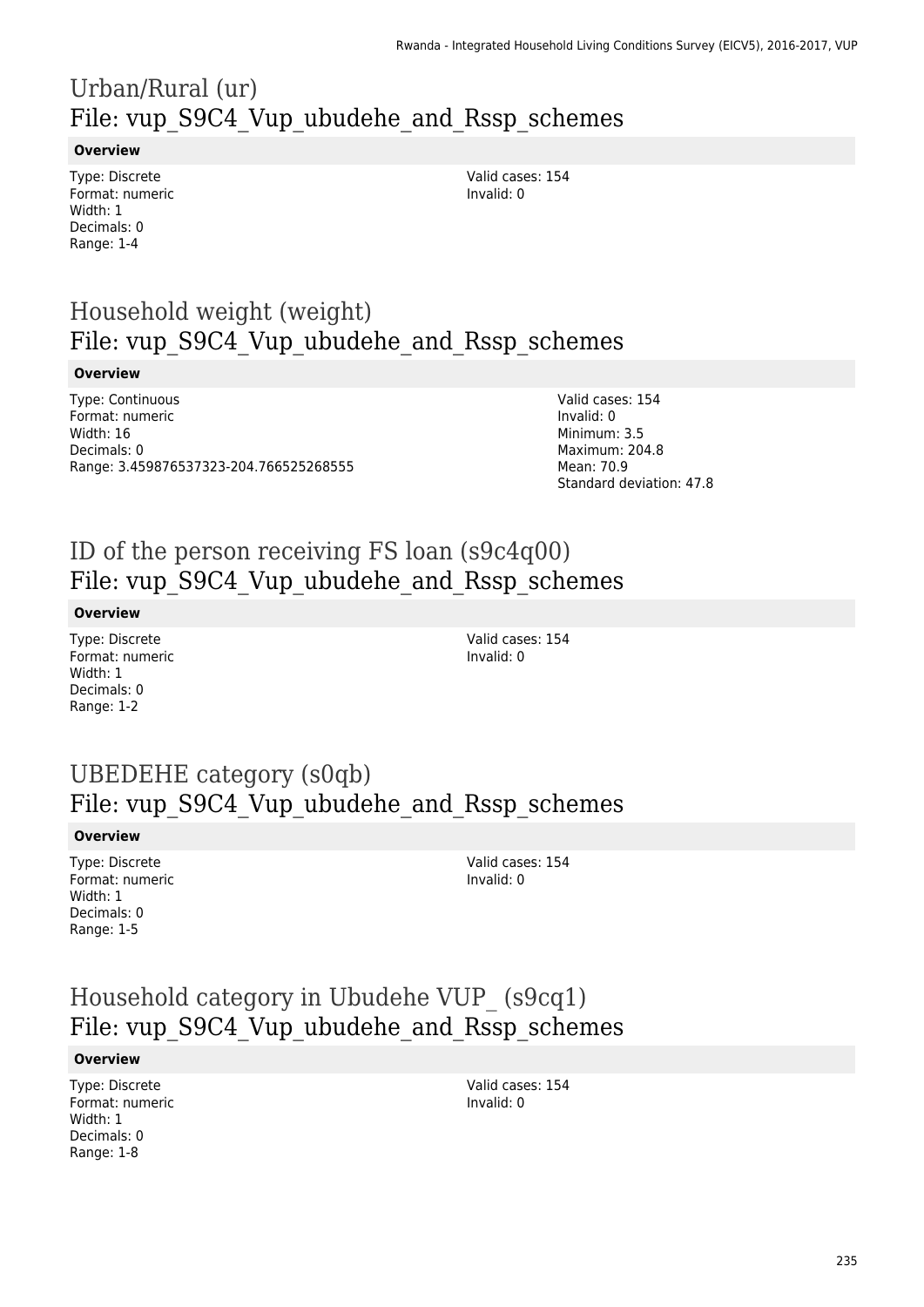## Household ever received any income /Loan from VUP (s9cq2) File: vup\_S9C4\_Vup\_ubudehe\_and\_Rssp\_schemes

### **Overview**

Type: Discrete Format: numeric Width: 1 Decimals: 0 Range: 1-4

Valid cases: 154 Invalid: 0

## Specify the VUP programmes that your HH benefitted in year 2008  $(s9ca4a)$

## File: vup\_S9C4\_Vup\_ubudehe\_and\_Rssp\_schemes

### **Overview**

Type: Discrete Format: numeric Width: 1 Decimals: 0 Range: 1-8

Valid cases: 154 Invalid: 0

# Specify the VUP programmes that your HH benefitted in year 2009 (s9cq4b)

## File: vup S9C4 Vup ubudehe and Rssp schemes

### **Overview**

Type: Discrete Format: numeric Width: 1 Decimals: 0 Range: 1-8

Valid cases: 154 Invalid: 0

## Specify the VUP programmes that your HH benefitted in year 2010 (s9cq4c) File: vup S9C4 Vup ubudehe and Rssp schemes

### **Overview**

Type: Discrete Format: numeric Width: 1 Decimals: 0 Range: 1-8

Valid cases: 154 Invalid: 0

## Specify the VUP programmes that your HH benefitted in year 2011 (s9cq4d) File: vup S9C4 Vup ubudehe and Rssp schemes

### **Overview**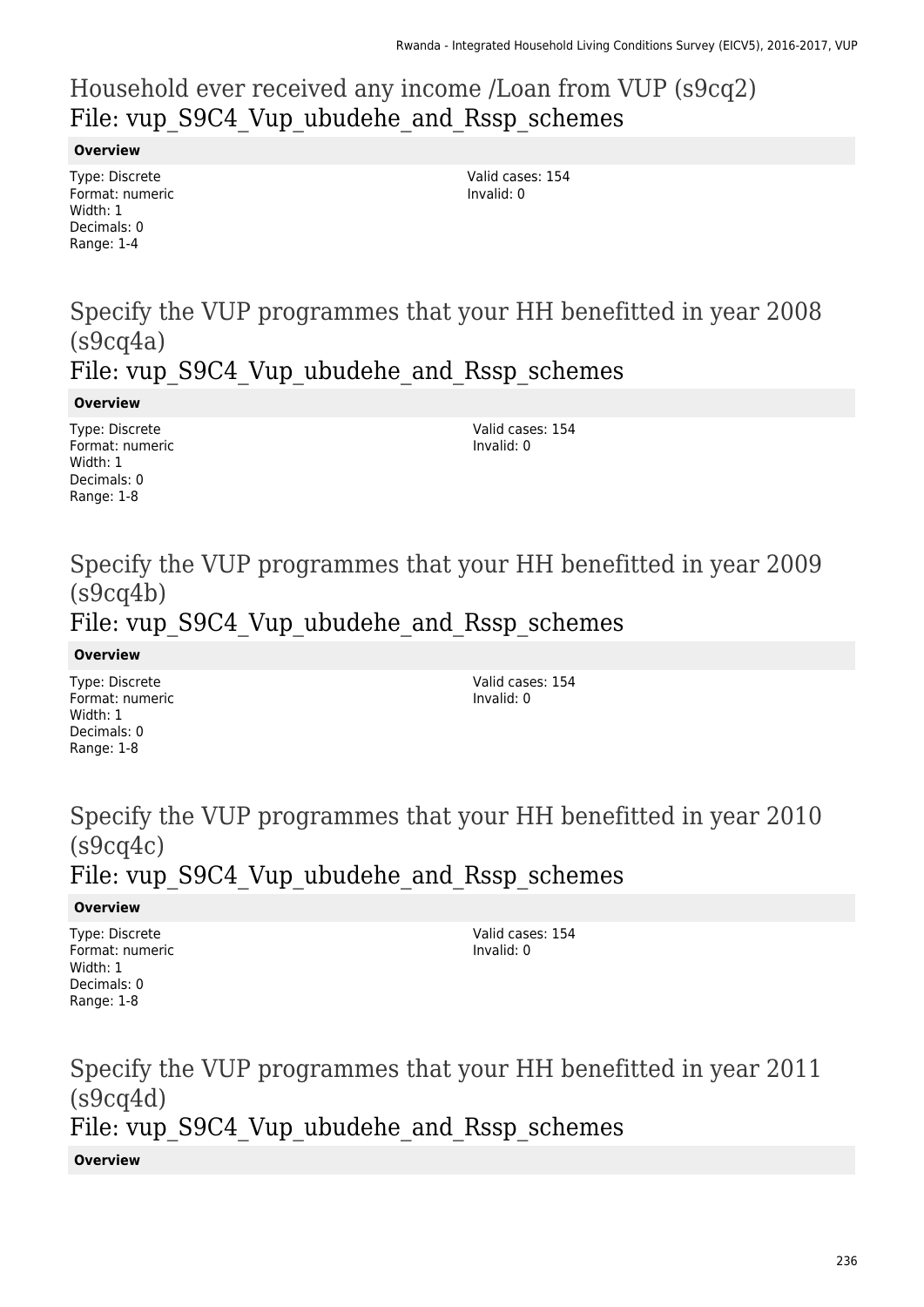## Specify the VUP programmes that your HH benefitted in year 2011 (s9cq4d) File: vup S9C4 Vup ubudehe and Rssp schemes

Type: Discrete Format: numeric Width: 1 Decimals: 0 Range: 1-8

Valid cases: 154 Invalid: 0

## Specify the VUP programmes that your HH benefitted in year 2012 (s9cq4e)

## File: vup\_S9C4\_Vup\_ubudehe\_and\_Rssp\_schemes

### **Overview**

Type: Discrete Format: numeric Width: 1 Decimals: 0 Range: 1-8

Valid cases: 154 Invalid: 0

## Specify the VUP programmes that your HH benefitted in year 2013 (s9cq4f) File: vup S9C4 Vup ubudehe and Rssp schemes

### **Overview**

Type: Discrete Format: numeric Width: 1 Decimals: 0 Range: 1-8

Valid cases: 154 Invalid: 0

## Specify the VUP programmes that your HH benefitted in year 2014  $(s9cq4q)$ File: vup S9C4 Vup ubudehe and Rssp schemes

### **Overview**

Type: Discrete Format: numeric Width: 1 Decimals: 0 Range: 1-8

Valid cases: 154 Invalid: 0

## Specify the VUP programmes that your HH benefitted in year 2015  $(s9cq4h)$ File: vup S9C4 Vup ubudehe and Rssp schemes

### **Overview**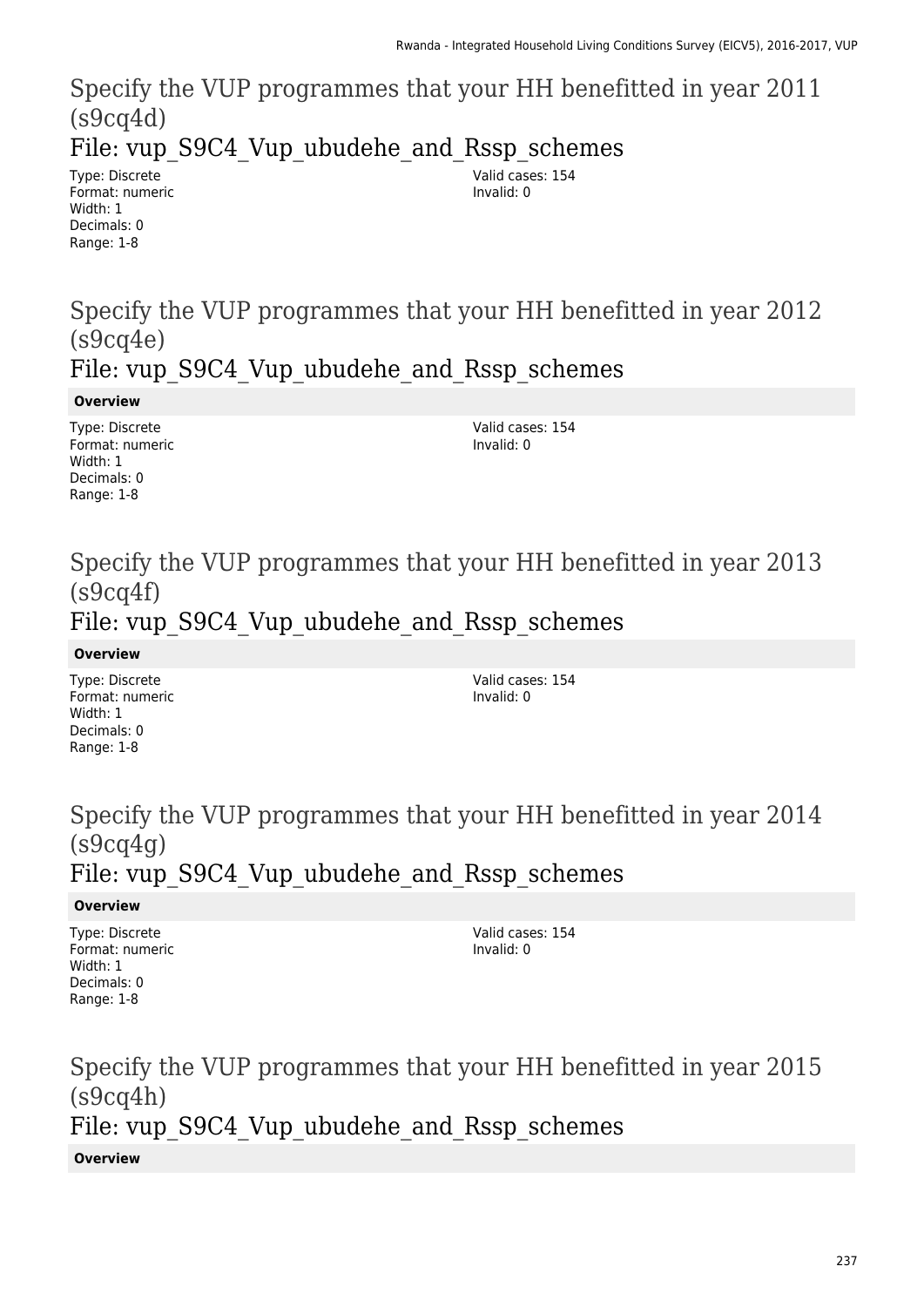## Specify the VUP programmes that your HH benefitted in year 2015 (s9cq4h) File: vup S9C4 Vup ubudehe and Rssp schemes

Type: Discrete Format: numeric Width: 1 Decimals: 0 Range: 1-8

Valid cases: 154 Invalid: 0

## Specify the VUP programmes that your HH benefitted in year 2016  $(s9ca4i)$

## File: vup\_S9C4\_Vup\_ubudehe\_and\_Rssp\_schemes

### **Overview**

Type: Discrete Format: numeric Width: 1 Decimals: 0 Range: 1-8

Valid cases: 154 Invalid: 0

## Specify the VUP programmes that your HH benefitted in year 2017 (s9cq4j) File: vup S9C4 Vup ubudehe and Rssp schemes

### **Overview**

Type: Discrete Format: numeric Width: 1 Decimals: 0 Range: 1-8

Valid cases: 109 Invalid: 45

## Loan Id  $(s9c4q01)$ File: vup\_S9C4\_Vup\_ubudehe\_and\_Rssp\_schemes

### **Overview**

Type: Discrete Format: numeric Width: 1 Decimals: 0 Range: 1-2

Valid cases: 154 Invalid: 0

## Loan received Month (s9c4q30a) File: vup\_S9C4\_Vup\_ubudehe\_and\_Rssp\_schemes

### **Overview**

Type: Discrete Format: numeric Width: 2 Decimals: 0 Range: 1-12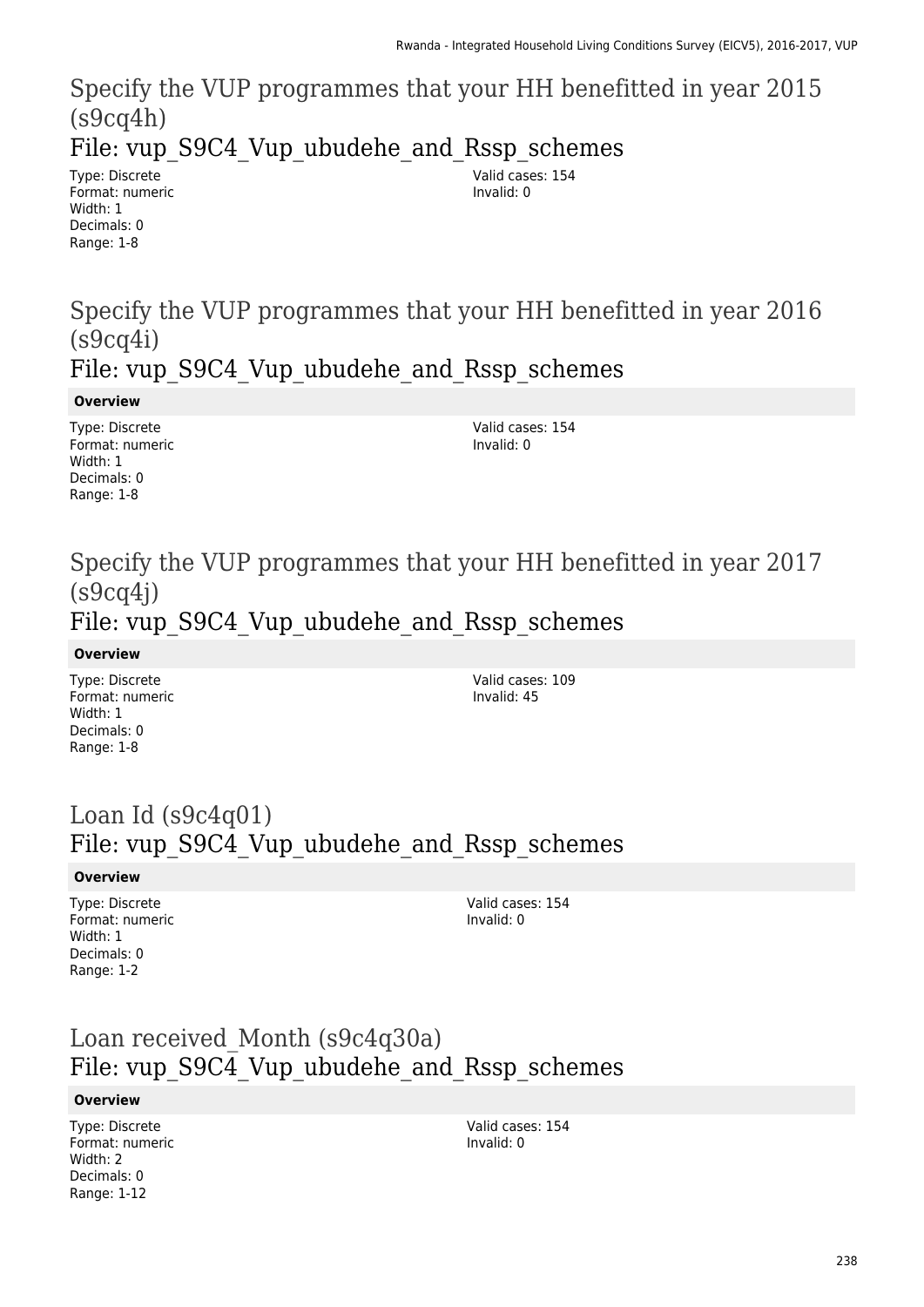## Loan received year (s9c4q30b) File: vup\_S9C4\_Vup\_ubudehe\_and\_Rssp\_schemes

### **Overview**

Type: Discrete Format: numeric Width: 4 Decimals: 0 Range: 2008-2017 Valid cases: 154 Invalid: 0

## Type of loan financial services (s9c4q31) File: vup\_S9C4\_Vup\_ubudehe\_and\_Rssp\_schemes

### **Overview**

Type: Discrete Format: numeric Width: 1 Decimals: 0 Range: 1-3

Valid cases: 154 Invalid: 0

## Number of people included in the Financial Services loan application (s9c4q32)

## File: vup S9C4 Vup ubudehe and Rssp schemes

### **Overview**

Type: Continuous Format: numeric Width: 2 Decimals: 0 Range: 1-63

Valid cases: 94 Invalid: 60 Minimum: 1 Maximum: 63 Mean: 14.7 Standard deviation: 10.7

## people involved in the group /cooperative (s9c4q33) File: vup S9C4 Vup ubudehe and Rssp schemes

### **Overview**

Type: Continuous Format: numeric Width: 2 Decimals: 0 Range: 2-63

Valid cases: 94 Invalid: 60 Minimum: 2 Maximum: 63 Mean: 15.5 Standard deviation: 10.6

## The total amount of the loan received (s9c4q34) File: vup\_S9C4\_Vup\_ubudehe\_and\_Rssp\_schemes

### **Overview**

Type: Continuous Format: numeric Width: 7 Decimals: 0 Range: 36000-4000000 Valid cases: 154 Invalid: 0 Minimum: 36000 Maximum: 4000000 Mean: 831621.3 Standard deviation: 854347.2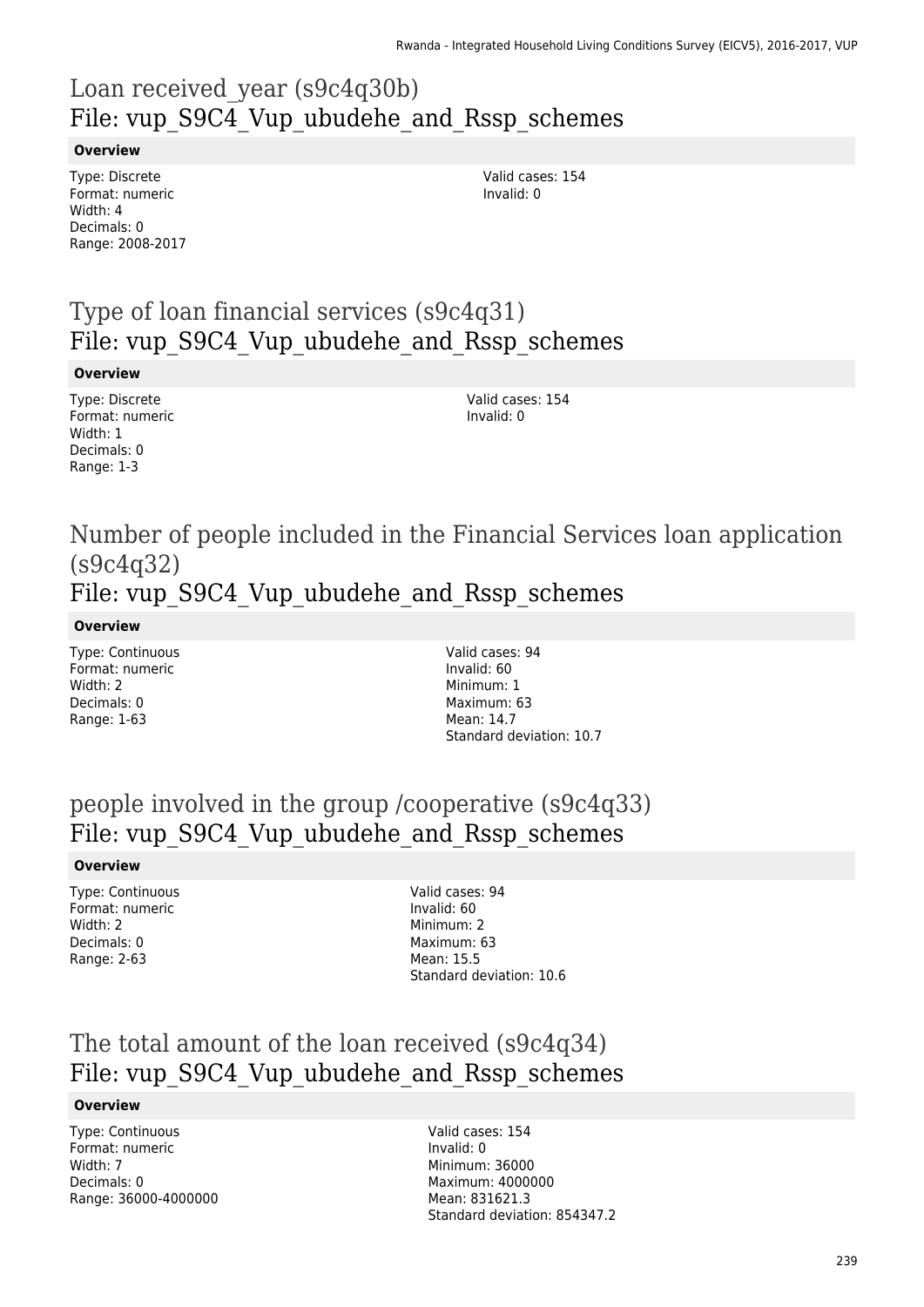## Mount already been repaided by you to the SACCO/ account (s9c4q35) File: vup\_S9C4\_Vup\_ubudehe\_and\_Rssp\_schemes

### **Overview**

Type: Continuous Format: numeric Width: 7 Decimals: 0 Range: 0-3750000 Valid cases: 154 Invalid: 0 Minimum: 0 Maximum: 3750000 Mean: 320723.7 Standard deviation: 605718.9

## Last payment month (s9c4q36a) File: vup\_S9C4\_Vup\_ubudehe\_and\_Rssp\_schemes

### **Overview**

Type: Discrete Format: numeric Width: 2 Decimals: 0 Range: 1-12

Valid cases: 131 Invalid: 23

## Last payment year (s9c4q36b) File: vup S9C4 Vup ubudehe and Rssp schemes

### **Overview**

Type: Discrete Format: numeric Width: 4 Decimals: 0 Range: 2011-2017 Valid cases: 131 Invalid: 23

## Amount of loan used independently of the group/ cooperative (s9c4q37) File: vup S9C4 Vup ubudehe and Rssp schemes

### **Overview**

Type: Continuous Format: numeric Width: 6 Decimals: 0 Range: 0-350000

Valid cases: 108 Invalid: 46 Minimum: 0 Maximum: 350000 Mean: 85255.5 Standard deviation: 56176.1

## Use of FS loan for household?s basic expenses\_first (s9c4q38a) File: vup\_S9C4\_Vup\_ubudehe\_and\_Rssp\_schemes

### **Overview**

Type: Discrete Format: numeric Width: 2 Decimals: 0 Range: 1-12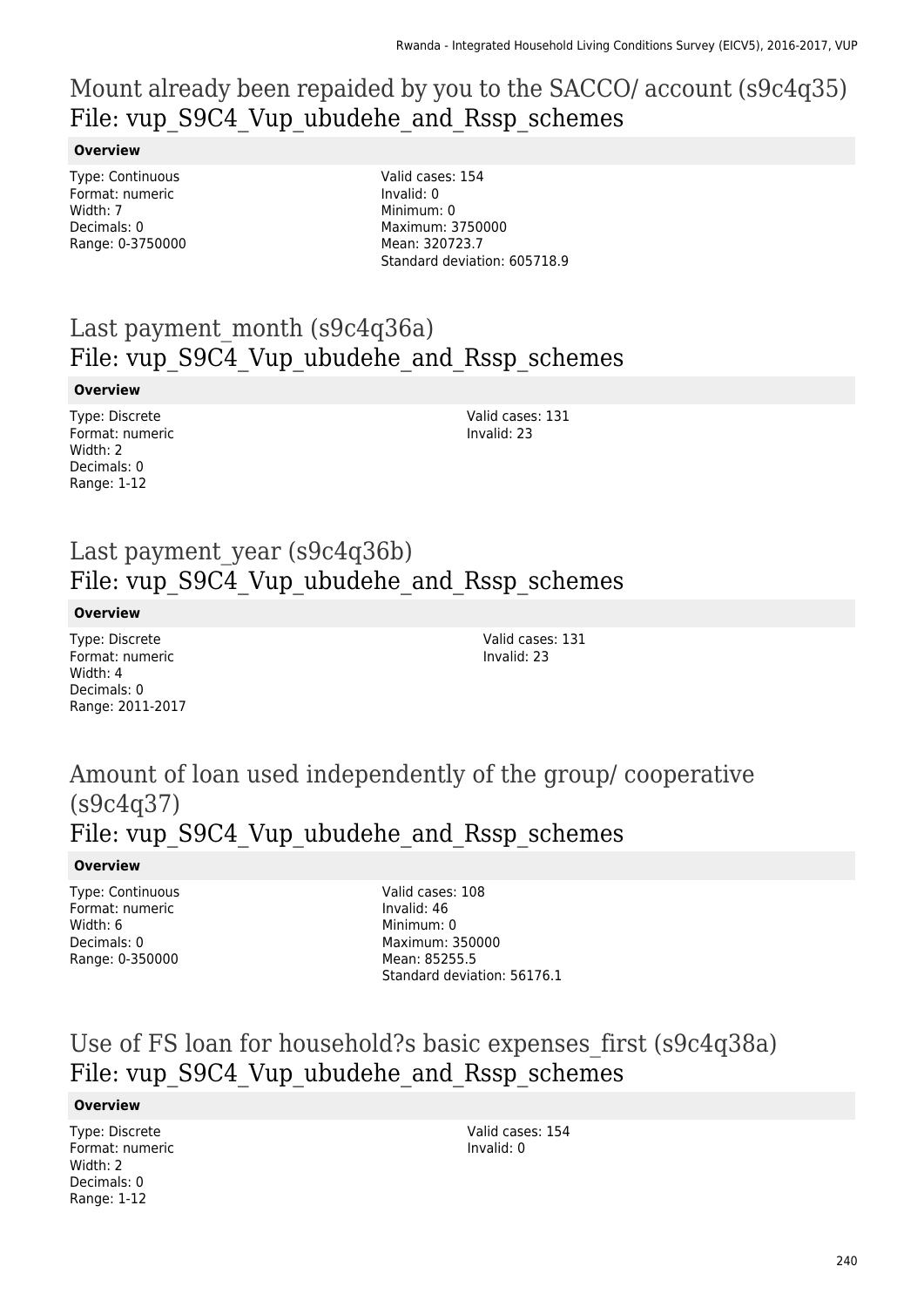## Use of Fs loan for household's basic espenses second (s9c4q38b) File: vup\_S9C4\_Vup\_ubudehe\_and\_Rssp\_schemes

### **Overview**

Type: Discrete Format: numeric Width: 2 Decimals: 0 Range: 1-12

Valid cases: 154 Invalid: 0

## Main project activity that originally planned to do using the loan (s9c4q39)

## File: vup\_S9C4\_Vup\_ubudehe\_and\_Rssp\_schemes

### **Overview**

Type: Discrete Format: numeric Width: 1 Decimals: 0 Range: 1-6

Valid cases: 154 Invalid: 0

## Loan amount used to cover other expenses (s9c4q40) File: vup\_S9C4\_Vup\_ubudehe\_and\_Rssp\_schemes

### **Overview**

Type: Continuous Format: numeric Width: 6 Decimals: 0 Range: 0-300000

Valid cases: 154 Invalid: 0 Minimum: 0 Maximum: 300000 Mean: 43618.1 Standard deviation: 44651.2

## Are you implementing the same project applied for or you changed? (s9c4q41)

## File: vup S9C4 Vup ubudehe and Rssp schemes

### **Overview**

Type: Discrete Format: numeric Width: 1 Decimals: 0 Range: 1-3

Valid cases: 154 Invalid: 0

## Main current project activity (s9c4q42) File: vup S9C4 Vup ubudehe and Rssp schemes

### **Overview**

Type: Discrete Format: numeric Width: 1 Decimals: 0 Range: 1-6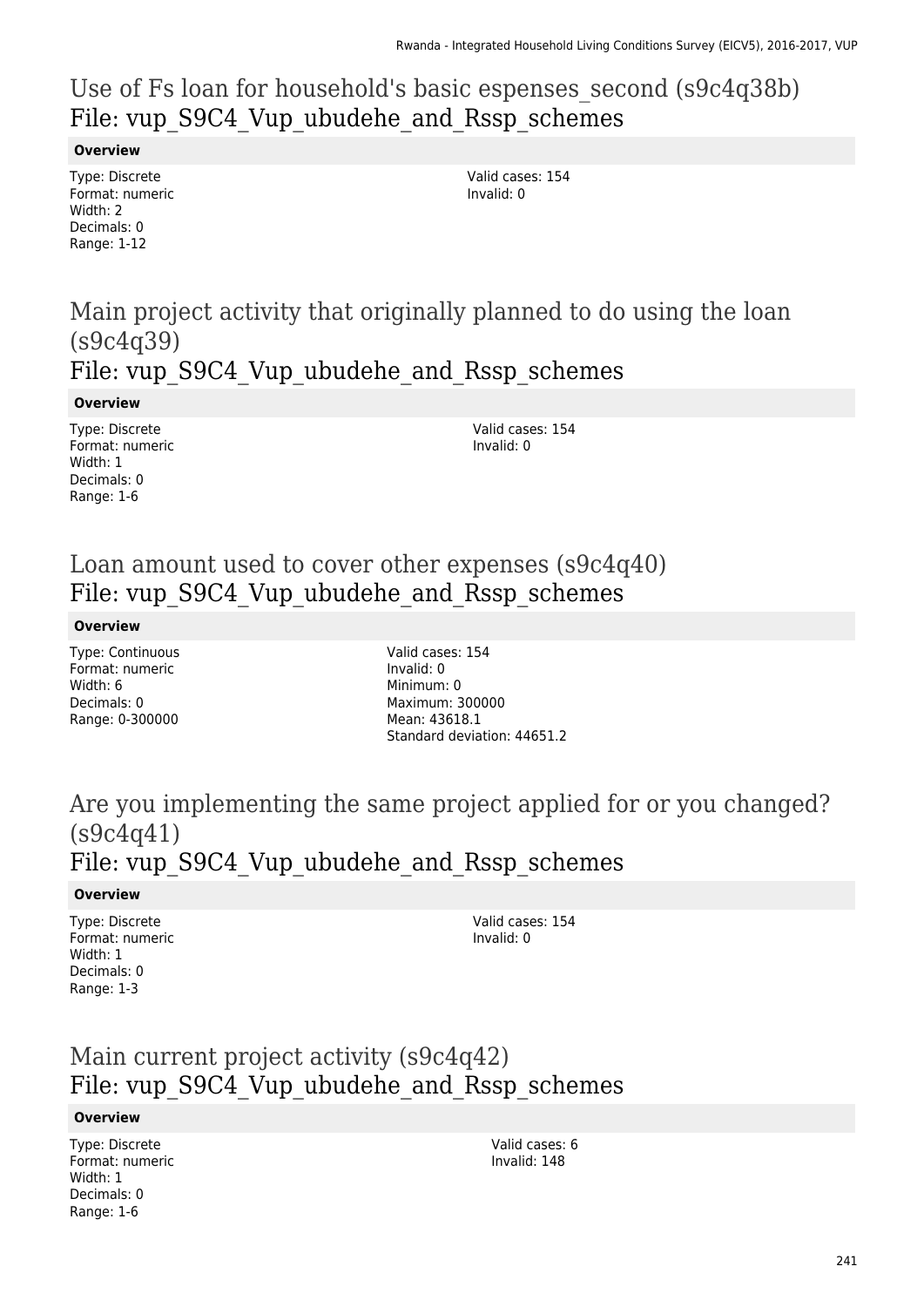## People involved in the project other than group members (s9c4q43) File: vup\_S9C4\_Vup\_ubudehe\_and\_Rssp\_schemes

### **Overview**

Type: Continuous Format: numeric Width: 2 Decimals: 0 Range: 0-63

Valid cases: 37 Invalid: 117 Minimum: 0 Maximum: 63 Mean: 2.1 Standard deviation: 10.3

## Is the project profitable? (s9c4q44) File: vup\_S9C4\_Vup\_ubudehe\_and\_Rssp\_schemes

### **Overview**

Type: Discrete Format: numeric Width: 1 Decimals: 0 Range: 1-2

Valid cases: 37 Invalid: 117

## Month of interview (s0q18m) File: vup\_S9C4\_Vup\_ubudehe\_and\_Rssp\_schemes

### **Overview**

Type: Discrete Format: numeric Width: 2 Decimals: 0 Range: 1-12

Valid cases: 154 Invalid: 0

### Year of interview (s0q18y) File: vup S9C4 Vup ubudehe and Rssp schemes

### **Overview**

Type: Discrete Format: numeric Width: 4 Decimals: 0 Range: 2016-2017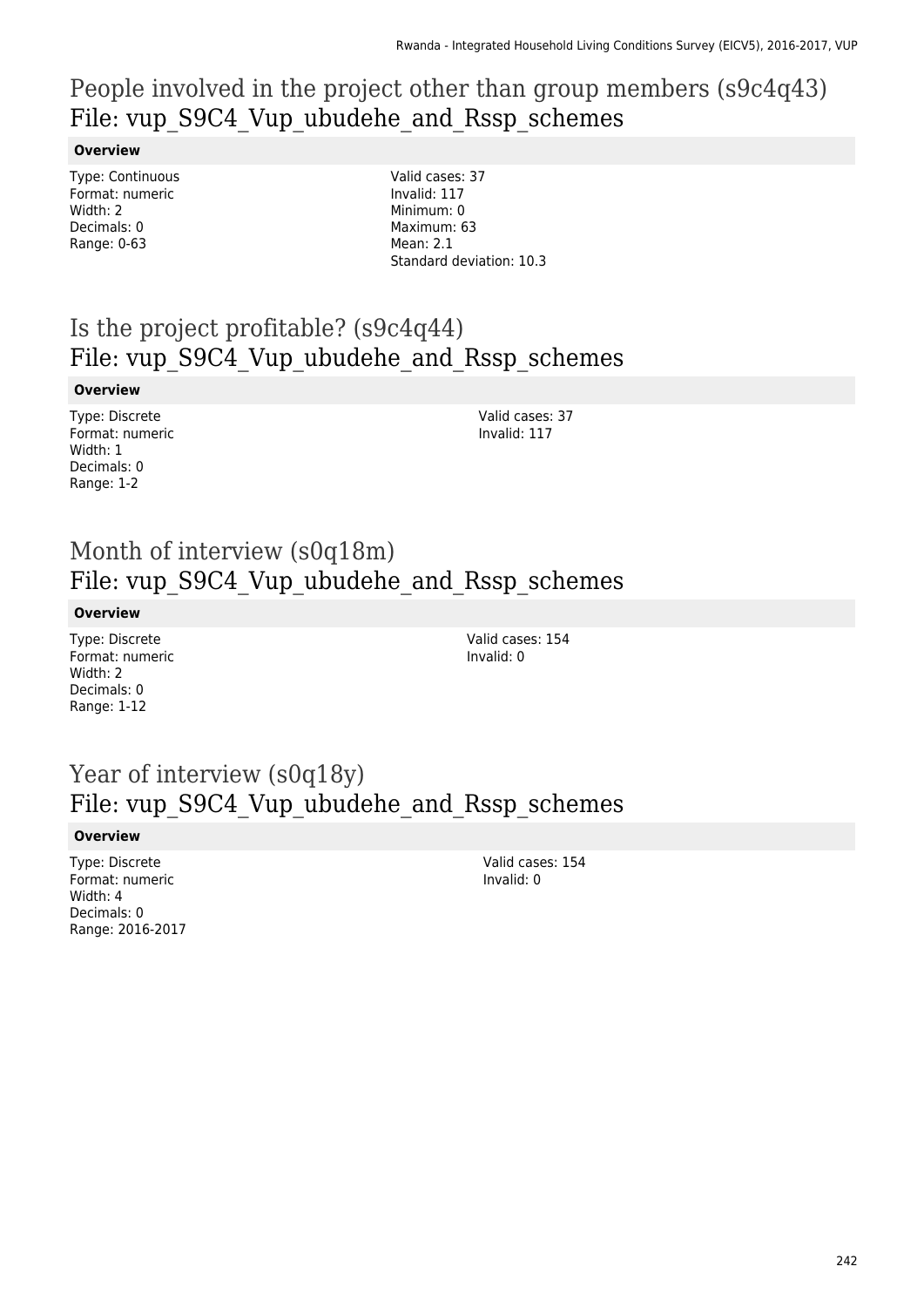## EICV5 Household unique ID (key\_17) File: vup\_S9D\_other\_income

### **Overview**

Type: Continuous Format: numeric Width: 8 Decimals: 0 Range: 11000100-11246000 Valid cases: 34463 Invalid: 0 Minimum: 11000100 Maximum: 11246000 Mean: 11121116.5 Standard deviation: 70477

## Household ID in EICV4 (hhid) File: vup\_S9D\_other\_income

### **Overview**

Type: Continuous Format: numeric Width: 6 Decimals: 0 Range: 110001-112460 Valid cases: 34463 Invalid: 0 Minimum: 110001 Maximum: 112460 Mean: 111211.2 Standard deviation: 704.8

## Cluster (clust) File: vup S9D other income

### **Overview**

Type: Continuous Format: numeric Width: 5 Decimals: 0 Range: 11231-11450 Valid cases: 34463 Invalid: 0 Minimum: 11231 Maximum: 11450 Mean: 11344.7 Standard deviation: 61.3

## Province (province) File: vup S9D other income

### **Overview**

Type: Discrete Format: numeric Width: 1 Decimals: 0 Range: 1-5

Valid cases: 34463 Invalid: 0

## District Name (district) File: vup S9D other income

### **Overview**

Type: Discrete Format: numeric Width: 2 Decimals: 0 Range: 11-57

Valid cases: 34463 Invalid: 0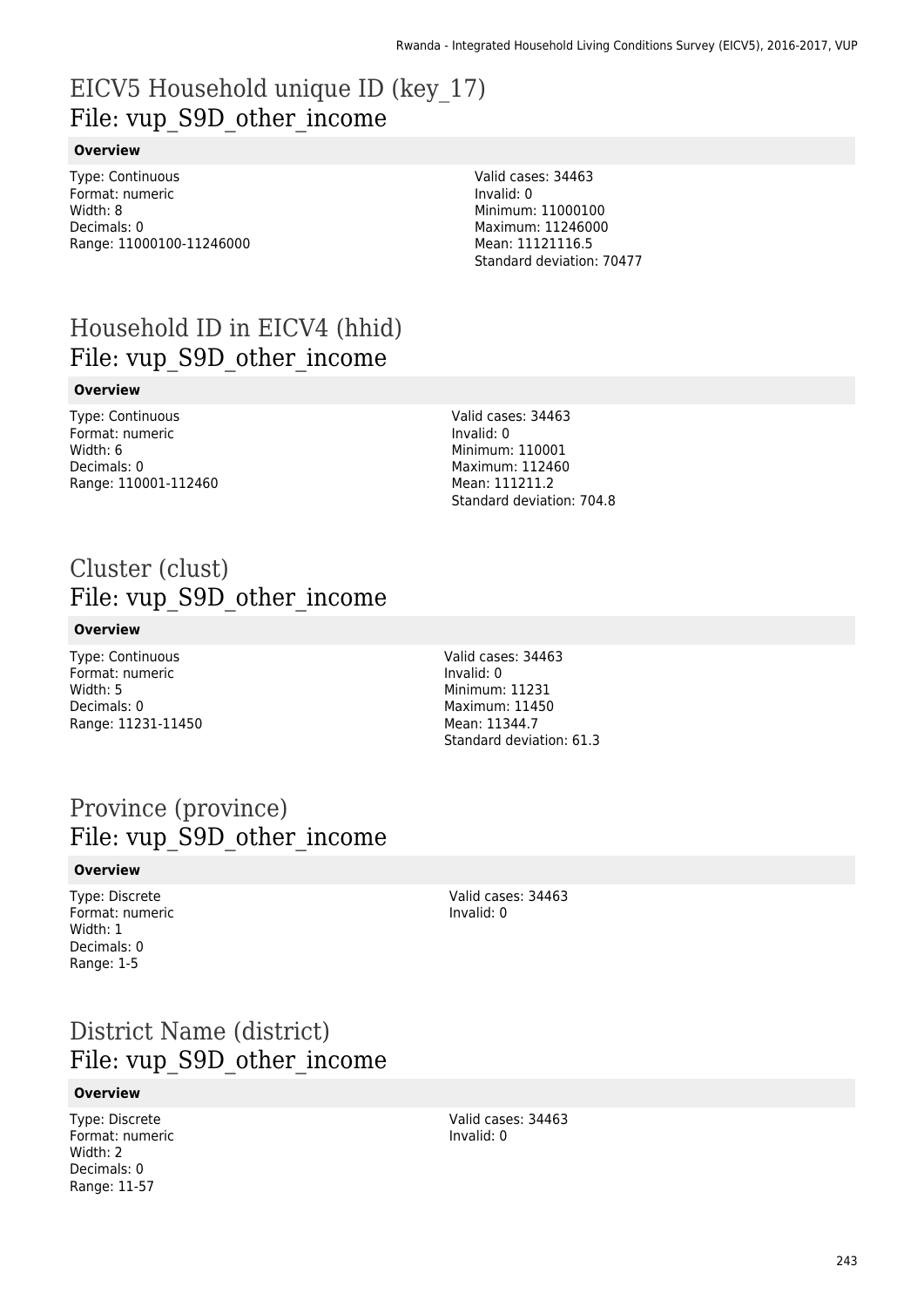## Urban/Rural (ur) File: vup\_S9D\_other\_income

### **Overview**

Type: Discrete Format: numeric Width: 1 Decimals: 0 Range: 1-4

Valid cases: 34463 Invalid: 0

## Household weight (weight) File: vup\_S9D\_other\_income

### **Overview**

Type: Continuous Format: numeric Width: 17 Decimals: 0 Range: 0.281959384679794-206.438110351562 Valid cases: 34463 Invalid: 0 Minimum: 0.3 Maximum: 206.4 Mean: 53.6 Standard deviation: 46.8

## Income support source (s9dq0) File: vup\_S9D\_other\_income

### **Overview**

Type: Discrete Format: numeric Width: 2 Decimals: 0 Range: 1-21

Valid cases: 34463 Invalid: 0

## Household received any of the following in the last 12 months (s9dq1) File: vup S9D other income

### **Overview**

Type: Discrete Format: numeric Width: 1 Decimals: 0 Range: 1-2

Valid cases: 34463 Invalid: 0

## Amount received during the last 4 weeks (s9dq2) File: vup S9D other income

### **Overview**

Type: Continuous Format: numeric Width: 7 Decimals: 0 Range: 0-4000000 Valid cases: 3173 Invalid: 31290 Minimum: 0 Maximum: 4000000 Mean: 5827 Standard deviation: 78832.1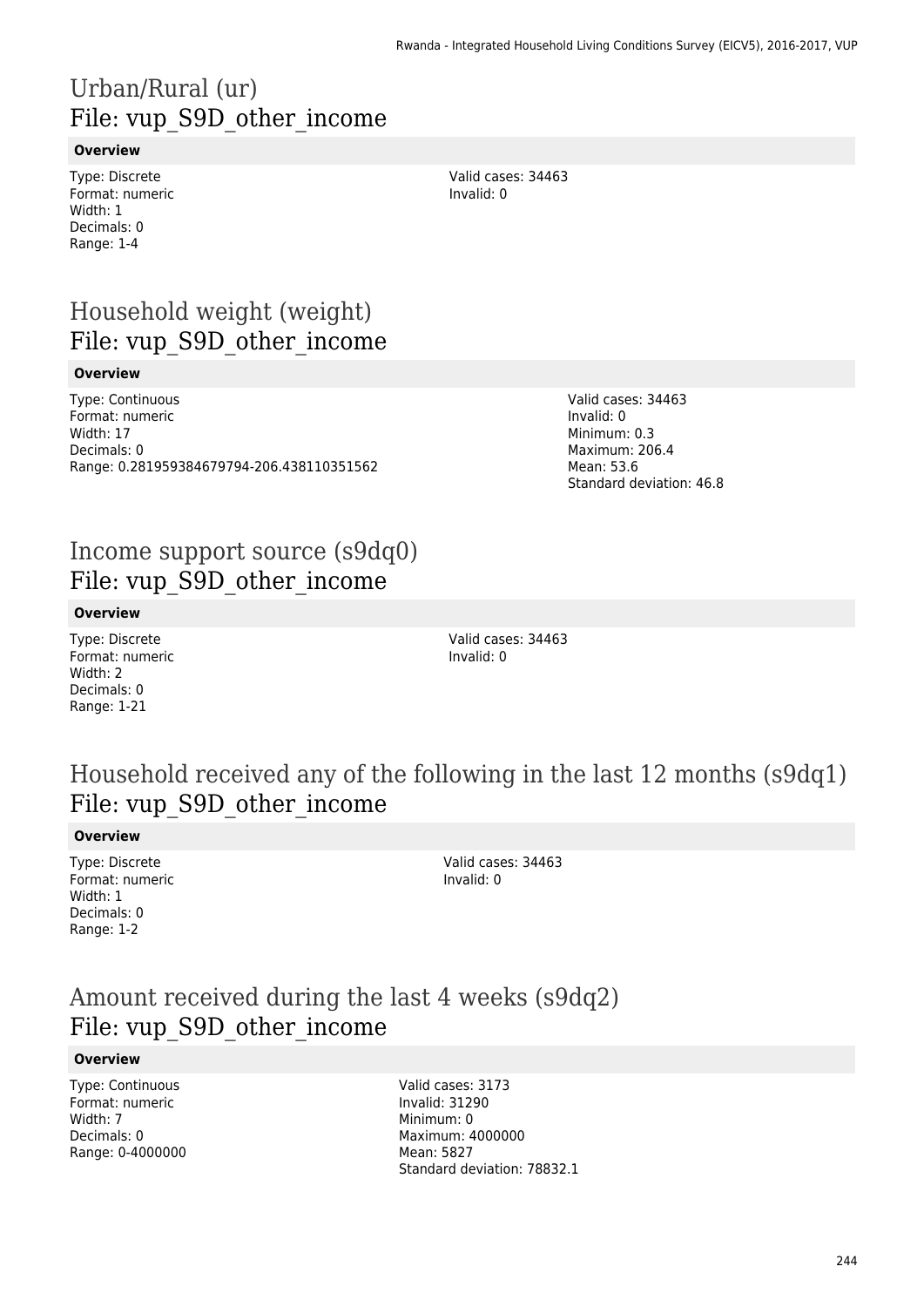## Amount reived during the last 12 months (s9dq3) File: vup\_S9D\_other\_income

### **Overview**

Type: Continuous Format: numeric Width: 7 Decimals: 0 Range: 0-6000000

Valid cases: 3174 Invalid: 31289 Minimum: 0 Maximum: 6000000 Mean: 51839.6 Standard deviation: 236890.6

## Month of interview (s0q18m) File: vup\_S9D\_other\_income

### **Overview**

Type: Discrete Format: numeric Width: 2 Decimals: 0 Range: 1-12

Valid cases: 34463 Invalid: 0

## Year of interview (s0q18y) File: vup\_S9D\_other\_income

### **Overview**

Type: Discrete Format: numeric Width: 4 Decimals: 0 Range: 2016-2017

Valid cases: 34463 Invalid: 0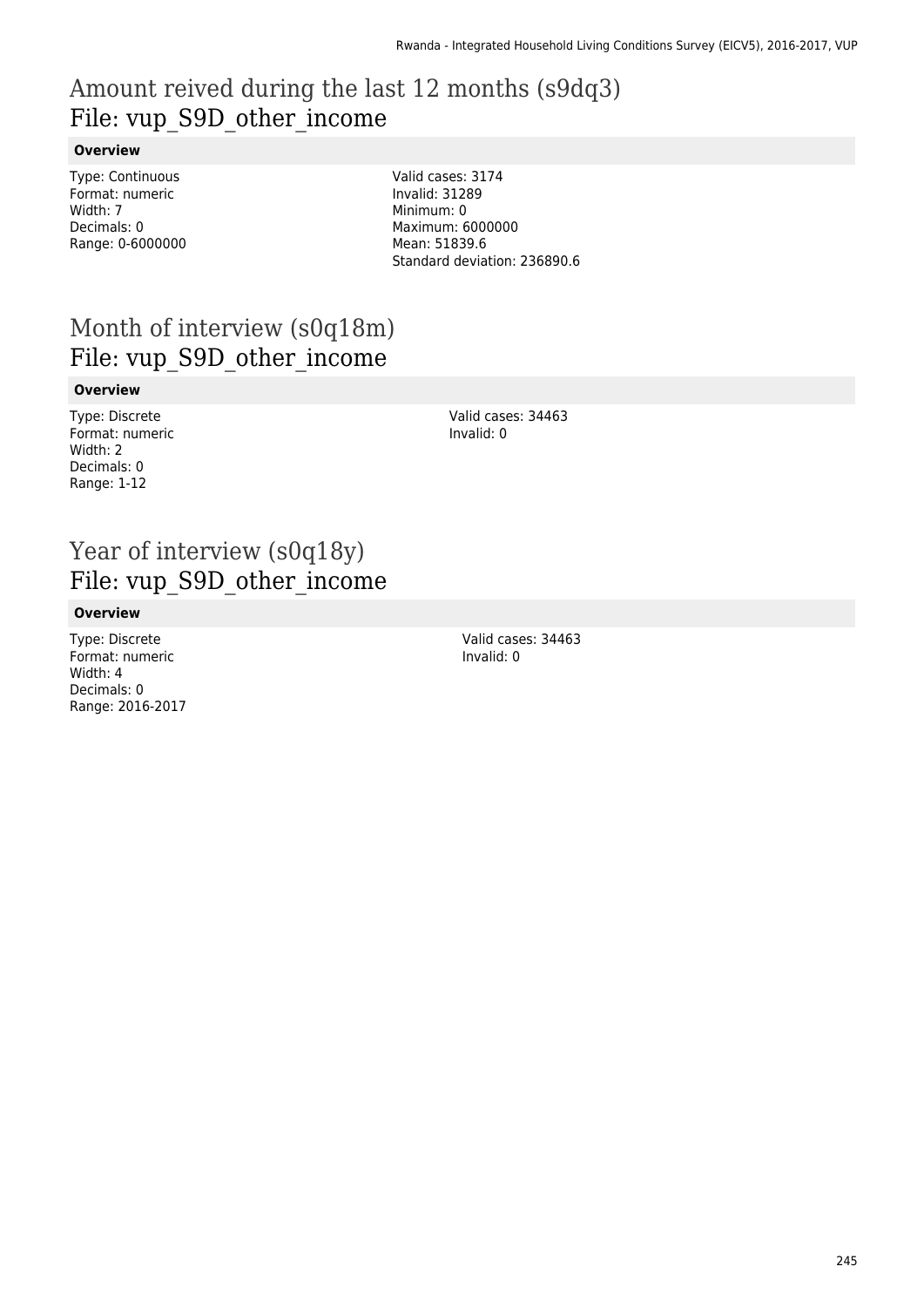## EICV5 Household unique ID (key\_17) File: vup S9E Other expenditure

### **Overview**

Type: Continuous Format: numeric Width: 8 Decimals: 0 Range: 11000100-11246000 Valid cases: 21333 Invalid: 0 Minimum: 11000100 Maximum: 11246000 Mean: 11121118.5 Standard deviation: 70479.2

## Household ID in EICV4 (hhid) File: vup S9E Other expenditure

### **Overview**

Type: Continuous Format: numeric Width: 6 Decimals: 0 Range: 110001-112460 Valid cases: 21333 Invalid: 0 Minimum: 110001 Maximum: 112460 Mean: 111211.2 Standard deviation: 704.8

## Cluster (clust) File: vup S9E Other expenditure

### **Overview**

Type: Continuous Format: numeric Width: 5 Decimals: 0 Range: 11231-11450

Valid cases: 21333 Invalid: 0 Minimum: 11231 Maximum: 11450 Mean: 11344.7 Standard deviation: 61.3

## Province (province) File: vup S9E Other expenditure

### **Overview**

Type: Discrete Format: numeric Width: 1 Decimals: 0 Range: 1-5

Valid cases: 21333 Invalid: 0

## District Name (district) File: vup S9E Other expenditure

### **Overview**

Type: Discrete Format: numeric Width: 2 Decimals: 0 Range: 11-57

Valid cases: 21333 Invalid: 0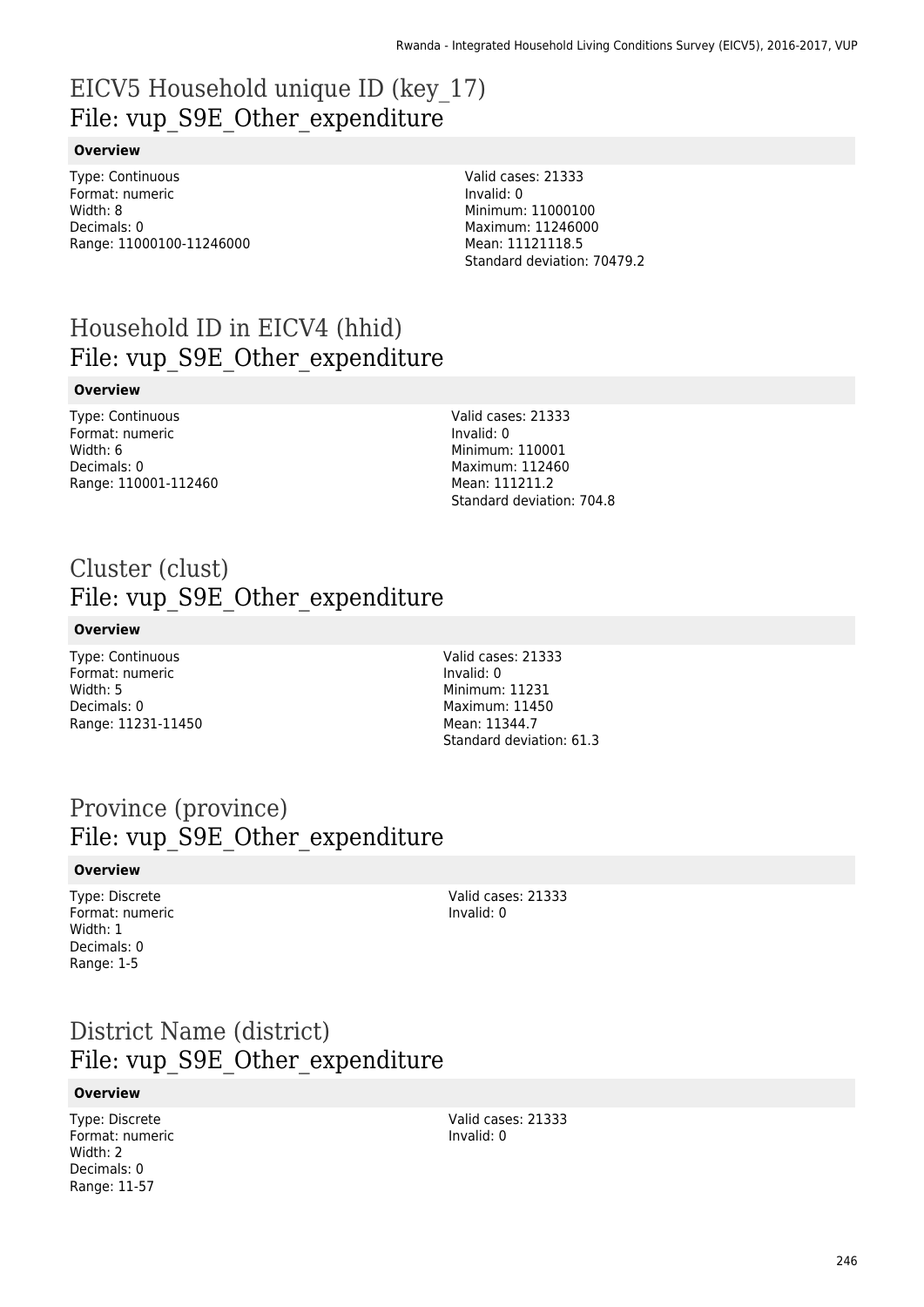## Urban/Rural (ur) File: vup S9E Other expenditure

### **Overview**

Type: Discrete Format: numeric Width: 1 Decimals: 0 Range: 1-4

Valid cases: 21333 Invalid: 0

## Household weight (weight) File: vup S9E Other expenditure

### **Overview**

Type: Continuous Format: numeric Width: 17 Decimals: 0 Range: 0.281959384679794-206.438110351562 Valid cases: 21333 Invalid: 0 Minimum: 0.3 Maximum: 206.4 Mean: 53.6 Standard deviation: 46.8

## Expenditure code (s9eq1) File: vup S9E Other expenditure

### **Overview**

Type: Discrete Format: numeric Width: 2 Decimals: 0 Range: 1-13

Valid cases: 21333 Invalid: 0

### Amount spent (s9eq2) File: vup S9E Other expenditure

#### **Overview**

Type: Continuous Format: numeric Width: 7 Decimals: 0 Range: 0-5500000 Valid cases: 21333 Invalid: 0 Minimum: 0 Maximum: 5500000 Mean: 3374 Standard deviation: 46162.9

## Month of interview (s0q18m) File: vup S9E Other expenditure

### **Overview**

Type: Discrete Format: numeric Width: 2 Decimals: 0 Range: 1-12

Valid cases: 21333 Invalid: 0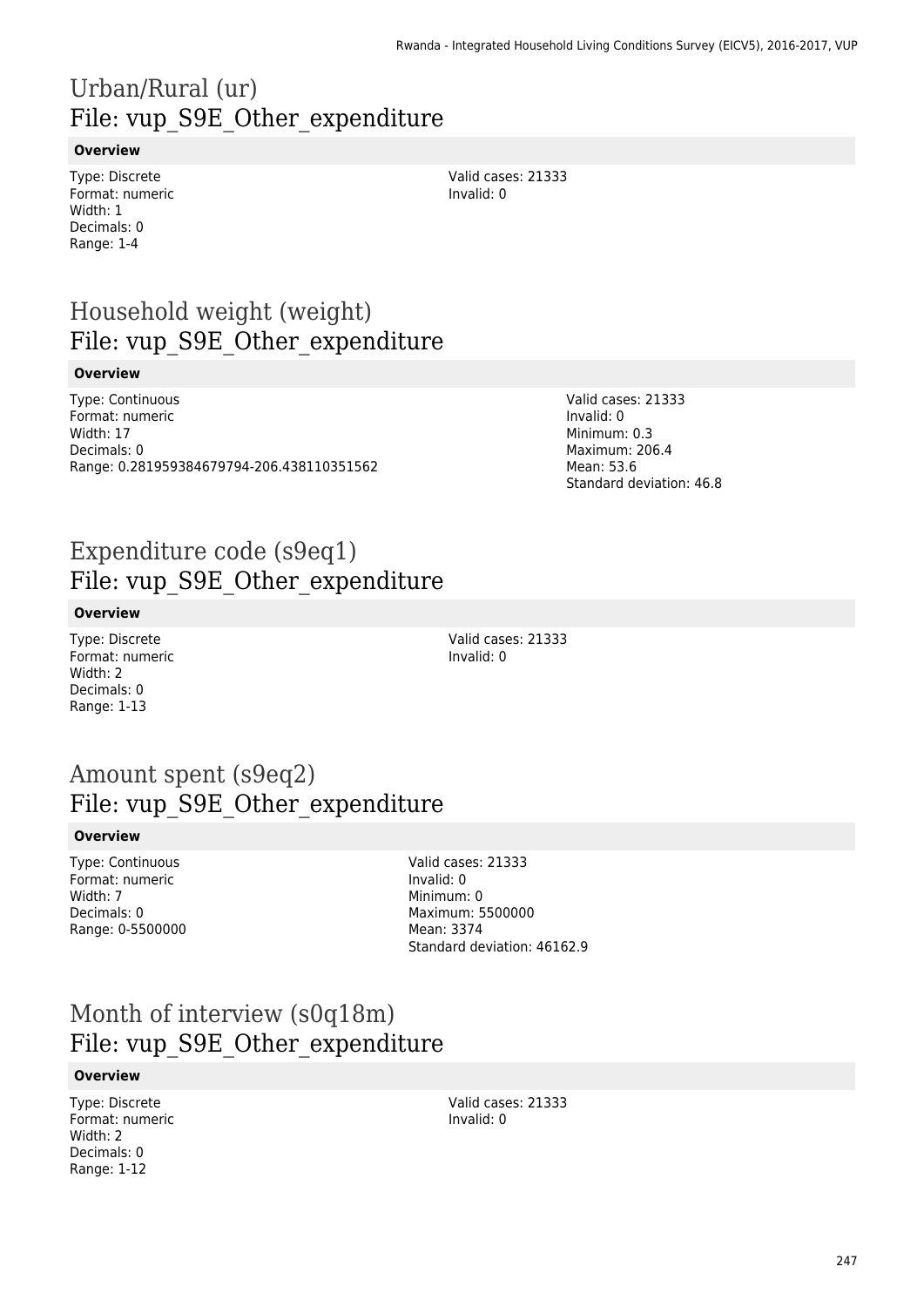## Year of interview (s0q18y) File: vup\_S9E\_Other\_expenditure

### **Overview**

Type: Discrete Format: numeric Width: 4 Decimals: 0 Range: 2016-2017 Valid cases: 21333 Invalid: 0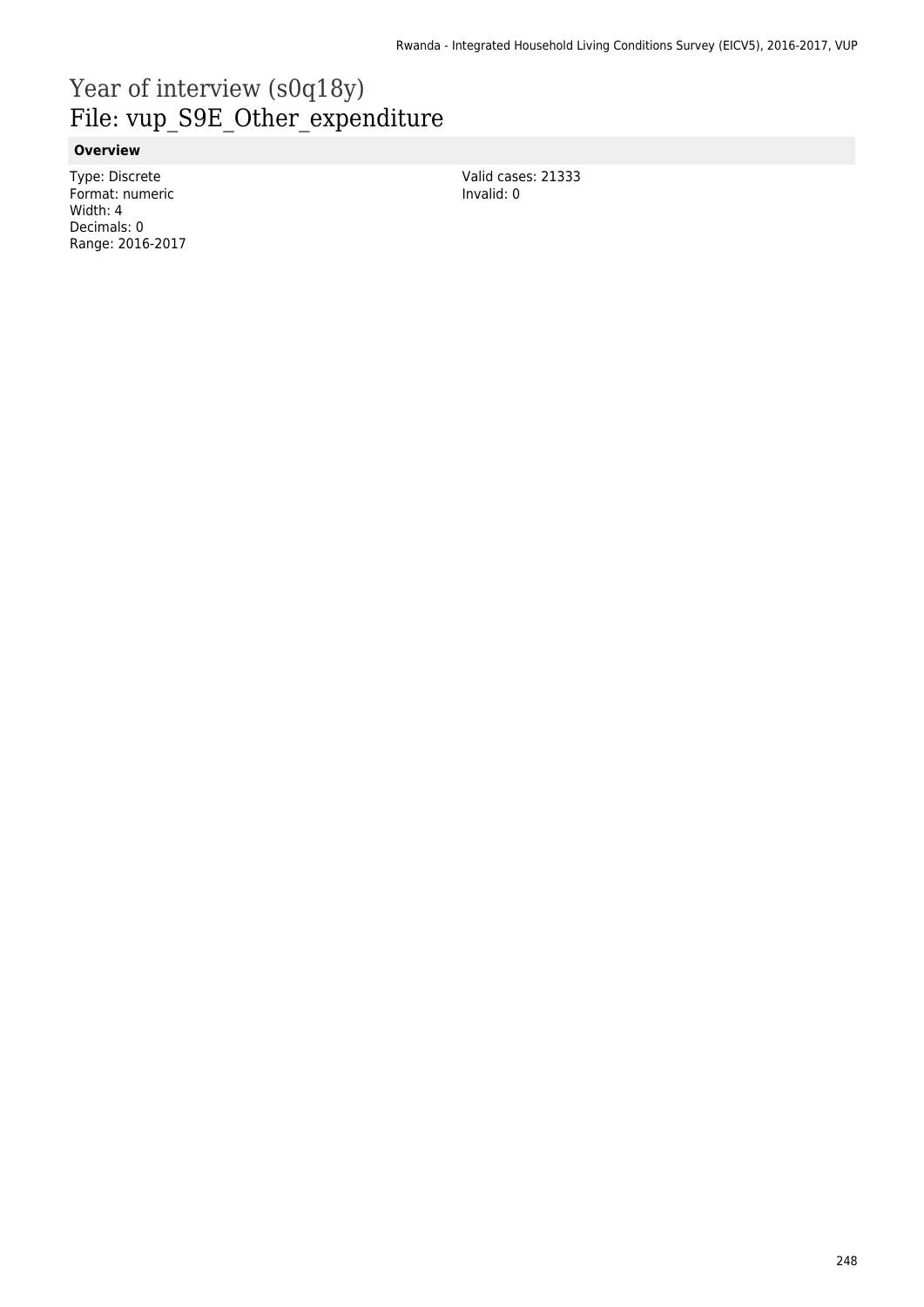## EICV5 Household unique ID (key\_17) File: vup\_S10A1\_Credits

### **Overview**

Type: Continuous Format: numeric Width: 8 Decimals: 0 Range: 11000100-11246000 Valid cases: 1643 Invalid: 0 Minimum: 11000100 Maximum: 11246000 Mean: 11121078.5 Standard deviation: 70465.4

## Household ID in EICV4 (hhid) File: vup\_S10A1\_Credits

### **Overview**

Type: Continuous Format: numeric Width: 6 Decimals: 0 Range: 110001-112460 Valid cases: 1643 Invalid: 0 Minimum: 110001 Maximum: 112460 Mean: 111210.8 Standard deviation: 704.7

## Cluster (clust) File: vup\_S10A1\_Credits

### **Overview**

Type: Continuous Format: numeric Width: 5 Decimals: 0 Range: 11231-11450 Valid cases: 1643 Invalid: 0 Minimum: 11231 Maximum: 11450 Mean: 11344.6 Standard deviation: 61.3

## Province (province) File: vup\_S10A1\_Credits

### **Overview**

Type: Discrete Format: numeric Width: 1 Decimals: 0 Range: 1-5

Valid cases: 1643 Invalid: 0

## District Name (district) File: vup\_S10A1\_Credits

### **Overview**

Type: Discrete Format: numeric Width: 2 Decimals: 0 Range: 11-57

Valid cases: 1643 Invalid: 0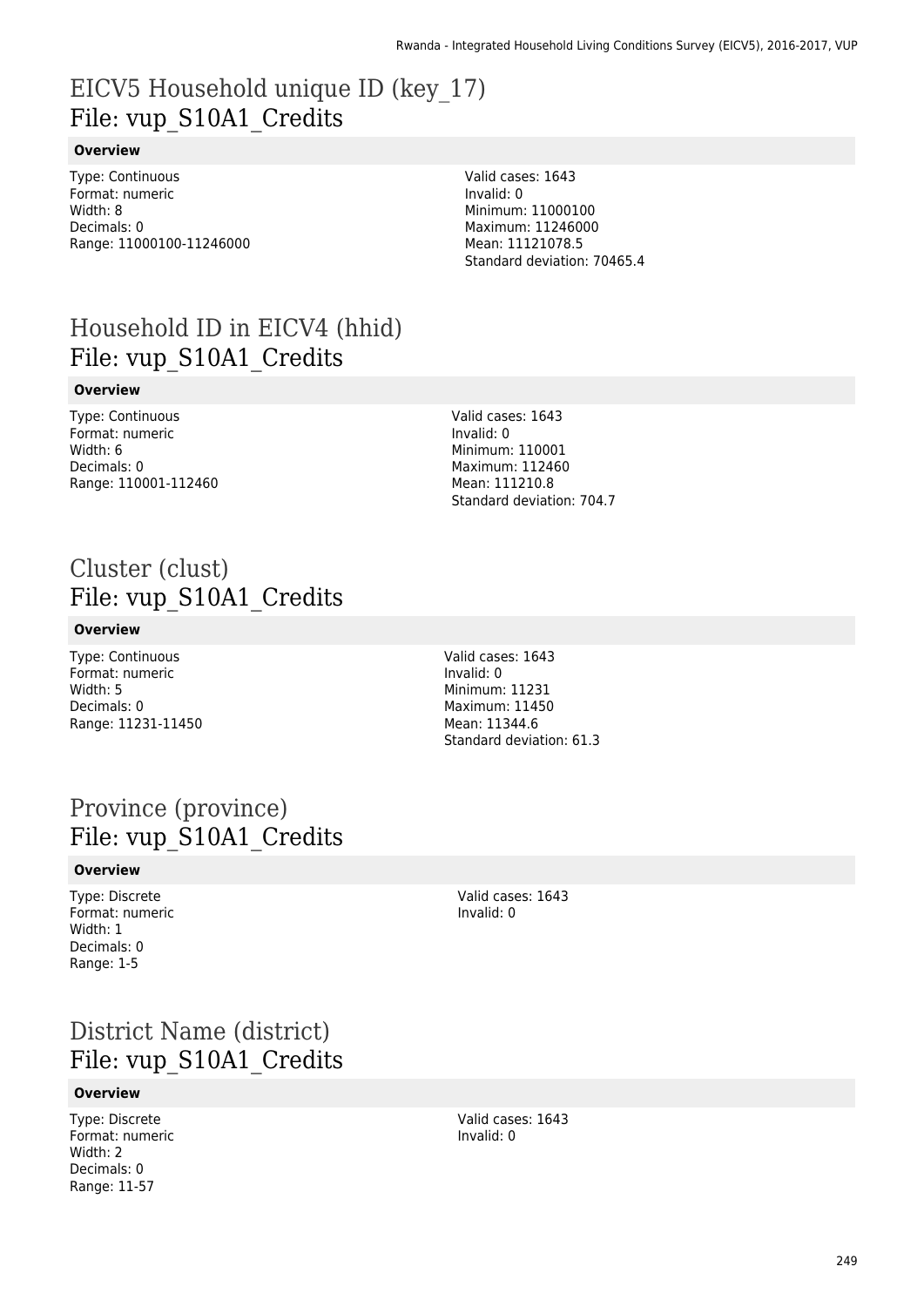## Urban/Rural (ur) File: vup\_S10A1\_Credits

### **Overview**

Type: Discrete Format: numeric Width: 1 Decimals: 0 Range: 1-4

Valid cases: 1643 Invalid: 0

## Household weight (weight) File: vup\_S10A1\_Credits

### **Overview**

Type: Continuous Format: numeric Width: 17 Decimals: 0 Range: 0.281959384679794-206.438110351562 Valid cases: 1643 Invalid: 0 Minimum: 0.3 Maximum: 206.4 Mean: 53.6 Standard deviation: 46.8

## Household member tried to obtain a loan (s10aq1) File: vup\_S10A1\_Credits

### **Overview**

Type: Discrete Format: numeric Width: 1 Decimals: 0 Range: 1-2

Valid cases: 1643 Invalid: 0

## Reason why loan was denied (s10aq2) File: vup\_S10A1\_Credits

#### **Overview**

Type: Discrete Format: numeric Width: 1 Decimals: 0 Range: 1-5

Valid cases: 84 Invalid: 1559

## Household members owe money (s10aq3) File: vup\_S10A1\_Credits

#### **Overview**

Type: Discrete Format: numeric Width: 1 Decimals: 0 Range: 1-2

Valid cases: 1643 Invalid: 0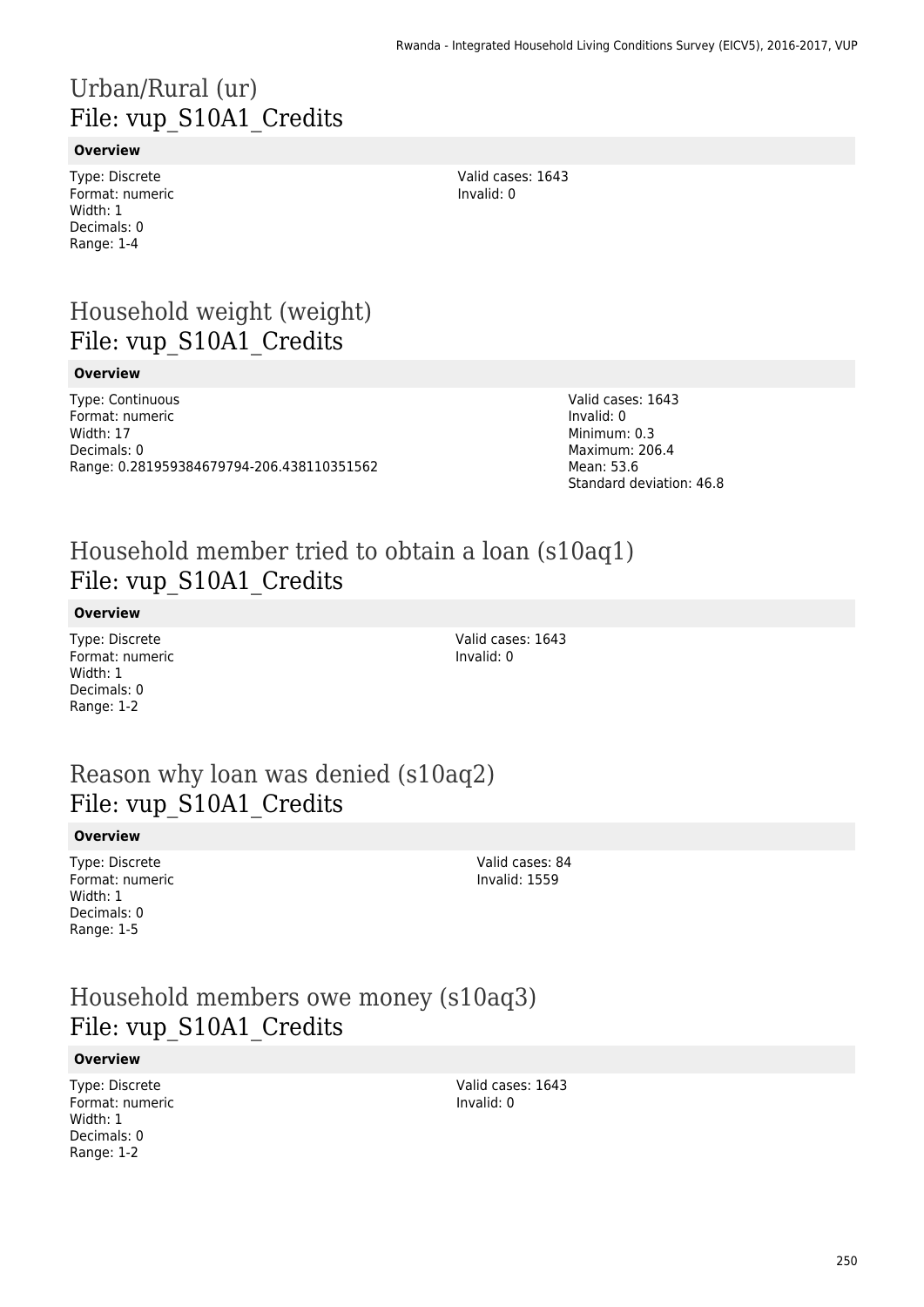## Month of interview (s0q18m) File: vup\_S10A1\_Credits

### **Overview**

Type: Discrete Format: numeric Width: 2 Decimals: 0 Range: 1-12

Valid cases: 1643 Invalid: 0

## Year of interview (s0q18y) File: vup\_S10A1\_Credits

### **Overview**

Type: Discrete Format: numeric Width: 4 Decimals: 0 Range: 2016-2017 Valid cases: 1643 Invalid: 0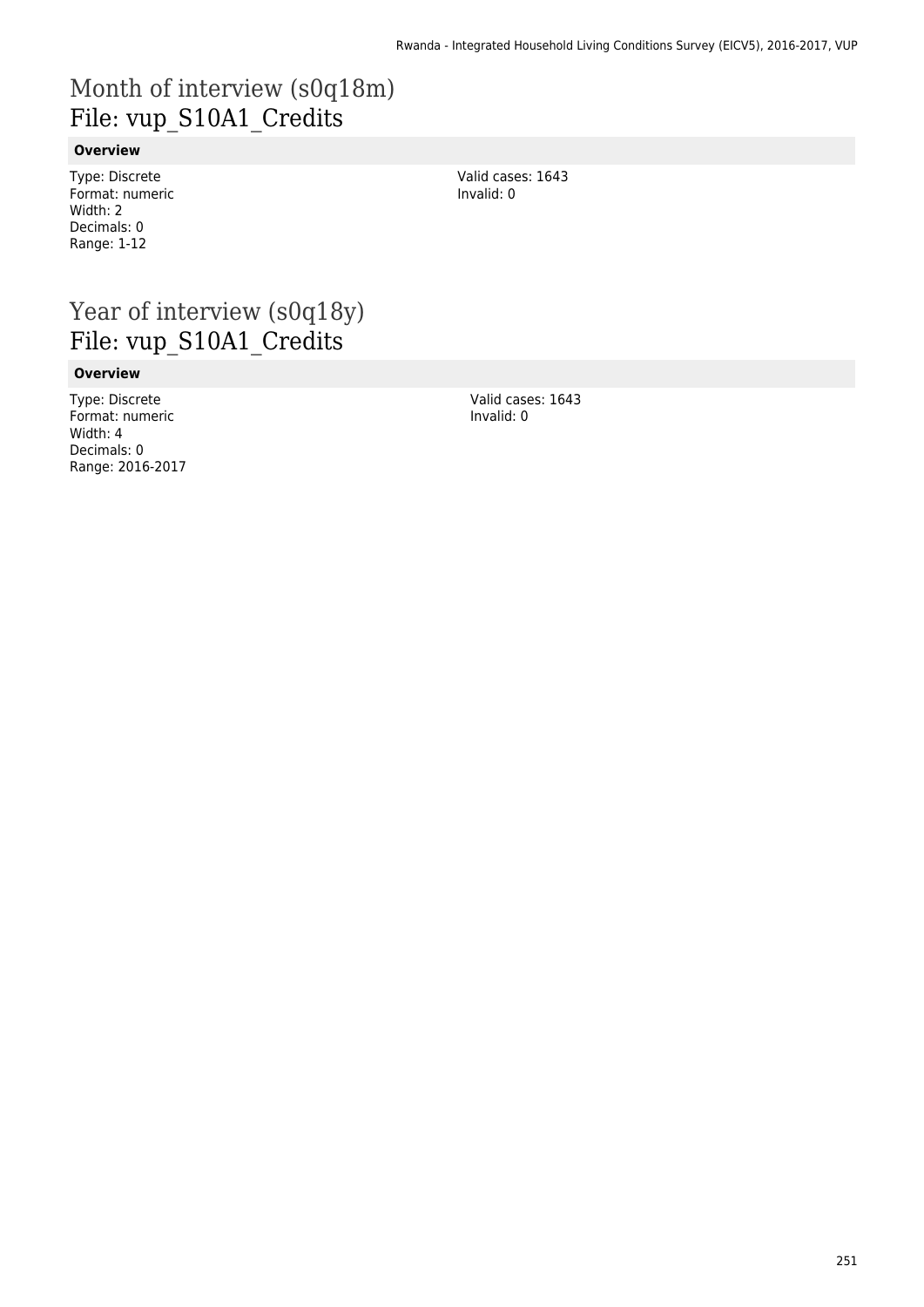## EICV5 Household unique ID (key\_17) File: vup S10A2 Listing of credits

### **Overview**

Type: Continuous Format: numeric Width: 8 Decimals: 0 Range: 11000200-11245600 Valid cases: 1968 Invalid: 0 Minimum: 11000200 Maximum: 11245600 Mean: 11120288.3 Standard deviation: 70357.6

## Household ID in EICV4 (hhid) File: vup S10A2 Listing of credits

### **Overview**

Type: Continuous Format: numeric Width: 6 Decimals: 0 Range: 110002-112456

Valid cases: 1968 Invalid: 0 Minimum: 110002 Maximum: 112456 Mean: 111202.9 Standard deviation: 703.6

## Cluster (clust) File: vup S10A2 Listing of credits

### **Overview**

Type: Continuous Format: numeric Width: 5 Decimals: 0 Range: 11231-11450 Valid cases: 1968 Invalid: 0 Minimum: 11231 Maximum: 11450 Mean: 11343.7 Standard deviation: 61.6

## Province (province) File: vup S10A2 Listing of credits

### **Overview**

Type: Discrete Format: numeric Width: 1 Decimals: 0 Range: 1-5

Valid cases: 1968 Invalid: 0

## District Name (district) File: vup S10A2 Listing of credits

### **Overview**

Type: Discrete Format: numeric Width: 2 Decimals: 0 Range: 11-57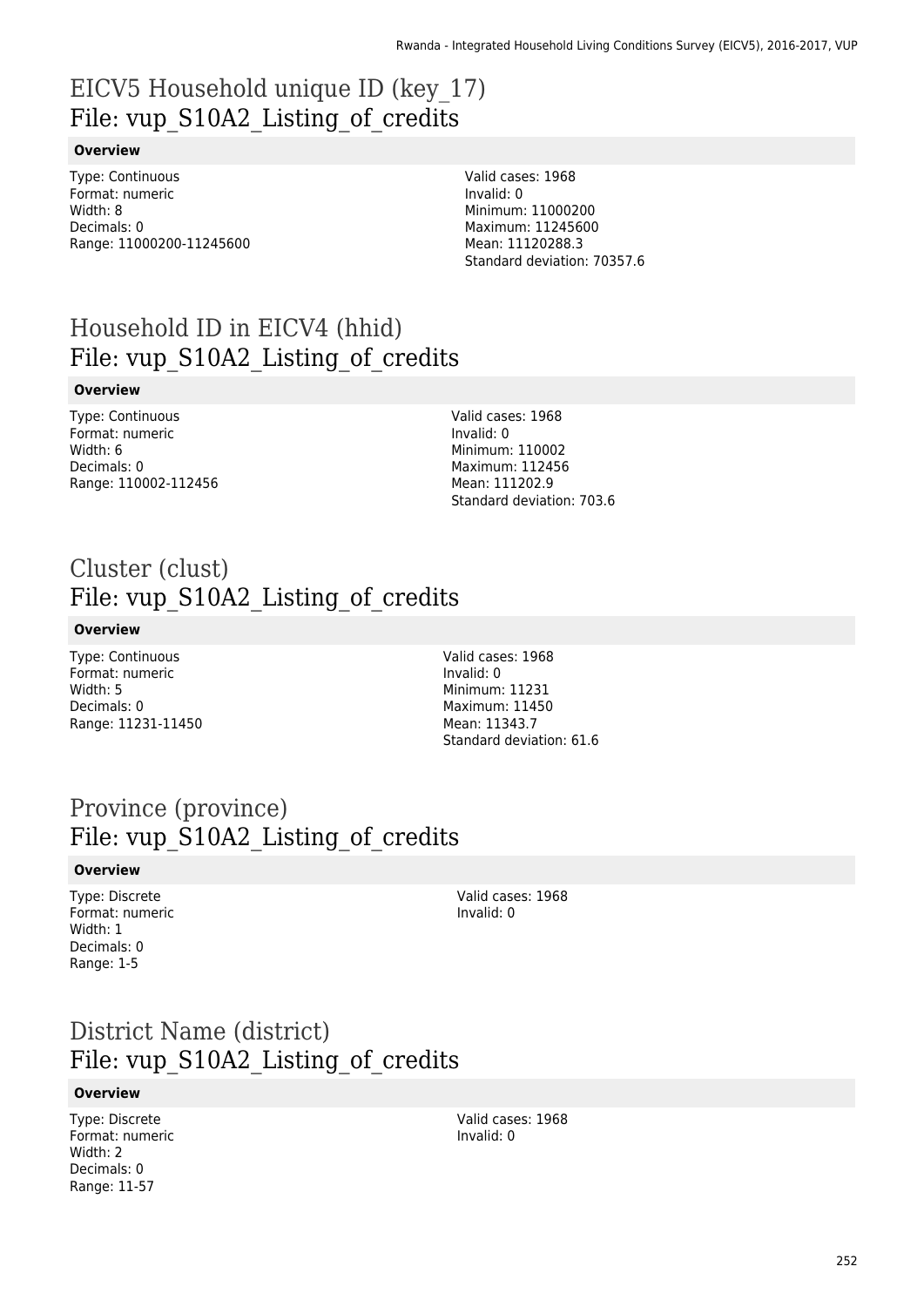# Urban/Rural (ur) File: vup S10A2 Listing of credits

### **Overview**

Type: Discrete Format: numeric Width: 1 Decimals: 0 Range: 1-4

Valid cases: 1968 Invalid: 0

### Household weight (weight) File: vup S10A2 Listing of credits

#### **Overview**

Type: Continuous Format: numeric Width: 17 Decimals: 0 Range: 0.343386262655258-206.438110351562

Valid cases: 1968 Invalid: 0 Minimum: 0.3 Maximum: 206.4 Mean: 54 Standard deviation: 46.8

### Loan Id Number (s10aq4) File: vup S10A2 Listing of credits

### **Overview**

Type: Discrete Format: numeric Width: 1 Decimals: 0 Range: 1-8

Valid cases: 1968 Invalid: 0

### Loan source (s10aq5) File: vup S10A2 Listing of credits

#### **Overview**

Type: Discrete Format: numeric Width: 2 Decimals: 0 Range: 1-11

Valid cases: 1968 Invalid: 0

## Loan recipient Id Number (s10aq6) File: vup S10A2 Listing of credits

#### **Overview**

Type: Discrete Format: numeric Width: 1 Decimals: 0 Range: 1-8

Valid cases: 1968 Invalid: 0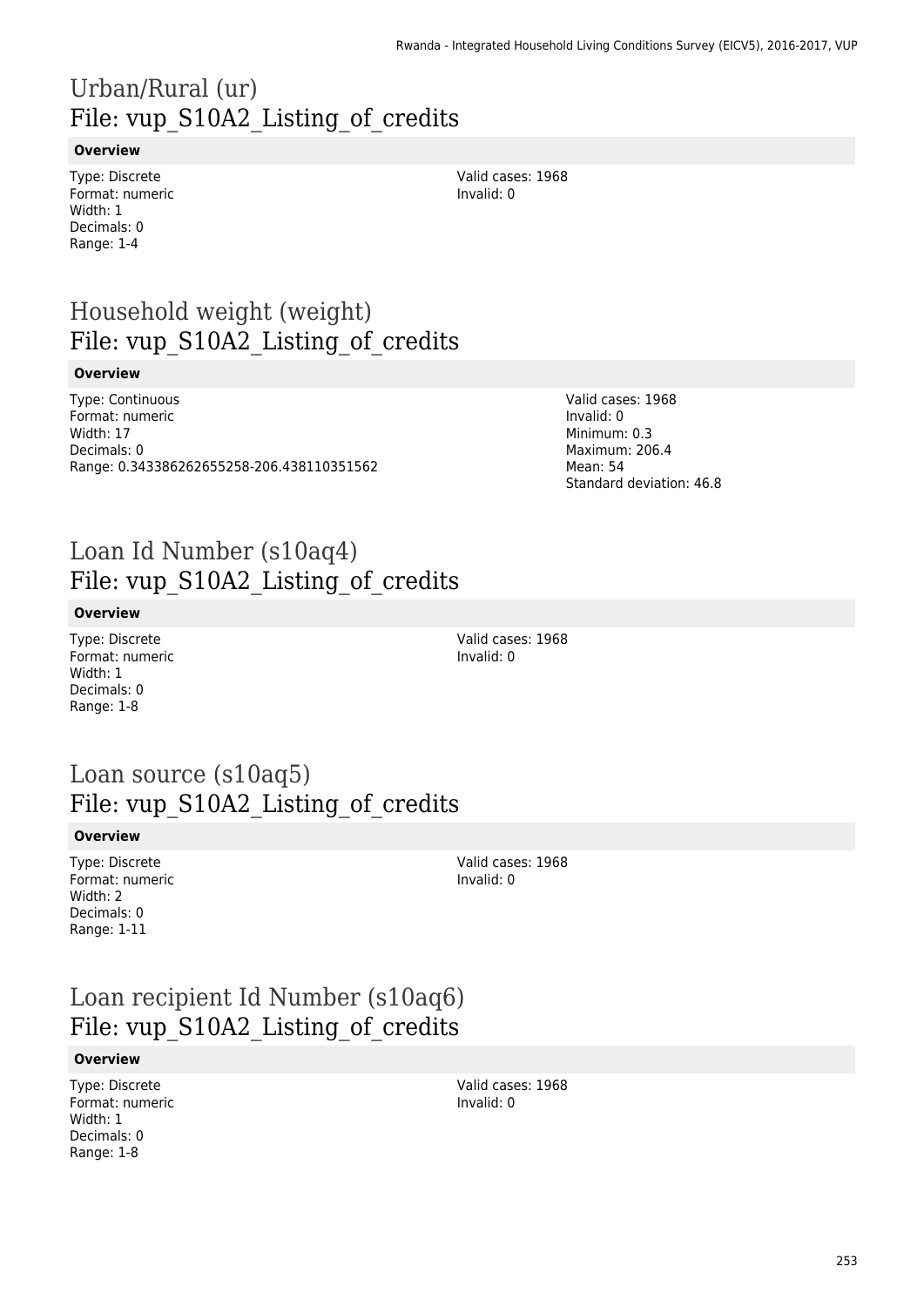## Loan amount (s10aq7) File: vup S10A2 Listing of credits

### **Overview**

Type: Continuous Format: numeric Width: 8 Decimals: 0 Range: 150-30000000

Valid cases: 1968 Invalid: 0 Minimum: 150 Maximum: 30000000 Mean: 91323 Standard deviation: 762916.1

# Total interest payment (s10aq8) File: vup S10A2 Listing of credits

### **Overview**

Type: Continuous Format: numeric Width: 7 Decimals: 0 Range: 0-3500000 Valid cases: 1968 Invalid: 0 Minimum: 0 Maximum: 3500000 Mean: 12381 Standard deviation: 106998.2

## Purpose of loan (s10aq9) File: vup\_S10A2\_Listing\_of\_credits

### **Overview**

Type: Discrete Format: numeric Width: 2 Decimals: 0 Range: 1-10

Valid cases: 1968 Invalid: 0

## Collateral of loan (s10aq10) File: vup S10A2 Listing of credits

### **Overview**

Type: Discrete Format: numeric Width: 1 Decimals: 0 Range: 1-5

Valid cases: 1968 Invalid: 0

### Has loan been cleared (s10aq11) File: vup S10A2 Listing of credits

### **Overview**

Type: Discrete Format: numeric Width: 1 Decimals: 0 Range: 1-3

Valid cases: 1968 Invalid: 0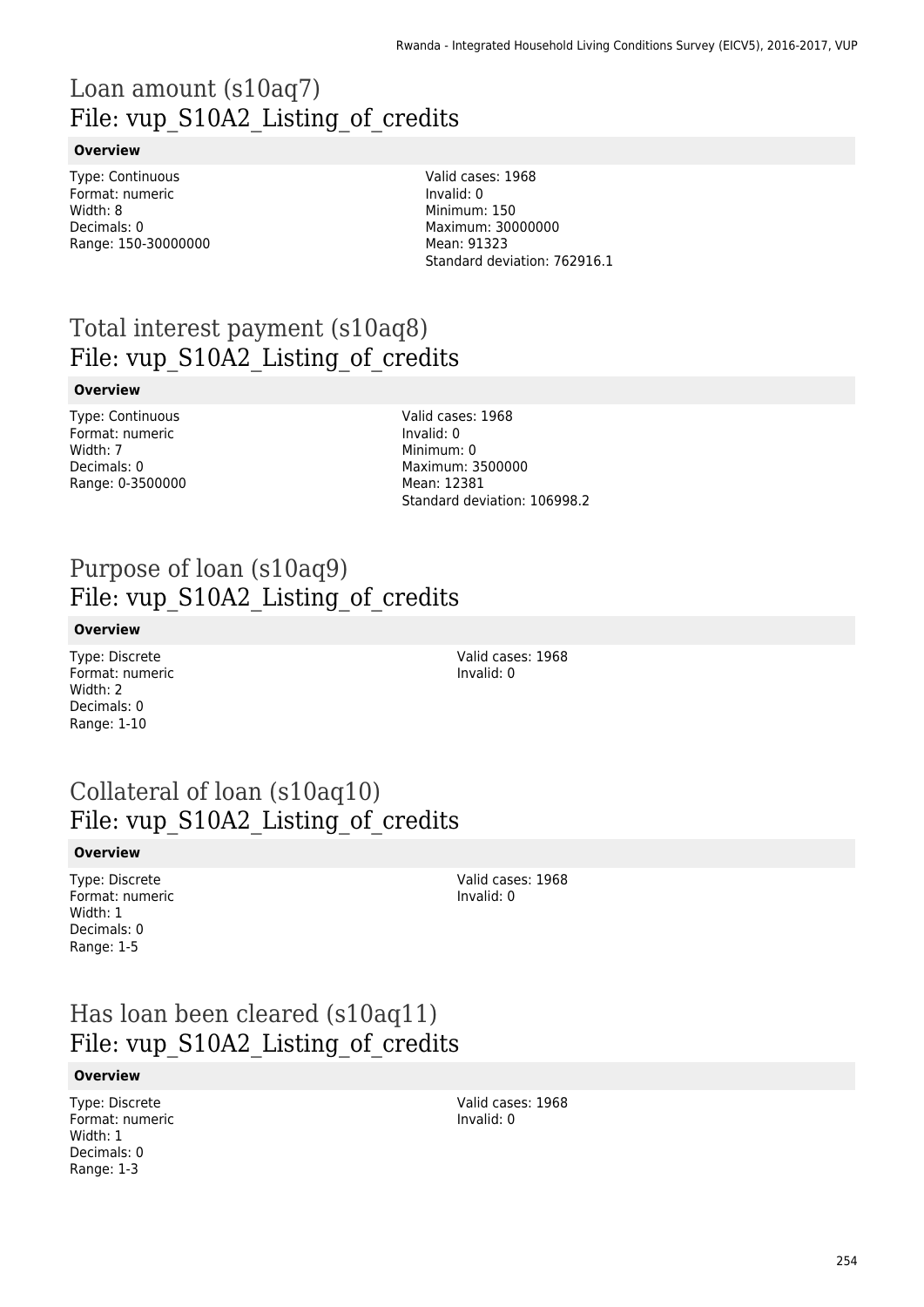# How much of loan was cleared (s10aq12) File: vup\_S10A2\_Listing\_of\_credits

### **Overview**

Type: Discrete Format: numeric Width: 8 Decimals: 0 Range: 10-88888888 Valid cases: 1022 Invalid: 946

## Month of interview (s0q18m) File: vup\_S10A2\_Listing\_of\_credits

#### **Overview**

Type: Discrete Format: numeric Width: 2 Decimals: 0 Range: 1-12

Valid cases: 1968 Invalid: 0

### Year of interview (s0q18y) File: vup\_S10A2\_Listing\_of\_credits

#### **Overview**

Type: Discrete Format: numeric Width: 4 Decimals: 0 Range: 2016-2017

Valid cases: 1968 Invalid: 0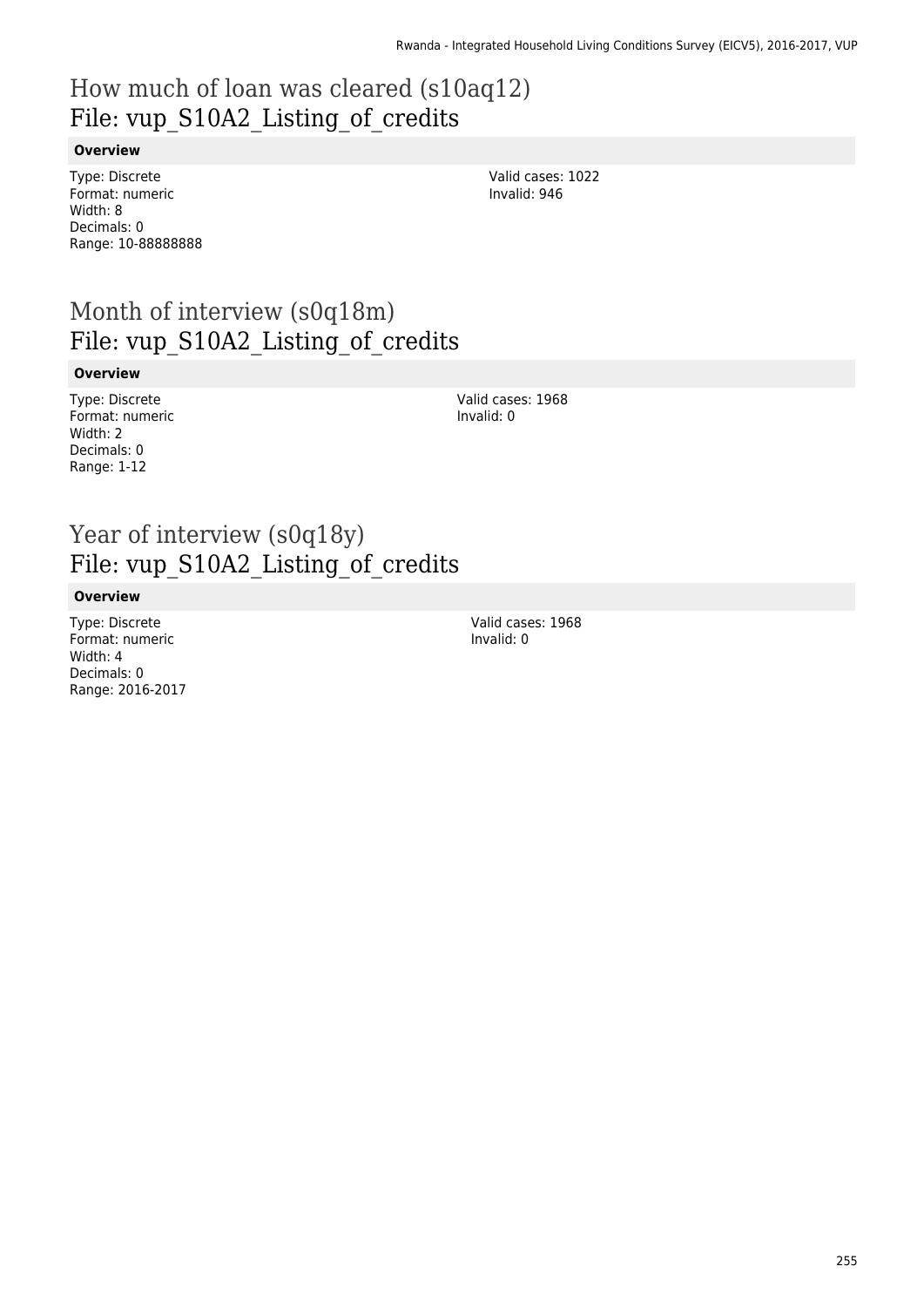# EICV5 Household unique ID (key\_17) File: vup\_S10B1\_Durable\_household\_goods

#### **Overview**

Type: Continuous Format: numeric Width: 8 Decimals: 0 Range: 11000100-11246000 Valid cases: 6576 Invalid: 0 Minimum: 11000100 Maximum: 11246000 Mean: 11121050.9 Standard deviation: 70436.8

# Household ID in EICV4 (hhid) File: vup\_S10B1\_Durable\_household\_goods

#### **Overview**

Type: Continuous Format: numeric Width: 6 Decimals: 0 Range: 110001-112460 Valid cases: 6576 Invalid: 0 Minimum: 110001 Maximum: 112460 Mean: 111210.5 Standard deviation: 704.4

## Cluster (clust) File: vup S10B1 Durable household goods

### **Overview**

Type: Continuous Format: numeric Width: 5 Decimals: 0 Range: 11231-11450 Valid cases: 6576 Invalid: 0 Minimum: 11231 Maximum: 11450 Mean: 11344.6 Standard deviation: 61.3

# Province (province) File: vup\_S10B1\_Durable\_household\_goods

### **Overview**

Type: Discrete Format: numeric Width: 1 Decimals: 0 Range: 1-5

Valid cases: 6576 Invalid: 0

### District Name (district) File: vup\_S10B1\_Durable\_household\_goods

### **Overview**

Type: Discrete Format: numeric Width: 2 Decimals: 0 Range: 11-57

Valid cases: 6576 Invalid: 0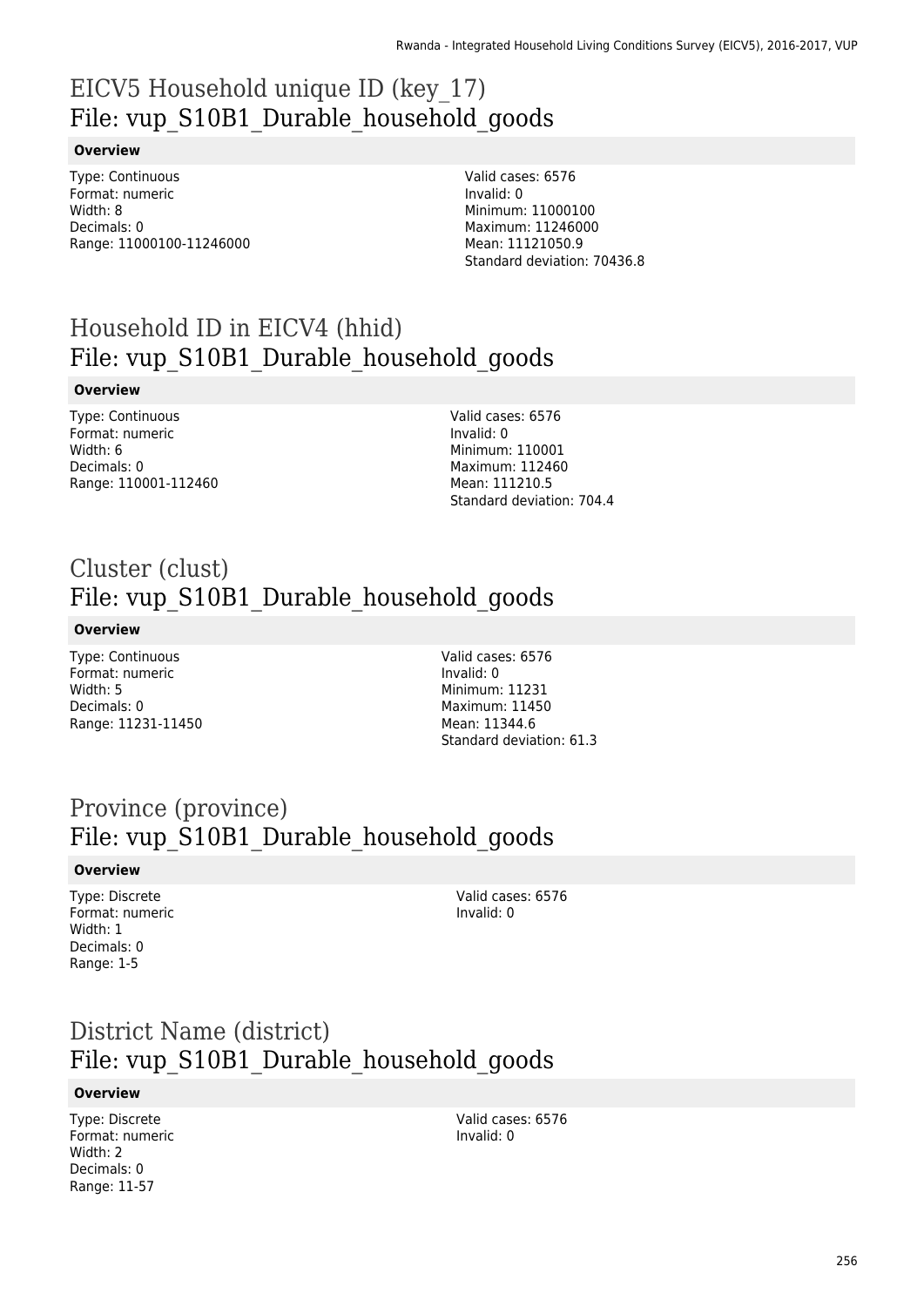# Urban/Rural (ur) File: vup\_S10B1\_Durable\_household\_goods

### **Overview**

Type: Discrete Format: numeric Width: 1 Decimals: 0 Range: 1-4

Valid cases: 6576 Invalid: 0

## Household weight (weight) File: vup\_S10B1\_Durable\_household\_goods

### **Overview**

Type: Continuous Format: numeric Width: 17 Decimals: 0 Range: 0.281959384679794-206.438110351562 Valid cases: 6576 Invalid: 0 Minimum: 0.3 Maximum: 206.4 Mean: 53.6 Standard deviation: 46.8

# Item code (s10b1q1) File: vup\_S10B1\_Durable\_household\_goods

### **Overview**

Type: Discrete Format: numeric Width: 1 Decimals: 0 Range: 1-4

Valid cases: 6570 Invalid: 6

# Number of articles in the household (s10bq2) File: vup\_S10B1\_Durable\_household\_goods

### **Overview**

Type: Discrete Format: numeric Width: 2 Decimals: 0 Range: 0-12

Valid cases: 6568 Invalid: 8

## Did your HH sell (s10bq3) File: vup S10B1 Durable household goods

#### **Overview**

Type: Discrete Format: numeric Width: 1 Decimals: 0 Range: 1-2

Valid cases: 3980 Invalid: 2596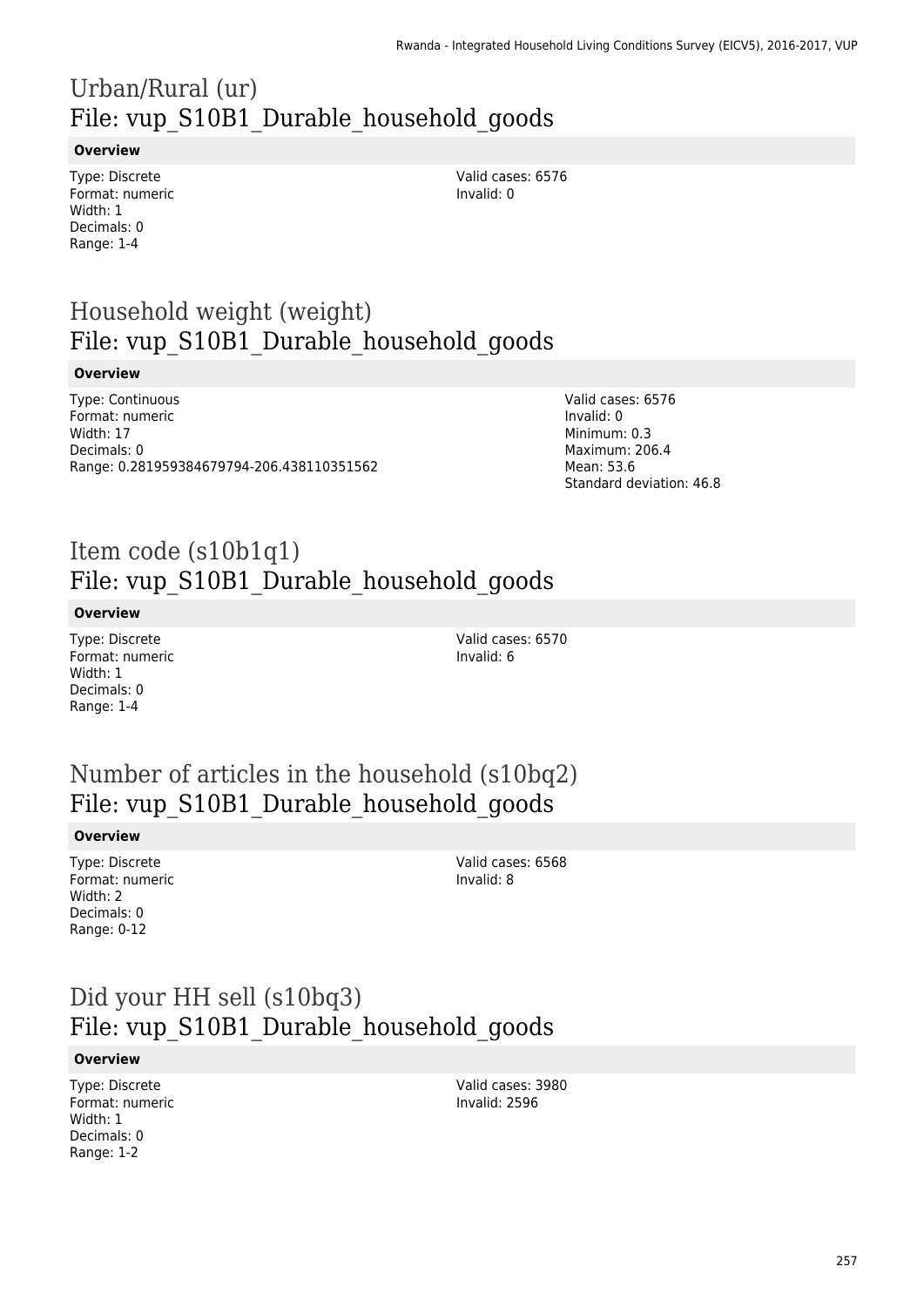# Amount of sold item in last 12 months (s10bq4) File: vup\_S10B1\_Durable\_household\_goods

### **Overview**

Type: Continuous Format: numeric Width: 5 Decimals: 0 Range: 1-70000

Valid cases: 9 Invalid: 6567 Minimum: 1 Maximum: 70000 Mean: 20444.6 Standard deviation: 25353

# Month of interview (s0q18m) File: vup\_S10B1\_Durable\_household\_goods

### **Overview**

Type: Discrete Format: numeric Width: 2 Decimals: 0 Range: 1-12

Valid cases: 6576 Invalid: 0

### Year of interview (s0q18y) File: vup\_S10B1\_Durable\_household\_goods

### **Overview**

Type: Discrete Format: numeric Width: 4 Decimals: 0 Range: 2016-2017

Valid cases: 6576 Invalid: 0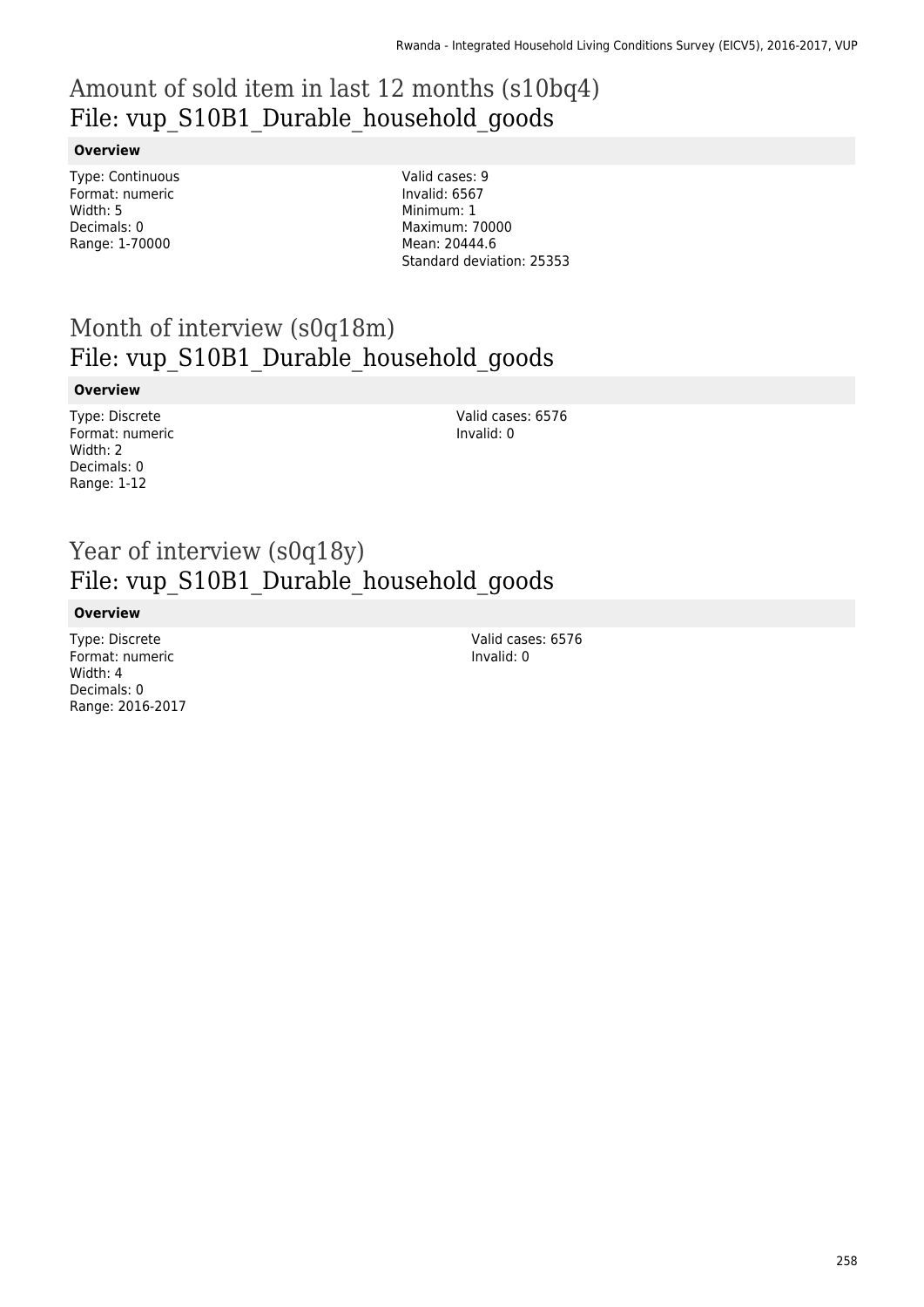# EICV5 Household unique ID (key\_17) File: vup\_S10B2\_Durable\_household\_goods

#### **Overview**

Type: Continuous Format: numeric Width: 8 Decimals: 0 Range: 11000100-11246000 Valid cases: 41100 Invalid: 0 Minimum: 11000100 Maximum: 11246000 Mean: 11121050.9 Standard deviation: 70432.3

# Household ID in EICV4 (hhid) File: vup\_S10B2\_Durable\_household\_goods

#### **Overview**

Type: Continuous Format: numeric Width: 6 Decimals: 0 Range: 110001-112460 Valid cases: 41100 Invalid: 0 Minimum: 110001 Maximum: 112460 Mean: 111210.5 Standard deviation: 704.3

## Cluster (clust) File: vup\_S10B2\_Durable\_household\_goods

### **Overview**

Type: Continuous Format: numeric Width: 5 Decimals: 0 Range: 11231-11450 Valid cases: 41100 Invalid: 0 Minimum: 11231 Maximum: 11450 Mean: 11344.6 Standard deviation: 61.3

## Province (province) File: vup\_S10B2\_Durable\_household\_goods

### **Overview**

Type: Discrete Format: numeric Width: 1 Decimals: 0 Range: 1-5

Valid cases: 41100 Invalid: 0

### District Name (district) File: vup\_S10B2\_Durable\_household\_goods

### **Overview**

Type: Discrete Format: numeric Width: 2 Decimals: 0 Range: 11-57

Valid cases: 41100 Invalid: 0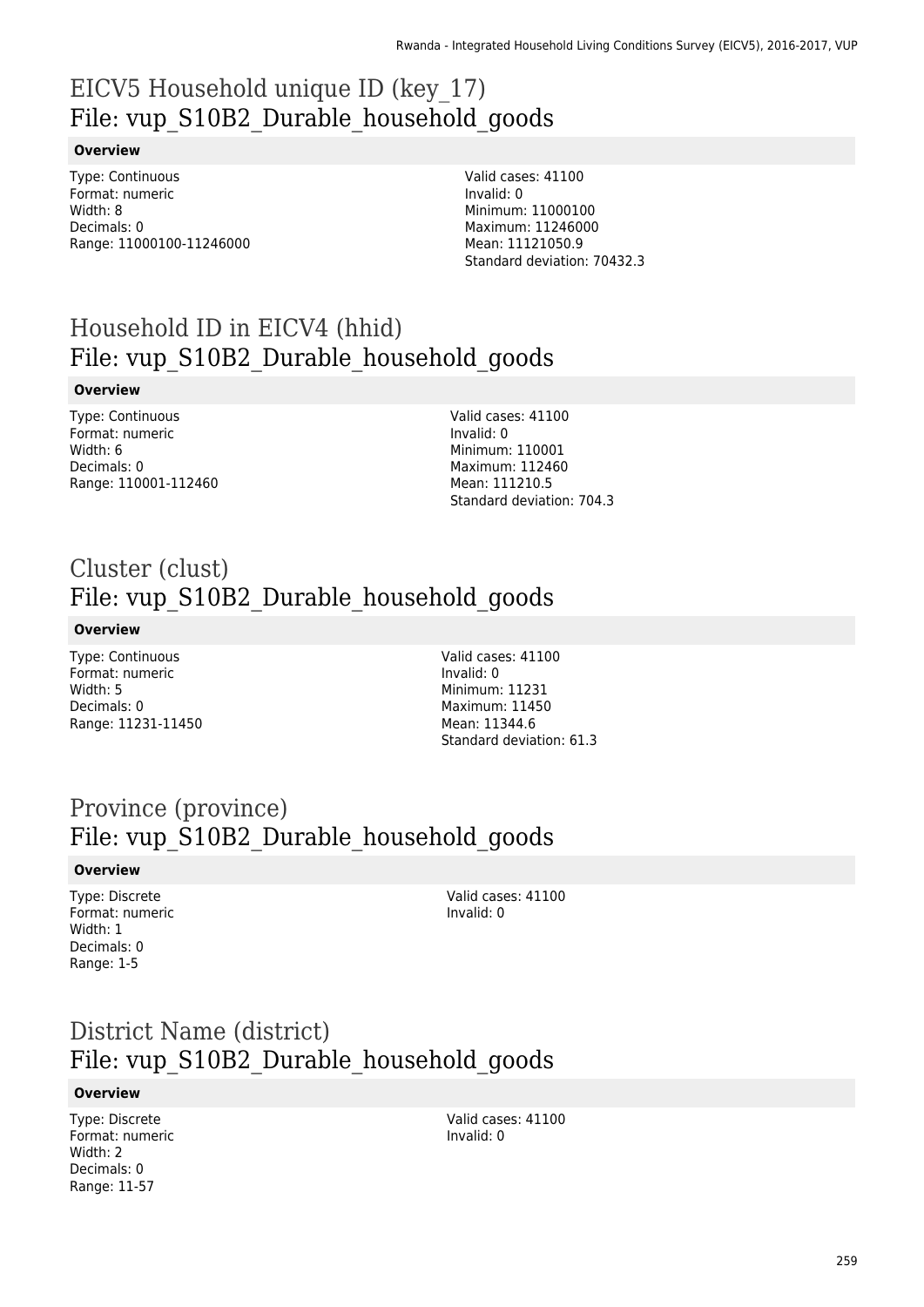# Urban/Rural (ur) File: vup\_S10B2\_Durable\_household\_goods

### **Overview**

Type: Discrete Format: numeric Width: 1 Decimals: 0 Range: 1-4

Valid cases: 41100 Invalid: 0

## Household weight (weight) File: vup\_S10B2\_Durable\_household\_goods

### **Overview**

Type: Continuous Format: numeric Width: 17 Decimals: 0 Range: 0.281959384679794-206.438110351562 Valid cases: 41100 Invalid: 0 Minimum: 0.3 Maximum: 206.4 Mean: 53.6 Standard deviation: 46.8

## Item code (s10b2q1) File: vup\_S10B2\_Durable\_household\_goods

### **Overview**

Type: Discrete Format: numeric Width: 2 Decimals: 0 Range: 5-29

Valid cases: 41050 Invalid: 50

# Number of articles in the household (s10b2q2) File: vup\_S10B2\_Durable\_household\_goods

### **Overview**

Type: Discrete Format: numeric Width: 2 Decimals: 0 Range: 0-12

Valid cases: 41050 Invalid: 50

## Article 1 purchase year (s10bq5ay) File: vup\_S10B2\_Durable\_household\_goods

### **Overview**

Type: Continuous Format: numeric Width: 4 Decimals: 0 Range: 0-2017

Valid cases: 2729 Invalid: 38371 Minimum: 0 Maximum: 2017 Mean: 2012.7 Standard deviation: 38.9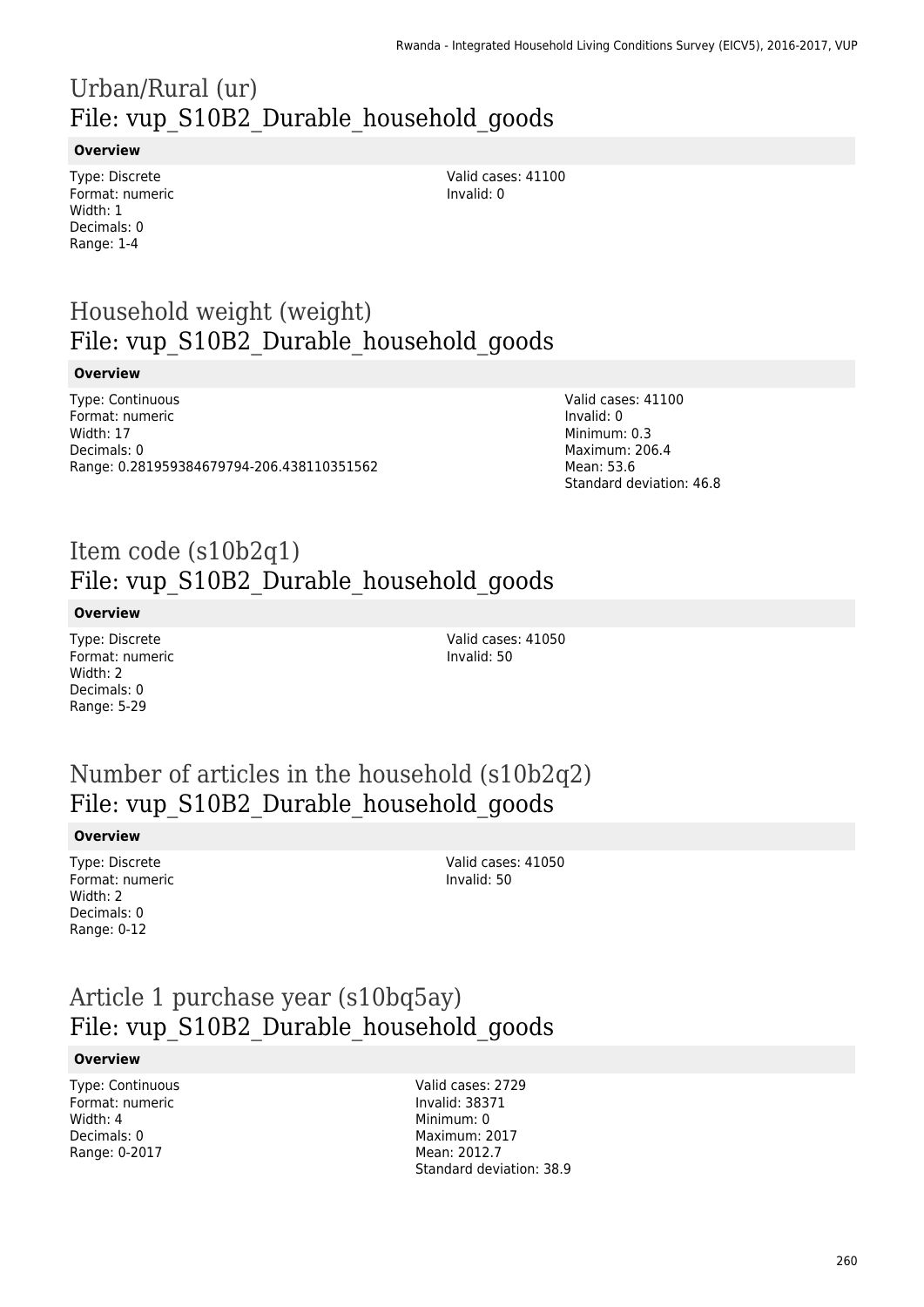# Article 1 purchase month (s10bq5am) File: vup\_S10B2\_Durable\_household\_goods

### **Overview**

Type: Discrete Format: numeric Width: 2 Decimals: 0 Range: 1-12

Valid cases: 2728 Invalid: 38372

# Article 2 purchase year (s10bq5by) File: vup\_S10B2\_Durable\_household\_goods

#### **Overview**

Type: Discrete Format: numeric Width: 4 Decimals: 0 Range: 0-2017

Valid cases: 508 Invalid: 40592

# Article 2 purchase month (s10bq5bm) File: vup S10B2 Durable household goods

#### **Overview**

Type: Discrete Format: numeric Width: 2 Decimals: 0 Range: 1-12

Valid cases: 490 Invalid: 40610

### Article 3 purchase year (s10bq5cy) File: vup\_S10B2\_Durable\_household\_goods

### **Overview**

Type: Discrete Format: numeric Width: 4 Decimals: 0 Range: 0-2017

Valid cases: 152 Invalid: 40948

### Article 3 purchase month (s10bq5cm) File: vup\_S10B2\_Durable\_household\_goods

### **Overview**

Type: Discrete Format: numeric Width: 2 Decimals: 0 Range: 1-12

Valid cases: 151 Invalid: 40949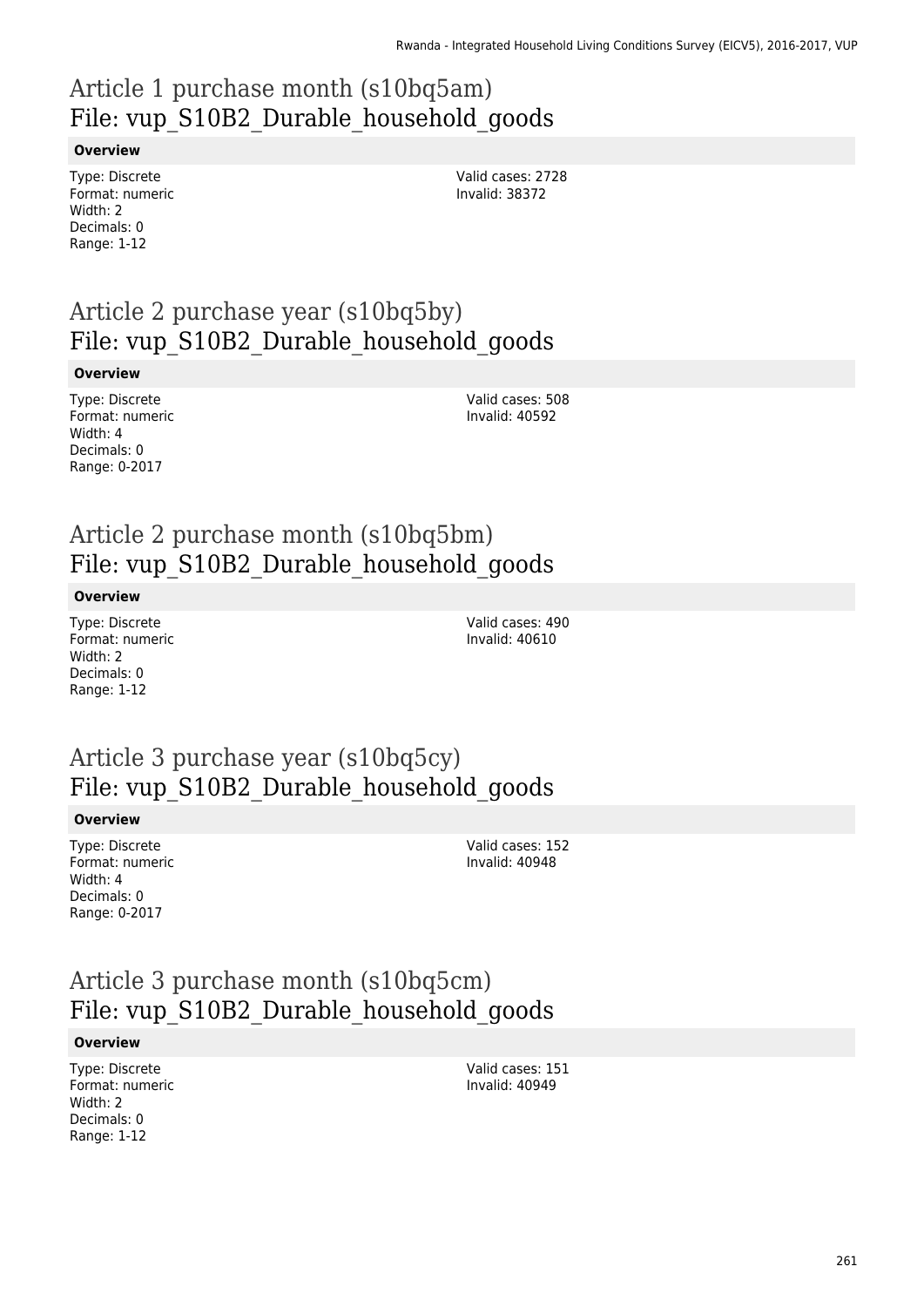# Article 1 purchase price (s10bq6a) File: vup\_S10B2\_Durable\_household\_goods

### **Overview**

Type: Continuous Format: numeric Width: 7 Decimals: 0 Range: 0-1100000 Valid cases: 805 Invalid: 40295 Minimum: 0 Maximum: 1100000 Mean: 19713.1 Standard deviation: 63256

# Article 2 purchase price (s10bq6b) File: vup\_S10B2\_Durable\_household\_goods

### **Overview**

Type: Continuous Format: numeric Width: 6 Decimals: 0 Range: 0-250000

Valid cases: 197 Invalid: 40903 Minimum: 0 Maximum: 250000 Mean: 12316.2 Standard deviation: 24626.8

# Article 3 purchase price (s10bq6c) File: vup\_S10B2\_Durable\_household\_goods

### **Overview**

Type: Continuous Format: numeric Width: 5 Decimals: 0 Range: 0-98000

Valid cases: 68 Invalid: 41032 Minimum: 0 Maximum: 98000 Mean: 13605.9 Standard deviation: 17863.7

## Article 1 current value (s10bq7a) File: vup\_S10B2\_Durable\_household\_goods

### **Overview**

Type: Continuous Format: numeric Width: 7 Decimals: 0 Range: 400-4000000

Valid cases: 2728 Invalid: 38372 Minimum: 400 Maximum: 4000000 Mean: 24790.5 Standard deviation: 112768.9

## Article 2 current value (s10bq7b) File: vup\_S10B2\_Durable\_household\_goods

### **Overview**

Type: Continuous Format: numeric Width: 6 Decimals: 0 Range: 1000-250000 Valid cases: 490 Invalid: 40610 Minimum: 1000 Maximum: 250000 Mean: 11684.7 Standard deviation: 23189.9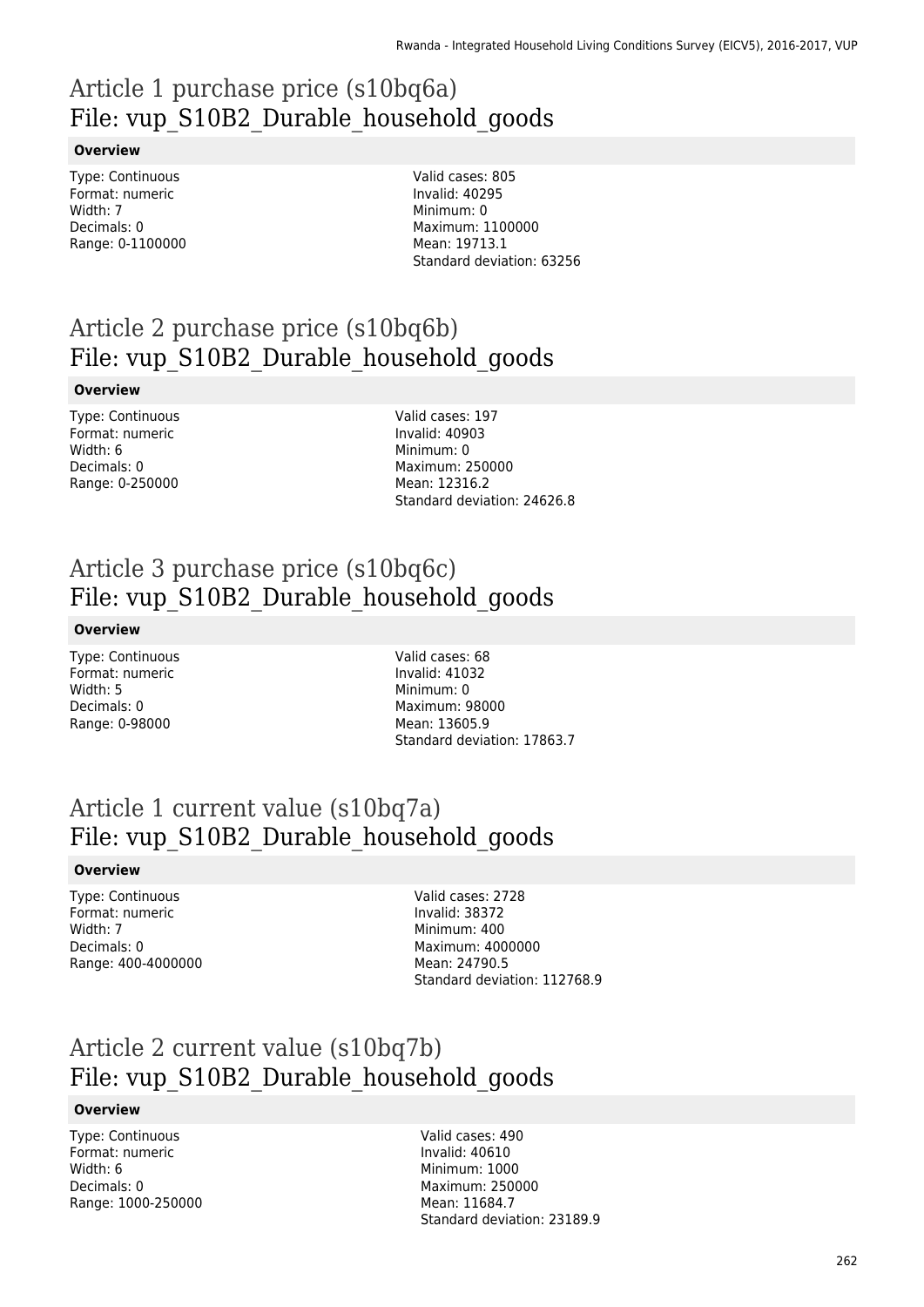# Article 3 current value (s10bq7c) File: vup\_S10B2\_Durable\_household\_goods

### **Overview**

Type: Continuous Format: numeric Width: 6 Decimals: 0 Range: 1000-400000 Valid cases: 151 Invalid: 40949 Minimum: 1000 Maximum: 400000 Mean: 13211.9 Standard deviation: 34415.4

## Month of interview (s0q18m) File: vup\_S10B2\_Durable\_household\_goods

#### **Overview**

Type: Discrete Format: numeric Width: 2 Decimals: 0 Range: 1-12

Valid cases: 41100 Invalid: 0

### Year of interview (s0q18y) File: vup\_S10B2\_Durable\_household\_goods

#### **Overview**

Type: Discrete Format: numeric Width: 4 Decimals: 0 Range: 2016-2017 Valid cases: 41100 Invalid: 0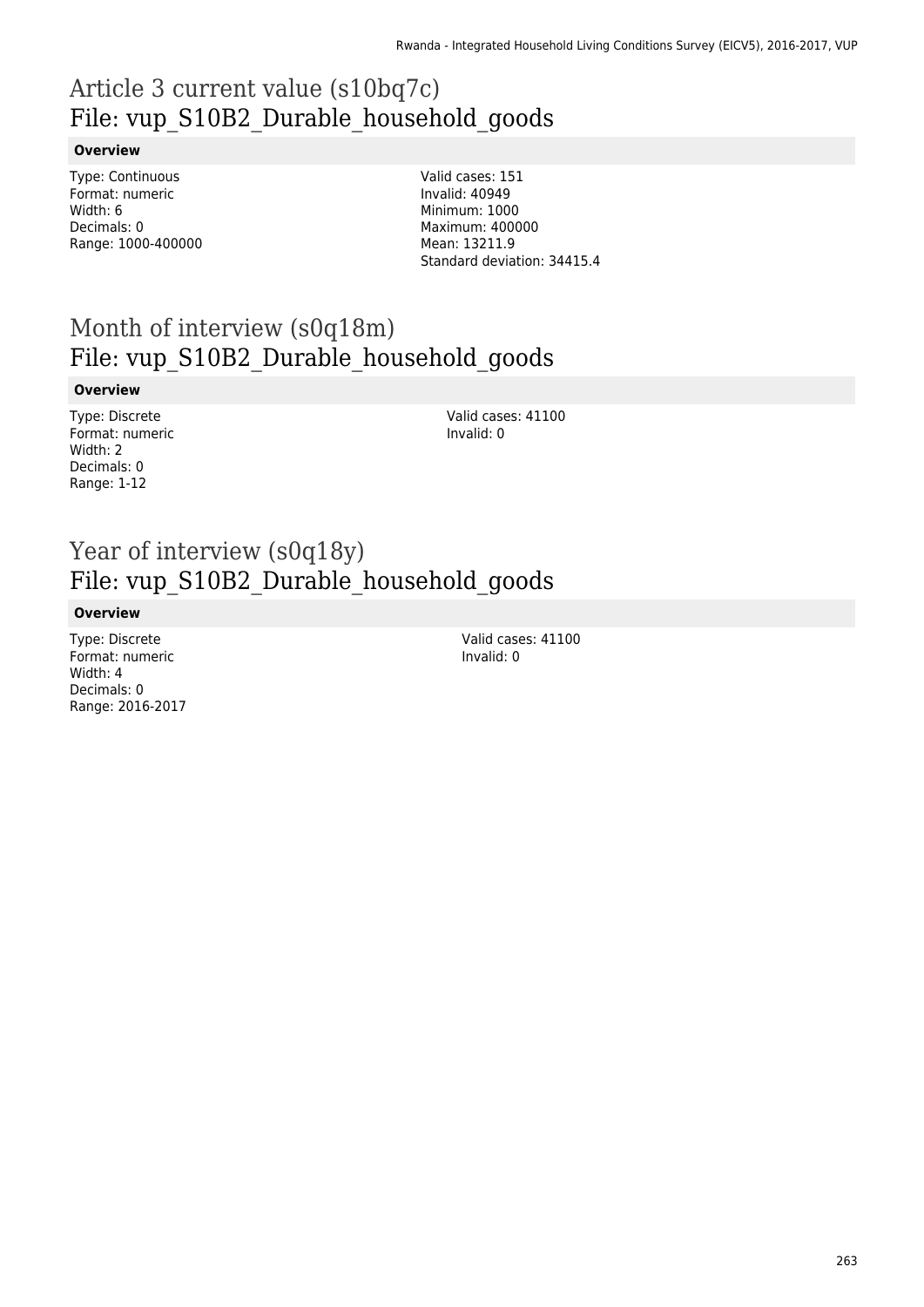# EICV5 Household unique ID (key\_17) File: vup\_S10C1\_Savings

### **Overview**

Type: Continuous Format: numeric Width: 8 Decimals: 0 Range: 11000100-11246000 Valid cases: 6099 Invalid: 0 Minimum: 11000100 Maximum: 11246000 Mean: 11121762 Standard deviation: 70520.9

# Household ID in EICV4 (hhid) File: vup\_S10C1\_Savings

#### **Overview**

Type: Continuous Format: numeric Width: 6 Decimals: 0 Range: 110001-112460 Valid cases: 6099 Invalid: 0 Minimum: 110001 Maximum: 112460 Mean: 111217.6 Standard deviation: 705.2

## Cluster (clust) File: vup\_S10C1\_Savings

#### **Overview**

Type: Continuous Format: numeric Width: 5 Decimals: 0 Range: 11231-11450 Valid cases: 6099 Invalid: 0 Minimum: 11231 Maximum: 11450 Mean: 11345.2 Standard deviation: 61.3

### Province (province) File: vup\_S10C1\_Savings

### **Overview**

Type: Discrete Format: numeric Width: 1 Decimals: 0 Range: 1-5

Valid cases: 6099 Invalid: 0

## District Name (district) File: vup\_S10C1\_Savings

### **Overview**

Type: Discrete Format: numeric Width: 2 Decimals: 0 Range: 11-57

Valid cases: 6099 Invalid: 0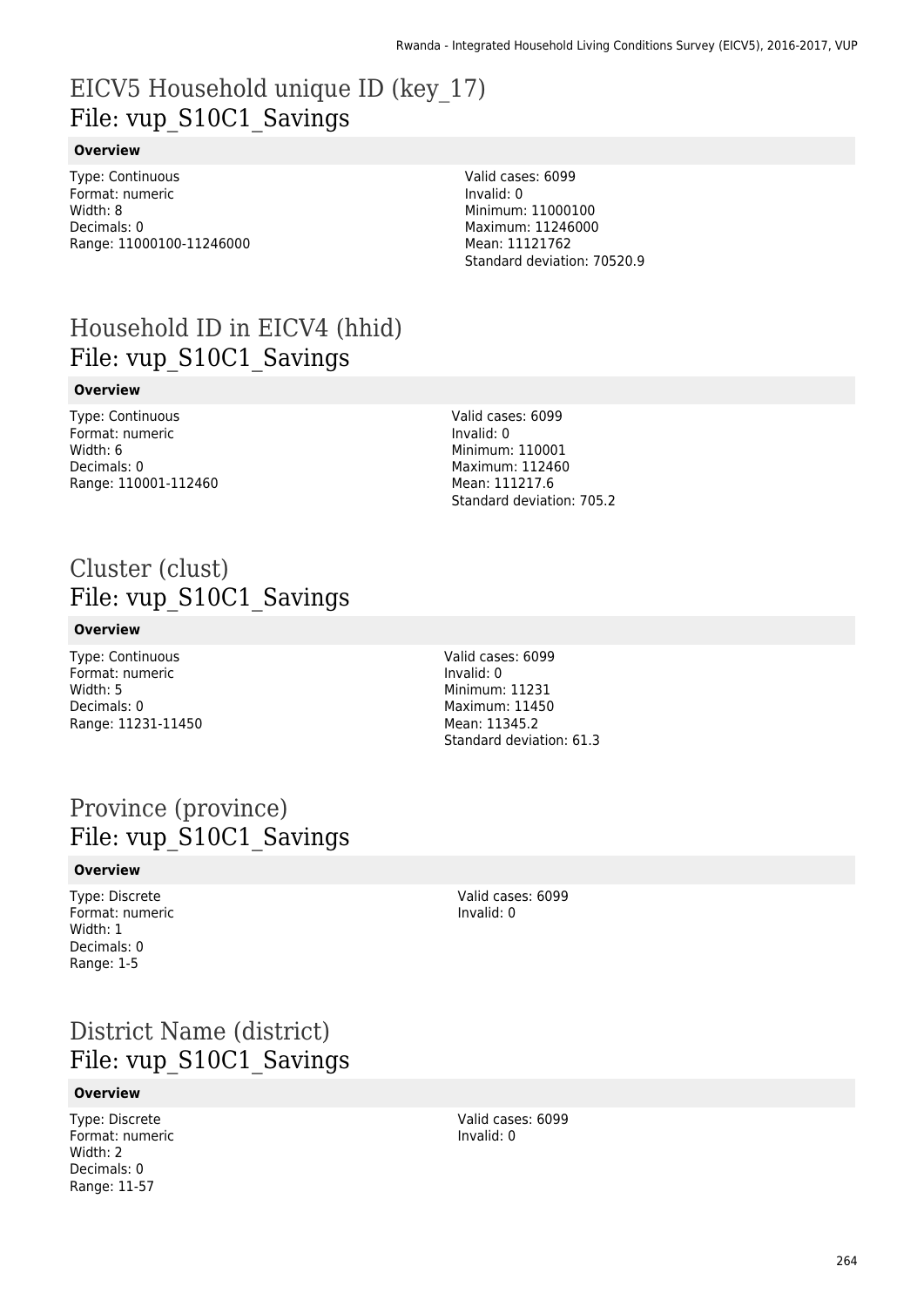# Urban/Rural (ur) File: vup\_S10C1\_Savings

### **Overview**

Type: Discrete Format: numeric Width: 1 Decimals: 0 Range: 1-4

Valid cases: 6099 Invalid: 0

# Household weight (weight) File: vup\_S10C1\_Savings

### **Overview**

Type: Continuous Format: numeric Width: 17 Decimals: 0 Range: 0.281959384679794-206.438110351562 Valid cases: 6099 Invalid: 0 Minimum: 0.3 Maximum: 206.4 Mean: 57.1 Standard deviation: 47.2

# Members of the HH save with any saving institution (s10c1q1) File: vup\_S10C1\_Savings

### **Overview**

Type: Discrete Format: numeric Width: 1 Decimals: 0 Range: 1-2

Valid cases: 6099 Invalid: 0

## EICV5 Personal ID (pid\_17) File: vup\_S10C1\_Savings

### **Overview**

Type: Discrete Format: numeric Width: 2 Decimals: 0 Range: 0-14

Valid cases: 5756 Invalid: 343

# Id Number of Account (s10c1q3) File: vup\_S10C1\_Savings

### **Overview**

Type: Discrete Format: numeric Width: 1 Decimals: 0 Range: 1-5

Valid cases: 1888 Invalid: 4211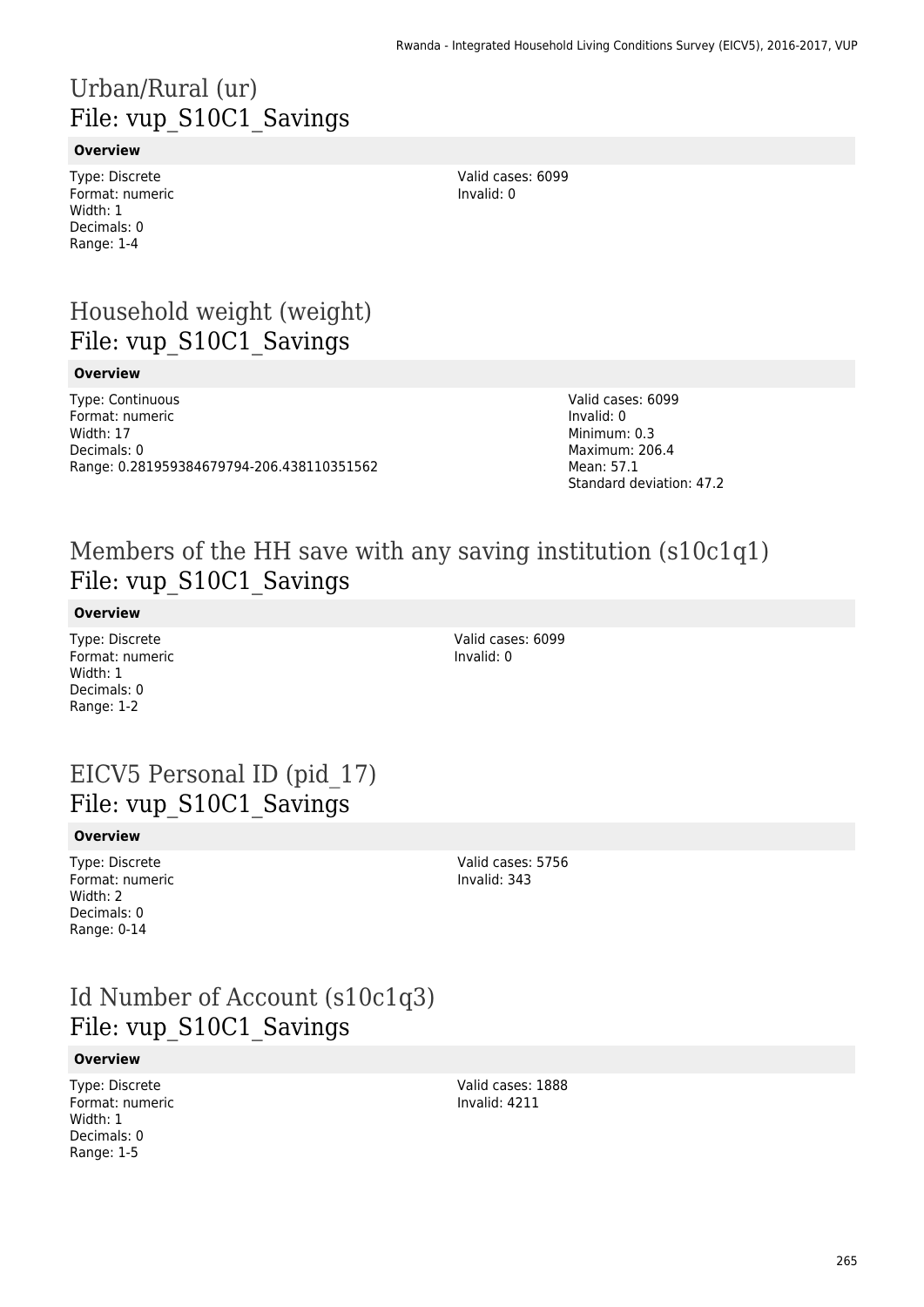## Have saving account (s10c1q4) File: vup\_S10C1\_Savings

### **Overview**

Type: Discrete Format: numeric Width: 1 Decimals: 0 Range: 1-2

Valid cases: 5838 Invalid: 261

## Institution saved with (s10c1q5) File: vup\_S10C1\_Savings

#### **Overview**

Type: Discrete Format: numeric Width: 1 Decimals: 0 Range: 1-5

Valid cases: 1888 Invalid: 4211

## Amount currently on the savings account (s10c1q6) File: vup\_S10C1\_Savings

#### **Overview**

Type: Continuous Format: numeric Width: 7 Decimals: 0 Range: 0-3600000

Valid cases: 1887 Invalid: 4212 Minimum: 0 Maximum: 3600000 Mean: 19959.4 Standard deviation: 124974.8

# Amount deposited in last 12 months (s10c1q7) File: vup\_S10C1\_Savings

#### **Overview**

Type: Continuous Format: numeric Width: 7 Decimals: 0 Range: 0-2500000

Valid cases: 1886 Invalid: 4213 Minimum: 0 Maximum: 2500000 Mean: 15072.9 Standard deviation: 70285.7

## Month of interview (s0q18m) File: vup\_S10C1\_Savings

#### **Overview**

Type: Discrete Format: numeric Width: 2 Decimals: 0 Range: 1-12

Valid cases: 6099 Invalid: 0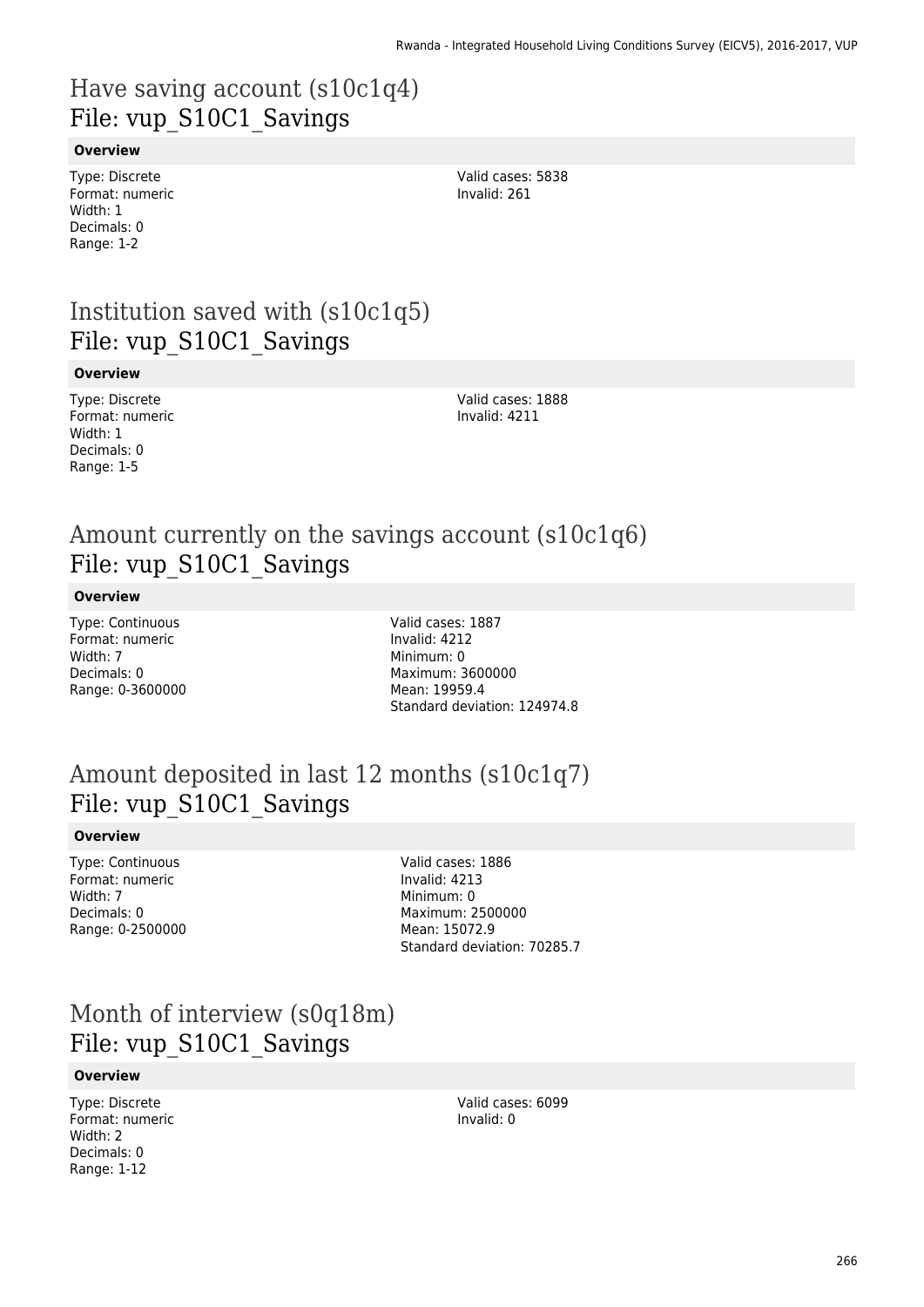# Year of interview (s0q18y) File: vup\_S10C1\_Savings

### **Overview**

Type: Discrete Format: numeric Width: 4 Decimals: 0 Range: 2016-2017 Valid cases: 6099 Invalid: 0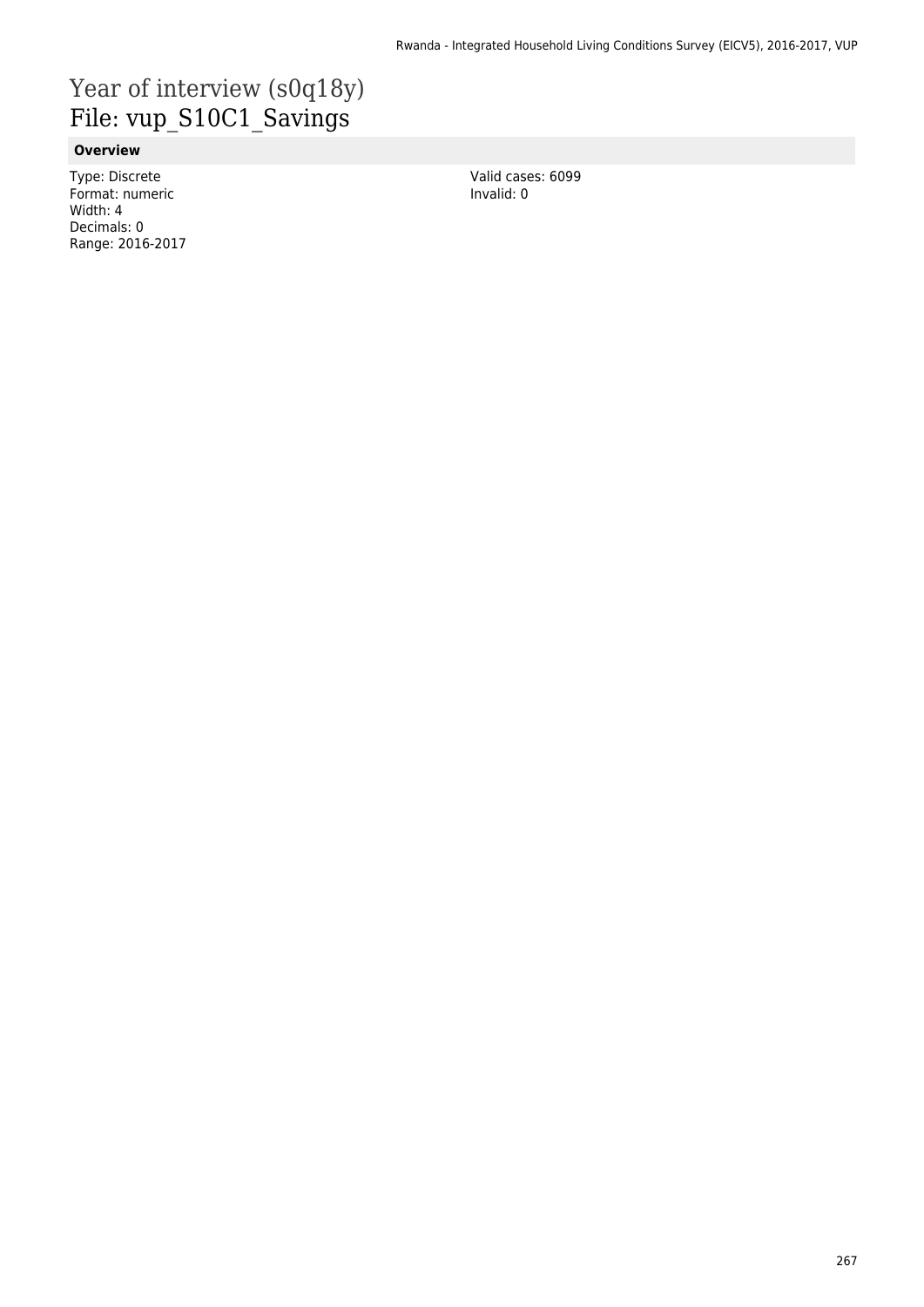# EICV5 Household unique ID (key\_17) File: vup\_S10C2\_Tontine

### **Overview**

Type: Continuous Format: numeric Width: 8 Decimals: 0 Range: 11000100-11246000 Valid cases: 4577 Invalid: 0 Minimum: 11000100 Maximum: 11246000 Mean: 11123319.2 Standard deviation: 71103

# Household ID in EICV4 (hhid) File: vup\_S10C2\_Tontine

#### **Overview**

Type: Continuous Format: numeric Width: 6 Decimals: 0 Range: 110001-112460 Valid cases: 4577 Invalid: 0 Minimum: 110001 Maximum: 112460 Mean: 111233.2 Standard deviation: 711

### Cluster (clust) File: vup\_S10C2\_Tontine

#### **Overview**

Type: Continuous Format: numeric Width: 5 Decimals: 0 Range: 11231-11450 Valid cases: 4577 Invalid: 0 Minimum: 11231 Maximum: 11450 Mean: 11346.3 Standard deviation: 62.1

### Province (province) File: vup\_S10C2\_Tontine

### **Overview**

Type: Discrete Format: numeric Width: 1 Decimals: 0 Range: 1-5

Valid cases: 4577 Invalid: 0

## District Name (district) File: vup\_S10C2\_Tontine

### **Overview**

Type: Discrete Format: numeric Width: 2 Decimals: 0 Range: 11-57

Valid cases: 4577 Invalid: 0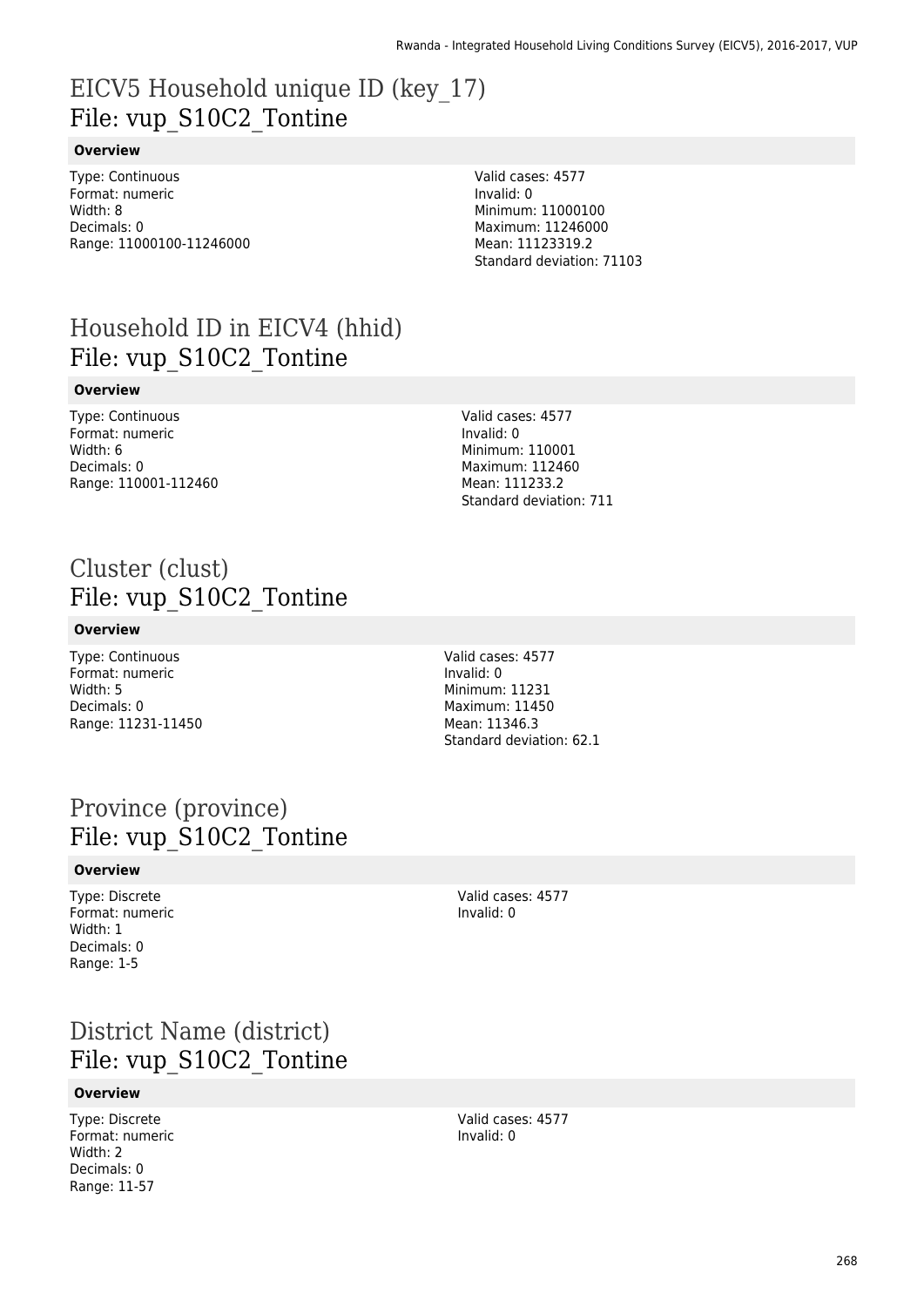# Urban/Rural (ur) File: vup\_S10C2\_Tontine

### **Overview**

Type: Discrete Format: numeric Width: 1 Decimals: 0 Range: 1-4

Valid cases: 4577 Invalid: 0

# Household weight (weight) File: vup\_S10C2\_Tontine

### **Overview**

Type: Continuous Format: numeric Width: 17 Decimals: 0 Range: 0.442942976951599-206.438110351562 Valid cases: 4577 Invalid: 0 Minimum: 0.4 Maximum: 206.4 Mean: 58.3 Standard deviation: 48.4

# EICV5 Personal ID (pid\_17) File: vup\_S10C2\_Tontine

### **Overview**

Type: Discrete Format: numeric Width: 2 Decimals: 0 Range: 0-13

Valid cases: 4507 Invalid: 70

## Id Number of Tontine (s10c2q3) File: vup\_S10C2\_Tontine

### **Overview**

Type: Discrete Format: numeric Width: 1 Decimals: 0 Range: 1-7

Valid cases: 1464 Invalid: 3113

# participate in a tontine (s10c2q8) File: vup\_S10C2\_Tontine

### **Overview**

Type: Discrete Format: numeric Width: 1 Decimals: 0 Range: 1-2

Valid cases: 4577 Invalid: 0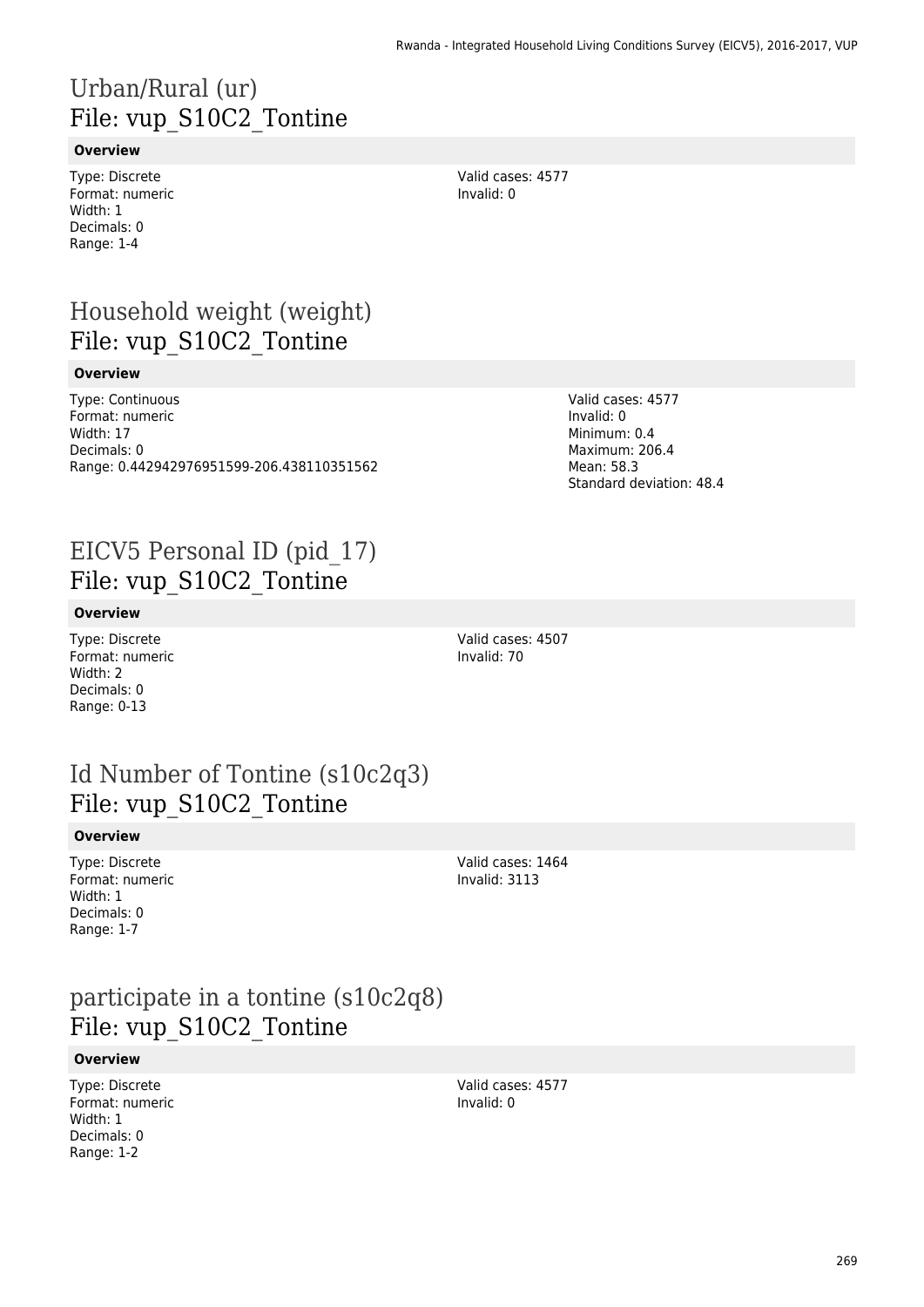# Total recieved in last 12 months (s10c2q9) File: vup\_S10C2\_Tontine

### **Overview**

Type: Continuous Format: numeric Width: 7 Decimals: 0 Range: 0-4000000 Valid cases: 1464 Invalid: 3113 Minimum: 0 Maximum: 4000000 Mean: 37038.8 Standard deviation: 138487.5

# Total contributed in last 12 months (s10c2q10) File: vup\_S10C2\_Tontine

#### **Overview**

Type: Discrete Format: numeric Width: 6 Decimals: 0 Range: 0-130000 Valid cases: 1464 Invalid: 3113

## Month of interview (s0q18m) File: vup\_S10C2\_Tontine

### **Overview**

Type: Discrete Format: numeric Width: 2 Decimals: 0 Range: 1-12

Valid cases: 4577 Invalid: 0

### Year of interview (s0q18y) File: vup\_S10C2\_Tontine

#### **Overview**

Type: Discrete Format: numeric Width: 4 Decimals: 0 Range: 2016-2017 Valid cases: 4577 Invalid: 0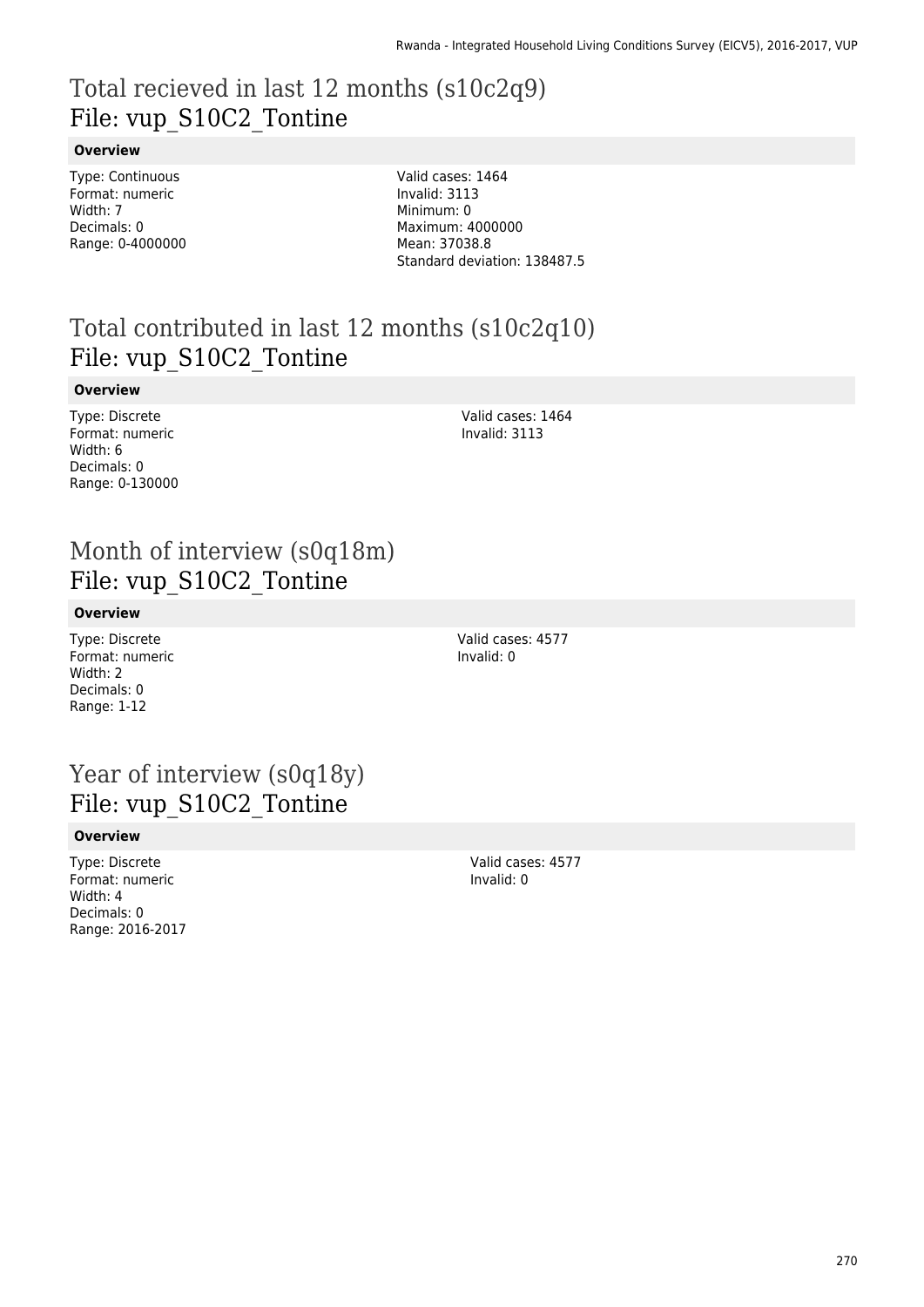# **Documentation**

### **Questionnaires**

### **EICV5(2016-2017)Questionnaire(English)**

| Title     | EICV5(2016-2017)Questionnaire(English)                                              |
|-----------|-------------------------------------------------------------------------------------|
| Author(s) | National Institute of Statistics of Rwanda                                          |
| Date      | 2016-09-01                                                                          |
| Country   | Rwanda                                                                              |
| Language  | English                                                                             |
|           | Publisher(s) National Institute of Statistics of Rwanda                             |
|           | Description This is the questionnaire in english version used in EICV5 (2016-2017). |
| Filename  | g-eicy5-eng.doc                                                                     |

### **Reports**

### **EICV- VIUP Thematic Report 2016-2017**

| Title                | EICV- VIUP Thematic Report 2016-2017                                                                                                                                                                                                                                                                                                                                                                                                                                                                            |
|----------------------|-----------------------------------------------------------------------------------------------------------------------------------------------------------------------------------------------------------------------------------------------------------------------------------------------------------------------------------------------------------------------------------------------------------------------------------------------------------------------------------------------------------------|
| Author(s)            | National Institute of Statistics of Rwanda (NISR)                                                                                                                                                                                                                                                                                                                                                                                                                                                               |
| Country              | Rwanda                                                                                                                                                                                                                                                                                                                                                                                                                                                                                                          |
| Language             | English                                                                                                                                                                                                                                                                                                                                                                                                                                                                                                         |
| Description          | This is the EICV5-VUP Thematic report.                                                                                                                                                                                                                                                                                                                                                                                                                                                                          |
|                      | Table of Content<br>Chapter 4. Participation in VUP programs in 2017 from 2016-17 cross section data 9                                                                                                                                                                                                                                                                                                                                                                                                          |
| Table of<br>contents | 4.2 Comparison of VUP components between Cross-section and VUP panel surveys  11<br>Chapter 5. Participation in the VUP program and coverage rates in 2014 and 2017 from the VUP survey<br>. 17<br>5.2 Social and Demographic characteristics of VUP beneficiaries - 2014 and 2017  17<br>Chapter 6. Participation incidence of VUP and benefit incidence of other support programs for 2014 and<br>2017  21<br>References 34<br>Annex 1: Standard errors and design effects for selected indicators, EICV5  35 |
| Filename             | rwa-nisr-eicv-2016-2017-VUP.pdf                                                                                                                                                                                                                                                                                                                                                                                                                                                                                 |

### **Technical documents**

### **Igitabo Cy'Amabwiriza y'Umukarani w'Ibarura**